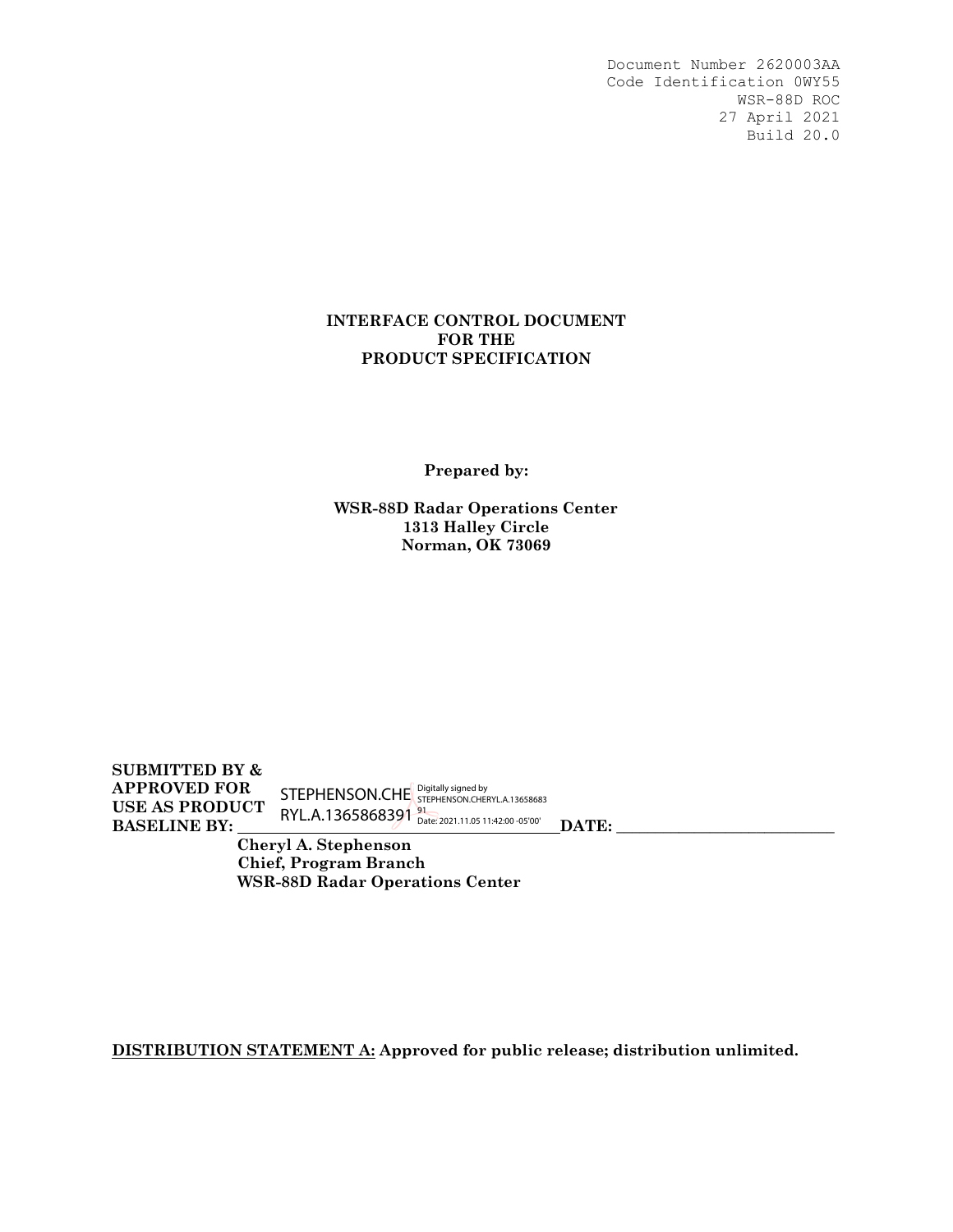#### **INTERFACE CONTROL DOCUMENT FOR THE PRODUCT SPECIFICATION 2620003**

#### **DOCUMENT REVISION RECORD FORM**

| <b>REVISION</b>     | $\blacksquare$           | $\mathbf A$      | $\bf{B}$       | $\mathbf C$    | D              | E              | $\mathbf F$    | $\mathbf G$    | H          | $\mathbf I$    |
|---------------------|--------------------------|------------------|----------------|----------------|----------------|----------------|----------------|----------------|------------|----------------|
| <b>RELEASED BY</b>  | ROC                      | ROC              | ROC            | ROC            | ROC            | ROC            | ROC            | ROC            | ROC        | ROC            |
| <b>RELEASE DATE</b> | 03/01/96                 | 06/26/98         | 09/11/01       | 01/27/02       | 06/19/02       | 12/29/02       | 06/13/03       | 01/30/04       | 07/29/04   | 4/13/05        |
| <b>EFFECTIVITY</b>  | 03/01/96                 | 06/26/98         | 09/11/01       | 01/27/02       | 06/19/02       | 12/29/02       | 06/13/03       | 01/30/04       | 07/29/04   | 4/13/05        |
| <b>AUTHORITY</b>    | F0048                    | F0095            | F0103          | F0158          | F0164          | F0174          | F0182          | F0185          | F0186      | F0209          |
| <b>FAST TRACK</b>   | NO                       | NO               | N <sub>O</sub> | NO             | ROC            | <b>ROC</b>     | ROC            | <b>ROC</b>     | <b>ROC</b> | <b>ROC</b>     |
| <b>REV HISTORY</b>  | <b>BLD</b> 9.0           | <b>BLD</b> 10.0  | BLD 1.0        | <b>BLD</b> 1.2 | <b>BLD 2.0</b> | <b>BLD 3.0</b> | <b>BLD</b> 4.0 | <b>BLD</b> 5.0 | BLD 6.0    | <b>BLD 7.0</b> |
| <b>INTRODUCTION</b> |                          | A                |                |                |                |                |                |                |            |                |
| <b>SCOPE</b>        | $\sim$                   | Α                |                |                |                |                |                |                |            |                |
| Section 1.0         | $\overline{a}$           | A                |                | $\mathcal{C}$  | D              |                |                |                |            |                |
| <b>Section 2.0</b>  | $\sim$                   | $\boldsymbol{A}$ |                | $\mathcal{C}$  | D              |                |                |                |            |                |
| <b>Section 3.0</b>  | $\sim$                   | $\boldsymbol{A}$ |                |                | $\mathbf D$    |                |                |                |            |                |
| Section 4.0         | $\overline{\phantom{a}}$ | Α                |                |                | $\mathbf D$    |                |                |                |            |                |
| Section 5.0         | $\sim$                   | $\boldsymbol{A}$ |                |                | $\mathbf D$    |                | $\mathbf{F}$   |                |            |                |
| Section 6.0         | $\blacksquare$           | $\boldsymbol{A}$ | $\bf{B}$       |                | D              |                |                |                |            |                |
| Section 7.0         | $\sim$                   | Α                |                |                | $\mathbf D$    |                | $\mathbf{F}$   |                |            |                |
| Section 8.0         | $\sim$                   | $\boldsymbol{A}$ |                |                | $\mathbf D$    |                |                |                |            |                |
| <b>Section 9.0</b>  | $\sim$                   | $\boldsymbol{A}$ |                |                | $\mathbf D$    |                | $\mathbf{F}$   |                |            |                |
| Section 10.0        | $\sim$                   | $\boldsymbol{A}$ |                |                | $\mathbf D$    |                |                |                |            |                |
| Section 11.0        | $\sim$                   | $\mathbf{A}$     |                |                | $\mathbf D$    |                |                | $\mathbf G$    |            |                |
| Section 12.0        | $\blacksquare$           | Α                |                |                | $\mathbf D$    | E              |                |                | H          |                |
| Section 13.0        | $\sim$                   | $\boldsymbol{A}$ |                |                | $\mathbf D$    |                | $\mathbf{F}$   |                |            |                |
| Section 14.0        | $\sim$                   | Α                |                |                | $\mathbf D$    |                | $\mathbf{F}$   |                |            |                |
| Section 15.0        | $\blacksquare$           | $\boldsymbol{A}$ |                |                | $\mathbf D$    |                | $\overline{F}$ |                |            |                |
| Section 16.0        | $\sim$                   | Α                |                |                | $\mathbf D$    |                |                |                |            |                |
| Section 17.0        | $\sim$                   | $\boldsymbol{A}$ |                |                | $\mathbf D$    |                |                |                |            |                |
| Section 18.0        | $\sim$                   | $\boldsymbol{A}$ |                |                | $\mathbf D$    |                |                |                | H          |                |
| Section 19.0        | $\overline{a}$           | $\mathbf{A}$     |                |                | $\mathbf D$    |                |                |                |            |                |
| <b>Section 20.0</b> | $\blacksquare$           | Α                |                |                | $\mathbf D$    |                | F              | $\mathbf G$    | H          |                |
| <b>Section 21.0</b> |                          | $\mathbf{A}$     |                |                | D              |                |                | $\mathbf G$    |            | $\mathbf I$    |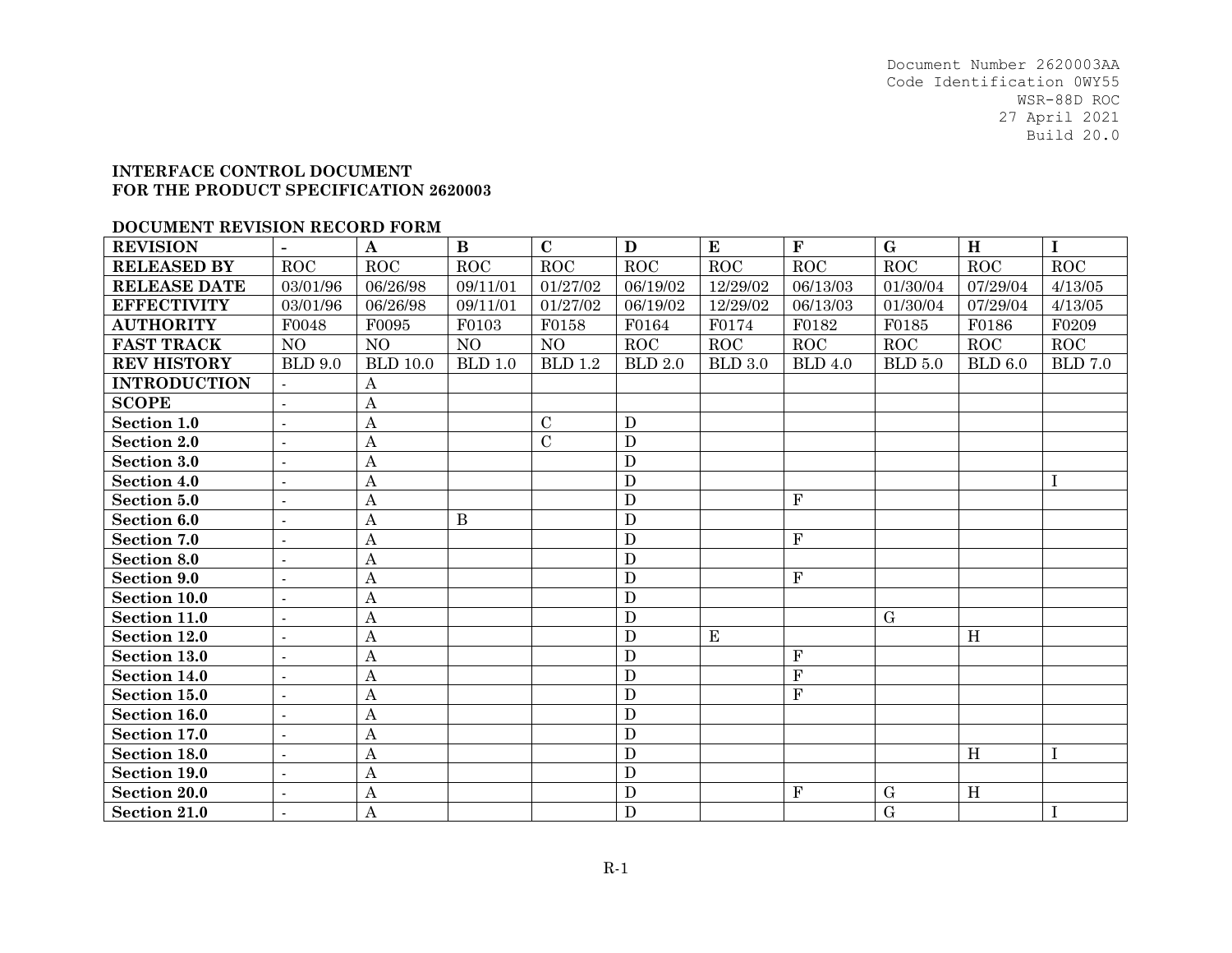| Section 22.0        | $\blacksquare$ | A                |              |             | $\mathbf D$    |           |             |                |             |                |                |             | I                       |
|---------------------|----------------|------------------|--------------|-------------|----------------|-----------|-------------|----------------|-------------|----------------|----------------|-------------|-------------------------|
| Section 23.0        | $\overline{a}$ | $\mathbf{A}$     |              |             | $\mathbf D$    |           |             |                |             |                |                |             |                         |
| Section 24.0        |                | $\boldsymbol{A}$ |              |             | $\overline{D}$ |           |             |                |             |                |                |             |                         |
| Section 25.0        | $\blacksquare$ | $\boldsymbol{A}$ |              |             | $\mathbf D$    |           |             |                |             |                |                |             |                         |
| Section 26.0        | $\overline{a}$ | $\boldsymbol{A}$ |              |             | $\overline{D}$ |           |             |                |             | $\mathbf G$    | H              |             |                         |
| Section 27.0        | $\overline{a}$ | $\mathbf{A}$     |              |             | $\mathbf D$    |           |             |                |             |                |                |             |                         |
| Section 28.0        | $\blacksquare$ | $\mathbf{A}$     |              |             | $\overline{D}$ |           |             |                |             | G              |                |             |                         |
| Section 29.0        |                | $\mathbf{A}$     |              |             | $\overline{D}$ |           | $\bf E$     |                |             | $\overline{G}$ |                |             | Τ                       |
| Section 30.0        | $\overline{a}$ | $\mathbf{A}$     |              |             | $\overline{D}$ |           |             |                |             | $\mathbf G$    |                |             |                         |
| Section 31.0        | $\overline{a}$ | $\boldsymbol{A}$ |              |             | $\mathbf D$    |           |             |                |             | $\mathbf G$    |                |             |                         |
| Section 32.0        | $\overline{a}$ | $\mathbf{A}$     |              |             | $\mathbf D$    |           |             |                |             |                |                |             |                         |
| Section 33.0        | $\blacksquare$ | $\overline{A}$   |              |             | $\mathbf D$    |           | E           |                |             | G              |                |             |                         |
| Section 34.0        | $\overline{a}$ | A                |              |             | $\mathbf D$    |           |             |                |             |                |                |             | 1                       |
| Section 35.0        | N/A            | N/A              | $\, {\bf B}$ |             | $\overline{D}$ |           |             |                |             |                |                |             |                         |
| Section 36.0        |                |                  |              |             | $\mathbf D$    |           |             |                |             |                | H              |             |                         |
| Section 37.0        |                |                  |              |             | $\overline{D}$ |           |             |                |             |                | $\overline{H}$ |             |                         |
| Section 38.0        |                |                  |              |             | $\mathbf D$    |           |             |                |             |                |                |             |                         |
| Section 39.0        |                |                  |              |             | $\overline{D}$ |           |             |                |             |                |                |             |                         |
| Section 40.0        |                |                  |              |             |                |           | $\mathbf E$ |                |             | ${\bf G}$      |                |             |                         |
| Section 41.0        |                |                  |              |             |                |           |             | ${\bf F}$      |             |                |                |             |                         |
| Section 42.0        |                |                  |              |             |                |           |             |                |             |                | H              |             |                         |
| Section 43.0        |                |                  |              |             |                |           |             |                |             |                | H              |             |                         |
| Section 44.0        |                |                  |              |             |                |           |             |                |             |                | H              |             |                         |
| Section 45.0        |                |                  |              |             |                |           |             |                |             |                |                |             |                         |
| Section 46.0        |                |                  |              |             |                |           |             |                |             |                |                |             |                         |
| Section 47.0        |                |                  |              |             |                |           |             |                |             |                |                |             |                         |
| <b>Appendix A</b>   | $\overline{a}$ | $\mathbf{A}$     |              |             |                |           |             | F              |             | $\mathbf G$    | H              |             |                         |
| <b>Appendix B</b>   | $\overline{a}$ | A                |              |             |                |           |             | $\overline{F}$ |             | $\mathbf G$    |                |             |                         |
| Appendix C          |                |                  |              |             | $\mathbf D$    |           | $\mathbf E$ | $\overline{F}$ |             | $\overline{G}$ |                |             |                         |
| <b>Appendix D</b>   |                |                  |              |             |                |           |             |                |             |                | H              |             | Deleted                 |
|                     |                |                  |              |             |                |           |             |                |             |                |                |             |                         |
| <b>REVISION</b>     | $\mathbf J$    | $\mathbf K$      | L            | $\mathbf M$ | $\mathbf N$    | ${\bf P}$ | $\bf{Q}$    |                | $\mathbf R$ | T              |                | $\mathbf U$ | $\overline{\mathbf{V}}$ |
| <b>RELEASED BY</b>  | <b>ROC</b>     | ROC              | <b>ROC</b>   | <b>ROC</b>  | <b>ROC</b>     | ROC       |             | <b>ROC</b>     | <b>ROC</b>  | ROC            |                | <b>ROC</b>  | ROC                     |
| <b>RELEASE DATE</b> | 2/8/06         | 5/25/07          | 3/25/08      | 3/3/09      | 11/30/09       | 5/24/10   |             | 10/08/10       | 03/07/12    | 01/03/2014     |                | 8/6/14      | 5/28/15                 |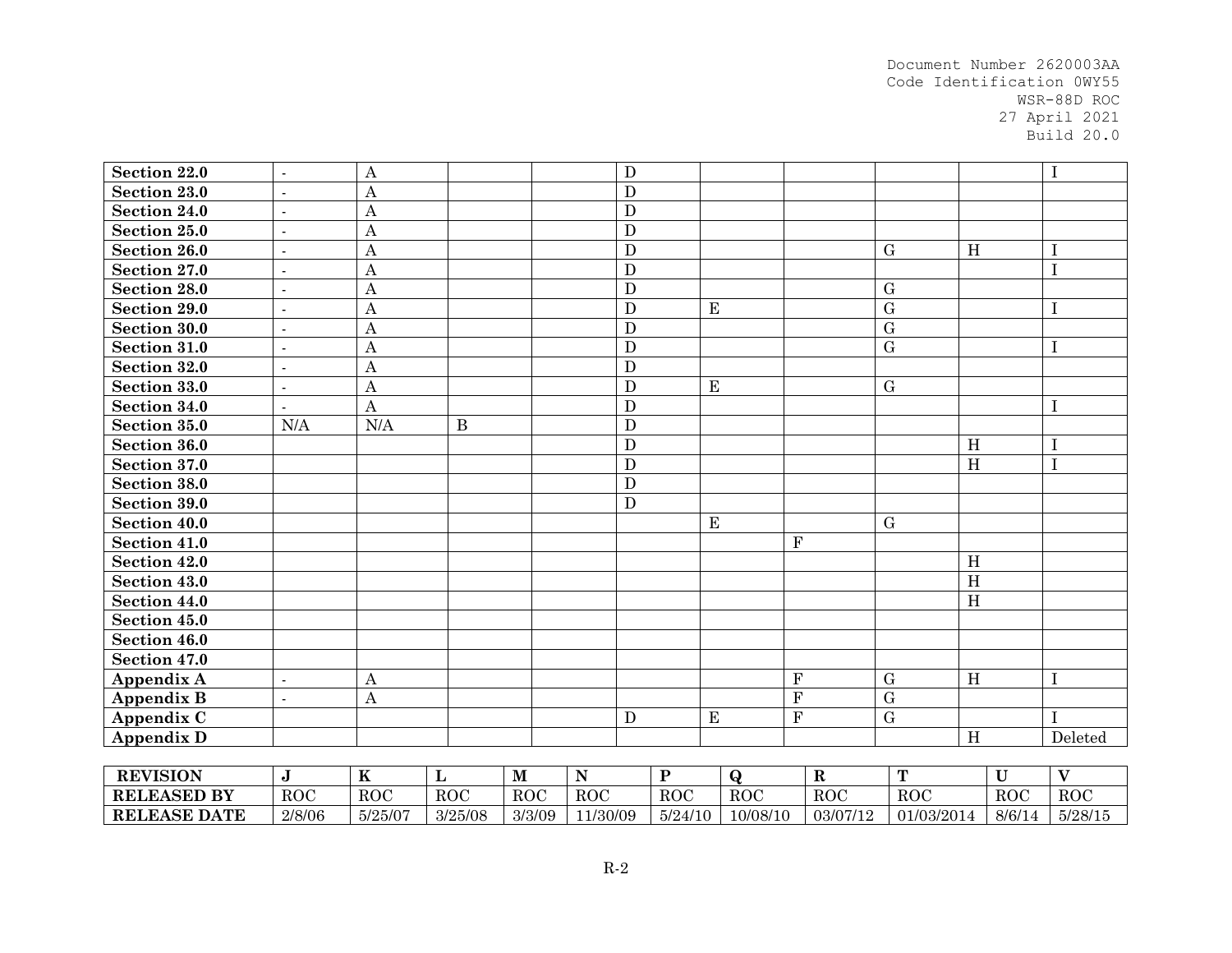| <b>EFFECTIVITY</b>  | 2/8/06         | 5/25/07        | 3/25/08        | 3/3/09     | 11/30/09    | 5/24/10     | 10/08/10    | 03/07/12    | 01/03/2014      | 8/6/14     | 5/28/15     |
|---------------------|----------------|----------------|----------------|------------|-------------|-------------|-------------|-------------|-----------------|------------|-------------|
| <b>AUTHORITY</b>    | F0126/F        | F0250          | F0286          | 0349       | 0445        | 0389        | 0476        | 0420        | 0599            | 0657       | 0686        |
|                     | 0210           |                |                |            |             |             |             |             |                 |            |             |
| <b>FAST TRACK</b>   | ROC            | $_{\rm ROC}$   | ROC            | ROC        | ROC         | ROC         | ROC         | ROC         | ROC             | <b>ROC</b> | ROC         |
| <b>REV HISTORY</b>  | <b>BLD 8.0</b> | <b>BLD 9.0</b> | <b>BLD</b>     | <b>BLD</b> | ${\bf BLD}$ | ${\bf BLD}$ | ${\bf BLD}$ | ${\bf BLD}$ | <b>BLD 14.0</b> | <b>BLD</b> | ${\bf BLD}$ |
|                     |                |                | 10.0           | 11.0       | 11.2        | 12.0        | 12.1        | 13.0        |                 | 15.0       | 16.0        |
| <b>INTRODUCTION</b> |                |                |                |            |             |             |             |             |                 |            |             |
| <b>SCOPE</b>        |                |                |                |            |             |             |             |             |                 |            |             |
| Section 1.0         |                |                | $\mathbf{L}$   |            | ${\bf N}$   |             |             |             |                 |            |             |
| <b>Section 2.0</b>  |                |                | $\mathbf{L}$   |            | ${\bf N}$   |             |             |             |                 |            |             |
| Section 3.0         |                |                | $\overline{L}$ |            |             |             |             |             |                 |            |             |
| Section 4.0         |                |                | $\overline{L}$ |            |             |             |             |             |                 |            |             |
| Section 5.0         |                |                |                |            |             |             |             |             |                 |            |             |
| Section 6.0         |                |                |                |            |             |             |             |             |                 |            |             |
| Section 7.0         |                |                |                |            |             |             |             |             |                 |            |             |
| Section 8.0         |                |                |                |            |             |             |             |             |                 |            |             |
| Section 9.0         |                |                |                |            |             |             |             |             |                 |            |             |
| Section 10.0        |                |                |                |            |             |             |             |             |                 |            |             |
| Section 11.0        |                |                |                |            |             |             |             |             |                 |            |             |
| Section 12.0        |                |                |                |            |             |             |             |             |                 |            |             |
| Section 13.0        |                |                |                |            |             |             |             |             |                 |            |             |
| Section 14.0        |                |                |                |            |             |             |             |             |                 |            |             |
| Section 15.0        |                |                |                |            |             |             |             |             |                 |            |             |
| Section 16.0        |                |                |                |            |             |             |             |             |                 |            |             |
| Section 17.0        |                |                |                |            |             |             |             |             |                 |            |             |
| Section 18.0        |                |                |                |            |             |             |             |             |                 |            |             |
| Section 19.0        |                |                |                |            |             |             |             |             |                 |            |             |
| <b>Section 20.0</b> | $\bf J$        |                | $\mathbf L$    |            |             | $\mathbf P$ |             |             |                 |            |             |
| Section 21.0        |                |                | $\overline{L}$ |            |             |             |             |             |                 |            |             |
| Section 22.0        |                |                |                |            |             |             |             |             |                 |            |             |
| Section 23.0        |                |                |                |            |             |             |             |             |                 |            |             |
| Section 24.0        |                |                |                |            |             |             |             |             |                 |            |             |
| Section 25.0        |                |                |                |            |             |             |             |             |                 |            |             |
| Section 26.0        | $\mathbf J$    |                |                |            |             |             |             |             |                 |            |             |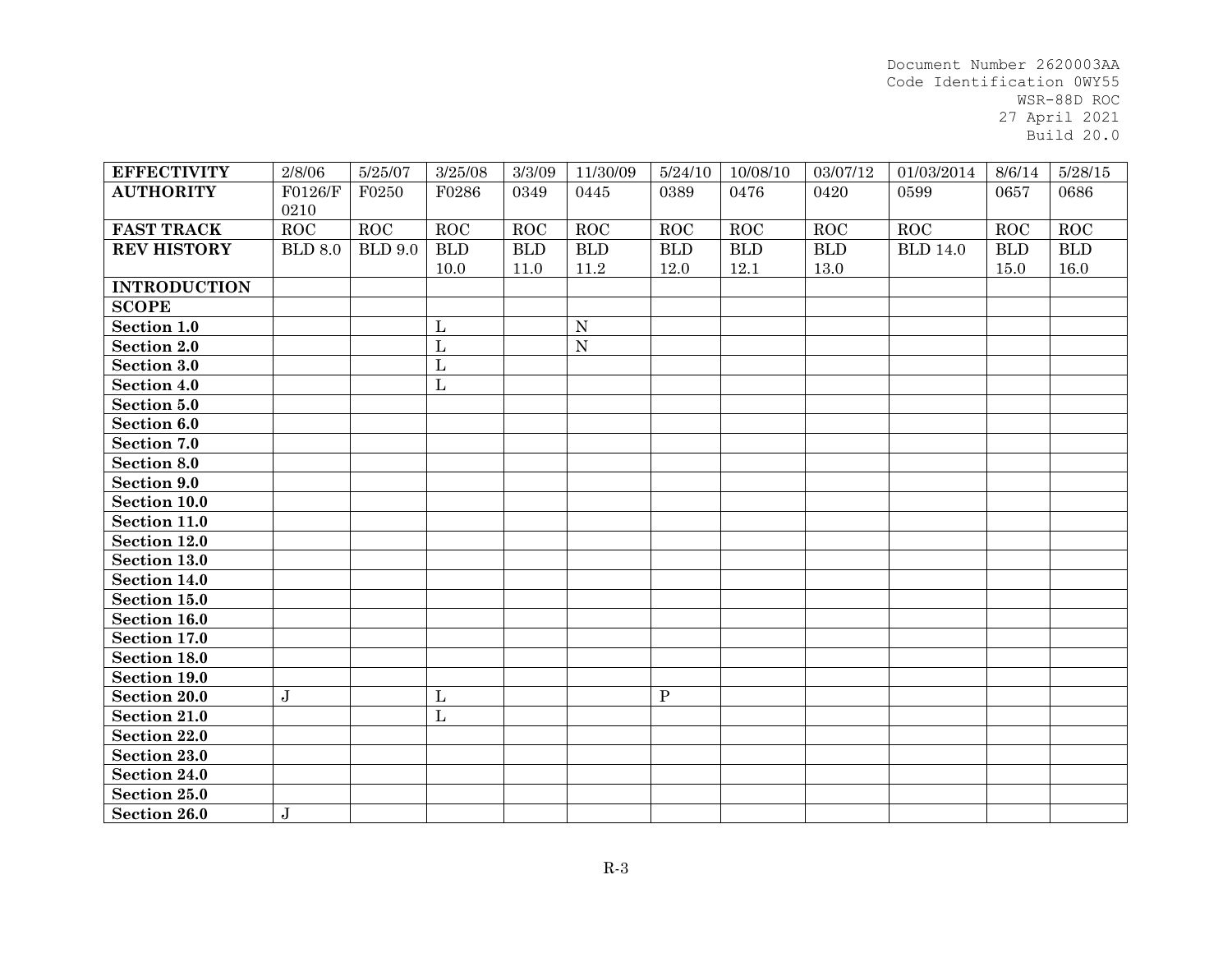| Section 27.0        |           |         |                |              |                |              |             |              |  |
|---------------------|-----------|---------|----------------|--------------|----------------|--------------|-------------|--------------|--|
| Section 28.0        |           |         | $\mathbf{L}$   |              |                |              |             |              |  |
| <b>Section 29.0</b> |           | $\rm K$ | $\mathbf{L}$   |              |                |              |             |              |  |
| Section 30.0        |           |         |                |              |                |              |             |              |  |
| Section 31.0        |           |         |                |              |                |              |             |              |  |
| Section 32.0        |           |         |                |              |                |              |             |              |  |
| Section 33.0        |           |         | $\mathbf{L}$   |              |                |              |             |              |  |
| Section 34.0        |           |         | $\mathbf{L}$   | $\mathbf{M}$ |                |              |             |              |  |
| Section 35.0        |           |         |                |              |                |              |             |              |  |
| Section 36.0        |           |         |                |              |                |              |             |              |  |
| Section 37.0        |           |         |                |              |                |              |             |              |  |
| Section 38.0        |           |         |                |              |                |              |             |              |  |
| Section 39.0        |           | $\rm K$ |                |              |                |              | $\mathbf T$ |              |  |
| Section 40.0        |           |         |                |              |                |              |             |              |  |
| Section 41.0        |           |         | $\mathbf{L}$   |              |                |              | $\mathbf T$ |              |  |
| Section 42.0        |           |         |                |              |                |              |             |              |  |
| Section 43.0        |           |         |                |              |                |              |             |              |  |
| Section 44.0        |           |         |                |              |                |              |             |              |  |
| Section 45.0        | ${\bf J}$ |         |                |              |                |              |             |              |  |
| Section 46.0        |           | $\rm K$ | $\mathbf L$    |              |                |              |             |              |  |
| Section 47.0        |           |         | $\mathbf{L}$   |              |                |              |             |              |  |
| Section 48.0        |           |         | $\mathbf{L}$   |              | ${\bf P}$      |              |             |              |  |
| Section 49.0        |           |         | $\overline{L}$ |              | $\overline{P}$ |              |             |              |  |
| Section 50.0        |           |         |                |              | ${\bf P}$      |              |             |              |  |
| Section 51.0        |           |         |                |              | ${\bf P}$      |              |             |              |  |
| Section 52.0        |           |         |                |              | $\overline{P}$ |              |             |              |  |
| Section 53.0        |           |         |                |              | ${\bf P}$      |              |             |              |  |
| Section 54.0        |           |         |                |              | ${\bf P}$      |              |             |              |  |
| Section 55.0        |           |         |                |              | $\overline{P}$ | $\mathbf{Q}$ |             | $\mathbf{U}$ |  |
| Section 56.0        |           |         |                |              | ${\bf P}$      |              | $\mathbf T$ |              |  |
| Section 57.0        |           |         |                |              | ${\bf P}$      |              |             |              |  |
| Section 58.0        |           |         |                |              | $\overline{P}$ |              |             |              |  |
| Section 59.0        |           |         |                |              | ${\bf P}$      |              |             |              |  |
| Section 60.0        |           |         |                |              | $\mathbf{P}$   |              |             |              |  |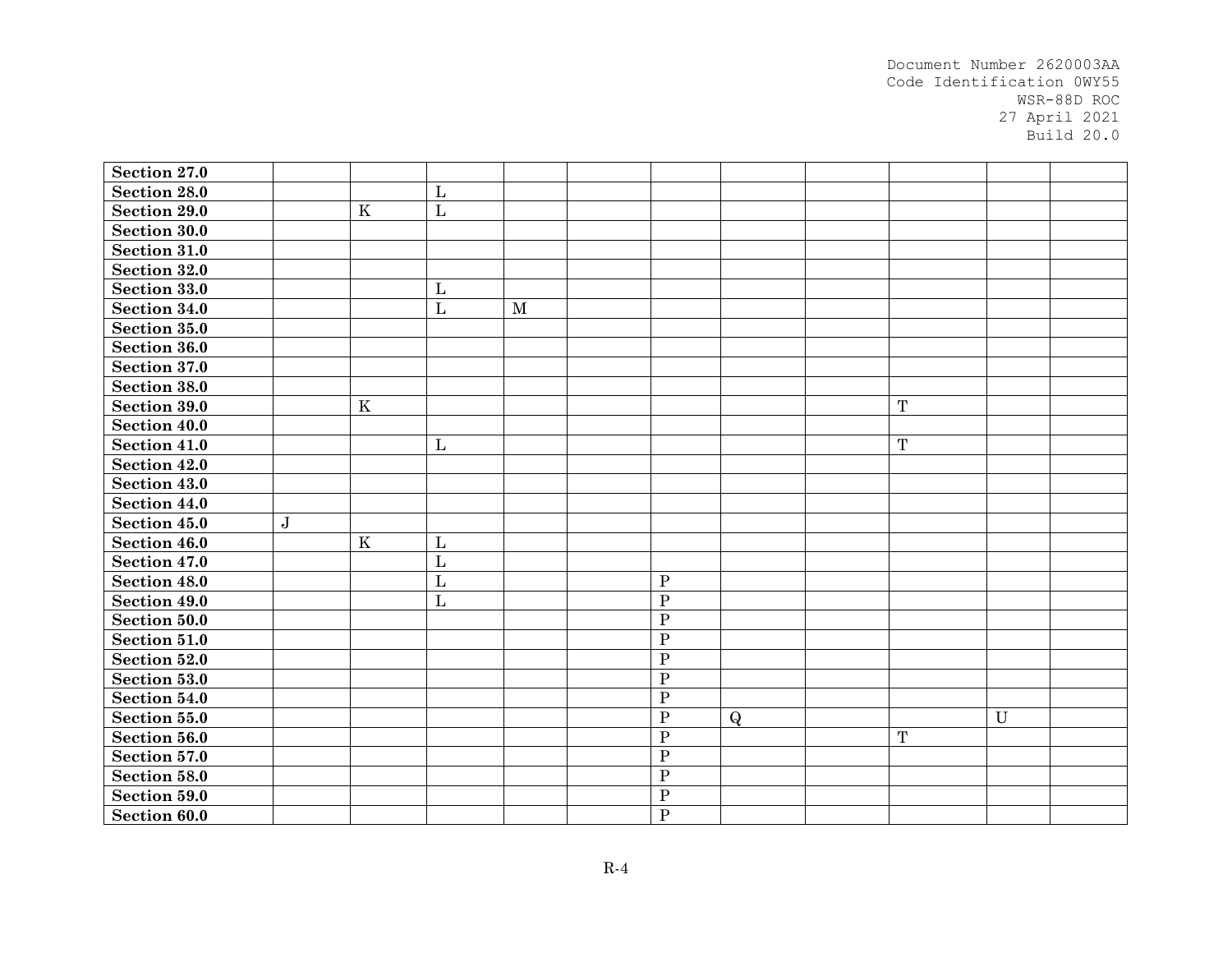| Section 61.0        |  |  |  |   | ĸ | $^{\prime}$  |   |  |
|---------------------|--|--|--|---|---|--------------|---|--|
| Section 62.0        |  |  |  |   |   | $\mathbf{r}$ |   |  |
| <b>Section 63.0</b> |  |  |  |   |   | $\mathbf{r}$ |   |  |
| Section 64.0        |  |  |  |   |   |              |   |  |
| Section 65.0        |  |  |  |   |   |              |   |  |
| Section 66.0        |  |  |  |   |   |              |   |  |
| Section 67.0        |  |  |  |   |   |              |   |  |
| Appendix A          |  |  |  |   |   |              |   |  |
| <b>Appendix B</b>   |  |  |  |   |   |              |   |  |
| Appendix C          |  |  |  | ₩ |   | $\mathbf{m}$ | U |  |
| <b>Appendix D</b>   |  |  |  |   |   |              |   |  |

| <b>REVISION</b>     | W               | X               | Y               | AA              |
|---------------------|-----------------|-----------------|-----------------|-----------------|
| <b>RELEASED BY</b>  | ROC             | <b>ROC</b>      | ROC             | <b>ROC</b>      |
| <b>RELEASE DATE</b> | 4/6/16          | 01/18/2018      | 3/3/2020        | 4/27/2021       |
| <b>EFFECTIVITY</b>  | 4/6/16          | 01/18/2018      | 3/3/2020        | 4/27/2021       |
| <b>AUTHORITY</b>    | 0726            | 0747            | 0813            | 0881            |
| <b>FAST TRACK</b>   | ROC             | <b>ROC</b>      | $_{\rm ROC}$    | ROC             |
| <b>REV HISTORY</b>  | <b>BLD</b> 17.0 | <b>BLD</b> 18.0 | <b>BLD 19.0</b> | <b>BLD 20.0</b> |
| <b>INTRODUCTION</b> |                 |                 |                 |                 |
| <b>SCOPE</b>        |                 |                 |                 |                 |
| Section 1.0         |                 |                 |                 |                 |
| <b>Section 2.0</b>  |                 |                 | Y               |                 |
| Section 3.0         |                 |                 | Y               |                 |
| Section 4.0         |                 |                 |                 |                 |
| Section 5.0         |                 |                 |                 |                 |
| Section 6.0         |                 |                 |                 |                 |
| <b>Section 7.0</b>  |                 |                 |                 |                 |
| <b>Section 8.0</b>  |                 |                 |                 |                 |
| <b>Section 9.0</b>  |                 |                 |                 |                 |
| Section 10.0        |                 |                 |                 |                 |
| Section 11.0        |                 |                 |                 |                 |
| Section 12.0        |                 |                 |                 |                 |
| <b>Section 13.0</b> |                 |                 |                 |                 |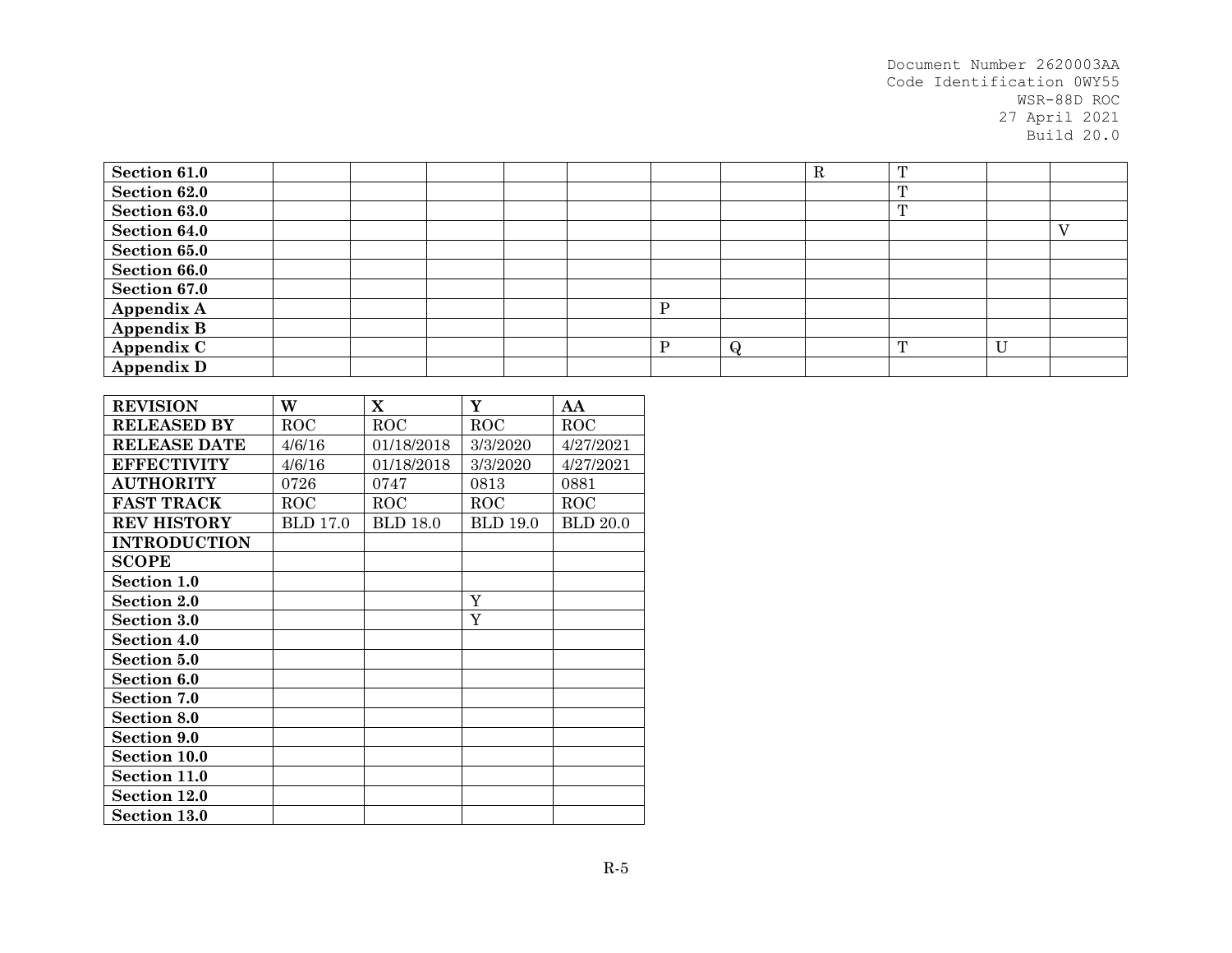| Section 14.0        |             |   |  |
|---------------------|-------------|---|--|
| Section 15.0        |             |   |  |
| Section 16.0        | X           |   |  |
| Section 17.0        |             |   |  |
| Section 18.0        |             |   |  |
| Section 19.0        |             |   |  |
| <b>Section 20.0</b> |             |   |  |
| Section 21.0        |             |   |  |
| Section 22.0        |             |   |  |
| Section 23.0        | X           |   |  |
| Section 24.0        |             |   |  |
| Section 25.0        | Deleted     |   |  |
| Section 26.0        |             |   |  |
| Section 27.0        | X           |   |  |
| <b>Section 28.0</b> |             |   |  |
| Section 29.0        |             |   |  |
| <b>Section 30.0</b> |             |   |  |
| Section 31.0        |             |   |  |
| <b>Section 32.0</b> |             |   |  |
| <b>Section 33.0</b> |             | Y |  |
| Section 34.0        |             | Y |  |
| Section 35.0        |             |   |  |
| Section 36.0        |             |   |  |
| Section 37.0        |             |   |  |
| Section 38.0        | Deleted     |   |  |
| Section 39.0        | X           |   |  |
| Section 40.0        |             |   |  |
| Section 41.0        | X           |   |  |
| Section 42.0        |             |   |  |
| Section 43.0        |             |   |  |
| Section 44.0        |             |   |  |
| Section 45.0        | $\mathbf X$ |   |  |
| Section 46.0        | X           |   |  |
| Section 47.0        | Deleted     |   |  |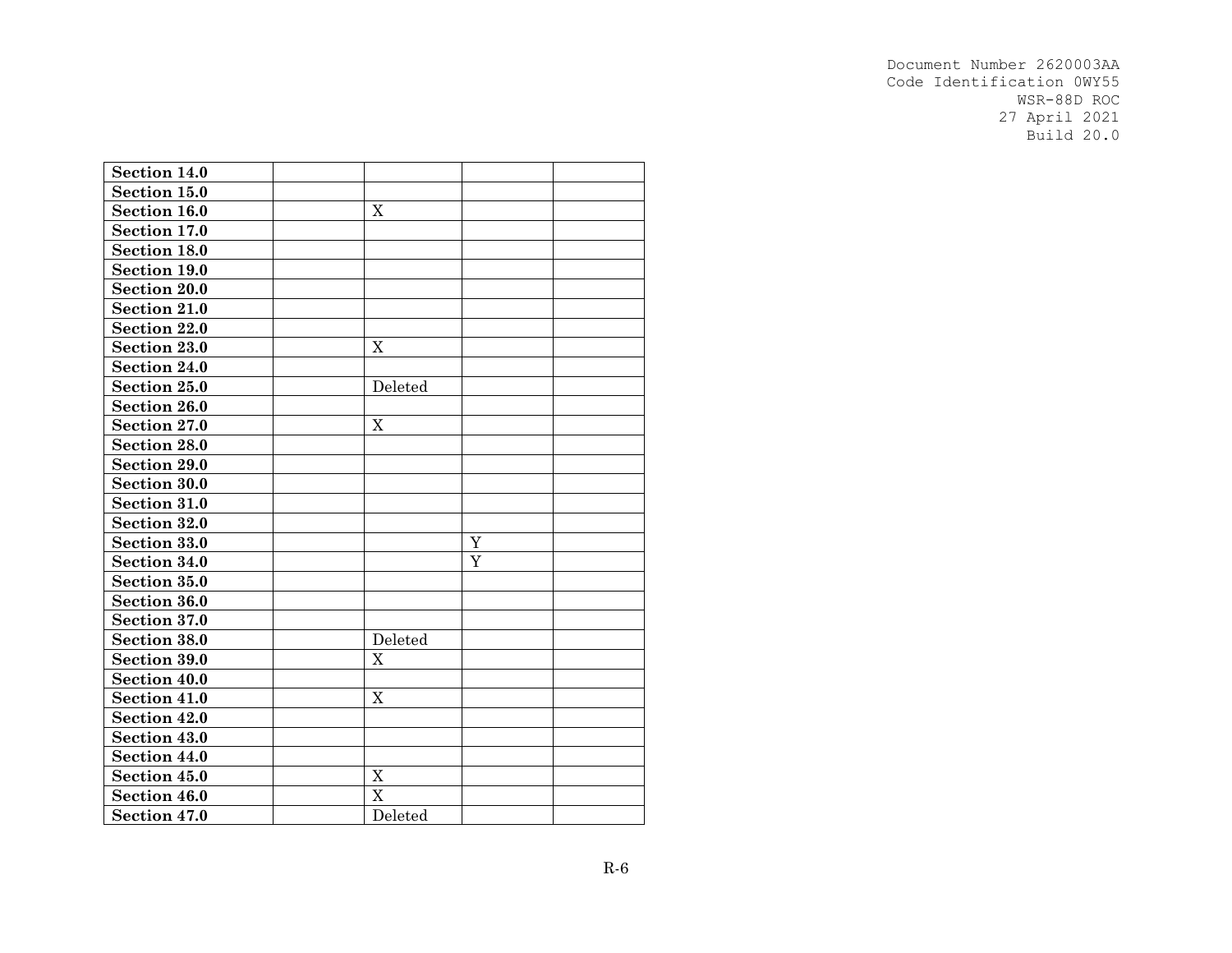| Section 48.0      |   | $\mathbf X$ |             |    |
|-------------------|---|-------------|-------------|----|
| Section 49.0      | W | $\mathbf X$ |             |    |
| Section 50.0      |   | X           |             |    |
| Section 51.0      | W | X           |             |    |
| Section 52.0      |   |             |             |    |
| Section 53.0      |   | $\mathbf X$ |             |    |
| Section 54.0      |   |             |             |    |
| Section 55.0      |   | $\mathbf X$ | Y           |    |
| Section 56.0      |   | $\mathbf X$ | Y           | AA |
| Section 57.0      |   |             |             |    |
| Section 58.0      |   | $\mathbf X$ |             |    |
| Section 59.0      |   | $\mathbf X$ |             |    |
| Section 60.0      |   |             | Y           |    |
| Section 61.0      |   | $\mathbf X$ | Deleted     |    |
| Section 62.0      |   | X           |             |    |
| Section 63.0      |   | X           |             |    |
| Section 64.0      | W |             |             |    |
| Section 65.0      | W | $\mathbf X$ |             |    |
| Section 66.0      |   | Added       |             |    |
| Section 67.0      |   | Added       |             |    |
| Appendix A        |   |             | $\mathbf Y$ |    |
| <b>Appendix B</b> |   |             |             |    |
| Appendix C        |   |             | $\mathbf Y$ |    |
| <b>Appendix D</b> |   |             |             |    |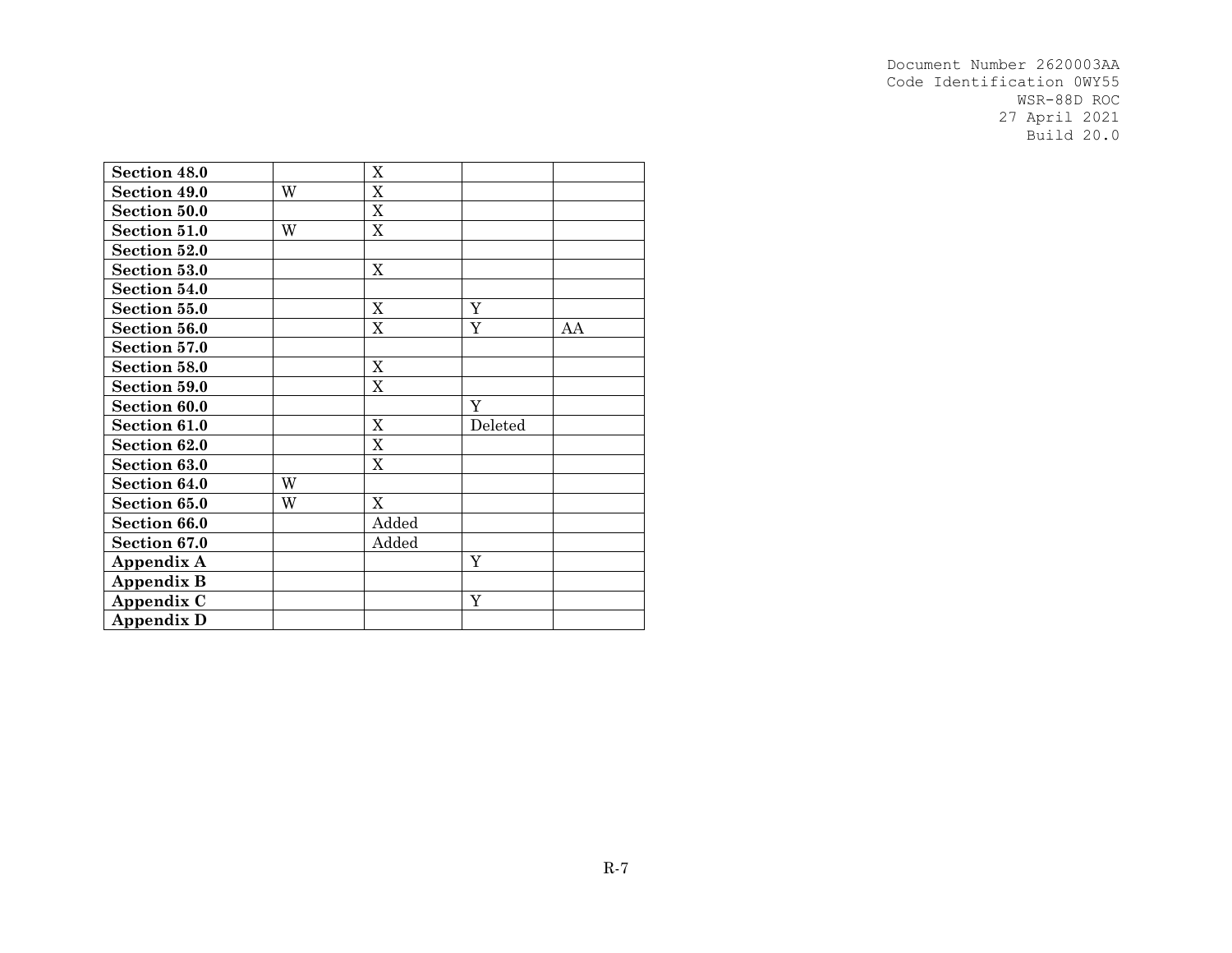#### **REVISION RECORD**

| <b>Revision W</b>  | RPG Build 17.0 includes CCRS: NA15-00030, NA15-00033  |
|--------------------|-------------------------------------------------------|
| <b>Revision X</b>  | RPG Build 18.0 includes CCRs: NA10-00257, NA14-00222, |
|                    | NA15-0065, NA15-00086, NA15-00210, NA16-00067, NA16-  |
|                    | 00094, NA16-00096, NA16-00098, NA16-00160, NA16-      |
|                    | 00277, NA16-00278, NA16-00291, NA16-00315             |
| <b>Revision Y</b>  | RPG Build 19.0 includes CCRs:                         |
|                    | NA17-00193, NA17-00234, NA18-00016, NA18-00017,       |
|                    | NA18-00038, NA18-00059, NA18-00103, NA18-00238,       |
|                    | NA18-00263, NA18-00273, NA18-00291, NA18-00296,       |
|                    | NA18-00305, NA18-00396                                |
| <b>Revision AA</b> | RPG Build 20.0 includes CCRs:                         |
|                    | NA19-00214, NA19-00216, NA19-00218                    |

#### **INTRODUCTION**

The Product Specification Interface Control Document is an internal engineering document for detail design criteria for the SS meteorological products.

#### **SCOPE**

The product descriptions and the product range/resolution of the 31 October 2001 issue of 2810000D, WSR-88D System Specification, form the basis for the product specification. The specifications define special symbols and characters.

Appendix A contains standard and product specific units and dimensions, symbols, abbreviations, parameters and display features. These are also defined in each product specification.

Appendix B contains product display formats. Alphanumeric tabular formats are contained in C.

#### **CCRs impacting Build 15.0: NA14-00212.**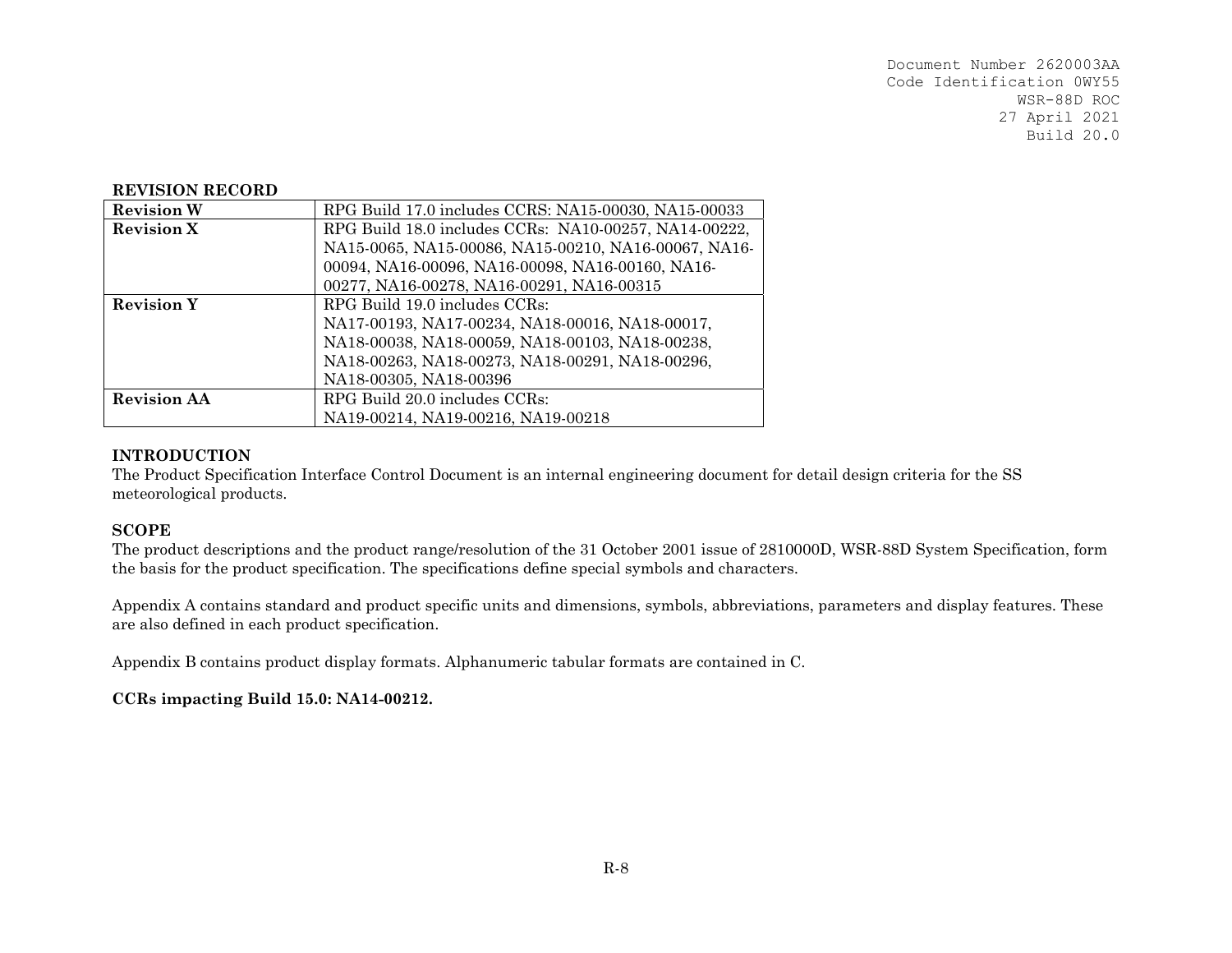# **Table of Contents**

| $\mathbf{1}$   |     |       |  |
|----------------|-----|-------|--|
|                | 1.1 |       |  |
|                | 1.2 |       |  |
|                |     | 1.2.1 |  |
|                |     | 1.2.2 |  |
|                |     | 1.2.3 |  |
|                | 1.3 |       |  |
|                |     | 1.3.1 |  |
|                |     | 1.3.2 |  |
|                | 1.4 |       |  |
| $\sqrt{2}$     |     |       |  |
|                | 2.1 |       |  |
|                | 2.2 |       |  |
|                |     | 2.2.1 |  |
|                |     | 2.2.2 |  |
|                |     | 2.2.3 |  |
|                | 2.3 |       |  |
|                |     | 2.3.1 |  |
|                |     | 2.3.2 |  |
|                | 2.4 |       |  |
| $\sqrt{3}$     |     |       |  |
|                | 3.1 |       |  |
|                | 3.2 |       |  |
|                |     | 3.2.1 |  |
|                |     | 3.2.2 |  |
|                |     | 3.2.3 |  |
|                |     |       |  |
|                |     | 3.3.1 |  |
|                |     | 3.3.2 |  |
|                | 3.4 |       |  |
| $\overline{4}$ |     |       |  |
| 5              |     |       |  |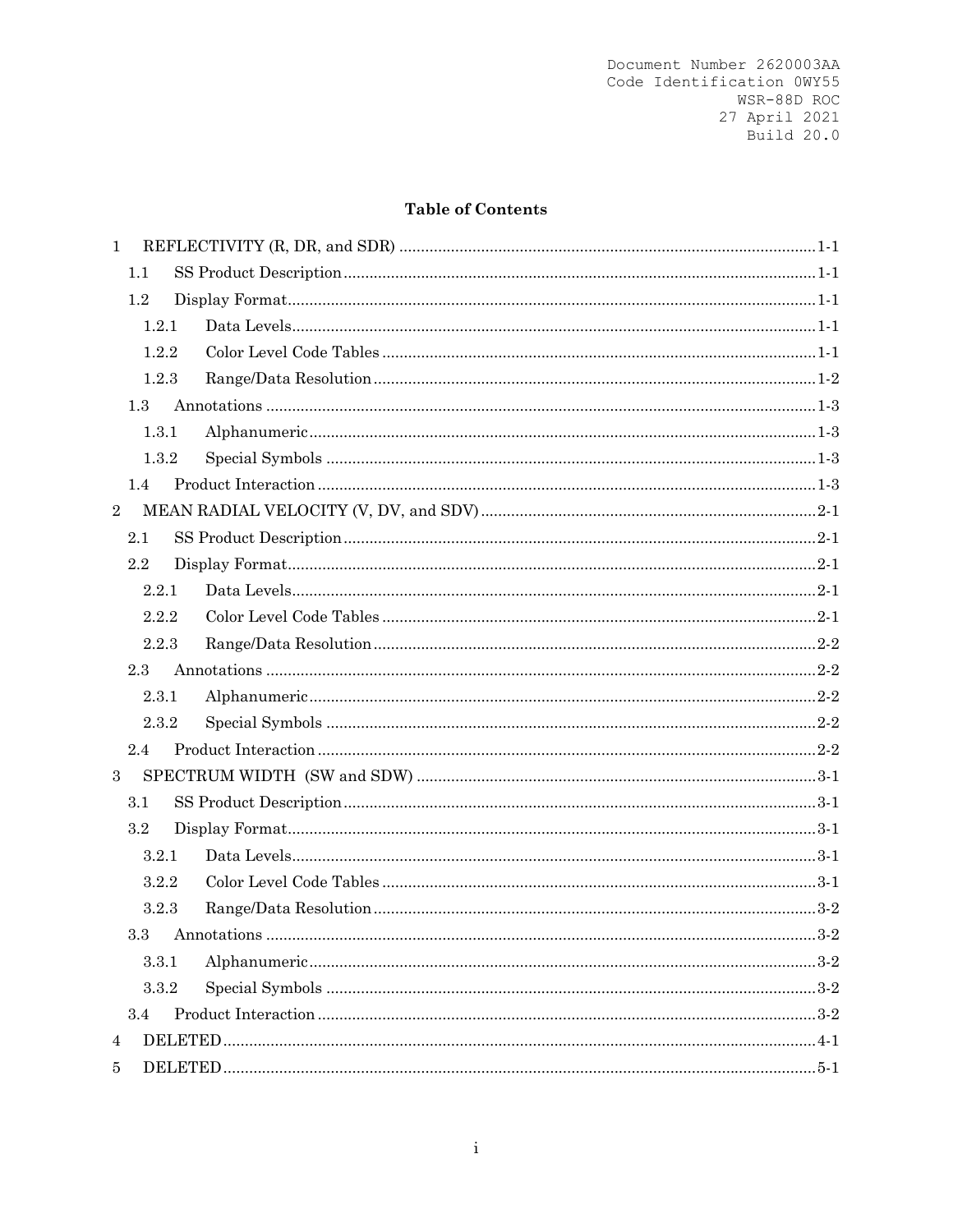| 6                |        | COMPOSITE REFLECTIVITY and COMPOSITE REFLECTIVITY EDITED FOR |         |
|------------------|--------|--------------------------------------------------------------|---------|
| 6.1              |        |                                                              |         |
| 6.2              |        |                                                              |         |
|                  | 6.2.1  |                                                              |         |
|                  | 6.2.2  |                                                              |         |
| 6.3              |        |                                                              |         |
|                  | 6.3.1  |                                                              |         |
|                  | 6.3.2  |                                                              |         |
| 6.4              |        |                                                              |         |
| $\overline{7}$   |        |                                                              |         |
| $8\,$            |        |                                                              |         |
| 8.1              |        |                                                              |         |
| 8.2              |        |                                                              |         |
|                  | 8.2.1  |                                                              |         |
|                  | 8.2.2  |                                                              |         |
|                  | 8.2.3  |                                                              |         |
| 8.3              |        |                                                              |         |
|                  | 8.3.1  |                                                              |         |
|                  | 8.3.2  |                                                              |         |
| 8.4              |        |                                                              |         |
| $\boldsymbol{9}$ |        |                                                              |         |
| 10               |        |                                                              |         |
| 11               |        |                                                              |         |
| 12               |        |                                                              |         |
| 12.1             |        |                                                              |         |
| 12.2             |        | $\label{eq:optimal} \text{Display Format} \text{.}$          | $.12-1$ |
|                  | 12.2.1 |                                                              |         |
|                  | 12.2.2 |                                                              |         |
|                  | 12.2.3 |                                                              |         |
|                  | 12.2.4 |                                                              |         |
| 12.3             |        |                                                              |         |
|                  | 12.3.1 |                                                              |         |
|                  | 12.3.2 |                                                              |         |
| 12.4             |        |                                                              |         |
| 12.5             |        |                                                              |         |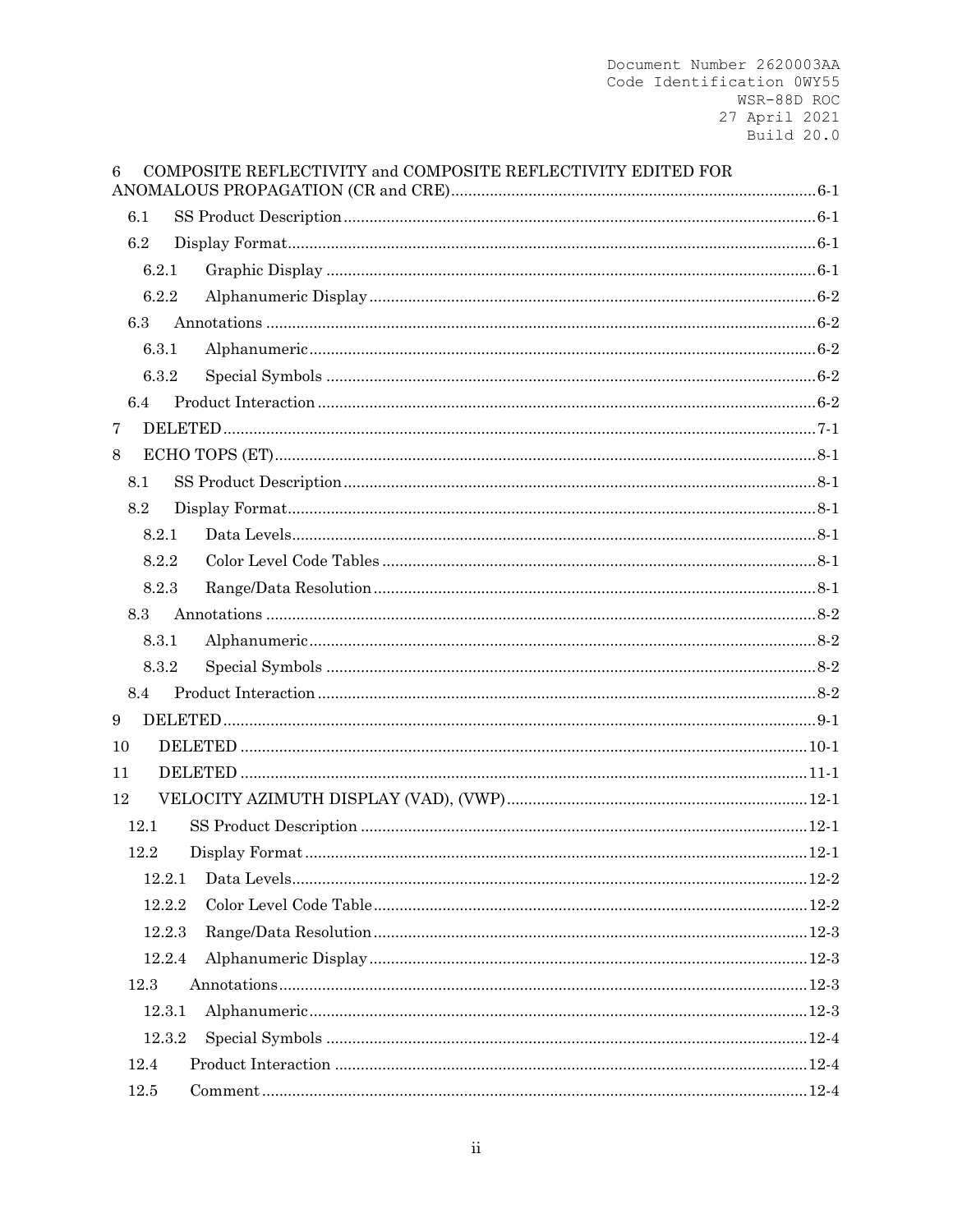| 13     |  |
|--------|--|
| 14     |  |
| 14.1   |  |
| 14.2   |  |
| 14.2.1 |  |
| 14.2.2 |  |
| 14.2.3 |  |
| 14.3   |  |
| 14.3.1 |  |
| 14.3.2 |  |
| 14.4   |  |
| 15     |  |
| 16     |  |
| 16.1   |  |
| 16.2   |  |
| 16.2.1 |  |
| 16.2.2 |  |
| 16.2.3 |  |
| 16.3   |  |
| 16.3.1 |  |
| 16.3.2 |  |
| 16.4   |  |
| 17     |  |
| 17.1   |  |
| 17.2   |  |
| 17.2.1 |  |
| 17.2.2 |  |
| 17.2.3 |  |
| 17.3   |  |
| 17.3.1 |  |
| 17.3.2 |  |
| 17.4   |  |
| 18     |  |
| 18.1   |  |
| 18.2   |  |
| 18.2.1 |  |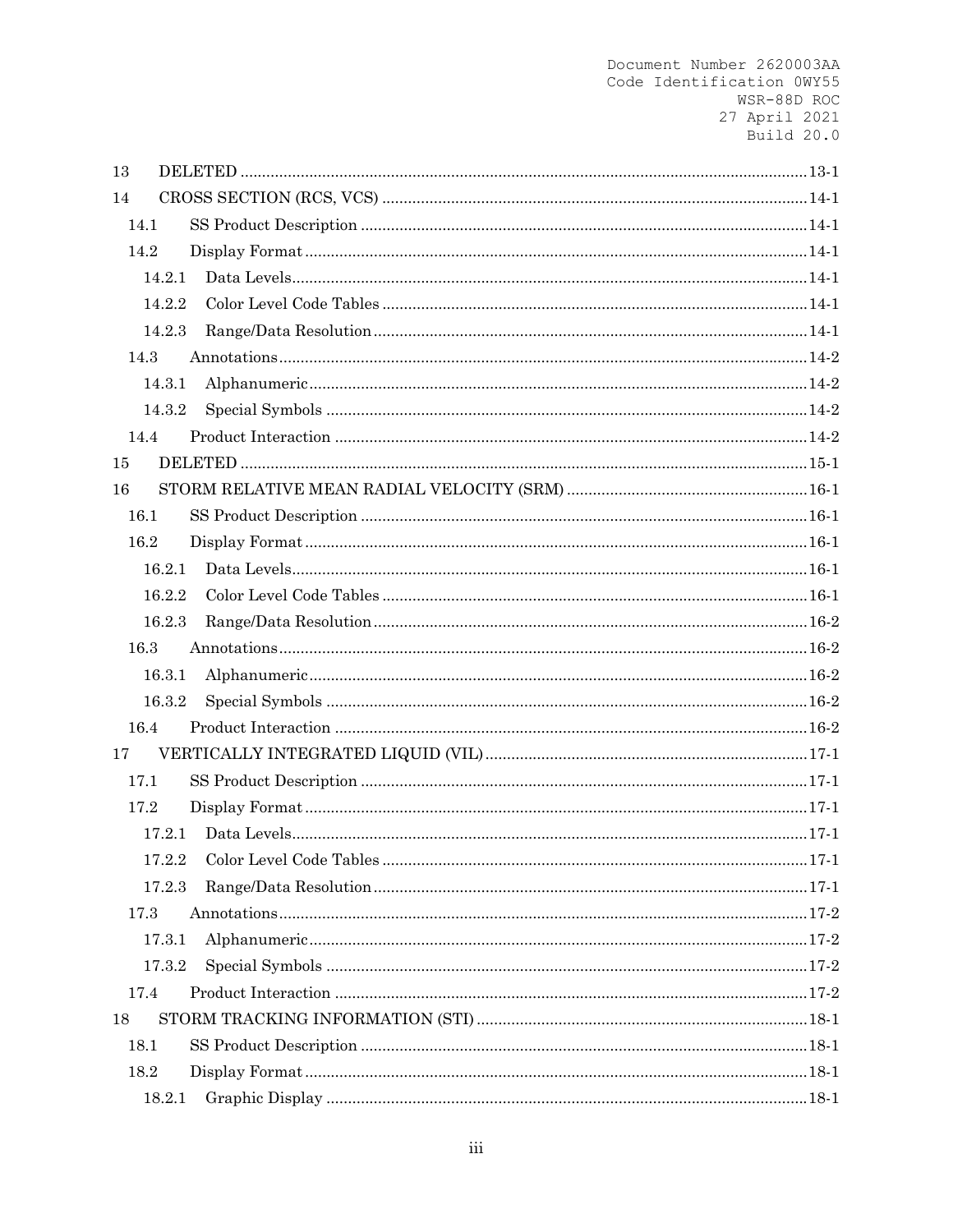| 18.2.2 |  |
|--------|--|
| 18.3   |  |
| 18.3.1 |  |
| 18.3.2 |  |
| 18.4   |  |
| 18.5   |  |
| 19     |  |
| 19.1   |  |
| 19.2   |  |
| 19.2.1 |  |
| 19.2.2 |  |
| 19.3   |  |
| 19.3.1 |  |
| 19.3.2 |  |
| 19.4   |  |
| 19.5   |  |
| 20     |  |
| 20.1   |  |
|        |  |
| 20.2   |  |
| 20.2.1 |  |
| 20.2.2 |  |
| 20.2.3 |  |
| 20.3   |  |
| 20.3.1 |  |
| 20.3.2 |  |
| 20.4   |  |
| 20.5   |  |
| 21     |  |
| 21.1   |  |
| 21.2   |  |
| 21.2.1 |  |
| 21.2.2 |  |
| 21.3   |  |
| 21.3.1 |  |
| 21.3.2 |  |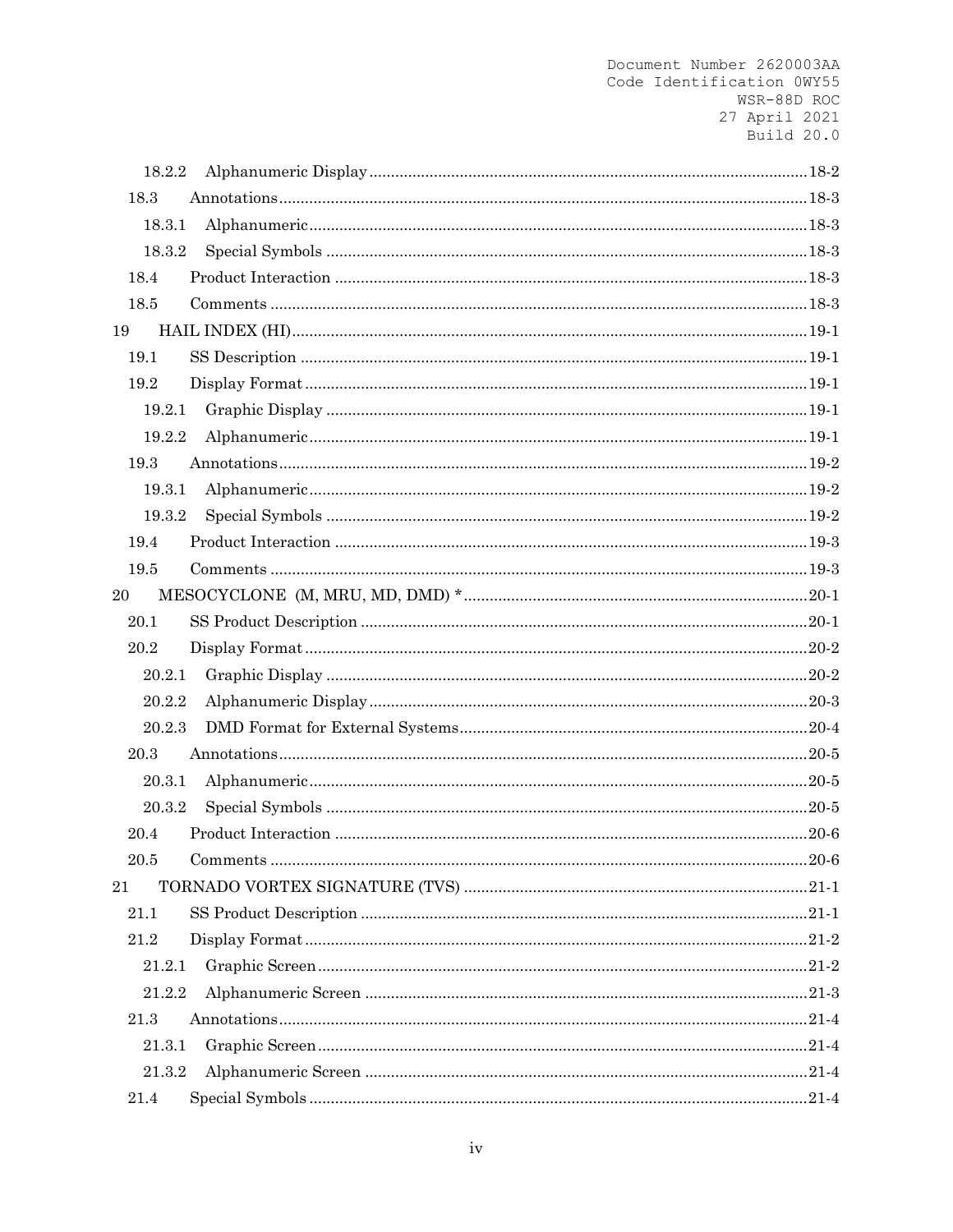| 22 |        |  |
|----|--------|--|
|    | 22.1   |  |
|    | 22.2   |  |
|    | 22.2.1 |  |
|    | 22.2.2 |  |
|    | 22.3   |  |
|    | 22.3.1 |  |
|    | 22.3.2 |  |
|    | 22.4   |  |
|    | 22.5   |  |
| 23 |        |  |
|    | 23.1   |  |
|    | 23.2   |  |
|    | 23.2.1 |  |
|    | 23.2.2 |  |
|    | 23.2.3 |  |
|    | 23.3   |  |
|    | 23.3.1 |  |
|    | 23.3.2 |  |
|    | 23.4   |  |
| 24 |        |  |
| 25 |        |  |
| 26 |        |  |
|    | 26.1   |  |
|    | 26.2   |  |
|    | 26.2.1 |  |
| 27 |        |  |
|    | 27.1   |  |
|    | 27.2   |  |
|    | 27.3   |  |
|    | 27.4   |  |
| 28 |        |  |
|    | 28.1   |  |
|    | 28.2   |  |
|    | 28.2.1 |  |
|    | 28.2.2 |  |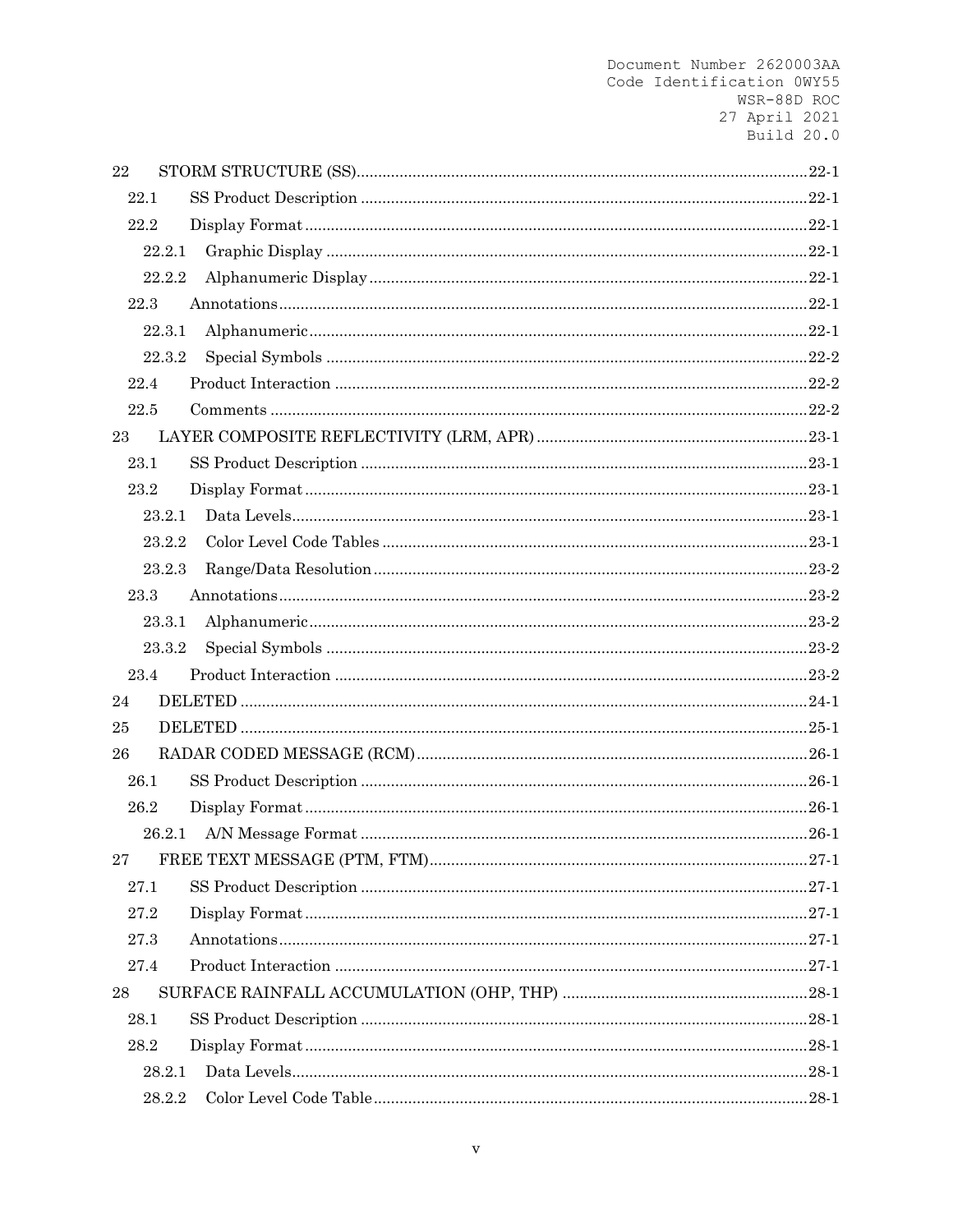| 28.2.3 |                                                                            |  |
|--------|----------------------------------------------------------------------------|--|
| 28.3   |                                                                            |  |
| 28.3.1 |                                                                            |  |
| 28.3.2 |                                                                            |  |
| 28.4   |                                                                            |  |
| 28.5   |                                                                            |  |
| 29     |                                                                            |  |
| 29.1   |                                                                            |  |
| 29.2   |                                                                            |  |
| 29.2.1 |                                                                            |  |
| 29.2.2 |                                                                            |  |
| 29.2.3 |                                                                            |  |
| 29.3   | Annotations, Both versions of the product will contain the following: 29-2 |  |
| 29.3.1 |                                                                            |  |
| 29.3.2 |                                                                            |  |
| 29.4   |                                                                            |  |
| 29.5   |                                                                            |  |
| 30     |                                                                            |  |
| 30.1   |                                                                            |  |
| 30.2   |                                                                            |  |
| 30.2.1 |                                                                            |  |
| 30.2.2 |                                                                            |  |
| 30.2.3 |                                                                            |  |
| 30.3   |                                                                            |  |
| 30.3.1 |                                                                            |  |
| 30.3.2 |                                                                            |  |
| 30.4   |                                                                            |  |
| 31     |                                                                            |  |
| 31.1   |                                                                            |  |
| 31.2   |                                                                            |  |
| 31.2.1 |                                                                            |  |
| 31.2.2 |                                                                            |  |
| 31.3   |                                                                            |  |
| 31.3.1 |                                                                            |  |
| 31.3.2 |                                                                            |  |
| 31.4   |                                                                            |  |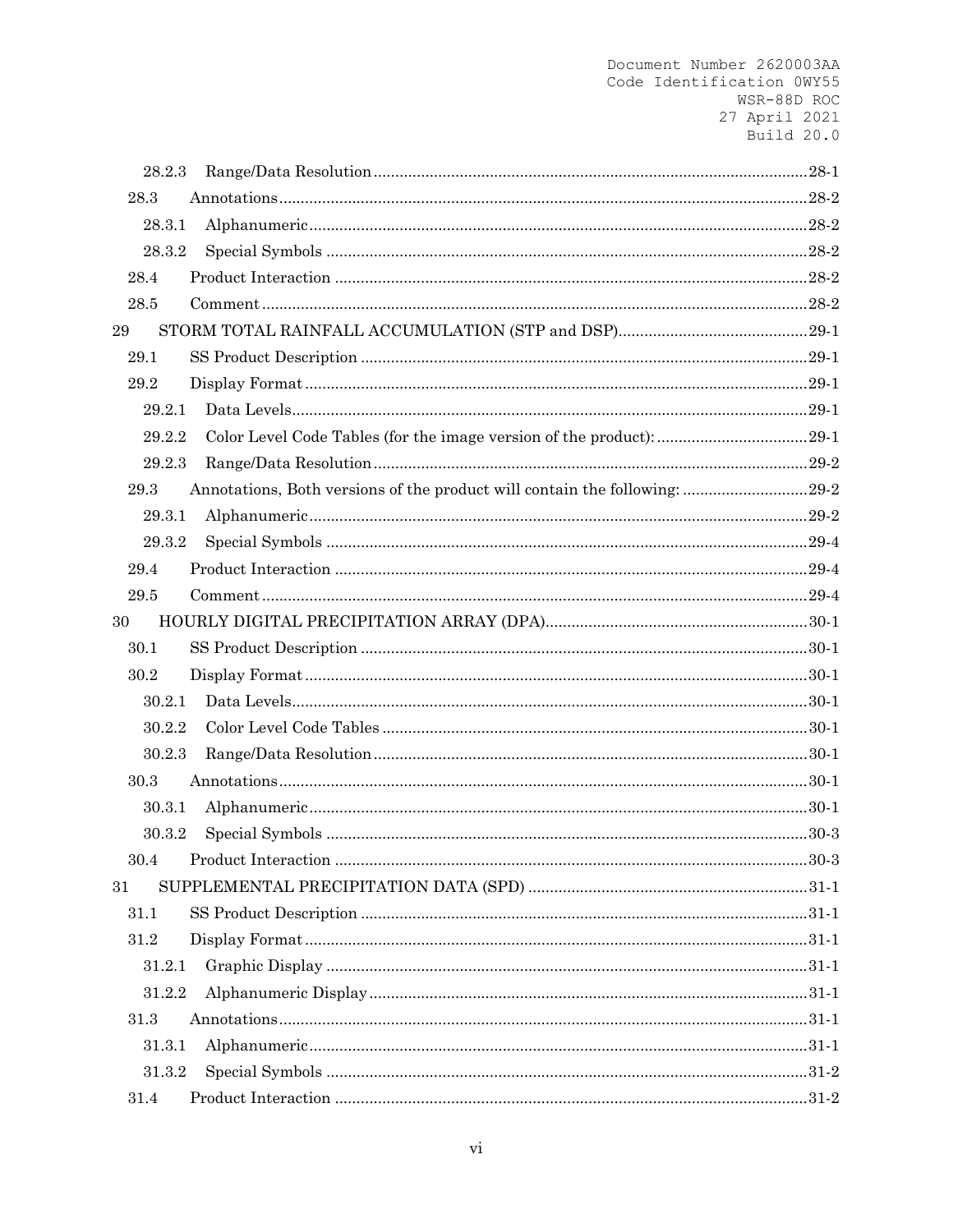| 32   |        |  |
|------|--------|--|
| 32.1 |        |  |
| 32.2 |        |  |
|      | 32.2.1 |  |
|      | 32.2.2 |  |
|      | 32.2.3 |  |
|      | 32.2.4 |  |
| 32.3 |        |  |
|      | 32.3.1 |  |
|      | 32.3.2 |  |
| 32.4 |        |  |
| 33   |        |  |
| 33.1 |        |  |
| 33.2 |        |  |
|      | 33.2.1 |  |
|      | 33.2.2 |  |
|      | 33.2.3 |  |
| 33.3 |        |  |
|      | 33.3.1 |  |
|      | 33.3.2 |  |
| 33.4 |        |  |
| 34   |        |  |
| 34.1 |        |  |
| 34.2 |        |  |
|      | 34.2.1 |  |
|      | 34.2.2 |  |
|      | 34.2.3 |  |
| 34.3 |        |  |
|      | 34.3.1 |  |
|      | 34.3.2 |  |
| 34.4 |        |  |
| 34.5 |        |  |
|      | 34.5.1 |  |
|      | 34.5.2 |  |
|      | 34.5.3 |  |
|      | 34.5.4 |  |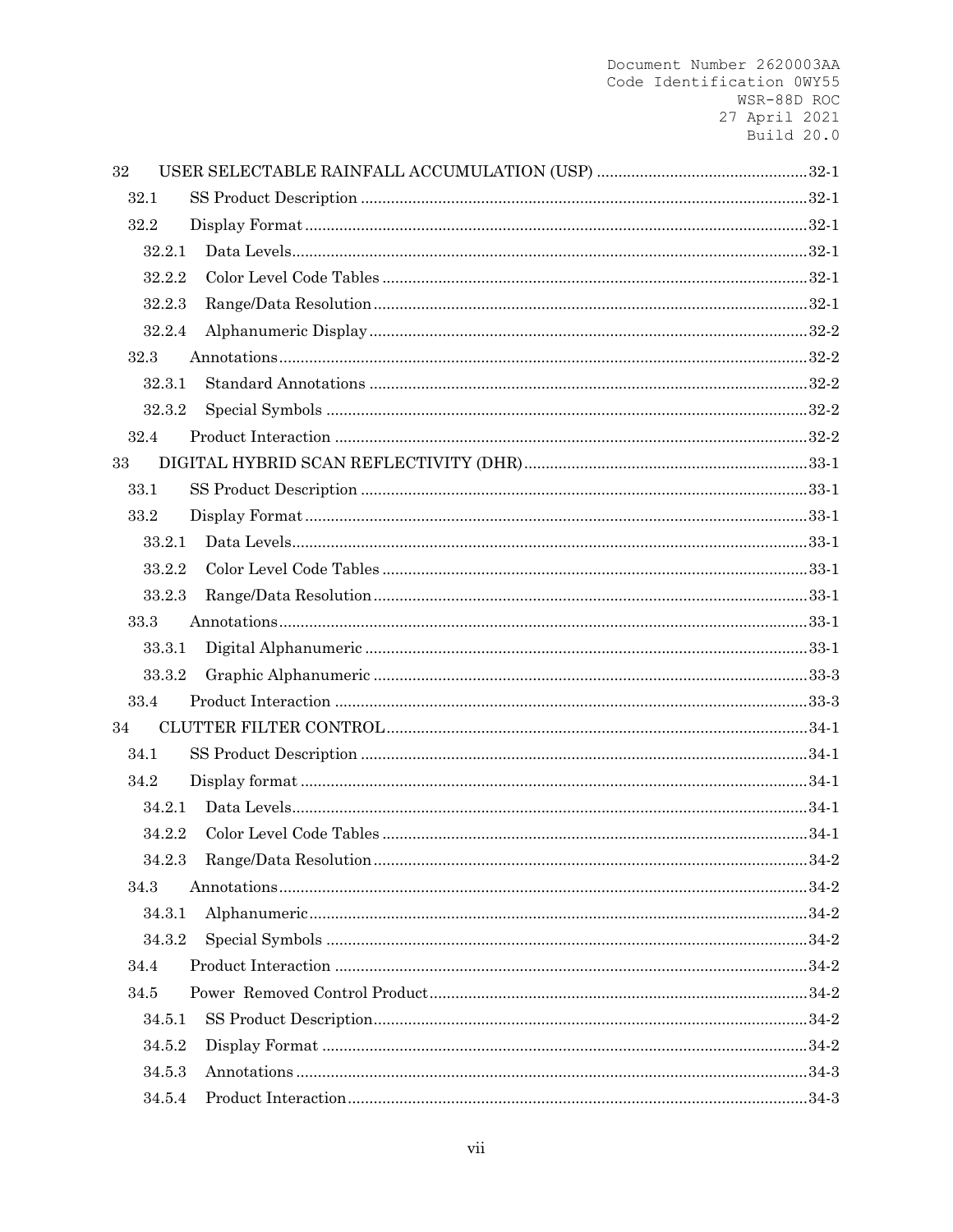| 35 |        |  |
|----|--------|--|
|    | 35.1   |  |
|    | 35.2   |  |
|    | 35.2.1 |  |
|    | 35.2.2 |  |
|    | 35.2.3 |  |
|    | 35.2.4 |  |
|    | 35.3   |  |
|    | 35.4   |  |
| 36 |        |  |
|    | 36.1   |  |
|    | 36.2   |  |
|    | 36.2.1 |  |
|    | 36.2.2 |  |
|    | 36.2.3 |  |
|    | 36.3   |  |
|    | 36.3.1 |  |
|    | 36.3.2 |  |
|    | 36.4   |  |
| 37 |        |  |
|    | 37.1   |  |
|    | 37.2   |  |
|    | 37.2.1 |  |
|    | 37.2.2 |  |
|    | 37.2.3 |  |
|    | 37.3   |  |
|    | 37.3.1 |  |
|    | 37.3.2 |  |
|    | 37.4   |  |
| 38 |        |  |
| 39 |        |  |
|    | 39.1   |  |
|    | 39.2   |  |
|    | 39.2.1 |  |
|    | 39.2.2 |  |
|    | 39.2.3 |  |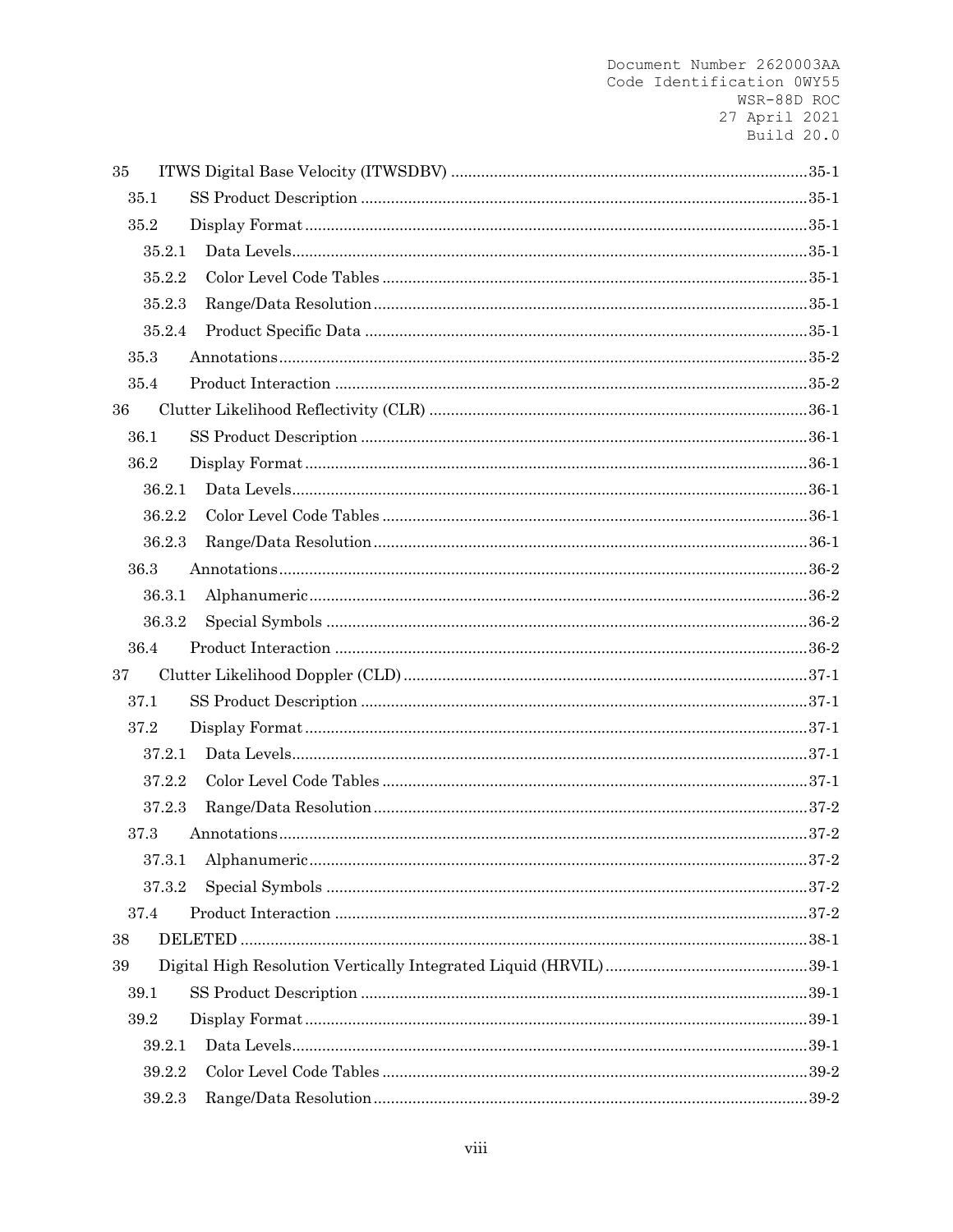| 39.3   |  |
|--------|--|
| 39.3.1 |  |
| 39.3.2 |  |
| 39.4   |  |
| 40     |  |
| 40.1   |  |
| 40.2   |  |
| 40.2.1 |  |
| 40.2.2 |  |
| 40.2.3 |  |
| 40.3   |  |
| 40.3.1 |  |
| 40.3.2 |  |
| 41     |  |
| 41.1   |  |
| 41.2   |  |
| 41.2.1 |  |
| 41.2.2 |  |
| 41.2.3 |  |
| 41.3   |  |
| 41.3.1 |  |
| 41.3.2 |  |
| 41.4   |  |
| 42     |  |
| 42.1   |  |
| 42.2   |  |
| 42.2.1 |  |
| 42.2.2 |  |
| 42.3   |  |
| 42.3.1 |  |
| 42.3.2 |  |
| 42.4   |  |
| 43     |  |
| 43.1   |  |
| 43.2   |  |
| 43.2.1 |  |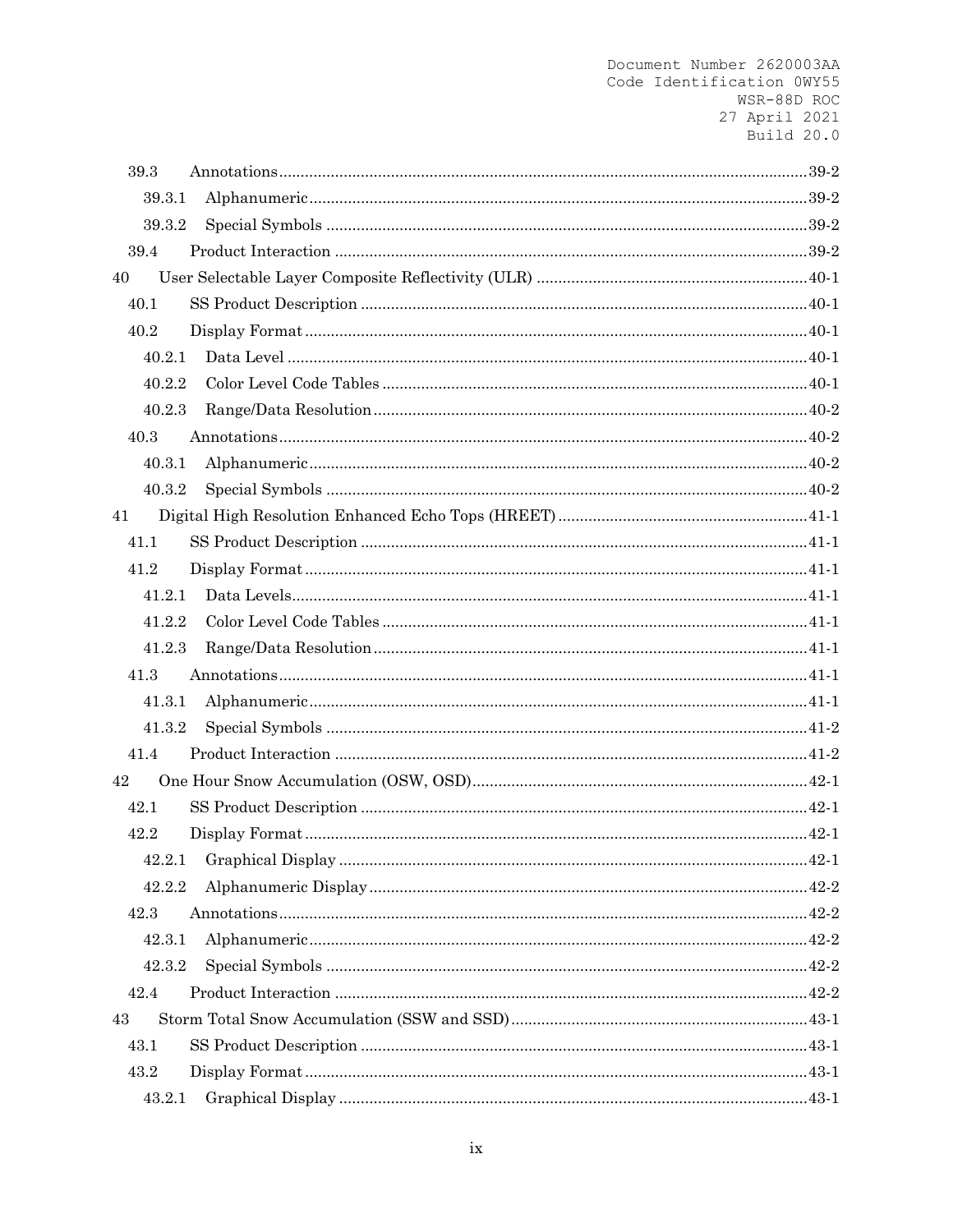| 43.2.2 |  |
|--------|--|
| 43.3   |  |
| 43.3.1 |  |
| 43.3.2 |  |
| 43.4   |  |
| 44     |  |
| 44.1   |  |
| 44.2   |  |
| 44.2.1 |  |
| 44.2.2 |  |
| 44.3   |  |
| 44.3.1 |  |
| 44.3.2 |  |
| 44.4   |  |
| 45     |  |
| 45.1   |  |
| 45.2   |  |
| 45.3   |  |
| 45.3.1 |  |
| 46     |  |
| 46.1   |  |
| 46.2   |  |
| 46.2.1 |  |
| 46.2.2 |  |
| 46.2.3 |  |
| 46.3   |  |
|        |  |
| 46.3.2 |  |
| 46.4   |  |
| 47     |  |
| 47.1   |  |
| 47.1.1 |  |
| 47.1.2 |  |
| 47.2   |  |
| 48     |  |
| 48.1   |  |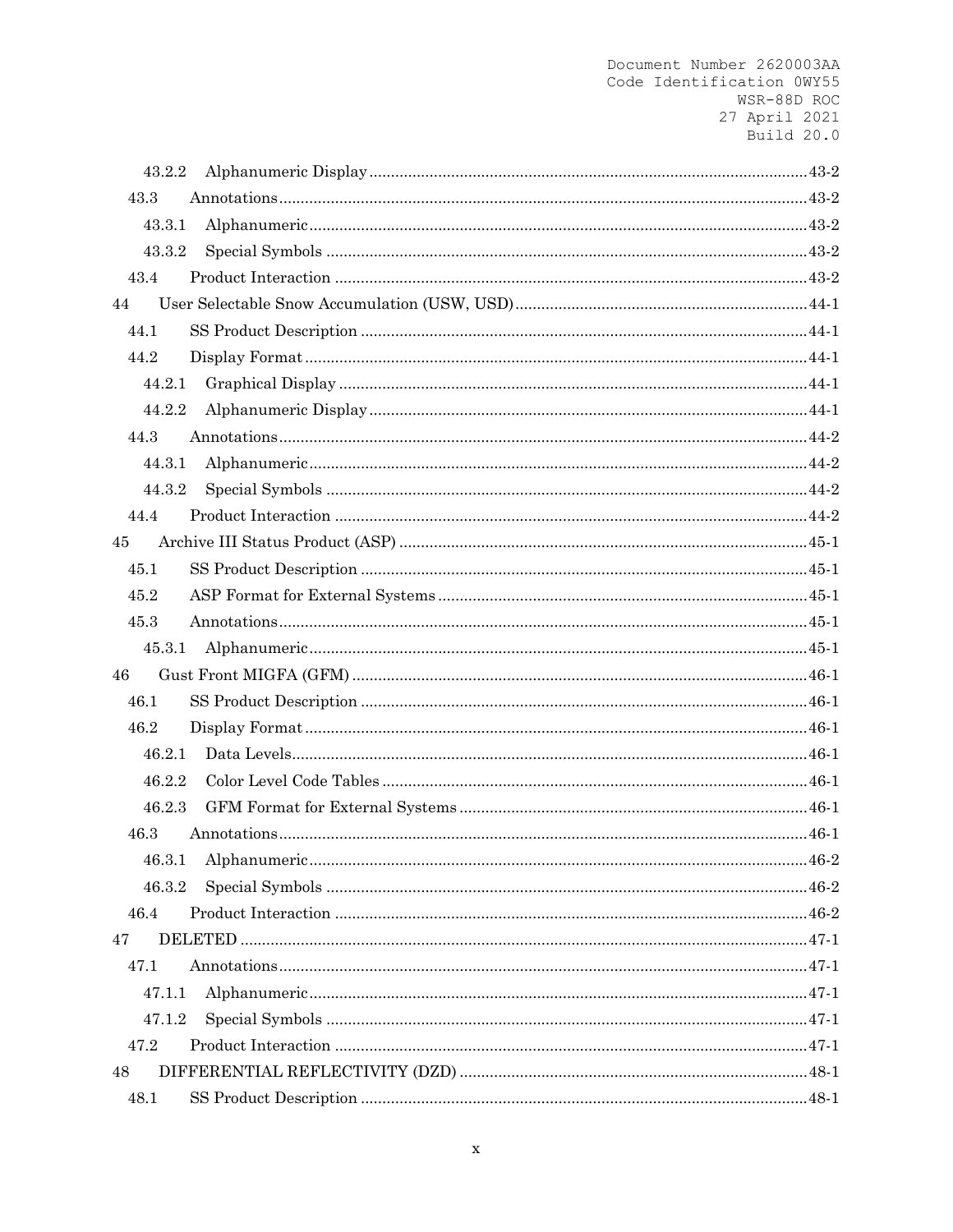| 48.2   |  |
|--------|--|
| 48.2.1 |  |
| 48.2.2 |  |
| 48.3   |  |
| 48.3.1 |  |
| 48.3.2 |  |
| 48.4   |  |
| 49     |  |
| 49.1   |  |
| 49.2   |  |
| 49.2.1 |  |
| 49.3   |  |
| 49.3.1 |  |
| 49.3.2 |  |
| 49.4   |  |
| 50     |  |
| 50.1   |  |
| 50.2   |  |
| 50.2.1 |  |
| 50.2.2 |  |
| 50.3   |  |
| 50.3.1 |  |
| 50.3.2 |  |
| 50.4   |  |
| 51     |  |
| 51.1   |  |
| 51.2   |  |
| 51.2.1 |  |
| 51.3   |  |
| 51.3.1 |  |
| 51.3.2 |  |
| 51.4   |  |
| 52     |  |
| 52.1   |  |
| 52.2   |  |
| 52.2.1 |  |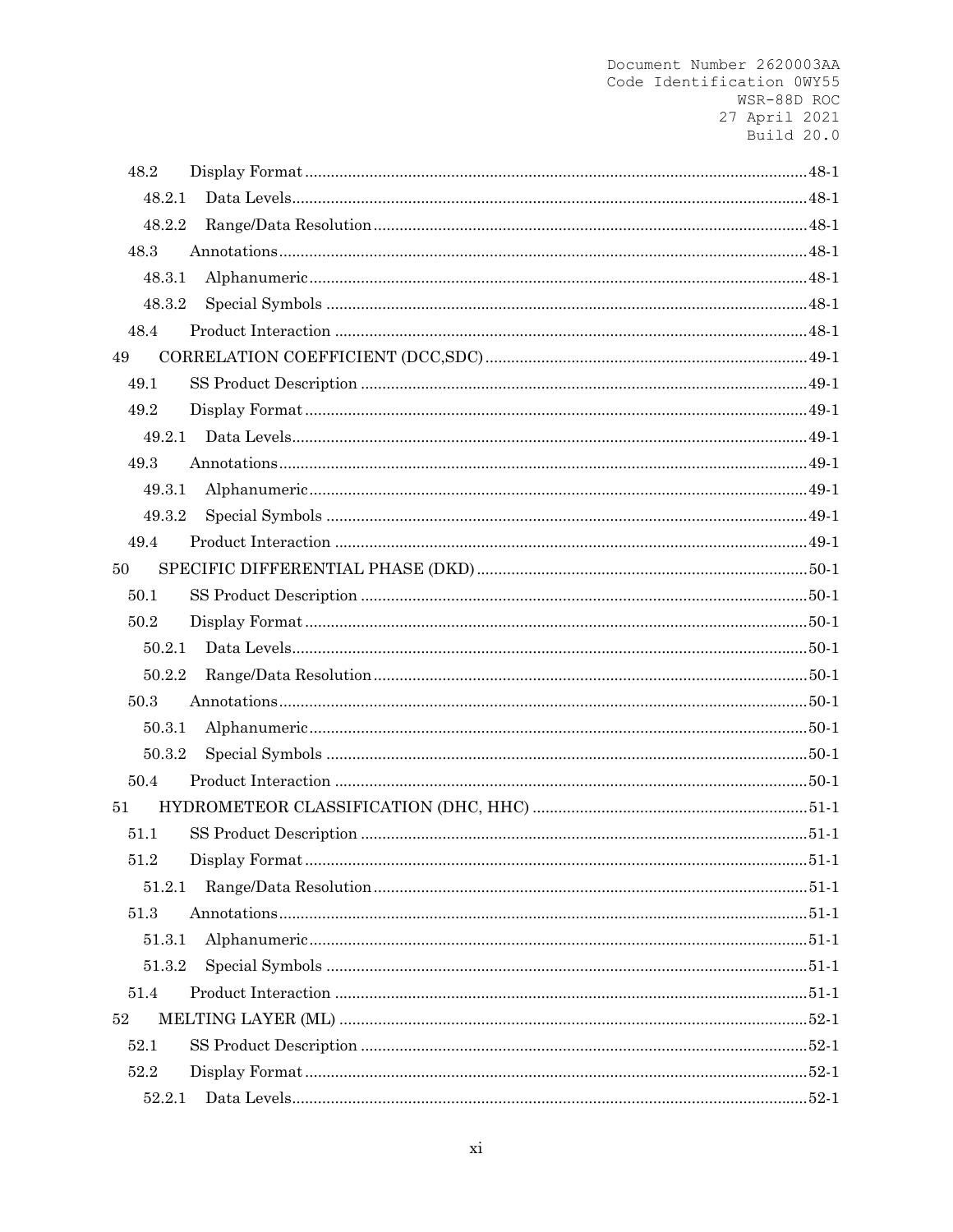| 52.2.2 |  |
|--------|--|
| 52.2.3 |  |
| 52.3   |  |
| 52.3.1 |  |
| 52.3.2 |  |
| 52.4   |  |
| 53     |  |
| 53.1   |  |
| 53.2   |  |
| 53.2.1 |  |
| 53.2.2 |  |
| 53.3   |  |
| 53.4   |  |
| 53.4.1 |  |
| 53.5   |  |
| 54     |  |
| 54.1   |  |
| 54.2   |  |
| 54.2.1 |  |
| 54.2.2 |  |
| 54.3   |  |
| 54.3.1 |  |
| 54.4   |  |
| 55     |  |
| 56     |  |
| 56.1   |  |
| 56.2   |  |
| 56.2.1 |  |
| 56.2.2 |  |
| 56.3   |  |
| 56.3.1 |  |
| 56.3.2 |  |
| 56.3.3 |  |
| 56.4   |  |
| 57     |  |
| 57.1   |  |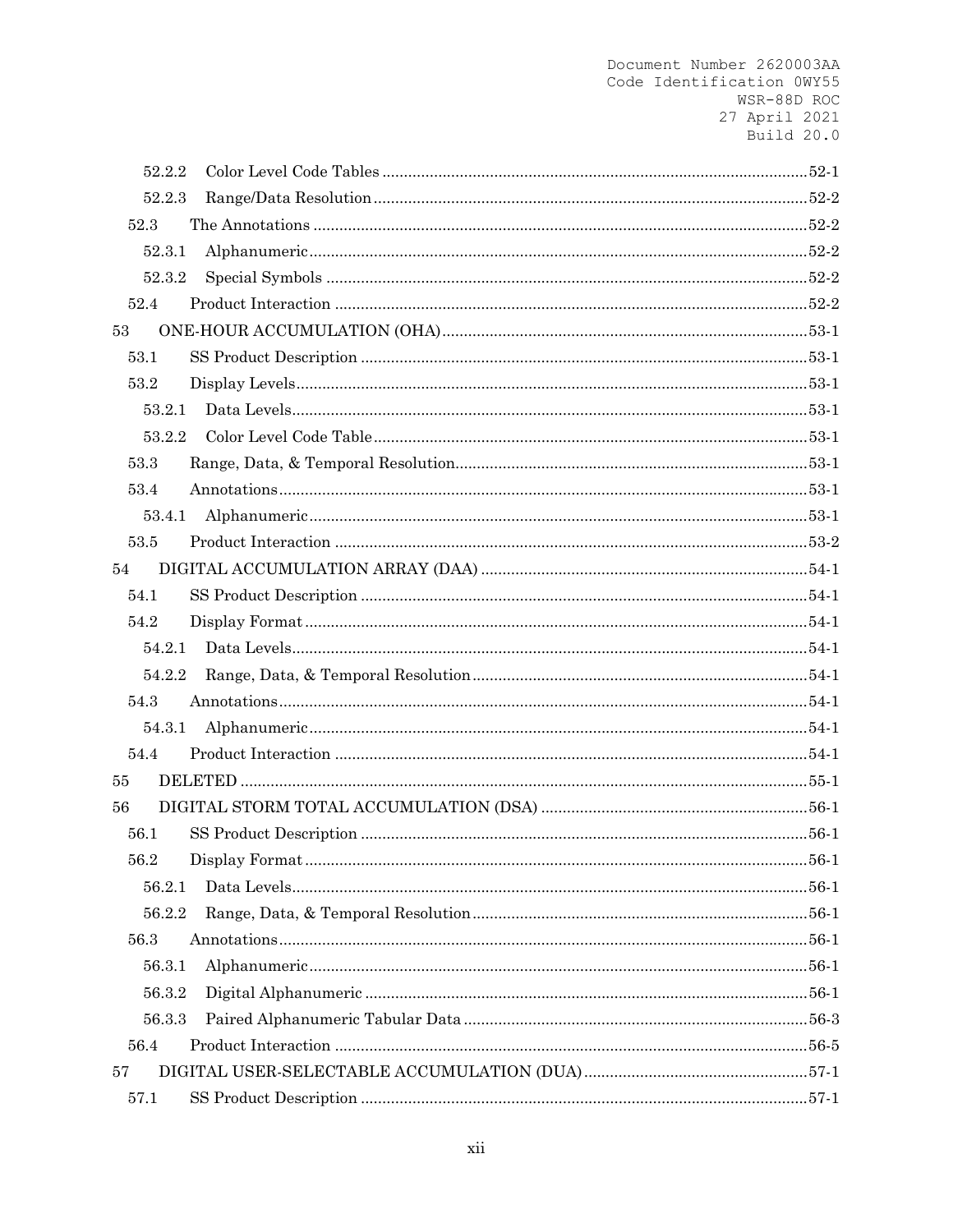| 57.2   |  |
|--------|--|
| 57.2.1 |  |
| 57.2.2 |  |
| 57.3   |  |
| 57.4   |  |
| 58     |  |
| 58.1   |  |
| 58.2   |  |
| 58.2.1 |  |
| 58.2.2 |  |
| 58.3   |  |
| 58.4   |  |
| 59     |  |
| 59.1   |  |
| 59.2   |  |
| 59.2.1 |  |
| 59.2.2 |  |
| 59.3   |  |
| 59.4   |  |
| 60     |  |
| 60.1   |  |
| 60.2   |  |
| 60.2.1 |  |
| 60.2.2 |  |
| 60.2.3 |  |
| 60.3   |  |
| 60.4   |  |
| 61     |  |
| 62     |  |
| 62.1   |  |
| 62.2   |  |
| 62.2.1 |  |
| 62.2.2 |  |
| 62.2.3 |  |
| 62.3   |  |
| 62.3.1 |  |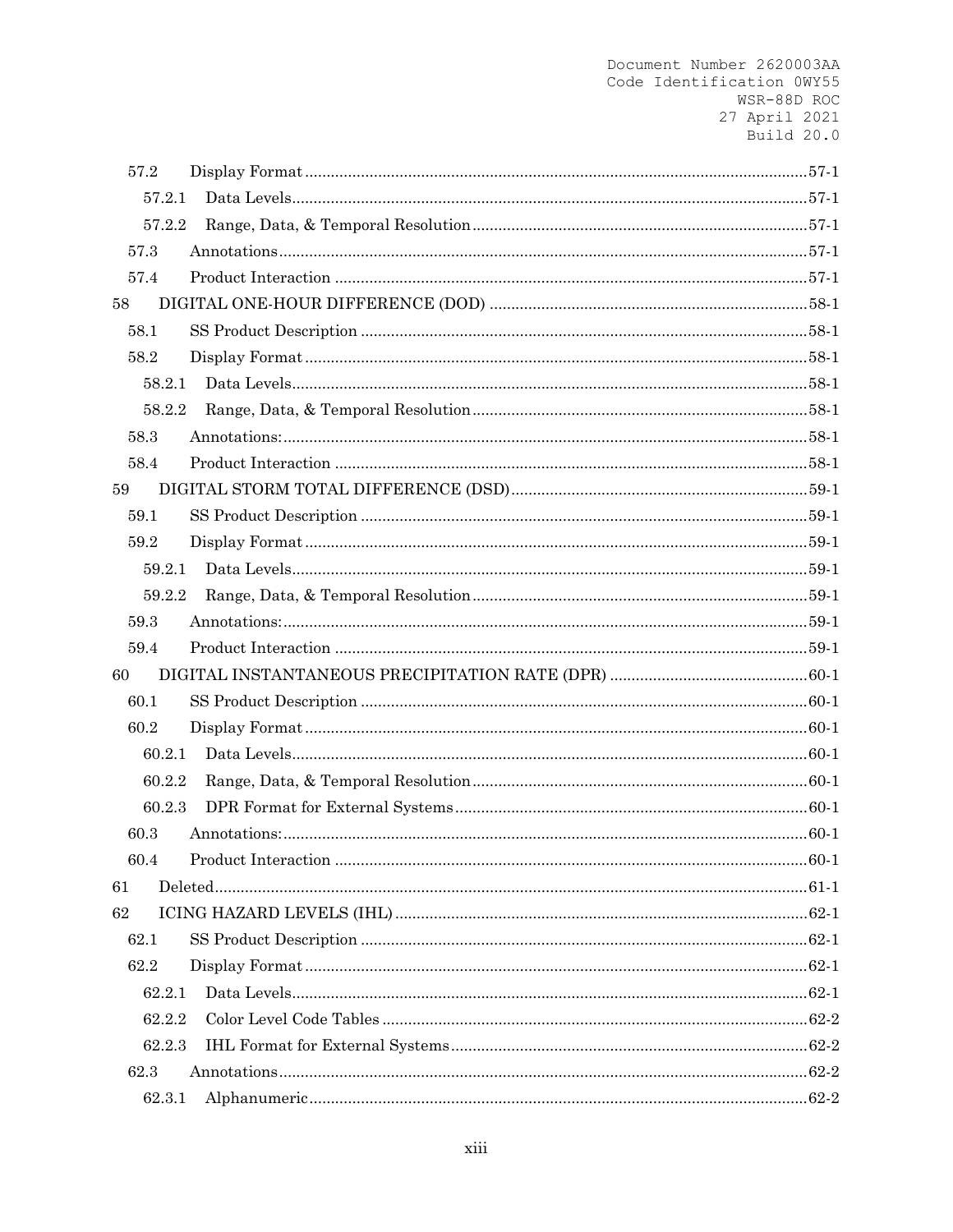| 62.3.2 |                                                                     |  |
|--------|---------------------------------------------------------------------|--|
| 62.4   |                                                                     |  |
| 63     |                                                                     |  |
| 63.1   |                                                                     |  |
| 63.2   |                                                                     |  |
| 63.2.1 |                                                                     |  |
| 63.2.2 |                                                                     |  |
| 63.2.3 |                                                                     |  |
| 63.3   |                                                                     |  |
| 63.3.1 |                                                                     |  |
| 63.3.2 |                                                                     |  |
| 63.4   |                                                                     |  |
| 64     |                                                                     |  |
| 64.1   |                                                                     |  |
| 64.2   |                                                                     |  |
| 64.2.1 |                                                                     |  |
| 64.2.2 |                                                                     |  |
| 64.2.3 |                                                                     |  |
| 64.3   |                                                                     |  |
| 64.3.1 |                                                                     |  |
| 64.3.2 |                                                                     |  |
| 64.4   |                                                                     |  |
| 65     |                                                                     |  |
| 65.1   |                                                                     |  |
| 65.2   |                                                                     |  |
| 65.2.1 |                                                                     |  |
| 65.3   |                                                                     |  |
| 65.3.1 |                                                                     |  |
| 65.3.2 |                                                                     |  |
| 65.4   |                                                                     |  |
| 66     |                                                                     |  |
| 66.1   |                                                                     |  |
| 66.2   |                                                                     |  |
| 66.3   |                                                                     |  |
| 66.3.1 |                                                                     |  |
| 67     | SUPER RESOLUTION DIGITAL REFLECTIVITY DATA-QUALITY-EDITED (SRQ)67-1 |  |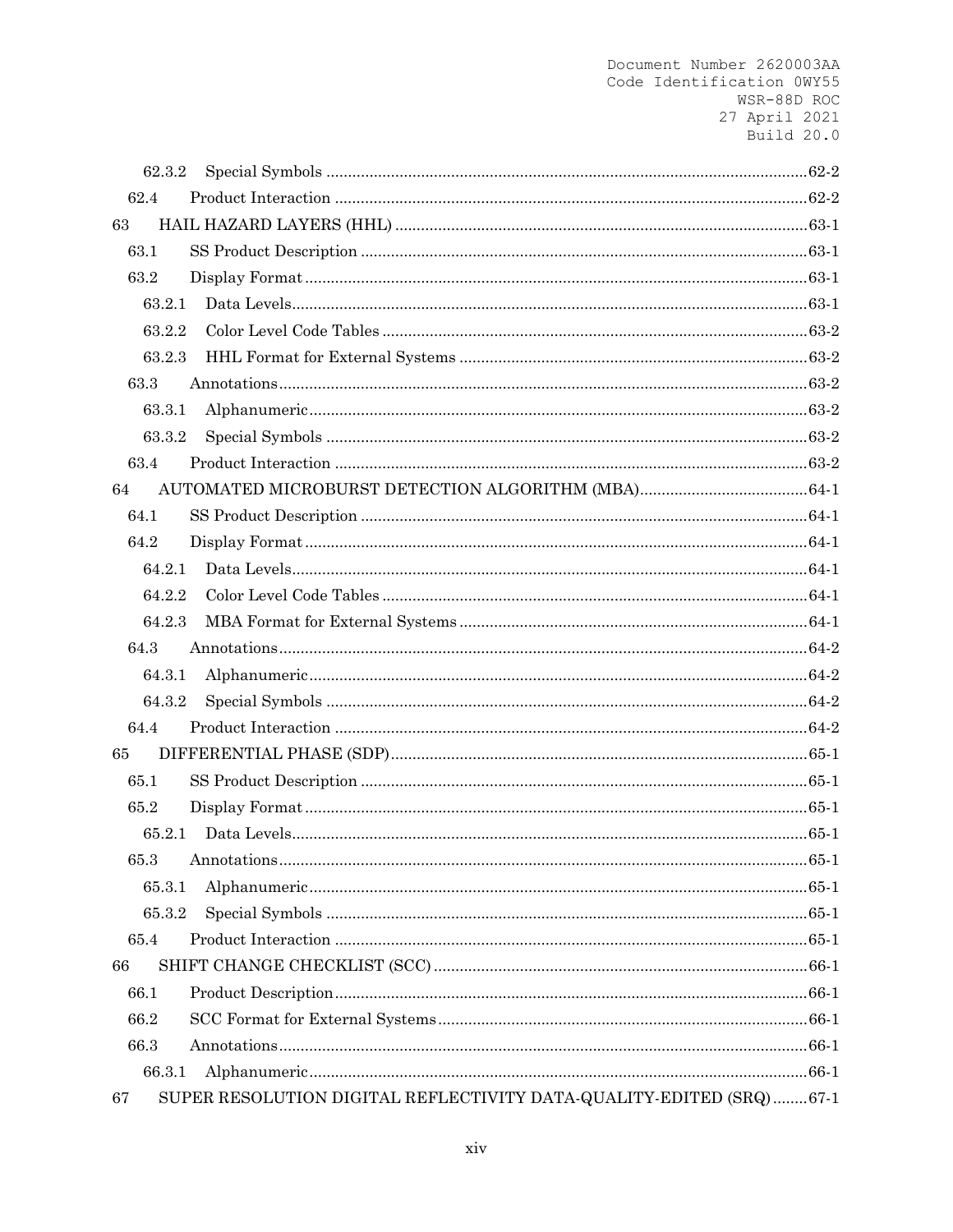| 67.1   |  |
|--------|--|
| 67.2   |  |
| 67 2 1 |  |
| 67.2.2 |  |
| 67.2.3 |  |
| 67.3   |  |
| 67.3.1 |  |
| 67.3.2 |  |
| 67.4   |  |
| 68     |  |
| 69     |  |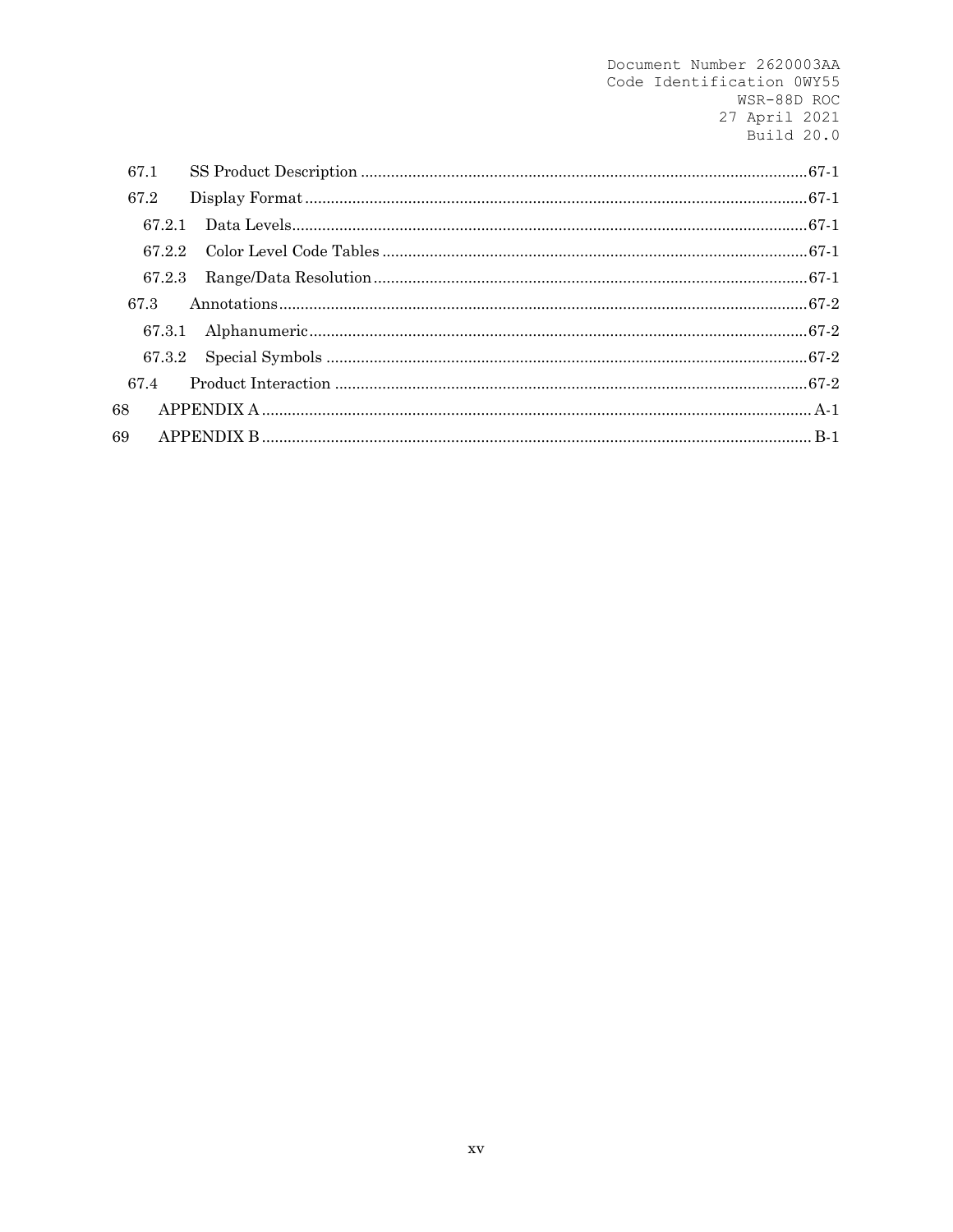## **1 REFLECTIVITY (R, DR, AND SDR)**

### **1.1 SS Product Description**

"This product shall provide the reflectivity data displayable as an image<sup>1</sup> and formatted as a data array. For the image version, variations of the product shall be organized to provide various areas of coverage and display resolutions, while the data array version will provide the highest resolution available for the entire coverage area. On Super-Resolution azimuth scans, variations of the data array version of the product shall be organized to provide super-resolution and legacy-resolution coverage and resolution requirements. Both versions will be limited to the lowest 70,000 feet AGL of the atmosphere. The product shall be generated for any azimuth scan at a single elevation angle based on user requirements. Each scan shall be updated once per volume scan time.2 For the image version, each product shall be available for 16 reflectivity data levels, while 256 reflectivity data levels will be provided in the data array version. Each product shall include annotations for the product name, radar ID, time and date of scan, data level code, elevation angle, maximum data value (dBZ), radar position, radar elevation above MSL, and radar operational mode."

Super-Resolution refers to 0.5 deg azimuth sampling. The relevant distinction for Reflectivity is the reduced azimuth sample interval. "Super-Resolution" was first introduced in 2008 (Build 10) when it was also included 0.13 nmi range sampling of Reflectivity and 162 nmi coverage area for Mean Radial Velocity and Spectrum Width. "Super-Resolution" was redefined in Build 12 (2010) to what is now its current definition. The Super Resolution version of this product can be generated on any cut within the Volume Coverage Pattern definition to provide the best azimuth and range resolution available.

### **1.2 Display Format**

The product is displayable in full- or quarter-screen format (see Appendix B).

### **1.2.1 Data Levels**

For the image version, the range of data level values (dBZ) varies with operational mode, area climatology and season, and with NEXRAD system (or agency) adaptation data. The range of reflectivity supported by the RDA is -32 to +95 dBZe.

### **1.2.2 Color Level Code Tables**

The color level code used for display of the image version of reflectivity is NEXRAD (or agency) system adaptation data. Some examples of color tables for both Modes A and B are listed. With the exception of the end points, the lower value of the range is assigned to the individual colors displayed. The range of values for each is also indicated.

- - - - - - -

"1Defines the form of presentation on a graphic display; not necessarily the form of transmission." "2Defined in Appendix B" Color Level Codes

| <b>COLOL LEVEL COULS</b> |     |         |                                                                                     |                                                             |            |                |       |
|--------------------------|-----|---------|-------------------------------------------------------------------------------------|-------------------------------------------------------------|------------|----------------|-------|
| Precipitation Mode       |     |         |                                                                                     |                                                             |            |                |       |
| 16-Level                 |     | Display |                                                                                     | Range                                                       |            |                |       |
| Code                     |     | dBZ     |                                                                                     | dBZ                                                         |            | Color Levels   |       |
|                          |     |         |                                                                                     |                                                             | Code       | Color          |       |
| - 0                      | ND. |         | SNR <th or<="" td=""><td></td><td><math>(00\ 00\ 00)</math></td><td>black</td></th> | <td></td> <td><math>(00\ 00\ 00)</math></td> <td>black</td> |            | $(00\ 00\ 00)$ | black |
|                          |     |         | dBZ <sub>5</sub>                                                                    |                                                             |            |                |       |
|                          | 5   |         | 5 <dbz<10< td=""><td></td><td>(9C 9C 9C)</td><td>medium gray</td></dbz<10<>         |                                                             | (9C 9C 9C) | medium gray    |       |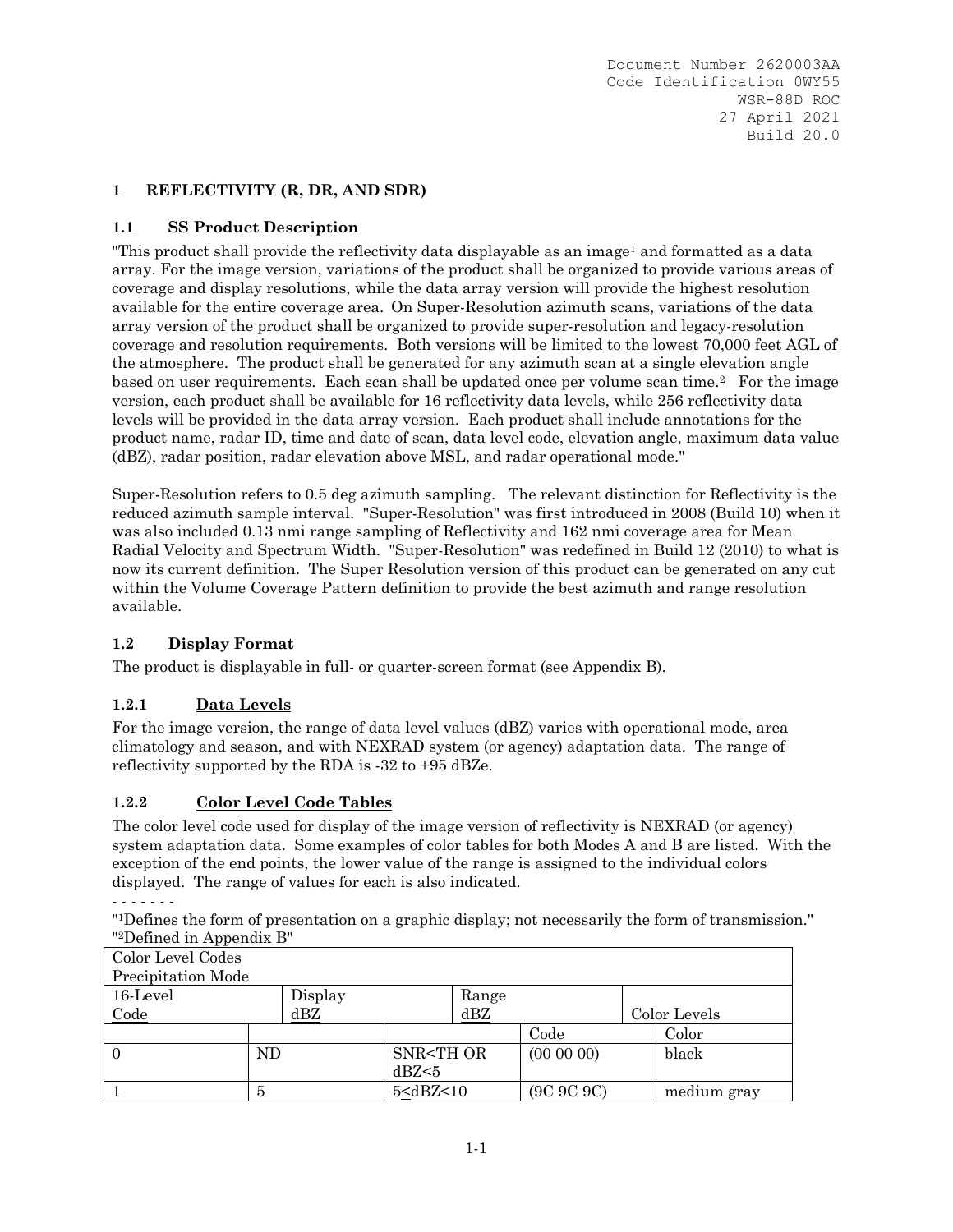| $\overline{2}$ | 10 | 10 <dbz<15< td=""><td>(767676)</td><td>dark gray</td></dbz<15<>                                | (767676)       | dark gray    |
|----------------|----|------------------------------------------------------------------------------------------------|----------------|--------------|
| 3              | 15 | 15 <dbz<20< td=""><td>(FF AA AA)</td><td>light pink</td></dbz<20<>                             | (FF AA AA)     | light pink   |
| 4              | 20 | 20 <dbz<25< td=""><td>(EE 8C 8C)</td><td>medium pink</td></dbz<25<>                            | (EE 8C 8C)     | medium pink  |
| 5              | 25 | 25 <dbz<30< td=""><td>(C97070)</td><td>dark pink</td></dbz<30<>                                | (C97070)       | dark pink    |
| 6              | 30 | 30 <dbz<35< td=""><td><math>(00</math> FB <math>90)</math></td><td>light green</td></dbz<35<>  | $(00$ FB $90)$ | light green  |
| 7              | 35 | 35 <dbz<40< td=""><td><math>(00</math> BB <math>00)</math></td><td>medium green</td></dbz<40<> | $(00$ BB $00)$ | medium green |
| 8              | 40 | 40 <dbz<45< td=""><td>(FF FF 70)</td><td>light yellow</td></dbz<45<>                           | (FF FF 70)     | light yellow |
| 9              | 45 | 45 <dbz<50< td=""><td>(D0 D0 60)</td><td>dark yellow</td></dbz<50<>                            | (D0 D0 60)     | dark yellow  |
| А              | 50 | 50 <dbz<55< td=""><td>(FF 60 60)</td><td>light red</td></dbz<55<>                              | (FF 60 60)     | light red    |
| B              | 55 | 55 <dbz<60< td=""><td>(DA 00 00)</td><td>medium red</td></dbz<60<>                             | (DA 00 00)     | medium red   |
| $\mathcal{C}$  | 60 | 60 <dbz<65< td=""><td>(AE 00 00)</td><td>dark red</td></dbz<65<>                               | (AE 00 00)     | dark red     |
| D              | 65 | 65 <dbz<70< td=""><td><math>(0000)</math> FF)</td><td>blue</td></dbz<70<>                      | $(0000)$ FF)   | blue         |
| E              | 70 | 70 <dbz<75< td=""><td>(FF FF FF)</td><td>white</td></dbz<75<>                                  | (FF FF FF)     | white        |
| $_{\rm F}$     | 75 | 75 <dbz< td=""><td>(E7 00 FF)</td><td>purple</td></dbz<>                                       | (E7 00 FF)     | purple       |

| Color Level Codes<br>Clear Air Mode |           |         |                                                                                     |                                                             |                                                          |                |       |
|-------------------------------------|-----------|---------|-------------------------------------------------------------------------------------|-------------------------------------------------------------|----------------------------------------------------------|----------------|-------|
| 16-Level                            |           | Display |                                                                                     | Range                                                       |                                                          |                |       |
| Code                                |           | dBZ     |                                                                                     | dBZ                                                         |                                                          | Color Levels   |       |
|                                     |           |         |                                                                                     |                                                             | Code                                                     | Color          |       |
| $\Omega$                            | <b>ND</b> |         | SNR <th or<="" td=""><td></td><td><math>(00\ 00\ 00)</math></td><td>black</td></th> | <td></td> <td><math>(00\ 00\ 00)</math></td> <td>black</td> |                                                          | $(00\ 00\ 00)$ | black |
|                                     |           |         | dBZ < 28                                                                            |                                                             |                                                          |                |       |
| 1                                   | $-28$     |         | $-28 < dBZ < 24$                                                                    |                                                             | (9C 9C 9C)                                               | medium gray    |       |
| $\overline{2}$                      | $-24$     |         | $-24 < dBZ < -20$                                                                   |                                                             | (767676)                                                 | dark gray      |       |
| 3                                   | $-20$     |         | $-20 < dBZ < -16$                                                                   |                                                             | (FF AA AA)                                               | light pink     |       |
| $\overline{4}$                      | $-16$     |         | $-16 < dBZ < 12$                                                                    |                                                             | (EE 8C 8C)                                               | medium pink    |       |
| $\overline{5}$                      | $-12$     |         | $-12 < dBZ < -8$                                                                    |                                                             | (C97070)                                                 | dark pink      |       |
| 6                                   | $-8$      |         | $-8 < dBZ < -4$                                                                     |                                                             | $(00$ FB $90)$                                           | light green    |       |
| 7                                   | $-4$      |         | $-4 < dBZ < 0$                                                                      |                                                             | $(00$ BB $00)$                                           | medium green   |       |
| 8                                   | $\Omega$  |         | $0 < dbZ < +4$                                                                      |                                                             | (FF FF 70)                                               | light yellow   |       |
| 9                                   | $+4$      |         | $+4$                                                                                |                                                             | $($ D <sub>0</sub> $D$ <sub>0</sub> $6$ <sub>0</sub> $)$ | dark yellow    |       |
| A                                   | $+8$      |         | $+8$                                                                                |                                                             | (FF 60 60)                                               | light red      |       |
| $\bf{B}$                            | $+12$     |         | $+12 < dBZ < +16$                                                                   |                                                             | (DA 00 00)                                               | medium red     |       |
| $\mathcal{C}$                       | $+16$     |         | $+16 < dBZ < +20$                                                                   |                                                             | (AE 00 00)                                               | dark red       |       |
| D                                   | $+20$     |         | $+20 < dBZ < +24$                                                                   |                                                             | $(0000$ FF)                                              | blue           |       |
| E                                   | $+24$     |         | $+24 < dBZ < +28$                                                                   |                                                             | (FF FF FF)                                               | white          |       |
| ${\bf F}$                           | $+28$     |         | $+28<$ dBZ                                                                          |                                                             | (E7 00 FF)                                               | purple         |       |

## **1.2.3 Range/Data Resolution**

The image products will be available for the range/resolution combinations as indicated.

| Coverage Area | Resolution         | Product Center |
|---------------|--------------------|----------------|
| (nmi Radius)  | $(nmi \times deg)$ |                |
| 0 to $124$    | $0.54 \times 1$    | Radar location |
| 0 to $248$    | $1.1 \times 1$     | Radar location |

The data array product will be available for the range/resolution combination as indicated.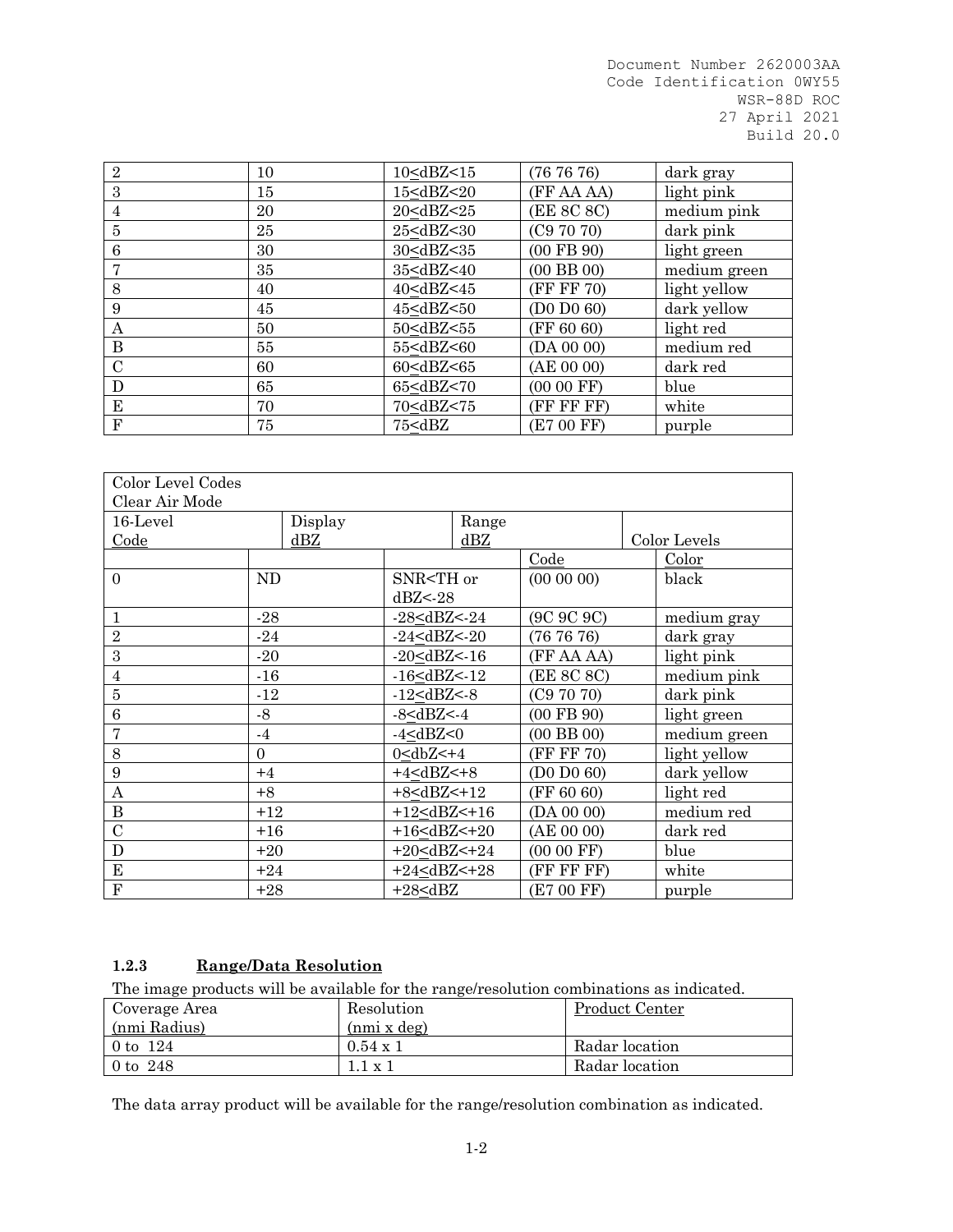| Coverage Area (nmi Radius) | Resolution (nmi x deg) | Product Center |
|----------------------------|------------------------|----------------|
|                            |                        |                |
| $0$ to $248$               | $0.13 \times 0.5$      | Radar location |
| $0$ to $248$               | $0.13 \times 1.0$      | Radar location |

### **1.3 Annotations**

### **1.3.1 Alphanumeric**

Standard Annotations (Appendix A, I(A)) Elevation Angle Data Level Code Maximum Data Value Detected

### **1.3.2 Special Symbols**

None defined

#### **1.4 Product Interaction**

All overlay products are displayable on this product:

- Hail Index
- Mesocyclone
- Storm Tracking Information
- Tornado Vortex Signature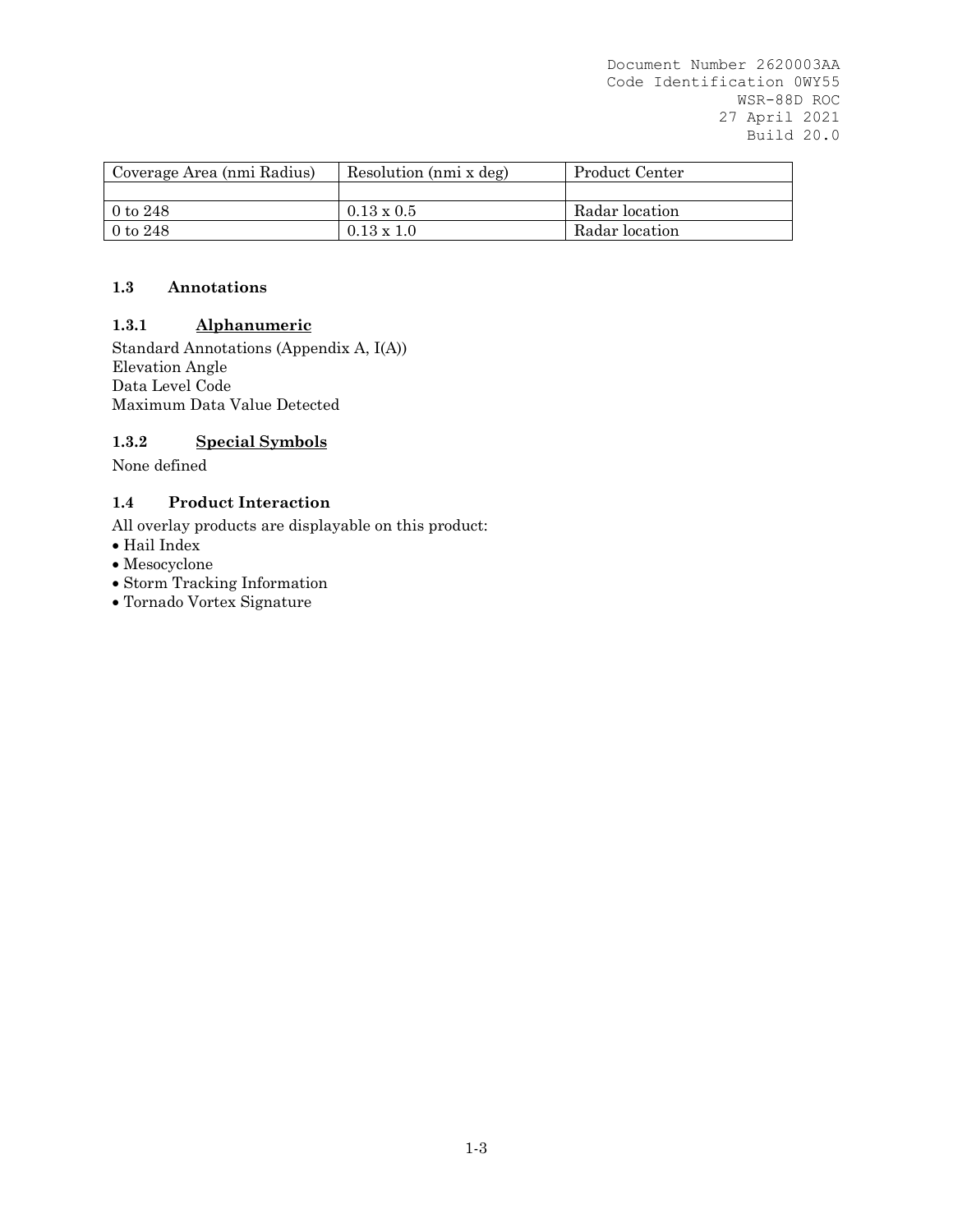## **2 MEAN RADIAL VELOCITY (V, DV, AND SDV)**

### **2.1 SS Product Description**

"This product shall provide the mean radial velocity data both displayable as an image and formatted as a data array. For the image version, the product shall be organized to provide a single coverage and display resolution, while the data array version will provide the highest resolution available for the entire radar coverage area. On Super-Resolution azimuth scans, variations of the data array version of the product shall be organized to provide super-resolution and legacyresolution coverage and resolution requirements. Both versions will be limited to lowest 70,000 feet AGL of the atmosphere. The product shall be generated for any azimuth scan at a single elevation angle based on user requirements. Each scan shall be updated once per volume scan time. For the image version, each product shall include 16 mean radial velocity data levels, while 256 velocity data levels will be provided in the data array version. Each product shall include annotations for the product name, radar ID, time and date of scan, data level code, elevation angle, maximum data value detected (knots, positive and negative), radar position, radar elevation above MSL, and radar operational mode."

Super-Resolution refers to 0.5 deg azimuth sampling. The relevant distinction for Mean Radial Velocity is the reduced azimuth sample interval. "Super-Resolution" was first introduced in 2008 (Build 10) when it was also included 0.13 nmi range sampling of Reflectivity and 162 nmi coverage area for Mean Radial Velocity and Spectrum Width. "Super-Resolution" was redefined in Build 12 (2010) to what is now its current definition. The Super Resolution version of this product can be generated on any cut with 0.5 deg azimuth spacing as specified in the Volume Coverage Pattern definition.

### **2.2 Display Format**

The product is displayable in full- or quarter-screen format (see Appendix B).

### **2.2.1 Data Levels**

For the image version, the range of mean radial velocity values will vary with operational mode and with NEXRAD system (or agency) adaptation data. The data thresholds are site adaptable.The range of values used is a function of meteorological mode and/or operator option.

### **2.2.2 Color Level Code Tables**

The color level code used for display of the image version of mean radial velocity is NEXRAD system (or agency) adaptation data. Examples for currently defined color tables are shown. With the exception of end point values the lower value of the velocity range is assigned to the individual colors displayed. The range of values for each is also indicated.

| Color Level Codes |       |         |                                                               |       |                |              |
|-------------------|-------|---------|---------------------------------------------------------------|-------|----------------|--------------|
| 16-Level          |       | Display |                                                               | Range |                |              |
| Code              |       | knots   |                                                               | knots |                | Color Levels |
|                   |       |         |                                                               |       | Code           | Color        |
|                   | ND.   |         | SNR <th< td=""><td></td><td>(000000)</td><td>black</td></th<> |       | (000000)       | black        |
|                   | $-64$ |         | $-64$ >knots                                                  |       | (00 E0 FF)     | light blue   |
| $\overline{2}$    | $-50$ |         | $-50$ knots $-64$                                             |       | (00 80 FF)     | medium blue  |
| 3                 | $-36$ |         | $-36$ > knots > $-50$                                         |       | (320096)       | dark blue    |
| 4                 | $-26$ |         | $-26$ > knots > $-36$                                         |       | $(00$ FB $90)$ | light green  |
| 5                 | $-20$ |         | $-20$ >knots> $-26$                                           |       | $(00$ BB $99)$ | medium green |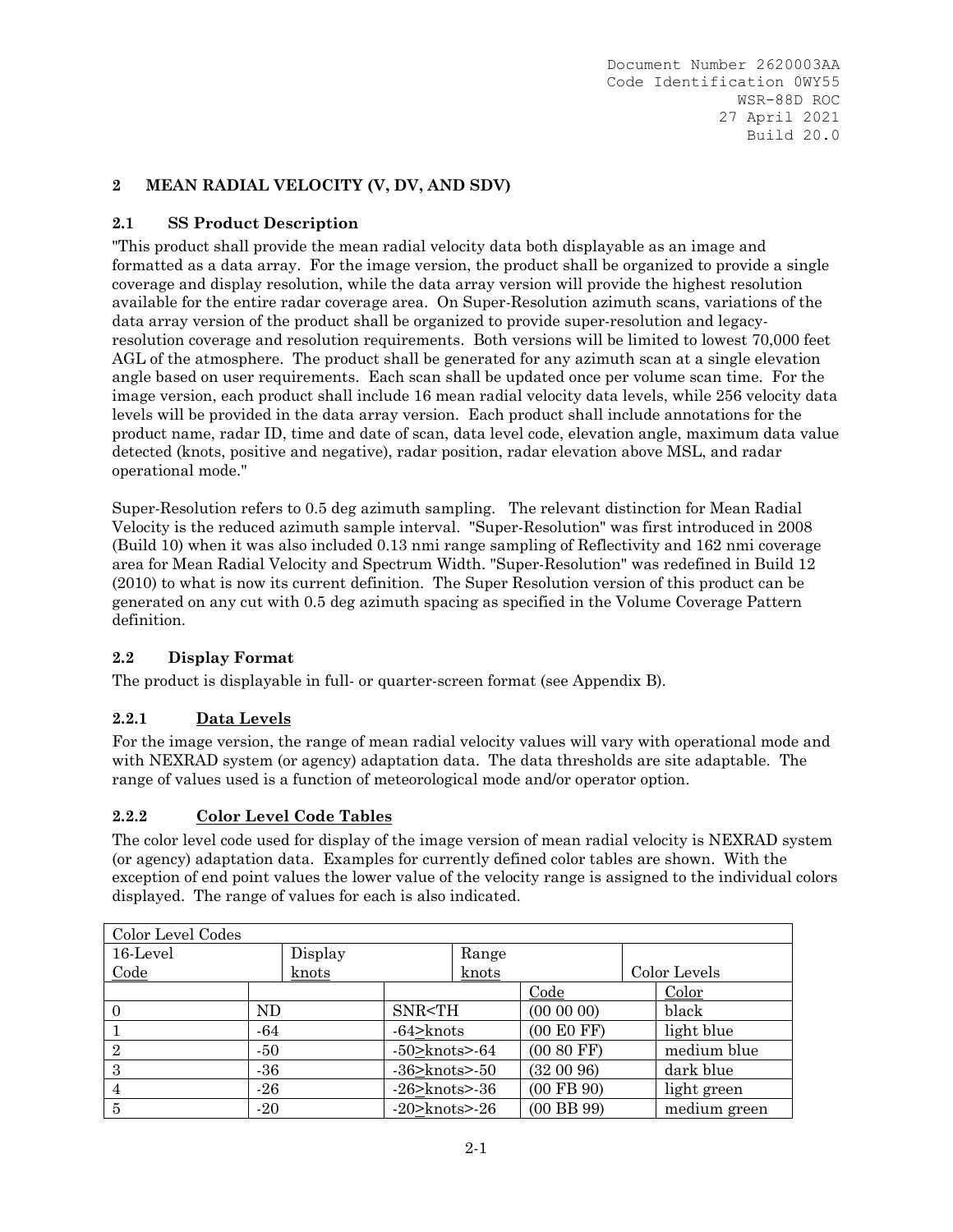| 6 | $-10$    | $-10$ knots $>$ 20      | (00 8F 00) | dark green    |
|---|----------|-------------------------|------------|---------------|
|   | $-1$     | $0$ > knots > - 10      | (CD C99F)  | light gray    |
| 8 | $\theta$ | $0$ < knots $\leq$ + 10 | (767676)   | dark gray     |
| 9 | $+10$    | $+10$ < knots < $+20$   | (F8 87 00) | medium orange |
| А | $+20$    | $+20$ < knots < $+26$   | (FF CF 00) | medium yellow |
| B | $+26$    | $+26$ < knots < $+36$   | (FF FF 00) | yellow        |
| C | $+36$    | $+36$ < knots < $+50$   | (AE 00 00) | dark red      |
| D | $+50$    | $+50$ < knots < $+64$   | (D07000)   | medium brown  |
| E | $+64$    | $+64$ < knots           | (FF 00 00) | bright red    |
| F | RF       | RF                      | (77007D)   | dark purple   |

# **2.2.3 Range/Data Resolution**

The image products will be available for the range/resolution combinations as indicated below. Displayed values for lower resolution products are chosen by selecting every other bin value (0.27 nmi resolution) and every fourth bin value (0.54 nmi resolution). If the two adjacent bins are of different sign, the bin with the maximum absolute value is selected for display.

| Coverage Area | Resolution      | Product Center |
|---------------|-----------------|----------------|
| (nmi Radius)  | (nmi x deg)     |                |
| $0$ to $124$  | $0.54 \times 1$ | Radar location |

The data array product will be available for the range/resolution as indicated.

| Coverage Area (nmi) | Resolution (nmi x deg) | Product Center |  |  |  |  |  |  |
|---------------------|------------------------|----------------|--|--|--|--|--|--|
|                     |                        |                |  |  |  |  |  |  |
| 0 to $162$          | $0.13 \times 0.5$      | Radar location |  |  |  |  |  |  |
| 0 to $162$          | $0.13 \times 1.0$      | Radar location |  |  |  |  |  |  |

### **2.3 Annotations**

### **2.3.1 Alphanumeric**

Standard Annotations (Appendix A, I(A)) Elevation Angle Data Level Code Maximum Data Value Detected (both positive and negative)

### **2.3.2 Special Symbols**

None defined

## **2.4 Product Interaction**

All overlay products are displayable on this product:

- Hail Index
- Mesocyclone
- Storm Tracking Information
- Tornado Vortex Signature.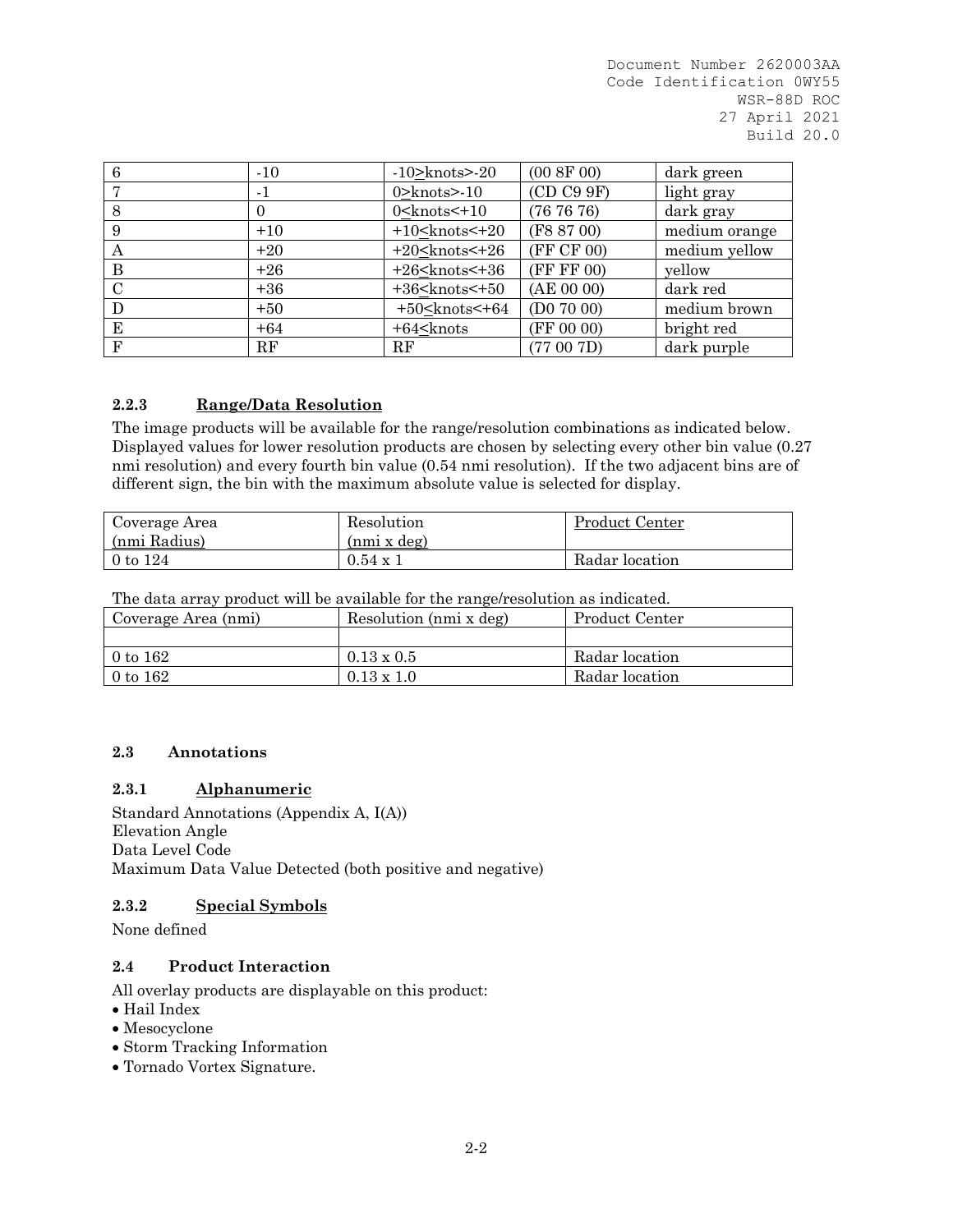### **3 SPECTRUM WIDTH (SW AND SDW)**

## **3.1 SS Product Description**

"This product shall provide the radial velocity spectrum width data both displayable as an image and formatted as a data array. For the image version, the product shall be organized to provide a single area of coverage and display resolutions, while the data array version shall provide the highest resolution available for the entire radar coverage area. Both versions will be limited to lowest 70,000 feet AGL of the atmosphere. The image version of the product shall be generated for any azimuth scan at a single elevation angle based on user requirements. The data array version of the product shall be generated for any super-resolution azimuth scan at a single elevation angle based on user requirements. Each scan shall be updated once per volume scan time. For the image version, each product shall be available for 8 spectrum width data levels, while 256 spectrum width data levels shall be provided in the data array version. Each product shall include annotations for the product name, radar ID, time and date of scan, data level code, elevation angle, maximum data value detected (knots), radar position, radar elevation above MSL, and radar operational mode."

Super-Resolution refers to 0.5 deg azimuth sampling. The relevant distinction for Spectrum Width is the reduced azimuth sample interval. "Super-Resolution" was first introduced in 2008 (Build 10) when it was also included 0.13 nmi range sampling of Reflectivity and 162 nmi coverage area for Mean Radial Velocity and Spectrum Width. "Super-Resolution" was redefined in Build 12 (2010) to what is now its current definition. The Super Resolution version of this product can be generated on any cut within the Volume Coverage Pattern definition to provide the best azimuth and range resolution available.

### **3.2 Display Format**

The product is displayable in full- or quarter-screen format (see Appendix B).

### **3.2.1 Data Levels**

For the image version, the range of spectrum width data values displayed is from 0 to 20 kts (Any levels exceeding 20 kts will be truncated to 20 kts). For the data array version, the range of spectrum width data values displayed is from 0 to 40 kts (the RDA clips spectrum width at Nyquist Velocity/√3).

### **3.2.2 Color Level Code Tables**

The color level code used for display of the image version spectrum width is NEXRAD system (or agency) adaptation data. The currently defined color table for spectrum width is listed.

| agency/ auaptation aata. The carrently achilea color table for opectrain when is hotel. |     |         |                                                                                                            |       |                |              |
|-----------------------------------------------------------------------------------------|-----|---------|------------------------------------------------------------------------------------------------------------|-------|----------------|--------------|
| 8-Level                                                                                 |     | Display |                                                                                                            | Range |                |              |
| Code                                                                                    |     | knots   |                                                                                                            | knots |                | Color Levels |
|                                                                                         |     |         |                                                                                                            |       | Code           | Color        |
|                                                                                         | ND. |         | SNR <th< td=""><td></td><td><math>(00\ 00\ 00)</math></td><td>black</td></th<>                             |       | $(00\ 00\ 00)$ | black        |
|                                                                                         |     |         | knots < 4                                                                                                  |       | (767676)       | dark gray    |
| $\overline{2}$                                                                          |     |         | 4 <knots<8< td=""><td></td><td>(9C 9C 9C)</td><td>medium gray</td></knots<8<>                              |       | (9C 9C 9C)     | medium gray  |
| 3                                                                                       | 8   |         | 8 <knots<12< td=""><td></td><td><math>(00</math> BB <math>00)</math></td><td>medium green</td></knots<12<> |       | $(00$ BB $00)$ | medium green |
|                                                                                         | 12  |         | 12 <knots<16< td=""><td></td><td>(FF 00 00)</td><td>bright red</td></knots<16<>                            |       | (FF 00 00)     | bright red   |
| 5                                                                                       | 16  |         | 16 <knots<20< td=""><td></td><td>(D07000)</td><td>medium brown</td></knots<20<>                            |       | (D07000)       | medium brown |
| 6                                                                                       | 20  |         | $20$ $\lt$ knots                                                                                           |       | (FF FF 00)     | yellow       |
|                                                                                         | RF  |         | RF                                                                                                         |       | (77007D)       | dark purple  |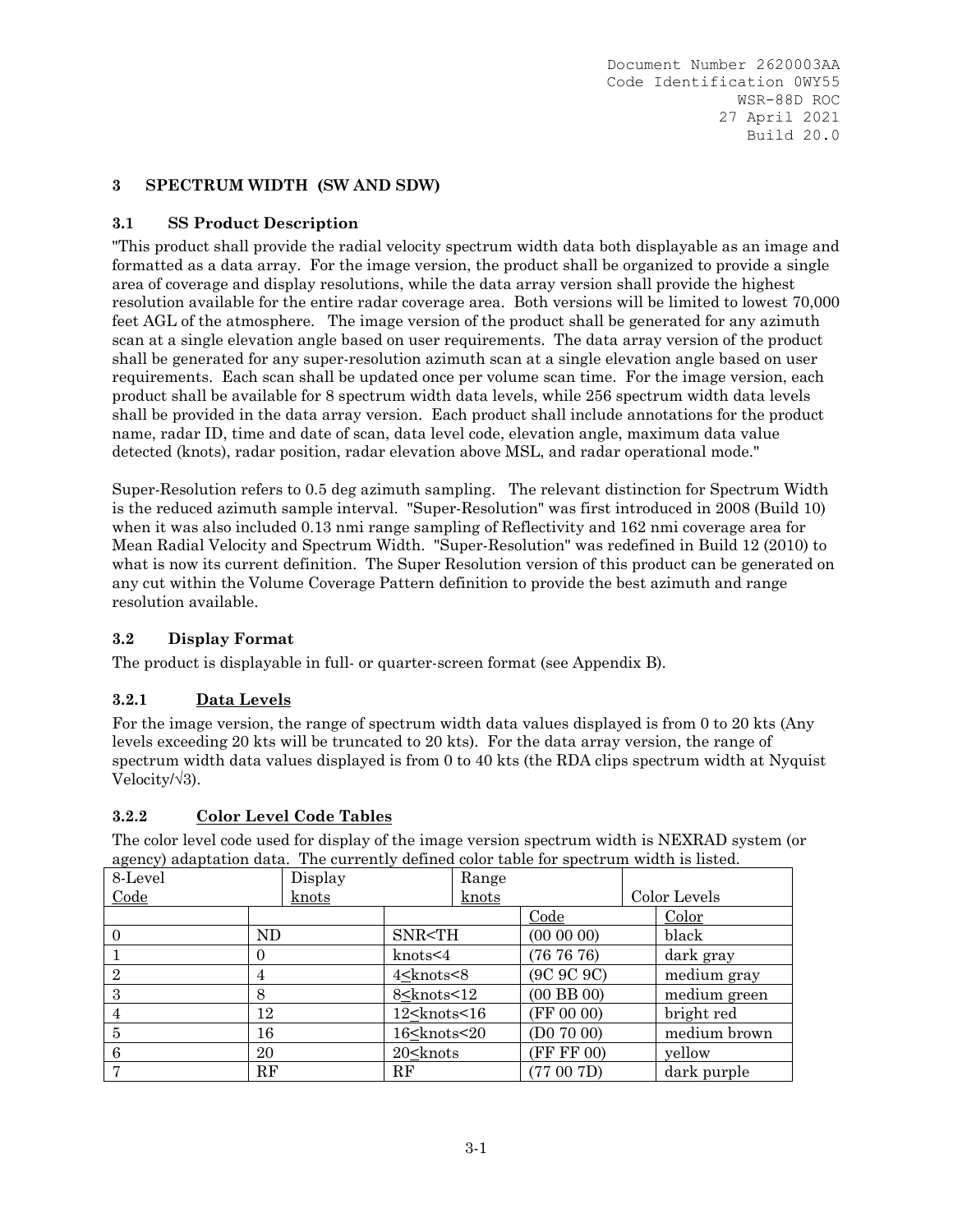# **3.2.3 Range/Data Resolution**

The image products will be available for the range/resolution combination as indicated below. Displayed values for lower resolution products are chosen by selecting every other bin value (0.27 nmi resolution) and every fourth bin value (0.54 nmi resolution).

|               | <u>111111 1 coolwelon) and c for from en only falled told in him resolution).</u> |                |  |  |  |  |  |  |
|---------------|-----------------------------------------------------------------------------------|----------------|--|--|--|--|--|--|
| Coverage Area | Resolution                                                                        | Product Center |  |  |  |  |  |  |
| (nmi Radius)  | (nmi x deg)                                                                       |                |  |  |  |  |  |  |
| 0 to 124      | $0.54 \times 1$                                                                   | Radar location |  |  |  |  |  |  |

The data array product will be available for the range/resolution as indicated.

| Coverage <u>Area (nmi)</u> | Resolution         |                |
|----------------------------|--------------------|----------------|
|                            | $(nmi \times deg)$ | Product Center |
| $0$ to $162$               | $0.13 \times 0.5$  | Radar location |
| $0$ to $162$               | $0.13 \times 1.0$  | Radar location |

# **3.3 Annotations**

# **3.3.1 Alphanumeric**

Standard Annotations (Appendix A, I(A)) Elevation Angle Data Level Code Maximum Data Value Detected

## **3.3.2 Special Symbols**

None defined

# **3.4 Product Interaction**

All overlay products are displayable on this product:

- Hail Index
- Mesocyclone
- Storm Tracking Information
- Tornado Vortex Signature.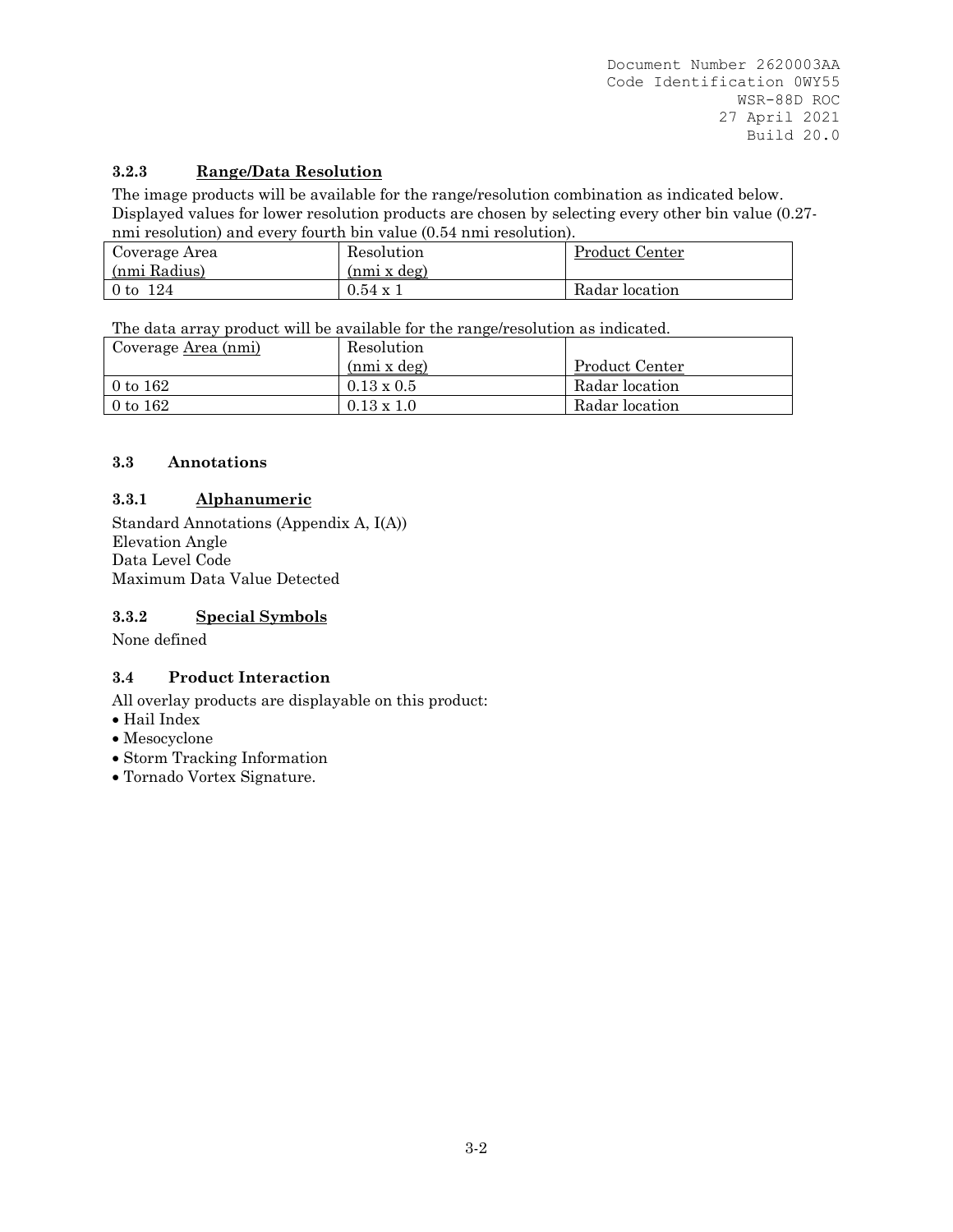#### **4 DELETED**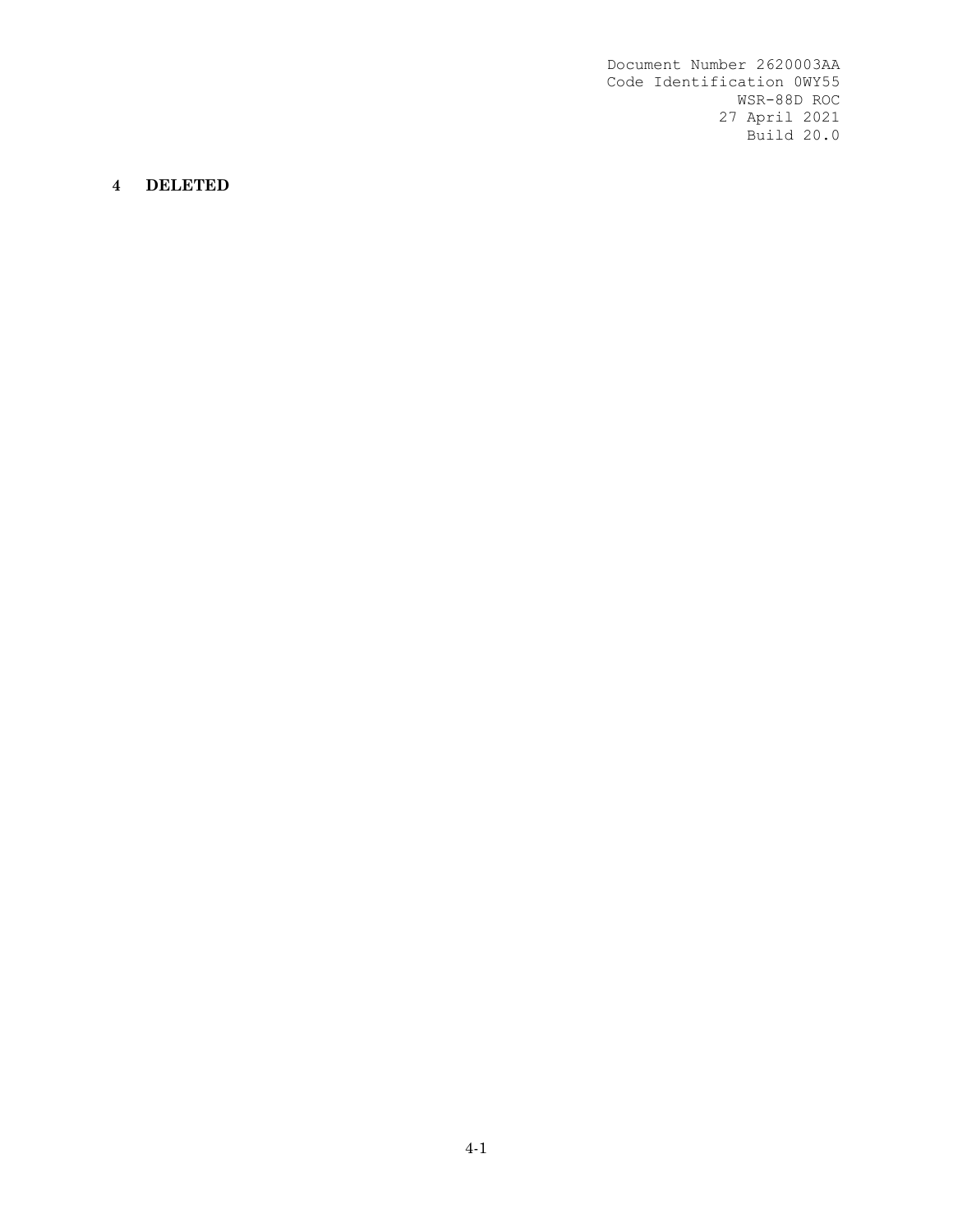# **5 DELETED**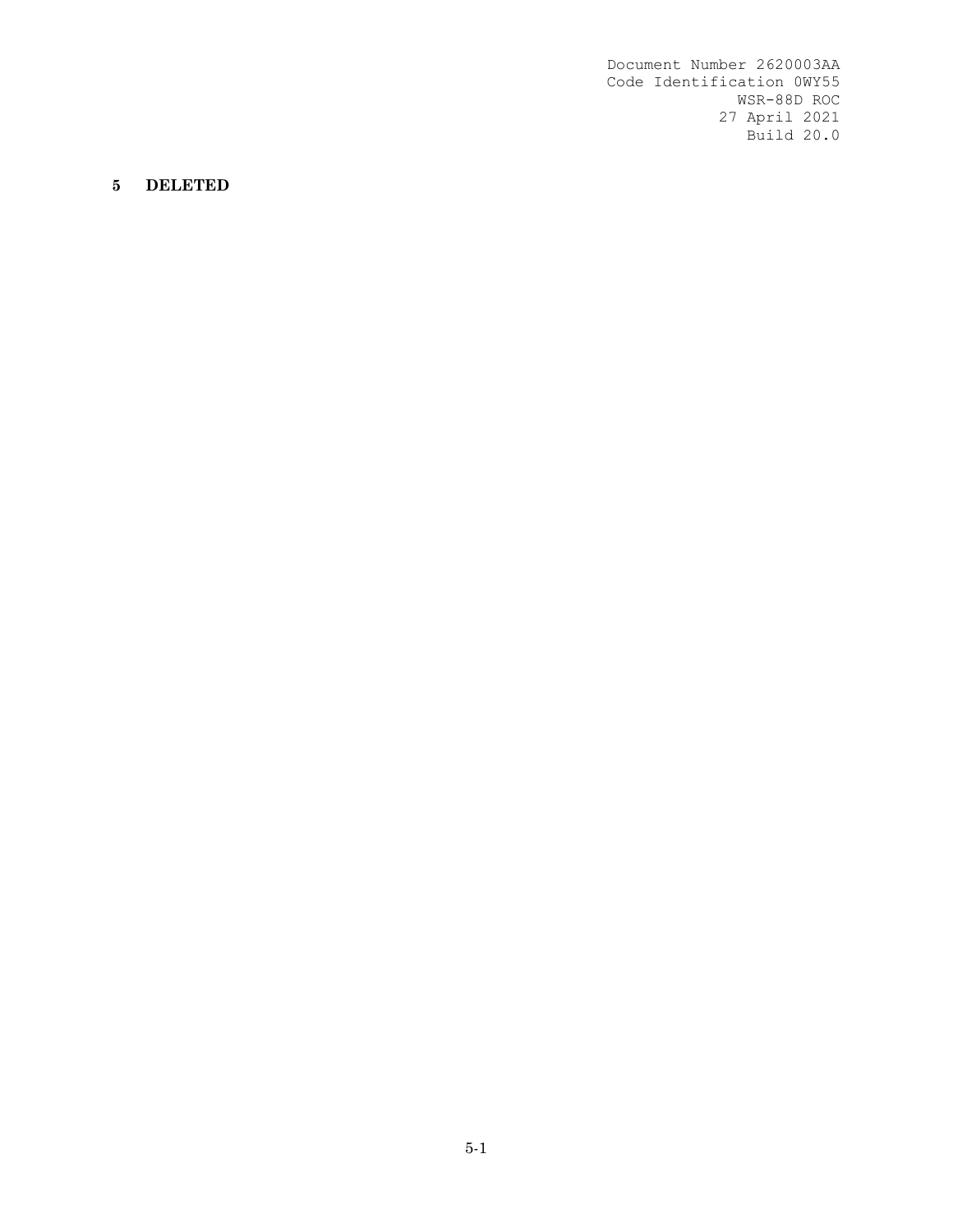## **6 COMPOSITE REFLECTIVITY AND COMPOSITE REFLECTIVITY EDITED FOR ANOMALOUS PROPAGATION (CR AND CRE)**

# **6.1 SS Product Description**

"This product shall provide composite reflectivity data displayable as an image. For each geographical resolution element, this product shall provide the highest reflectivity value above the resolution element available from any elevation angle scan of a volume scan. This product shall be updated once per volume scan. The product shall be available for 16 reflectivity data levels. The product shall include annotations for the product name, radar ID, time and date of scan, data level code, maximum data value (dBZ), radar position, radar elevation above MSL and radar operational mode. In addition, storm information generated by the various meteorological algorithms, e.g. the Storm Cell Identification & Tracking (SCIT) algorithm and Tornado Detection Algorithm (TDA) shall be included as annotations or graphic overlays, or both, as the user selects. When selected, the algorithm generated information shall be provided for all identified storms. When these additional annotations or overlays are selected by the user, they shall be provided routinely until deselected. The information in these optional overlays and annotations shall be updated once per volume scan time.

For the second version of this product (CRE), a clutter editor is applied to the reflectivity image data (using both velocity and spectrum width data as inputs) to remove clutter contaminated data."

## **6.2 Display Format**

## **6.2.1 Graphic Display**

The product is displayable in full-screen or quarter-screen format (see Appendix B).

# **6.2.1.1 Data Display**

### **6.2.1.1.1 Data-Levels**

The range of data level values vary with operational mode, area climatology and season, and is NEXRAD system (or agency) adaptation data.

### **6.2.1.1.2 Color Level Code Tables**

The color level code used for display of reflectivity is NEXRAD system (or agency) adaptation data. Currently defined color tables for 16 levels are listed in the product specification 1.2.2. A gray scale color table is available for use at PUP operator option. (The composite reflectivity gray scale will allow the overlay colors to be easily distinguishable from the composite reflectivity image.)

### **6.2.1.2 Range/Data Resolution**

| Coverage Area (nmi radius) | Resolution         |                |
|----------------------------|--------------------|----------------|
|                            | (nmi x nmi)        | Product Center |
| 124                        | $0.54 \times 0.54$ | Radar Location |
| -248                       | $2.2 \times 2.2$   | Radar Location |

# **6.2.1.3 Graphic Overlay**

Not Applicable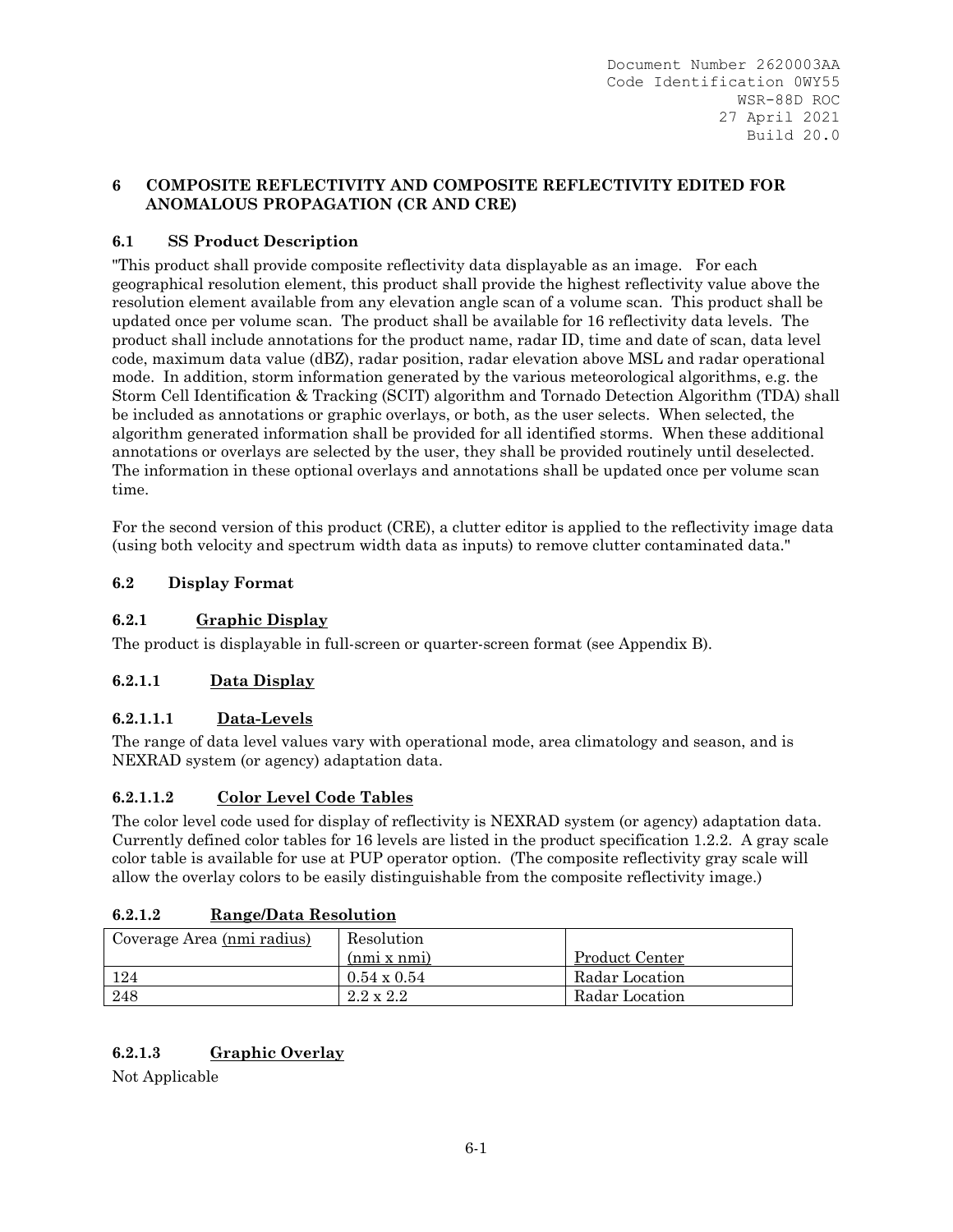# **6.2.2 Alphanumeric Display**

Not Applicable

## **6.3 Annotations**

Combined Attribute Table (Configuration 5, Format III, Appendix B)

### **6.3.1 Alphanumeric**

Standard Annotations (Appendix A, I(A)) Data Level Code Maximum (CR or CRE) Data Value Detected

### **6.3.2 Special Symbols**

None defined

### **6.4 Product Interaction**

The following overlay prod Color Levels products are displayable on this product:

- Attribute Tables
- $\bullet$  Hail
- Mesocyclone
- Storm Track Information
- Tornado Vortex Signature.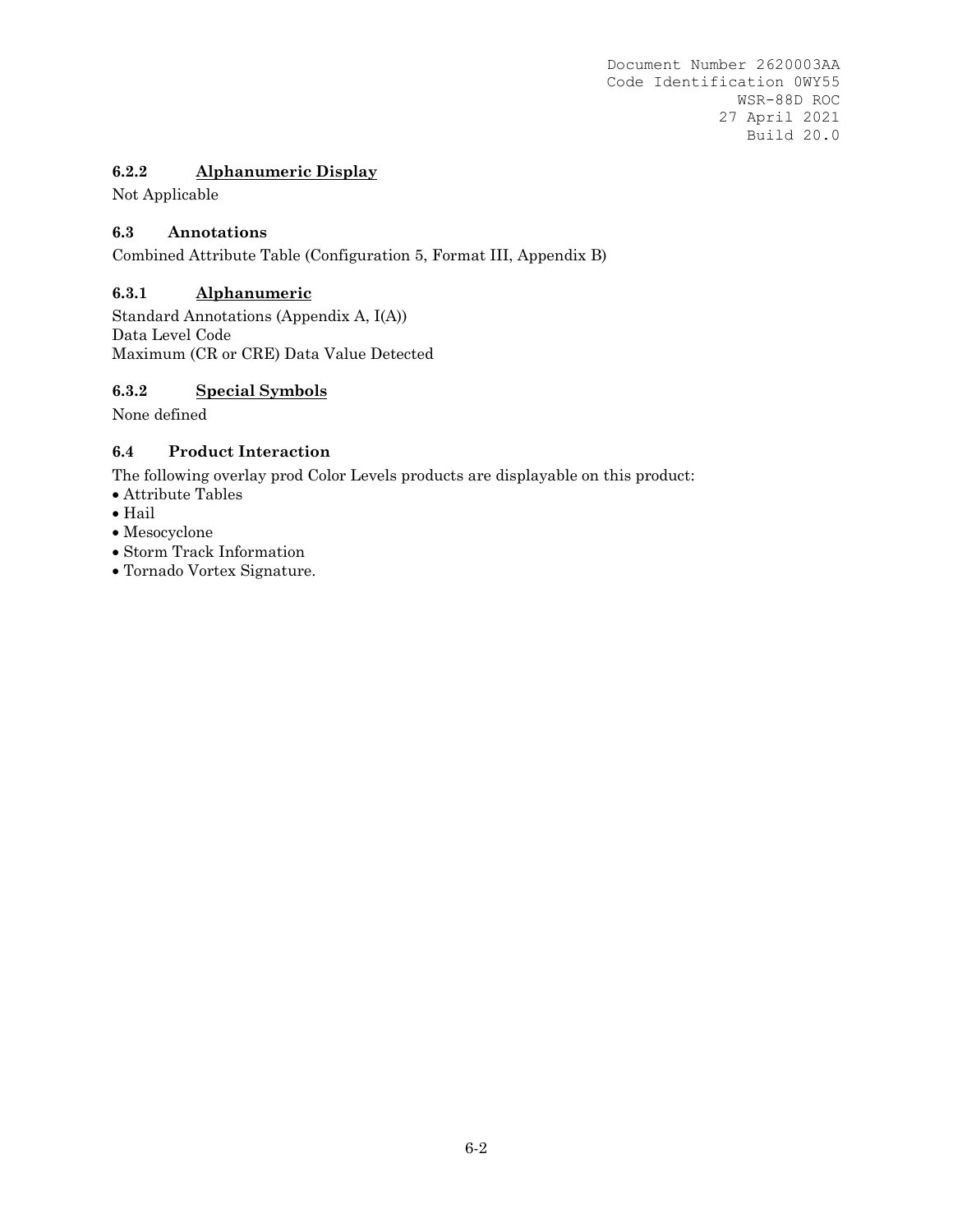# **7 DELETED**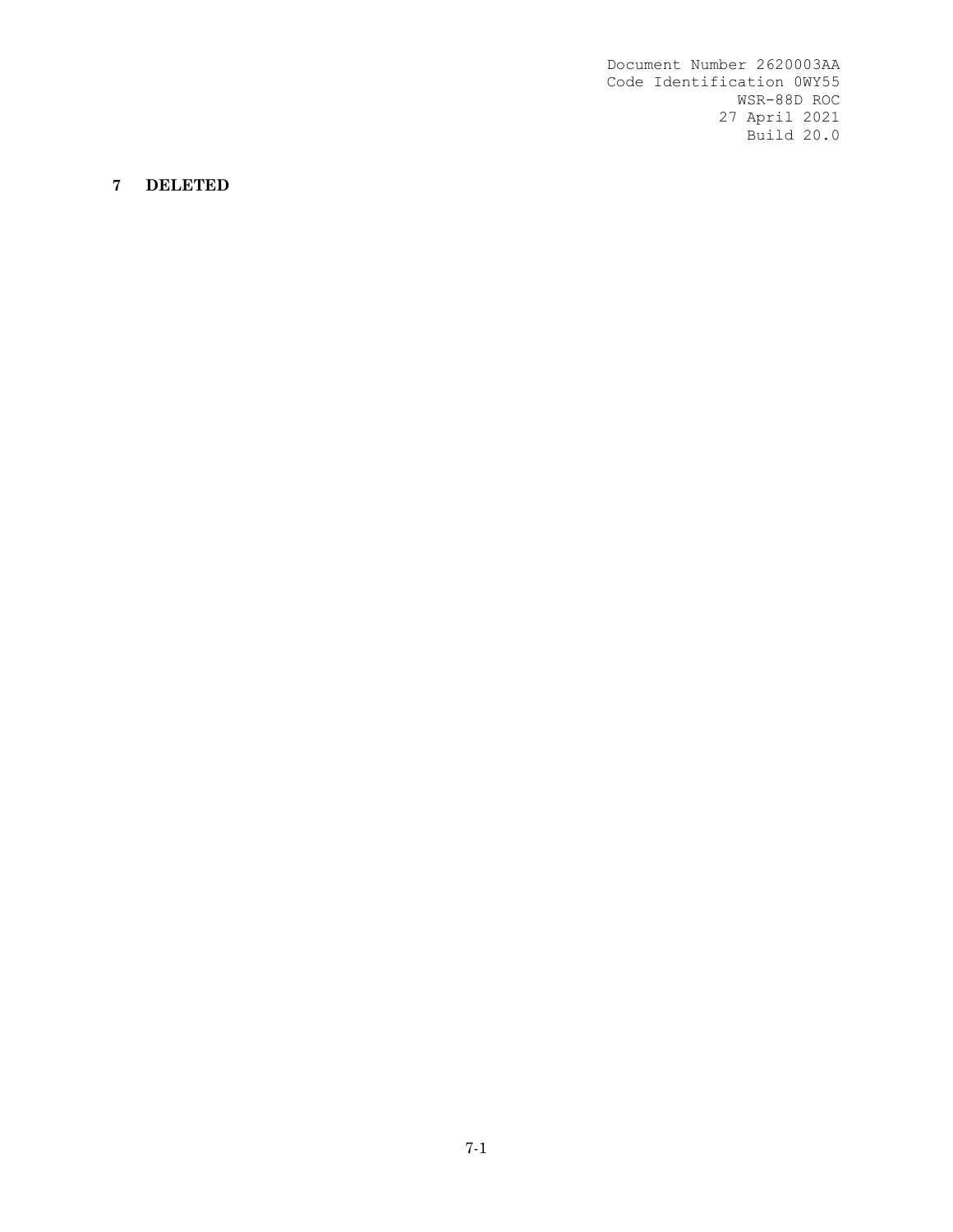# **8 ECHO TOPS (ET)**

# **8.1 SS Product Description**

"This product shall provide the echo tops information displayed as an image. This product shall be produced from the output of the Echo Tops Algorithm. The product shall be updated once per volume scan time. The product shall be available for 16 altitude range data levels referenced to mean sea level. The product shall include annotations for product name, radar ID, time and date of scan, maximum data value detected (Height in feet, MSL), radar position, radar elevation above MSL, and radar operational mode."

# **8.2 Display Format**

This product is displayable in full- or quarter-screen format (see Appendix B).

# **8.2.1 Data Levels**

The product will be available for 16 altitude range levels. The range of altitude values are 5,000 feet to 70,000 feet in increments of 5,000 feet. The component with the highest altitude of each echo which meets the minimum reflectivity value specified in adaptation data (default value of 18.5 dBZ) will be used as the echo top.

| 16-Level         |                | Display |                                                                                                        | Range   |                       |                |
|------------------|----------------|---------|--------------------------------------------------------------------------------------------------------|---------|-----------------------|----------------|
| Code             |                | kft     |                                                                                                        | kft MSL |                       | Color Levels   |
|                  |                |         |                                                                                                        |         | Code                  | Color          |
| $\theta$         | ND             |         | No Data                                                                                                |         | (000000)              | black          |
| $\mathbf{1}$     | $\overline{0}$ |         | kft < 5                                                                                                |         | $(00\ 00\ 00)$        | black          |
| $\overline{2}$   | 5              |         | $5$ < kft < 10                                                                                         |         | (767676)              | dark gray      |
| 3                | 10             |         | 10 <kft<15< td=""><td></td><td>(00 E0 FF)</td><td>light blue</td></kft<15<>                            |         | (00 E0 FF)            | light blue     |
| $\overline{4}$   | 15             |         | 15 <kft<20< td=""><td></td><td>(00 B0 FF)</td><td>It medium blue</td></kft<20<>                        |         | (00 B0 FF)            | It medium blue |
| 5                | 20             |         | 20 <kft<25< td=""><td></td><td><math>(0090 \, \text{CC})</math></td><td>dk medium blue</td></kft<25<>  |         | $(0090 \, \text{CC})$ | dk medium blue |
| $\boldsymbol{6}$ | 25             |         | 25 <kft<30< td=""><td></td><td>(320096)</td><td>dark blue</td></kft<30<>                               |         | (320096)              | dark blue      |
| 7                | 30             |         | 30 <kft<35< td=""><td></td><td><math>(00</math> FB <math>90)</math></td><td>light green</td></kft<35<> |         | $(00$ FB $90)$        | light green    |
| 8                | 35             |         | 35 <kft<40< td=""><td></td><td><math>(00</math> BB<math>00)</math></td><td>medium green</td></kft<40<> |         | $(00$ BB $00)$        | medium green   |
| 9                | 40             |         | 40 <kft<45< td=""><td></td><td>(00 EF 00)</td><td>bright green</td></kft<45<>                          |         | (00 EF 00)            | bright green   |
| A                | 45             |         | 45 <kft<50< td=""><td></td><td>(FE BF 00)</td><td>tan</td></kft<50<>                                   |         | (FE BF 00)            | tan            |
| $\boldsymbol{B}$ | 50             |         | 50 <kft<55< td=""><td></td><td>(FF FF 00)</td><td>yellow</td></kft<55<>                                |         | (FF FF 00)            | yellow         |
| $\mathcal{C}$    | 55             |         | 55 <kft<60< td=""><td></td><td>(AE 00 00)</td><td>dark red</td></kft<60<>                              |         | (AE 00 00)            | dark red       |
| D                | 60             |         | 60 <kft<65< td=""><td></td><td>(FF 00 00)</td><td>bright red</td></kft<65<>                            |         | (FF 00 00)            | bright red     |
| E                | 65             |         | 65 <kft<70< td=""><td></td><td>(FF FF FF)</td><td>white</td></kft<70<>                                 |         | (FF FF FF)            | white          |
| $_{\rm F}$       | 70             |         | $70$ $\leq$ kft                                                                                        |         | (E7 00 FF)            | purple         |

# **8.2.2 Color Level Code Tables**

# **8.2.3 Range/Data Resolution**

| Coverage Area     | Resolution (nmi x nmi) |                |
|-------------------|------------------------|----------------|
| (nmi Radius)      |                        | Product Center |
| $\sqrt{0}$ to 124 | $2.2 \times 2.2$       | Radar Location |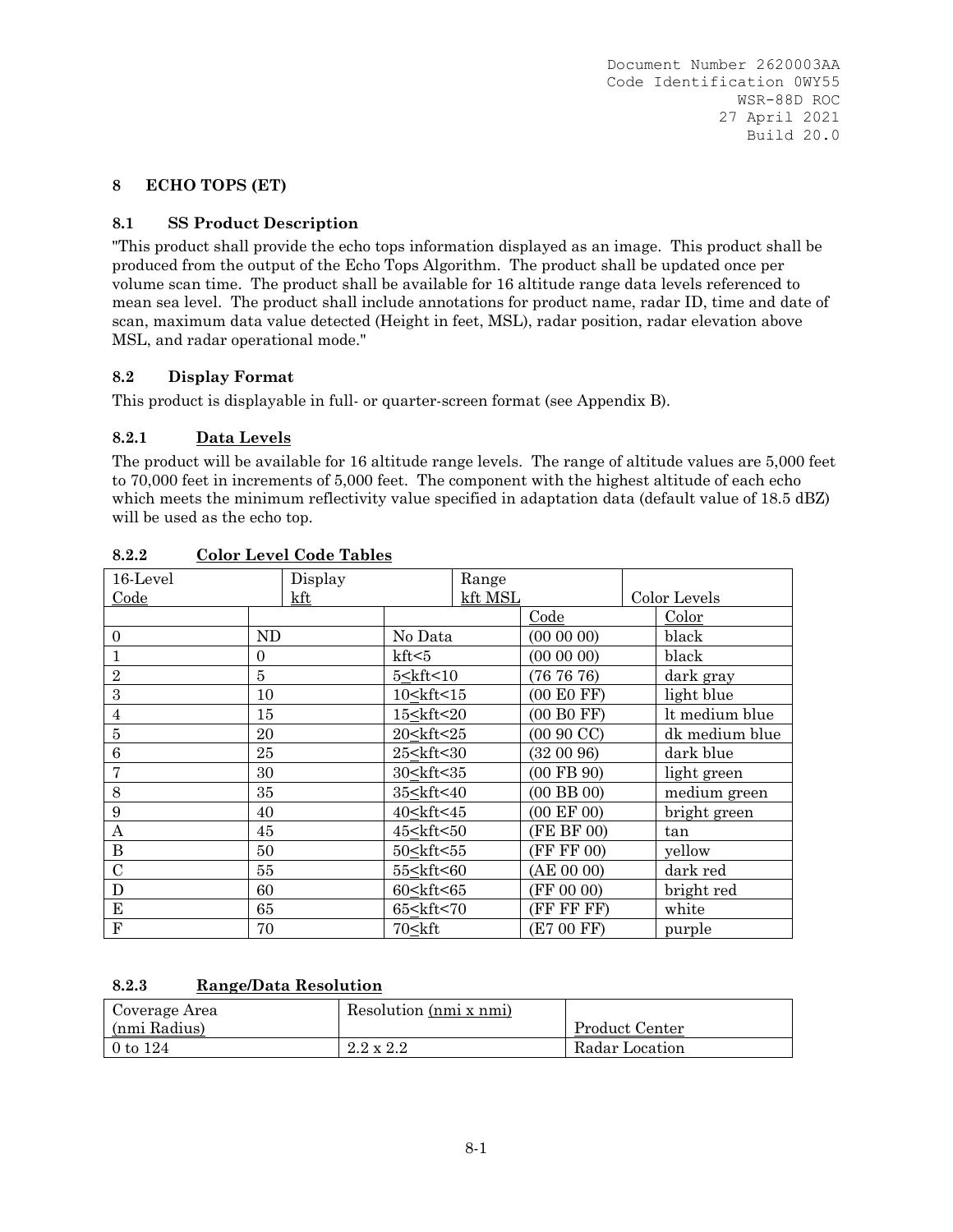# **8.3 Annotations**

# **8.3.1 Alphanumeric**

Standard Annotations (Appendix A, I(A)) Maximum Data Value Detected Data Level Code

# **8.3.2 Special Symbols**

None defined

# **8.4 Product Interaction**

The following overlay products are displayable on this product:

- $\bullet$  Hail Index
- Mesocyclone
- Storm Tracking Information
- Tornado Vortex Signature.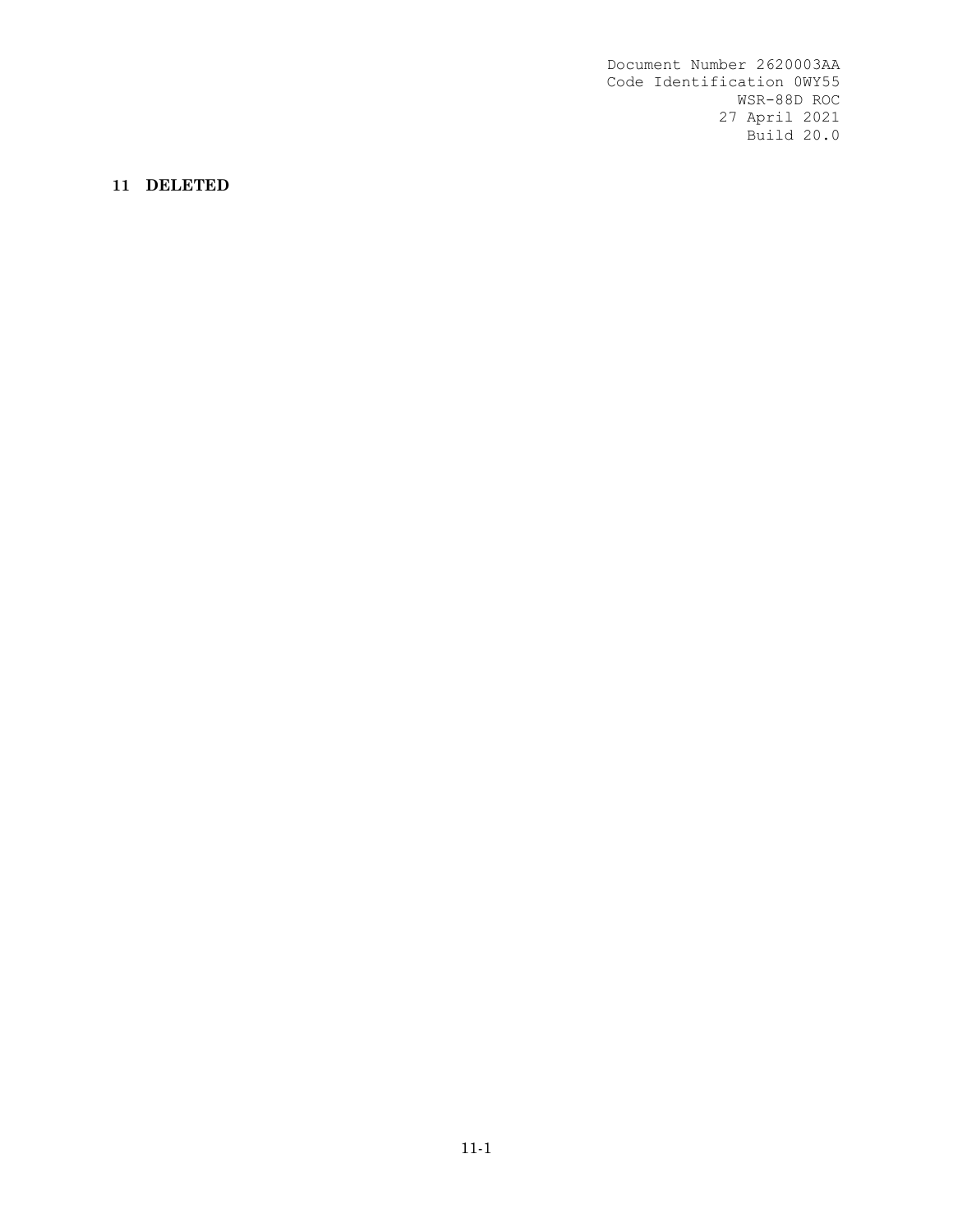# **12 VELOCITY AZIMUTH DISPLAY (VAD), (VWP)**

# **12.1 SS Product Description**

"This product shall provide the Velocity Azimuth Display Algorithm derived wind speed and direction. Two versions of the product shall be produced. For the first version, the wind speed and direction at up to 30 altitudes shall be computed and displayed as wind barbs on a height scale. The specific altitude levels at which VAD winds are computed and reported shall be site adaptable in one thousand feet increments. The specific altitudes at which winds are requested shall be used to derive the specific slant range and elevation angle for the VAD algorithm analysis. The use of look up tables relating a specific slant range and elevation angle to a specific wind reporting altitude for computational efficiency is permitted. To facilitate this, off-line processing may be used to generate new look-up tables whenever adaptation parameters are changed or new scanning sequences are invoked. The specific methods of computing slant range and elevation angle are subject to Government approval.

Wind speed and direction will be reported to the highest altitude level at which sufficient signal is available for processing by the VAD algorithm. This product will be produced in a tabular format of alphanumeric values and as a stand-alone graphic product. The graphic product will contain the current and up to 10 previous height plots (user selectable) displayed simultaneously on a time versus height scale. This version of the product will include annotations for the product name, radar ID, radar position, radar elevation above MSL, time and date of volume scan, and maximum wind speed and associated direction of most current plot. Altitude levels will be shown referenced to mean sea level. The alphanumeric format will contain all wind data derived by the VAD algorithm for the current volume scan. Upon user request, all site adaptable parameters identified as input to the algorithm used to generate data for this product will be available at the alphanumeric display. A second version of the VAD winds product shall be produced upon user request. This version shall present the VAD wind analysis for a specific altitude. The data displayed shall consist of the Doppler velocity data used to compute the VAD wind and the best fit function used to determine the horizontal wind speed and direction. The data shall be presented to the user as a graphical plot of the actual Doppler velocity and the best fit function on an orthogonal axis of speed versus azimuth. The vertical axis presented shall be speed, scaled as necessary, to allow all data to be displayed. The Nyquist velocity for the specific scan shall be graphically annotated on the display if the range of the scaled vertical axis is sufficient. The horizontal axis shall be azimuth, scaled from 0-360 degrees with true North as 0/360 degrees. This product shall be available for any wind value included in the most recent time-height cross-section of the VAD Winds Product. This version of the product shall include annotations for the product name, radar ID, radar position, radar elevation above MSL, time and date of volume scan, slant range, elevation angle, wind speed and direction, computed altitude of winds, RMS error, and best fit function in the form  $A_1 + V \sin(\theta + \delta)$ . (See Algorithm Report.)"

# **12.2 Display Format**

The VWP is displayable in grid Format IVA, Appendix B. The grid is considered to be part of the image and will always be displayed simultaneously with the image.

The grid for the VWP will consist of a vertical scale for altitude in thousands of feet above MSL and a horizontal time scale. The specific altitude levels are site adaptable. The vertical grid scale for the heights will be divided to equally space the number of heights that are selected. It will not be necessarily scaled since the screen is not large enough to accommodate the total interval that is possible to select. The adaptation data may have intervals of varying increments of 1,000. The horizontal time scale will accommodate up to 10 previous user selectable height plots (e.g., the last 10 volume scans in addition to the current volume scan).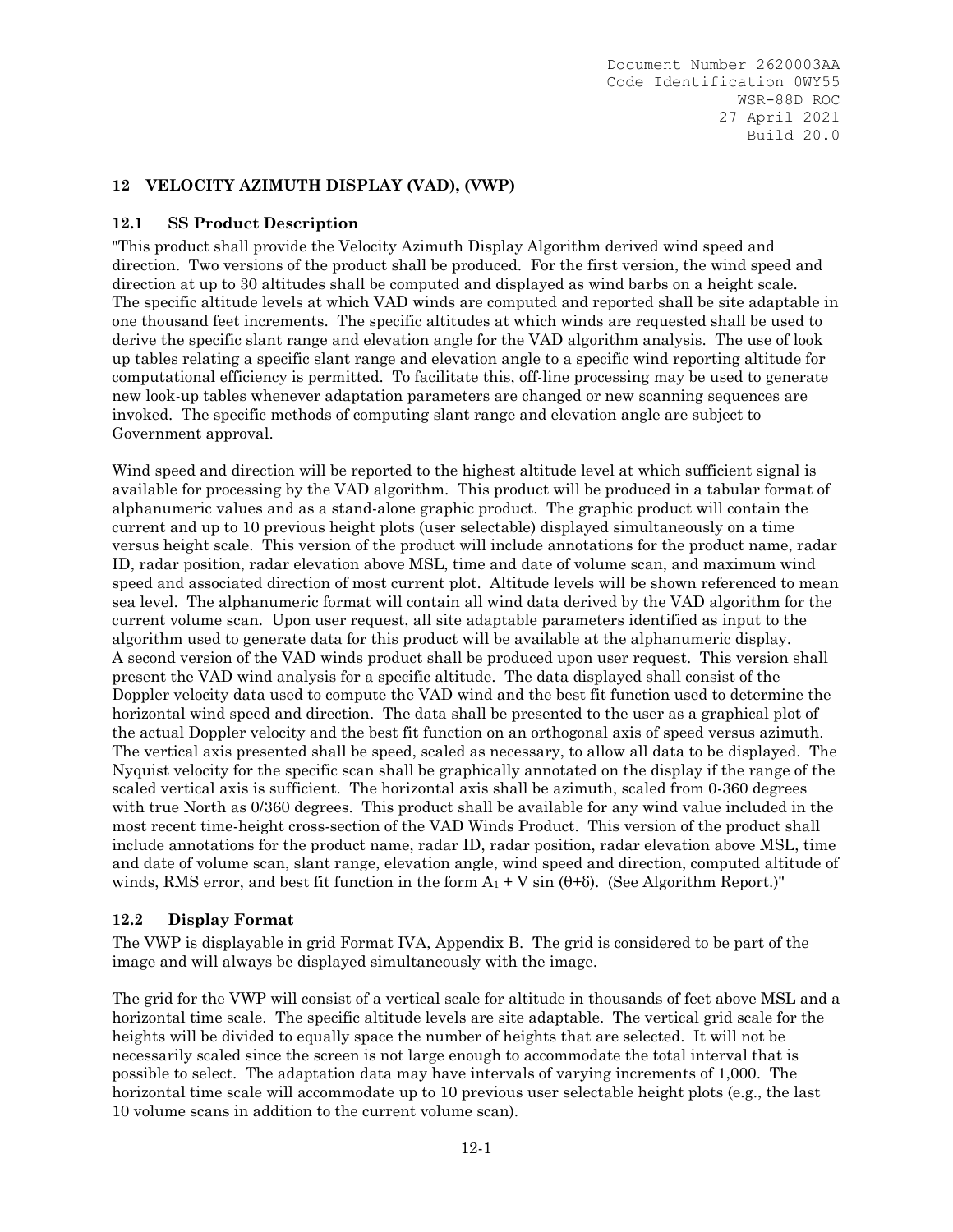The altitude levels will be indicated in thousands of feet along the right and left ordinates and the time (hour and minutes) along the abscissa. Full screen display will be used for this product. Wind barb units will be in knots. Direction in both cases will be the direction from which the wind is blowing in degrees.

The VAD product is displayable in grid Format IVB, Appendix B. The grid is considered to be part of the image and will be displayed simultaneously with the image. In addition, the Nyquist Velocity for the specified scan will be graphically annotated on the display if it falls within the range of the scaled vertical axis.

The grid for the VAD product consists of a vertical scale for velocity and a horizontal scale for azimuth. The equation for the FIT function in the form of  $A_1 + V \sin (A \epsilon + \delta)$  will also be displayed. The vertical scale is labeled with velocity values scaled such that all the data fits on the display. The unit for the velocity grid is knots. The horizontal scale is labeled with azimuth in 0 to 360 degrees. True North is  $0/360$  degrees. The FIT function is defined as above, where  $A_1$ , V and  $\delta$  corresponds to CF1, SPW and -DW-90 as defined in the NEXRAD Algorithm Report.

The velocity values will be plotted as individual points on the orthogonal axis and overlaid with the best fit sine wave function.

# **12.2.1 Data Levels**

For the VWP product, the wind vector flag shaft origin will be plotted to the appropriate elevation (ordinate) and time (abscissa) intersection.

The wind vector will be plotted at the height at which it was observed. If the wind is calm, i.e., sufficient echoes are present but velocities are <5 knots, then a circle 5 pixels in diameter is placed at the appropriate point.

# **12.2.2 Color Level Code Table**

For the VWP Product:

The wind vector color will reflect the RMS code as follows:

|         |           |                                                                                    |                       | Color Levels  |
|---------|-----------|------------------------------------------------------------------------------------|-----------------------|---------------|
| 5-Level | Display   | Range                                                                              | Code                  | Color         |
| Code    | RMS/knots | RMS/knots                                                                          |                       |               |
|         |           | <knots<4< td=""><td><math>(00 \text{ FF } 00)</math></td><td>green</td></knots<4<> | $(00 \text{ FF } 00)$ | green         |
| 2       |           | 4 <knots<8< td=""><td>(FF FF 00)</td><td>yellow</td></knots<8<>                    | (FF FF 00)            | yellow        |
| 3       |           | 8 <knots<12< td=""><td>(FF 00 00)</td><td>bright red</td></knots<12<>              | (FF 00 00)            | bright red    |
|         | 12        | $12$ <knots 16<="" <="" td=""><td>(00 E0 FF)</td><td>light blue</td></knots>       | (00 E0 FF)            | light blue    |
|         | 16        | 16 <knots< td=""><td>(FF 70 FF)</td><td>medium purple</td></knots<>                | (FF 70 FF)            | medium purple |

The color level table for the VAD product:

The velocity points will be color coded to the reflectivity value at the same position. The eight-level color table is defined as follows:

|         |         |                                                                   |                | Color Levels |
|---------|---------|-------------------------------------------------------------------|----------------|--------------|
| 8-Level | Display | Range                                                             | Code           | Color        |
| Code    | dBZ     | ${\rm dBZ}$                                                       |                |              |
|         |         | Not Used                                                          | $(00\ 00\ 00)$ | black        |
|         | <5      | 5 > dBZ                                                           | (777790)       | medium gray  |
|         |         | 5 <dbz<18< td=""><td>(FF AA AA)</td><td>light pink</td></dbz<18<> | (FF AA AA)     | light pink   |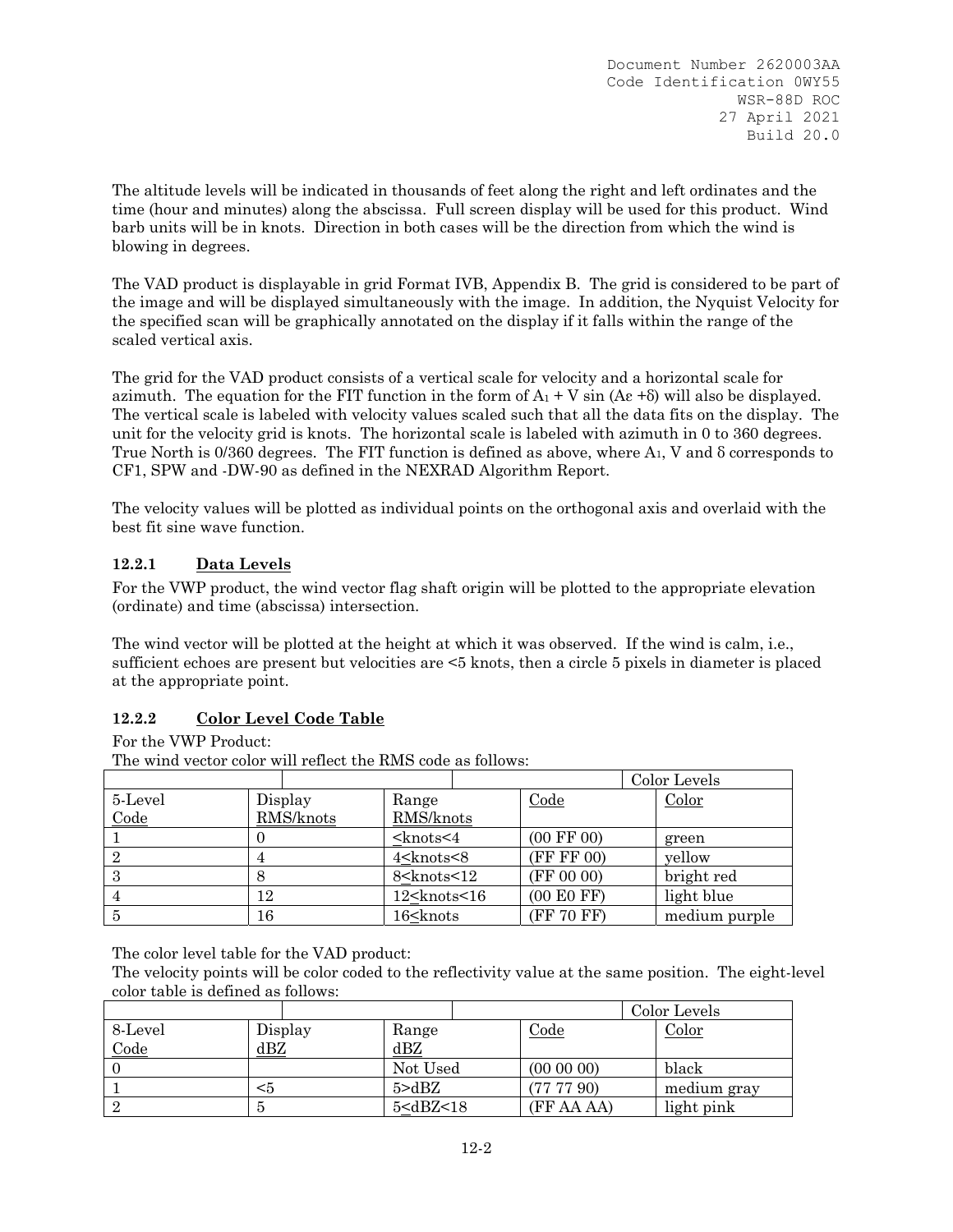|    | 18 <dbz<30< th=""><th>(C97070)</th><th>dark pink</th></dbz<30<>                                | (C97070)       | dark pink    |
|----|------------------------------------------------------------------------------------------------|----------------|--------------|
| 30 | 30 <dbz<41< td=""><td><math>(00</math> BB <math>00)</math></td><td>medium green</td></dbz<41<> | $(00$ BB $00)$ | medium green |
|    | $41$ < dBZ < 46                                                                                | (FF F F 70)    | light yellow |
| 46 | 46 <dbz<50< td=""><td>(DA 00 00)</td><td>medium red</td></dbz<50<>                             | (DA 00 00)     | medium red   |
| 50 | 50 <dbz< td=""><td><math>(0000</math> FF<math>)</math></td><td>blue</td></dbz<>                | $(0000$ FF $)$ | blue         |

# **12.2.3 Range/Data Resolution**

| Coverage Area | Resolution (nmi x nmi) |                |
|---------------|------------------------|----------------|
| (nmi Radius)  |                        | Product Center |
| N/A           | Nearest 5 kts          | N/A            |

# **12.2.4** Alphanumeric Display

In the alphanumeric product (tabular format for the alphanumeric screen), if the VAD derived with at a given level is valid (i.e., failed threshold for RMS, symmetry, or number of points), data for that height shall not be included. A three-line header, which includes a title, date, time column labels, and units, shall appear at the top of each VAD Algorithm Output page. Each page contains up to 14 height levels of VAD wind data. However, if there are no valid winds in the volume scan, the VWP product will not contain VAD Algorithm Output page (s). The vertical velocity (W) and divergence (DIV) columns will contain valid data only for constant slant range wind estimates. For all other estimates, these fields shall contain "NA", indicating not applicable.

# **12.2.4.1 Alphanumeric Screen**

The tabular format, display on the alphanumeric screen (i.e. the VWP alphanumeric product), shall include up to 52 VAD derived winds. Namely, the RPC selected altitudes (up to 30), one per elevation at a constant slant range (up to 20), and the low altitude supplemental wind (2). Wind shall be ordered by increasing altitude. The format used is specified in Appendix C.

- (a) Altitude above mean sea level in hundreds of feet
- (b) Eastward, northward components of the wind in m/s
- (c) Upward component of the wind in cm/s
- (d) Wind direction in degrees
- (e) Wind speed in knots
- (f) Scatter between velocity points and the VAD fitted curve in knots
- (g) Divergence of the wind in 10 per second
- (h) Slant range of the VAD analysis in nautical miles
- (i) Elevation angle of the VAD analysis in degrees
- (j) Adaptable VAD Parameters

# **12.3 Annotations**

# **12.3.1 Alphanumeric**

For the VWP Product: Standard Annotations (Appendix A, I(A)) Data Level Code Maximum Wind Speed (current plot) Direction of Wind Speed (current plot) Site Adaptable Parameters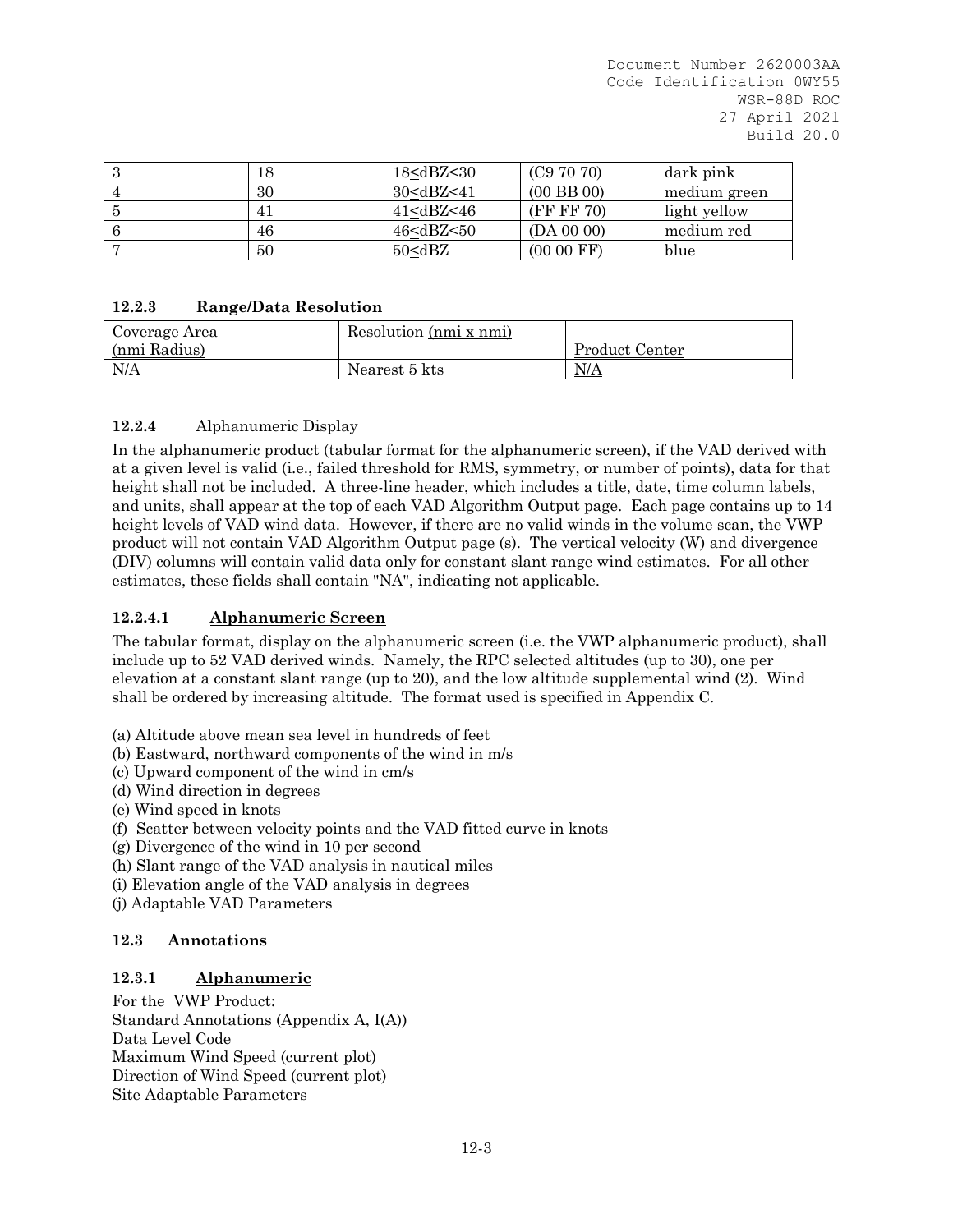For the VAD Product: Standard Annotations (Appendix A, I(A)) Slant Range Elevation Angle Wind Speed and Direction Root Mean Square (RMS) Error Computed Altitude of Wind

# **12.3.2 Special Symbols**

For the VWP Product:

The wind speed and direction will be plotted with the standard meteorological wind barb presentation.

The direction will be plotted as a straight line of 20 pixels in length from the direction of the wind. The vector will terminate at the intersection of the appropriate altitude and time. Wind direction is plotted to the nearest 5 degrees and speed to the nearest 5 knots. The special symbol for the wind barbs is a flag consisting of lines which are perpendicular and to the left of the wind shaft using the scale as indicated.

2 barb (5 pixels in length) = 5 knots, example:  $270^{\circ}$  65 kts 1 barb (10 pixels in length) = 10 knots Full triangle (10 pixels in length and 4 pixel base) = 50 knots Shaft length = 20 pixels

For the VAD Product:

The velocity data will be plotted as single points on the grid of velocity vs. azimuth. The best fit function will be plotted over the field of velocity points as a linked vector in a contrasting color.

| Velocity      | Span of Velocity data (grid) |
|---------------|------------------------------|
| $< 60$ kts    | 80 kts                       |
| $60 \le 100$  | 120                          |
| $100 \le 140$ | 160                          |
| $140 \le 180$ | 180                          |
| >180          | 400                          |

The span of velocity data displayed on the grid is as follows:

# **12.4 Product Interaction**

None

# **12.5 Comment**

All site adaptable parameters identified as input used to generate data for this product will be available at the alphanumeric display upon user request. This data will be formatted in tabular layout showing the parameter name in one column, and value in an adjacent column.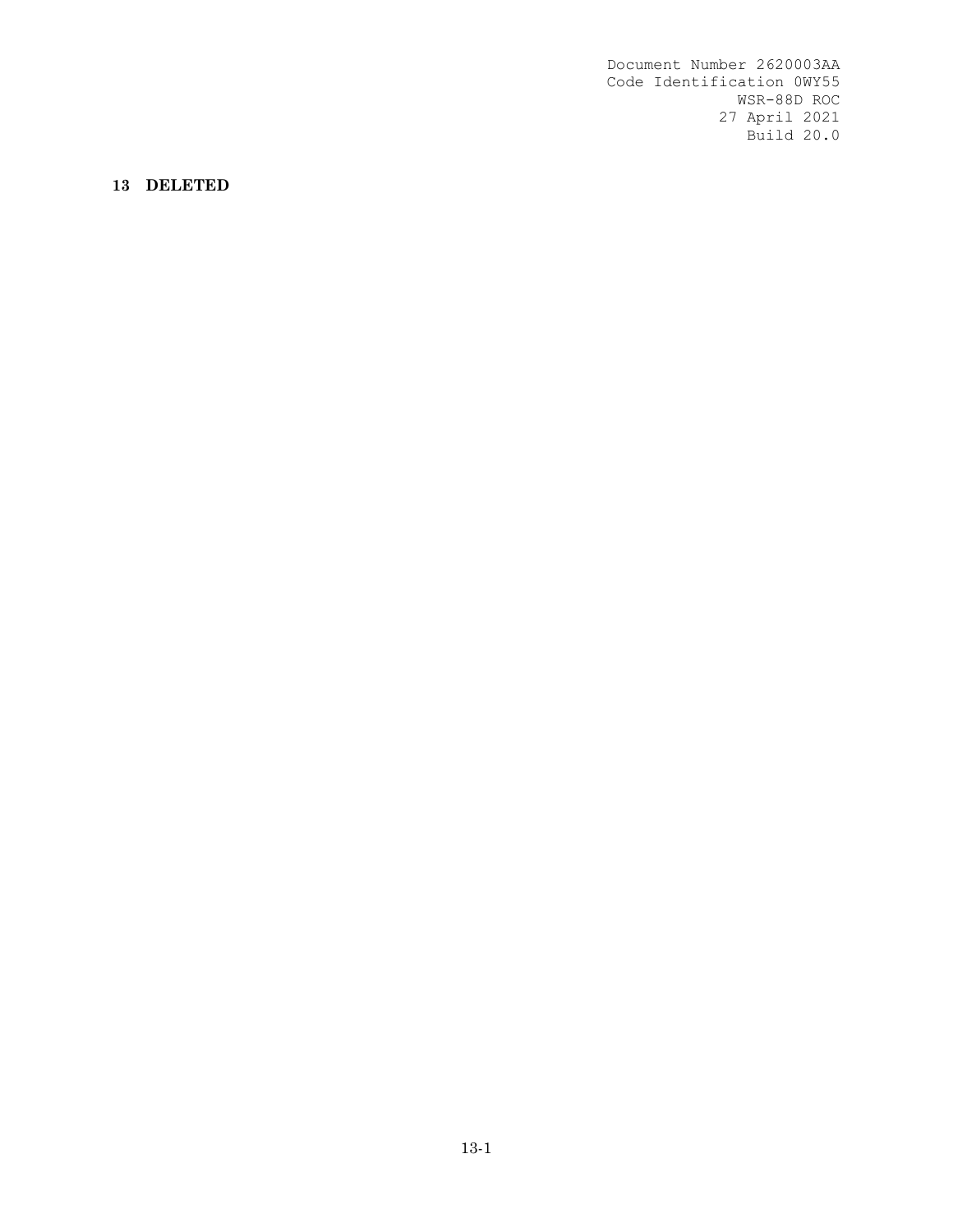# **14 CROSS SECTION (RCS, VCS)**

# **14.1 SS Product Description**

"This product shall provide a vertical cross section of reflectivity or mean radial velocity data displayable as an image for a user selected vector. This vector shall be defined by the operator using two end-points, up to 230 km apart, and at any orientation and location within 230 km of the radar. This product shall be produced by mapping the nearest value in range along a radial, to a point in the plane of the vertical cross section defined by the intersection of the plane and the radial. The displayable version of the product shall be produced by linearly interpolating between the mapped values, both horizontally and vertically as necessary. The product shall be generated only on request. The product shall be available for 16 data levels defining the intensity range and velocity range data levels. The product shall include annotations for the product name, radar ID, time and date of volume scan, maximum data value and location(s), radar position, radar elevation above MSL, and the radar operational mode. The location of the vector center and the end points (az/ran) shall also be indicated."

# **14.2 Display Format**

The product is displayable on a unique grid (Format V, Appendix B) with height as ordinate and the distance along the cross section as the abscissa. The distance grid scale of the abscissa will be one of three with the range of the data determining which grid scale is used. The three scales are 0 to 50 nmi, 0 to 80 nmi, and 0 to 120 nmi. Range marks are labeled every 5 nmi for the 0 to 50 nmi range and every 10 nmi for the remainder.

The origin of the grid represents the Western nearest or Northern end point of the vector, depending upon it's orientation, and the data that is contained in the label of the grid is the range from the radar of this point. Vectors will be plotted to outline the cross section area. These vectors will show the extent of the data domain that is limited because of the length of the user supplied vector, and these outline vectors will also show the difference between the area of no data versus no radar sampled data.

The grid is considered an integral part of the product and will always be available simultaneously with the image.

# **14.2.1 Data Levels**

The data level values that may be selected for reflectivity and mean radial velocity are the same as those specified in 1.2.1 and 2.2.1, respectively.

# **14.2.2 Color Level Code Tables**

The color level code table for the Reflectivity will be the 16-level table defined in 1.2.2. The Velocity table will be the 16-level velocity table defined in 2.2.2. The grid color will be light gray.

| Coverage Area             | Resolution (nmi x nmi)                     |                |
|---------------------------|--------------------------------------------|----------------|
| (R-Z plane)               |                                            | Product Center |
| 124 nmi x 70 kft Altitude | 0.54 nmi Horizontal x 0.27<br>nmi Vertical | N/A            |

# **14.2.3 Range/Data Resolution**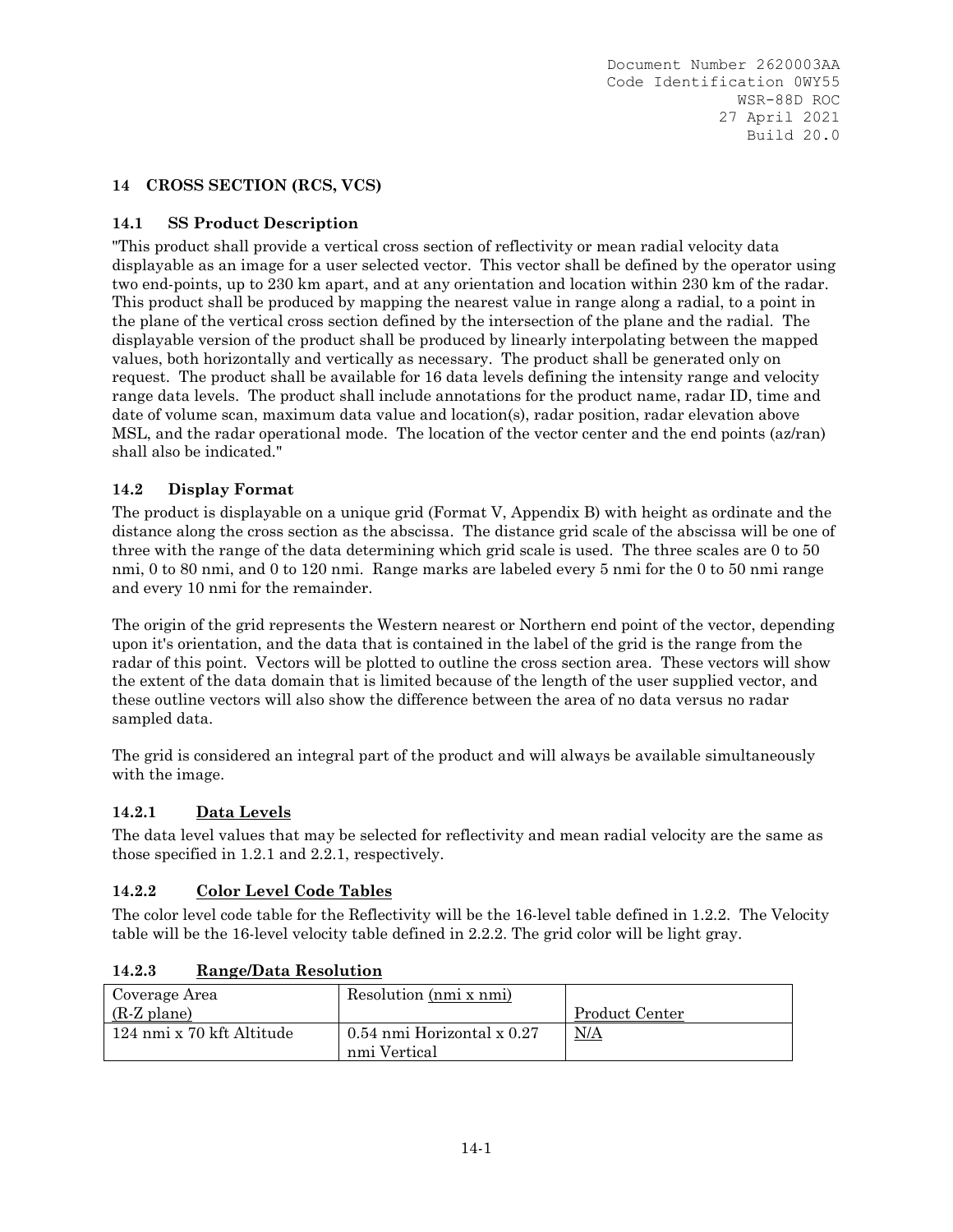# **14.3 Annotations**

#### **14.3.1 Alphanumeric**

Standard Annotations (Appendix A, I(A)) Maximum Data Value Detected Location of Maximum Data Values Location of Vector Center (AZRAN) Location of Vector End Points (AZRAN) Data Level Codes Base Data Type

#### **14.3.2 Special Symbols**

None defined

#### **14.4 Product Interaction**

None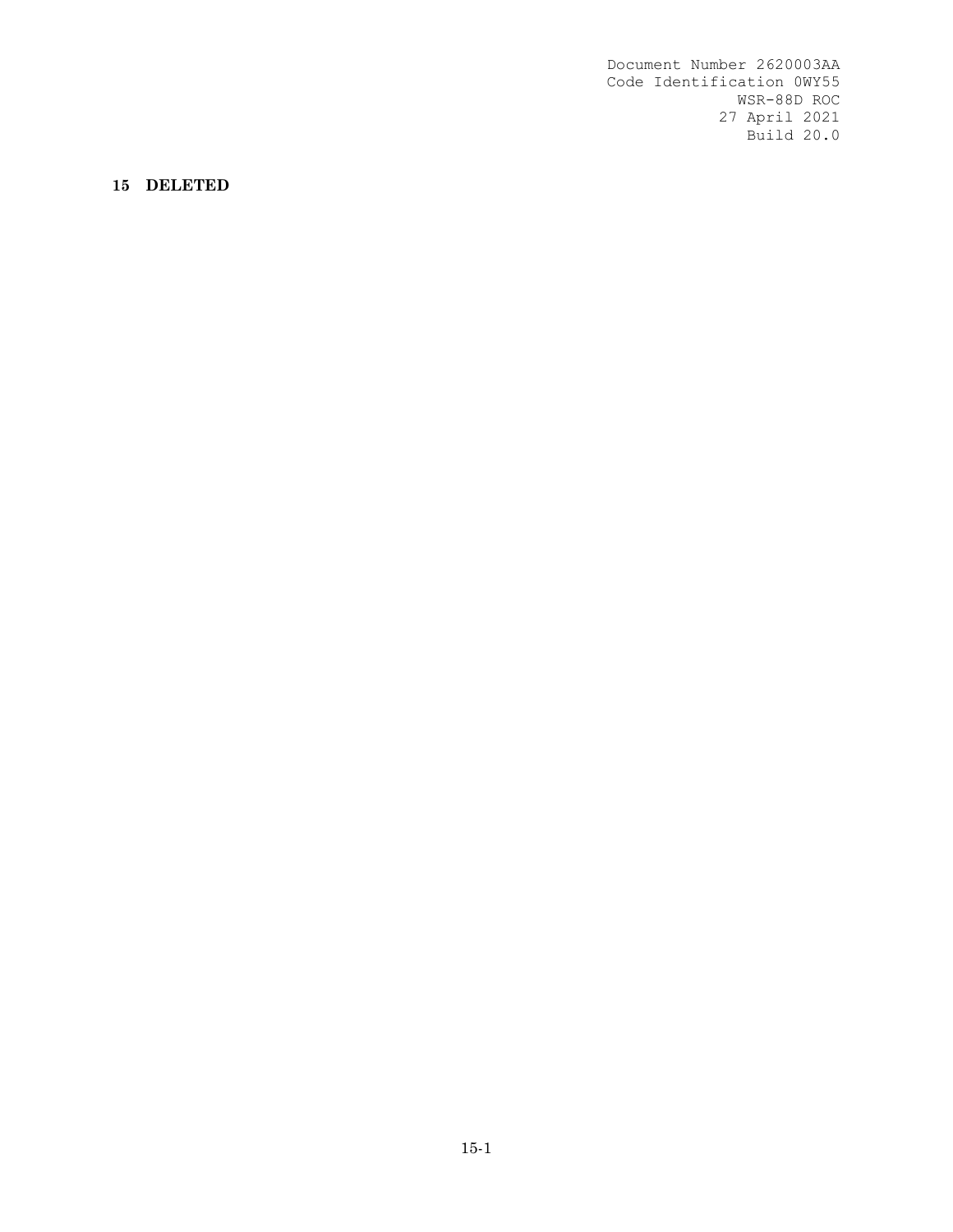# **16 STORM RELATIVE MEAN RADIAL VELOCITY (SRM)**

# **16.1 SS Product Description**

"This product shall provide mean radial velocity for the entire area of radar coverage (to 230 km) with the average storm motion removed. This product shall be produced upon request for any elevation angle. The product shall be generated as a displayable image by removing the radial (velocity component away from the radar antenna) component of storm motion from the mean radial velocity values.

The radial component of storm motion shall be computed from the vector average of all currently identified storms or a value input by the user. The value of storm motion used to adjust the mean radial velocity values shall be user selectable at the time of product request, or default to the vector average of all currently identified storms if not selected. Each product shall contain 16 data levels for storm-adjusted mean radial velocity. Each product shall include annotations for the product name, radar ID, time and date of scan, elevation angle, storm motion, coordinates of product center, radar position, radar elevation above MSL, and radar operational mode."

# **16.2 Display Format**

Each product version is displayable in full- or quarter-screen format (see Appendix B).

# **16.2.1 Data Levels**

Both product versions use 16 data levels. The data level code may vary with operational mode and with NEXRAD (or agency) system adaptation data. One currently identified velocity table is shown.

|                |          |                                                      | Color Levels   |               |  |
|----------------|----------|------------------------------------------------------|----------------|---------------|--|
| 16-Level       | Display  | Range                                                |                |               |  |
| Code           | knots    | knots                                                | Code           | Color         |  |
| $\Omega$       | ND       | SNR <th< td=""><td>(000000)</td><td>black</td></th<> | (000000)       | black         |  |
|                | $-50$    | $-50$ knots                                          | (00 E0 FF)     | light blue    |  |
| $\sqrt{2}$     | $-40$    | $-40$ knots $>50$                                    | (00 80 FF)     | medium blue   |  |
| 3              | $-30$    | $-30$ >knots> $-40$                                  | (320096)       | dark blue     |  |
| $\overline{4}$ | $-22$    | $-22$ >knots> $-30$                                  | $(00$ FB $90)$ | light green   |  |
| 5              | $-10$    | $-10$ $\gt$ knots $> 22$                             | $(00$ BB $00)$ | medium green  |  |
| 6              | -5       | $-5$ >knots> $-10$                                   | (00 8F 00)     | dark green    |  |
|                | $-1$     | $0$ > knots > $-5$                                   | (CD C0 9F)     | light gray    |  |
| 8              | $\Omega$ | $0$ < knots $\leq +5$                                | (767676)       | dark gray     |  |
| 9              | $+5$     | $+5$ < knots < $+10$                                 | (F8 87 00)     | medium orange |  |
| A              | $+10$    | $+10$ < knots < $+22$                                | (FF CF 00)     | medium yellow |  |
| $\bf{B}$       | $+22$    | $+22$ < knots < $+30$                                | (FF FF 00)     | yellow        |  |
| $\mathcal{C}$  | $+30$    | $+30$ < knots < $+40$                                | (AE 00 00)     | dark red      |  |
| D              | $+40$    | $+40$ <knots <<math="">+50</knots>                   | (D07000)       | medium brown  |  |
| E              | $+50$    | $+50$ < knots                                        | (FF 00 00)     | bright red    |  |
| $\mathbf{F}$   | RF       | RF                                                   | (77 00 7D)     | dark purple   |  |

# **16.2.2 Color Level Code Tables**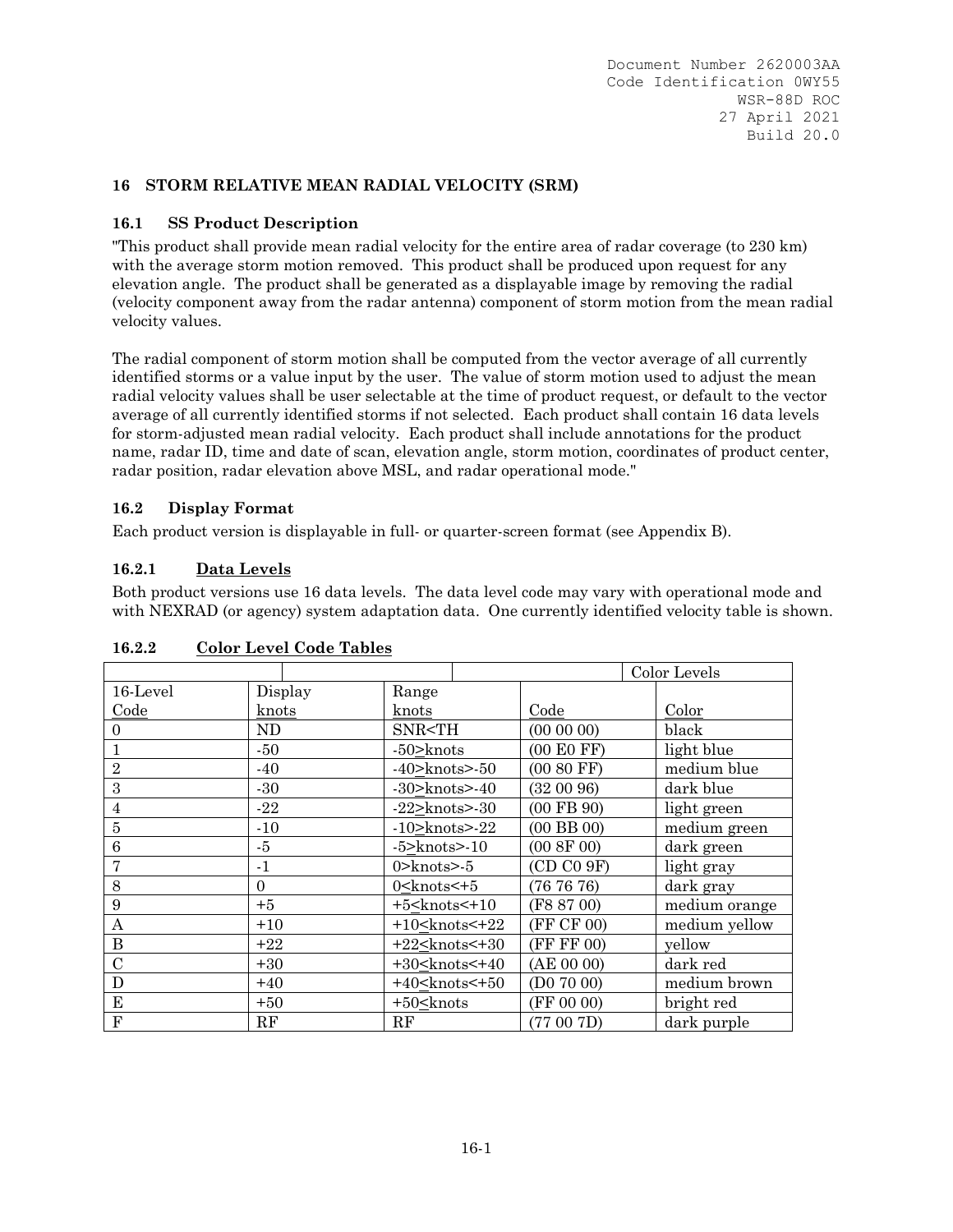# **16.2.3 Range/Data Resolution**

| Coverage Area<br>(nmi radius) | Resolution (nmi x deg) | Product Center |
|-------------------------------|------------------------|----------------|
| 0 to $124$                    | 0.54x1                 | Radar location |

# **16.3 Annotations**

# **16.3.1 Alphanumeric**

Standard Annotations (Appendix A, I(A)) Elevation Angle Coordinates of Product Center (Lat/Long) Data Level Code Maximum Data Values Detected (after storm motion removal) Motion Vector\*

# **16.3.2 Special Symbols**

None defined

# **16.4 Product Interaction**

All overlay products are displayable on this product:

- Hail Index
- Mesocyclone
- Storm Tracking Information
- Tornado Vortex Signature.

- - - - - - -

\*A mean for all storms derived from storm series algorithms or as operator input.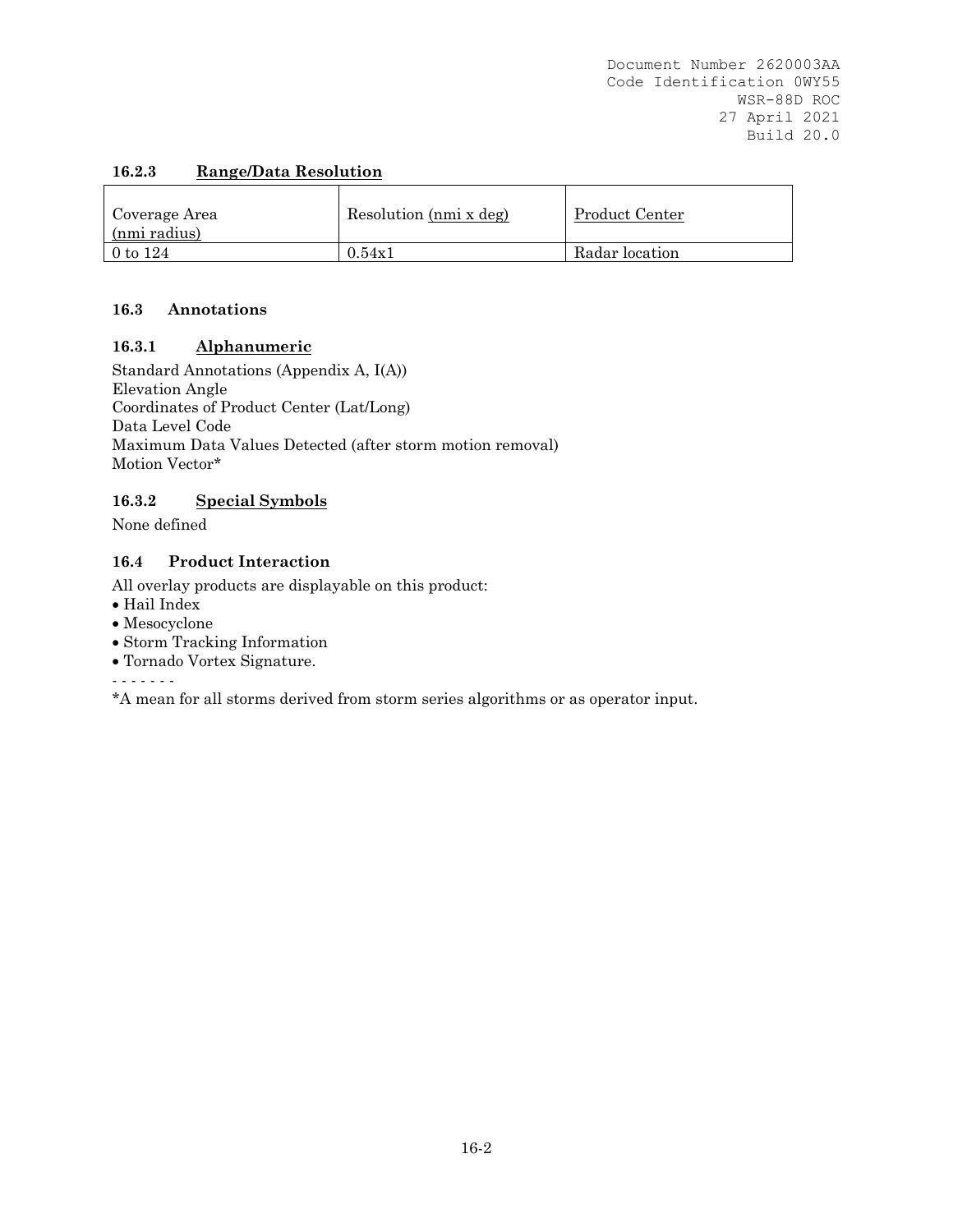# **17 VERTICALLY INTEGRATED LIQUID (VIL)**

# **17.1 SS Product Description**

"This product shall provide vertically integrated liquid values displayed as an image. The output of the VIL Algorithm shall be used to produce this product. The product shall be updated once per volume scan time. The product shall be available for 16 data levels. Each product shall include annotations for product name, radar ID, time and date of volume scan, maximum data value (VIL value,), radar position, radar elevation above MSL, and the radar operational mode.'

# **17.2 Display Format**

The product is displayable in full- or quarter-screen format (see Appendix B).

# **17.2.1 Data Levels**

The VIL values displayed range upwards to a maximum adaptable value (default =  $80 \text{ Kg/m}^2$ ). Values greater than that value are truncated to that value.

# **17.2.2 Color Level Code Tables**

The color level code used for display of VIL is a NEXRAD (or agency) system adaptation data. The currently defined color table for VIL is listed.

|                |         |                                                                                                          |                |  | Color Levels |
|----------------|---------|----------------------------------------------------------------------------------------------------------|----------------|--|--------------|
| 16-Level       | Display | Range                                                                                                    |                |  |              |
| Code           | $kgm-2$ | $kgm-2$                                                                                                  | Code           |  | Color        |
| 0              | ND      | kg m <sup>2</sup> <1                                                                                     | $(00\ 00\ 00)$ |  | black        |
|                | 1       | $1 \leq$ kg m <sup>-2</sup> $<$ 5                                                                        | (9C 9C 9C)     |  | medium gray  |
| $\overline{2}$ | 5       | 5 <kg m-2<10<="" td=""><td>(767676)</td><td></td><td>dark gray</td></kg>                                 | (767676)       |  | dark gray    |
| 3              | 10      | $10$ kg m <sup>-2</sup> $15$                                                                             | (FA AA AA)     |  | light pink   |
| 4              | 15      | 15 <<br>kg m <sup>-2</sup> <20                                                                           | (EE 8C 8C)     |  | medium pink  |
| 5              | 20      | 20 <kg m-2<25<="" td=""><td>(C97070)</td><td></td><td>dark pink</td></kg>                                | (C97070)       |  | dark pink    |
| 6              | 25      | 25 kg m <sup>-2</sup> < 30                                                                               | $(00$ FB $90)$ |  | light green  |
|                | 30      | 30 <kg m-2<35<="" td=""><td><math>(00</math> BB <math>00)</math></td><td></td><td>medium green</td></kg> | $(00$ BB $00)$ |  | medium green |
| 8              | 35      | 35 <kg m-2<40<="" td=""><td>(FF FF 70)</td><td></td><td>light yellow</td></kg>                           | (FF FF 70)     |  | light yellow |
| 9              | 40      | 40 <kg m-2<45<="" td=""><td>(D0 D0 60)</td><td></td><td>dark yellow</td></kg>                            | (D0 D0 60)     |  | dark yellow  |
| А              | 45      | 45 <kg m-2<50<="" td=""><td>(FF 60 60)</td><td></td><td>light red</td></kg>                              | (FF 60 60)     |  | light red    |
| B              | 50      | 50 <kg m-2<55<="" td=""><td>(DA 00 00)</td><td></td><td>medium red</td></kg>                             | (DA 00 00)     |  | medium red   |
| $\overline{C}$ | 55      | 55 <kg m-2<60<="" td=""><td>(AE 00 00)</td><td></td><td>dark red</td></kg>                               | (AE 00 00)     |  | dark red     |
| D              | 60      | 60 $\leq$ kg m <sup>-2</sup> <65                                                                         | $(0000$ FF)    |  | blue         |
| ${\bf E}$      | 65      | 65 <kg m-2<70<="" td=""><td>(FF FF FF)</td><td></td><td>white</td></kg>                                  | (FF FF FF)     |  | white        |
| F              | 70      | 70 <kg m-2<="" td=""><td>(E7 00 FF)</td><td></td><td>purple</td></kg>                                    | (E7 00 FF)     |  | purple       |

# **17.2.3 Range/Data Resolution**

| Coverage Area     | Resolution (nmi x nmi) |                       |
|-------------------|------------------------|-----------------------|
| (nmi radius)      |                        | <b>Product Center</b> |
| $\sqrt{0}$ to 124 | $2.2 \times 2.2$       | Radar location        |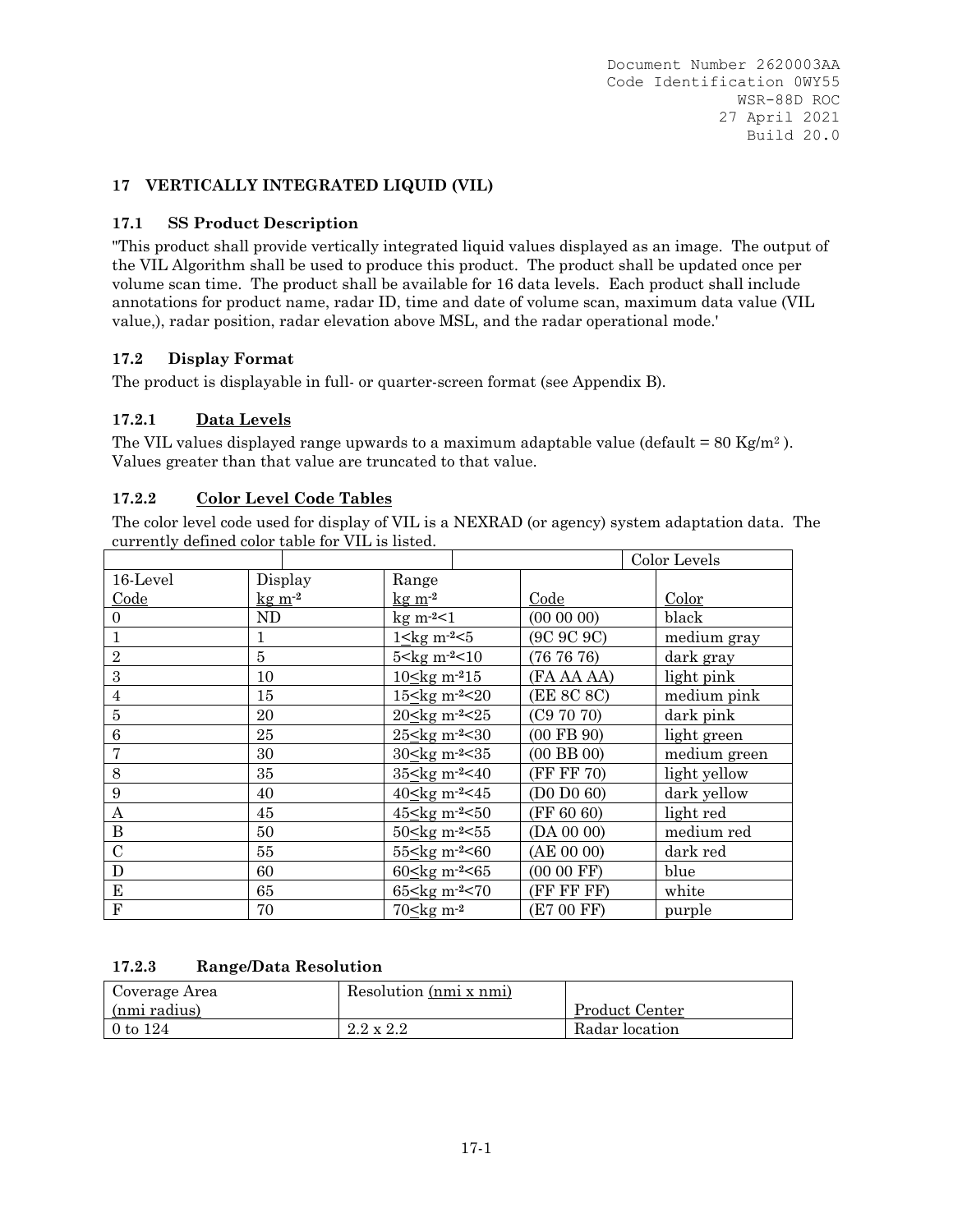# **17.3 Annotations**

# **17.3.1 Alphanumeric**

The automated annotations for this product are: Standard Annotations (Appendix A, I(A)) Data Level Code Maximum Data Value Detected

# **17.3.2 Special Symbols**

None defined

# **17.4 Product Interaction**

All overlay products are displayable on this product:

- $\bullet$  Hail Index
- Mesocyclone
- Storm Tracking Information
- Tornado Vortex Signature.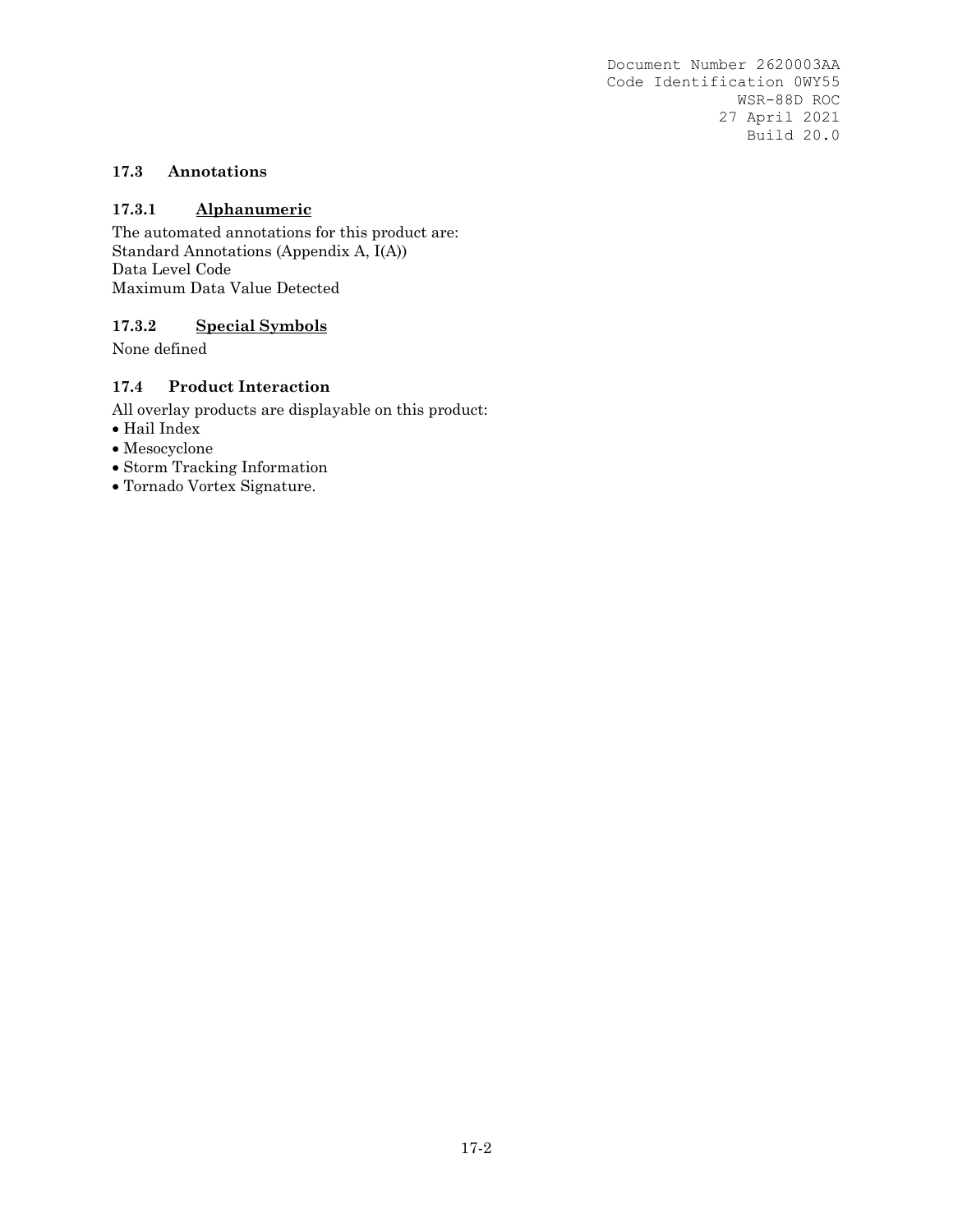# **18 STORM TRACKING INFORMATION (STI)**

# **18.1 SS Product Description**

"This product shall provide information concerning the past, present and future positions of each identified storm cell. This product shall be generated from the output of the Storm Cell Tracking and Storm Position Forecast algorithms. It shall be produced in a tabular format of alphanumeric values, as a stand alone graphic product, and in a format for generating graphic overlays to other products. This product shall be updated once per volume scan time. Each product shall include a standard set of total annotations and number of identified storm cells for which tracking is available. Upon user request, all site adaptable parameters identified as inputs to the algorithm(s) used to generate data for this product shall be available at the alphanumeric display."

# **18.2 Display Format**

Each storm cell identified will be given a unique ID of two characters. The first character will be a capital letter, A through Z, and the second will be a number, 0 through 9. The sequence will be A0, B0, C0,...Z0, A1,...Z9. The sequence is recycled following Z9. When there have not been any storm cells identified in a user specified "number of past volume scans", then the sequence of IDs will be reset so that the next storm cell identified will have the ID A0. See also Appendix A,  $I(B)(21)$  for more details on the Storm Cell ID.

# **18.2.1 Graphic Display**

The product is displayable in full- and quarter-screen formats (see Appendix B, Formats I and II).

# **18.2.1.1 Data Display**

The ID will be placed 5 pixels to the right and 5 pixels down from the current centroid positions. The ID will be white (code FF FF FF) and the background in black (code 00 00 00). See also Appendix A,  $I(B)(2)$ .

When sufficient data is available, the past positions for each volume scan (up to the number of past volume scan minus the current volume scan) will be shown along with the current position and up to four future positions (e.g., +15, +30, +45, +60 min).

The forecast position interval and number of past volumes (or positions) are Unit Radar Committee (URC) level adaptation data and will vary over a range of 5 to 60 minutes (in 5-minute increments) and 5 to 13 volume scans, respectively. The default interval is 15 minutes, and the default number of past volumes (or positions) is 10. The past positions displayed will be the actual centroid positions where each storm cell was identified for up to the specified number of past volume scans (including the current volume scan). Storm cell tracks will consist of past, current and forecast storm cell centroid positions connected by one pixel wide linear segments. The PUP operator will have the ability through a menu at the Alphanumeric Terminal to select whether to display the past and/or forecast tracks and positions.

In the event an identified storm cell's forecast speed is less than a user-specified minimum speed, the storm cell's motion is considered stationary. For stationary storm cells, no past or forecast storm cell positions will be displayed. The minimum storm cell speed is URC level adaptation data and will vary over the range of 0.0 m/s to 10.0 m/s. The default is 2.5 m/s.

Note: See "Special Symbols and Characters" of Appendix A, 1(B(2)) for more details on the Storm Cell Track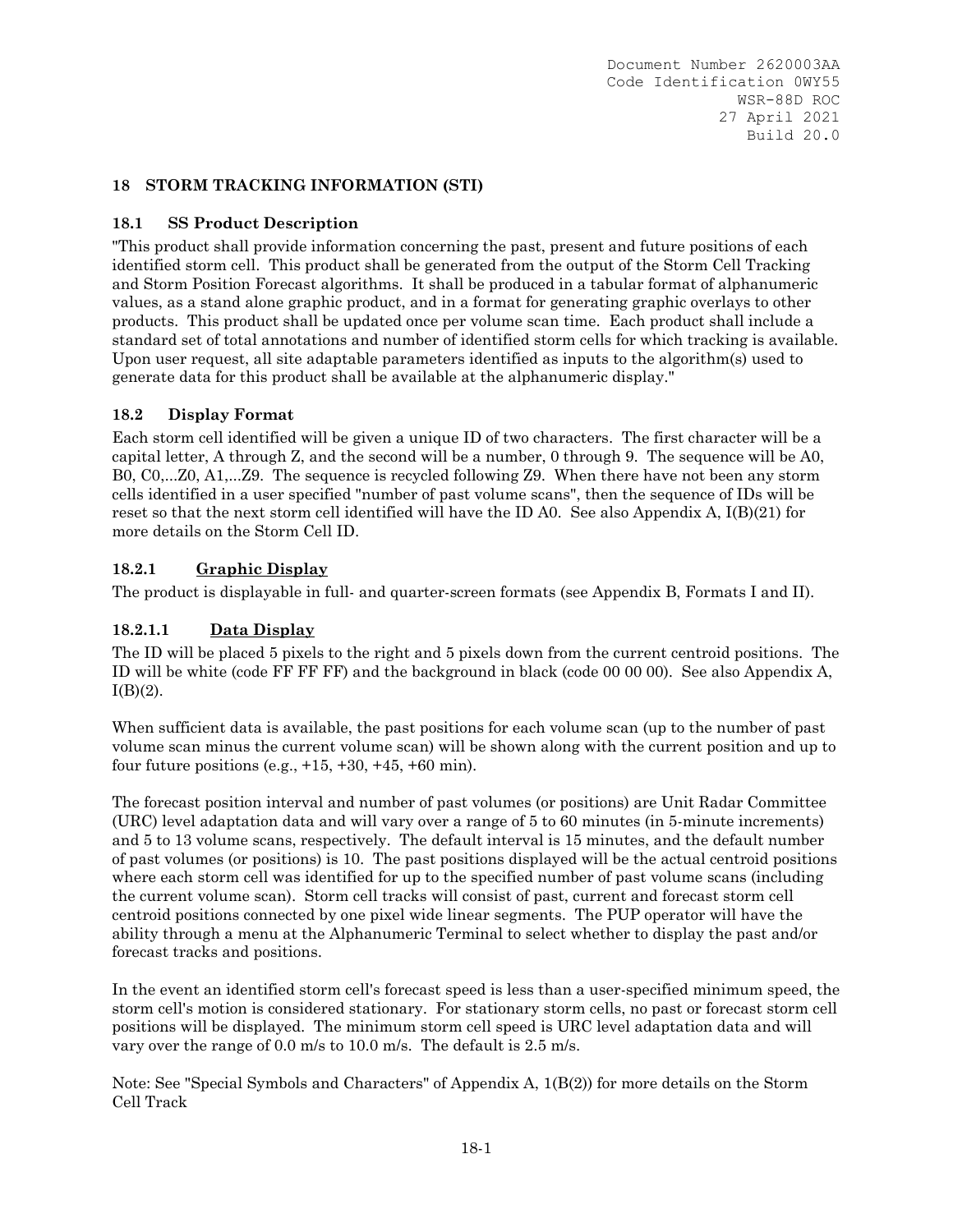The PUP operator will have the ability through a one level password protected menu at the Alphanumeric Terminal to select a maximum number of storm cells for display within the current display area (or window). The default is 20 storm cells. When the number of identified storm cells in the current window exceeds the maximum number of cells for display, the storm cells with the largest Cell-based VIL will be selected for display and a message will be displayed in the lower left corner of the screen indicating the number of identified storm cells in the current window which are not displayed. The message will have the same format as in the following example: "4 CELLS IN WINDOW NOT DISPLAYED". If the number of storm cells not displayed in the current window changes, the message will change as well.

# **18.2.1.2 Range/Data Resolution**

| Coverage Area | Resolution (nmi x nmi) |                |
|---------------|------------------------|----------------|
| (nmi radius)  |                        | Product Center |
| $0$ to $248$  | N/A                    | Radar location |

# **18.2.1.3 Graphic Overlay**

As a graphic overlay to other products, only the overlay portion of the graphic display product is displayed; that is, the screen right annotations are not displayed. Symbols and characters are described in the data display above.

# **18.2.2 Alphanumeric Display**

# **18.2.2.1 Alphanumeric Screen**

A tabular format (Appendix C) of up to an adaptable number of identified storms cells will be displayable on the alphanumeric display screens. The tabular format will include:

(a) Storm Cell ID

(b) Current storm Position in (AZRAN) degrees and nmi to the nearest integer from the RDA

(c) The Forecast Direction in degrees (to the nearest integer) from which the storm cell is moving (d) The Forecast Speed of the storm cell in kts to the nearest integer

(e) The azimuth and range forecast position of the storm cell to the nearest integer in degrees and nmi for each forecast interval up to four forecast positions

(f) The forecast error and mean forecast error in nmi to the nearest 0.1 nmi

(g) On the first page, Average Storm Cell Speed in kts to the nearest integer

(h) On the first page, Average Storm Cell Direction in degrees to the nearest integer

(i) Storm Cell Tracking/Forecast Position Adaptable Parameters

By default, all storm cells (entries), up to a maximum of 100, can be displayed in this format. However, the MSCF has the capability to limit the number of storm cells included in this format from 7 to 100.

Note: Storm cells which are new (i.e., lack history) shall indicate "NEW" in the Movement field.

Note: If a forecast position(s) for a storm cell cannot be determined, then "NO DATA" shall be displayed for that interval in the Forecast Positions field of the alphanumeric display.

# **18.2.2.2 Graphic Screen**

A tabular format (appendix B, Format III, configuration 1) of all identified storm cells will be displayable on the graphic display screens. The tabular format will include: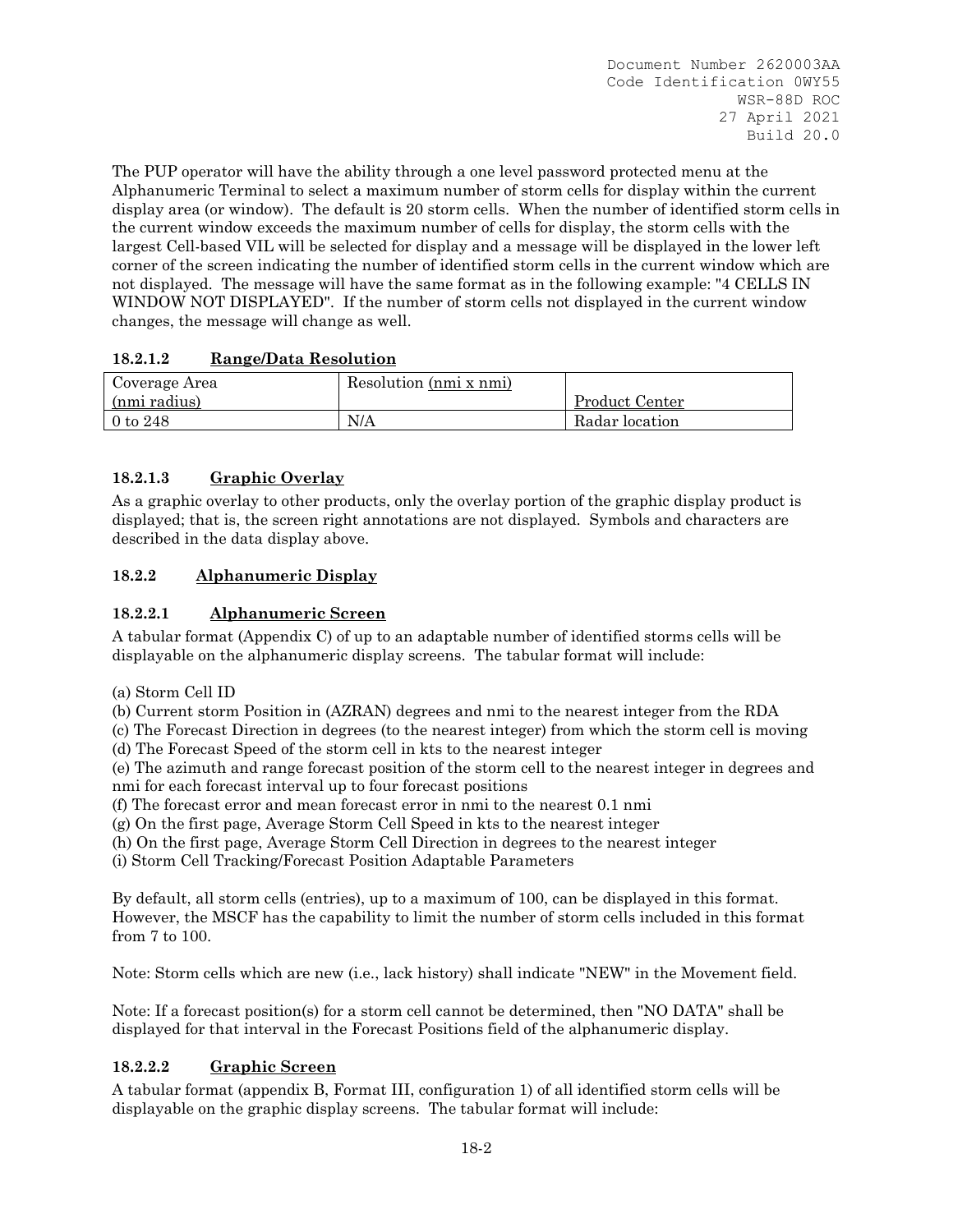(a) Storm Cell ID

(b) Current Storm Position in (AZRAN) degrees and nmi to the nearest integer form the RDA

(c) The Forecast Direction in degrees to the nearest integer form which the storm cell is moving

(d) The Forecast Speed of the storm cell in kts to the nearest integer

(e) The forecast error and mean forecast error in nmi to the nearest 0.1 nmi

(f) Maximum reflectivity in dBZ to the nearest integer

(g) Height of the Maximum Reflectivity in kft to the nearest integer

Note: Storm cells which are new (i.e., lack history) shall indicate "NEW" in the Forecast Movement field.

# **18.3 Annotations**

# **18.3.1 Alphanumeric**

Standard Annotations Total Number of Identified Storms

# **18.3.2 Special Symbols**

Past positions of the storm will be shown as small (5-pixel diameter) white, filled circles and forecast positions as white plus (+) marks of similar size. The current position is a circle (7-pixel diameter) within which is an "X".

The past, current, and forecast position symbols are connected with white line segments.

# **18.4 Product Interaction**

The graphic portion of the product including the tabular format is displayable as an overlay on all geographically based products.

#### **18.5 Comments**

All site Storm Cell Tracking/Forecast adaptable parameters identified as inputs to generate data for this product will be available at the alphanumeric display upon user request. This data will be formatted in a tabular layout showing the parameter name in one column and the value in an adjacent column.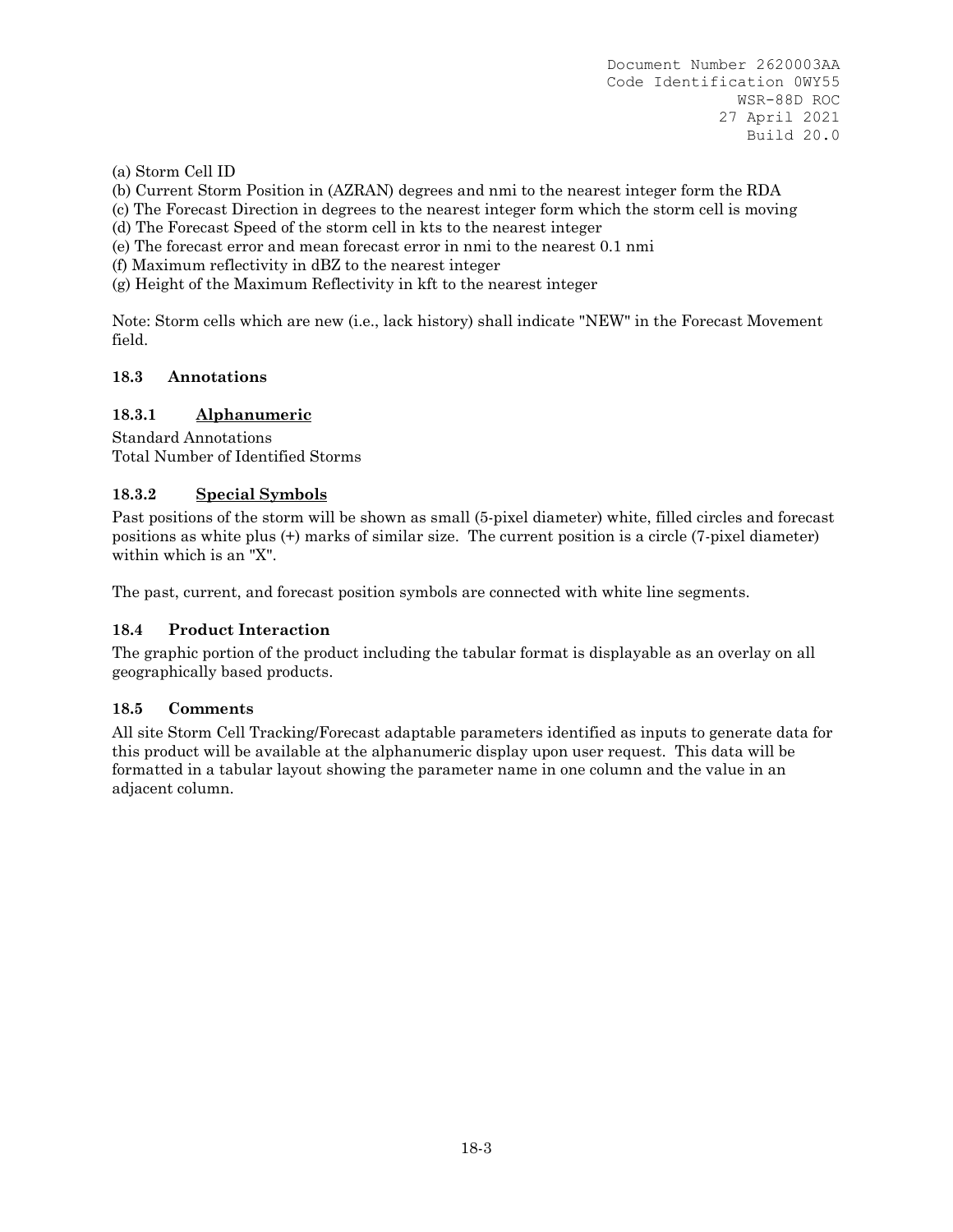# **19 HAIL INDEX (HI)**

# **19.1 SS Description**

"This product shall provide, for each storm cell identified by the Storm Cell Identification and Tracking algorithm, the Probability of Hail, the Probability of Severe Hail, and the Maximum Expected Hail Size. The hail probabilities and size shown for each storm cell shall be generated by the Hail Algorithm. This product shall be produced in a tabular format of alphanumeric values, as a stand alone graphic product, and in a format for generating graphic overlays to other products. This product shall include a standard set of annotations. Upon user request, all site adaptable parameters identified as inputs to the algorithm(s) used to generate data for this product shall be available at the alphanumeric display."

# **19.2 Display Format**

The Probabilities of Hail and Severe Hail are computed in 10% increments. The Maximum Expected Hail Size is calculated to the nearest 0.25 inch.

# **19.2.1 Graphic Display**

The product is displayable in full- or quarter-screen formats (See Appendix B, Formats I and II).

# **19.2.1.1 Data Display**

If the Probability of Hail and/or the Probability of Severe Hail for a storm cell meet minimum display adaptable parameters, then a Hail Symbol (see Appendix A, I(A)(6) is placed immediately to the right of the storm cell ID. That position will be 19 pixels to the right and 2 pixels down form the storm cell centroid location. As a graphic overlay to other products, the hail symbol flashes and only the overlay portion of this product are displayed. The operator has the option to stop the flashing of the hail symbol. No hail symbol is displayed if the Probability of Severe Hail and the Probability of Hail are 0%.

The Maximum Expected Hail Size is also displayed in the middle of the Hail Symbol in white to the nearest inch. In this display, if the Maximum Expected Hail Size is less than 0.75 inches, an asterisk will be displayed, and if the size is greater than 4 inches, "4" inches will be displayed.

| Coverage Area | Resolution (nmi x deg) |                |
|---------------|------------------------|----------------|
| (nmi radius)  |                        | Product Center |
| 0 to $124$    | N/A                    | N/A            |

#### **19.2.1.2 Range/Data Resolution**

# **19.2.1.3 Graphic Overlay**

As a graphic overlay to other products, only the overlay portion of the graphic display product and the attribute table is displayed.

# **19.2.2 Alphanumeric**

# **19.2.2.1 Alphanumeric Display**

In the alphanumeric product (tabular format for the alphanumeric screen), the Hail Attribute Table (see Appendix B, format III, configuration 4), and the combined Attribute Table (see Appendix B, Format III, configuration 5), the following apply: if the Probability of Severe Hail and the Probability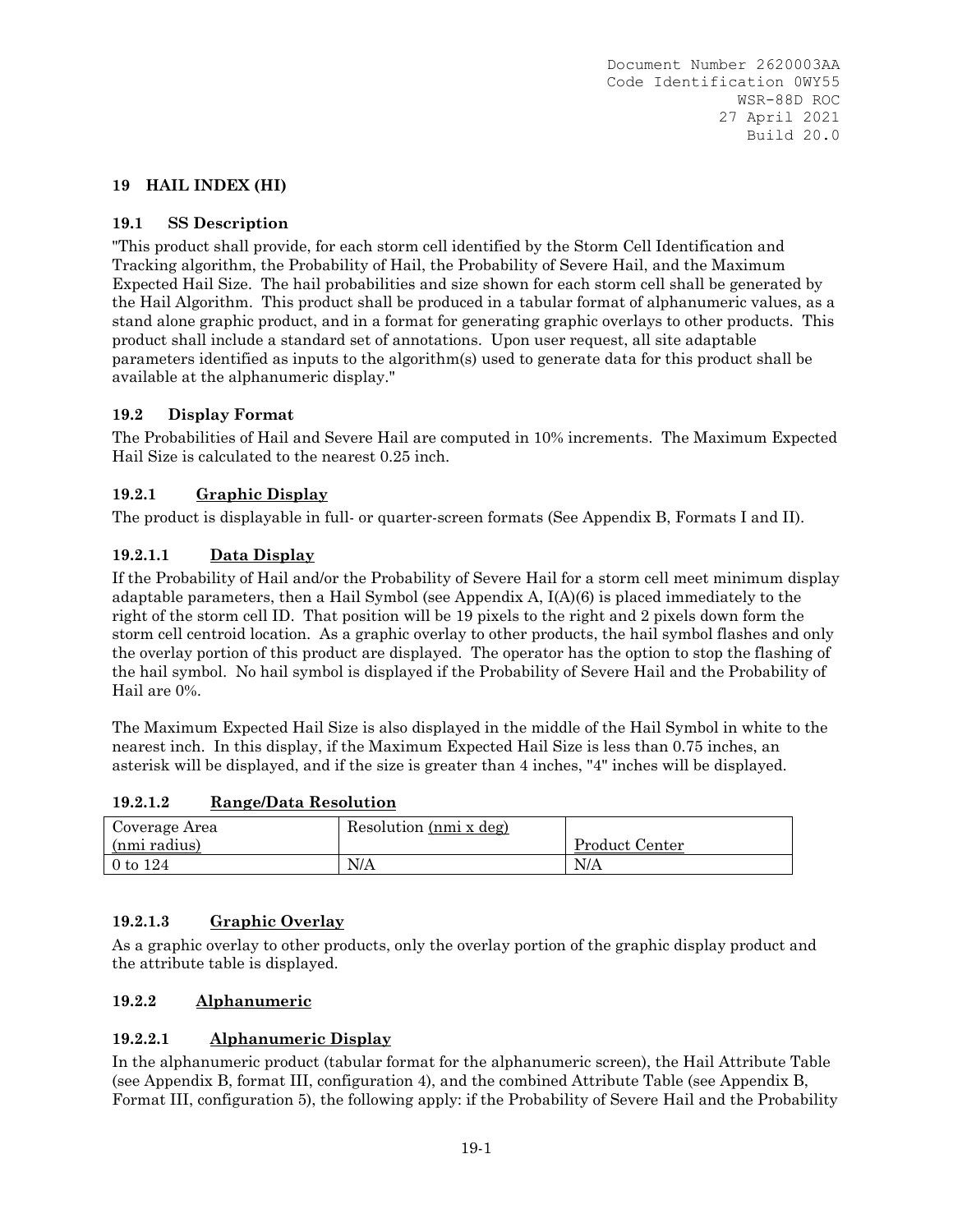of Hail are 0%, then "0.00" inches is displayed; if the Probability of Severe Hail and the Probability of Hail ore greater than 0% and the Maximum Expected Hail Size is less than 0.50 inches, then "<0.50" inches is displayed; if the Maximum Expected Hail Size is greater than 4.00 inches, then the value ">4.00" inches is displayed; if the hail characteristics can not be determined (e.g. storm cell is beyond 124 nmi range) the hail characteristics are labeled 'UNKNOWN'.

By default, all storm cells (entries), up to a maximum of 100, can be displayed in this format. However, the MSCF has the capability to limit the number of storm cells included in this format from 10 to 100.

# **19.2.2.2 Alphanumeric Screen**

The tabular format, displayed on the alphanumeric screen (i.e. the Hail alphanumeric product), includes up to an adaptable number of storm cells identified by the Storm Cell Centroids Algorithm. The format used is specified in Appendix C.

- (a) Storm Cell ID
- (b) Probability of Severe Hail in percentage
- (c) Probability of Hail in percentage
- (d) Maximum Expected Hail Size in inches
- (e) Adaptable Hail Parameters

# **19.2.2.3 Graphic Screen**

The tabular format, displayed on the graphic screen (i.e. the Hail Attribute Table) includes all storm cells identified by the Storm Cell Centroids Algorithm. The format used is specified in Appendix B, Format III, Configuration 4.

(a) Storm Cell ID

- (b) Current Storm Position in (AZRAN) degrees and nmi to the nearest integer from the RDA
- (c) Probability of Severe Hail in percentage
- (d) Probability of hail in percentage
- (e) Maximum Expected hail Size in inches
- (f) Altitude of 0°C and -20°C environmental temperatures in kft (from adaptation data)
- (g) Time and Date of the last change to the Hail Temperature Altitudes

# **19.3 Annotations**

# **19.3.1 Alphanumeric**

Standard Annotations (Appendix A, I(A))

# **19.3.2 Special Symbols**

The hail symbol is a green isosceles triangle. The triangle can be small (a base of 8 pixels and a height of 12 pixels) or large ( a base of 16 pixels and a height of 20 pixels). The size of the triangle and whether the triangle is filled depends upon the Probability of Severe Hail and the Probability of Hail. The following are the rules of display and default settings.

| Triangle     | Prob. Of Svr. Hail | Prob. Of Hail |
|--------------|--------------------|---------------|
| Large/Filled | $>50\%$            | N/A           |
| Large/Open   | $>30\%$            | N/A           |
| Small/Filled | $0\%$              | $>50\%$       |
| Small/Open   | $0\%$              | $>30\%$       |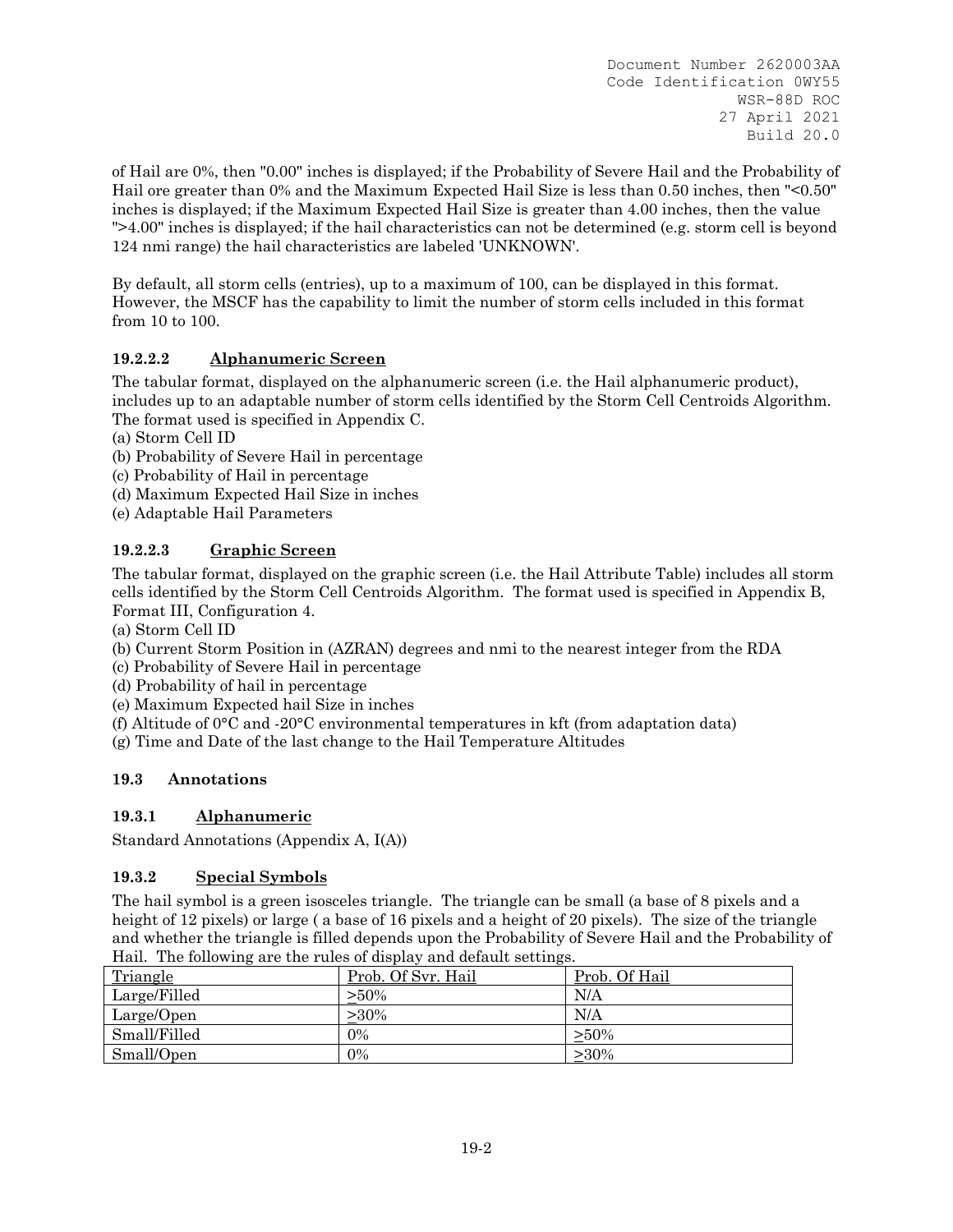However, the probabilities are adaptable parameters at the PUP alphanumeric terminal, and the user has the ability to disable the display of one or both of the small and/or large triangles. The Maximum Expected Hail Size will be displayed in the middle of the triangle.

# **19.4 Product Interaction**

The graphic portion of the product including the tabular format is displayable as an overlay to all geographically based products.

# **19.5 Comments**

All site adaptable parameters identified as inputs to generate data for this product will be available at the alphanumeric display upon user request. This data will be formatted in a tabular layout showing the parameter name in one column and the value in an adjacent column.

When ranking of storm cells by hail characteristics, storm cells labeled 'UNKNOWN' are considered of lower rank than those with a Probability of Severe Hail of 0% and a Probability of Hail of 0%.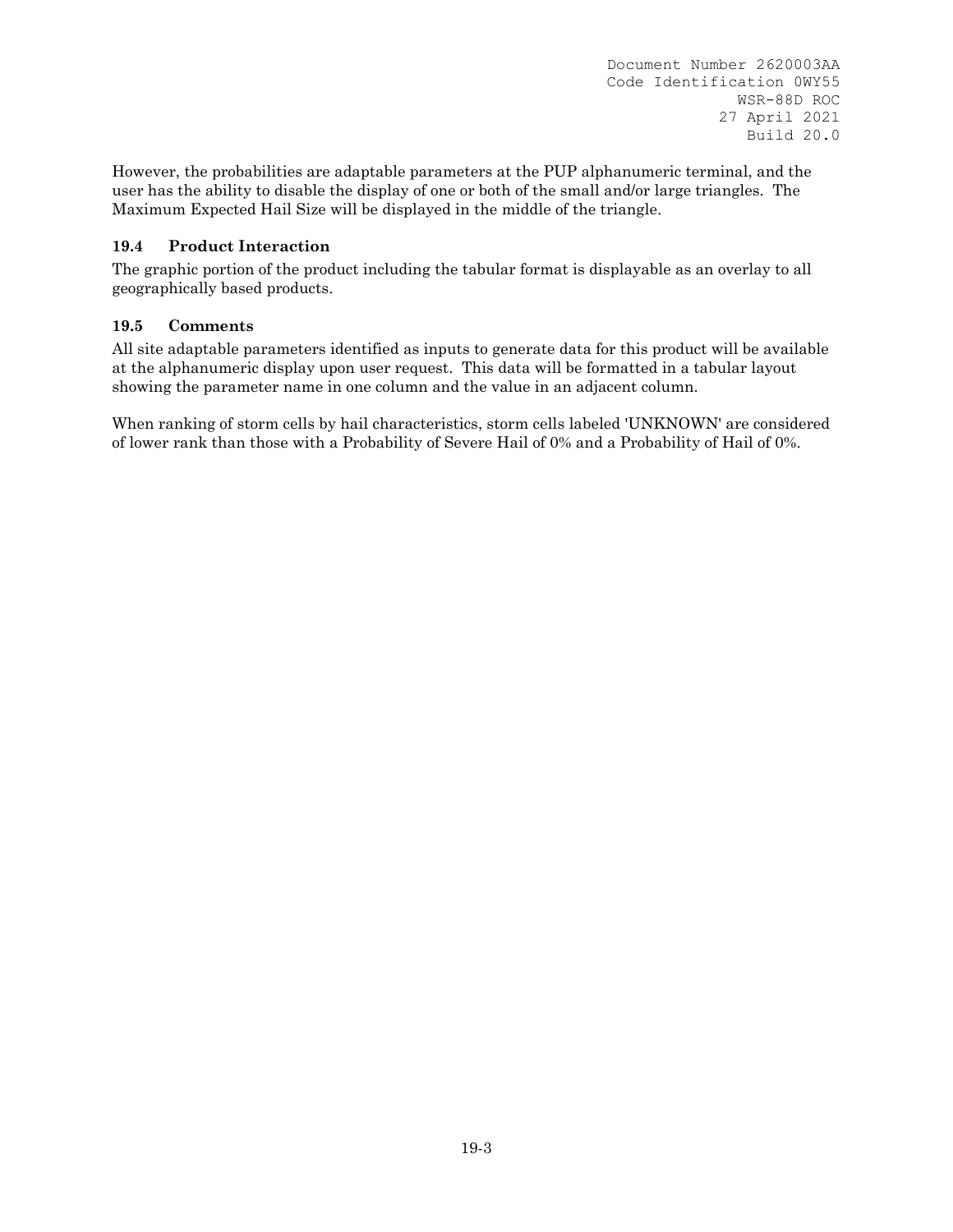#### **20 MESOCYCLONE (M, MRU, MD, DMD) \***

#### **20.1 SS Product Description**

"The Mesocyclone (M) product shall provide information about identified shear and mesocyclone features. This product shall be generated from the output of the Legacy Mesocyclone Detection Algorithm. This product shall be generated in a format that can be used to generate an alphanumeric tabular display for an identified feature or all simultaneously, a graphic display or a graphic overlay to other products. This product shall be updated once per volume scan time. If on a particular volume scan there is no output from the Legacy Mesocyclone Detection Algorithm (i.e., no features of any type are identified), a version of the product shall be produced that exhibits the negative condition. This product shall include annotations for the product name, radar ID, date and time of volume scan, radar position, radar elevation above MSL, and radar operational mode. Upon user request, all site adaptable parameters identified as input to the algorithm(s) used to generate data for this product shall be available at the alphanumeric display."

"A Mesocyclone Rapid Update (MRU) version of this product shall be generated once per elevation scan time to provide updated Legacy Mesocyclone Detection Algorithm information. Current Legacy Mesocyclone Algorithm data at an elevation scan shall be based on the elevations that have been completed thus far in the current volume scan. This information shall be combined with Mesocyclone and Storm Track Algorithm information from the previous volume scan to form the MRU product.

The average motion of all SCIT storm cells from the previous volume scan shall be used to derive a forecast position of each previous feature at the current volume scan time. In feature type order, the forecast position of each feature from the previous volume scan shall be matched to the closest feature from the current volume scan, within a search radius defined by SCIT algorithm adaptation data. Current 3D features which are not matched to a feature from the previous volume scan, shall be assigned the status of New. If previous volume scan data are unavailable, all features shall be reported as new. Current features shall inherit the attributes of the matched previous feature (associated storm ID, feature type, maximum tangential shear, height of maximum tangential shear, top height, base azimuth, base range, base height, azimuth diameter, range diameter).

The position attributes (base azimuth, range, and height) of a previous feature matched to a current feature shall be updated to the current detection. If the top height of the matched feature is higher, the feature top height shall be updated. The position attributes of a previous feature not matched to a current feature, shall be set to the extrapolated forecast position. The status of unmatched previous features shall be assigned to Extrapolated. Strength attributes shall be updated if they increase in magnitude.

The strength attributes are feature type and maximum tangential shear. If the maximum tangential shear is updated, the radial and azimuthal diameters and the height of the maximum tangential shear shall also be updated. Features with increasing strength attributes shall be assigned the status of Increasing. All other matched features shall be assigned the status of Persistent. Attribute data updated with current volume data shall be identified. At the end of the volume scan extrapolated features shall be removed.

 This product shall be generated in a format that can be used to generate an alphanumeric tabular display, a graphic display or a graphic overlay to other products. On alphanumeric displays, the status (Persistent, Increasing, New, or Extrapolated) of each feature status shall be reported. In the graphic symbol display, features status shall be reported as either extrapolated or current. Current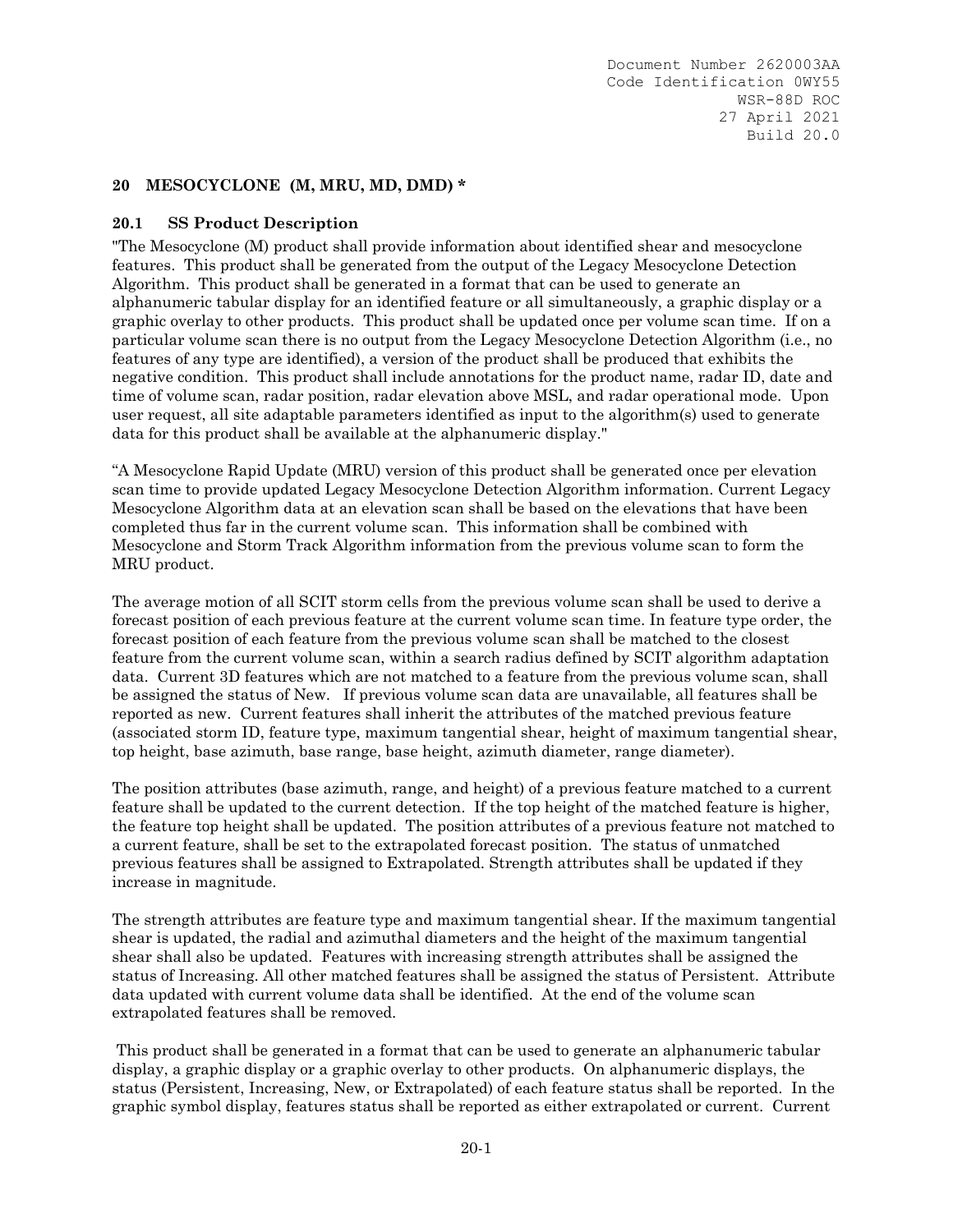features include all features with a status of Increasing, Persistent, or New. If on a particular elevation scan there is no output (i.e., no features of any type are identified), a version of the product shall be produced that exhibits the negative condition. This product shall include annotations for the product name, radar ID, date and time of volume scan, elevation angle, radar position, radar elevation above MSL, and radar operational mode."

"The MD version of this product shall provide information about circulation features generated from the output of the new Mesocyclone Detection Algorithm. This product shall provide information concerning the past and future positions of each tracked circulation feature. This product shall be generated in a format that can be used to generate an alphanumeric tabular display for an identified feature or all simultaneously, a graphic display or a graphic overlay to other products. This product shall be updated once per volume scan time. If on a particular volume scan there is no output from the Mesocyclone Detection Algorithm (i.e., no features of any type are identified), a version of the product shall be produced that exhibits the negative condition. This product shall include annotations for the product name, radar ID, date and time of volume scan, radar position, radar elevation above MSL, and radar operational mode."

The DMD version of this product shall be generated to support generation of interactive user displays at an external system (e.g., AWIPS). This product shall be updated once per elevation scan time. The end-of-volume edition shall contain complete algorithm data for the volume scan. The elevation editions shall contain the algorithm data which has been updated since the previous volume edition product. A detection status shall be reported for circulation features that are topped or extrapolated. If on a particular elevation scan there is no output from the Mesocyclone Detection Algorithm (i.e., no features of any type are identified), a version of the product shall be produced that exhibits the negative condition. This product shall include annotations for the product name, radar ID, date and time of volume scan, elevation angle, radar position, radar elevation above MSL, and radar operational mode.

\* In RPG Build 12, the Mesocyclone (M) and Mesocyclone Rapid Update (MRU) products are being removed and will no longer be generated.

# **20.2 Display Format**

# **20.2.1 Graphic Display**

The products are displayable in full- or quarter-screen format (see Appendix C).

# **20.2.1.1 Data Display**

The mesocyclone or 3D correlated shear symbol will be placed directly over the position of the mesocyclone or shear at the lowest elevation scan in which it was detected. For the MRU product: extrapolated mesocyclone and 3D correlated shear features will be displayed centered on the forecasted position at the lowest elevation scan it was previously detected; mesocyclone and 3D correlated shear features detected in the current volume scan will be displayed centered on the position of the matched current feature at the lowest angle in which it is detected. See also Appendix A,  $I(B)(4)$ .

For the MD version, the graphic display will contain up to 100 MDA detected features, sorted first by strength rank, then by Mesocyclone Strength Index (MSI). The number of features in the product can be reduced by raising the minimum display filter rank and/or the overlap filter, both MDA adaptable parameters.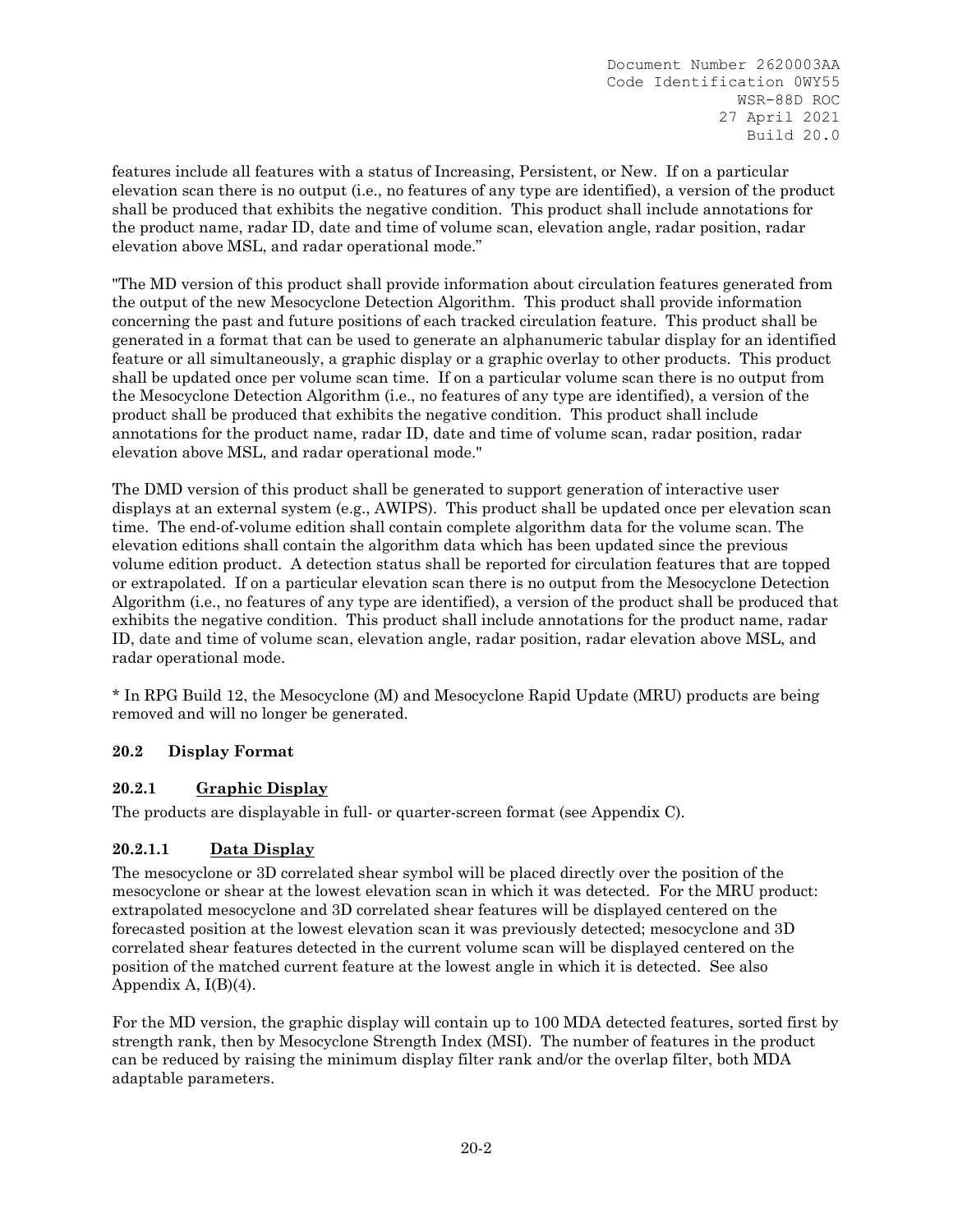When sufficient data are available, the past positions of each feature for each volume scan (up to 10) past volume scans) will be shown along with the current position and up to six future positions (at 5 minute intervals). The past positions will be displayed at the lowest elevation each MDA feature was detected. MDA tracks will consist of past, current and forecast positions connected by linear segments with a width of one pixel. The operator at the external display system (e.g., AWIPS) will have the ability to select whether to display the past and/or forecast tracks and positions and feature IDs.

In the event an identified MDA feature forecast speed is less than 2.5 m/s the feature motion is considered stationary. For stationary MDA features, a single past position will be reported at the current feature center.

# **20.2.1.2 Range/Data Resolution**

| Coverage Area<br>(nmi radius) | Resolution (nmi x nmi) | Product Center |
|-------------------------------|------------------------|----------------|
| 0 to 124                      | N/A                    | Radar location |

# **20.2.1.3 Graphic Overlay**

As a graphic overlay to other products, it will be possible to display only the image portion of this product; that is, the screen right area annotations will not be displayed when the product is used as an overlay. Each mesocyclone will be identified with the associated storm ID in white. In overlay form, the mesocyclone and 3D shear symbol have pixel priority over all but the TVS symbol. The mesocyclone and 3D shear symbols, which are displayed in yellow, flash when displayed as overlays. The operator will have the option to stop the flashing of the mesocyclone symbol.

For the MRU version, the AWIPS operator will have the option to turn off display of extrapolated features.

For the MD version, circulations strong enough to be classified as mesocyclones will be identified with the Circulation ID (0 to 999) displayed next to the mesocyclone symbol.

# **20.2.2 Alphanumeric Display**

An alphanumeric tabular product version is generated for display on the alphanumeric display. The format to be used is defined in Appendix C.

With the following exceptions, the format of the MRU graphic attribute and alphanumeric tabular portions of the product will follow the non-rapid update Mesocyclone product: feature status will be reported as EXT, PER, INC, and, NEW to denote extrapolated, persistent, increasing, and new features, respectively; and the character ^ (hexadecimal value 5E) will be placed next to data which was computed from current volume scan detections. The format to be used is defined in Appendix B and C.

For the MD version, up to 100 features will be listed from highest to lowest strength rank with Mesocyclone Strength Index (MSI) as a secondary order (highest MSI to lowest MSI). Except for those parameters indicated with an asterisk above, the elevation edition will contain only parameters updated since the previous volume. A complete time history of MDA information for a feature is available from a collection of DMD volume editions along with the latest DMD elevation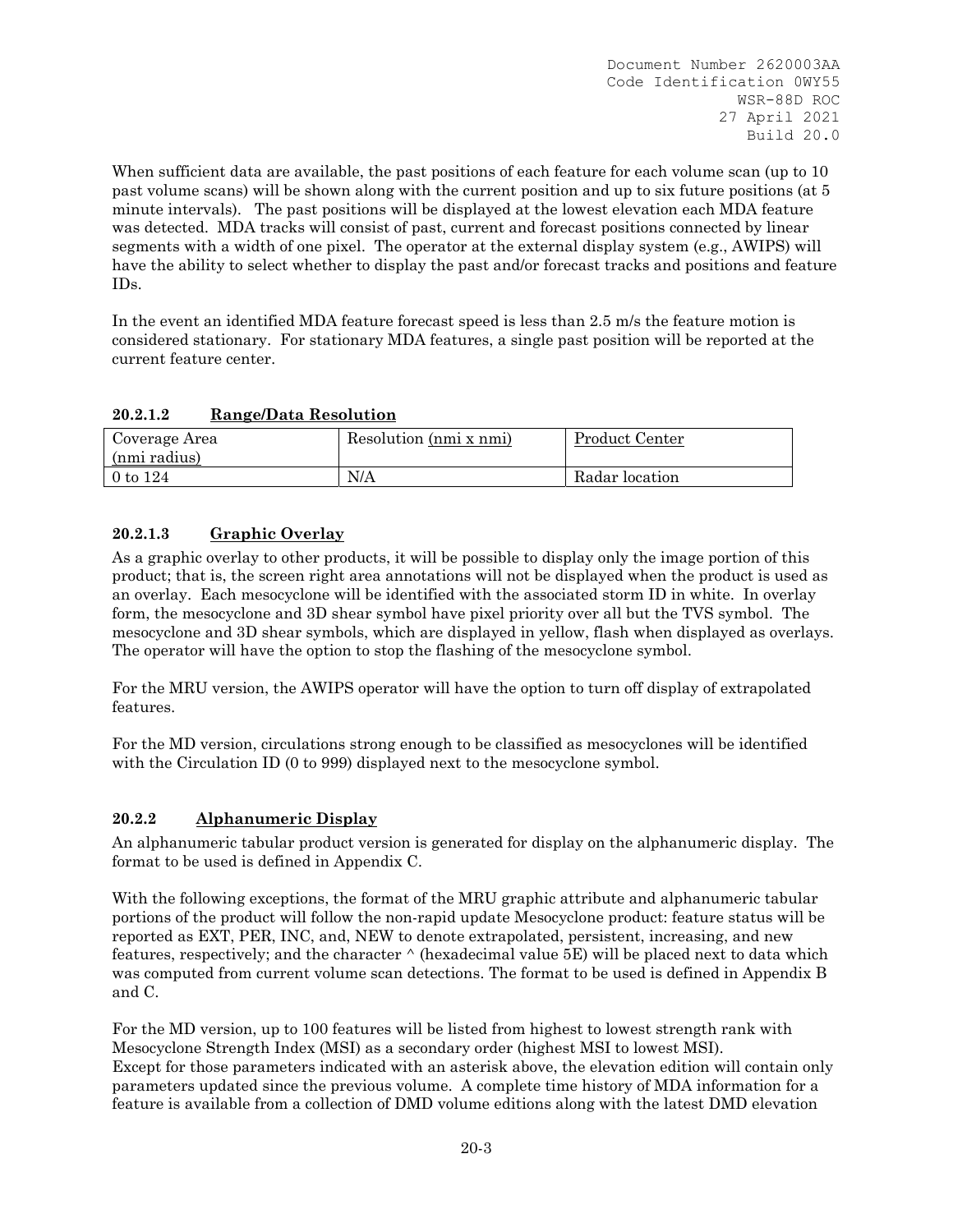edition. All data for an on-going feature can be linked by its Meso ID parameter that remains constant through out the life time of a feature.

If the base is detected on the lowest elevation scan of the volume scan, then the BASE (height) is qualified with '<'. If either the base or top are detected on the lowest or highest elevation scan of the volume scan, respectively, then the DEPTH is qualified with a  $\geq$ .

# **20.2.3 DMD Format for External Systems**

The DMD product is a rapid update implementation of the MDA, meaning that after each elevation cut of the current volume scan, algorithm output is available to update any MDA results from the previous volume scan. Therefore, it is important to distinguish between products with the Last Elevation Flag set (i.e. a volume edition) and those without the Last Elevation Flag set (i.e. an elevation edition). A volume edition, will contain complete MDA information for the volume scan. For the volume edition, the parameters listed below are included for all detected MDA features meeting a minimum strength rank of 1 (up to a maximum of 100 features):

As specified in Figure 3-15b, Note 1, of the *RPG To Class 1 User ICD*, the DMD product is encoded using an API available from the Radar Operations Center. This API also provides functions for those wishing to decode a DMD product, as well as extract product parameters and feature parameters. The DMD product contains up to 100 MDA detected circulation features. All DMD products contain the following three DMD Product Parameters:

| <b>DMD Product Parameters</b>         | Units; Precision or Values          |
|---------------------------------------|-------------------------------------|
| (One parameter per DMD product)       |                                     |
| Average Direction of Tracked Features | $\deg$ ; 0.1                        |
| Average Speed of Tracked Features     | $m/s$ ; 0.1                         |
| Last Elevation Flag                   | Values $= 0$ or 1 if last elevation |
| Elevation Angle (array)               | $\deg$ ; 0.1                        |
| Elevation Time (array)                | s:1                                 |

#### **DMD Format for External Systems**

| <b>MDA Feature Parameters</b>         | Units; Precision or Values               |
|---------------------------------------|------------------------------------------|
| (One parameter per MDA detected)      |                                          |
| circulation)                          |                                          |
| Meso ID $(1)$                         | na; 1                                    |
| Detection Status <sup>(1)</sup>       | $Values = "TOP", "EXT", "$<br>$\epsilon$ |
| Base Azimuth <sup>(1)</sup>           | $\deg$ ; 0.1                             |
| Base Range <sup>(1)</sup>             | $km$ ; 0.1                               |
| Age                                   | s:1                                      |
| Strength Rank                         | na; 1                                    |
| Strength Rank Type                    | Values = $'$ , 'L' or 'S' $^{(2)}$       |
| <b>MSI</b>                            | na; 1                                    |
| <b>Base Diameter</b>                  | $km$ ; 0.1                               |
| Base Height                           | $km$ ; 0.1                               |
| Depth                                 | $km$ ; 0.1                               |
| Storm Relative Depth                  | percent; 1                               |
| Base Gate-to-Gate Velocity Difference | $m/s$ ; 0.1                              |
| <b>Base Shear</b>                     | $m/s/km$ ; 0.1                           |
| <b>Base Rotational Velocity</b>       | $m/s$ ; 0,1                              |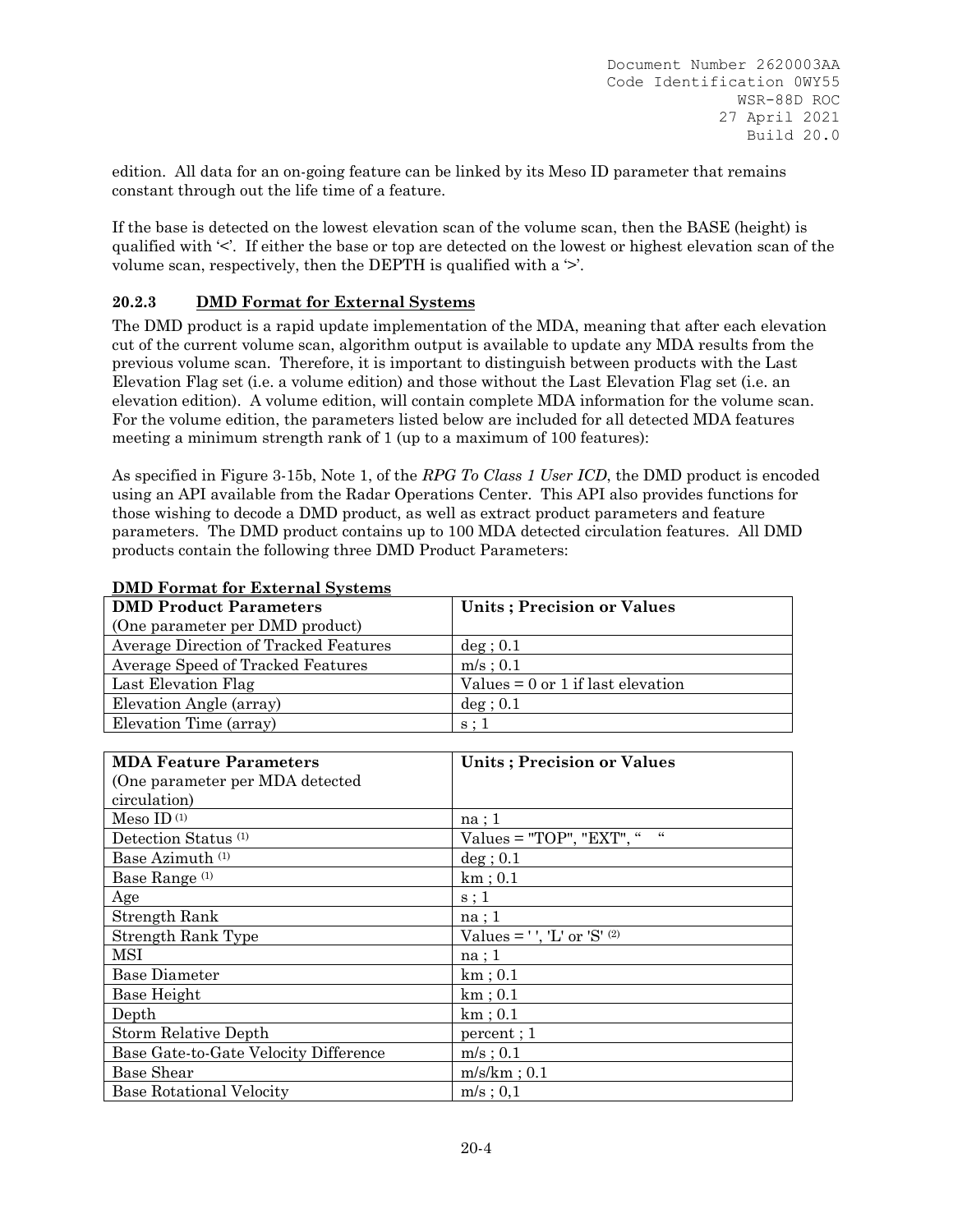| Max Rotational Velocity                     | $m/s$ ; 0.1                        |
|---------------------------------------------|------------------------------------|
| Height of Max Rotational Velocity           | $km$ ; 0.1                         |
| Max Shear                                   | $m/s/km$ ; 0.1                     |
| Height of Max Shear                         | $km$ ; $0.1$                       |
| 0-2 km ARL Convergence                      | $m/s$ ; 0.1                        |
| 2-4 km ARL Convergence                      | $m/s$ ; 0.1                        |
| Associated TVS                              | Values = 'Y', 'N' or 'U'           |
| Associated Storm ID                         | Values = " $A0$ " through " $Z9$ " |
| Overlaps Lower Feature                      | Values $=$ "Y" or "N"              |
| Base on Lowest Elevation                    | Values = " $Y$ " or " $N$ "        |
| Direction                                   | $\deg$ ; 0.1                       |
| Speed                                       | $m/s$ ; 0.1                        |
| # Past Positions                            | na; 1                              |
| Past Latitude Position (array)              | deg; 0.0001                        |
| Past Longitude Position (array)             | deg; 0.0001                        |
| # Forecast Positions                        | na;1                               |
| Forecast Latitude Position (array)          | $deg$ ; 0.0001                     |
| Forecast Longitude Position (array)         | $deg$ ; 0.0001                     |
| Number of 2D Features in this 3D Feature    | na; 1                              |
| Tilt Number (array)                         | na; 1                              |
| 2D Height (array)                           | $km$ ; $0.1$                       |
| 2D Diameter (array)                         | km;1                               |
| 2D Gate-to-Gate Velocity Difference (array) | $m/s$ ; 1                          |
| 2D Shear (array)                            | $m/s/km$ ; 1                       |
| 2D Rotational Velocity (array)              | $m/s$ ; 1                          |
| 2D Strength Rank (array)                    | na; 1                              |

(1) Always included for all features

 $(2)$  L = Low core. This means the "core depth" must be LESS THAN 3 km AND the core depth must be GREATER THAN 25% of the mean SCIT cell depth AND the core base must be LESS THAN 3km. S = Shallow. This means the "core depth" must be GREATER THAN 1 km AND the core top must be LESS THAN 3km AND the strength rank is GREATER THAN OR EQUAL TO 5.

# **20.3 Annotations**

# **20.3.1 Alphanumeric**

Standard annotations

Site Adaptable Parameters for the legacy version

Elevation angle for the MRU version

All annotations (except for Radar position) with the alphanumeric product format will be included in the message.

# **20.3.2 Special Symbols**

The mesocyclone will be displayed (centered on the location of the mesocyclone at the lowest elevation angle in which it is detected) as a yellow open circle, whose perimeter is 4 pixels thick. The size of the symbol will be proportional to the average of the mesocyclone radial and azimuthal diameters. The minimum size symbol will be a circle having a diameter of 14 pixels.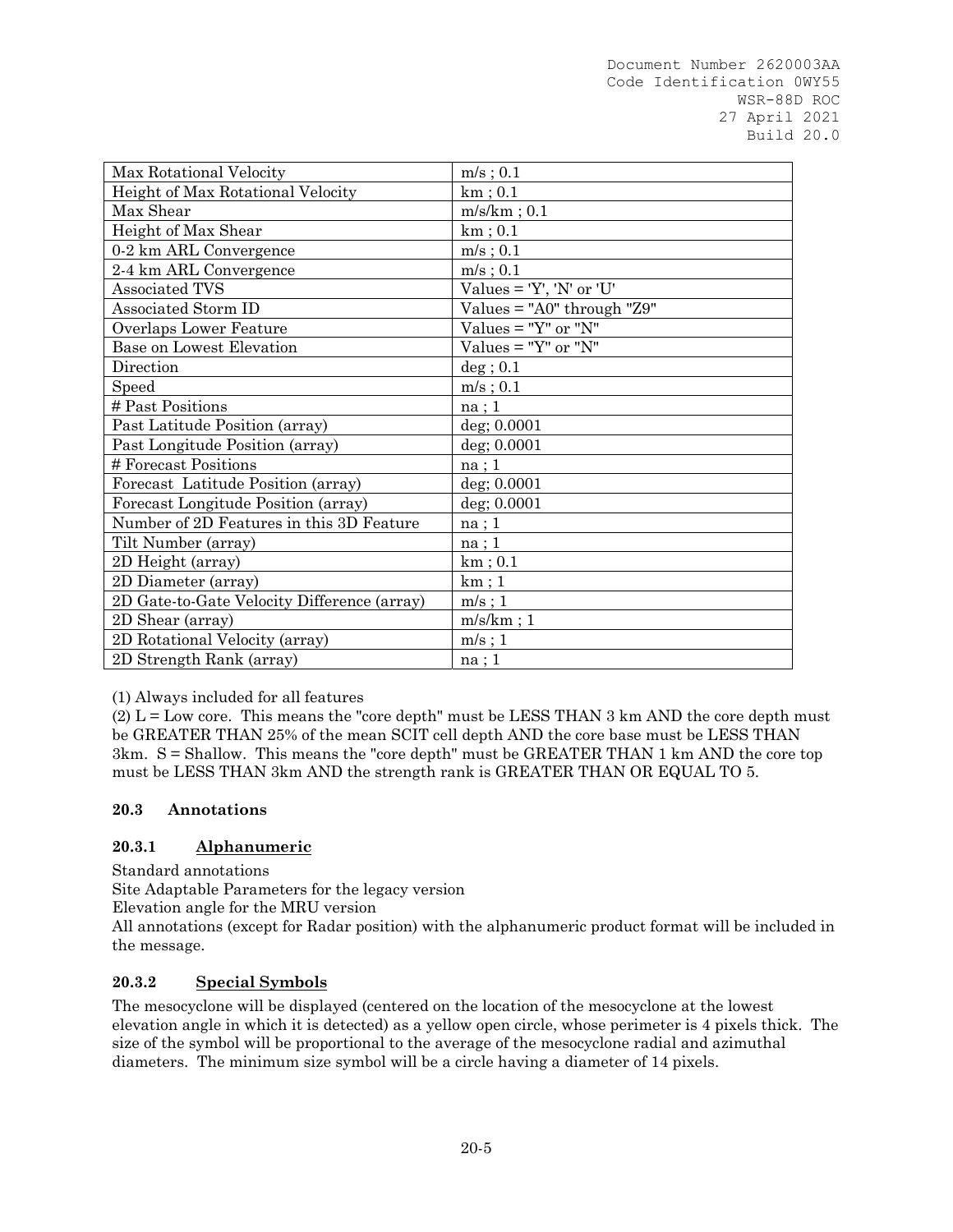The 3D correlated shear will be displayed as a yellow open circle, 1 pixel thick and is centered (similarly to the mesocyclone) on the 3D shear center at the lowest elevation angle at which it was detected. The size will be proportional to the average diameter. The minimum size symbol will be a circle having a diameter of 14 pixels.

For the MRU version, AWIPS will distinguish between the Mesocyclone and 3D correlated shear features will by the thickness of the perimeter of a circle (i.e., thick perimeter is a Mesocyclone and thin for 3D Correlated Shear). In addition, AWIPS will distinguish between current (new, persistent, and increasing) and extrapolated (unmatched) 3D features by the line style of the circle perimeter (i.e., traditional AWIPS mesocyclone and 3D Correlated shear symbols are used for current features, but symbols with a dashed perimeter are used for extrapolated features).

For the MD version, features having a strength rank 5 or higher will be displayed similar to the legacy Mesocyclone symbol. In addition, if the feature's base was detected on the lowest elevation angle, or its base height was at or below 1 kilometer, the Mesocyclone symbol will contain outward spikes. For MDA features having a strength rank less than 5, the symbol will be similar to the legacy 3D correlated shear symbol. The size of the symbol will be drawn to scale with the base level feature diameter.

The MDA track consists of past, current, and forecast feature positions connected by linear segments one pixel wide. Past positions will be displayed as yellow filled diamond. Forecast positions will be displayed as yellow x cross signs, of similar size.

# **20.4 Product Interaction**

This product is displayable as an overlay on all geographically based products. For the MRU version, the AWIPS operator will be provided the option to choose between displaying the latest elevation (i.e., highest elevation) and displaying a specific elevation; when the latest elevation is selected, the display will automatically update when higher elevation products are received.

# **20.5 Comments**

All site adaptable parameters identified as inputs to the algorithm used to generate data for this product will be available for display at the applications terminal upon user request. See 12.8 for the format description.

The current value of the three MDA adaptable parameters will be placed in a corner of the graphic overlay display. If there are no features, the text "No Circulations" will be placed on the graphic display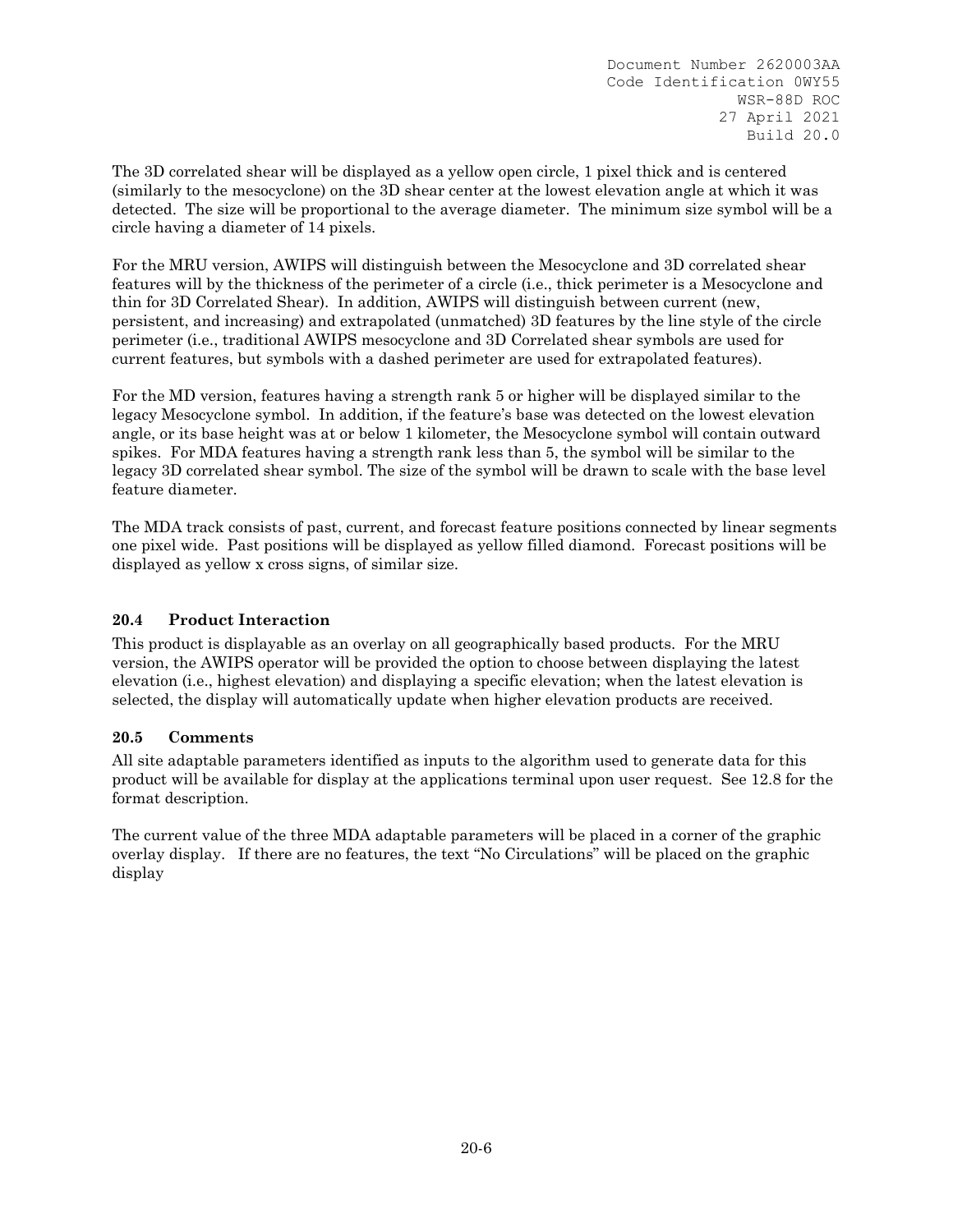# **21 TORNADO VORTEX SIGNATURE (TVS)**

# **21.1 SS Product Description**

"This product shall provide information regarding the existence and location of an identified Tornado Vortex Signature (TVS). This product shall be produced from the output of the Tornado Detection Algorithm. The product shall produce an alphanumeric tabular display and a graphic overlay of the algorithm output data for each identified TVS (and Elevated TVS (ETVS)) signature information when such is identified. This product shall be updated once per volume scan time. This product shall include annotations for the product name, radar ID, time and date of volume scan, radar position, radar elevation above MSL, and radar operational mode. Upon user request, all site adaptable parameters identified as inputs to the algorithm(s) used to generate data for this product shall be available at the alphanumeric display."

"A Tornado Vortex Signature Rapid Update (TRU) version of this product shall be generated once per elevation scan time to provide updated Tornado Detection Algorithm (TDA) information. Current Tornado Detection Algorithm data at an elevation scan shall be based on the elevations that have been completed thus far in the current volume scan. This information shall be combined with TDA, MDA, and Storm Track Algorithm information from the previous volume scan to form the TRU product.

The average motion of all tracked MDA features from the previous volume scan shall be used to derive a forecast position of each TDA feature from the previous volume scan at the current volume scan time. If the average motion from MDA is unavailable, the average motion of all SCIT storm cells from the previous volume scan shall be used. In priority rank order, the forecast position of each feature from the previous volume scan shall be matched to the closest feature from the current volume scan, within a search radius defined by SCIT algorithm adaptation data.

Priority rank order places TVS types before ETVSs, and within each type features are ordered by Low-level Delta Velocity, from greatest to least. Current TVS/ETVS features which are not matched to a feature from the previous volume scan, shall be assigned the status of New. If previous volume scan data are unavailable, all features shall be reported as New. Current features shall inherit the attributes of the matched previous feature (associated storm ID, feature type, low-level delta velocity, maximum delta velocity and its height, average delta velocity, maximum shear and it's height, base and top heights, depth, and base azimuth and range).

The position attributes (base azimuth, range, and height) of a previous feature matched to a current feature shall be updated to the current detection. The position attributes of a previous feature not matched to a current feature, shall be set to the extrapolated forecast position (base azimuth and range only). The status of unmatched previous features shall be assigned to Extrapolated.

Strength attributes of a previous feature matched to a current feature shall be updated if they increase in magnitude. The strength attributes are feature type, low-level delta velocity, and depth. The attributes maximum delta velocity, maximum shear, and average delta velocity are also updated to the current value if they increase in magnitude, but their increase will not trigger a status change to Increasing. If the maximum delta velocity and maximum shear are updated, their heights shall also be updated. Features with increasing strength attributes shall be assigned the status of Increasing. All other matched features shall be assigned the status of Persistent.

Attribute data updated from current volume data shall be identified. At the end of the volume scan, the extrapolated features shall be removed. This product shall be generated in a format that can be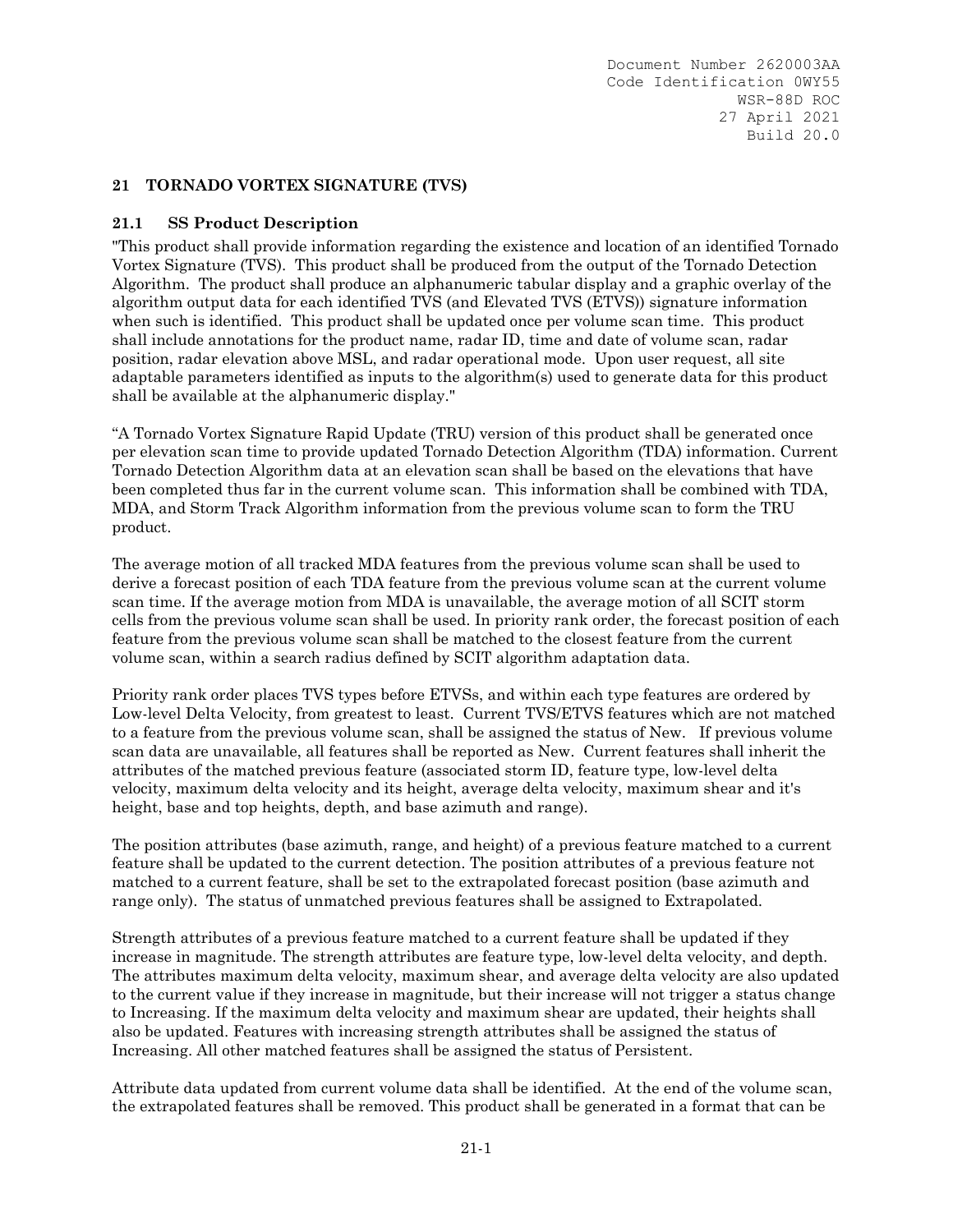used to generate an alphanumeric tabular display, a graphic display or a graphic overlay to other products. In each type of display, features shall appear in priority rank order. On alphanumeric displays, the status (Persistent, Increasing, New, or Extrapolated) of each feature status shall be reported.

In the graphic symbol display, features status shall be reported as either extrapolated or current. Current features include all features with a status of Increasing, Persistent, or New. If on a particular elevation scan there is no output (i.e., no features of any type are identified), a version of the product shall be produced that exhibits the negative condition. This product shall include annotations for the product name, radar ID, date and time of volume scan, elevation angle, radar position, radar elevation above MSL, and radar operational mode."

# **21.2 Display Format**

The product has three parts. Geographic and alphanumeric table parts are displayable on the graphic screen. And the alphanumeric table is displayable on the alphanumeric screen. For all three parts, data (described below) will be provided for all detected TVSs and Elevated TVS (ETVS). By default, a maximum of 15 TVSs and 20 ETVSs are detectable; however, these numbers are adaptable at the MSCF up to values of 25 TVSs and 25 ETVSs.

Each TVS (and ETVS) is associated with the nearest storm cell within an MSCF adaptable distance. If the TVS (or ETVS) is not associated with a storm cell, "??" will be displayed as the Storm Cell ID. With the following exceptions, the format of the TRU graphic attribute and alphanumeric tabular portions of the product will follow the non-rapid update TVS product: feature status will be reported as EXT, PER, INC, and, NEW to denote extrapolated, persistent, increasing, and new features, respectively; and the character  $\wedge$  (hexadecimal value 5E) will be placed next to data which was computed from current volume scan detections. The format to be used is defined in Appendix B and C.

# **21.2.1 Graphic Screen**

These parts of the product are displayable concurrently as an overlay on all geographically based products. As a graphic overlay to other products, it will be possible to display only the image portion of this product; that is, the screen right area annotations will not be displayed when the product is used as an overlay.

# **21.2.1.1 Geographic**

The graphic display consists of the TVS and ETVS symbols (see Section 21.3.2) The symbols are placed such that the apex of the triangle is centered on the geographic position of the TVS (or ETVS) at the lowest elevation angle where it is found. For the TRU product: extrapolated TVS and ETVS features will be displayed centered on the forecasted position at the lowest elevation scan it was previously detected; TVS and ETVS features detected in the current volume scan will be displayed centered on the position of the matched current feature at the lowest angle in which it is detected. The symbols flash when displayed as an overlay. The operator will have the option to stop the flashing. Along with each TVS (and ETVS), the Storm Cell ID (see Section 18.2) is displayed in white (Code: FF FF FF) 5 pixels to the right and 5 pixels down from the location of the storm cell centroid. This part of the product is displayable in full- and quarter-screen formats (see Appendix B).

The PUP operator will have the ability through a one level password protected menu at the Alphanumeric Terminal to select whether to display the symbols for only TVSs or both TVSs and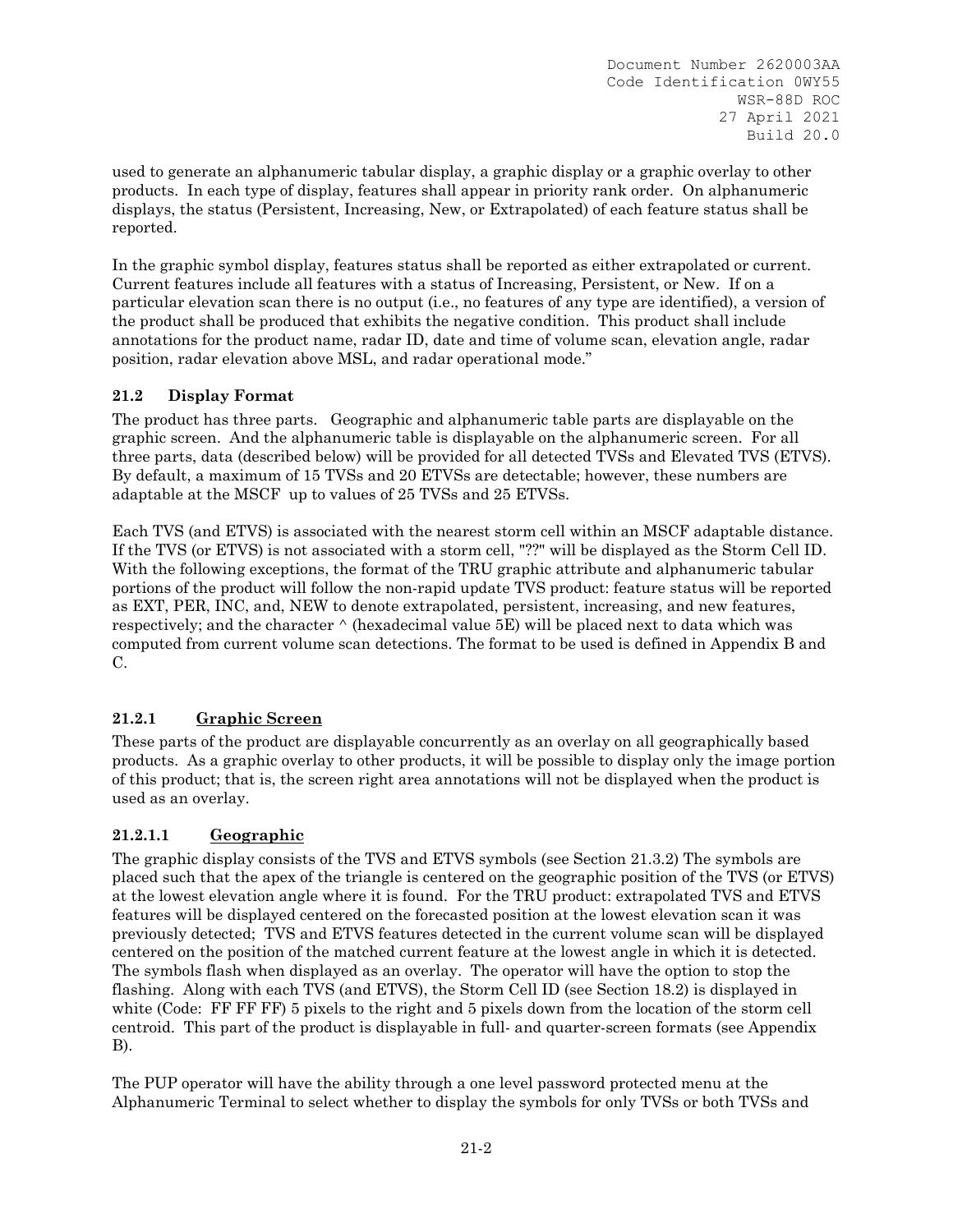ETVSs. The default will be to only display TVS symbols. For the TRU version on the AWIPS the following applies: the operator will have the option to turn off display of extrapolated features; the operator will be provided the option to choose between displaying the latest elevation (i.e., highest elevation) or displaying a specific elevation; when the latest elevation is selected, the display will automatically update when higher elevation products are received.

# **21.2.1.1.1 Range/Data Resolution**

| Coverage Area | Resolution (nmi x nmi) | Product        |
|---------------|------------------------|----------------|
| (nmi radius)  |                        | Center         |
| 0 to $124$    | N/A                    | Radar Location |

# **21.2.1.2 Alphanumeric Table**

A tabular format is displayable on the graphic screen (i.e. the TVS Attribute Table). The format used is specified in Appendix B, Format III, Configuration 3 and includes the following information about all TVSs and ETVSs.

(a) TYPE - TVS or ETVS

(b) STORM ID - ID of the closest associated Storm Cell

(c) AZ/RAN - Azimuth and range in degrees and nmi to the nearest integer.

(d) AVGDV - Average Delta Velocity in knots to the nearest integer

(e) LLDV - Low-level (base) Delta Velocity in knots to the nearest integer

(f) MDV - Maximum Delta Velocity in knots to the nearest integer

(g) BASE - Base height (of the signature) in kft to the nearest tenths

(h) DPTH - Depth (of the signature) in kft to the nearest integer

TVSs are listed before ETVSs, and both types are ranked by their Low-level Delta Velocity (from greatest to least). (NOTE: If the base is detected on the lowest elevation scan of the volume scan, then the BASE (height) is qualified with '<' respectively. And, if either the base or top are detected on the lowest or highest elevation scan of the volume scan, then the DPTH is also qualified with a '>'.) A brief description of this format can also be found in Appendix A, II(4).

# **21.2.2 Alphanumeric Screen**

A tabular format is displayable on the alphanumeric screen (i.e. the TVS alphanumeric product). The format used is specified in Appendix C and includes the following information about all TVSs and ETVSs (up to an adaptable number):

(a) Feat Type - Feature Type, TVS or ETVS

(b) Feat ID - Feature ID (or number)

(c) Storm ID - Storm Cell ID

(d) AZ/RAN - Azimuth and range in degrees and nmi to the nearest integer

(e) AVGDV - Average Delta Velocity in knots to the nearest integer

(f) LLDV - Low-level (base) Delta Velocity in knots to the nearest integer

(g) MXDV/Hgt - Maximum Delta Velocity in knots to the nearest integer and the Height in kft to the nearest tenths

(h) Depth - Depth (of the signature) in kft to the nearest tenths

(i) Base/Top - Base and Top (of the signature) in kft to the nearest tenths

(j) MXSHR/Hgt - Maximum Shear in m/s/km to the nearest integer and Height in kft to the nearest tenths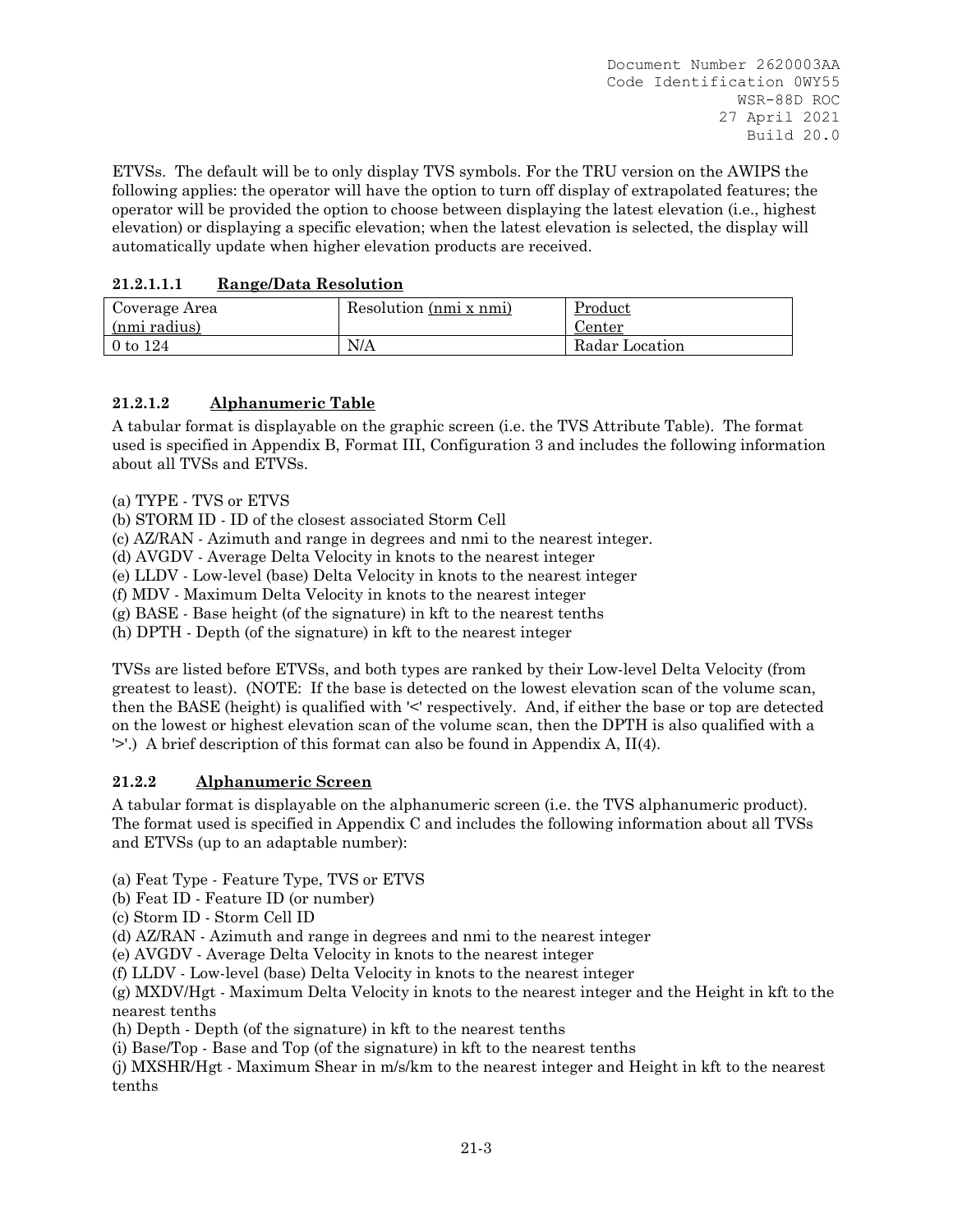TVSs are listed before ETVSs, and both types are ranked by their Low-level Delta Velocity (from greatest to least). (NOTE: If the base or top are detected on the lowest or highest elevation scan of the volume scan, respectively, then the Base/Top (height(s)) is qualified with ' $\leq$ ' or ' $\geq$ ', respectively. And, if either the base or top are detected on the lowest or highest elevation scan of the volume scan, respectively, then the Depth is also qualified with a '>'.) In addition, this part of the product includes all TDA adaptable parameters. The adaptable parameters are formatted in a tabular layout showing the parameter name in one column and the value and units in an adjacent column.

# **21.3 Annotations**

If the TDA found more than the (adaptable) maximum number of TVSs or ETVSs, then the number of TVSs or ETVSs (as appropriate) in the Annotations will be preceded by a '>'.

# **21.3.1 Graphic Screen**

Standard Annotations (Appendix A,I(A)) Number of TVSs and ETVSs Elevation angle for the TRU version

# **21.3.2 Alphanumeric Screen**

Product Specification Standard Units and Abbreviations, Product Name Date/time of volume scan RDA ID Elevation angle for the TRU version Number of TVSs and ETVSs

# **21.4 Special Symbols**

The symbol for a TVS is a red (code: FF 00 00) filled inverted isosceles triangle, and the symbol for an ETVS is the same except it is unfilled (i.e. only a red triangle outline). The triangle has a base of 10 pixels and a height of 14 pixels. For the TRU version on the AWIPS, extrapolated (unmatched) TVS and ETVS features will be distinguished (less prominent symbols) from current (new, persistent, and increasing) features (normal TVS and ETVS symbols).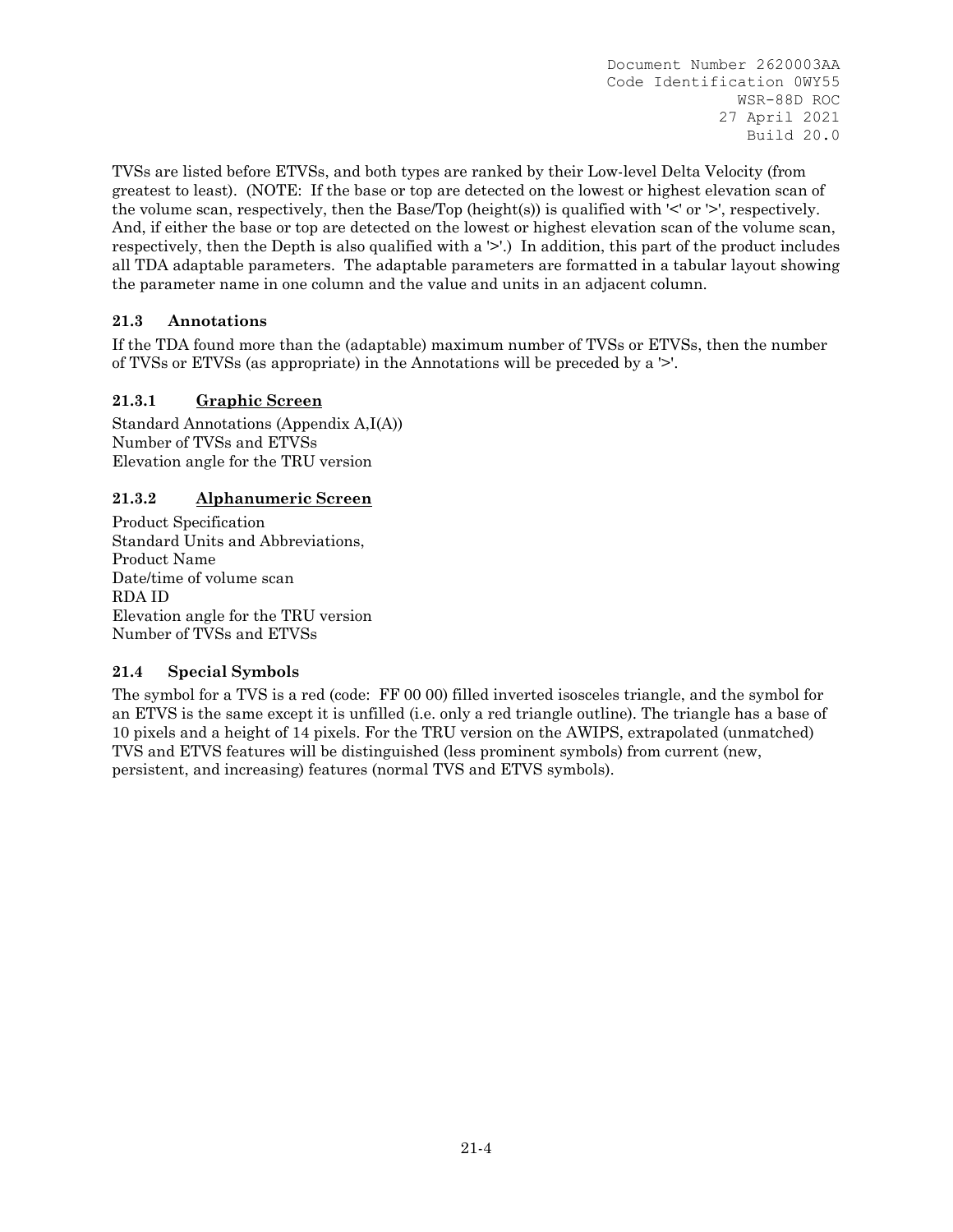#### **22 STORM STRUCTURE (SS)**

#### **22.1 SS Product Description**

"This product shall provide, for each identified storm cell, information regarding the structure of the storm cell. This product shall be produced from and contain the values that are output by the Storm Cell Centroids Algorithm. This product shall be updated once per volume scan time. This product shall be produced in a tabular alphanumeric format and shall include annotations for the product name, radar ID, time and date of volume scan, and the total number of identified storm cells. Upon user request, all site adaptable parameters identified as inputs to the algorithm(s) used to generate data for this product shall be available at the alphanumeric display."

#### **22.2 Display Format**

# **22.2.1 Graphic Display**

This product does not have a graphic component. However, Trend data is available with this product. The contents and format of the Trend Data are delineated in packet codes 21 and 22 of the Interface Control Document for RPG/Associated PUP (2620001).

#### **22.2.2 Alphanumeric Display**

This product is displayable only on the applications terminal in tabular alphanumeric format (see Appendix C). The alphanumeric tabular format, displayed on the alphanumeric screen includes the following information for up to an adaptable number of storm cells identified by the Storm Cell Centroids Algorithm.

(a) Storm Cell ID

- (b) Current Storm Position in (AZRAN) degrees and nmi to the nearest integer from the RDA
- (c) Storm base in kft
- (d) Storm top in kft
- (e) Cell Based VIL in kg/m2
- (f) Maximum Reflectivity in dBZ
- (g) Height of Maximum Reflectivity in kft
- (h) Number of Storm Cells
- (i) Adaptable Parameters for all SCIT algorithms

By default, all storm cells (entries), up to a maximum of 100, can be displayed in this format. However, the MSCF has the capability to limit the number of storm cells included in this format from 10 to 100.

#### **22.2.2.1 Range/Data Resolution**

| Coverage Area<br>(nmi radius) | Resolution (nmi x nmi) | Product<br>Center |
|-------------------------------|------------------------|-------------------|
| $0$ to $248$                  | N/A                    | Radar location    |

#### **22.3 Annotations**

# **22.3.1 Alphanumeric**

Standard annotations (Appendix A, I(A)) Number of Storms detected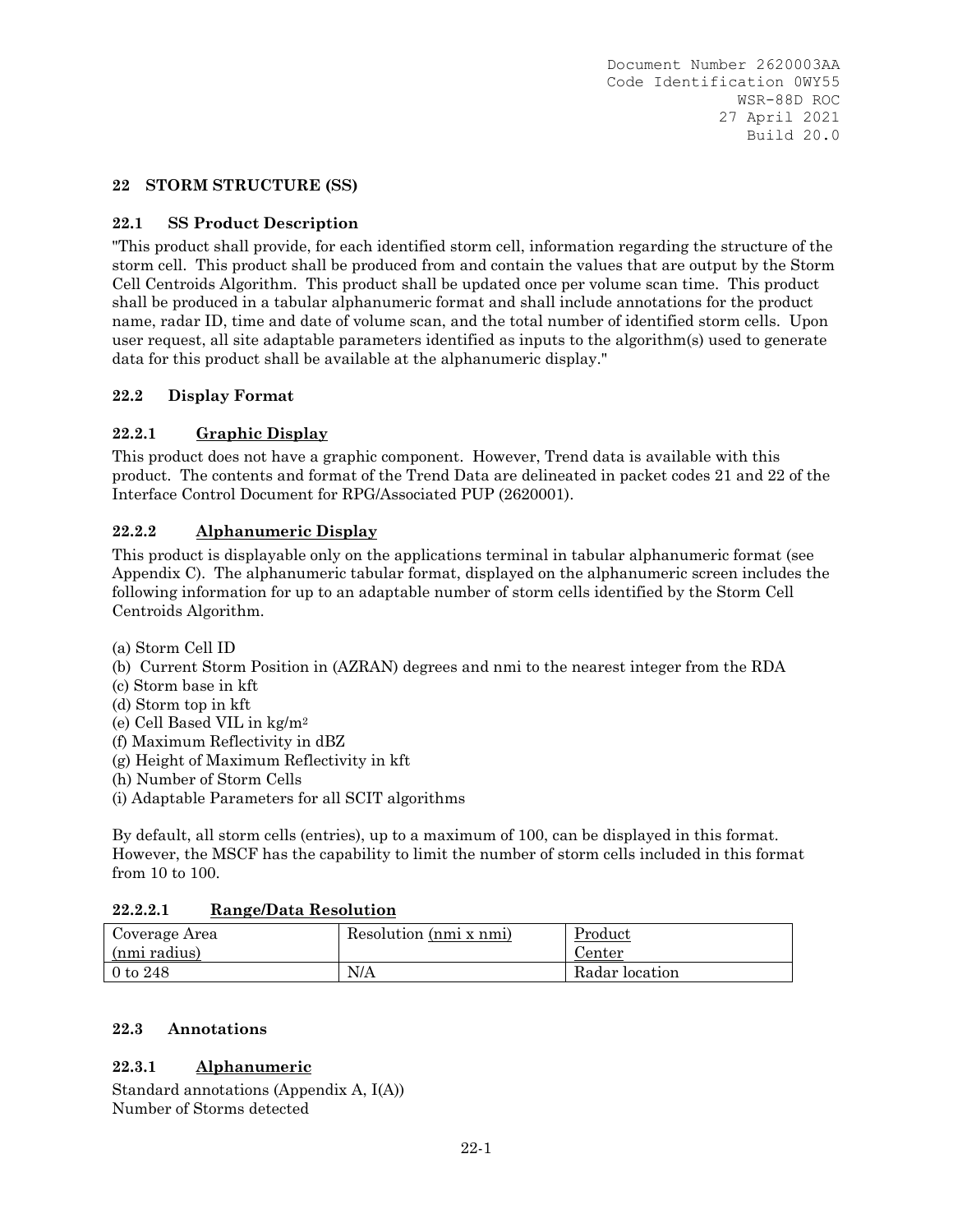# **22.3.2 Special Symbols**

None defined

# **22.4 Product Interaction**

None

# **22.5 Comments**

All site adaptable parameters identified as inputs to generate data for this product will be available at the alphanumeric display upon user request. This data will be formatted in a tabular layout showing the parameter name in one column and the value in an adjacent column.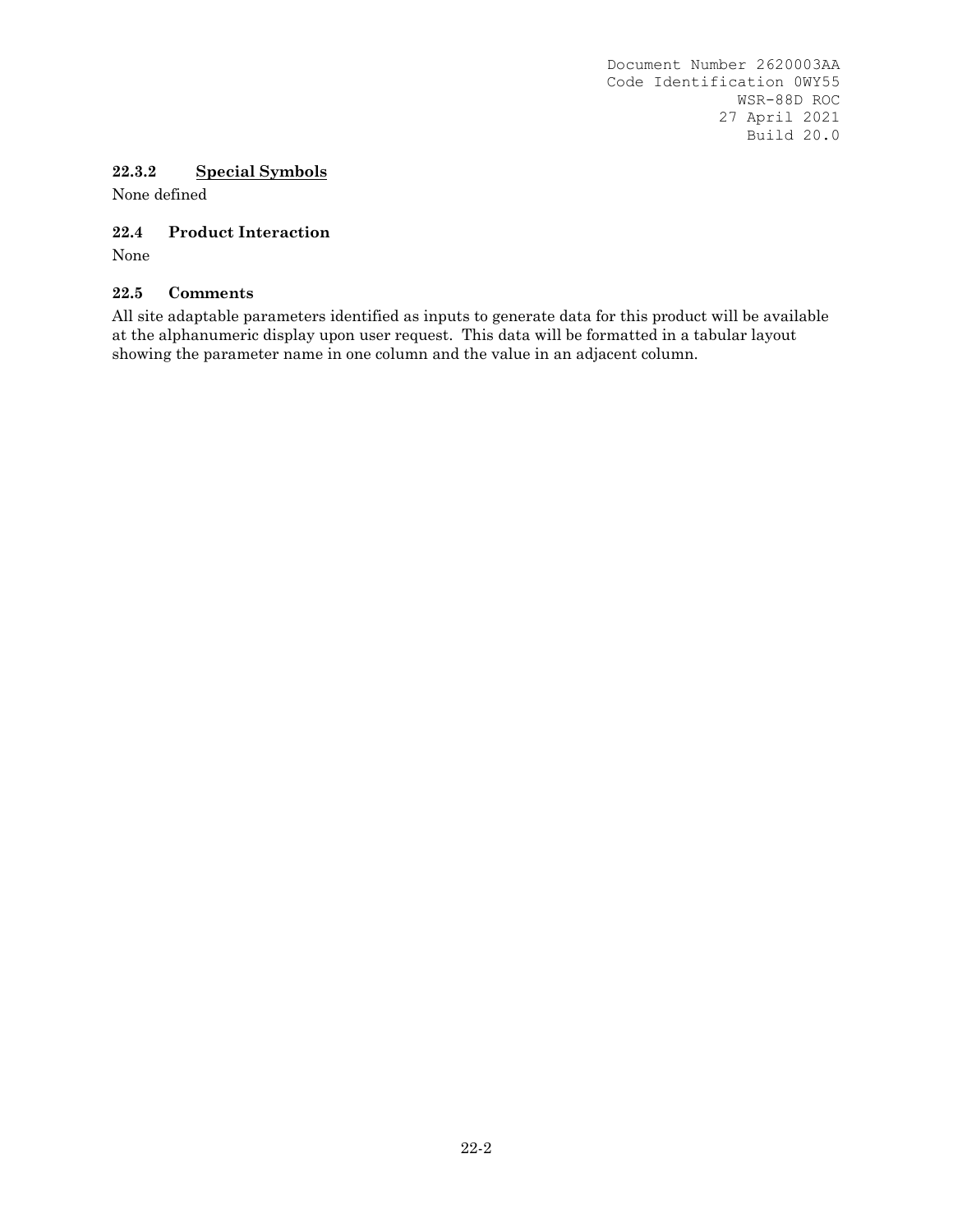# **23 LAYER COMPOSITE REFLECTIVITY (LRM, APR)**

# **23.1 SS Product Description**

"Each product shall contain annotations for product name, radar ID, date and time of volume scan, maximum data value detected, radar position, radar elevation above MSL, and radar operational mode. All layer products shall be on a geographically based Cartesian grid, centered on the radar. Up to three layers shall be available for layer products at each site; the depth of each layer shall be controlled via adaptation data. The exception to this is the Layer Composite Reflectivity - Anomalous Propagation Removed (APR) product which consists of one layer, and that layer has the same layer boundaries as the lowest layer of the Layer Composite Reflectivity product. The default values are listed in SS, Table E-1. No layer will be less than 6,000 ft thick. Each layer product shall be updated on a volume scan basis.

Eight data levels shall be available for each product, including one for data below minimum threshold and one for no data. The default values for the reflectivity shall be standard NWS DVIP levels, as defined in FMH 7. The data level thresholds shall be controlled via adaptation data. Before layering, the reflectivity data shall be thresholded with respect to mean noise level and shall also be filtered to remove spurious isolated data caused by point targets. The range of coverage for each product shall be controlled via adaptation data; the default is a 460-km x 460-km square centered on the radar.

For the APR product, a clutter editor is applied to the reflectivity data (using both velocity and spectrum width data as inputs) to remove clutter contaminated data. This product displays the maximum value for each grid box. The range of coverage for this product is fixed as a 460-km x 460 km squared centered on the radar.

A three-dimension (3-D) grid box shall be defined as the vertical projection of the geographically based Cartesian grid square through the appropriate layer. All radar resolution volumes whose centers are contained in a given 3-D grid box shall be included in the computation for the 3-D grid box. All 3-D boxes whose centers fall in a radar resolution volume shall include the radar resolution volume in the computation for that 3-D grid box. A center that falls on a boundary shall be considered to fall on both/all sides of the boundary. The product resolution shall be 4 km by 4 km. The use of look-up tables for computational efficiency is permitted. To facilitate this, off-line processing may be used to generate new look-up tables whenever adaptation parameters are changed or new scanning sequences are added to the system."

# **23.2 Display Format**

The product is displayable in full- or quarter-screen format (see Appendix B).

# **23.2.1 Data Levels**

The reflectivity data levels will vary as specified in adaptation data.

# **23.2.2 Color Level Code Tables**

The color level code used for display will default to the NWS DVIP values specified in FMH 7. However, other levels may be substituted via adaptation data. The currently defined color code is listed.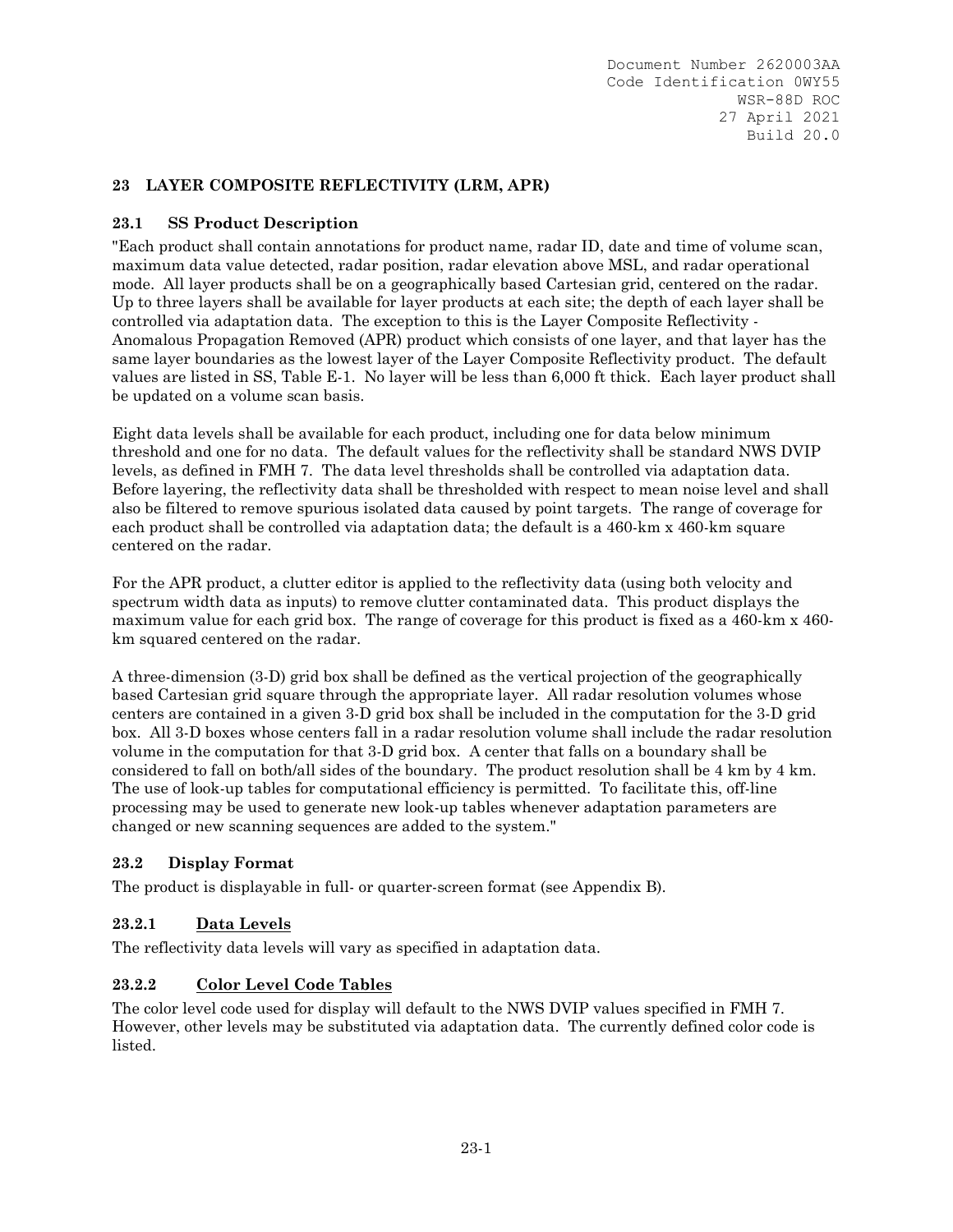|                |              |                                                                                                | Color Levels                                      |                |       |
|----------------|--------------|------------------------------------------------------------------------------------------------|---------------------------------------------------|----------------|-------|
| 8-Level        | Display      | Range                                                                                          |                                                   |                |       |
| Code           | dBZ          | dBZ                                                                                            | Code                                              | Color          |       |
| $\Omega$       | ND.          | SNR <th or<="" td=""><td><math>(00\ 00\ 00)</math></td><td>black</td></th>                     | <td><math>(00\ 00\ 00)</math></td> <td>black</td> | $(00\ 00\ 00)$ | black |
|                |              | dBZ <sub>5</sub>                                                                               |                                                   |                |       |
|                | $\mathbf{5}$ | 5 <dbz<18< td=""><td>(FF AA AA)</td><td>light pink</td></dbz<18<>                              | (FF AA AA)                                        | light pink     |       |
| $\overline{2}$ | 18           | 18 <dbz<30< td=""><td>(C97070)</td><td>dark pink</td></dbz<30<>                                | (C97070)                                          | dark pink      |       |
| 3              | 30           | 30 <dbz<41< td=""><td><math>(00</math> BB <math>00)</math></td><td>medium green</td></dbz<41<> | $(00$ BB $00)$                                    | medium green   |       |
| 4              | 41           | 41 <dbz<46< td=""><td>(FF FF 70)</td><td>light yellow</td></dbz<46<>                           | (FF FF 70)                                        | light yellow   |       |
| 5              | 46           | 46 <dbz<50< td=""><td>(DA 00 00)</td><td>medium red</td></dbz<50<>                             | (DA 00 00)                                        | medium red     |       |
| 6              | 50           | 50 <dbz<57< td=""><td><math>(0000</math> FF)</td><td>blue</td></dbz<57<>                       | $(0000$ FF)                                       | blue           |       |
| $\overline{ }$ | 57           | 57 <dbz< td=""><td>(FF FF FF)</td><td>white</td></dbz<>                                        | (FF FF FF)                                        | white          |       |

# **23.2.3 Range/Data Resolution**

|                                                                  | Coverage Area | Resolution (nmi x |                |
|------------------------------------------------------------------|---------------|-------------------|----------------|
| Layer                                                            | (nmi x nmj)   | nmi)              | Product Center |
| (APR product)                                                    | 248 x 248     | $2.2 \times 2.2$  | Radar location |
| SFC to 24,000 ft                                                 |               |                   |                |
| above MSL                                                        |               |                   |                |
| (Lowest LRM)                                                     | 248 x 248     | $2.2 \times 2.2$  | Radar location |
| Site adaptable to                                                |               |                   |                |
| 24,000 ft above MSL                                              |               |                   |                |
| same coverage area,                                              |               |                   |                |
| resolution and                                                   |               |                   |                |
| product center                                                   |               |                   |                |
| (LRM product only)                                               | 248 x 248     | $2.2 \times 2.2$  | Radar location |
| 24,000 ft to 33,000 ft                                           |               |                   |                |
| above MSL                                                        |               |                   |                |
| 33,000 ft to 60,000 ft                                           | 248 x 248     | $2.2 \times 2.2$  | Radar location |
| above MSL                                                        |               |                   |                |
| Note: Other coverage areas may be specified via adaptation data. |               |                   |                |

## **23.3 Annotations**

## **23.3.1 Alphanumeric**

Standard Annotation (Appendix A, I(A)) Maximum Data Value Detected Layer Boundary (vertical depth) Maximum Displayed Data Level Code

## **23.3.2 Special Symbols**

None defined

## **23.4 Product Interaction**

The following overlay products are displayable on this product:

• Hail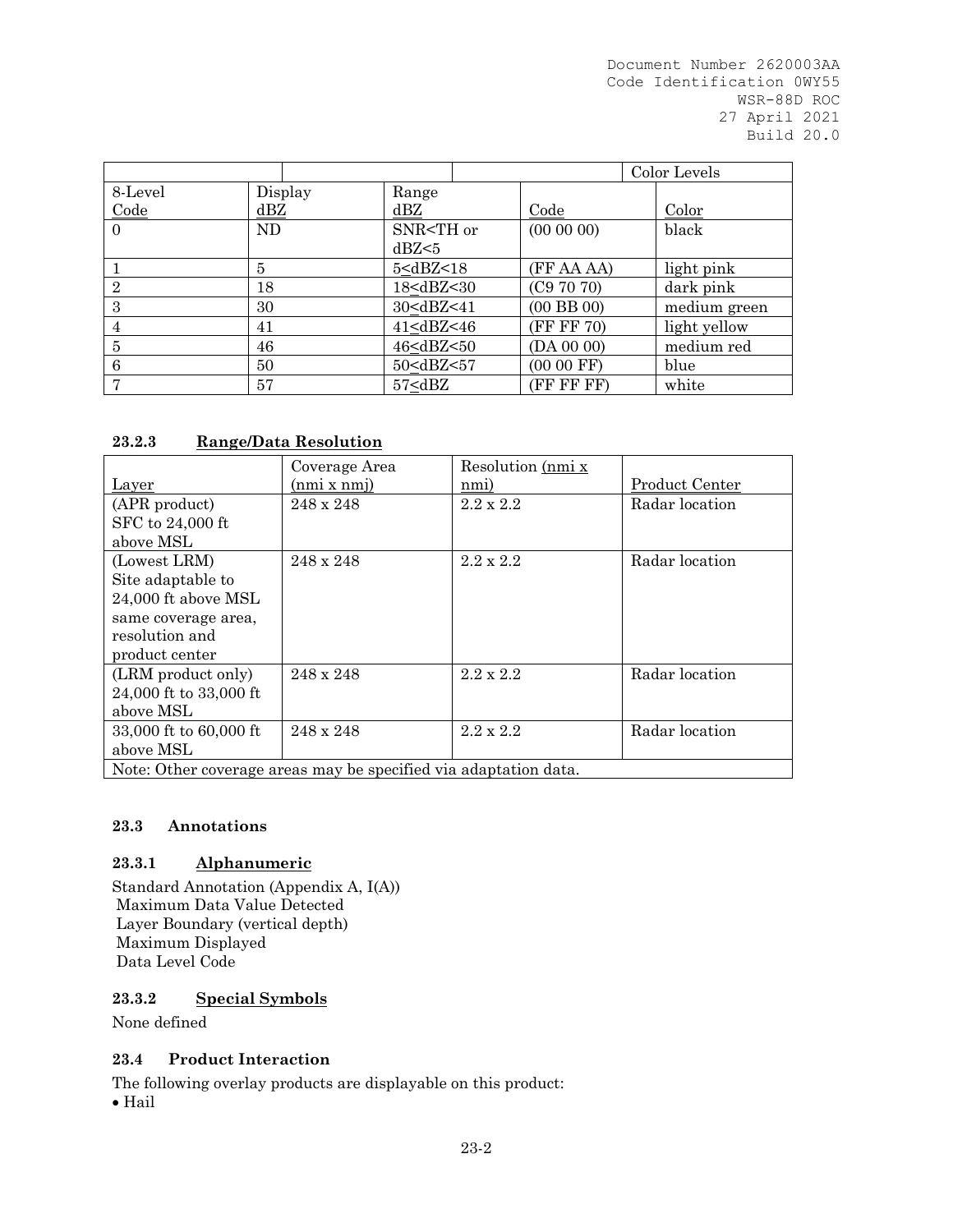$\bullet$  Mesocyclone

- Storm Track Information
- Tornado Vortex Signature.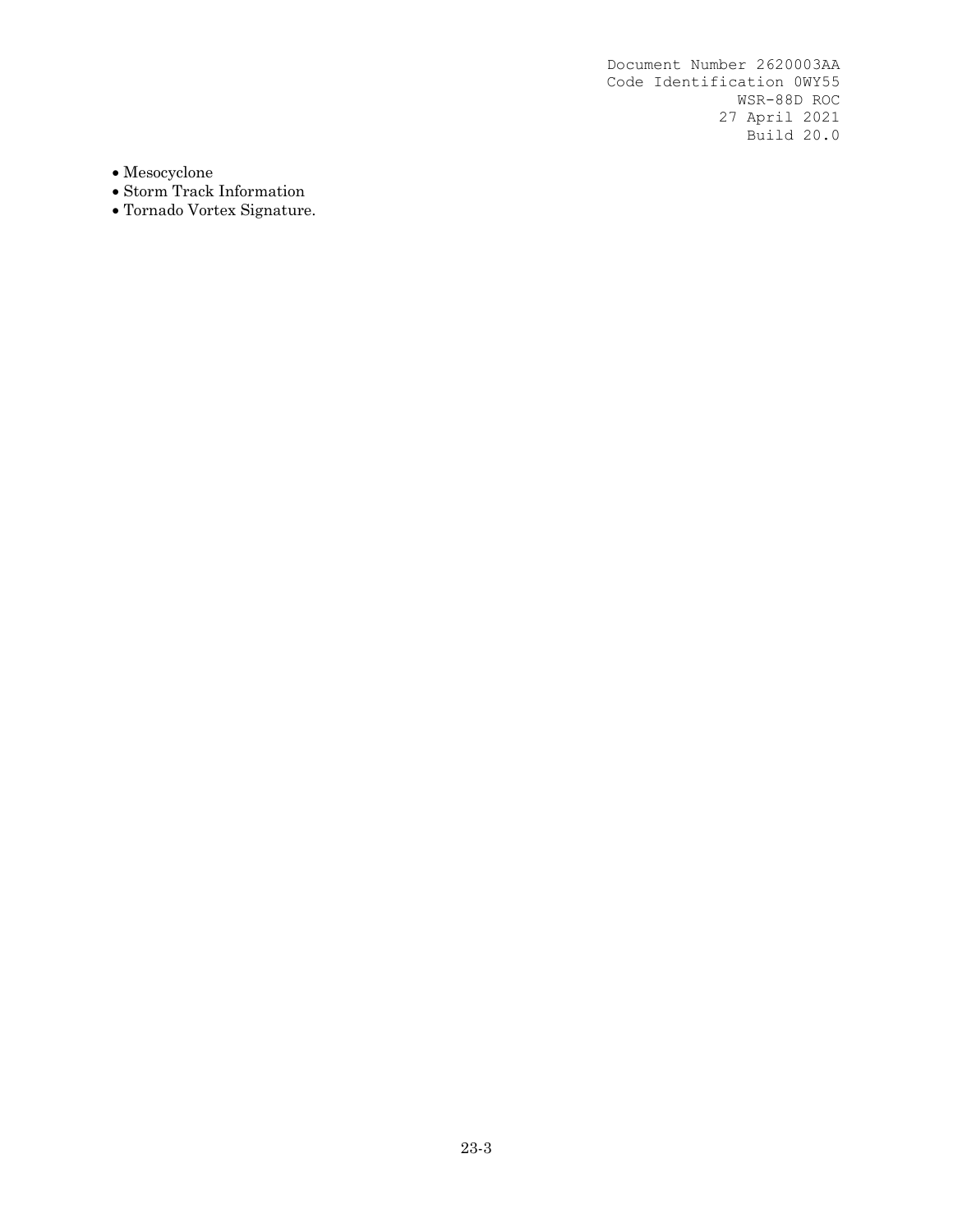**24 DELETED**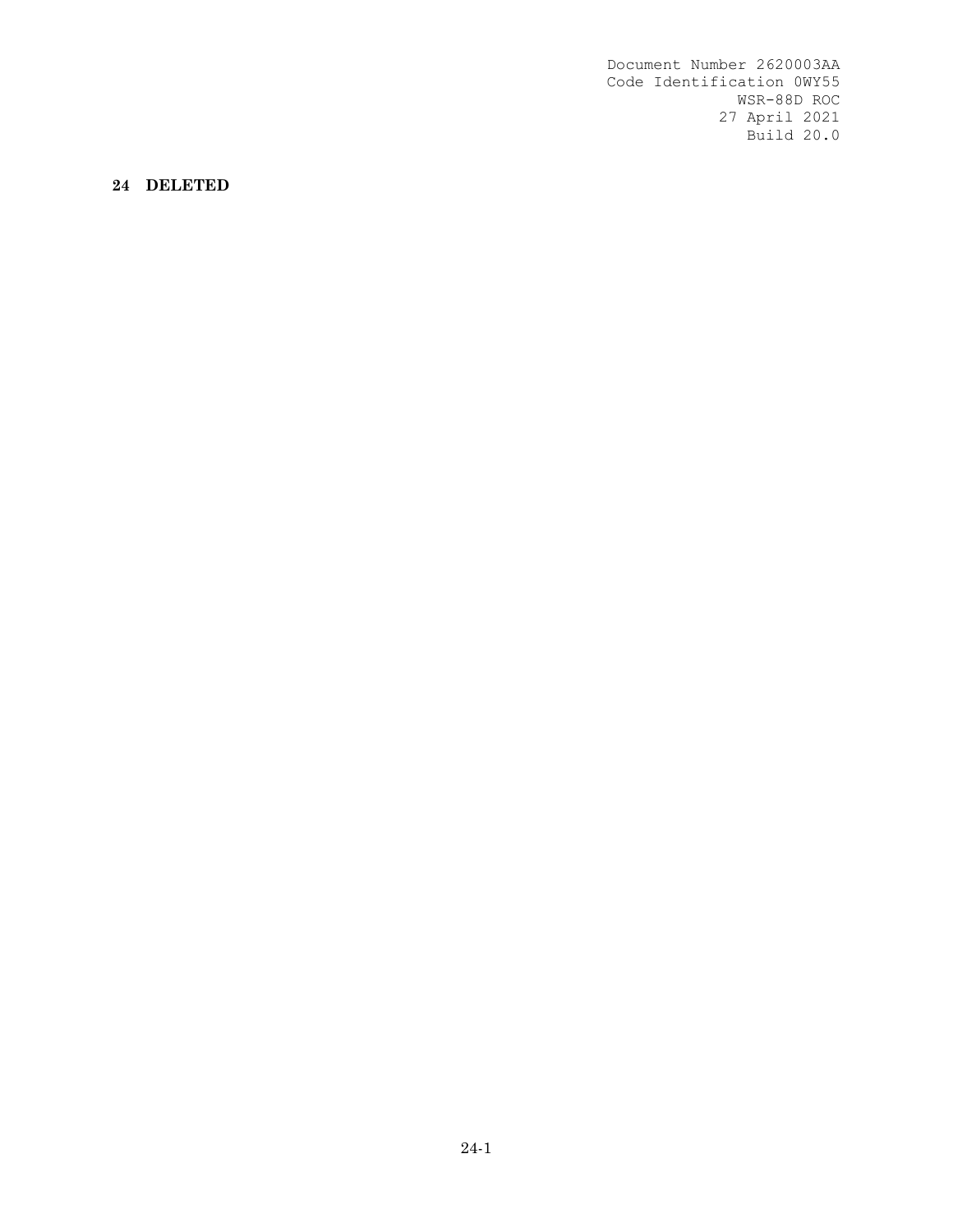**25 DELETED**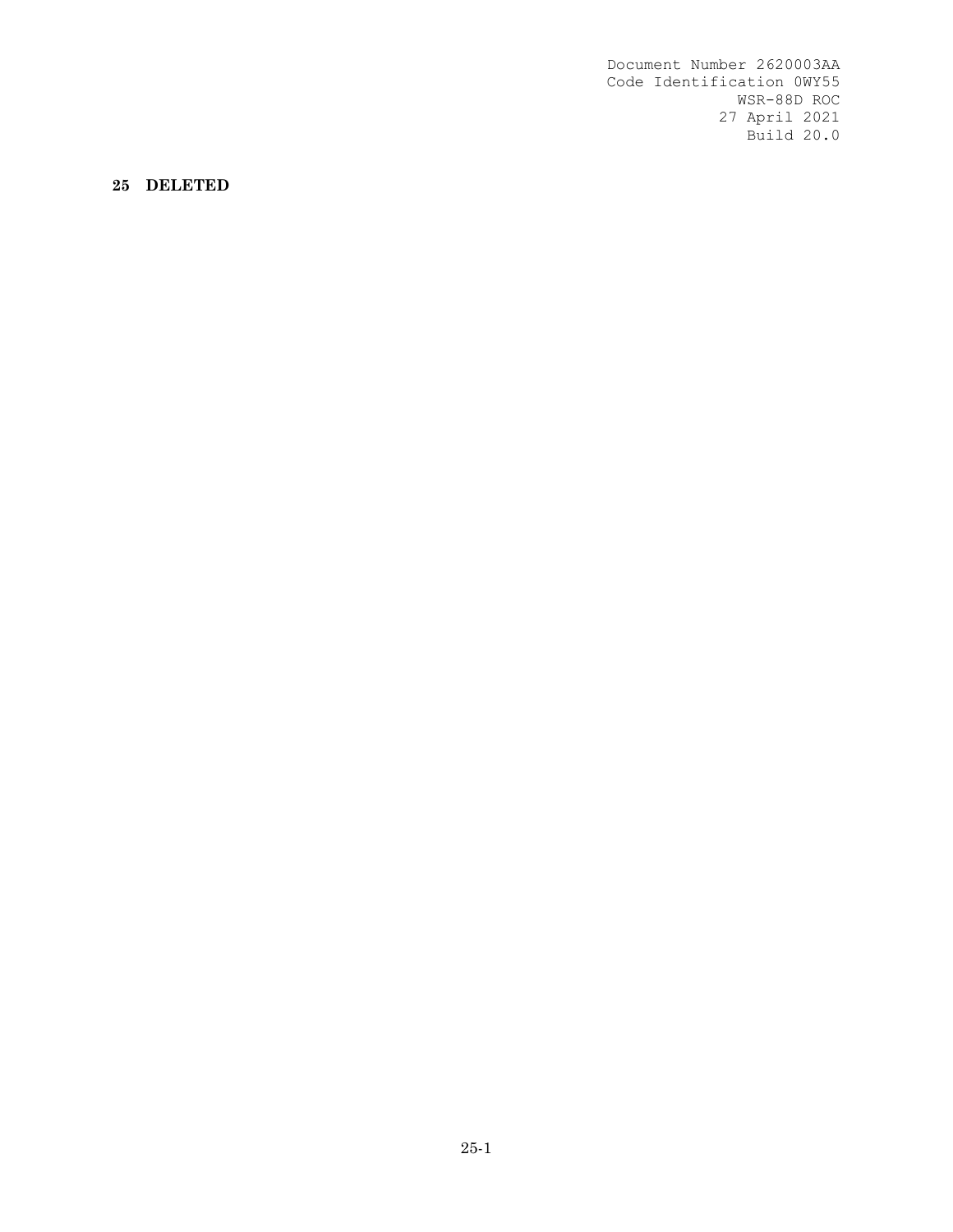### **26 RADAR CODED MESSAGE (RCM)**

#### **26.1 SS Product Description**

"The Radar Coded Message (RCM) shall be produced in accordance with, SS, 2810000A, Appendix K and made available from the RPG.

The RCM product shall be produced automatically up to 2 times per hour based on time of day specified at the MSCF in minutes after the hour. This product shall also be produced upon one-time request from the designated RPGOP/PUP using data from the last completed volume scan. For a continually scanning radar, the product shall be produced from the last completed volume scan prior to the scheduled time.

### **26.2 Display Format**

### **26.2.1 A/N Message Format**

The A/N message format for Parts A, B and C are outlined in Appendix B, Radar Coded Message, in 2620001 RPG/Class 1 User ICD.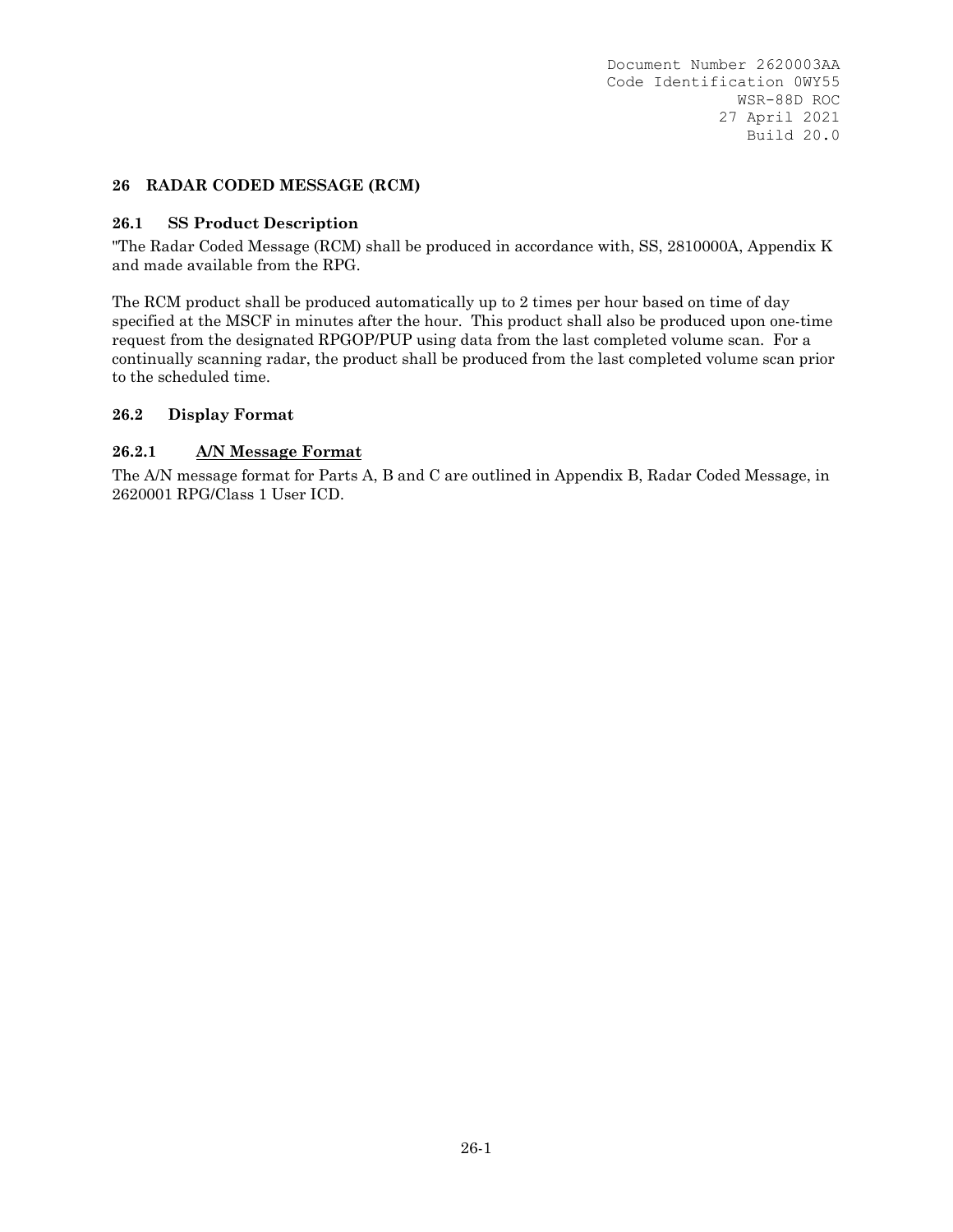## **27 FREE TEXT MESSAGE (PTM, FTM)**

### **27.1 SS Product Description**

"This product shall provide a capability for defining an alphanumeric message for one-time transmission to specific NEXRAD Unit interface(s). The product shall be generated by an operator through the MSCF or RPGOP for transmission to the RPG's users or by the PUP operator for transmission to the PUP's users and to the RPG users. Messages may be designated to be transmitted to a specific or several NEXRAD Unit interfaces. Product shall include radar ID, date, and time that the message was completed."

### **27.2 Display Format**

A prose style paragraphed statement or message

### **27.3 Annotations**

Standard annotations as applicable

### **27.4 Product Interaction**

None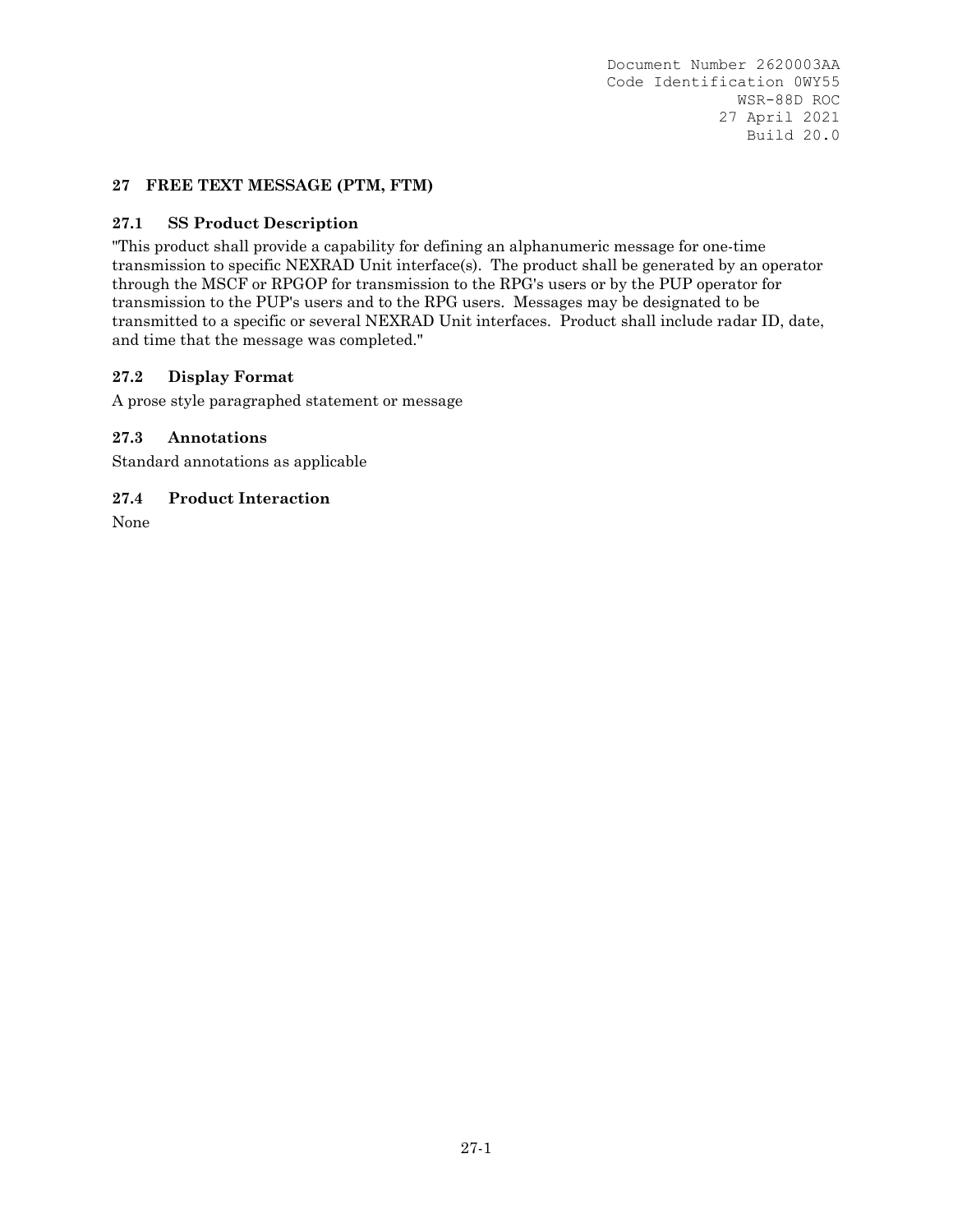## **28 SURFACE RAINFALL ACCUMULATION (OHP, THP)**

## **28.1 SS Product Description**

"These products shall provide 1-hour and 3-hour rainfall accumulation maps displayed as an image. The 1-hour map shall be updated every volume scan time and the 3-hour map shall be updated once per hour. These products shall be available for 16 accumulated precipitation data levels. Each product shall include annotations for the product name, radar ID, date and ending time (TSavgcur\* or clock hour as appropriate) of the rainfall rate integration, maximum data value, radar position, radar elevation above MSL, radar operational mode, mean-field bias in the radar estimate of the precipitation rate (Bcur\*), and the effective (Gage-Radar Pair) sample size associated with the bias estimate (GRPcur\*)."

## **28.2 Display Format**

These products are displayable in full-screen format or quarter-screen format (see Appendix B).

# **28.2.1 Data Levels**

The product will contain 16 data levels. The data level code may vary with operational mode and with NEXRAD (or agency) system adaptation data. The data thresholds are also site adaptable.

|                |         |                                                                                        |                       | Color Levels |
|----------------|---------|----------------------------------------------------------------------------------------|-----------------------|--------------|
| 16-Level       | Display | Range                                                                                  |                       |              |
| Code           | Inches  | Inches                                                                                 | Code                  | Color        |
| $\overline{0}$ | ND      | $in=0.0$                                                                               | (000000)              | black        |
| 1              | >0.00   | $0.0<$ in $<$ 0.1                                                                      | (AA AA AA)            | gray         |
| $\overline{2}$ | 0.10    | 0.1 <sub>in</sub> <0.25                                                                | (767676)              | dark gray    |
| 3              | 0.25    | $0.25$ <in <="" <math="">0.5</in>                                                      | $(00$ FF FF $)$       | cyan         |
| $\overline{4}$ | 0.50    | $0.5<$ in<.075                                                                         | (00 AFAF)             | dark cyan    |
| $\overline{5}$ | 0.75    | $0.75$ <in <1.0<="" td=""><td><math>(00 \text{ FF } 00)</math></td><td>green</td></in> | $(00 \text{ FF } 00)$ | green        |
| 6              | 1.00    | 1.0 <sub>sin</sub> <1.25                                                               | (00 8F 00)            | dark green   |
| 7              | 1.25    | $1.25$ <in <1.5<="" td=""><td>(FF 00 FF)</td><td>magenta</td></in>                     | (FF 00 FF)            | magenta      |
| 8              | 1.50    | $1.5<$ in $<$ $1.75$                                                                   | (AF 32 7D)            | dark magenta |
| 9              | 1.75    | $1.75 \leq in < 2.0$                                                                   | $(0000$ FF)           | blue         |
| A              | 2.00    | 2.0 <sub>in</sub> <2.5                                                                 | (320096)              | dark blue    |
| $\, {\bf B}$   | 2.50    | $2.5<$ in $<$ 3.0                                                                      | (FF FF 00)            | yellow       |
| $\mathcal{C}$  | 3.00    | 3.0 <sub>in</sub> <4.0                                                                 | (FF AA 00)            | orange       |
| D              | 4.00    | 4.0 <sub>sin</sub> <6.0                                                                | (FF 00 00)            | bright red   |
| ${\bf E}$      | 6.00    | 6.0 <sub>in</sub> <8.0                                                                 | (AE 00 00)            | dark red     |
| $\mathbf{F}$   | 8.00    | $8.0<\infty$ in                                                                        | (FF FF FF)            | white        |

**28.2.2 Color Level Code Table** 

- - - - - - - - - - - -

\*See Algorithm Report

## **28.2.3 Range/Data Resolution**

The resolution of the graphic products is 1.1-nmi (range) by 1 deg (azimuth) out to a range of 124 nmi.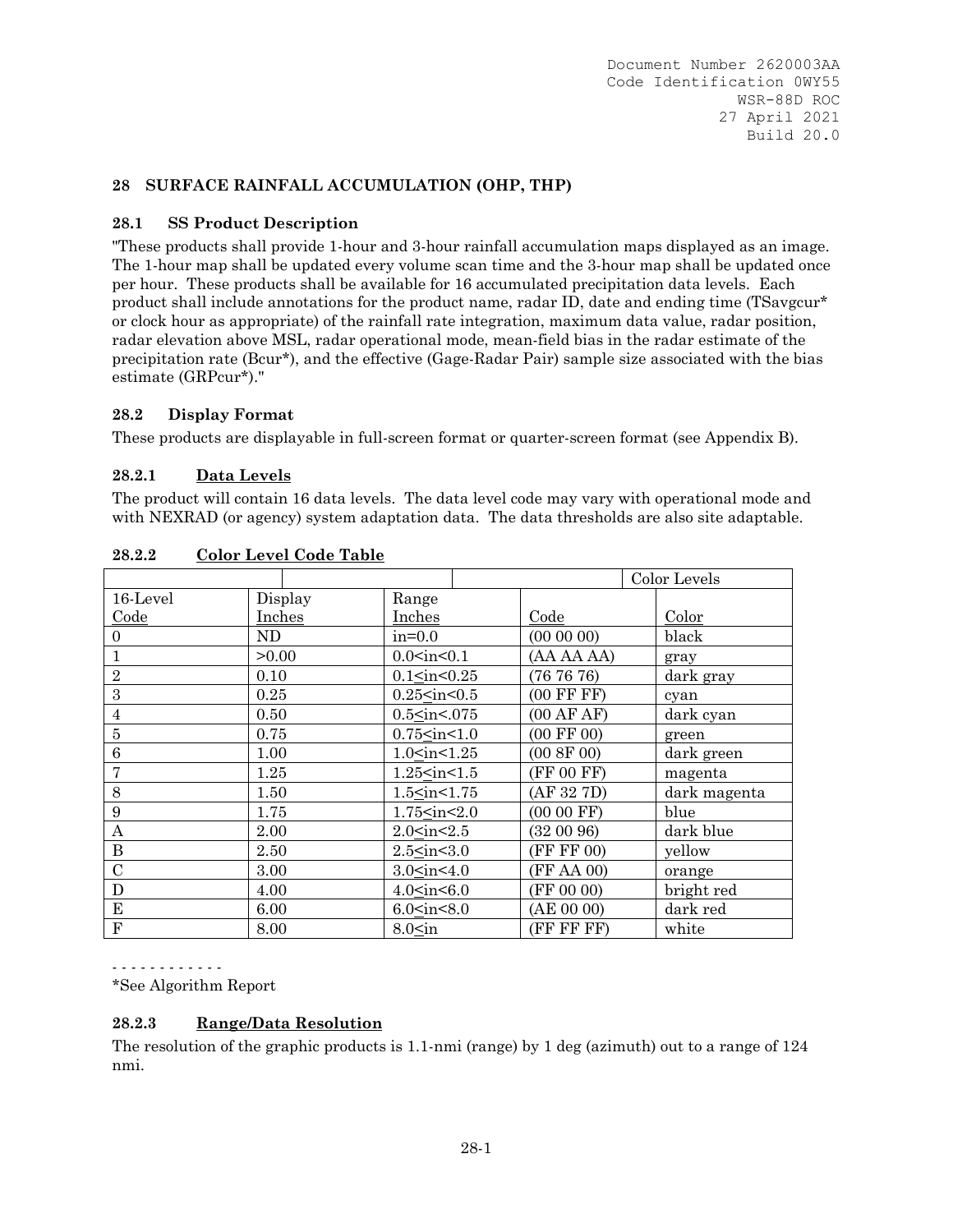### **28.3 Annotations**

## **28.3.1 Alphanumeric**

 Standard Annotations Date and End Time of Rainfall Integration Maximum Data Value Radar Bias Estimate (mean bias for 3-hour product) Effective G-R Pair Sample Size (mean for 3-hour product) Missing Periods Gage Adjustment Bias Flag

## **28.3.1.1 Paired Alphanumeric**

 See Section 29.3.1.1 for complete list of adaptation data. See Format IX for OHP. [Note: THP paired alphanumeric product contains no adaptation data list.]

### **28.3.2 Special Symbols**

None

## **28.4 Product Interaction**

The following overlay products are displayable on this product:

- Hail Index
- Mesocyclone
- Storm Tracking Information
- Tornado Vortex Signature.

#### **28.5 Comment**

All site adaptable parameters identified as inputs to generate data for this product will be available at the alphanumeric display upon user request. This data will be formatted in a tabular layout showing the parameter name in one column and the value in an adjacent column.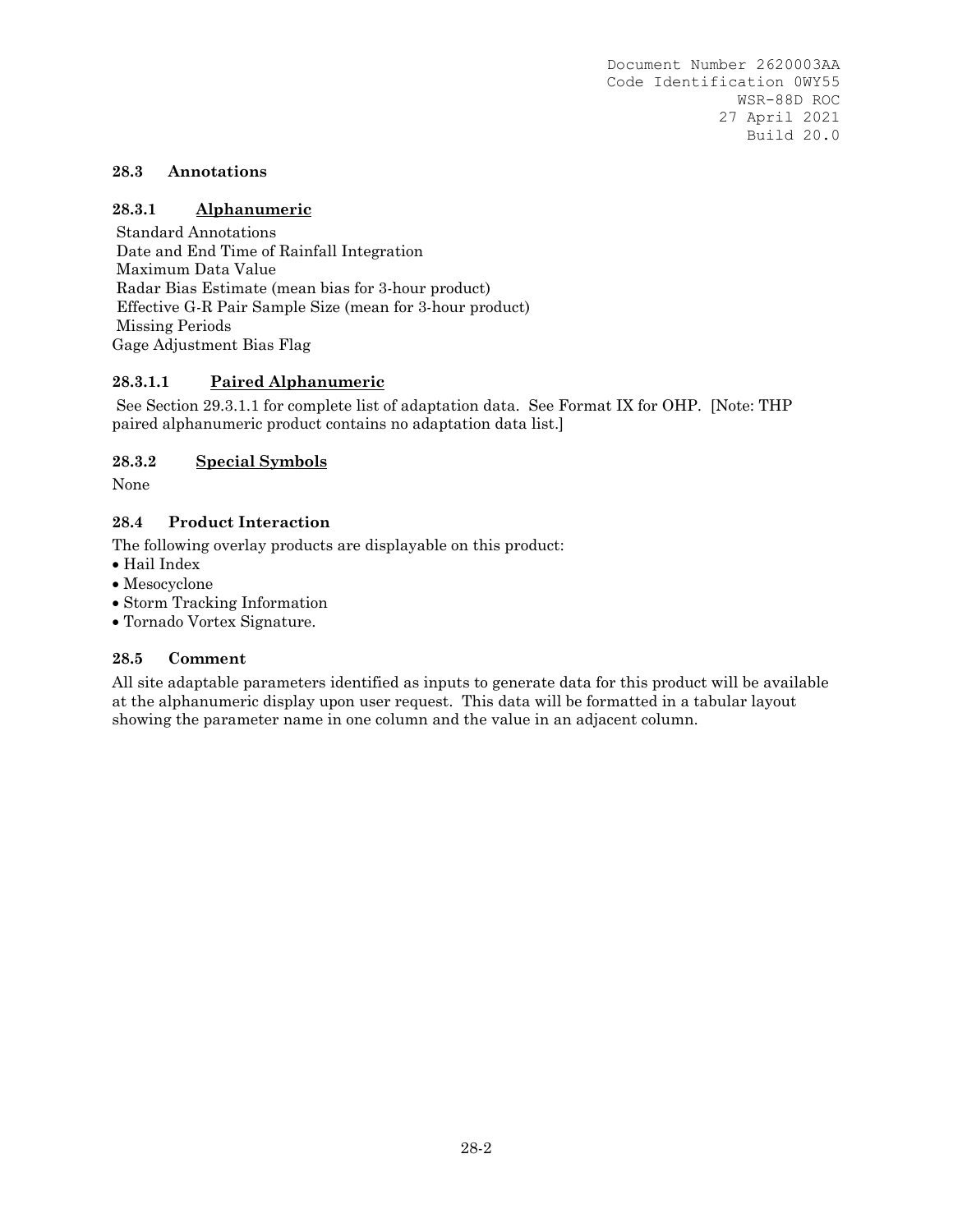# **29 STORM TOTAL RAINFALL ACCUMULATION (STP AND DSP)**

## **29.1 SS Product Description**

"This product shall provide rainfall accumulation data, both displayed as an image and formatted as non-displayable, digital data. The product format and content of the image version (STP) shall be the same as the surface Rainfall Accumulation Product except the time period shall be a variable and shall equal the period of continuous rainfall in the radar area of coverage. This product shall include annotations for product name, radar ID, maximum data value detected, radar position, times and dates of the beginning and end (TSavgcur\* or clock hour as appropriate) of the rainfall rate integration, radar position, radar elevation above MSL, radar operational mode, the mean-field bias in the radar estimate of the precipitation rate (Bcur\*), and the effective (Gage-Radar Pair) sample size associated with the bias estimate (GRPcur\*)."

"The digital version of this product (DSP) shall be available for 256 data levels at each sample bin location of a 1 degree by 2 kilometer polar grid, extending to a range of 230 kilometers (124 nautical miles). The digital version is provided to support processing external to the NEXRAD system. It shall be updated every volume scan and will include the same annotations as the graphical version of the product (listed above)."

## **29.2 Display Format**

The image version of this product is displayed in full-screen format or quarter-screen format (see Appendix B). It will be formatted as an image radial product. The digital version is non-displayable.

## **29.2.1 Data Levels**

In the image version of the product, the storm total precipitation is displayed in 16 data levels. The data level code may vary with operational mode and with NEXRAD (or agency) system adaptation data. The data thresholds are site adaptable.

The digital version of the product will contain 256 data levels on an automatically- adjustable, linear scale based on the maximum storm accumulation. Level code 0 will correspond to no accumulation and level codes 1 through 255 will indicate accumulations, with a minimal step of .01 inches. For every multiple of 2.55 inches exceeded, the scale will increment by a corresponding integer multiple. That is, if the maximum accumulation exceeds 2.55 inches, the scale will become .02 inches; if the maximum exceeds 5.10 inches, the scale will become .03 inches, etc. The scale (as integer multiple of .01 inches) will be included in the product header.

The digital data will be compacted on a radial basis. \*See NEXRAD Algorithm Report

| 29.2.2 | Color Level Code Tables (for the image version of the product): |  |  |
|--------|-----------------------------------------------------------------|--|--|
|        |                                                                 |  |  |

|                |         |                |                                                                                              |                       | Color Levels |
|----------------|---------|----------------|----------------------------------------------------------------------------------------------|-----------------------|--------------|
| 16-Level       |         | Display Inches | Range                                                                                        |                       |              |
| Code           |         |                | Inches                                                                                       | Code                  | Color        |
|                | ND      |                | $in=0.0$                                                                                     | $(00\ 00\ 00)$        | black        |
|                | >0.00   |                | $0.0<$ in $<$ 0.3                                                                            | (AA AA AA)            | gray         |
| $\overline{2}$ | 0.3     |                | 0.3 <sub>in</sub> <0.6                                                                       | (767676)              | dark gray    |
| 3              | 0.6     |                | $0.6$ <in 1.0<="" <="" td=""><td><math>(00</math> FF FF<math>)</math></td><td>cyan</td></in> | $(00$ FF FF $)$       | cyan         |
| 4              | $1.0\,$ |                | 1.0 <sub>in</sub> <1.5                                                                       | (00 AFAF)             | dark cyan    |
| 5              | $1.5\,$ |                | 1.5 <sub>in</sub> <2.0                                                                       | $(00 \text{ FF } 00)$ | green        |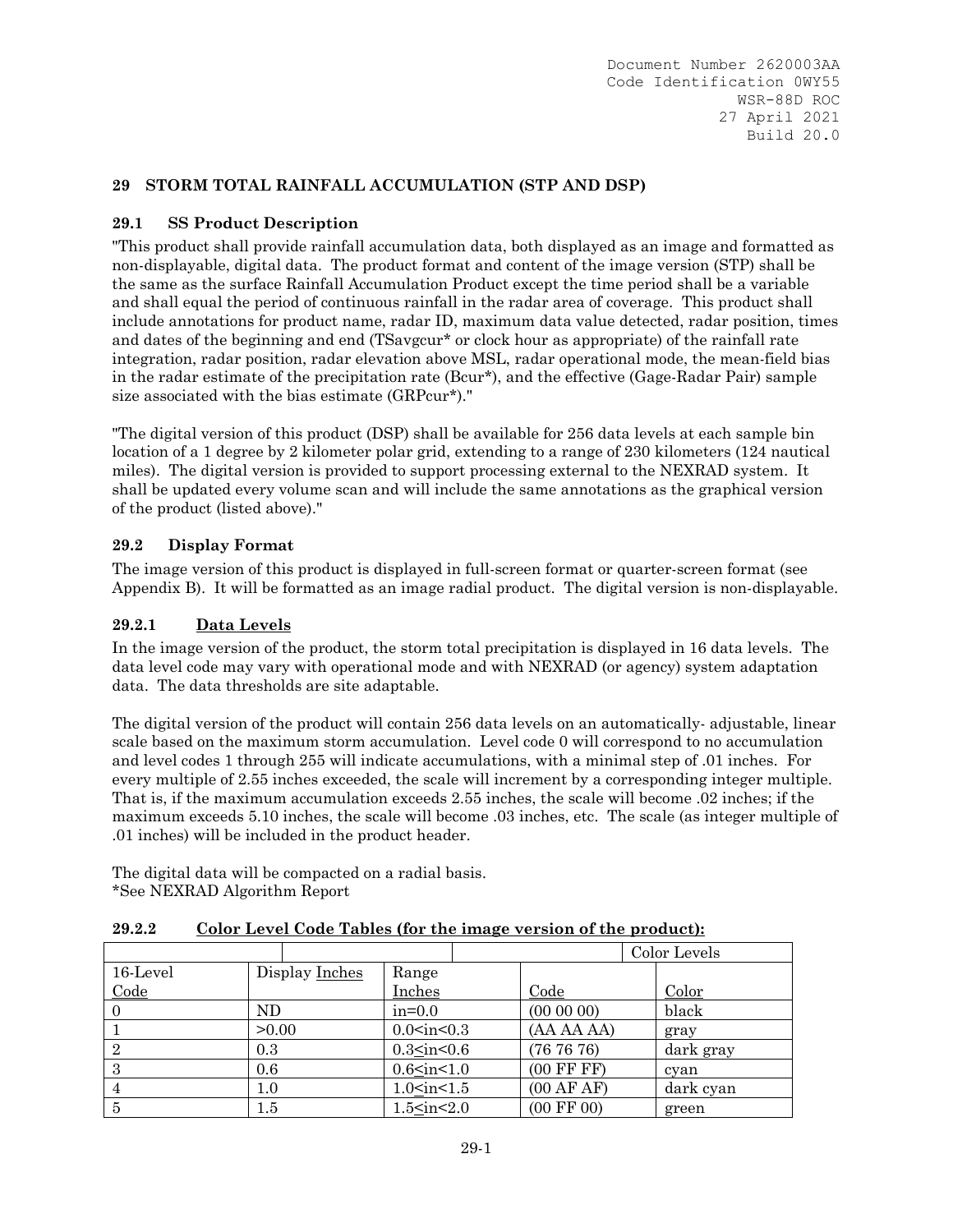| 6             | 2.0  | 2.0 <sub>in</sub> <2.5                                                 | (00 8F 00)  | dark green   |
|---------------|------|------------------------------------------------------------------------|-------------|--------------|
|               | 2.5  | $2.5<$ in $<$ 3.0                                                      | (FF 00 FF)  | magenta      |
| 8             | 3.0  | 3.0 <sub>in</sub> <4.0                                                 | (AF 32 7D)  | dark magenta |
| 9             | 4.0  | 4.0 <sub>sin</sub> <5.0                                                | $(0000$ FF) | blue         |
| A             | 5.0  | 5.0 <sub>in</sub> <6.0                                                 | (320096)    | dark blue    |
| B             | 6.0  | $6.05<$ in $<8.0$                                                      | (FF FF 00)  | yellow       |
| $\mathcal{C}$ | 8.0  | 8.0 <sub>sin</sub> <10.0                                               | (FF AA 00)  | orange       |
| D             | 10.0 | 10.0 <in<12.0< td=""><td>(FF 00 00)</td><td>bright red</td></in<12.0<> | (FF 00 00)  | bright red   |
| E             | 12.0 | $12.0$ <in <15.0<="" td=""><td>(AE 00 00)</td><td>dark red</td></in>   | (AE 00 00)  | dark red     |
| $_{\rm F}$    | 15.0 | $15.0<$ in                                                             | (FF FF FF)  | white        |

## **29.2.3 Range/Data Resolution**

The resolution of both the graphic and digital versions of this product is 1.1 nmi (range) by 1 deg (azimuth), out to a range of 124 nmi.

## **29.3 Annotations, Both versions of the product will contain the following:**

### **29.3.1 Alphanumeric**

Standard Annotations Beginning/Ending Date and Time of Rainfall Rate Integration Maximum Data Value Radar Bias Estimate Effective G-R Pair Sample Size AWIPS Site ID of Most Recent Bias Source (STP Only)

## **29.3.1.1 (STP) Paired and (DSP) Digital Alphanumeric:**

Precipitation Status Message, Including: Current Date Precip Function Ran Current Time Precip Function Ran Last Date Precip Detected Last Time Precip Detected Current Precip Category Last Precip Category

Adaptation Data, including:

#### (**Enhanced Preprocessing Algorithm**)

Width of the Radar Beam Blockage Threshold Clutter Threshold Weight Threshold Full Hybrid Scan Threshold Low Refl. Threshold Rain Detection Refl. Threshold Rain Detection Area Threshold Rain Detection Time Threshold Z-R Multiplicative Coefficient Z-R Power Coefficient Minimum Reflectivity to Convert to Rate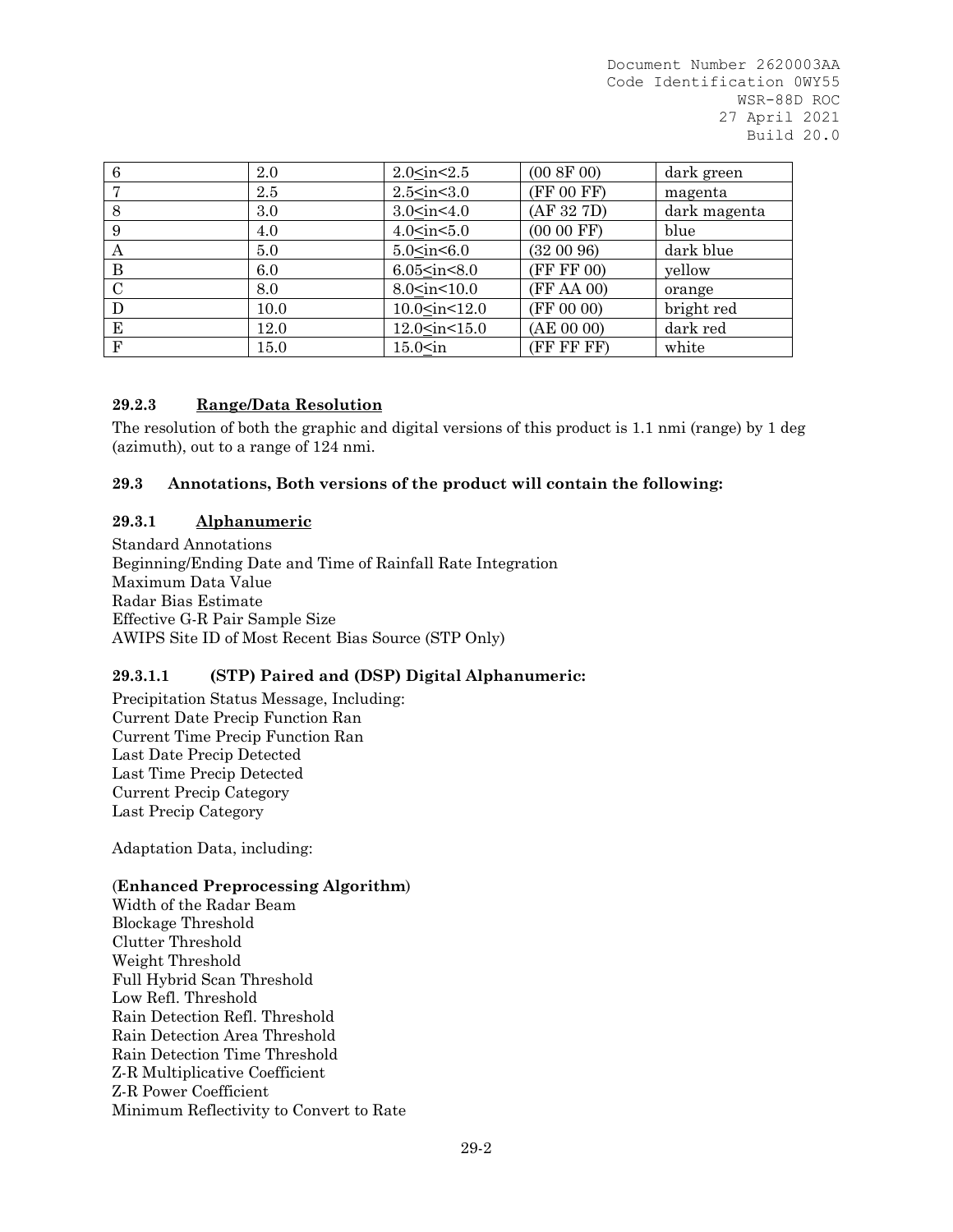Maximum Reflectivity to Convert to Rate Number Exclusion Zones

#### **(Rate Algorithm**)

Range Cut-Off Range Effect Coefficient #1 Range Effect Coefficient #2 Range Effect Coefficient #3 Minimum Precip. Rate Maximum Precip. Rate

#### (**Accumulation Algorithm**)

Threshold Elapsed Time to Restart Maximum Time for Interpolation Minimum Time in Hourly Period Threshold Hourly Outlier Ending time Gage Accumulation Maximum Period Accumulation Value Maximum Hourly Accumulation Value

#### (**Adjustment Algorithm**)

Time bias Estimation Threshold Number of Gage-Radar Pairs Reset Bias Value Longest Allowable Lag (Hours)

The following alphanumeric data only applies to the STP product. AWIPS Site ID of Most Recent Bias Source

The following alphanumeric data only applies to the DSP product.

Selected Supplemental Data, including:

Average Scan Date Average Scan Time Flag Zero Hybrid Flag Rain Detected Flag Reset Storm Total Flag Precip. Begin Last Date Rain Last Time Rain Total No. of Blockage Bins Rejected Total No. of Clutter Bins Rejected Total Bins Smoothed Percent of Hybrid Scan Filled Highest Elevation Angle (degree) Rain Area Spot Blanking Status

Bias-Related Fields, including: Time (secs) Bias Value Last Updated Locally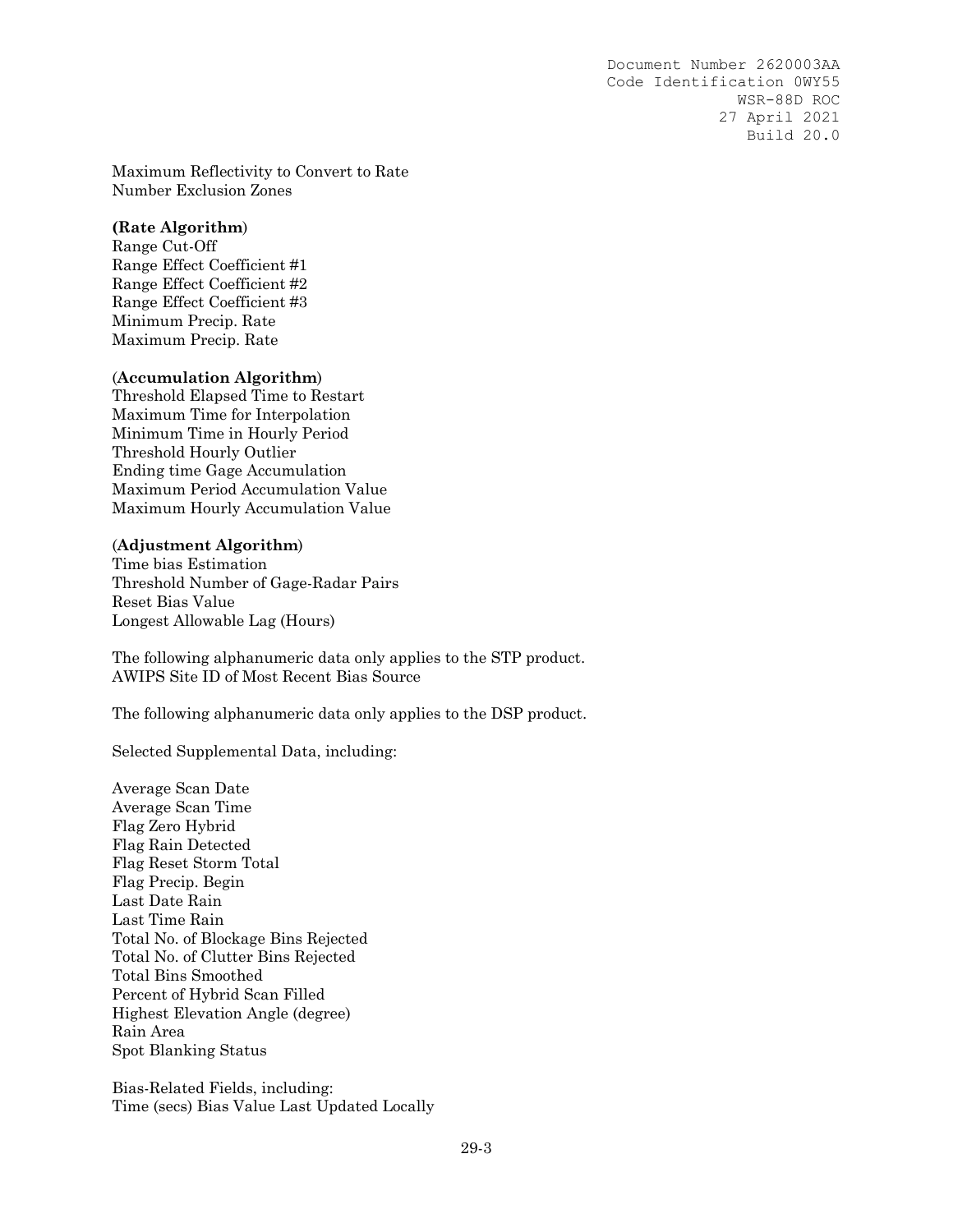Date (modified Julian) Bias Value Last Updated Locally Time (secs) of Last Update of Local Bias Table Date (modified Julian) of Last Update of Local Bias Table Observation Time (secs) of Latest Bias Table Observation Date (modified Julian) of Latest Bias Table Generation Time (secs) of Latest Bias Table Generation Date (modified Julian) of Latest Bias Table Mean- Field Bias Estimate Effective G-R Pair Sample Size Memory Span (Hours) used in Bias Estimate

# **29.3.2 Special Symbols**

None

# **29.4 Product Interaction**

The following overlay products are displayable on the graphic version of this product:

- Hail Index
- Mesocyclone
- Storm Tracking Information
- Tornado Vortex Signatures.

## **29.5 Comment**

All site adaptable parameters identified as inputs to generate data for this product will be available at the alphanumeric display upon user request. This data will be formatted in a tabular layout showing the parameter name in one column and the value in an adjacent column.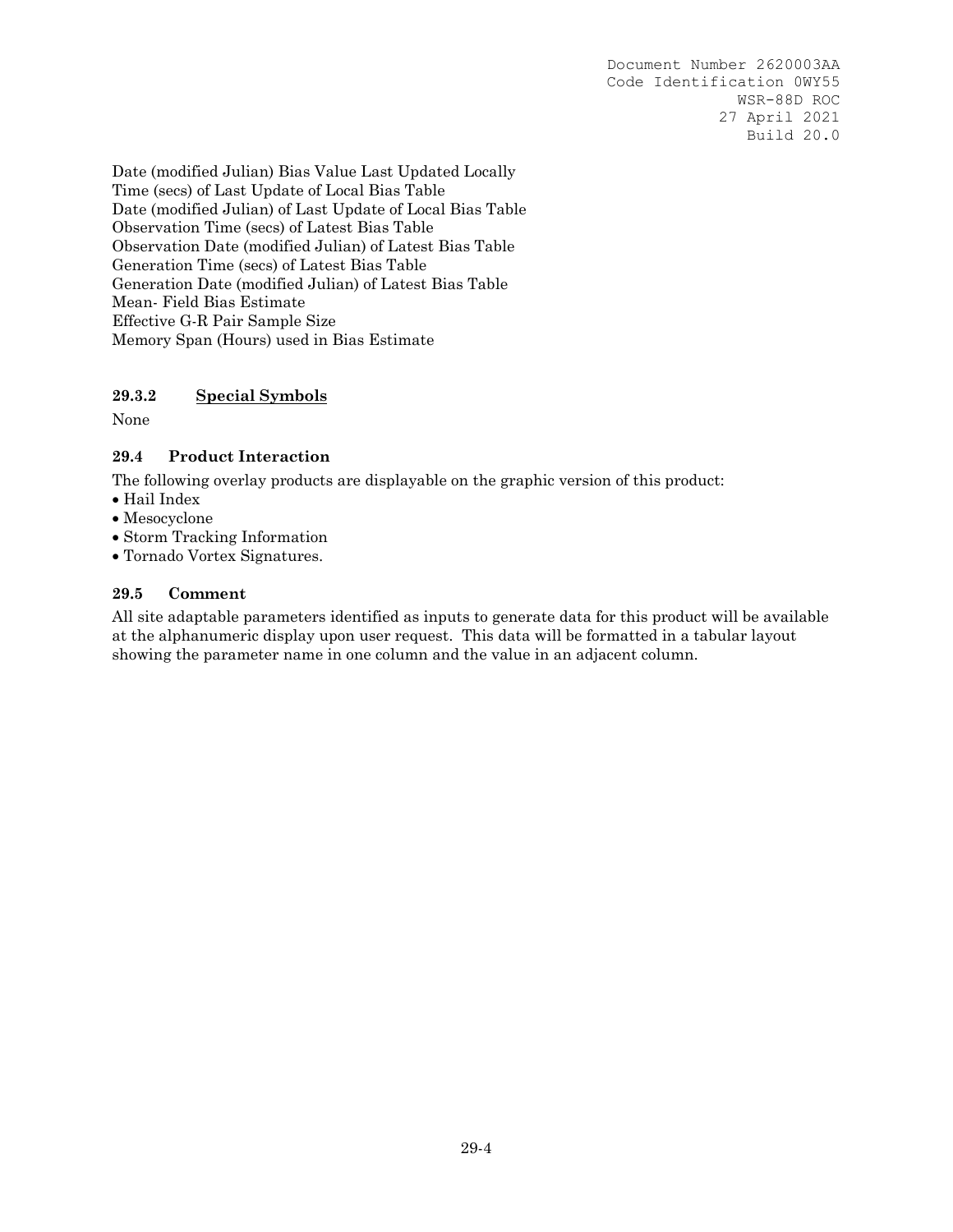## **30 HOURLY DIGITAL PRECIPITATION ARRAY (DPA)**

# **30.1 SS Product Description**

"The product shall provide hourly running total digital radar-rainfall estimates in an array format (not display oriented) to support processing performed external to the NEXRAD System. This product shall be available for 256 data levels for each array element. Each product shall include annotations for product name, radar ID, date and ending time (TSavcur\* or clock hour as appropriate) of the rainfall rate integration, radar position, the radar operational mode, the maximum data value, the mean-field bias in the radar estimate of the precipitation rate (Bcur\*), and the effective (Gage-Radar Pair) sample size associated with the bias estimate (GRPcur\*)."

## **30.2 Display Format**

This is not a displayable product.

## **30.2.1 Data Levels**

The accumulation data will be compacted-in the 1/40-LFM grid in a maximum of 256 levels, while the rate data will be compacted in the 1/4 LFM grid with a maximum of 8 levels. These levels are defined as follows:

| 8-Level        |         |                           |
|----------------|---------|---------------------------|
| Code           | Display | Range (in/hr)             |
| $\Omega$       | 0.0     | $0.0<$ in/hr< $0.1$       |
|                | 0.1     | 0.1 <sub>in</sub> /hr<0.3 |
| $\overline{2}$ | 0.3     | $0.3<$ in/hr< $0.5$       |
| 3              | 0.5     | 0.5 <sub>in</sub> /hr<1.0 |
|                | 1.0     | 1.0 <sub>in</sub> /hr<2.0 |
| 5              | 2.0     | 2.0 <sub>in</sub> /hr<4.0 |
| 6              | 4.0     | $4.0$ sin/hr              |
|                | ND      |                           |

# **30.2.2 Color Level Code Tables**

Not Applicable

## **30.2.3 Range/Data Resolution**

The Adjusted Accumulation data ranges from -6 to 25.625 dBA and is reported in .125 dBA increments, where level codes 0 and 255 represent no accumulation and data outside the coverage area, respectively. Level codes 1 through 254 represent data values of -6 dBA to 25.625 dBA in 0.125 dBA increments. Rate data ranges from 0 to over 4 inches/hour in variable increments of rate. (Refer to para. 30.2.1.)

- - - - - - - - - - -

\*See Algorithm Report

## **30.3 Annotations**

## **30.3.1 Alphanumeric**

Standard Annotations Maximum Data Value Supplemental Data, including: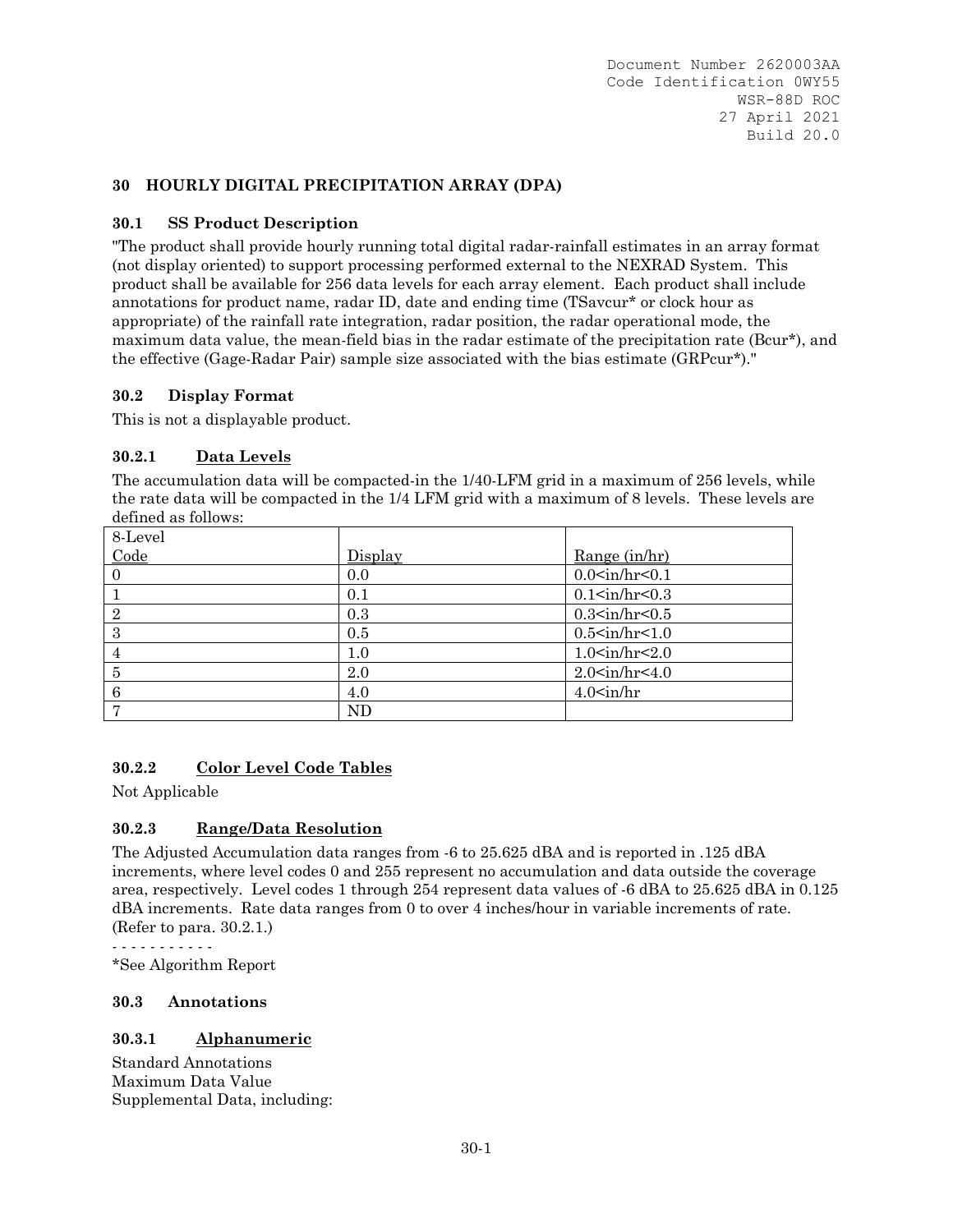End Date and End Time Hourly Accumulation Total No. of Blockage Bins Rejected Total No. of Clutter Bins Rejected Number of Bins Smoothed Percent of Hybrid Scan Bins Filled Highest Elevation Angle used in Hybrid Scan Total Hybrid Scan Rain Area Number of Bad Scans in Current Hour Radar Bias Estimate Effective G-R Pair Sample Size Current Volume Coverage Pattern Number Current Operational (Weather) Mode Missing Periods (Begin Date; Begin Time; End Date; End Time) Adaptation Data, including: (Enhanced Preprocessing Algorithm) Width of the Radar Beam Blockage Threshold Clutter Threshold Weight Threshold Full Hybrid Scan Threshold Low Refl. Threshold Rain Detection Refl. Threshold Rain Detection Area Threshold Rain Detection Time Threshold Z-R Multiplicative Coefficient Z-R Power Coefficient Minimum Reflectivity to convert to Rate Maximum Reflectivity to convert to Rate Number Exclusion Zones (Rate Algorithm) Range Cut-Off Range Effect Coefficient #1 Range Effect Coefficient #2 Range Effect Coefficient #3 Minimum Precip. Rate Maximum Precip. Rate (Accumulation Algorithm) Threshold Elapsed Time to Restart Maximum Time for Interpolation Minimum Time in Hourly Period Threshold Hourly Outlier Ending Time Gage Accumulation Maximum Period Accumulation Value Maximum Hourly Accumulation Value (Adjustment Algorithm) Time Bias Estimation Threshold Number of Gage-Radar Pairs Reset Bias Value Longest Allowable Lag (Hours) Bias Applied Flag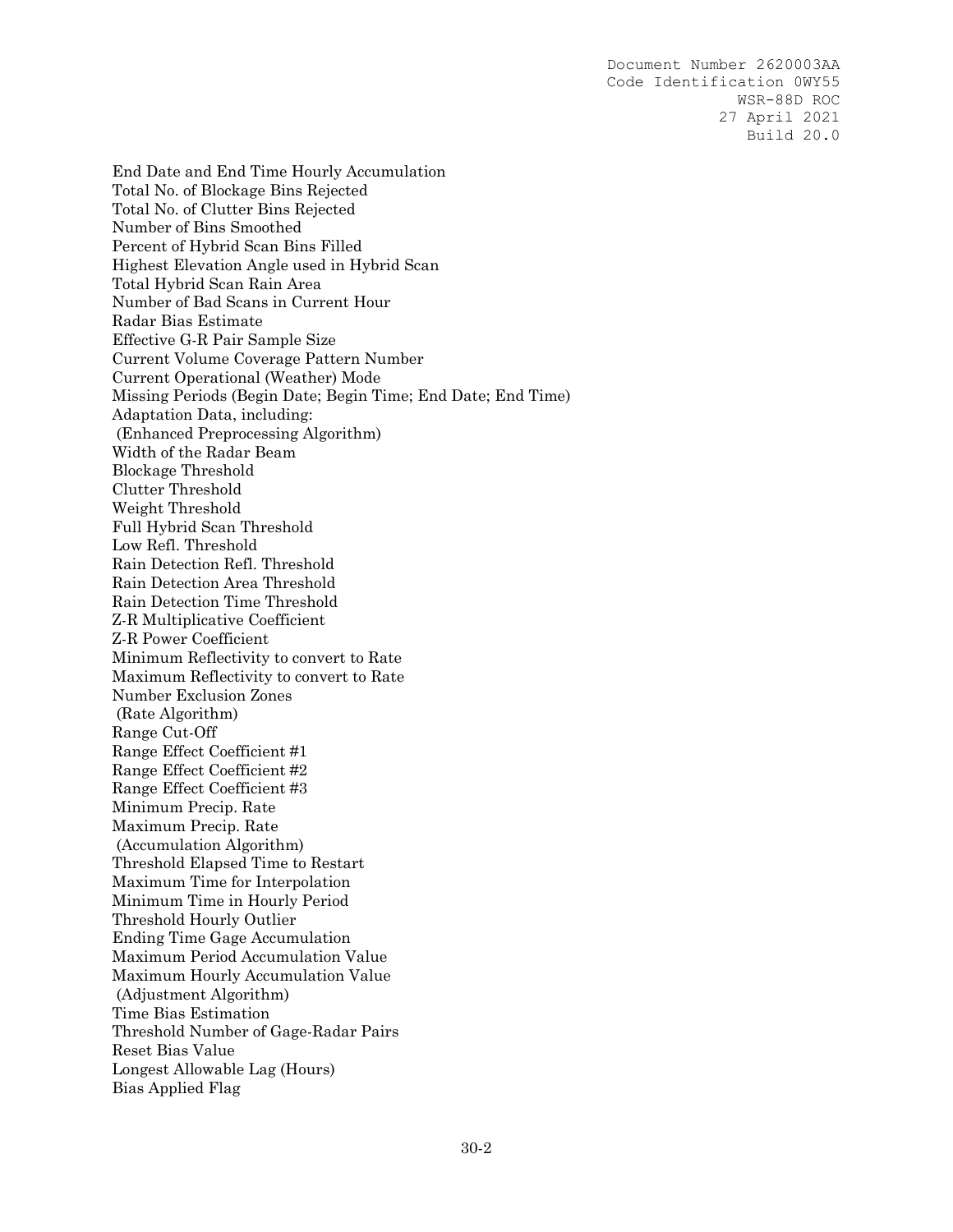# **30.3.2 Special Symbols**

None

# **30.4 Product Interaction**

None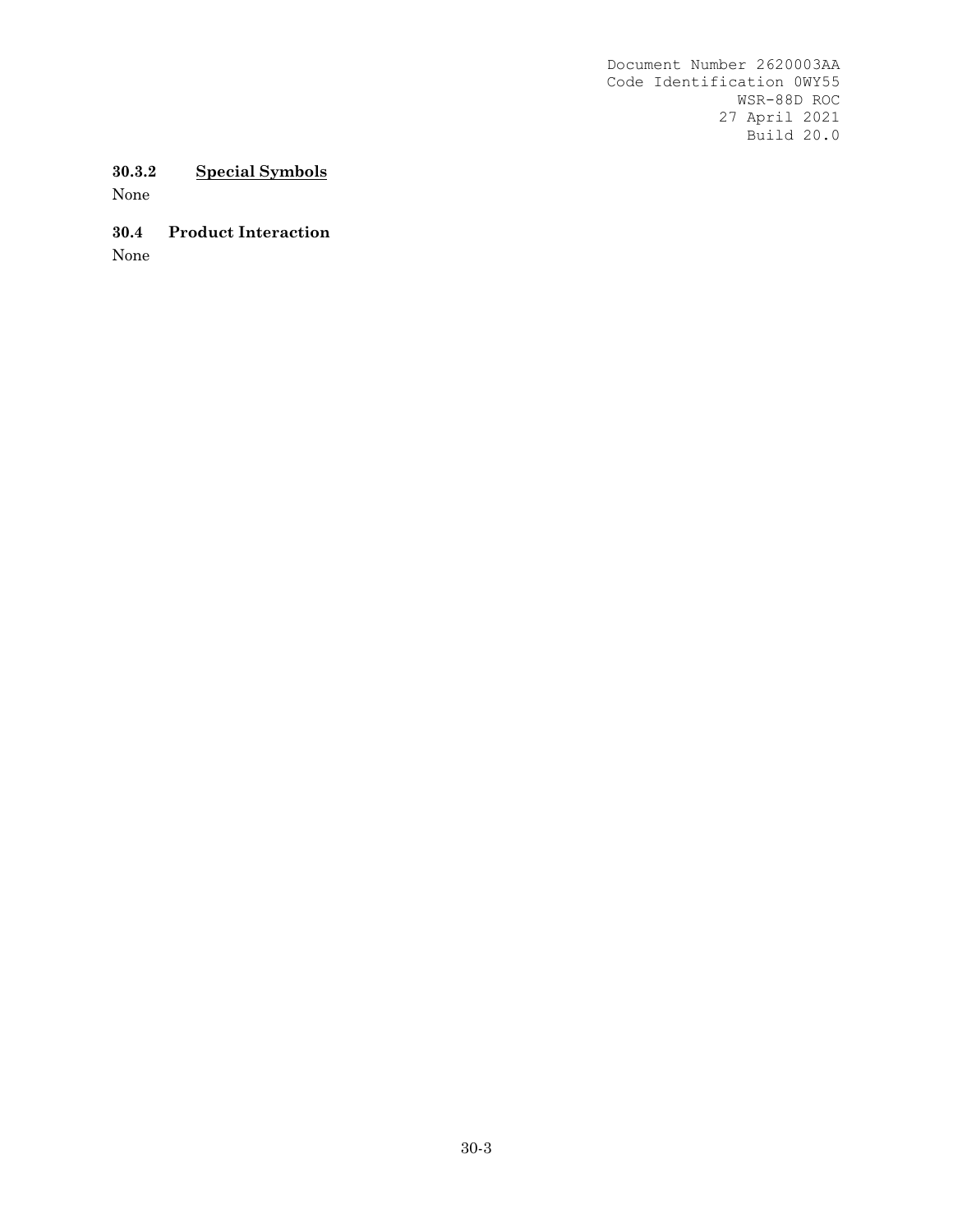### **31 SUPPLEMENTAL PRECIPITATION DATA (SPD)**

#### **31.1 SS Product Description**

"This product shall provide selected supplemental data generated or collected during the operation of the precipitation processing subsystem algorithm. This product shall also provide the complete table of mean-field, gage-radar Bias values evaluated at different memory timespans (hours), received from AWIPS. This product shall be updated once per volume scan time.

This product shall be produced in a tabular alphanumeric format. This product shall include annotations for product name, radar ID, radar position, date and time of volume scan, maximum data value, radar elevation above MSL, and radar operational mode."

### **31.2 Display Format**

### **31.2.1 Graphic Display**

This product does not have a graphic component.

### **31.2.2 Alphanumeric Display**

This product is displayable only on the alphanumeric screen in tabular alphanumeric format (see Appendix C).

#### **31.3 Annotations**

#### **31.3.1 Alphanumeric**

Standard Annotations (Part I----Supplemental Precipitation Data): Site Adaptation-RPG ID Number Volume Scan Date and Time Volume Coverage Pattern Operational (Weather) Mode Bias Applied Flag Bias Estimate Effective # Gage-Radar Pairs Memory Span (Hours) used in Bias Estimate Average Scan Date (Last Bias Update) Average Scan Time (Last Bias Update) Total No. of Blockage Bins Rejected Total No. of Clutter Bins Rejected Total No. of Final Bins Smoothed Hybrid Scan Percent Bins Filled Hybrid Scan Highest Elevation used Hybrid Scan Total Rain Area Begin Missing Period Date Begin Missing Period Time End Missing Period Date End Missing Period Time (Part II----Gage-Radar Mean Field Bias Table): Average Scan Date (Last Bias Update) Average Scan Time (Last Bias Update)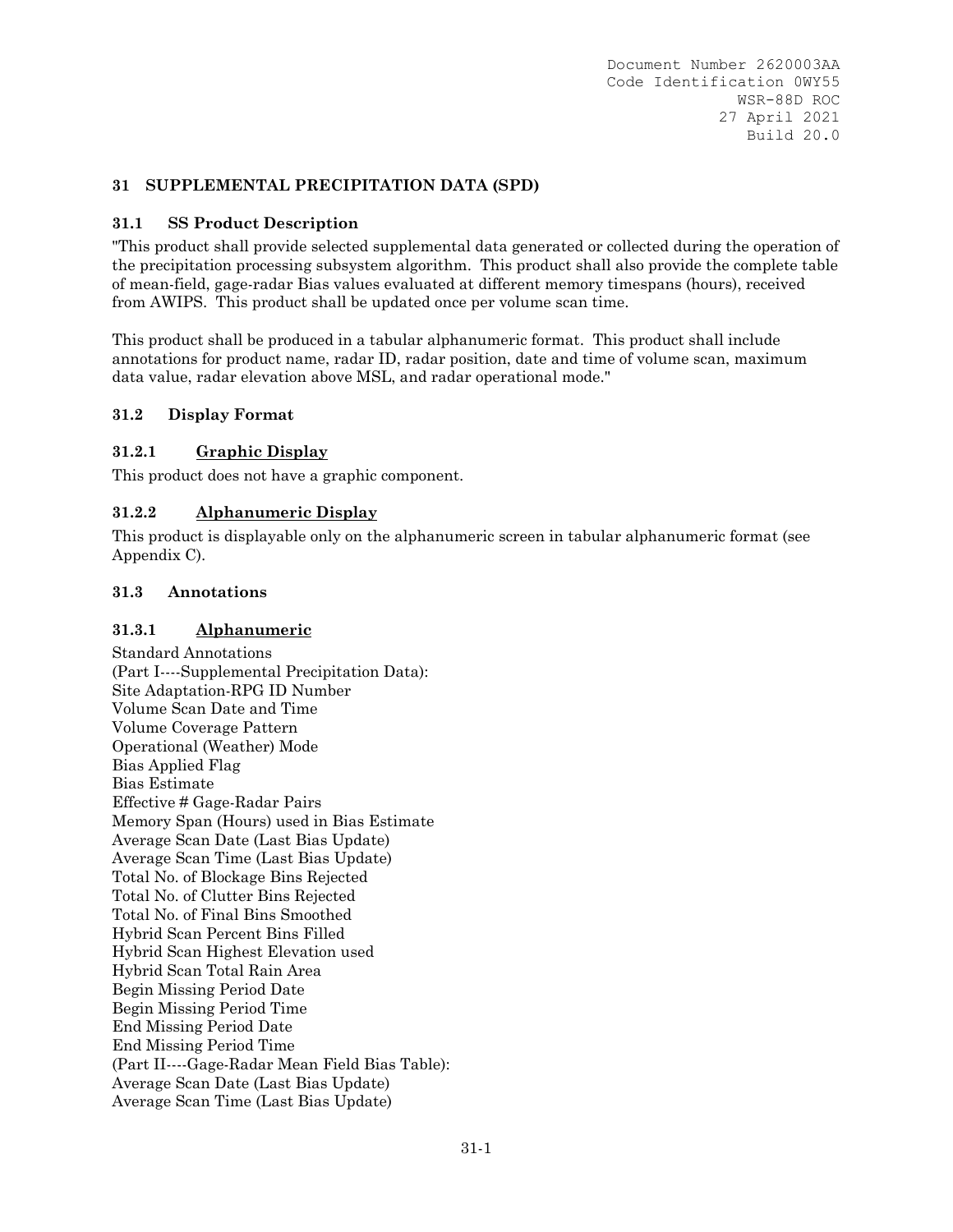Bias Applied Flag (Yes/No) Memory Span (Hours) (per evaluation timespan) Effective # Gage-Radar Pairs (per evaluation timespan) Average Gage Value (per evaluation timespan) Average Radar Value (per evaluation timespan) Mean-Field Bias Value (per evaluation timespan)

# **31.3.2 Special Symbols**

None

**31.4 Product Interaction**

None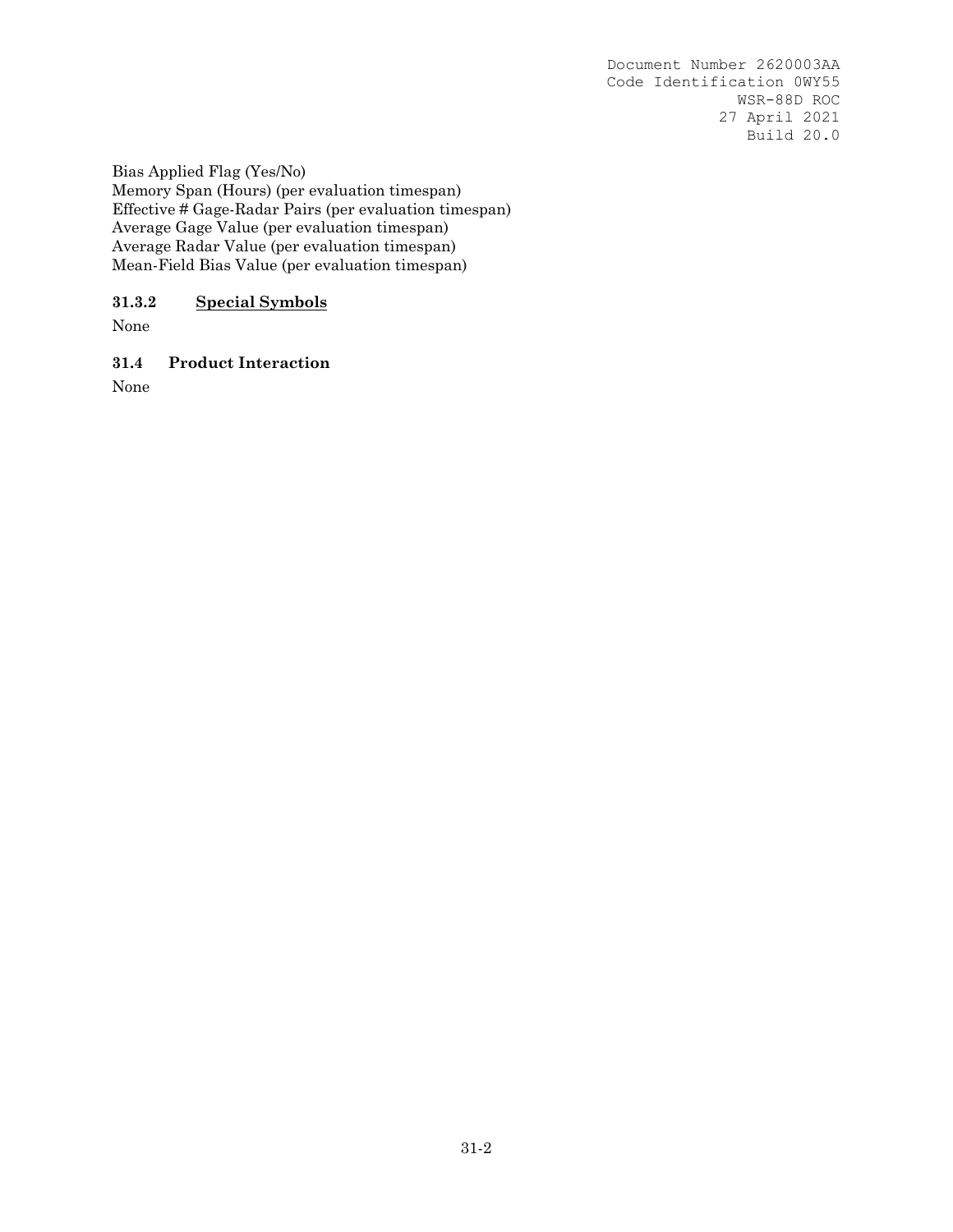# **32 USER SELECTABLE RAINFALL ACCUMULATION (USP)**

# **32.1 SS Product Description**

"This product shall provide a rainfall accumulation map displayed as an image, for a user selected accumulation period. The product format and content shall be the same as the Surface Rainfall Accumulation (SS 28) and Storm Total Rainfall Accumulation (SS 29) products, except the accumulation period shall be of variable duration (in whole clock hours), ranging from a beginning to an ending time specified by the user. The product will usually be generated by request, but may also be generated routinely for limited, designated periods. One of these periods shall be the Default Period, which will span a 24 hour period from 1200z of the previous day to 1200z of the present day. The default version of the product may be generated any time following the completion of the first volume scan to start after 1200z each day, up to 6 hours later. The period of accumulation shall be defined by the operator via two parameters: the Ending Hour (ranging from 0 to 23z), and the Time Span (ranging form 1 to 24 whole clock hours prior to the Ending Hour.) No more than 30 hours of rainfall data prior to the most recent clock-hour will be required to generate this product. If a requested product cannot be generated due to an error condition, a message will be displayed explaining why, and the available hours of precipitation accumulation in the precipitation data base will be listed.

"This product shall include annotations for product name, radar ID, maximum data value detected, radar position, times and dates of the beginning and end (clock hour) of the rainfall rate integration, radar position, radar elevation above MSL, radar operational mode, the mean-field bias in the radar estimate of the precipitation rate (Bcur\*), and the effective (Gage-Radar Pair) sample size associated with the bias estimate (GRPcur<sup>\*</sup>)."

## **32.2 Display Format**

The product is displayed in full-screen or quarter-screen format (see Appendix B).

# **32.2.1 Data Levels**

The User Selectable Rainfall Accumulation is displayed in 16 data levels on one of two possible scales, based on the maximum data value detected: one scale corresponding to that presently in use for the Surface Rainfall Accumulation products (OHP & THP); the other scale corresponding to that presently in use for the Storm Total Rainfall Accumulation product (STP). The scale used for the User Selectable product will switch automatically between the two, with the OHP & THP scale in effect unless the product maximum data value exceeds the lower limit of the maximum data level (e.g. 8 inches), in which case the STP scale will be invoked. Each data level code may vary with operational mode and with NEXRAD (or agency) system adaptation data. \*See Algorithm Report

## **32.2.2 Color Level Code Tables**

See sections 28.2.2 and 29.2.2.

## **32.2.3 Range/Data Resolution**

The resolution of this graphic product is 1.1 nmi (range) by 1 deg (azimuth) out to a range of 124 nmi.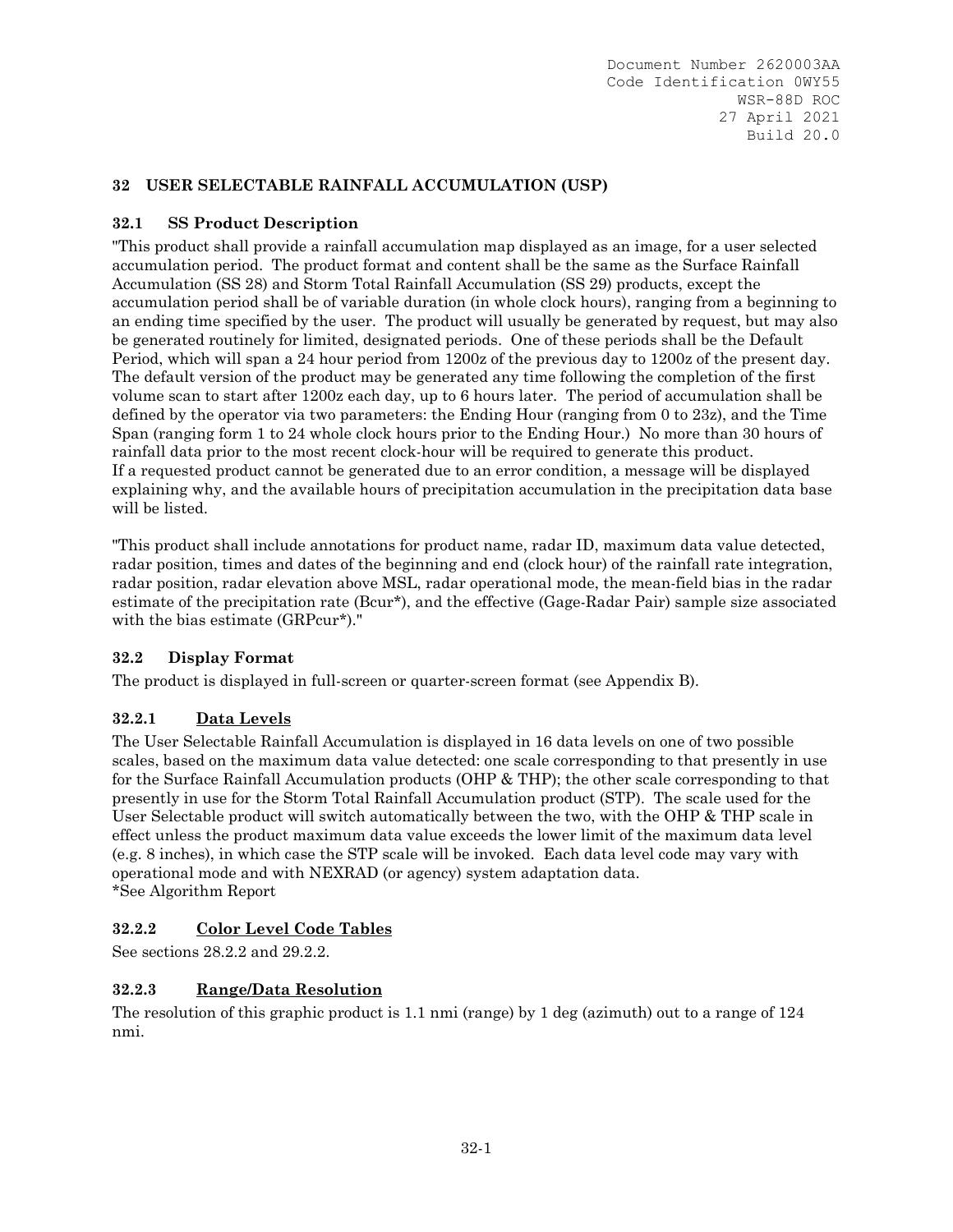# **32.2.4 Alphanumeric Display**

# **32.2.4.1 Graphic Screen**

A tabular format (Appendix B, Format III, Configuration 6) will be displayable on the graphic display screens. The tabular format will include:

- (a) Gage Bias Flag
- (b) Number of Hours in product
- (c) End Times
- (d) Bias
- (e) Hours Included Flag

## **32.3 Annotations**

## **32.3.1** Standard Annotations

Beginning/ending Date and Time of Rainfall Rate Integration Maximum Data Value Radar Bias Estimate Effective G-R Pair Sample Size Gage Adjustment Bias Flag

# **32.3.2 Special Symbols**

None

# **32.4 Product Interaction**

The following overlay products are displayable on this product:

- Hail Index
- Mesocyclone
- Storm Tracking Information
- Tornado Vortex Signatures.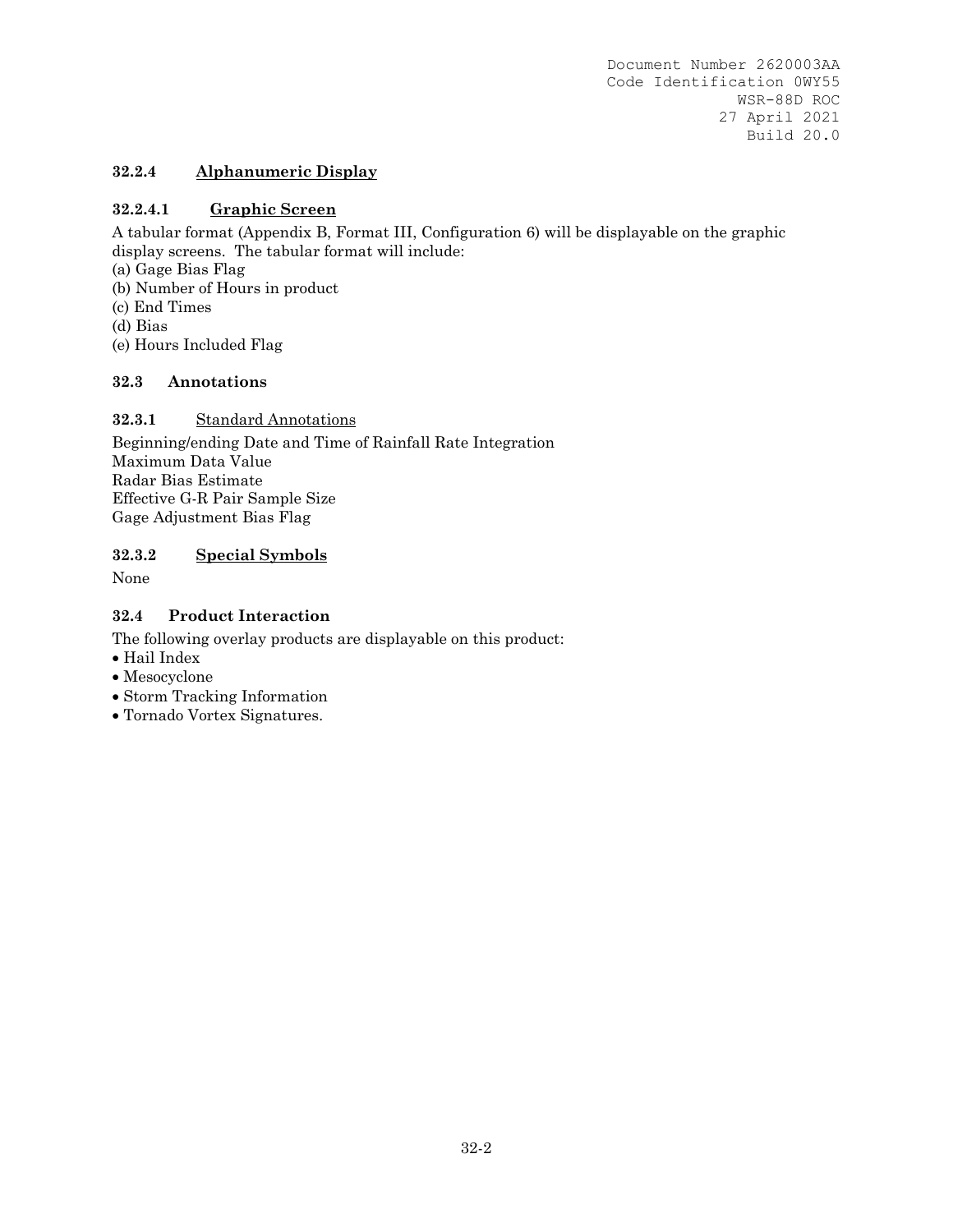## **33 DIGITAL HYBRID SCAN REFLECTIVITY (DHR)**

### **33.1 SS Product Description**

"This product shall provide radar-reflectivity values for the composite Hybrid Scan formatted as nondisplayable digital data. This product shall be assembled from the lowest four elevation angles and yielding a representative reflectivity value at every sample bin location of a 1 degree by 1 kilometer polar grid, out to a range of 230 kilometers (124 nautical miles). This digital data is provided to support processing performed external to the NEXRAD System, and is not display oriented. This product shall be updated once every volume scan time.

This product shall be available for 256 data levels at each sample bin location. Each digital product shall include annotations for the product name, radar ID, date and time of the scan (TSavcur\*), radar position, radar elevation above MSL, radar operational mode, and the maximum data value  $(dBZ)$ .

### **33.2 Display Format**

This not a displayable product.

### **33.2.1 Data Levels**

The 256 data levels of the digital product cover a range of reflectivity from -32.0 to 94.5 dBZ, in .5 dBZ increments. Level codes 0 and 1 correspond to "Below Threshold" and "Range Folded", respectively, while level codes 2 through 255 correspond to the reflectivity data itself.

#### **33.2.2 Color Level Code Tables**

For this product, the color table is not applicable.

#### **33.2.3 Range/Data Resolution**

The Hybrid Scan extends to a range of 124 nmi, on a 230 x 360 (.54 nmi x 1 degree-resolution) polar grid.

#### **33.3 Annotations**

### **33.3.1 Digital Alphanumeric**

Standard Annotations Time and Date of the Scan (Tsavcur\*) Spot Blanking Status Maximum Data Value Precipitation Status Message, including: Current Date Precip Function Ran Current Time Precip Function Ran Last Date Precip Detected Last Time Precip Detected Current Precip Category Last Precip Category

Adaptation Data, including: **(Enhanced Preprocessing Algorithm)** Width of the Radar Beam Blockage Threshold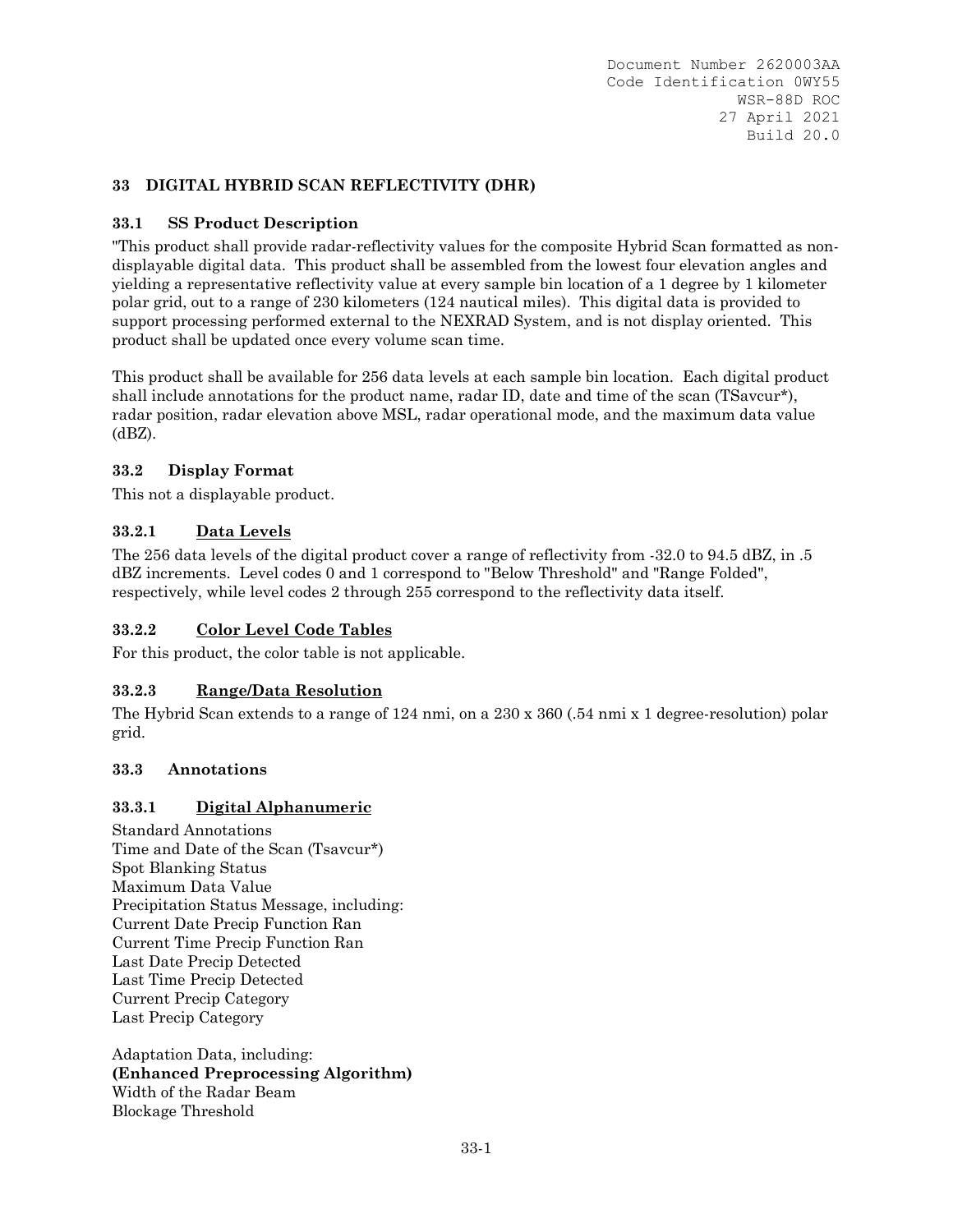Clutter Threshold Weight Threshold Full Hybrid Scan Threshold Low Refl. Threshold Rain Detection Refl. Threshold Rain Detection Area Threshold Rain Detection Time Threshold Z-R Multiplicative Coefficient Z-R Power Coefficient Minimum Reflectivity to convert to Rate Maximum Reflectivity to convert to Rate Number Exclusion Zones

#### **(Rate Algorithm)**

Range Cut-Off Range Effect Coefficient #1 Range Effect Coefficient #2 Range Effect Coefficient #3 Minimum Precip. Rate Maximum Precip. Rate

#### **(Accumulation Algorithm)**

Threshold Elapsed Time to Restart Maximum Time for Interpolation Minimum Time in Hourly Period Threshold Hourly Outlier Ending Time Gage Accumulation Maximum Period Accumulation Value Maximum Hourly Accumulation Value

#### **(Adjustment Algorithm)**

Time Bias Estimation Threshold Number of Gage-Radar Pairs Reset Bias Value Longest Allowable Lag (Hours) Bias Applied Flag Selected Supplemental Data, including: Average Scan Date Average Scan Time Flag Zero Hybrid Flag Rain Detected Flag Reset Storm Total Flag Precip. Begin Last Date Rain Last Time Rain Total No. of Blockage Bins Rejected Total No. of Clutter Bins Rejected Total Bins Smoothed Percent of Hybrid Scan Filled Highest Elevation Angle (degree) Rain Area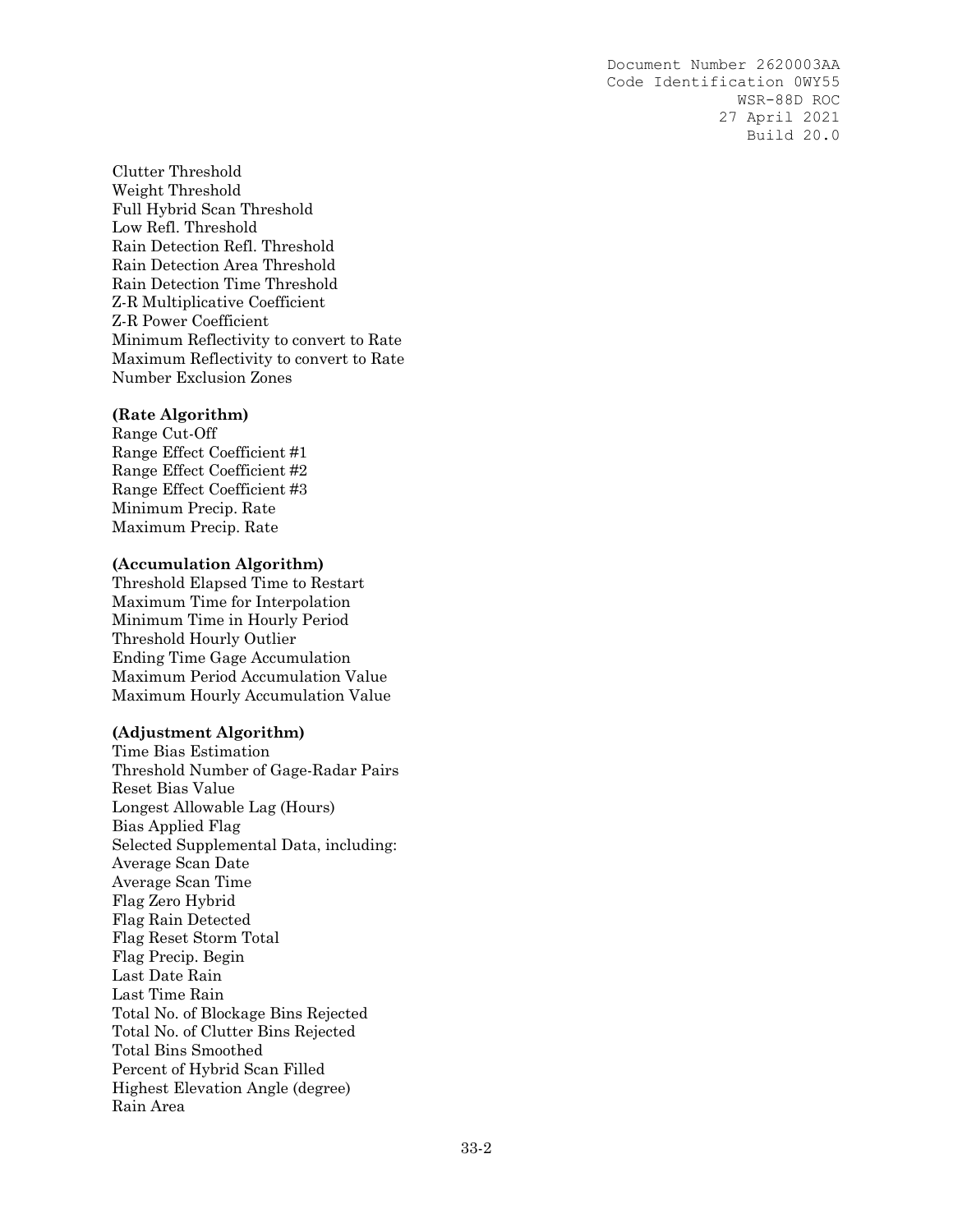Spot Blanking Status Bias-Related Fields, including: Time (secs) Bias Value Last Updated Locally Date (modified Julian) Bias Value Last Updated Locally Time (secs) of Last Update of Local Bias Table Date (modified Julian) of Last Update of Local Bias Table Observation Time (secs) of Latest Bias Table Observation Date (modified Julian) of Latest Bias Table Generation Time (secs) of Latest Bias Table Generation Date (modified Julian) of Latest Bias Table Mean-Field Bias Estimate Effective G-R Pair Sample Size Memory Span (Hours) used in Bias Estimate

### **33.3.2 Graphic Alphanumeric**

Standard Annotations (Appendix A, I(A))

### **33.4 Product Interaction**

None - - - - -

\*See NEXRAD Algorithm Report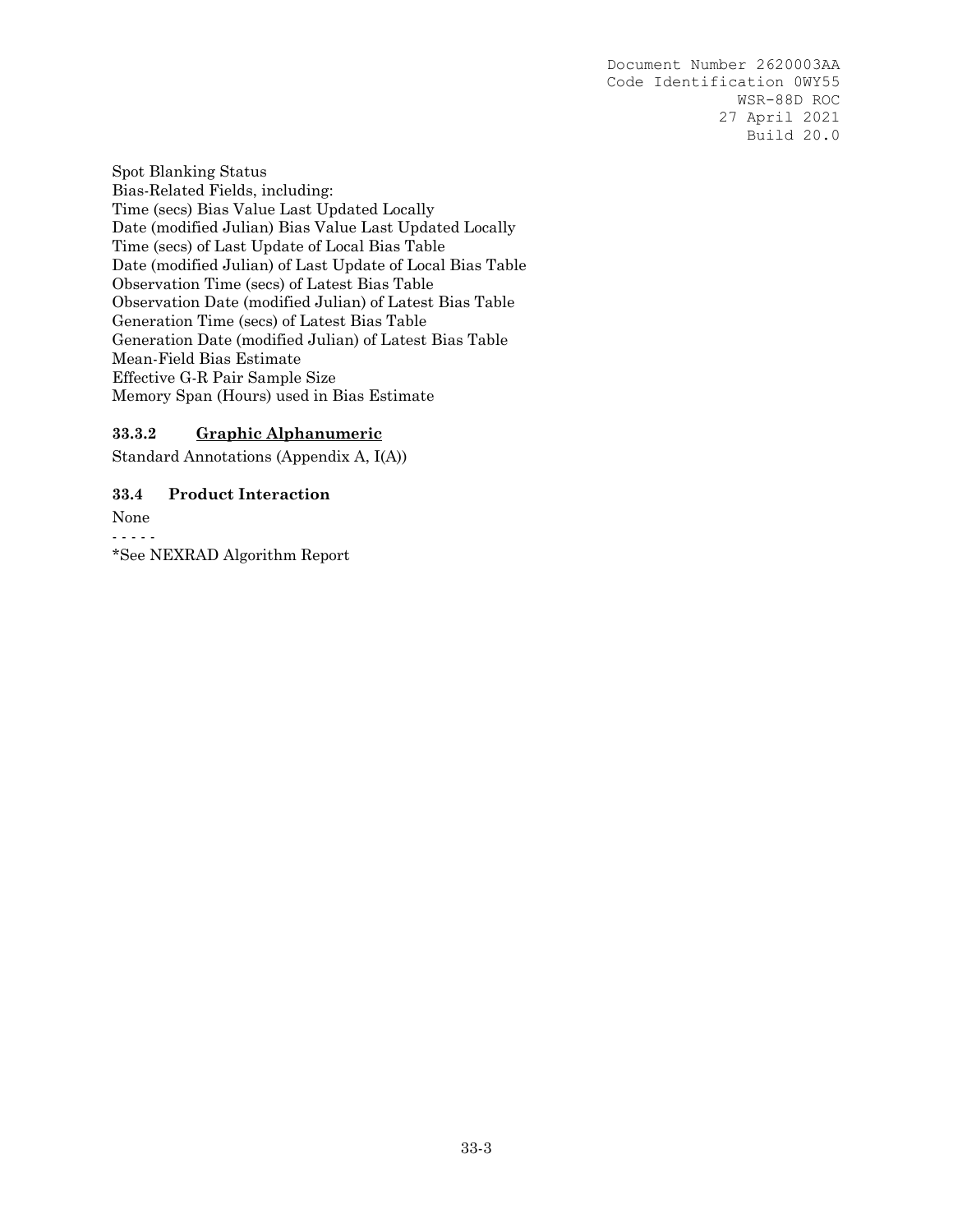### **34 CLUTTER FILTER CONTROL**

### **34.1 SS Product Description**

"This product will provide for display of Clutter Filter and Bypass Maps as a radial image, for the user selected elevation segment. The product, while considered a volume product, may not be generated every volume scan. The product will be generated upon detection of updated Clutter Filter Map and/or Bypass Map data received from the RDASC or in response to user request(s) when product is not in the RPG Product Database. Up to five elevation segments are available for selection." If Clutter Mitigation Decision (CMD) is active, all five segments will be generated every volume scan in response to the RPG receipt of the CMG generated Bypass Map."

Version 1 of the CFC product is different than Version 0 in four distinct ways: (1) the "Notchwidth Map" is now called the "Clutter Filter Map", (2) there can be up to five elevation segments instead of two, (3) there is no "channel" information, and (4) the azimuthal resolution has changed from 1.4 deg to 1.0 deg.

Version 0 of the CFC product shall include annotations for elevation segment number (1 or 2), channel (Surveillance or Doppler), bypass map generation date/time, Notchwidth Map generation date/time, all other standard annotations.

Version 1 of the CFC product shall include annotations for elevation segment number (up to 5), Bypass Map generation date/time, CMD flag, Clutter Filter Map generation date/time, and all other standard annotations.

#### **34.2 Display format**

The product is displayed in full-screen or quarter screen format (see Appendix B).

## **34.2.1 Data Levels**

The Clutter Filter Control product is displayable in 8 and 4 data levels for Version 0 and 1, respectively. These data levels designate the filtering enabled over each area.

## **34.2.2 Color Level Code Tables**

| <b>CFC Product Version 0</b> |                |              |                    |  |  |
|------------------------------|----------------|--------------|--------------------|--|--|
| 8-Level                      | Op Select      |              |                    |  |  |
| Code                         | Code           | Filter Level | Description        |  |  |
| $\theta$                     |                | Filter Off   | Disable Filter     |  |  |
|                              |                | No Clutter   | Bypass Map in CTRL |  |  |
| $\overline{2}$               |                | Low $(1)$    | Bypass Map in CTRL |  |  |
| 3                            |                | Medium (2)   | Bypass Map in CTRL |  |  |
|                              |                | High(3)      | Bypass Map in CTRL |  |  |
| 5                            | $\overline{2}$ | Low $(1)$    | Force Filter       |  |  |
| 6                            | $\overline{2}$ | Medium (2)   | Force Filter       |  |  |
|                              | 2              | High(3)      | Force Filter       |  |  |

#### **CFC Product Version 1**

| 4-Level | Op Select    |              |                |
|---------|--------------|--------------|----------------|
| Code    | <i>S</i> ode | Filter Level | Description    |
|         |              | Filter Off   | Disable Filter |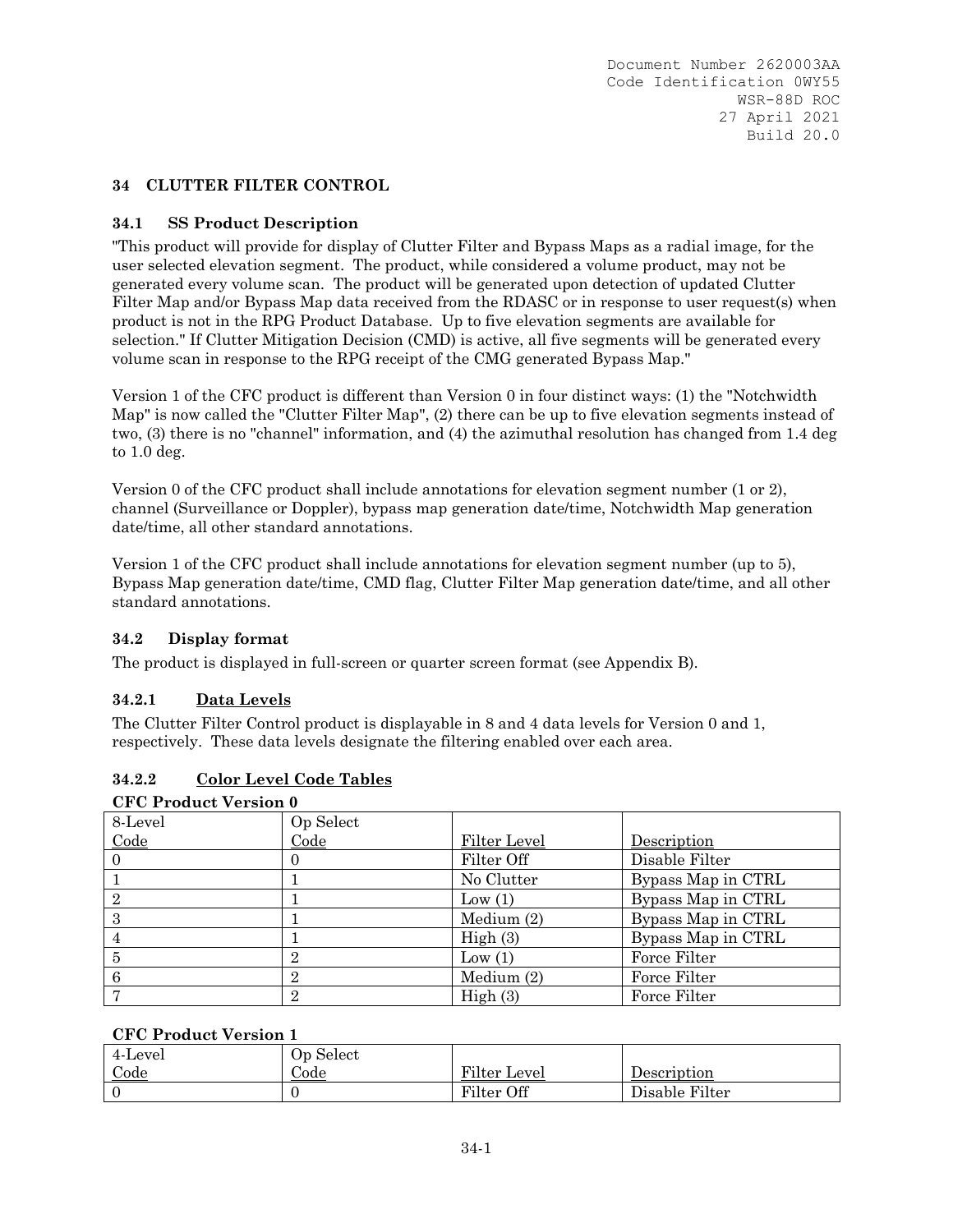|  | No Clutter | Bypass Map in CTRL |
|--|------------|--------------------|
|  | Clutter    | Bypass Map in CTRL |
|  |            | Force Filter       |

# **34.2.3 Range/Data Resolution**

The resolution of Version 0 of the Clutter Filter Control product is 1 km (range) by 1.4 deg (azimuth) out to a range of 124 nmi. (230 km). The resolution of Version 1 of the Clutter Filter Control product is 1 km (range) by 1.0 deg (azimuth) out to a range of 124 nmi. (230 km).

### **34.3 Annotations**

## **34.3.1 Alphanumeric**

#### **CFC Product Version 0**

Standard Annotations Elevation Segment Number Channel (Surveillance or Doppler) Bypass Map generation date/time Notchwidth Map generation date/time

#### **CFC Product Version 1**

Standard Annotations Elevation Segment Number Bypass Map generation date/time Clutter Filter Map generation date/time CMD flag

## **34.3.2 Special Symbols**

None defined

## **34.4 Product Interaction**

None

## **34.5 Power Removed Control Product**

#### **34.5.1** SS Product Description

"This product is a replacement for the Clutter Filter Control product. It will provide for the display of the Clutter Filter and Bypass Maps as a radial image, for each elevation angle.The product will be generated upon detection of updated Clutter Filter Map from RDASC and/or Bypass Map data received from RPG Process Base Data (PBD) algorithm."

#### **34.5.2** Display Format

The product is displayed in full-screen of quarter screen format (see Appendix B).

#### **34.5.2.1 Data Levels**

The Power Removed Control product is displayable in 13 data levels. These data levels designate the filtering enabled over each area.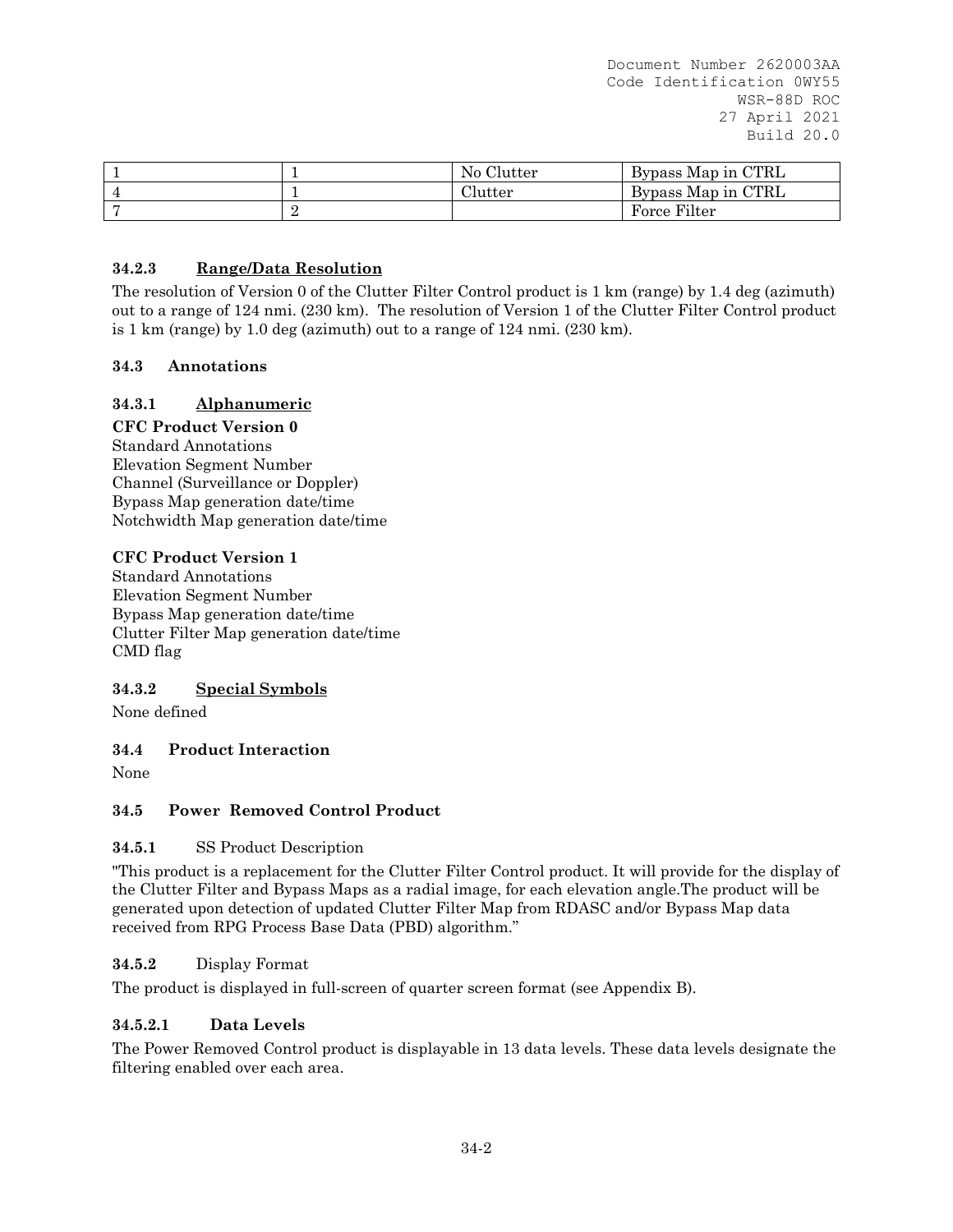| 13-Level       | Op Select      |                    |                                    |
|----------------|----------------|--------------------|------------------------------------|
| Code           | Code           | Filter Level       | Description                        |
|                | N/A            | No Filter Applied  | No Filter Applied                  |
|                |                | No Clutter         | Bypass Map in CTRL                 |
| $\overline{2}$ |                | Low $(1)$          | Bypass Map in CTRL                 |
| 3              |                | Medium (2)         | Bypass Map in CTRL                 |
| 4              |                | High(3)            | Bypass Map in CTRL                 |
| 5              | $\theta$       | No Filter          | Disable Filter                     |
| 6              | $\overline{2}$ | No Clutter         | Force Filter                       |
|                | $\overline{2}$ | Low(1)             | Force Filter                       |
| 8              | $\overline{2}$ | Medium $(2)$       | Force Filter                       |
| 9              | $\overline{2}$ | High(3)            | Force Filter                       |
| 10             | N/A            | Point Clutter      | Point Clutter Removed              |
| 11             | $\Omega$       | Filter Error       | Filtering in "Filter Disabled"     |
| 12             |                | Dual -Pol Filtered | Filtering only in dual-pol moments |

# **34.5.2.2 Color Level Code Tables**

# **34.5.2.3 Range/Data Resolution**

The resolution of the Power Removed Control product is the same as that of the base data moments (.25 km by 0.5 deg or 0.25 km by 1.0 deg).

### **34.5.3** Annotations

# **34.5.3.1 Alphanumeric**

Standard Annotations RPG Elevation Index Elevation Angle Clutter Filter Map generation date/time

## **34.5.3.2 Special Symbols**

None defined

**34.5.4** Product Interaction

None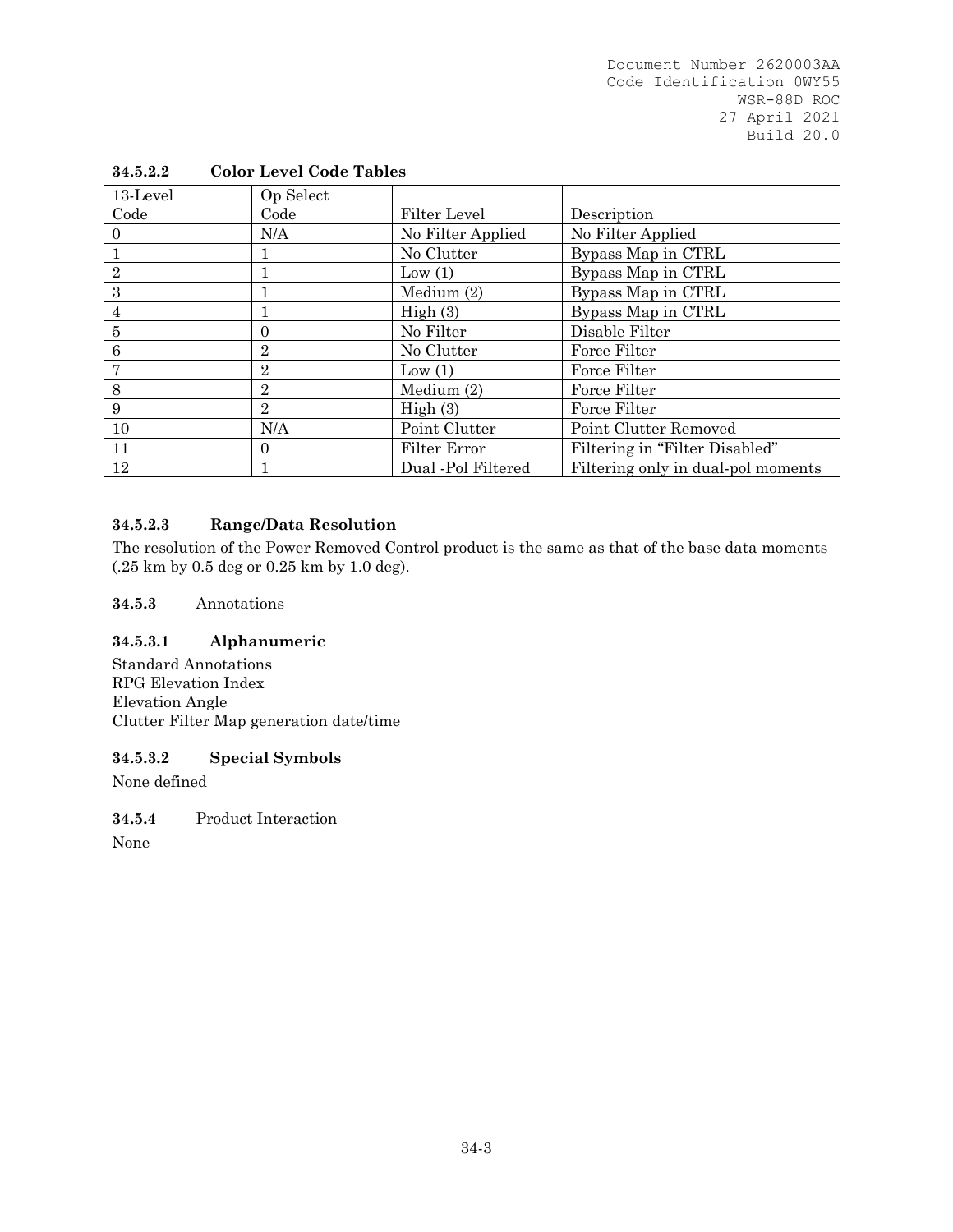## **35 ITWS DIGITAL BASE VELOCITY (ITWSDBV)**

## **35.1 SS Product Description**

"This product shall provide mean radial velocity in a digital array format to support processing external to the NEXRAD system. This product shall be generated for each azimuth scan (elevation) based upon user requirements. This product shall consist of a one degree by 1 kilometer polar grid out to a range of 115 kilometers (62 nautical miles). This product shall provide 256 data levels (including 254 mean radial velocity data levels and indications for data "below the Signal-to-Noise threshold" and "Range Folding") for each array element. The product shall be formatted as a Graphic Product as specified in the ICD for the RPG/Associated PUP, Document Number 2620001, using Digital Radial Data Array Packets, Figure 3-11c. In addition to the standard contents of the Graphic Product, this product shall include the minimum data value (in meters per second), the increment (in meters per second), the number of data levels, the elevation (in degrees), the maximum negative velocity detected (in knots) and the maximum positive velocity detected (in knots).

## **35.2 Display Format**

This is not a displayable product.

## **35.2.1 Data Levels**

The product will have 256 data levels with codes "0" and "1" corresponding to "Below Signal-to-Noise (S/N) Threshold" and "Range Folding", respectively. Data level codes 2 through 255 correspond to mean radial velocity -63.5 to +63 meters per second respectively in 0.5 meters per second increments. This data coding will be adhered to regardless of the Doppler Velocity Resolution of the data provided by the RDA. With a velocity precision code of 2 (see Product Specific Data), the range of velocities produced by RDA is -127 to +126 meters per second. Any velocity data exceeding the maximum (-63.5/+63) will be represented by the maximum velocity.

#### **35.2.2 Color Level Code Tables**

Color level code tables are not provided. The encoding velocities into the 256 level value is according to Table III-E, Base Data Scaling, in the RDA/RPG ICD, Document Number 2620002, with LSB=0.5.

## **35.2.3 Range/Data Resolution**

This product will be a polar data array with a sample bin for each 0.54 NM slant range and each 1 degree (nominal) of angular rotation. The array will normally have up to 366 radials based upon the variation in width of the NEXRAD radials from 0.95 to 1.1 degrees. However, in certain conditions, radial width could vary from 0.1 to 2.0 degree with a maximum of 400 radials in a product. Angular rotation will be in degrees clockwise relative to True North. This product will extend to a range of 62 NM (115 km) with a data value for each .54 NM (1 km). This resolution is obtained by sampling every fourth data bin of the base velocity data. To reduce the product size to a useful detection volume, the range coverage at higher elevations will not include data over 18,000 feet AGL above the radar (as measured above a flat plane at the radar).

#### **35.2.4 Product Specific Data**

The following data, specific to this product, is included in the Graphic Product message according to standard procedures as follows. This information is also provided in the ICD for the RPG/Associated PUP, Figure 3-6 and Table V.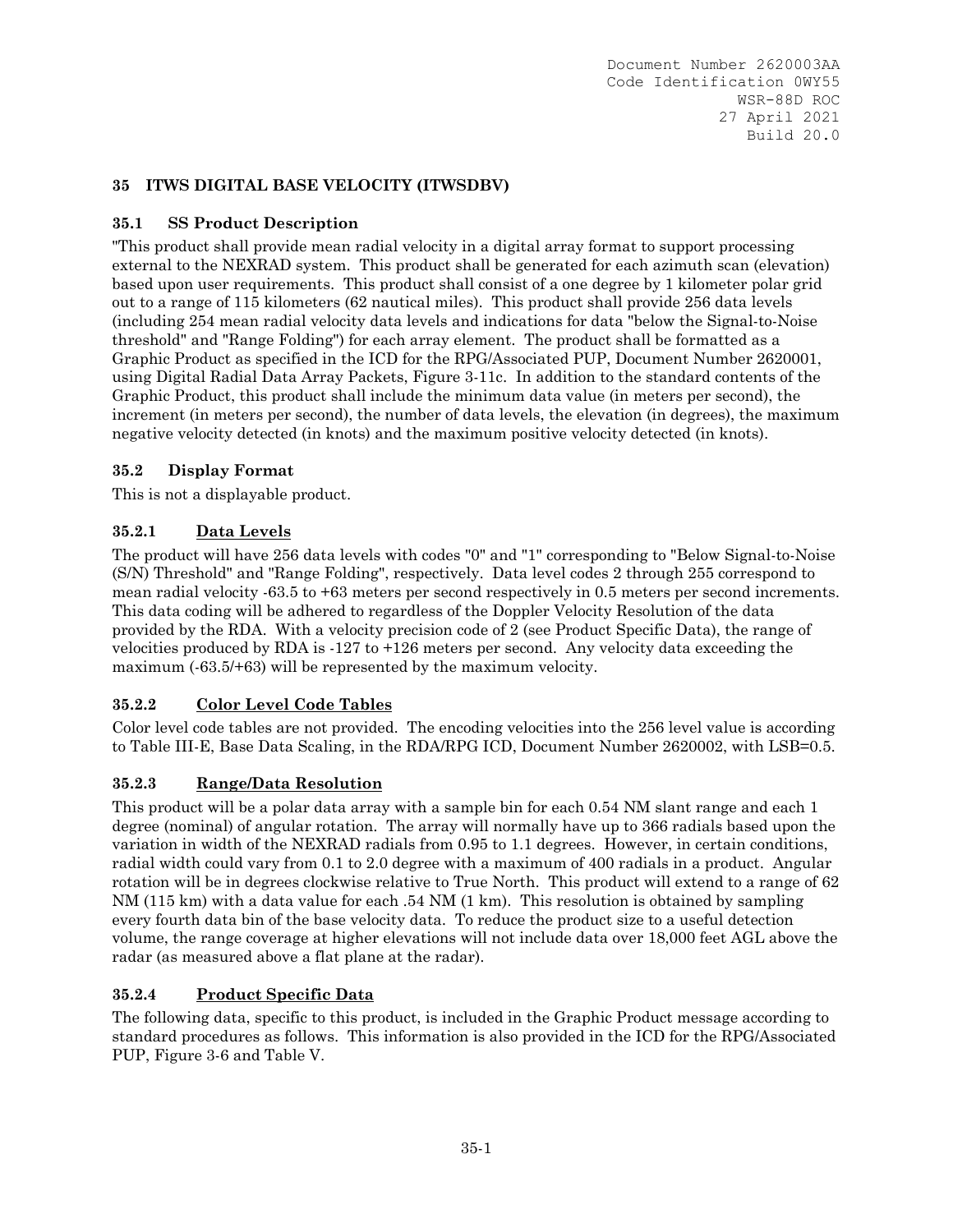| Halfword | Field Name                | Contents                              | Units    | Range             | Precision/<br>Accuracy |
|----------|---------------------------|---------------------------------------|----------|-------------------|------------------------|
| 30       | Product<br>Dependent (P3) | elevation angle                       | degrees  | $-1.0$ to $+45.0$ | $0.1$ , Note $1$       |
| 31       | Data Level 1<br>Threshold | minimum data value                    | $m/s*10$ | $-63.5$           | Note 1                 |
| 33       | Data Level 2<br>Threshold | increment                             | $m/s*10$ | 0.5               | Note 1                 |
| 47       | Data Level 3<br>Threshold | number of levels                      | N/A      | $0 - 255$         |                        |
| 48       | Product<br>Dependent (P4) | maximum negative<br>velocity detected | knots    | $-123$ to 0       | $\mathbf{1}$           |
| 49       | Product<br>Dependent (P5) | maximum positive<br>velocity detected | knots    | 0 to $+123$       | $\mathbf{1}$           |
| 50       | Product<br>Dependent (P7) | velocity precision<br>code            | N/A      | $1 \text{ or } 2$ | 1, Note 2              |

Note 1.Scaled integer, precision determines scaling.

Note 2. Velocity precision code indicates the quantization of the base velocity data used to create this product. A value of 1 denotes 0.5 m/s and 2 denotes 1.0 m/s. Regardless of this code, product 93 is formatted as if the precision is always 0.5 m/s.

### **35.3 Annotations**

### **35.4 Product Interaction**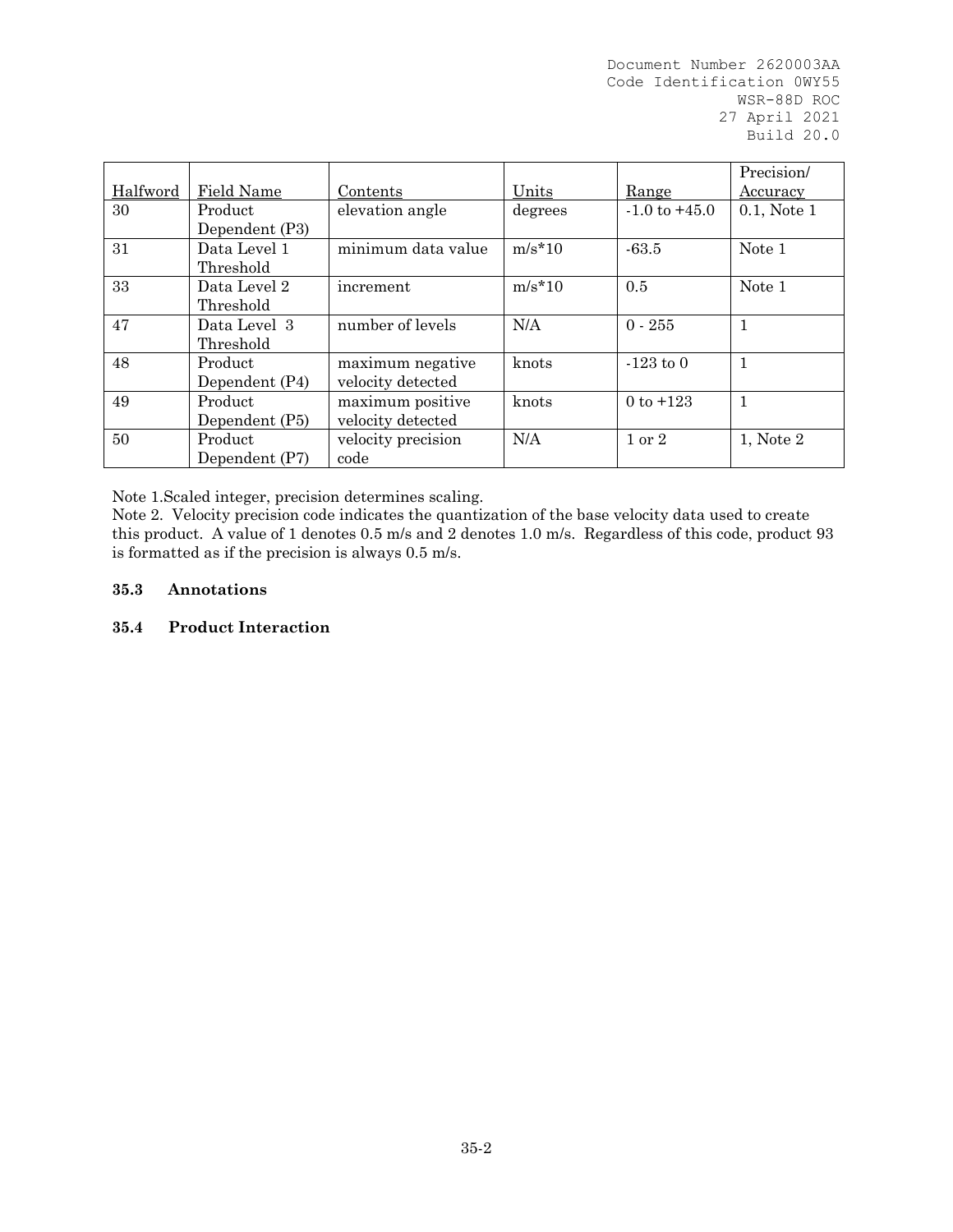### **36 CLUTTER LIKELIHOOD REFLECTIVITY (CLR)**

### **36.1 SS Product Description**

The Clutter Likelihood Reflectivity product shall provide a displayable image of the percentage probability that the radar is detecting ground clutter in the reflectivity radial samples. The processing shall be based on the output of the Radar Echo Classifier (REC) algorithm using the Anomalous Propagation /Clutter target logic. The product shall be generated for any azimuth scan at a single elevation angle based on user requirements. Each product shall be available in an 11 level display. A separate data level code shall be used to represent sampled bins below SNR threshold. The product shall display the percentage likelihood of clutter for each reflectivity bin, from the radar to 124 nautical miles range. The product shall be a radial format display with a range resolution of 0.54 nautical miles. Each product shall include annotations for the product name, radar ID, time and date of scan, data level code, elevation angle, radar position, radar elevation above MSL and radar operational mode. Upon user request, all site adaptable parameters identified as inputs to the algorithm used to generate data for this product shall be available to the user.

### **36.2 Display Format**

The product is displayable as a radial format, graphic image as described in the Interface Control Document for the RPG to Class 1 User.

### **36.2.1 Data Levels**

The 11 color level codes used for display of REC AP/Clutter Likelihood Reflectivity are NEXRAD (or agency) system adaptation data. An example of color table for both Precipitation and Clear Air Modes is listed. With the exception of the end points, the lower value of the range is assigned to the individual colors displayed. The range of values for each is also indicated.

#### **36.2.2 Color Level Code Tables**

| 11-Level Code<br>Display Percent |    |  | Range Percent                                                                       |                                                             | Color Levels |                |       |
|----------------------------------|----|--|-------------------------------------------------------------------------------------|-------------------------------------------------------------|--------------|----------------|-------|
|                                  |    |  |                                                                                     |                                                             | Code         | Color          |       |
| $\Omega$                         | ND |  | SNR <th or<="" td=""><td></td><td><math>(00\ 00\ 00)</math></td><td>black</td></th> | <td></td> <td><math>(00\ 00\ 00)</math></td> <td>black</td> |              | $(00\ 00\ 00)$ | black |
|                                  |    |  | $dBZ < 5 (< -28$ for                                                                |                                                             |              |                |       |
|                                  |    |  | clear air mode)                                                                     |                                                             |              |                |       |
|                                  | 0  |  | $0 < \frac{9}{6} < 10$                                                              |                                                             | <b>TBD</b>   | <b>TBD</b>     |       |
| $\overline{2}$                   | 10 |  | $10<\%<20$                                                                          |                                                             | (TBD)        | (TBD)          |       |
| 3                                | 20 |  | $20 < \% < 30$                                                                      |                                                             | (TBD)        | (TBD)          |       |
| 4                                | 30 |  | $30<\%<40$                                                                          |                                                             | (TBD)        | (TBD)          |       |
| 5                                | 40 |  | $40<\%<50$                                                                          |                                                             | (TBD)        | (TBD)          |       |
| 6                                | 50 |  | $50<\%<60$                                                                          |                                                             | (TBD)        | (TBD)          |       |
| 7                                | 60 |  | $60<\%<70$                                                                          |                                                             | (TBD)        | <b>TBD</b>     |       |
| 8                                | 70 |  | $70<\%<80$                                                                          |                                                             | (TBD)        | <b>TBD</b>     |       |
| 9                                | 80 |  | $80 < \frac{9}{6} < 90$                                                             |                                                             | (TBD)        | <b>TBD</b>     |       |
| А                                | 90 |  | $90<\%$                                                                             |                                                             | (TBD)        | <b>TBD</b>     |       |

#### **36.2.3 Range/Data Resolution**

The products are available for the following: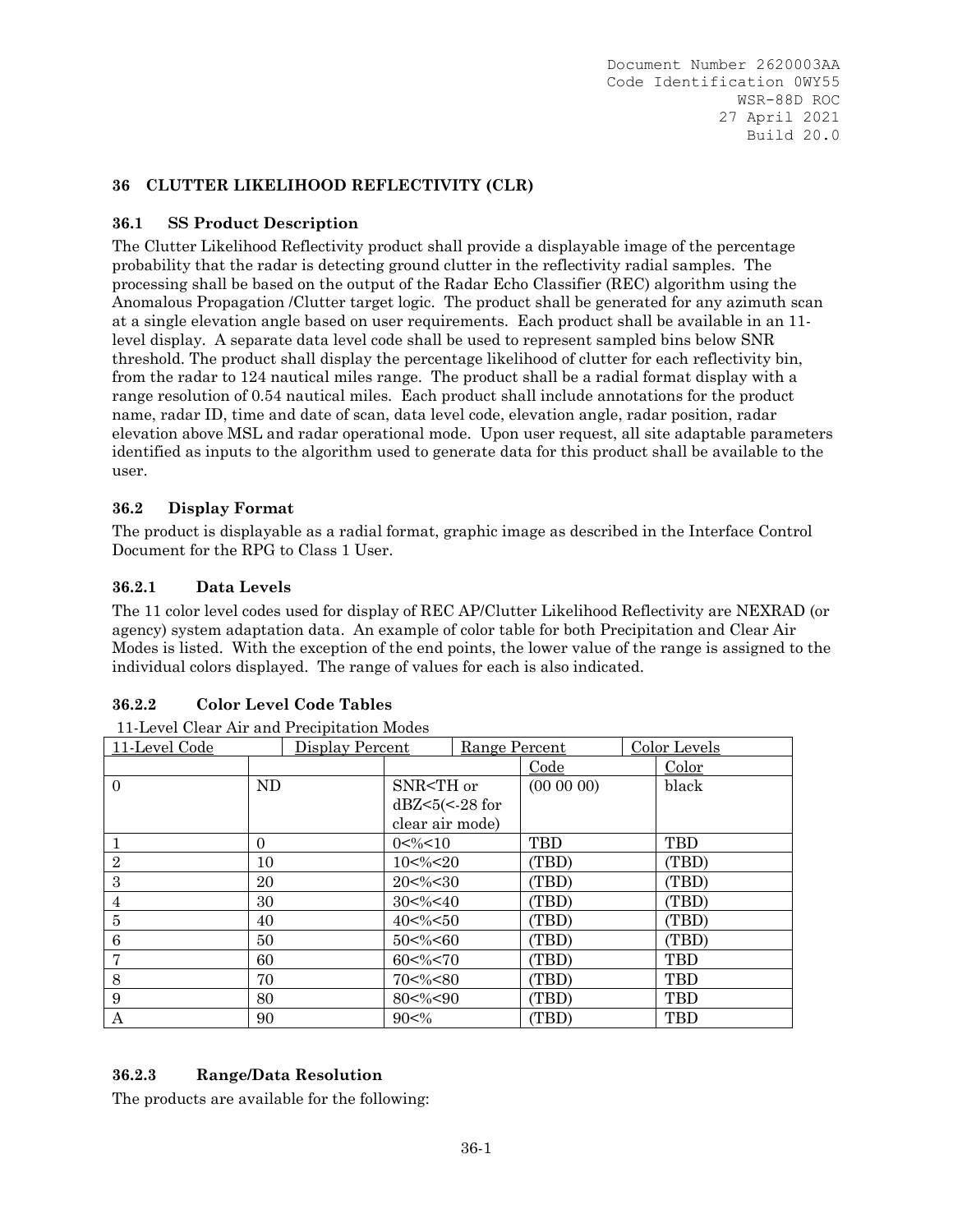| Coverage Area | Resolution         |                |
|---------------|--------------------|----------------|
| (nmi Radius)  | $(nmi \times deg)$ | Product Center |
| 0 to $124$    | $0.54 \times 1$    | Radar Location |

## **36.3 Annotations**

# **36.3.1 Alphanumeric**

Standard Annotations (Appendix A, I(A)) Elevation Angle Data Level Code Site Adaptable Parameters

## **36.3.2 Special Symbols**

None defined.

## **36.4 Product Interaction**

All overlay products are displayable on this product:

 Hail Index Mesocyclone Storm Tracking Information Tornado Vortex Signature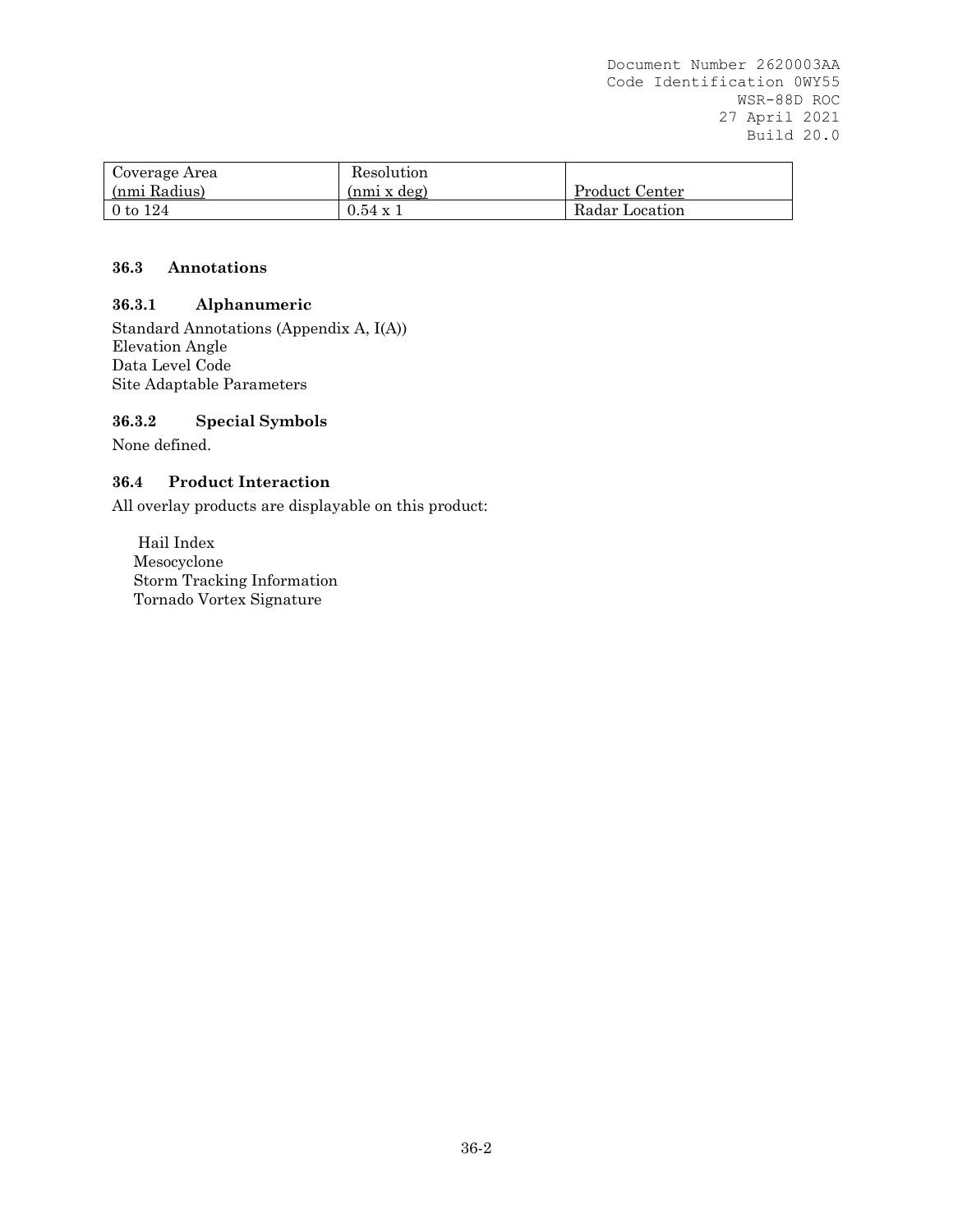## **37 CLUTTER LIKELIHOOD DOPPLER (CLD)**

## **37.1 SS Product Description**

The Clutter Likelihood Doppler product shall provide a displayable image of the percentage probability that the radar is detecting ground clutter in the Doppler radial samples. The processing shall be based on the output of the Radar Echo Classifier (REC) algorithm using the Anomalous Propagation /Clutter target logic. The product shall be generated for any azimuth scan at a single elevation angle based on user requirements. Each product shall be available in a 12-level display. A separate data level code shall be used to represent sampled bins below SNR threshold. A separate data level code shall be used to represent bins where the Doppler data is undermined due to range folded data. The product shall display the percentage likelihood of AP/clutter for each Doppler bin, from the radar to 124 nautical miles range. The product shall be a radial format display with a range resolution of 0.54 nautical miles. The value displayed for a given 0.54 nautical mile bin shall be the maximum of the four corresponding Doppler bins. Each product shall include annotations for the product name, radar ID, time and date of scan, data level code, elevation angle, radar position, radar elevation above MSL and radar operational mode. Upon user request, all site adaptable parameters identified as inputs to the algorithm used to generate data for this product shall be available to the user.

# **37.2 Display Format**

The product is displayable as a radial format, graphic image as described in the Interface Control Document for the RPG To Class 1 User.

# **37.2.1 Data Levels**

The 12 color level codes used for display of REC Clutter Likelihood Doppler are NEXRAD (or agency) system adaptation data. An example of color table for both Precipitation and Clear Air Modes is listed. With the exception of the end points, the lower value of the range is assigned to the individual colors displayed. The range of values for each is also indicated.

## **37.2.2 Color Level Code Tables**

12-Level Clear Air and Precipitation Modes

| 12-Level Code  |          | $\sim$ 0.000 cm $\alpha$ 0.000 cm $\alpha$ 0.000 cm $\alpha$ 0.000 cm $\alpha$<br>Display Percent | Range Percent                                                                                |                                                                       |       |                | Color Levels |       |
|----------------|----------|---------------------------------------------------------------------------------------------------|----------------------------------------------------------------------------------------------|-----------------------------------------------------------------------|-------|----------------|--------------|-------|
|                |          |                                                                                                   |                                                                                              |                                                                       | Code  |                | Color        |       |
| $\Omega$       | ND       |                                                                                                   | SNR <th or<="" td=""><td></td><td><math>(00\ 00\ 00)</math></td><td></td><td>black</td></th> | <td></td> <td><math>(00\ 00\ 00)</math></td> <td></td> <td>black</td> |       | $(00\ 00\ 00)$ |              | black |
|                |          |                                                                                                   | $dBZ < 5 (< -28$ for                                                                         |                                                                       |       |                |              |       |
|                |          |                                                                                                   | clear air mode)                                                                              |                                                                       |       |                |              |       |
|                | $\Omega$ |                                                                                                   | $0 < \frac{9}{6} < 10$                                                                       |                                                                       | (TBD) |                | (TBD)        |       |
| $\overline{2}$ | 10       |                                                                                                   | $10<\%<19$                                                                                   |                                                                       | (TBD) |                | (TBD)        |       |
| 3              | 20       |                                                                                                   | 20<%<29                                                                                      |                                                                       | (TBD) |                | <b>TBD</b>   |       |
| 4              | 30       |                                                                                                   | $30<\%<39$                                                                                   |                                                                       | (TBD) |                | <b>TBD</b>   |       |
| 5              | 40       |                                                                                                   | 40<%<49                                                                                      |                                                                       | (TBD) |                | <b>TBD</b>   |       |
| 6              | 50       |                                                                                                   | $50<\%<59$                                                                                   |                                                                       | (TBD) |                | <b>TBD</b>   |       |
| 7              | 60       |                                                                                                   | $60<\%<69$                                                                                   |                                                                       | (TBD) |                | <b>TBD</b>   |       |
| 8              | 70       |                                                                                                   | 70<%<79                                                                                      |                                                                       | (TBD) |                | <b>TBD</b>   |       |
| 9              | 80       |                                                                                                   | 80<%<89                                                                                      |                                                                       | (TBD) |                | <b>TBD</b>   |       |
| А              | 90       |                                                                                                   | $90<\%$                                                                                      |                                                                       | (TBD) |                | <b>TBD</b>   |       |
| B              | RF       |                                                                                                   | RF                                                                                           |                                                                       | (TBD) |                | <b>TBD</b>   |       |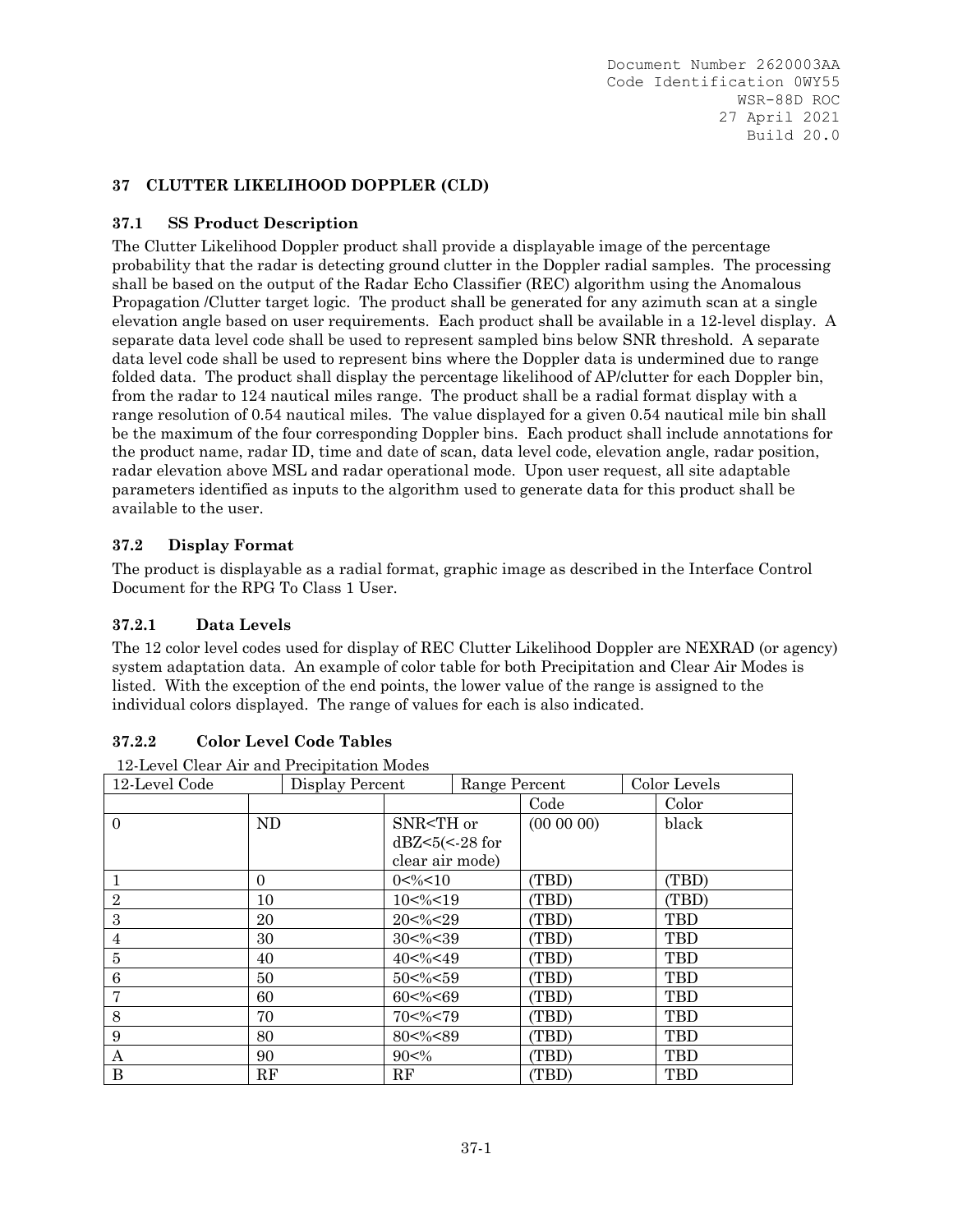# **37.2.3 Range/Data Resolution**

The products are available for the following:

| Coverage Area | Resolution         |                |
|---------------|--------------------|----------------|
| (nmi Radius)  | $(nmi \times deg)$ | Product Center |
| $0$ to $124$  | $0.54 \times 1$    | Radar Location |

## **37.3 Annotations**

## **37.3.1 Alphanumeric**

Standard Annotations (Appendix A, I(A)) Elevation Angle Data Level Code Site Adaptable Parameters

## **37.3.2 Special Symbols**

None defined

## **37.4 Product Interaction**

All overlay products are displayable on this product:

Hail Index Mesocyclone Storm Tracking Information Tornado Vortex Signature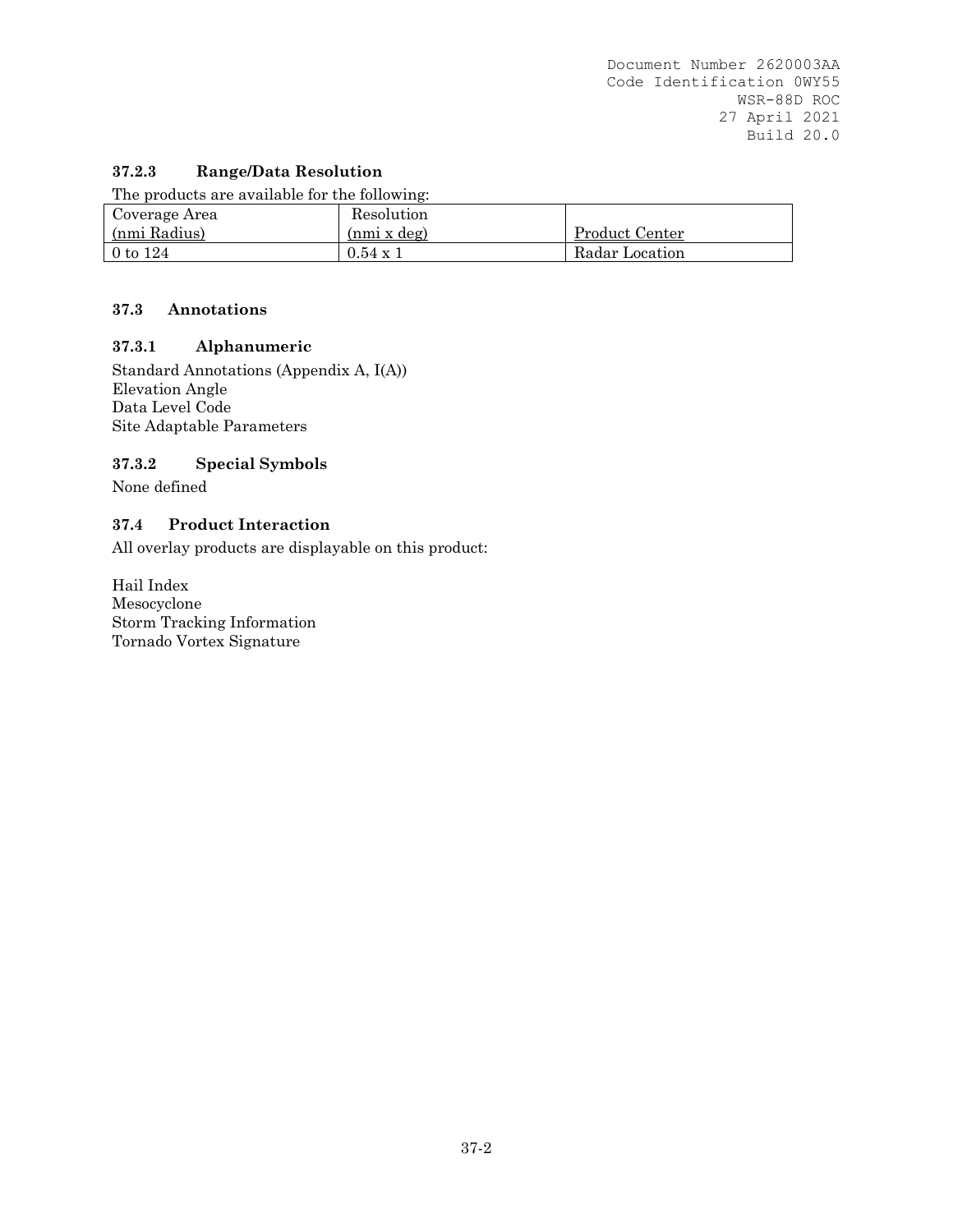**38 DELETED**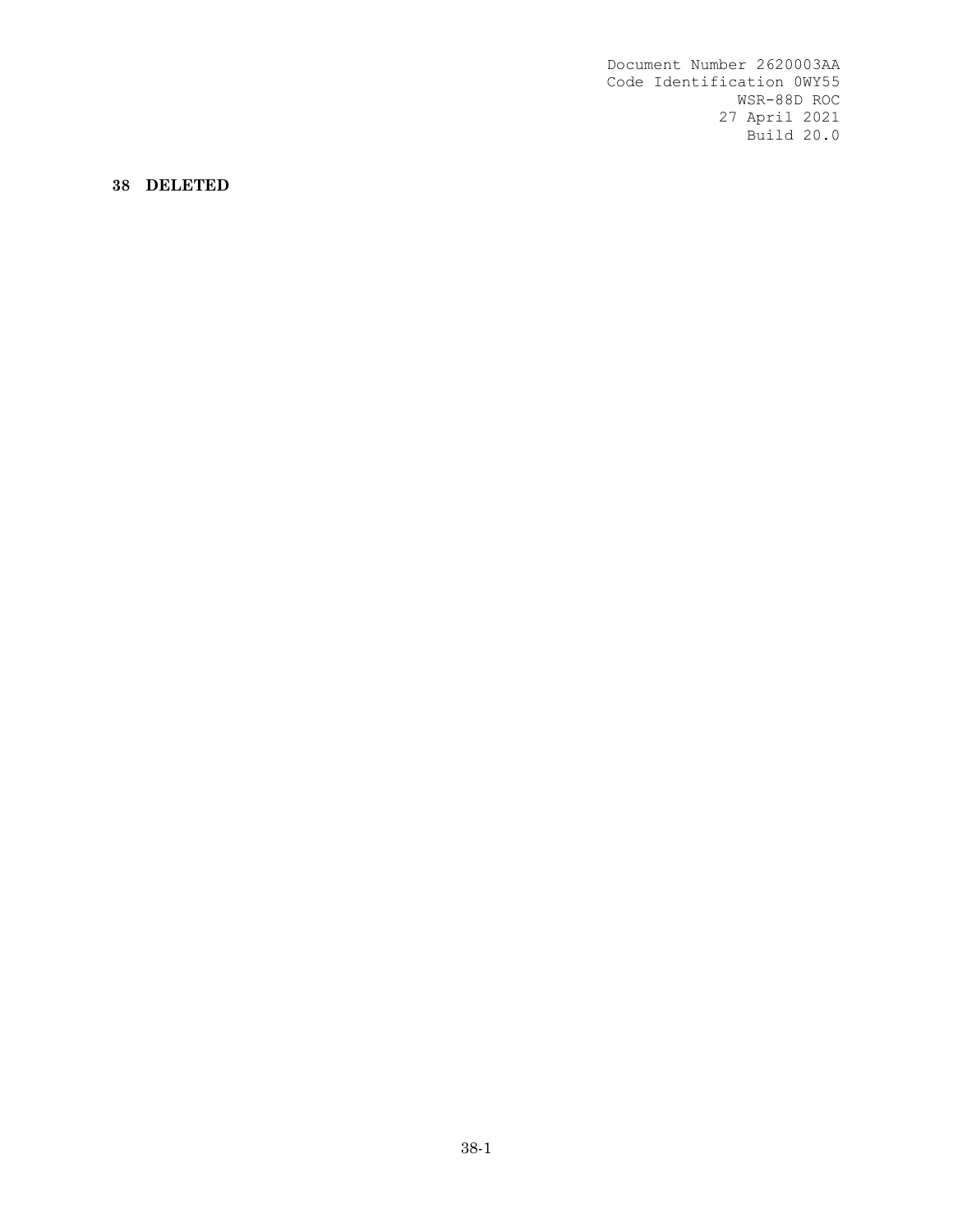# **39 DIGITAL HIGH RESOLUTION VERTICALLY INTEGRATED LIQUID (HRVIL)**

## **39.1 SS Product Description**

"This product shall provide digital values of vertically integrated liquid (VIL) in a polar radial format. These digital, high-resolution VIL data are provided to support processing performed external to the NEXRAD System. A polar VIL algorithm similar to the original NEXRAD VIL Algorithm shall be used. Input to HRVIL is provided on an elevation basis by the Data Quality Assurance (DQA) algorithm. Additional 0.5 degree elevation cuts within a single volume, such as from SAILS, are not used at this time. The DQA analyzes the reflectivity factor data to detect and remove both constant power signature artifacts and anomalous propagation. The HRVIL product shall produce a representative VIL value at every sample bin location of a 1 kilometer (0.54 nautical mile) by 1 degree polar grid, out to a range of 460 kilometers (248 nautical miles). The distance to center of the first range bin is the same as that for the input data. The product shall be updated once per completion of a full volume scan. This product shall provide for 256 data levels including three values reserved for flagging. The product shall be formatted as a Graphic Product as specified in the ICD for Class 1 Users (Document Number 2620001) using Digital Radial Data Array Packets as described in Figure 3-11c.

Each digital product shall include annotations for product name, radar ID, time and date of volume scan, maximum data value (digital VIL value), the number of radials in volume determined to be artifacts, AVSET termination angle, radar position, radar elevation above MSL, and the radar operational mode."

## **39.2 Display Format**

This is not a displayable product.

## **39.2.1 Data Levels**

The product will have 256 data levels with codes "0" and "1" corresponding to "Below threshold data" and "flagged data", respectively. Digital value 255 also is reserved for future use as a flag, if needed. Data level codes 2 through 254 correspond to VIL values ranging from 0.05 kg m**-2** to a maximum of 80 kg m**-2**. Any VIL value above 80 kg m**-2** is assigned a digital data value of 254. The following table lists the equations used to convert VIL to a digital value through the Build 8 version of this product:

| Digital VIL (DVL) Range | VIL Range $(kg \, \text{m}^{-2})$ | Equation                  |
|-------------------------|-----------------------------------|---------------------------|
|                         | $\leq 0.05$                       |                           |
| 2-19                    | $0.05 \leq VIL \leq 0.189$        | $DVL = 123.2702*VIL$      |
|                         |                                   | 4.1635                    |
| 20-254                  | $>=0.189$                         | $DVL = 38.8763*LN(VIL) +$ |
|                         |                                   | 83.9028                   |

Beginning with Build 9, HRVIL has a modified linear scale for improved depiction of weak weather signatures. The following table lists the equations used to convert VIL to a digital value:

| Digital VIL (DVL) Range | VIL Range $(kg \, \text{m}^{-2})$ | Equation                  |
|-------------------------|-----------------------------------|---------------------------|
|                         |                                   |                           |
| 2-19                    | 0 < VIL < 0.189                   | $DVL = 90.66*VIL + 2.0$   |
| 20-254                  | $>=0.189$                         | $DVL = 38.8763*LN(VIL) +$ |
|                         |                                   | 83.9028                   |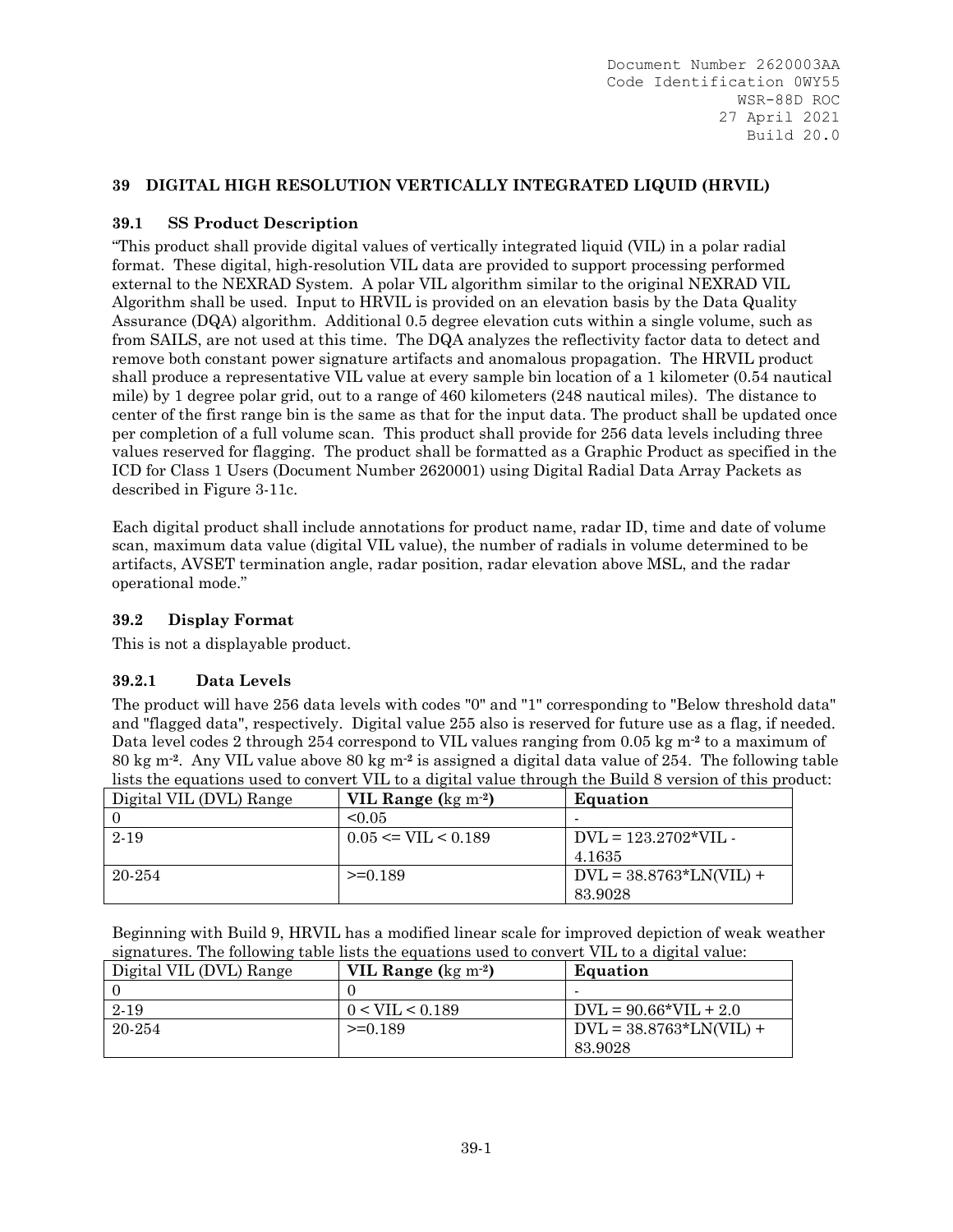# **39.2.2 Color Level Code Tables**

For this digital product, the color table is not applicable.

## **39.2.3 Range/Data Resolution**

The resolution of this polar product is 0.54 nmi (1 km) in range by 1 degree in azimuth out to a radial range of 248 nmi (460 km). The distance to center of the first range bin is the same as that for the input data. The radar location is at the product center.

## **39.3 Annotations**

# **39.3.1 Alphanumeric**

The automated annotations for this product are: Standard Annotations (Appendix A, I(A)) Digital Data Level to VIL Conversion Information Maximum Digital Data Value Detected Number of artifact edited radials volume AVSET termination angle

**39.3.2 Special Symbols** 

None defined.

**39.4 Product Interaction** 

None.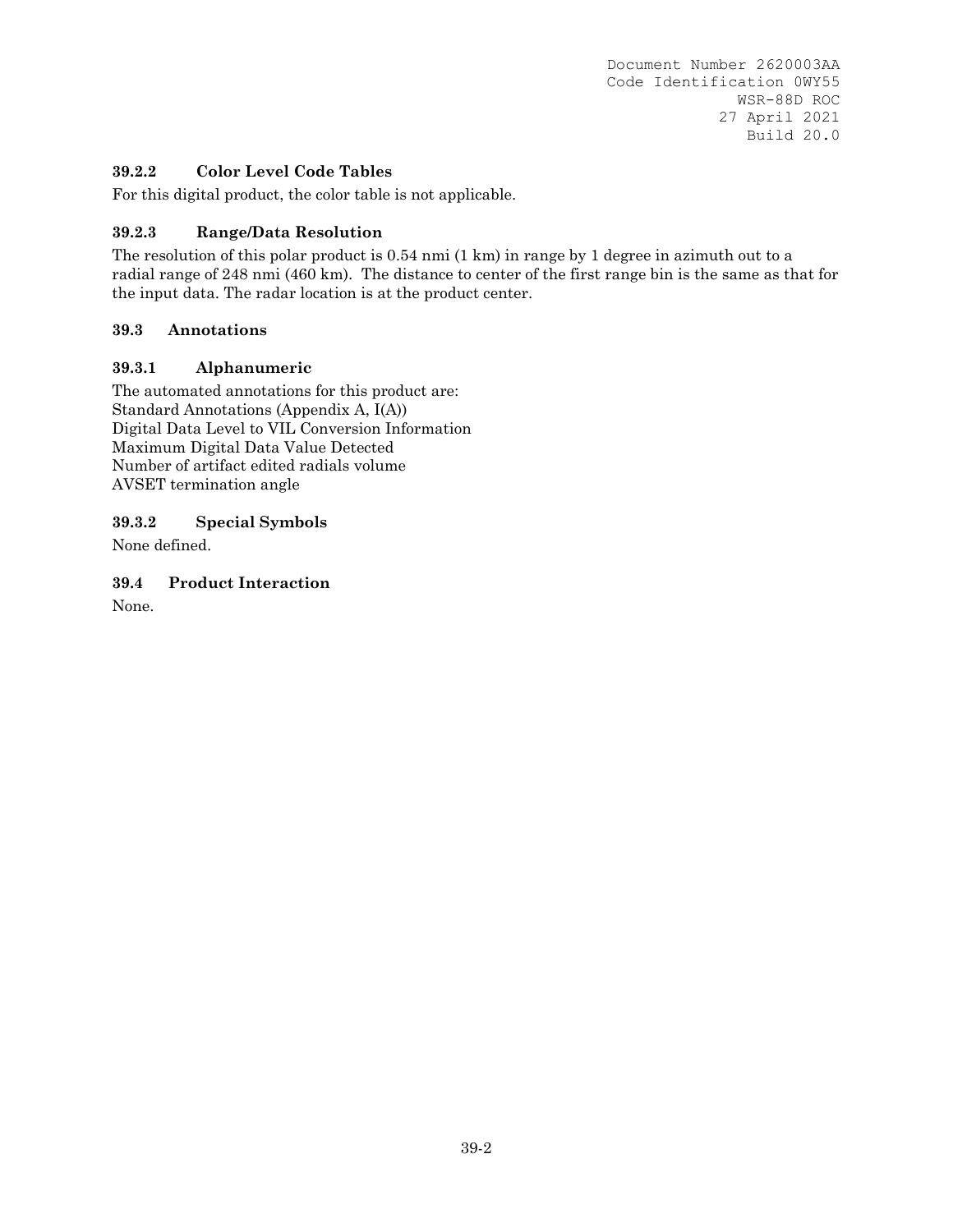## **40 USER SELECTABLE LAYER COMPOSITE REFLECTIVITY (ULR)**

## **40.1 SS Product Description**

"This product shall be provided on a 1 degrees by 1 kilometer polar grid, out to a range of 230 kilometers (124 nautical miles). For each resolution element, this product shall provide the maximum reflectivity value above the resolution element of sample bins intersecting the layer from any elevation angle scan of a volume scan. At most ten layers shall be available per volume. The altitude limits of each layer shall be specified by user product request. No layer shall be less than 1,000 ft thick. Each layer product shall be updated on a volume scan basis. Sixteen data levels shall be available for each product, including one for data below minimum Signal-to-Noise threshold and one for unavailable data. Data is unavailable at a given range resolution element to gaps between elevation scans or if the given resolution element lies above the layer or below the layer. Each product shall contain annotations for product name, radar ID, date and time of volume scan, maximum data value detected, radar position, radar elevation above MSL, and radar operational mode."

# **40.2 Display Format**

## **40.2.1 Data Level**

This product shall contain 16 displayable levels (4 bits) as follows: the first data level shall depict data below the signal - to- noise ratio threshold; the second data level shall depict data which is unavailable due to gaps in the Volume coverage Pattern; the third data level shall contain all data greater than signal-to-noise threshold and less than -5 dBZ; the last data level shall contain all data greater or equal to 55 dBZ; the remaining twelve data levels shall depict reflectivity values greater or equal to -5 dBZ to less than 55 dBZ, at increments to 5 dBZ.

| 16-Level Code    | Display dBZ | Range dBZ                                                                  | Code                                              | Color          |       |
|------------------|-------------|----------------------------------------------------------------------------|---------------------------------------------------|----------------|-------|
| $\Omega$         | >TH         | SNR <th or<="" td=""><td><math>(00\ 00\ 00)</math></td><td>black</td></th> | <td><math>(00\ 00\ 00)</math></td> <td>black</td> | $(00\ 00\ 00)$ | black |
|                  |             | dBZ < 32                                                                   |                                                   |                |       |
|                  | ND.         | ND.                                                                        | (9C 9C 9C)                                        | medium gray    |       |
| $\sqrt{2}$       | > 5         | $-32 < = dBZ < 5$                                                          | (767676)                                          | dark gray      |       |
| 3                | -5          | $-5 < = dBZ < 0$                                                           | (FF AA AA)                                        | light pink     |       |
| 4                | $\Omega$    | $0<=dBZ<5$                                                                 | (EE 8C 8C)                                        | medium pink    |       |
| 5                | 5           | 5 <= dBZ < 10                                                              | (C97070)                                          | dark pink      |       |
| $\boldsymbol{6}$ | 10          | $10$ <= dBZ < $15$                                                         | $(00$ FB $90)$                                    | light green    |       |
| 7                | 15          | $15$ <= dBZ < 20                                                           | $(00$ BB $00)$                                    | medium green   |       |
| 8                | 20          | 20 <= dBZ < 25                                                             | (FF FF 70)                                        | light yellow   |       |
| 9                | 25          | 25 <= dBZ < 30                                                             | (D0 D0 60)                                        | dark yellow    |       |
| 10               | 30          | $30 < = dBZ < 35$                                                          | (FF 60 60)                                        | light red      |       |
| 11               | 35          | $35 < = dBZ < 40$                                                          | (DA 00 00)                                        | medium red     |       |
| 12               | 40          | $40 \leq dBZ \leq 45$                                                      | (AE 00 00)                                        | dark red       |       |
| 13               | 45          | $45$ <= dBZ < $50$                                                         | $(0000$ FF)                                       | blue           |       |
| 14               | 50          | 50 <= dBZ < 55                                                             | (FF FF FF)                                        | white          |       |
| 15               | 55          | $55 \leq dBZ$                                                              | (E7 00 FF)                                        | purple         |       |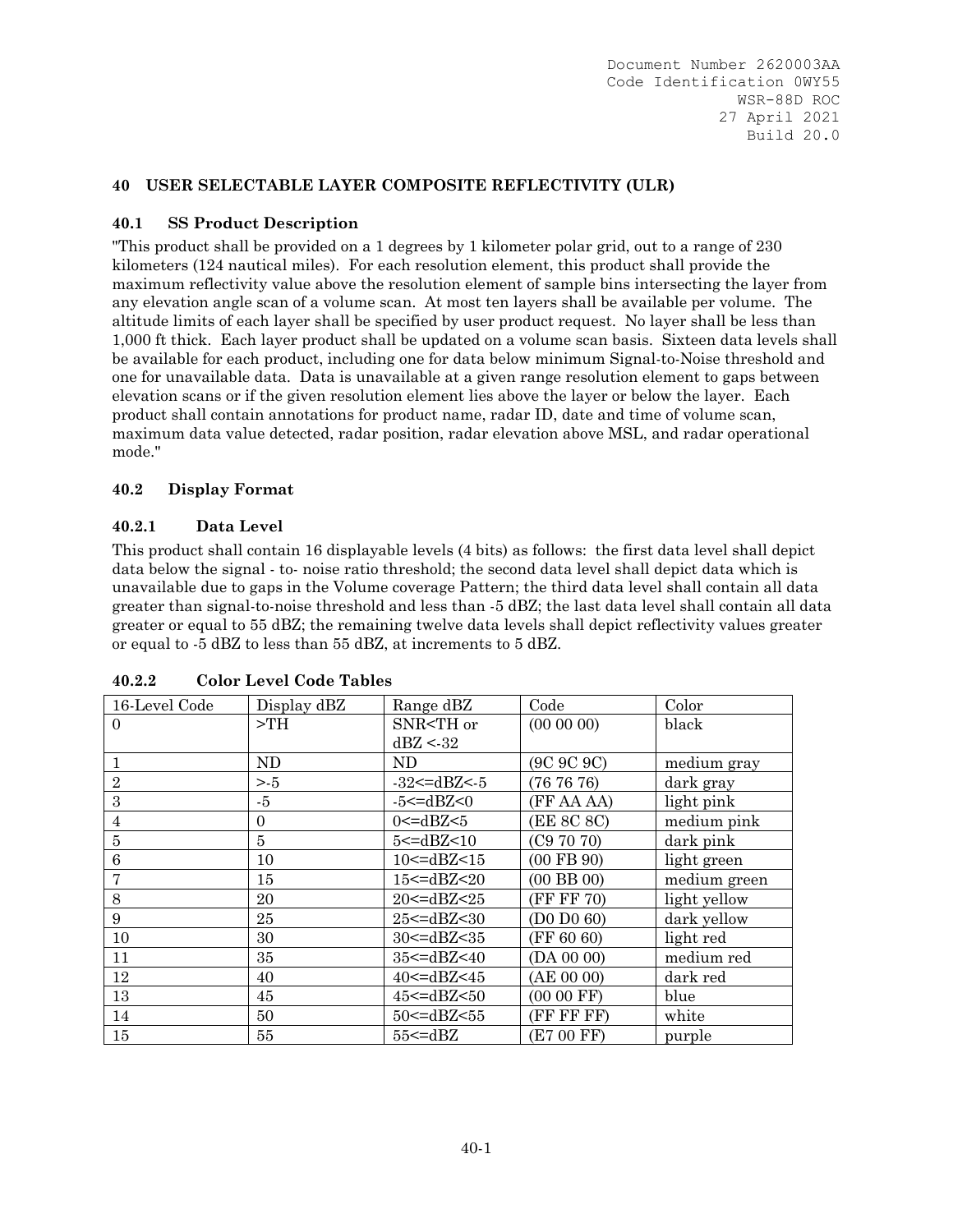## **40.2.3 Range/Data Resolution**

The product coverage area is 360 degrees x 124 nm. The resolution is 1 degree x 0.54 nm. The product is centered at the radar location.

## **40.3 Annotations**

## **40.3.1 Alphanumeric**

Standard Annotation (Appendix A). Data Level Codes Maximum Data Value Detected Requested Altitudes of the Layer Bottom and (to correct request errors as described below)

To permit product generation, invalid product request parameters (i.e., ICD non-compliance such as layer altitude outside of 0 or 70k ft, or minimum thickness less than 1k ft) shall be modified according to the following rules: (A) If the layer bottom altitude is less than 0k ft, generate a product based on a layer bottom altitude of 0k ft; (B) If the layer top altitude is greater than 70k ft, generate a product based on a layer top altitude of 70k ft; (C) If the layer thickness is zero, generate a product based on the top altitude being 1k ft higher than the layer bottom altitude; (D) If the layer top (bottom) altitude are both above (below) the valid altitude limits, generate a product with the layer top (bottom) altitude set to 70k ft (0k ft) and with the other altitude set to 1k ft lower (higher); (E) If the layer top altitude is less than the layer bottom altitude, switch the limits so that the layer depth is greater than zero.

## **40.3.2 Special Symbols**

None defined.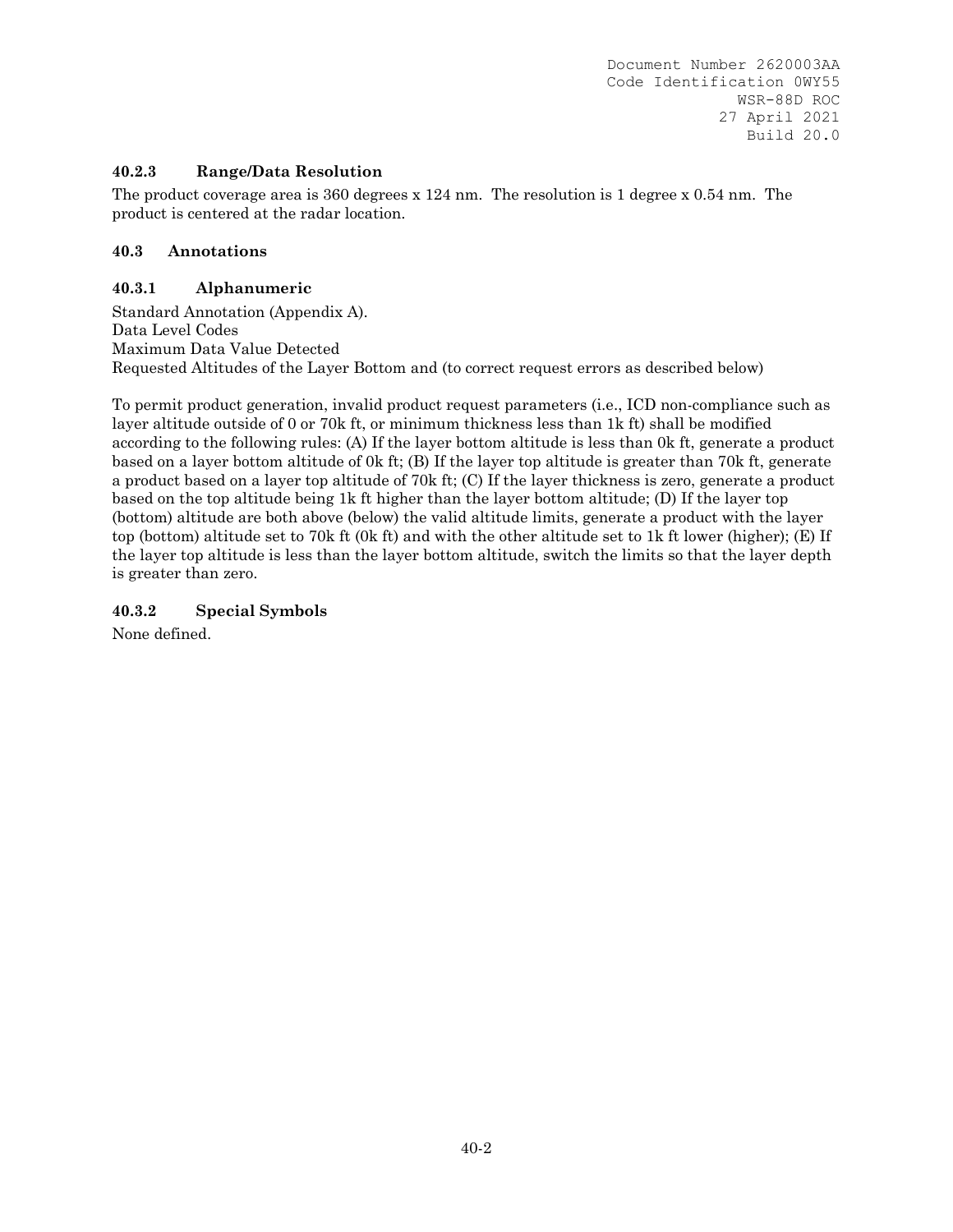## **41 DIGITAL HIGH RESOLUTION ENHANCED ECHO TOPS (HREET)**

### **41.1 SS Product Description**

 "This product shall provide the echo tops information to support processing performed by external systems. Reflectivity data used to generate this product shall be edited for artifacts and anomalous propagation by the Data Quality Assurance algorithm. Additional 0.5 degree elevation cuts within a single volume, such as from SAILS, are not used at this time. The HREET algorithm also removes meteorologically implausible spurious tops at or above 45,000 feet. The HREET product shall be updated once per volume scan time. This product shall report echo tops at a vertical resolution of 1000 feet referenced to mean sea level on a 1 degree by 1 kilometer polar grid to a range of 345 kilometers (186 nautical miles). Echo top data shall be flagged to indicate the "topped" condition, meaning echo tops may be higher than indicated. A Topped condition results when either the reflectivity is greater than the threshold of 18 dBZ at the top elevation scan, or when the value immediately above an 18+ dBZ value is bad and no other values at higher elevations are above threshold. Additionally, two values shall be reserved for "no data" and "bad data". A sample bin is flagged "bad data" if the reflectivity was edited by the DQA algorithm. The value "no data" means there are no reflectivity data above threshold at the location of the sample bin. The flagged conditions cannot be "topped".

"Each product shall include annotations for product name, radar ID, time and date of volume scan, maximum data value (echo top), echo top reflectivity threshold value, the number of radials in volume determined to be artifacts, the number of spurious points removed, AVSET termination angle, radar position, radar elevation above MSL, and the radar operational mode."

### **41.2 Display Format**

### **41.2.1 Data Levels**

 The product will have 71 data levels with codes "0" and "1" corresponding to "missing data" and "bad data", respectively. Data level codes 2 through 71 correspond to EET values ranging from 0.0 kft to a maximum of 69.9 kft. Any EET value at or above 70 kft is assigned a value of 1 (bad data). The following table lists the data levels used and their corresponding EET values.

| Digital EET Range | <b>EET Range (kft)</b>     |
|-------------------|----------------------------|
| ΙO                | Missing data               |
|                   | Bad data                   |
| 2.71              | $0 \leq EET \leq 70$       |
| 130-199           | $0 \leq$ "topped" EET < 70 |

# **41.2.2 Color Level Code Tables**

For this digital product, the color table is not applicable.

### **41.2.3 Range/Data Resolution**

 The resolution of this polar product is 0.54 nmi (1 km) in range by 1 degree in azimuth out to a radial range of 186 nmi (345 km). The radar location is at the product center.

### **41.3 Annotations**

### **41.3.1 Alphanumeric**

The automated annotations for this product are: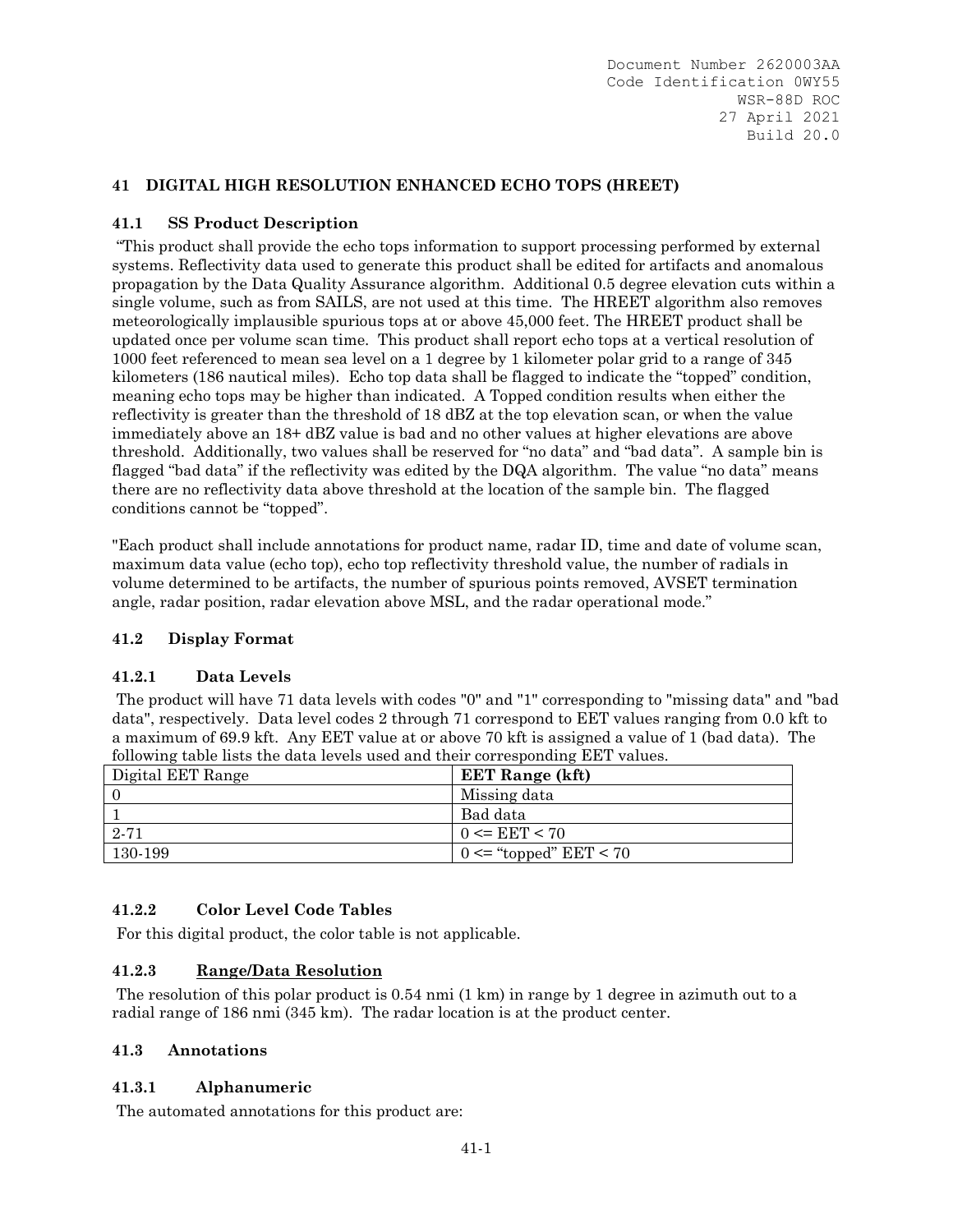Standard Annotations (Appendix A, I(A)) Digital Data Level to EET Conversion Information Maximum Digital Data Value Detected Number of artifact edited radials in volume Echo Top threshold value (in dBZ) Number of spurious points removed AVSET termination angle

## **41.3.2 Special Symbols**

None defined.

#### **41.4 Product Interaction**

None.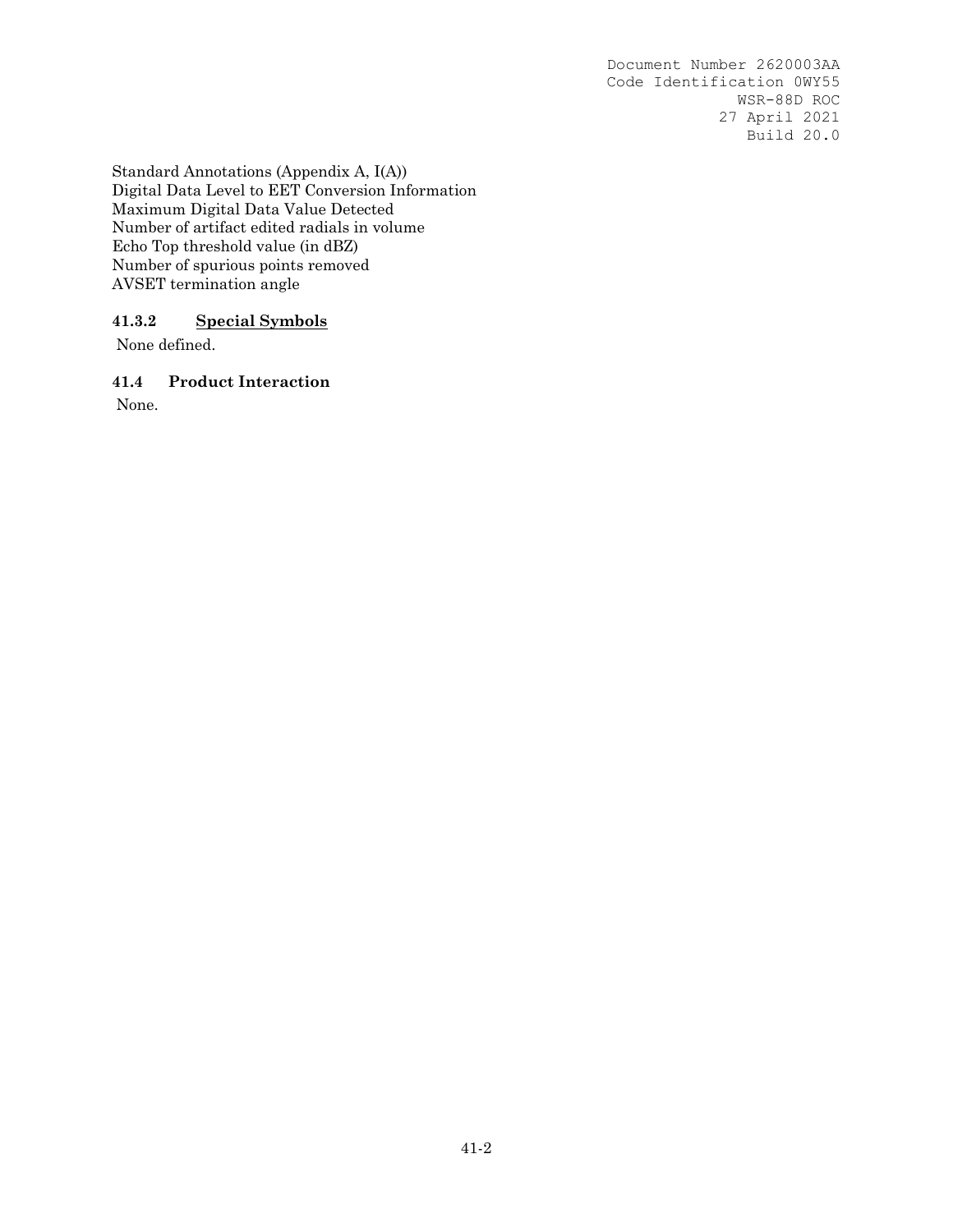#### **42 ONE HOUR SNOW ACCUMULATION (OSW, OSD)**

#### **42.1 SS Product Description**

"These products shall provide radar algorithm estimated 1-hour snow water equivalent and snow depth accumulation images. The products shall be updated every volume scan. The products shall be available for 16 data levels. Each product shall include annotations for the product name, radar ID, date and ending time of the accumulation, the type of range/height correction (such as algorithm derived or static) has been applied to the accumulation, maximum data value, azimuth and range of the maximum value, radar position, radar elevation above MSL, and radar operational mode."

#### **42.2 Display Format**

### **42.2.1 Graphical Display**

The products are displayable in full-screen format or quarter-screen format (see Appendix B) as a radial product. The product will contain 16 data levels. The table below defines the default color and data levels. Color and data levels may vary with display systems and with NEXRAD (or agency) preferences.

|                         |                | <b>OSW</b>                                                                                                                                 |               | <b>OSD</b> |                                                                                   |      | Color Levels          |              |
|-------------------------|----------------|--------------------------------------------------------------------------------------------------------------------------------------------|---------------|------------|-----------------------------------------------------------------------------------|------|-----------------------|--------------|
| 16-Level                | Display        | Range                                                                                                                                      | Display       |            | Range                                                                             |      |                       |              |
| <u>Code</u>             | 100ths         | Inches                                                                                                                                     | <u>Inches</u> |            | Inches                                                                            | Code |                       | Color        |
|                         | Inches         |                                                                                                                                            |               |            |                                                                                   |      |                       |              |
| $\mathbf{0}$            | ND             | $in=0.0$                                                                                                                                   | ND            |            | $in=0.0$                                                                          |      | (000000)              | black        |
|                         | >0             | $0.0<$ in $<$ 0.01                                                                                                                         | >0.00         |            | $0.0<$ in $<$ 0.05                                                                |      | (AA AA AA)            | gray         |
| $\overline{2}$          | 1              | $0.01<$ in $<$ 0.02                                                                                                                        | 0.05          |            | $0.05<$ in $<$ 0.10                                                               |      | (767676)              | dark gray    |
| 3                       | $\sqrt{2}$     | $0.02$ sin < 0.03                                                                                                                          | 0.10          |            | $0.10<$ in< $0.15$                                                                |      | $(00$ FF FF $)$       | cyan         |
| 4                       | 3              | $0.03<$ in< $0.05$                                                                                                                         | 0.15          |            | $0.15$ <in <0.25<="" td=""><td></td><td>(00 AFAF)</td><td>dark cyan</td></in>     |      | (00 AFAF)             | dark cyan    |
| 5                       | $\overline{5}$ | $0.05<$ in< $0.07$                                                                                                                         | 0.25          |            | $0.25$ <in <="" <math="">0.50</in>                                                |      | $(00 \text{ FF } 00)$ | green        |
| $\,6$                   | 7              | 0.07 <sub>in</sub> <0.09                                                                                                                   | 0.50          |            | $0.50<$ in $<$ 0.75                                                               |      | (00 8F 00)            | dark green   |
|                         | 9              | 0.09 <sub>sin</sub> <0.11                                                                                                                  | 0.75          |            | $0.75$ <in 1.00<="" <="" td=""><td></td><td>(FF 00 FF)</td><td>magenta</td></in>  |      | (FF 00 FF)            | magenta      |
| 8                       | 11             | 0.11 <sub>sin</sub> <0.13                                                                                                                  | 1.00          |            | 1.00 <in<1.50< td=""><td></td><td>(AF 32 7D)</td><td>dark magenta</td></in<1.50<> |      | (AF 32 7D)            | dark magenta |
| 9                       | 13             | $0.13$ sin<br>$0.16$                                                                                                                       | 1.50          |            | $1.50 \leq in \leq 2.00$                                                          |      | $(0000$ FF)           | blue         |
| $\mathbf{A}$            | 16             | $0.16$ <in <0.20<="" td=""><td>2.00</td><td></td><td>2.00<in<2.50< td=""><td></td><td>(320096)</td><td>dark blue</td></in<2.50<></td></in> | 2.00          |            | 2.00 <in<2.50< td=""><td></td><td>(320096)</td><td>dark blue</td></in<2.50<>      |      | (320096)              | dark blue    |
| B                       | 20             | $0.20<$ in< $0.25$                                                                                                                         | 2.50          |            | 2.50 <in<3.00< td=""><td></td><td>(FF FF 00)</td><td>yellow</td></in<3.00<>       |      | (FF FF 00)            | yellow       |
| $\overline{C}$          | 25             | $0.25$ <in <0.30<="" td=""><td>3.00</td><td></td><td>3.00<sub>sin</sub>&lt;3.50</td><td></td><td>(FF AA 00)</td><td>orange</td></in>       | 3.00          |            | 3.00 <sub>sin</sub> <3.50                                                         |      | (FF AA 00)            | orange       |
| D                       | 30             | $0.30<$ in $<$ 0.35                                                                                                                        | 3.50          |            | 3.50 <in<4.00< td=""><td></td><td>(FF 00 00)</td><td>bright red</td></in<4.00<>   |      | (FF 00 00)            | bright red   |
| E                       | 35             | $0.35 \leq in < 0.40$                                                                                                                      | 4.00          |            | 4.00 <sub>sin</sub> <5.00                                                         |      | (AE 00 00)            | dark red     |
| $\overline{\mathrm{F}}$ | 40             | 0.40>in                                                                                                                                    | 5.00          |            | 5.00>in                                                                           |      | (FF FF FF)            | white        |

**42.2.1.1 Color Level Code Table** 

### **42.2.1.2 Range/Data Resolution**

The resolution of the graphic products is 0.54 nmi (range) by 1 deg (azimuth) and has a maximum range of 124 nmi.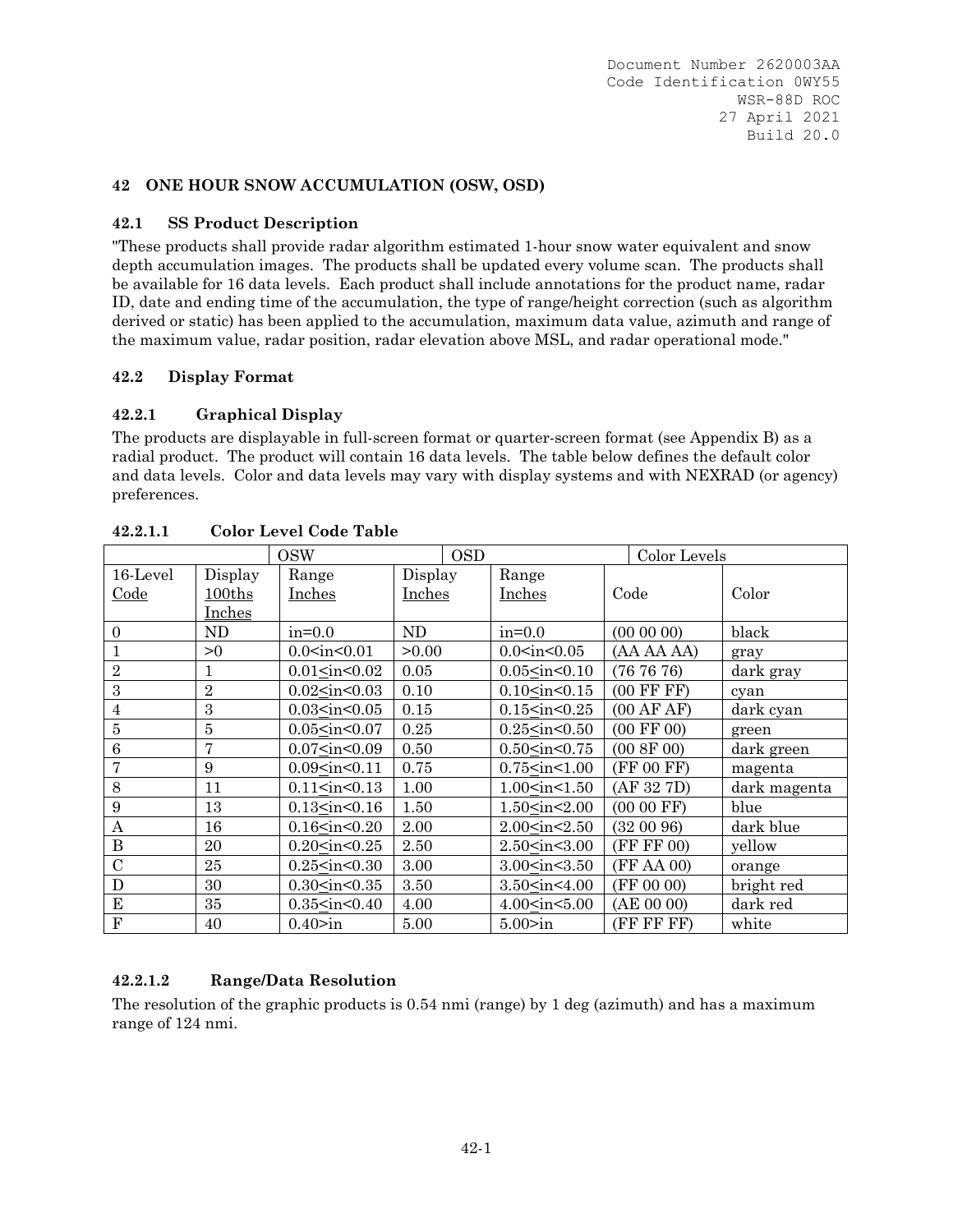## **42.2.2 Alphanumeric Display**

Upon request, all site adaptable and configuration parameters for this product will be available as an alphanumeric display. This data will be formatted in a tabular layout showing in sequential columns the parameter names, values, and units.

## **42.3 Annotations**

## **42.3.1 Alphanumeric**

Standard annotations Starting date [of snow accumulation] Starting time [of snow accumulation] Ending date [of snow accumulation] Ending time [of snow accumulation] Maximum Value Azimuth of Maximum Value Range to Maximum Value Range/height Correction Applied: RCA or static Missing Time - cumulative length in time of the missing periods

**42.3.2 Special Symbols** 

None

**42.4 Product Interaction** 

None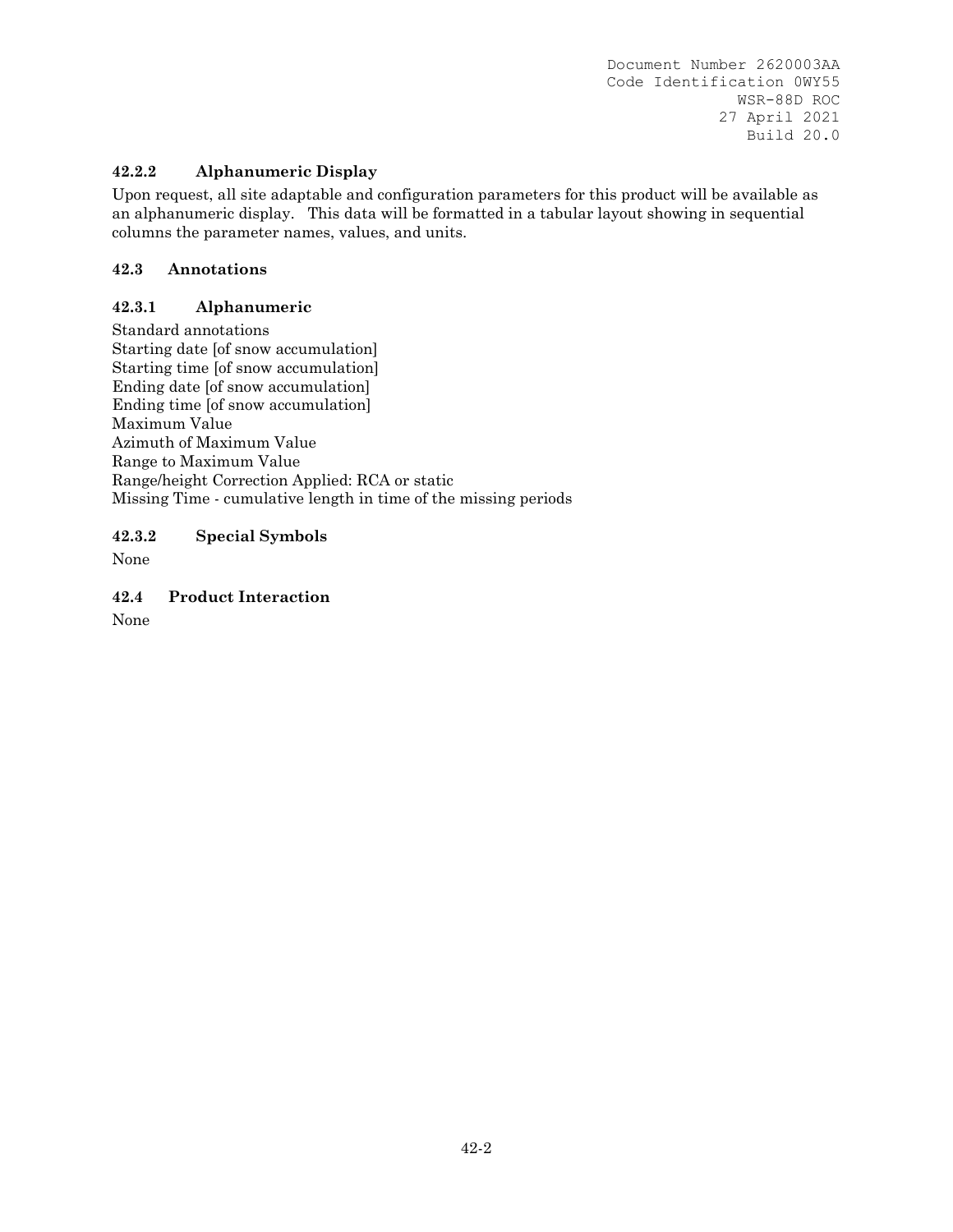## **43 STORM TOTAL SNOW ACCUMULATION (SSW AND SSD)**

### **43.1 SS Product Description**

"These products shall provide radar algorithm estimated storm total snow water equivalent and snow depth accumulation images. The products shall be updated every volume scan. The products shall be available for 16 data levels. Each product shall include annotations for the product name, radar ID, starting and ending date and time of the accumulation, the type of range/height correction (such as algorithm derived or static) has been applied to the accumulation, maximum data value, azimuth and range of the maximum value, radar position, radar elevation above MSL, and radar operational mode."

#### **43.2 Display Format**

## **43.2.1 Graphical Display**

The products are displayable in full-screen format or quarter-screen format (see Appendix B) as a radial product. The product will contain 16 data levels. The table below defines the default color and data levels. Color and data levels may vary with display systems and with NEXRAD (or agency) preferences

|                |         | <b>SSW</b>                                                                                                                    | <b>SSD</b> |                                                                        | Color Levels          |              |
|----------------|---------|-------------------------------------------------------------------------------------------------------------------------------|------------|------------------------------------------------------------------------|-----------------------|--------------|
| 16-Level       | Display | Range                                                                                                                         | Display    | Range                                                                  |                       |              |
| Code           | Inches  | Inches                                                                                                                        | Inches     | Inches                                                                 | Code                  | Color        |
| $\theta$       | ND      | $in=0.0$                                                                                                                      | ND         | $in=0.0$                                                               | (000000)              | black        |
| 1              | >0.00   | $0.0<$ in $<$ 0.05                                                                                                            | >0.00      | 0.0 <sub>in</sub> <0.5                                                 | (AA AA AA)            | gray         |
| $\overline{2}$ | 0.05    | $0.05 \times in \leq 0.10$                                                                                                    | 0.5        | $0.5<$ in $<$ 1.0                                                      | (767676)              | dark gray    |
| 3              | 0.10    | $0.10<$ in< $0.15$                                                                                                            | 1.0        | 1.0 <sub>in</sub> <2.0                                                 | $(00$ FF FF $)$       | cyan         |
| 4              | 0.15    | $0.15$ <in <="" <math="">0.20</in>                                                                                            | 2.0        | 2.0 <sub>in</sub> <3.0                                                 | (00 AFAF)             | dark cyan    |
| 5              | 0.20    | $0.20$ <in <="" <math="">0.25</in>                                                                                            | 3.0        | 3.0 <sub>in</sub> <4.0                                                 | $(00 \text{ FF } 00)$ | green        |
| 6              | 0.25    | $0.25$ <in 0.30<="" <="" td=""><td>4.0</td><td>4.0<sub>sin</sub>&lt;5.0</td><td>(00 8F 00)</td><td>dark green</td></in>       | 4.0        | 4.0 <sub>sin</sub> <5.0                                                | (00 8F 00)            | dark green   |
| 7              | 0.30    | $0.30<$ in $<$ 0.40                                                                                                           | 5.0        | $5.0<$ in $<$ 6.0                                                      | (FF 00 FF)            | magenta      |
| 8              | 0.40    | $0.40<$ in< $0.50$                                                                                                            | 6.0        | 6.0 <sub>in</sub> <8.0                                                 | (AF 32 7D)            | dark magenta |
| 9              | 0.50    | $0.50 \leq in < 0.75$                                                                                                         | 8.0        | 8.0 <sub>sin</sub> <10.0                                               | $(0000$ FF)           | blue         |
| A              | 0.75    | $0.75$ sin $< 1.00$                                                                                                           | 10.0       | $10.0$ sin st $12.0$                                                   | (320096)              | dark blue    |
| $\, {\bf B}$   | 1.00    | 1.00 <in<1.25< td=""><td>12.0</td><td>12.0<in<15.0< td=""><td>(FF FF 00)</td><td>yellow</td></in<15.0<></td></in<1.25<>       | 12.0       | 12.0 <in<15.0< td=""><td>(FF FF 00)</td><td>yellow</td></in<15.0<>     | (FF FF 00)            | yellow       |
| $\mathcal{C}$  | 1.25    | $1.25$ <in <1.50<="" td=""><td>15.0</td><td>15.0<in<20.0< td=""><td>(FF AA 00)</td><td>orange</td></in<20.0<></td></in>       | 15.0       | 15.0 <in<20.0< td=""><td>(FF AA 00)</td><td>orange</td></in<20.0<>     | (FF AA 00)            | orange       |
| D              | 1.50    | 1.50 <in<2.00< td=""><td>20.0</td><td>20.0<in<25.0< td=""><td>(FF 00 00)</td><td>bright red</td></in<25.0<></td></in<2.00<>   | 20.0       | 20.0 <in<25.0< td=""><td>(FF 00 00)</td><td>bright red</td></in<25.0<> | (FF 00 00)            | bright red   |
| E              | 2.00    | 2.00 <in<2.50< td=""><td>25.0</td><td><math>25.0 \leq in &lt; 30.0</math></td><td>(AE 00 00)</td><td>dark red</td></in<2.50<> | 25.0       | $25.0 \leq in < 30.0$                                                  | (AE 00 00)            | dark red     |
| ${\bf F}$      | 2.50    | 2.50>in                                                                                                                       | 30         | 30.0>in                                                                | (FF FF FF)            | white        |

### **43.2.1.1 Color Level Code Table:**

# **43.2.1.2 Range/Data Resolution**

The resolution of the graphic products is 0.54 nmi (range) by 1 deg (azimuth) and has a maximum range of 124 nmi.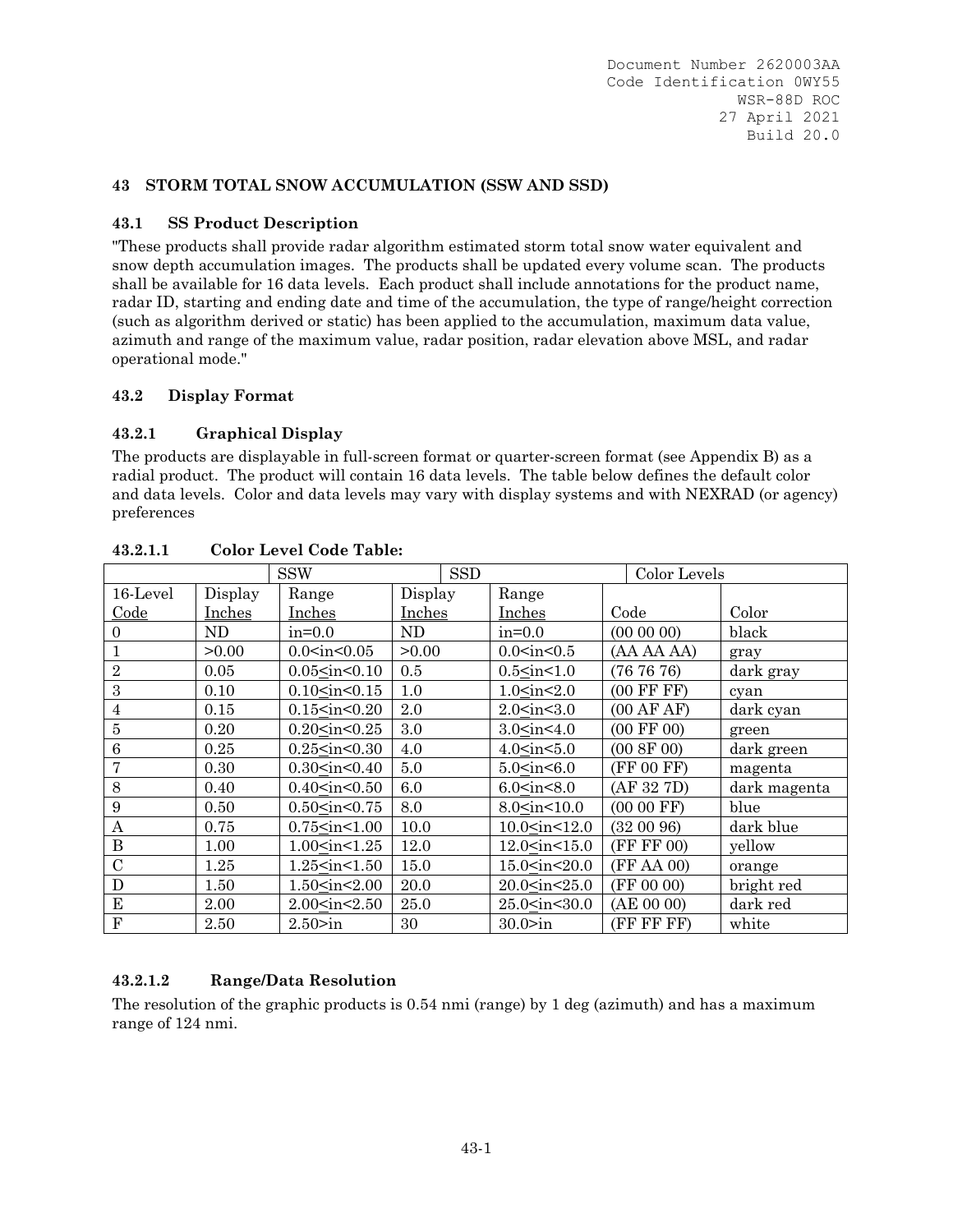## **43.2.2 Alphanumeric Display**

Upon request, all site adaptable and configuration parameters for this product will be available as an alphanumeric display. This data will be formatted in a tabular layout showing in sequential columns the parameter names, values, and units.

### **43.3 Annotations**

### **43.3.1 Alphanumeric**

Standard annotations Starting date [of snow accumulation] Starting time [of snow accumulation] Ending date [of snow accumulation] Ending time [of snow accumulation] Maximum Value Azimuth of Maximum Value Range to Maximum Value Range/height Correction Applied: RCA or static Missing Time - cumulative length in time of the missing periods

**43.3.2 Special Symbols** 

None

**43.4 Product Interaction** 

None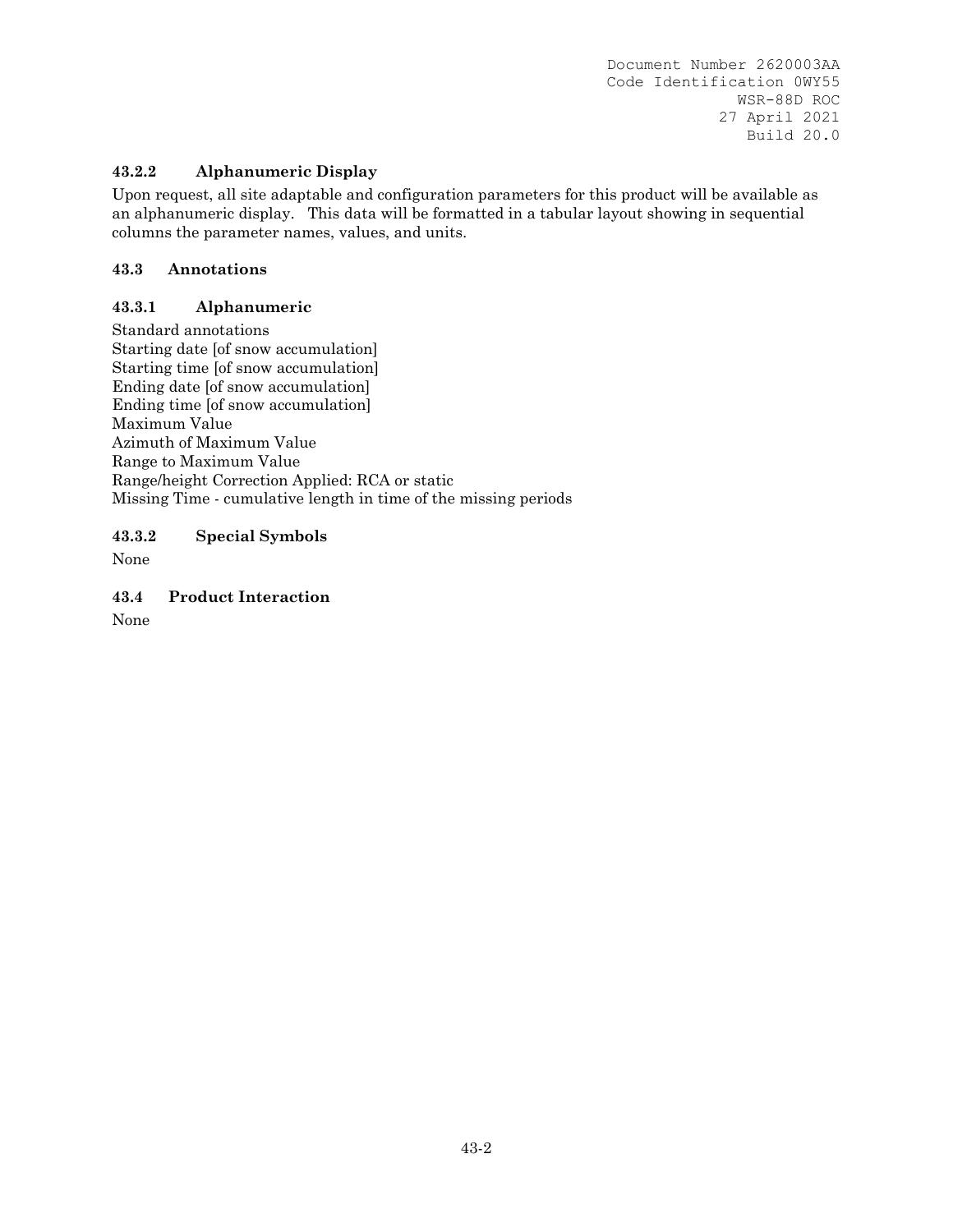# **44 USER SELECTABLE SNOW ACCUMULATION (USW, USD)**

## **44.1 SS Product Description**

"These products shall provide radar algorithm estimated storm total snow water equivalent and snow depth accumulation images for a user selected accumulation period. The product format and content shall be the same as the storm total snow accumulation products, except the accumulation period shall be of variable duration and in whole top-of-the-hour clock hours. The products shall be updated at the top of the every hour (as requested). The accumulation period shall be definable by the requester via two parameters: the Ending Hour (ranging from 0 to 23Z) and the Time Span (ranging from 1 to 30 whole clock hours prior to the Ending Hour.) The product will usually be generated by request, but may also be generated routinely for designated periods. The default accumulation period shall span a 24 hour period from 1200Z of the previous day to 1200Z of the present day.

The products shall be available for 16 data levels. Each product shall include annotations for the product name, radar ID, dates and times of the starting and end (clock hour) of the snow accumulation, the type of range correction (such as algorithm or static derived) has been applied to the accumulation, maximum data value, azimuth and range of the maximum value, radar position, radar elevation above MSL, and radar operational mode.**"**

## **44.2 Display Format**

## **44.2.1 Graphical Display**

The product is displayed in full-screen or quarter-screen format (see Appendix B).

# **44.2.1.1 Color Level Code Tables**

The User Selectable Snow Accumulation is displayed in 16 data levels on one of two sets of scales based on the maximum data value detected: a) one scale corresponding to that presently in use for the One Hour Snow Accumulation products (OSW for snow water equivalent or OSD for snow depth), or b) a scale corresponding to that used for the Storm Total Snow Accumulation products (SSW for snow water equivalent or SSD for snow depth). The scale used for the user selectable snow accumulation product (USW or USD) will switch automatically between the two, with the OSW or OSD scales in effect unless the product maximum data value exceeds the lower limit of the maximum data level in which case the SSW or SSD scale will be invoked. Color and data levels will vary with display systems and with NEXRAD (or agency) preferences. Data levels will vary as changes are made to the OSW, OSD, SSW, and SSD color and data levels.

### **44.2.1.2 Range/Data Resolution**

The resolution of this graphic product is 0.54 nmi (range) by 1 deg (azimuth) out to a range of 124 nmi.

### **44.2.2 Alphanumeric Display**

Upon request, all site adaptable parameters for this product will be available as an alphanumeric display. This data will be formatted in a tabular layout showing in sequential columns the parameter names, values, and units.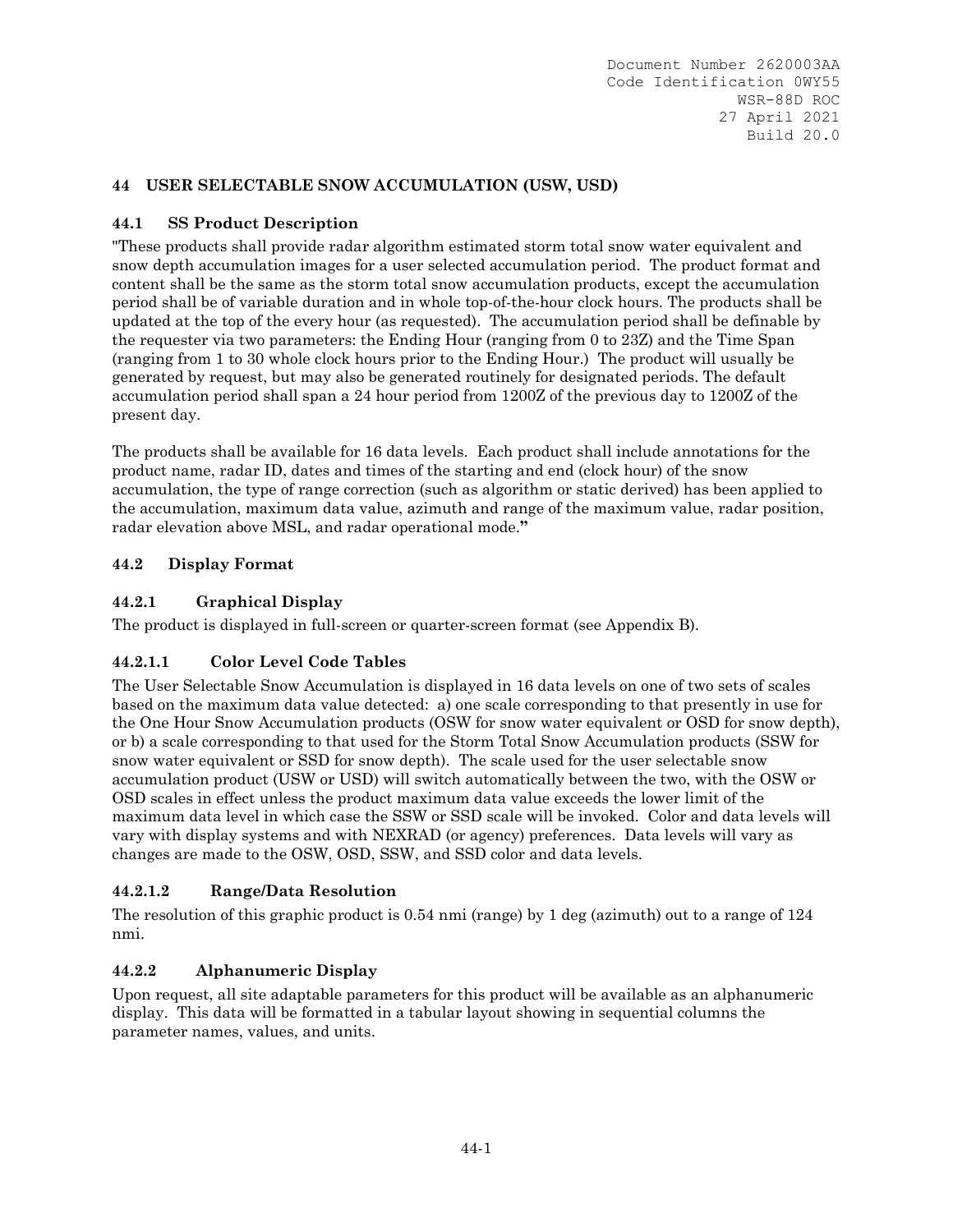## **44.3 Annotations**

#### **44.3.1 Alphanumeric**

Standard annotations Starting date [of snow accumulation] Starting time [of snow accumulation] Ending date [of snow accumulation] Ending time [of snow accumulation] Maximum Value Azimuth of Maximum Value Range to Maximum Value Range/height Correction Applied: RCA or static End Hour Time Span Available hours

#### **44.3.2 Special Symbols**

None

**44.4 Product Interaction** 

None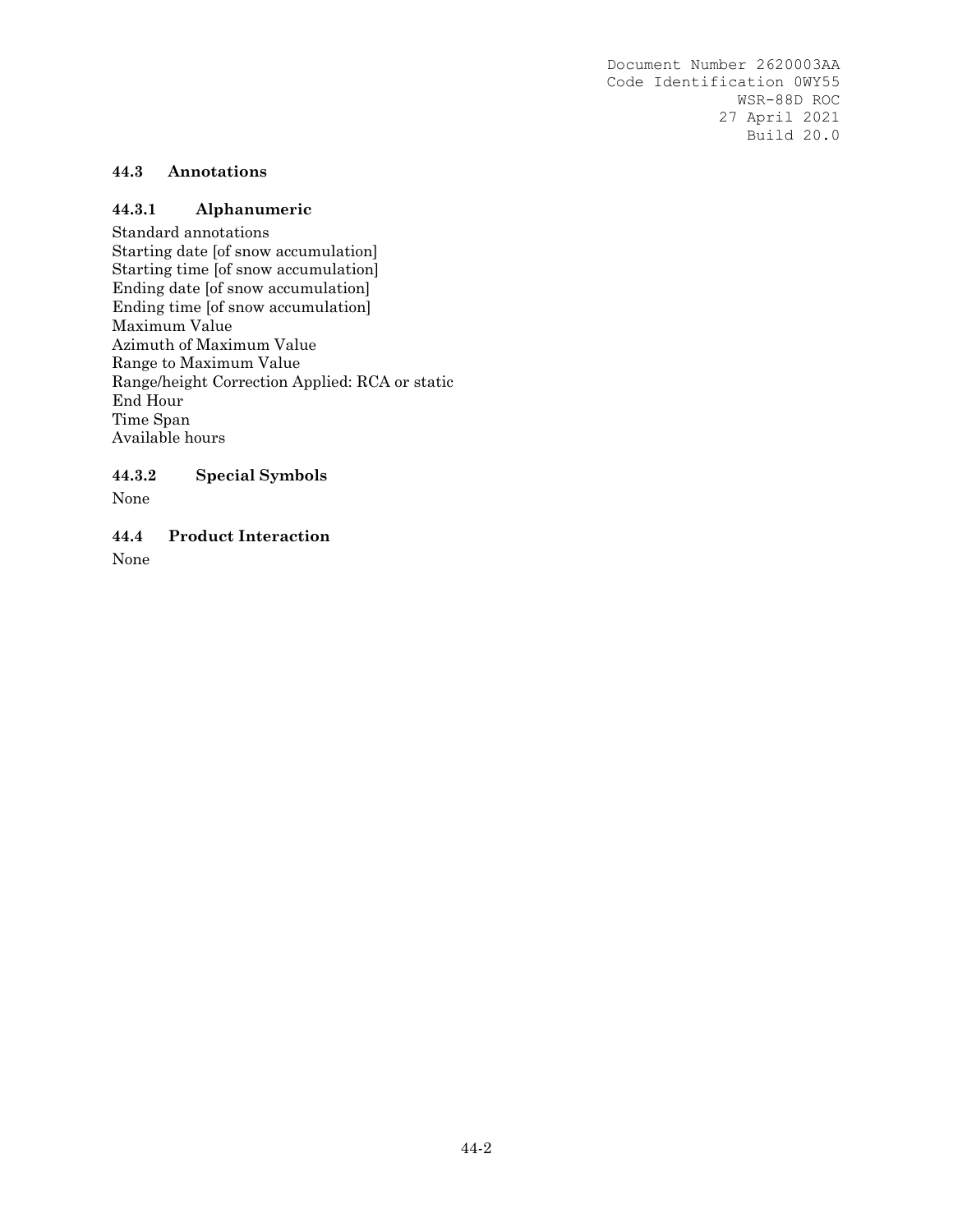### **45 ARCHIVE III STATUS PRODUCT (ASP)**

#### **45.1 SS Product Description**

Section 3.7.1.6.3 states "The capability shall (1) be provided to detect, record, and display all status and error messages."

The ASP product contains an adaptable number of hours of RPG status log messages. The product (by default) is generated every three hours at 00:00, 03:00, 06:00, 09:00, 12:00, 15:00, 18:00, and 21:00 GMT. The product contains all RPG status log messages since the last product was generated.

This product shall include annotations for the product name, radar ID, date and time of volume scan, elevation angle, radar position, radar elevation above MSL, and radar operational mode.

#### **45.2 ASP Format for External Systems**

The product is formatted according to the Generic Product Format (GPF) packet description and encoded using External Data Representation (XDR). See the RPG to Class 1 User ICD for more information about GPF and XDR.

#### **45.3 Annotations**

#### **45.3.1 Alphanumeric**

Standard annotations

#### **46 GUST FRONT MIGFA (GFM)**

#### **46.1 SS Product Description**

"This product shall provide convergence boundary detections (such as gust fronts) with 10 and 20 minute forecast positions. The product extends to 70 kilometers (38 nautical miles) range from the radar. This product is provided to support processing performed by external systems and is not display oriented. Input to MIGFA is a merger of the initial 0.5 and 1.5 degree elevation cuts for all VCPs but VCP 12 and VCP 212. For VCP 12 and VCP 212, the merger is for the initial 0.5 and 1.3 degree elevation cuts. Additional 0.5 degree elevation cuts within a single volume, such as from SAILS, are not used at this time. This product will be updated once every volume scan time. Each product will include a standard set of annotations and a count of the number of detections in the volume. The product shall be formatted as a Generic Data Product as specified in the ICD for Class 1 Users (Document Number 2620001) using Packet 28 as described in Appendix E."

Each product shall include annotations for product name, radar ID, time and date of volume scan, number of detections in the volume, radar position, radar elevation above MSL, and the radar operational mode."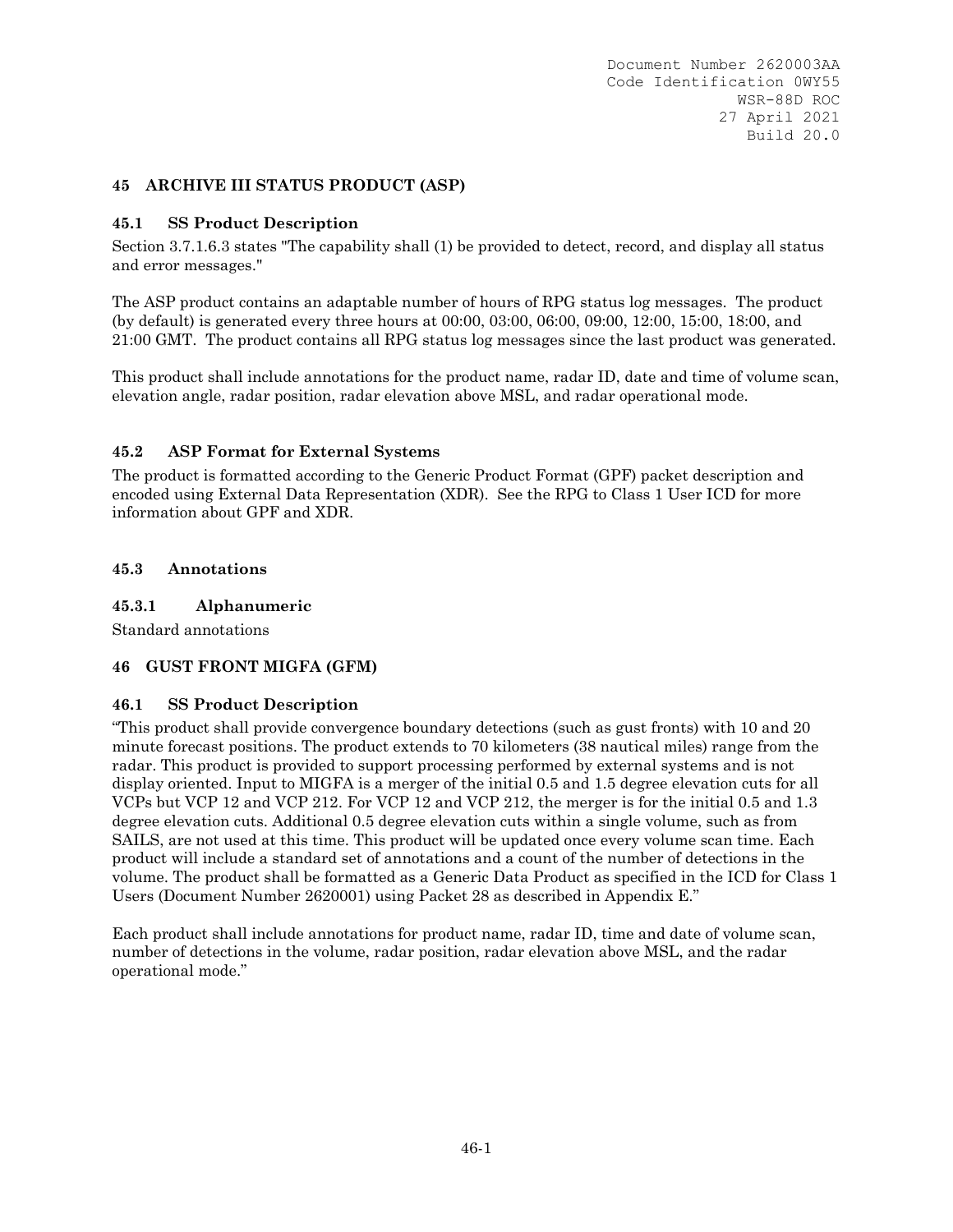#### **46.2 Display Format**

#### **46.2.1 Data Levels**

The product does not have data levels. Detections and their 10 and 20 minute forecast positions consist of a series of location points.

#### **46.2.2 Color Level Code Tables**

For this product the color table is not applicable.

#### **46.2.3 GFM Format for External Systems**

MIGFA output is encoded using Generic Data Packet 28. This packet is described in Note 1 for Figure 3-15b of the *RPG To Class 1 User ICD (Document 2620001I).* Packet 28 provides for a selfdescribing NEXRAD output product. The Radar Operations Center (ROC) supports API to encode (serialize) and decode (deserialize) Packet 28 formatted products. It is available upon request from the ROC.

MIGFA uses the Area Component Data Structure to describe both detections and predictions. Appendix E describes the many data structures available in Packet 28. Figure E-6 (Area Component Data Structure (Sheet 2)) is pertinent to MIGFA. A set of three structures is provided *IF* MIGFA detects a convergence boundary. The set includes a detection with two predictions. For each, a set of component parameters and X,Y radar-centric geographic location points is provided in units of kilometers. The specific component parameters are listed:

| DETECTION COMPONENT PARAMETERS          |                       |
|-----------------------------------------|-----------------------|
| Parameter Name                          | Units; Default Values |
| Detection ID Number                     | n.a                   |
| Forecast Time Offset                    | Minutes; 0            |
| Convergence Boundary Propagation U      | m/s                   |
| Convergence Boundary Propagation V      | m/s                   |
| Average Speed of Wind Behind Front      | m/s                   |
| Average Direction of Wind Behind Front  | Degrees               |
| Wind Behind Front U Component           | m/s                   |
| Wind Behind Front V Component           | m/s                   |
| Wind Behind Analysis Point X Coordinate | km                    |
| Wind Behind Analysis Point Y Coordinate | km                    |
| Wind Shear Hazard                       | m/s                   |

| PREDICTION COMPONENT<br>PARAMETERS |                       |
|------------------------------------|-----------------------|
| Parameter Name                     | Units; Default Values |
| Detection ID Number                | n/a                   |
| Forecast Time Offset               | Minutes: $10$ or $20$ |

#### **46.3 Annotations**

NOTE: The detection ID number component parameter for the prediction is set to match the parent detection's ID component parameter value. This method links the two predictions and one detection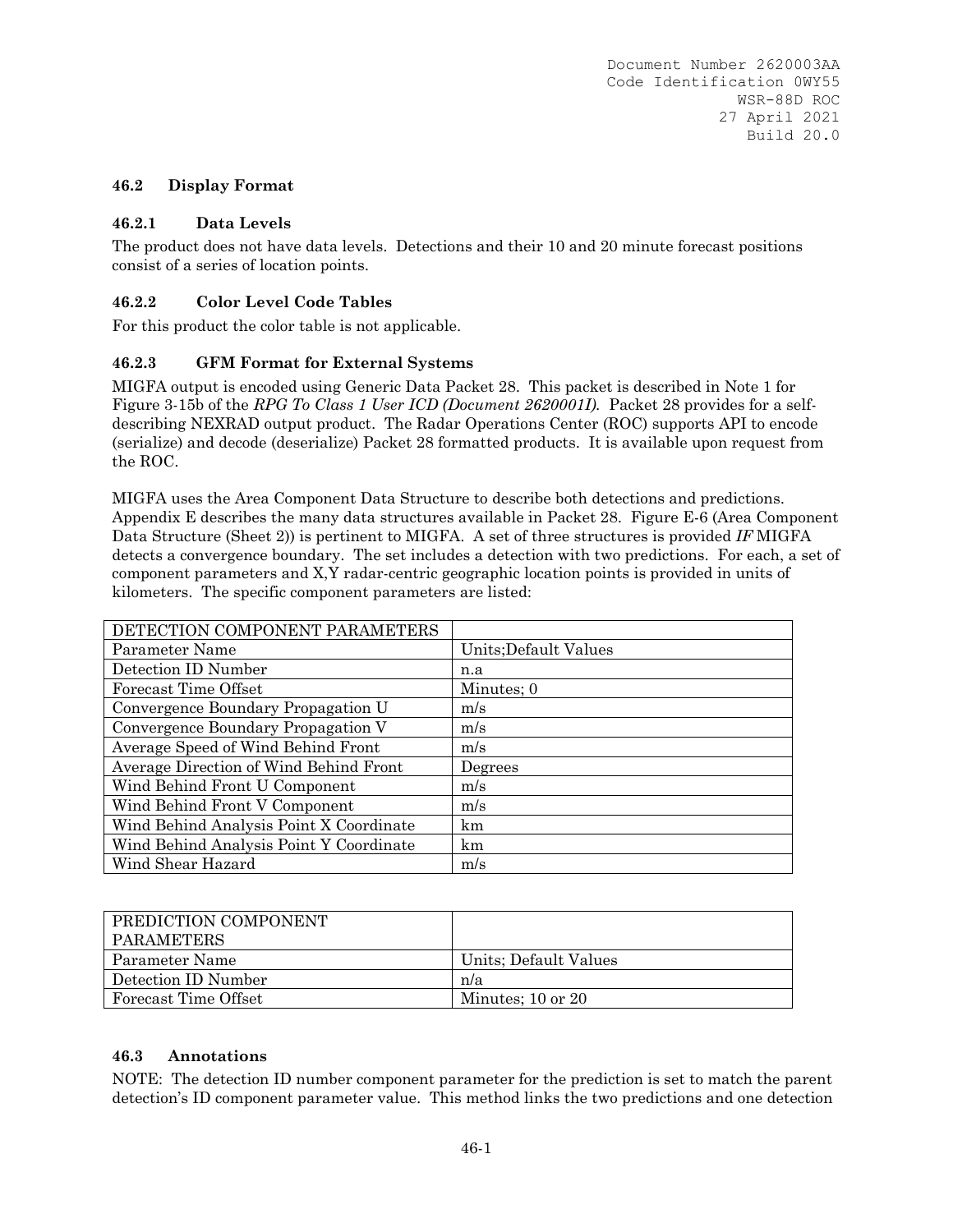as a set. The detection ID number for each detection or prediction is volume specific. MIGFA does not apply ID number consistency between volumes. Any ID numbering similarity between volumes is coincidental.

### **46.3.1 Alphanumeric**

The automated annotations for this product are: Standard Annotations (Appendix A, I(A)) Number of detections in volume

## **46.3.2 Special Symbols**

None defined.

## **46.4 Product Interaction**

None.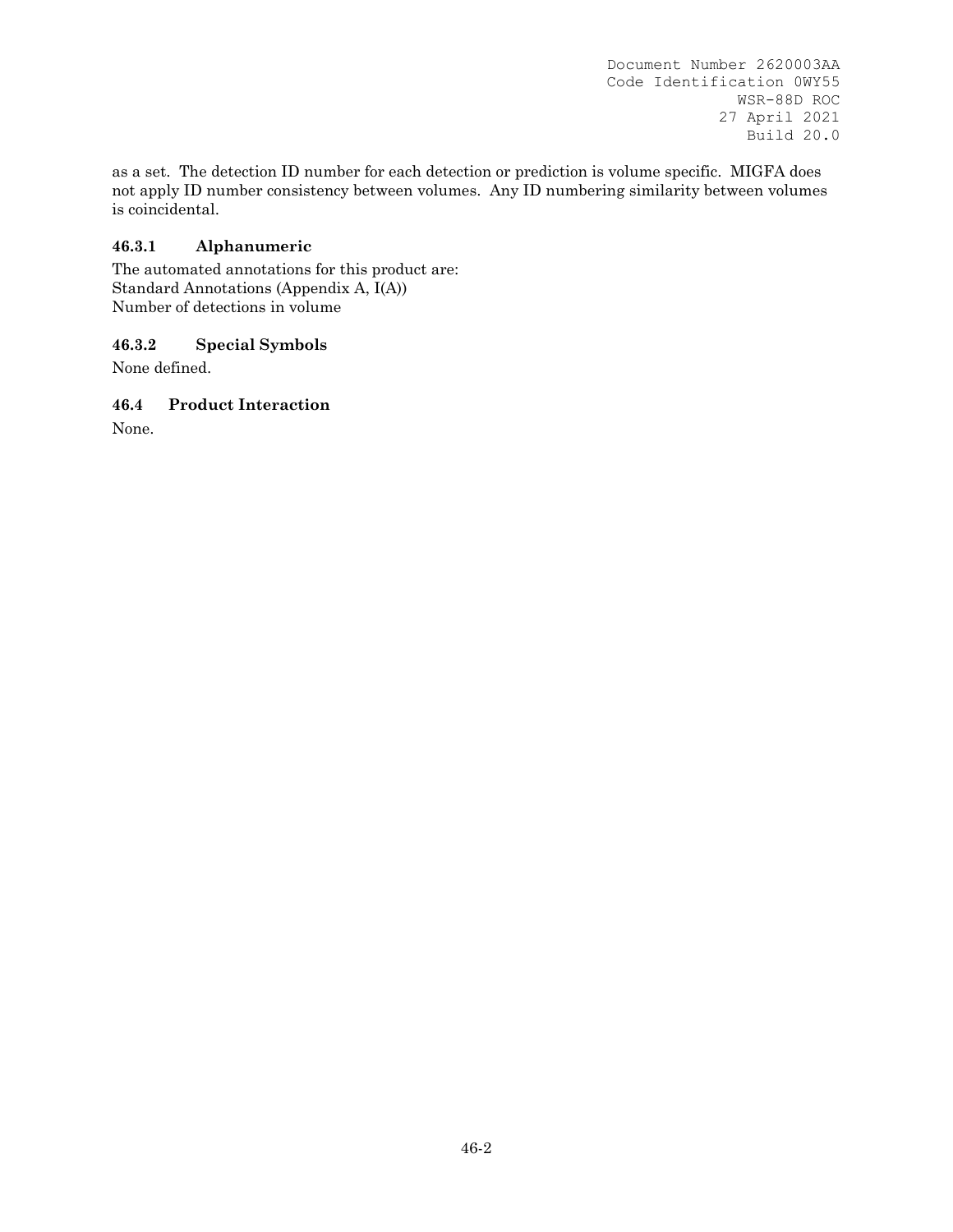### **47 DELETED**

#### **47.1 Annotations**

### **47.1.1 Alphanumeric**

The automated annotations for this product are: Standard Annotations (Appendix A, I(A))

# **47.1.2 Special Symbols**

None defined.

### **47.2 Product Interaction**

None.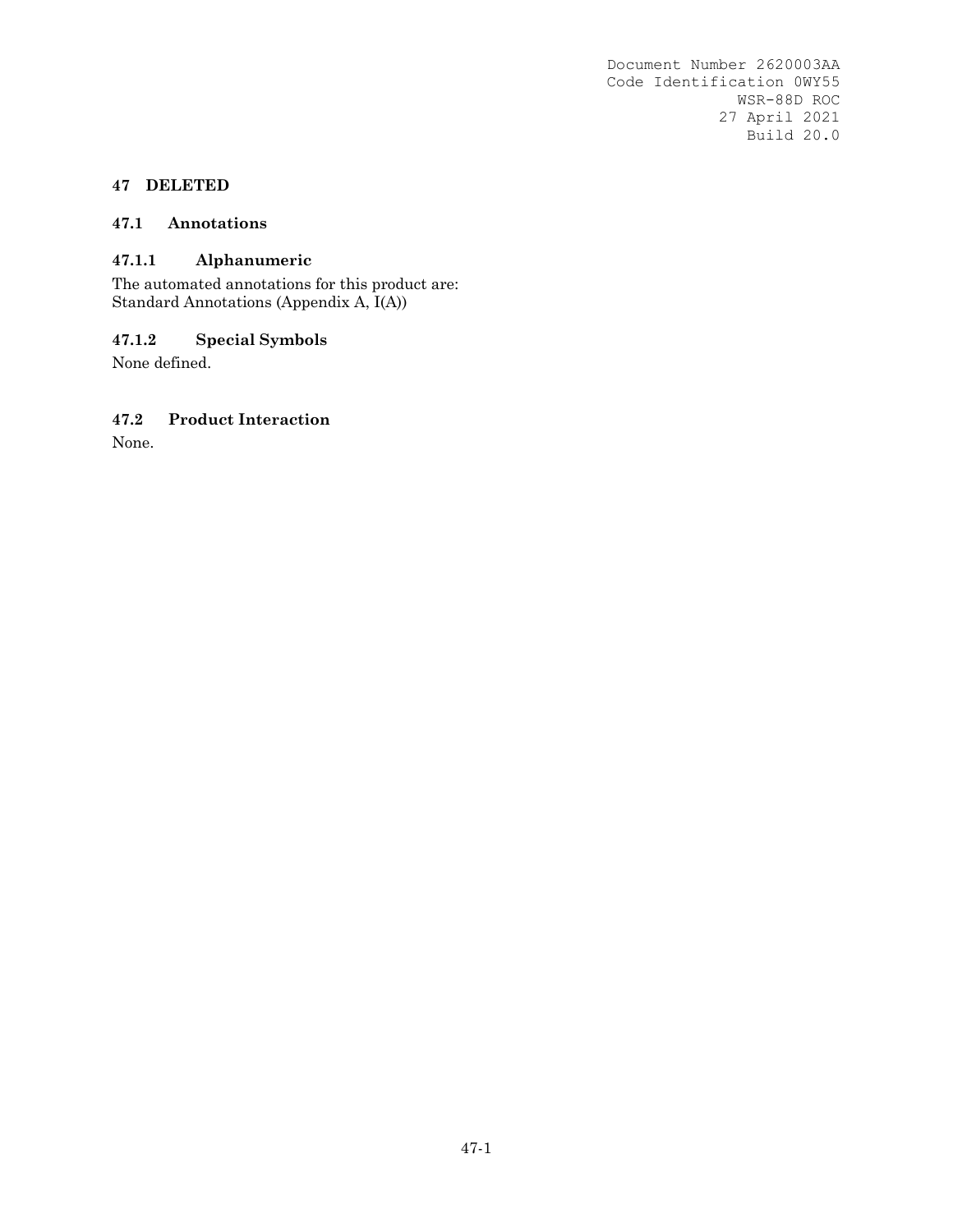### **48 DIFFERENTIAL REFLECTIVITY (DZD)**

#### **48.1 SS Product Description**

"This product will provide the polarimetric differential reflectivity data formatted as a data array. The product will be limited to the lowest 70,000 feet Above Radar Level (ARL) of the atmosphere. The product shall be generated for any azimuth scan at a single elevation angle based on user requirements. Each scan shall be updated once per volume scan time.1 The product shall be available for 256 data levels. Each product shall include annotations for the product name, radar ID, time and date of scan, data level code, elevation angle, maximum and minimum data value (dB), radar position, radar elevation above MSL, and radar operational mode."<br><sup>1</sup> Defined in Appendix B

#### **48.2 Display Format**

The product is displayable in full- or quarter-screen format (see Appendix B).

#### **48.2.1 Data Levels**

The range of differential reflectivity supported by the RDA and reported in the DZD (full resolution) base product is -7.9 to +7.9 dB, at a precision of 0.0625 dB.

#### **48.2.2 Range/Data Resolution**

The data array product will be available for the range/resolution as indicated.

| Coverage Area | Resolution        |                |
|---------------|-------------------|----------------|
| (nmi Radius)  | (nmi x deg)       | Product Center |
| $0$ to $162$  | $0.13 \text{ x }$ | Radar location |

#### **48.3 Annotations**

#### **48.3.1 Alphanumeric**

Standard Annotations (Appendix A, I(A)) Elevation Angle Data Level Code Maximum and Minimum Data Value Detected

#### **48.3.2 Special Symbols**

None defined

#### **48.4 Product Interaction**

- Hail Index
- Mesocyclone
- Storm Tracking Information
- Tornado Vortex Signature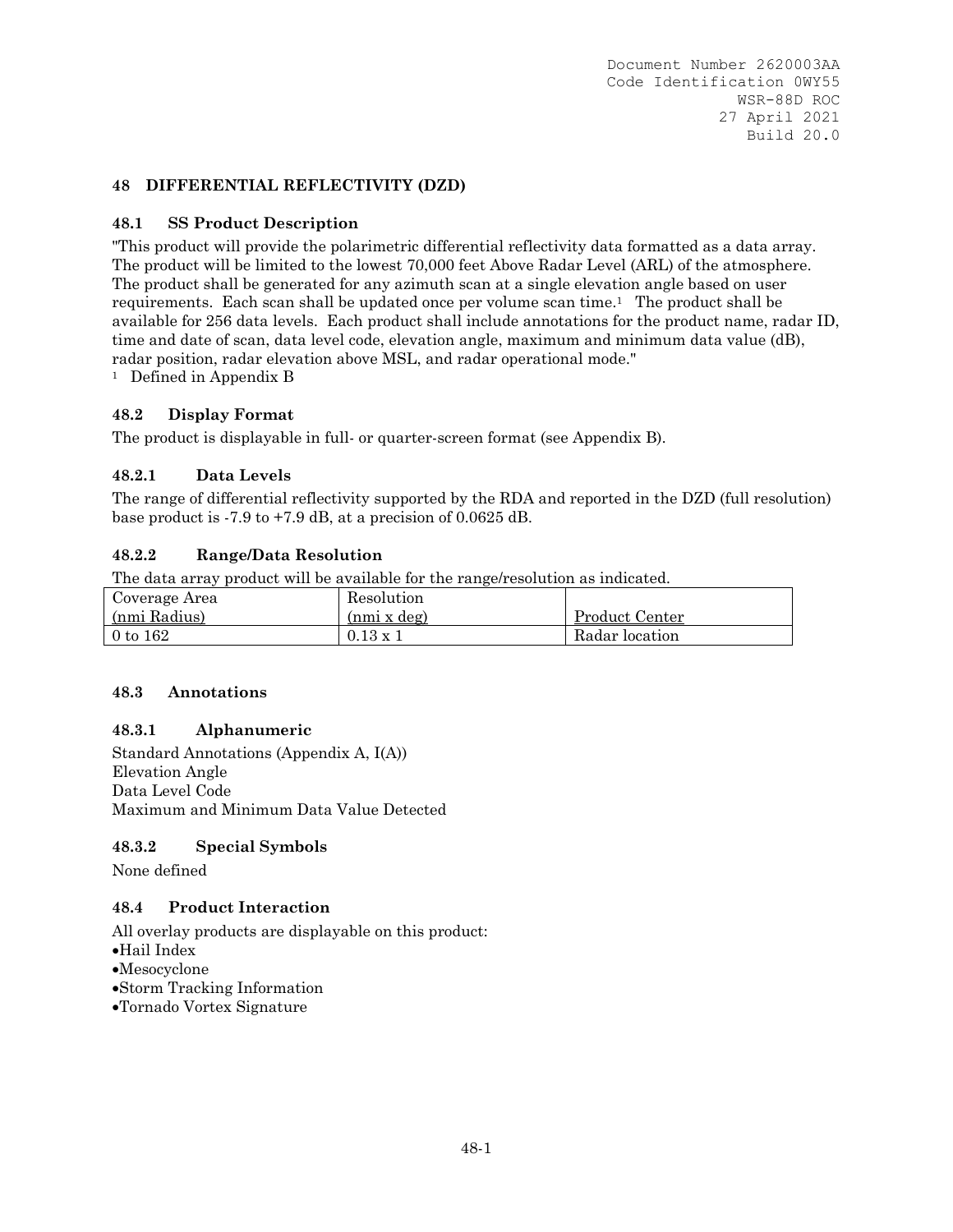## **49 CORRELATION COEFFICIENT (DCC,SDC)**

## **49.1 SS Product Description**

"This product shall provide the polarimetric correlation coefficient data formatted as a data array. All versions will be limited to the lowest 70,000 feet ARL of the atmosphere. The product shall be generated for any azimuth scan at a single elevation angle based on user requirements. Each scan shall be updated once per volume scan time.<sup>1</sup> The product shall be available for  $256$  data levels. Each product shall include annotations for the product name, radar ID, time and date of scan, data level code, elevation angle, maximum and minimum data value, radar position, radar elevation above MSL, and radar operational mode."

1 Defined in Appendix B

### **49.2 Display Format**

The product is displayable in full- or quarter-screen format (see Appendix B).

### **49.2.1 Data Levels**

The range of correlation coefficient supported by the RDA and reported in the DCC and SDC (full resolution) base product is  $0.2$  to  $+1.05$ , at a precision of 0.00333.

### **49.3 Annotations**

### **49.3.1 Alphanumeric**

Standard Annotations (Appendix A, I(A)) Elevation Angle Data Level Code Maximum Data Value Detected Minimum Data Value Detected

### **49.3.2 Special Symbols**

None defined

### **49.4 Product Interaction**

- Hail Index
- Mesocyclone
- Storm Tracking Information
- Tornado Vortex Signature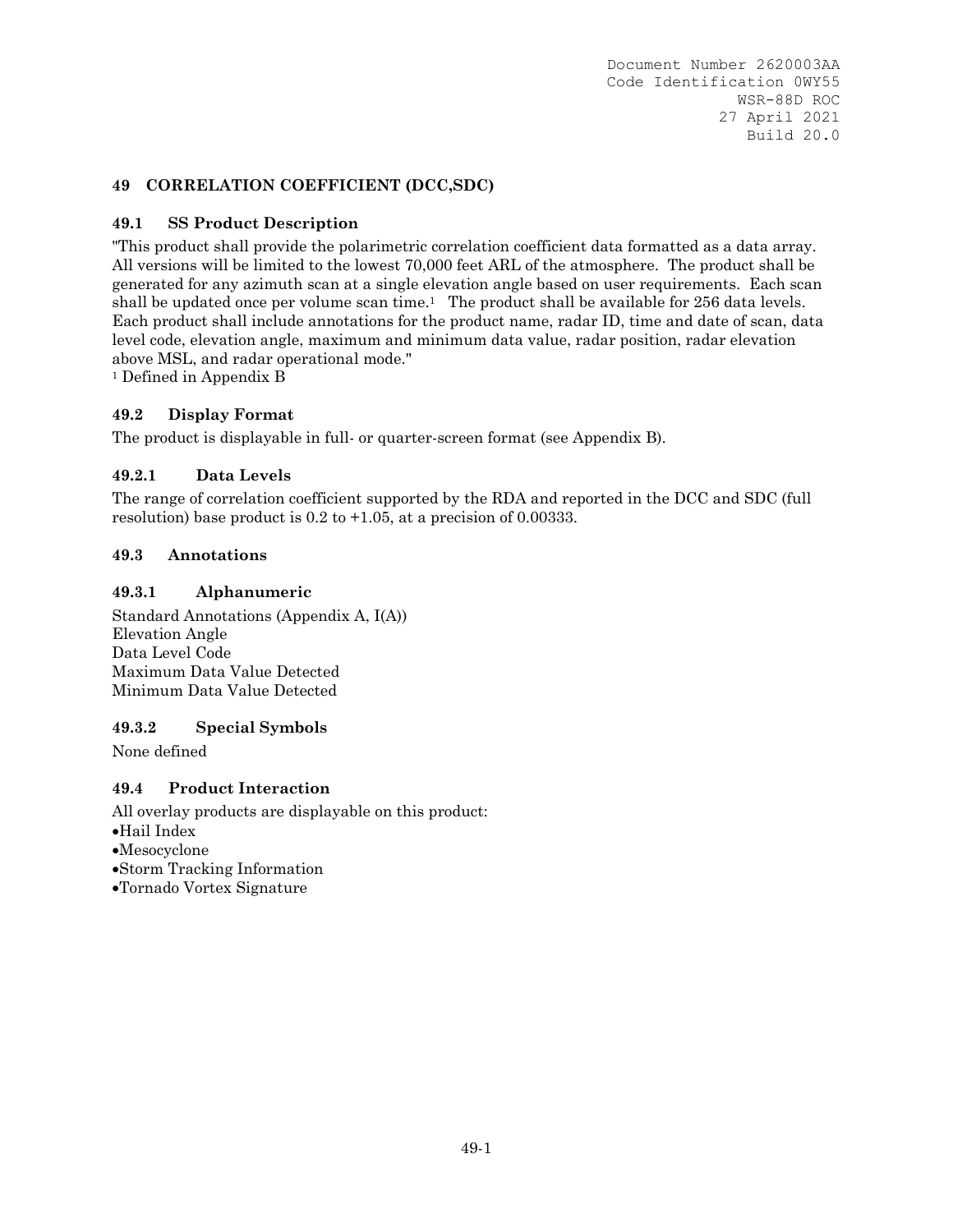#### **50 SPECIFIC DIFFERENTIAL PHASE (DKD)**

#### **50.1 SS Product Description**

"This product shall provide the polarimetric specific differential phase data formatted as a data array. The product will be limited to the lowest 70,000 feet ARL of the atmosphere. The product shall be generated for any azimuth scan at a single elevation angle based on user requirements. Each scan shall be updated once per volume scan time.<sup>1</sup> The product shall be available for 256 data levels. Each product shall include annotations for the product name, radar ID, time and date of scan, data level code, elevation angle, maximum and minimum data value (deg/km), radar position, radar elevation above MSL, and radar operational mode."

1 Defined in Appendix B

#### **50.2 Display Format**

The product is displayable in full- or quarter-screen format (see Appendix B).

#### **50.2.1 Data Levels**

The range of polarimetric specific differential phase supported by the dual-polarization data preprocessing algorithm and reported in the DKD (full resolution) base product is -2 to +10 deg/km, at a precision of 0.05 deg/km.

#### **50.2.2 Range/Data Resolution**

The data array product will be available for the range/resolution as indicated.

| Coverage Area | Resolution      |                |
|---------------|-----------------|----------------|
| (nmi Radius)  | (nmi x deg)     | Product Center |
| $0$ to $162$  | $0.13 \times 1$ | Radar location |

#### **50.3 Annotations**

#### **50.3.1 Alphanumeric**

Standard Annotations (Appendix A, I(A)) Elevation Angle Data Level Code Maximum and Minimum Data Value Detected

#### **50.3.2 Special Symbols**

None defined

#### **50.4 Product Interaction**

- Hail Index
- Mesocyclone
- Storm Tracking Information
- Tornado Vortex Signature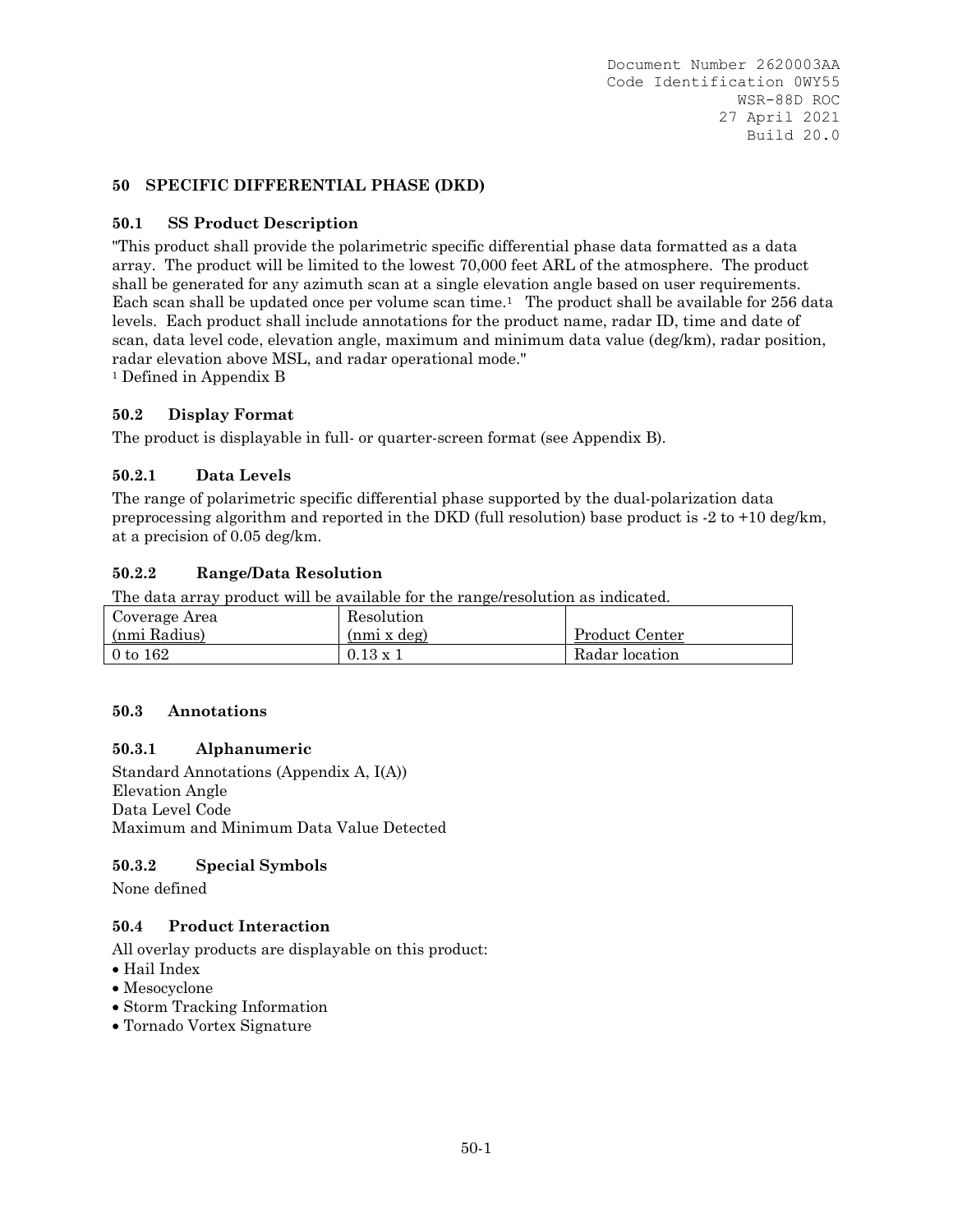## **51 HYDROMETEOR CLASSIFICATION (DHC, HHC)**

### **51.1 SS Product Description**

"This product shall provide derived hydrometeor classification data formatted as a data array. All versions will be limited to the lowest 70,000 feet ARL of the atmosphere. The DHC products shall be generated for any azimuth scan at a single elevation angle based on user requirements. Each azimuth scan shall be updated once per volume scan time. The HHC product shall be a data array version generated once per volume scan time and consist of a hybrid of the azimuth scan versions where the displayed hydro classification for each range bin is the value used by the Quantitative Precipitation Estimation (QPE) algorithm. The data array versions shall be generated for all hydrometeor categories generated by the Hydrometeor Classification Algorithm and the Hail Size Discrimination Algorithm. Each product shall include annotations for the product name, radar ID, time and date of scan, data level code, elevation angle, radar position, radar elevation above MSL, and radar operational mode."

<sup>1</sup> Defined in Appendix B

## **51.2 Display Format**

The product is displayable in full- or quarter-screen format (see Appendix B).

## **51.2.1 Range/Data Resolution**

The DHC product will be available for the range/resolution as indicated.

| Coverage Area | Resolution      |                |
|---------------|-----------------|----------------|
| (nmi Radius)  | (nmi x deg)     | Product Center |
| $0$ to $162$  | $0.13 \times 1$ | Radar location |

The HHC product will be available for the range/resolution as indicated.

| Coverage Area | Resolution      |                |
|---------------|-----------------|----------------|
| (nmi Radius)  | (nmi x deg)     | Product Center |
| $0$ to $124$  | $0.13 \times 1$ | Radar location |

### **51.3 Annotations**

### **51.3.1 Alphanumeric**

Standard Annotations (Appendix A, I(A)) Elevation Angle Data Level Code

### **51.3.2 Special Symbols**

None defined

### **51.4 Product Interaction**

- Hail Index
- Mesocyclone
- Storm Tracking Information
- Tornado Vortex Signature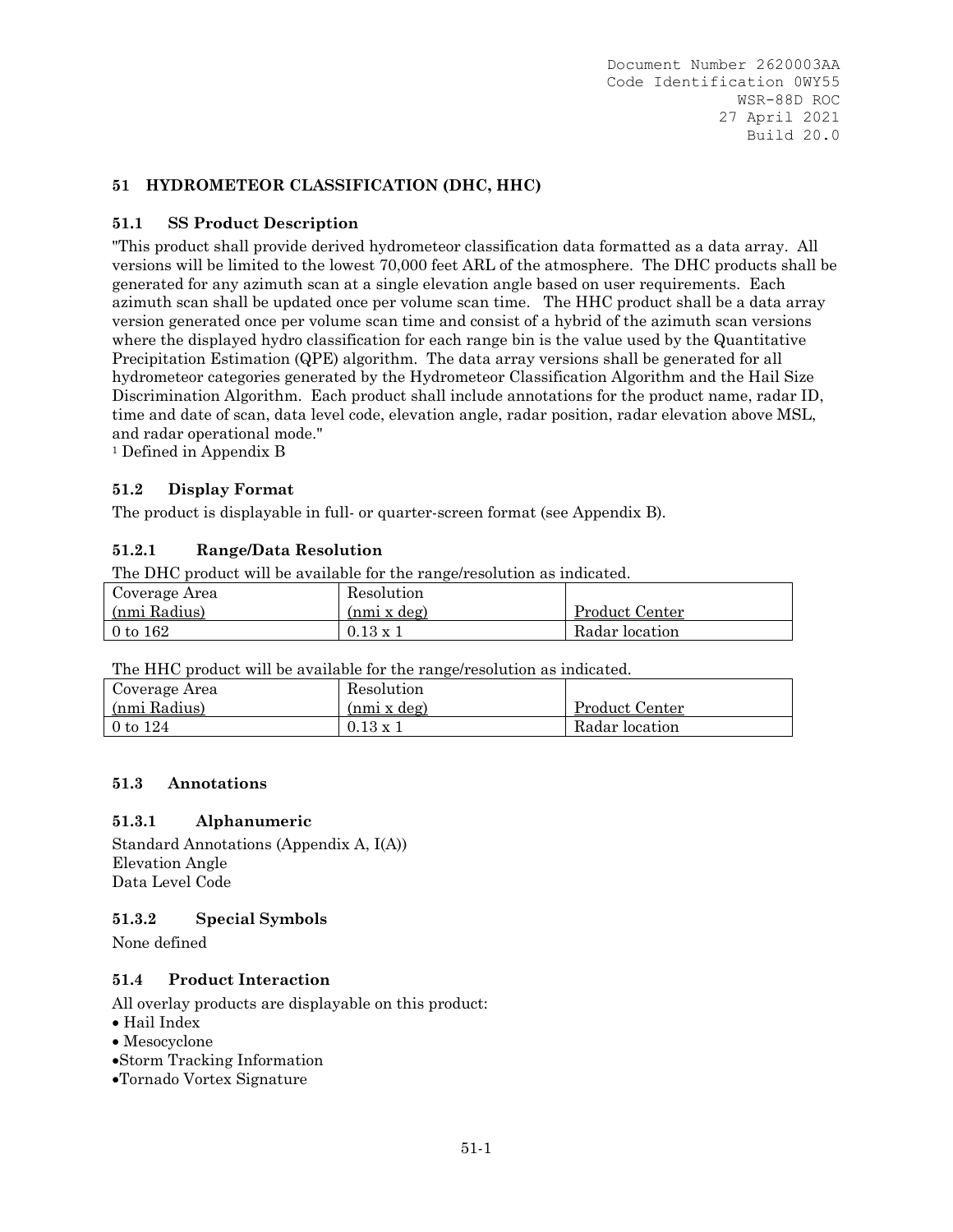#### **52 MELTING LAYER (ML)**

#### **52.1 SS Product Description**

"This product shall provide contours of the melting-layer/radar-beam intersections and shall be produced by contouring the output of the Melting Layer Detection Algorithm. This product shall be displayable alone or as an overlay on elevation based products. At 1 degree azimuth angle increments, it shall depict the range where the radar beam is centered on the top and bottom of the melting layer and the range where the beam starts and stops intersecting the melting layer. The ranges for each of these four melting-layer/radar-beam transitions will be used to construct four contours.

The product shall be generated for any azimuth scan at a single elevation angle based on user requirements. Each scan shall be updated once per volume scan time. Each product shall include annotations for the product name, radar ID, time and date of scan, data level code, elevation angle, radar position, radar elevation above MSL, and radar operational mode."

#### **52.2 Display Format**

The product is displayable in full- or quarter-screen format (see Appendix B).

#### **52.2.1 Data Levels**

The contours have defined meaning.

| Color Level Codes               |           |               |                      |           |              |             |
|---------------------------------|-----------|---------------|----------------------|-----------|--------------|-------------|
| Precipitation or Clear Air Mode |           |               |                      |           |              |             |
| 16-Level<br>Display             |           |               | Display              |           | Color Levels |             |
| Code                            |           | Category Code |                      | Condition |              |             |
|                                 |           |               |                      |           | Code         | Color       |
| $\overline{0}$                  | TE        |               | Melting Layer        |           | (9C 9C 9C)   | medium gray |
|                                 |           |               | Top Edge             |           |              |             |
| $\mathbf{1}$                    | <b>TC</b> |               | Melting Layer        |           | (F5 F5 F5)   | near white  |
|                                 |           |               | Top Center           |           |              |             |
| $\overline{2}$                  | BC        |               | Melting Layer        |           | (F5 F5 F5)   | near white  |
|                                 |           |               | <b>Bottom Center</b> |           |              |             |
| 3                               | BE        |               | Melting Layer        |           | (9C 9C 9C)   | medium gray |
|                                 |           |               | Bottom Edge          |           |              |             |
| $\overline{4}$                  |           |               | <b>TBD</b>           |           | <b>TBD</b>   | <b>TBD</b>  |
| $\bf 5$                         |           |               | <b>TBD</b>           |           | <b>TBD</b>   | <b>TBD</b>  |
| $\boldsymbol{6}$                |           |               | <b>TBD</b>           |           | TBD          | <b>TBD</b>  |
| 7                               |           |               | <b>TBD</b>           |           | <b>TBD</b>   | <b>TBD</b>  |
| 8                               |           |               | <b>TBD</b><br>TBD    |           | <b>TBD</b>   |             |
| 9                               |           |               | <b>TBD</b>           |           | <b>TBD</b>   | <b>TBD</b>  |
| $\mathbf{A}$                    |           |               | <b>TBD</b>           |           | TBD          | <b>TBD</b>  |
| $\bf{B}$                        |           |               | <b>TBD</b>           |           | TBD          | <b>TBD</b>  |
| $\overline{C}$                  |           |               | <b>TBD</b>           |           | TBD          | <b>TBD</b>  |
| D                               |           |               | <b>TBD</b>           |           | <b>TBD</b>   | <b>TBD</b>  |
| E                               |           | <b>TBD</b>    |                      | TBD       | <b>TBD</b>   |             |
| $\overline{F}$                  |           |               | TBD                  |           | TBD          | <b>TBD</b>  |

## **52.2.2 Color Level Code Tables**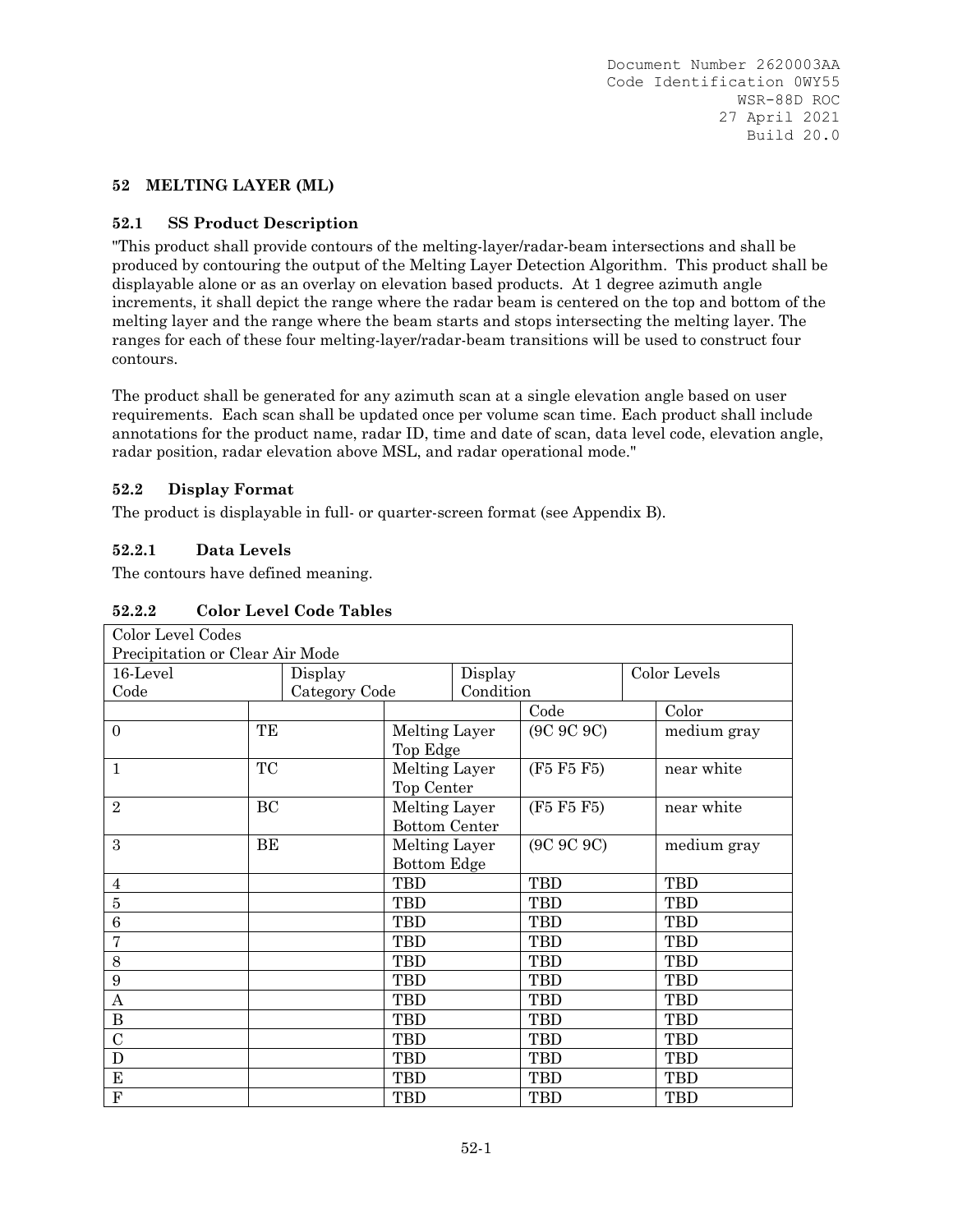# **52.2.3 Range/Data Resolution**

| Coverage Area    | Resolution                 |                |
|------------------|----------------------------|----------------|
| (nmi x nmi)      | (nmi x deg)                | Product Center |
| $162 \times 162$ | $.13 \text{ nm}$ i x 1 deg | Radar Location |

#### **52.3 The Annotations**

### **52.3.1 Alphanumeric**

Standard Annotations (Appendix A, I(A)) Elevation Angle Data Level Code

## **52.3.2 Special Symbols**

None defined

#### **52.4 Product Interaction**

The product is displayable as an overlay on all geographical elevation base products from the same elevation scan.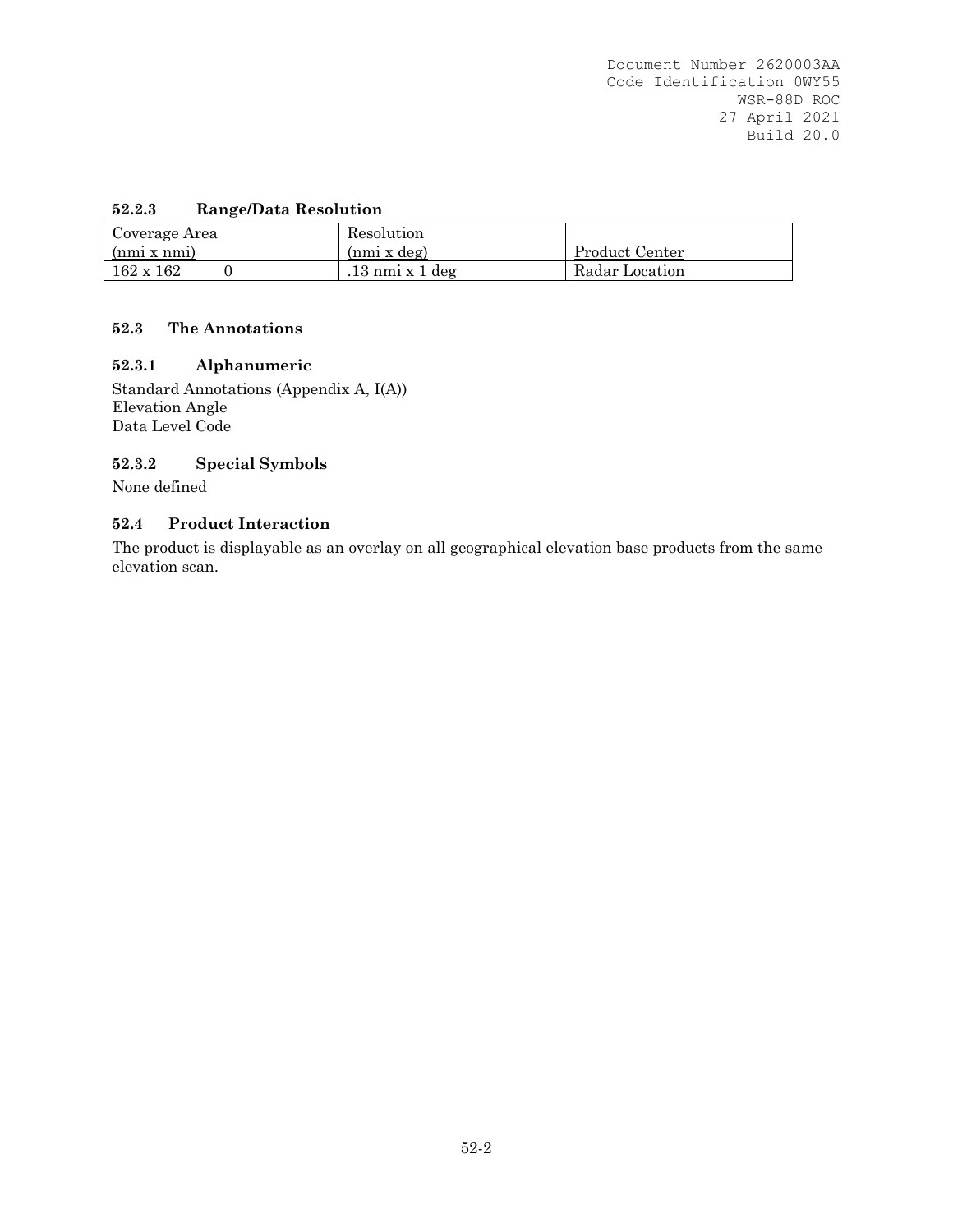#### **53 ONE-HOUR ACCUMULATION (OHA)**

#### **53.1 SS Product Description**

The One-Hour Accumulation (OHA) product shall be a polar grid of precipitation accumulation over the last hour. The product will be displayable as a graphical image. The accumulations are computed using the dual polarization Quantitative Precipitation Estimation (QPE) algorithm. The product format is similar to the Storm Total Accumulation product. The product shall be updated every volume scan.

#### **53.2 Display Levels**

#### **53.2.1 Data Levels**

The product will contain 16 data levels. Below are the default color levels and data levels thresholds. The data levels thresholds are site adaptable.

| 16-Level Code    | Display Inches | Range Inches            | Code                  | Color        |
|------------------|----------------|-------------------------|-----------------------|--------------|
| $\Omega$         | ND             | $in = 0.0$              | $(00\ 00\ 00)$        | black        |
|                  | >0.00          | 0.0 < in < 0.1          | (AA AA AA)            | gray         |
| $\overline{2}$   | 0.10           | $0.1 \leq in \leq 0.25$ | (767676)              | dark gray    |
| 3                | 0.25           | $0.25 \leq in \leq 0.5$ | $(00$ FF FF $)$       | cyan         |
| 4                | 0.50           | $0.5 \leq in \leq 0.75$ | (00 AFAF)             | dark cyan    |
| 5                | 0.75           | $0.75 \leq in \leq 1.0$ | $(00 \text{ FF } 00)$ | green        |
| $\boldsymbol{6}$ | 1.00           | $1.0 \leq in \leq 1.25$ | (00 8F 00)            | dark green   |
| 7                | 1.25           | $1.25 \leq in \leq 1.5$ | (FF 00 FF)            | magenta      |
| 8                | 1.50           | $1.5 \leq in \leq 1.75$ | (AF 32 7D)            | dark magenta |
| 9                | 1.75           | $1.75 \leq in \leq 2.0$ | $(0000$ FF)           | blue         |
| A                | 2.00           | $2.0 \leq in \leq 2.5$  | (320096)              | dark blue    |
| B                | 2.50           | $2.5 \leq in \leq 3.0$  | (FF FF 00)            | yellow       |
| $\mathbf C$      | 3.00           | $3.0 \leq in \leq 4.0$  | (FF AA 00)            | orange       |
| D                | 4.00           | $4.0 \leq in \leq 6.0$  | (FF 00 00)            | bright red   |
| Е                | 6.00           | $6.0 \leq in \leq 8.0$  | (AE 00 00)            | dark red     |
| $_{\rm F}$       | 8.00           | $8.0 \leq in$           | (FF FF FF)            | white        |

#### **53.2.2 Color Level Code Table**

### **53.3 Range, Data, & Temporal Resolution**

The resolution of the graphic products is 2 km range by 1 degree azimuth (1.1-nmi by 1 degree), and the maximum range is 230 km (124 nmi.). This product is updated every volume scan.

### **53.4 Annotations**

### **53.4.1 Alphanumeric**

Standard annotations (Appendix A, I(A)) Maximum accumulation (inches) Ending date of accumulation Ending time of accumulation Mean-field-bias (bias information for future implementation) Sample Size (Effective No. Gage/Radar Pairs) (for future implementation)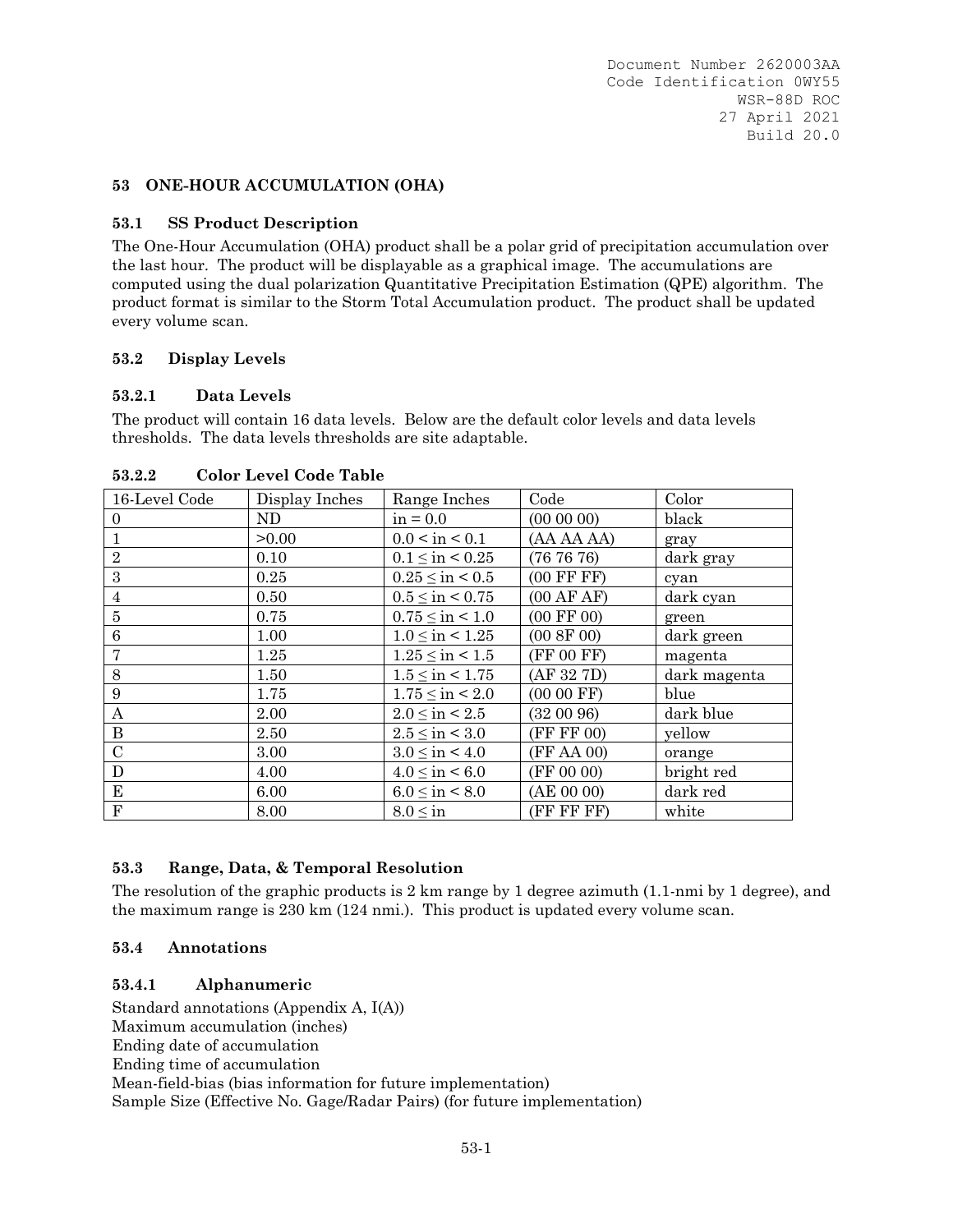#### **53.5 Product Interaction**

- $\bullet$  Hail Index
- Mesocyclone
- Storm Tracking Information
- Tornado Vortex Signatures
- Melting Layer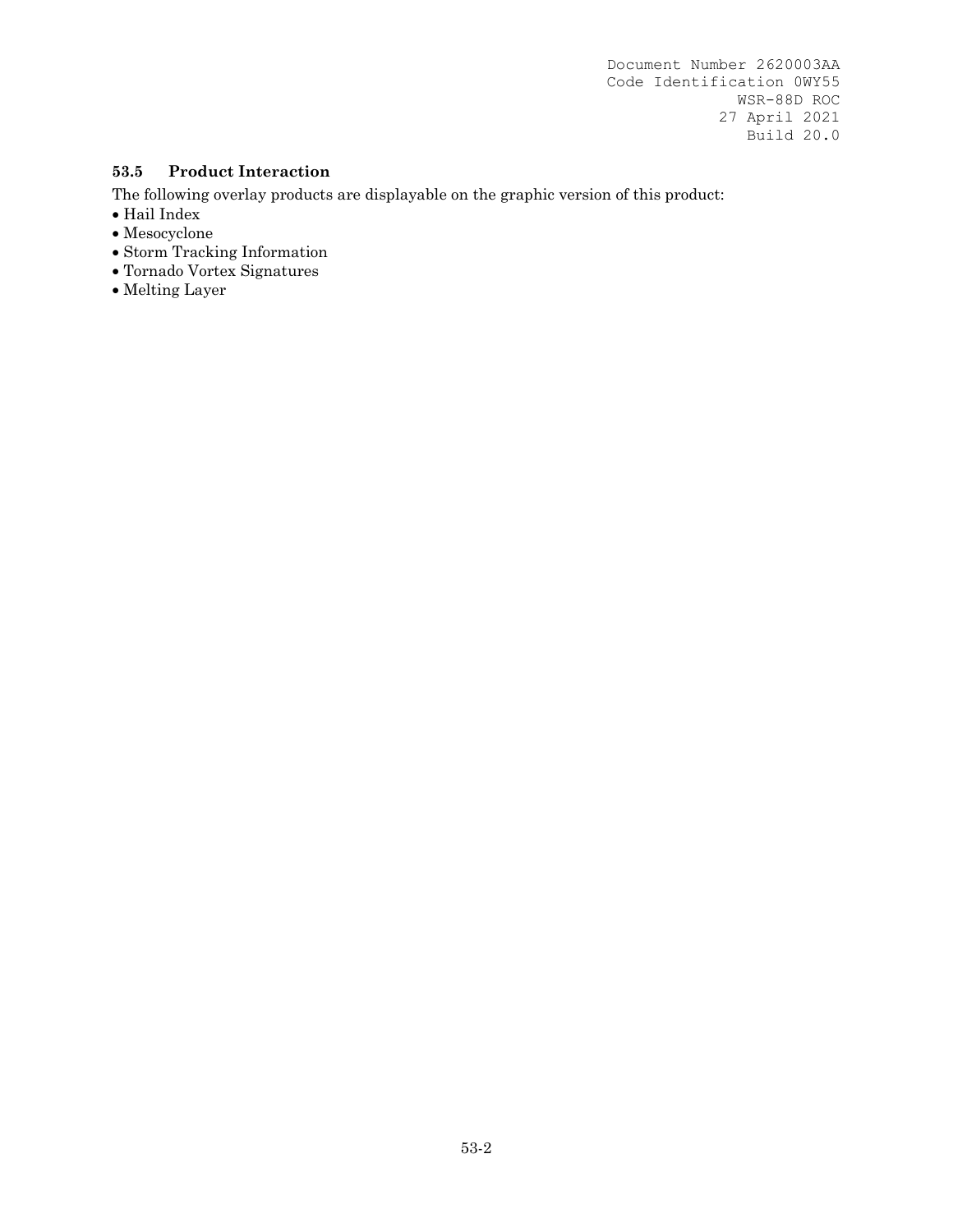## **54 DIGITAL ACCUMULATION ARRAY (DAA)**

## **54.1 SS Product Description**

The Digital Accumulation Array (DAA) product shall be a polar grid of digital high-resolution onehour precipitation accumulation. The product will span the last hour regardless of when the Precipitation Accumulation Initiation Function (PAIF) indicated that precipitation began. The product will be displayable as a graphical image. The accumulations are computed using the dual polarization Quantitative Precipitation Estimation (QPE) algorithm. The product shall be updated every volume scan. This product shall not have a bias applied (within the RPG).

## **54.2 Display Format**

## **54.2.1 Data Levels**

This product will contain 256 data levels on an automatically adjustable linear scale based on the maximum accumulation in the grid over the user specified time span. Data level 0 will correspond to either no accumulation or NO\_DATA, and data levels 1 through 255 will indicate accumulations scaled to 0.01 inches. Color levels can be determined by the display system.

## **54.2.2 Range, Data, & Temporal Resolution**

The resolution of the graphic products is 250 m range by 1 degree azimuth (0.13 nmi by 1 degree), and the maximum range is 230 km (124 nmi.). This product is updated every volume scan.

### **54.3 Annotations**

### **54.3.1 Alphanumeric**

Standard annotations (Appendix A, I(A)) Maximum accumulation (inches) Ending date of accumulation Ending time of accumulation Mean-field-bias (bias information for future implementation)

### **54.4 Product Interaction**

- Hail Index
- Mesocyclone
- Storm Tracking Information
- Tornado Vortex Signatures
- Melting Layer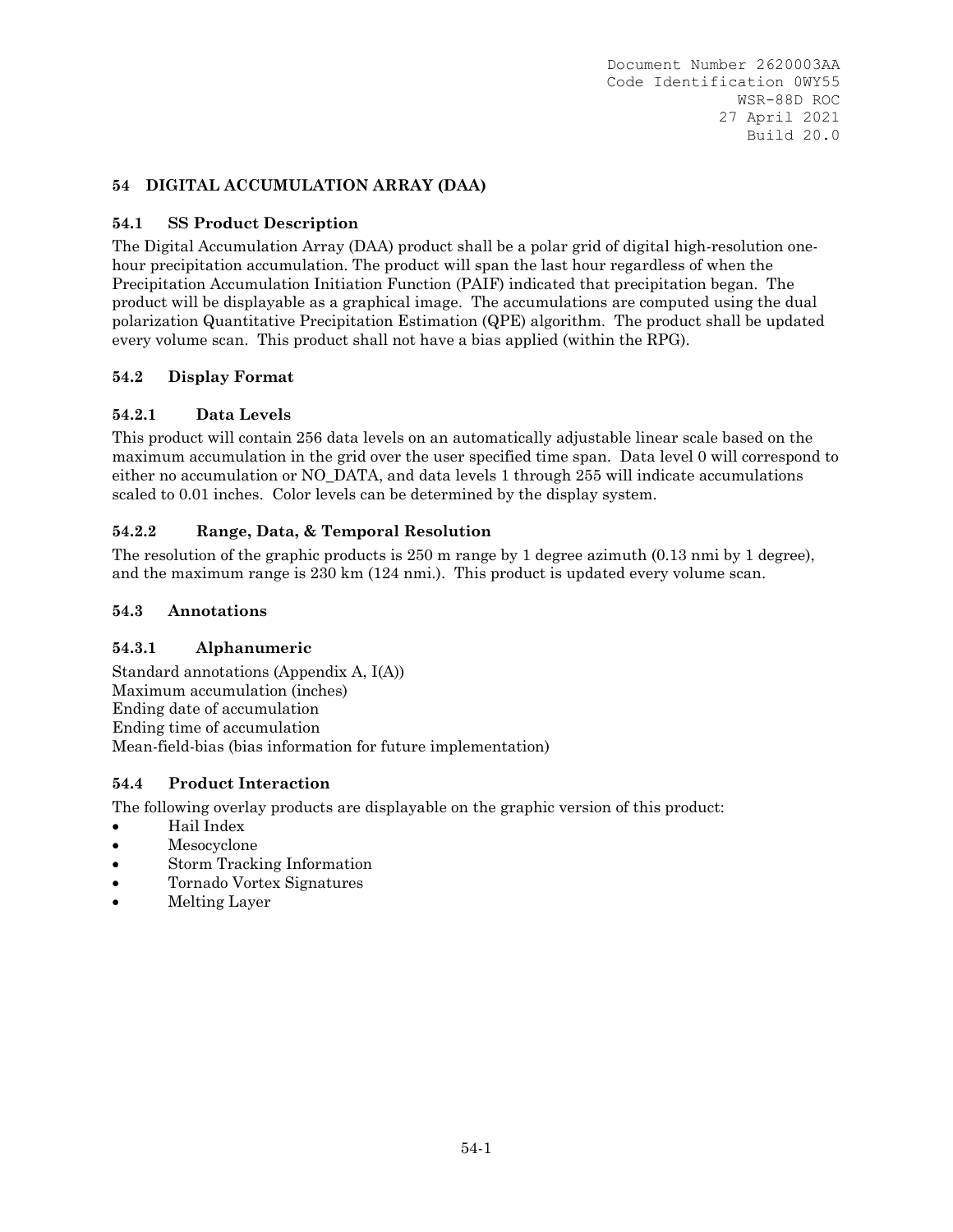**55 DELETED**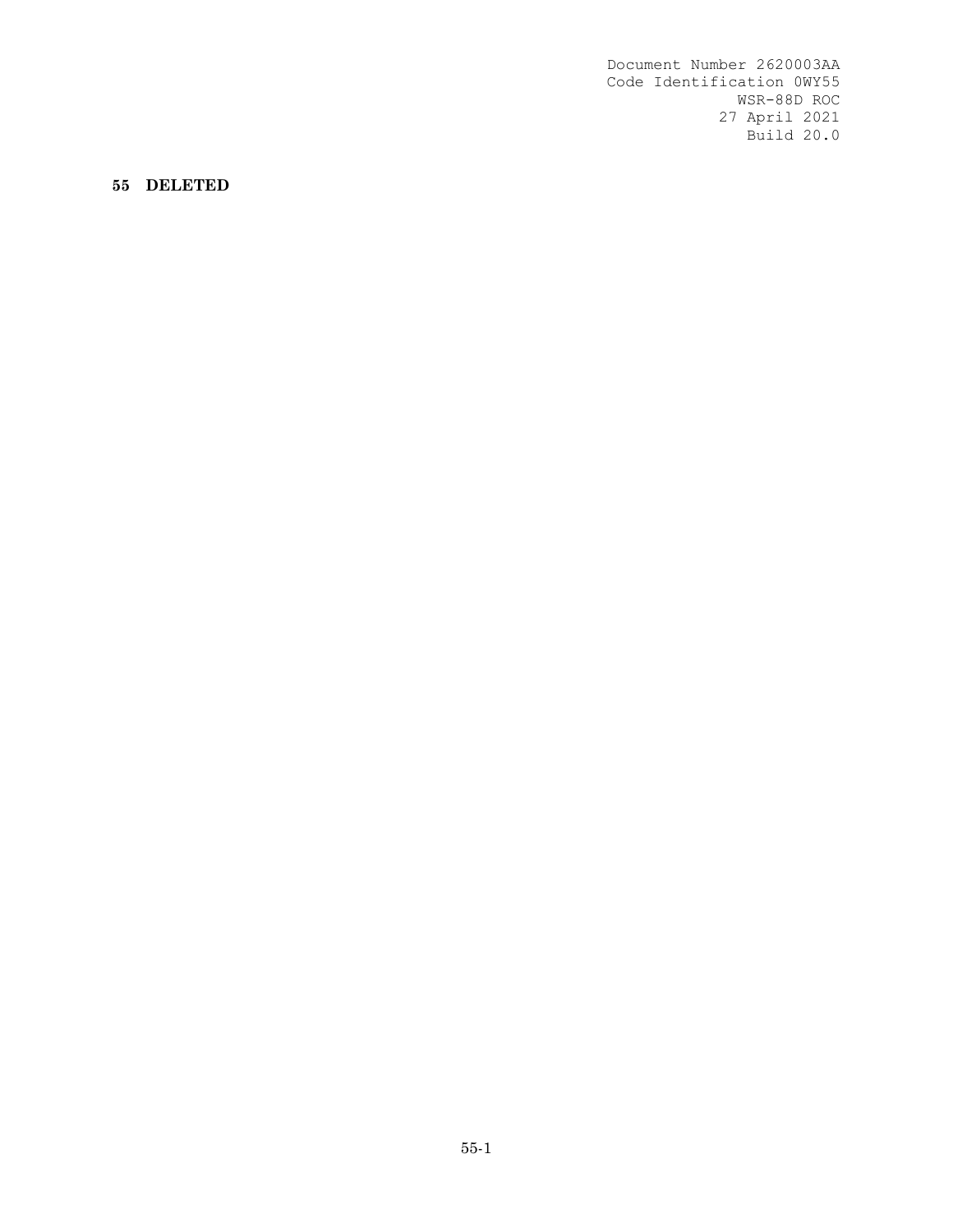## **56 DIGITAL STORM TOTAL ACCUMULATION (DSA)**

### **56.1 SS Product Description**

The Digital Storm Total Accumulation (DSA) product shall be a polar grid of digital high-resolution precipitation accumulation since the Precipitation Accumulation Initiation Function (PAIF) indicated that precipitation has begun. The product will be displayable as a graphical image. The beginning of the precipitation and the accumulations are computed using the dual polarization Quantitative Precipitation Estimation (QPE) algorithm. The product shall be updated every volume scan. If there has not been any precipitation in the last hour, the polar grid shall be blank. The product is appended with an alphanumeric layer including the adaptable parameter values, bias information (for future implementation), and other supplemental (precipitation status) data.

#### **56.2 Display Format**

#### **56.2.1 Data Levels**

This product will contain 256 data levels on an automatically-adjustable, linear scale based on the maximum storm accumulation. Level code 0 will correspond to no accumulation and level codes 1 through 255 will indicate accumulations, with a minimal step of .01 inches. For every multiple of 2.55 inches exceeded, the scale will increment by a corresponding integer multiple. That is, if the maximum accumulation exceeds 2.55 inches, the scale will become .02 inches; if the maximum exceeds 5.10 inches, the scale will become .03 inches, etc. The scale (as integer multiple of .01 inches) will be included in the product header. The maximum amount is capped at twice the amount specified in the site-adaptable STA product's maximum accumulation. When the DSA maximum exceeds the STA maximum, the scale for this product becomes variable.

### **56.2.2 Range, Data, & Temporal Resolution**

The resolution of the graphic products is 250 m range by 1 degree azimuth (0.13 nmi by 1 degree), and the maximum range is 230 km (124 nmi.). This product is updated every volume scan.

#### **56.3 Annotations**

### **56.3.1 Alphanumeric**

Standard annotations (Appendix A, I(A)) Start date of accumulation Start time of accumulation Maximum accumulation (inches) Ending date of accumulation Ending time of accumulation Mean-field-bias (bias information for future implementation)

### **56.3.2 Digital Alphanumeric**

Bias information, supplemental data, and all dual-polarization URC LOCA adaptable parameters will be appended to this product in the format shown in Appendix C, Format XIV Layer 2 (Sheet 1 of 3).

#### **Adaptation Data, including: (Melting Layer Detection Algorithm)** Default Melting Layer Depth Melting Layer Source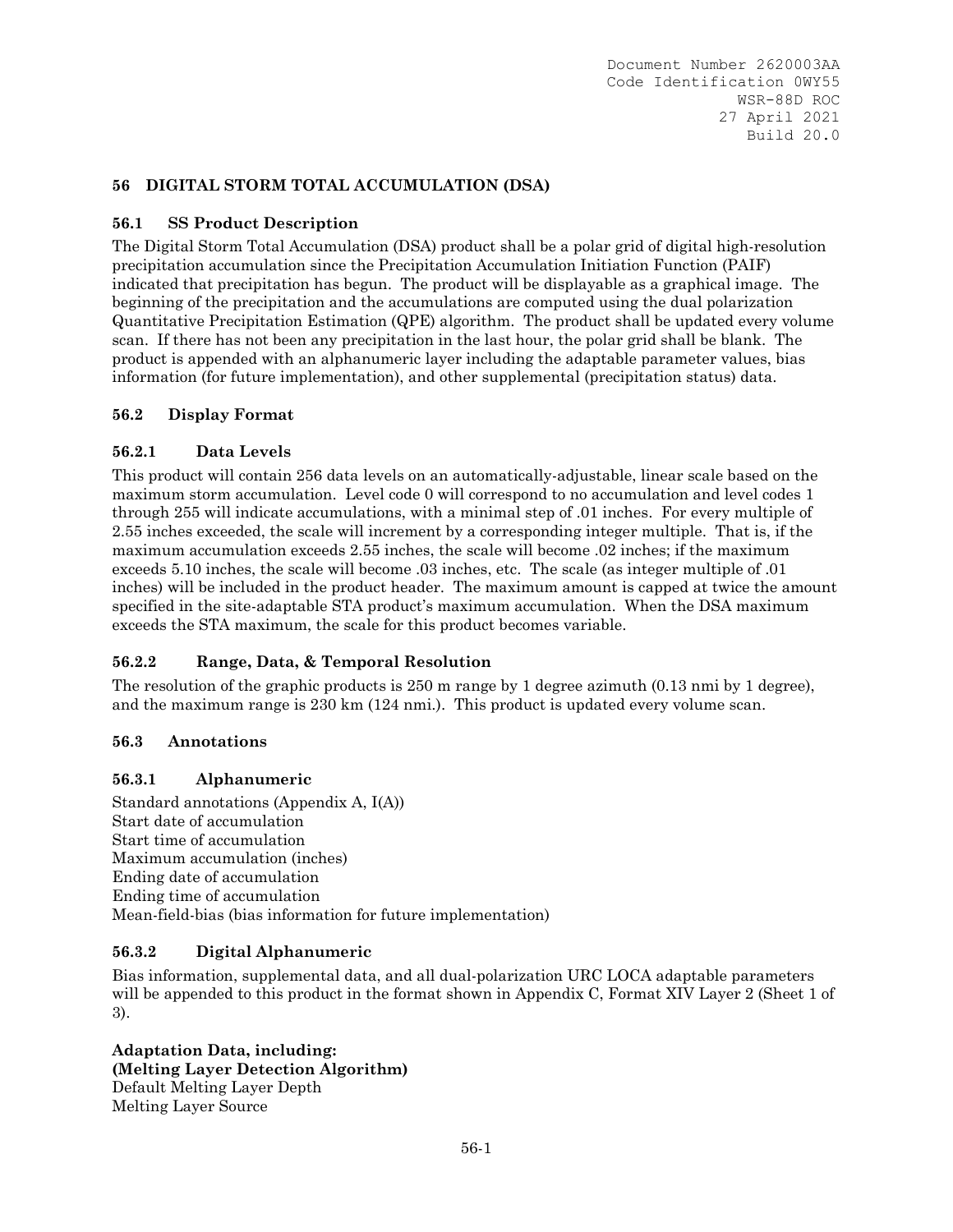#### **(QPE Rate Task)**

Kdp Coefficient Kdp Exponent Kdp Coefficient for Rain/Hail Mixture Z-R Coefficient Z-R Exponent Rain Rate Relationship Type Zdr/Z Coefficient Zdr/Z Exponent for Z Zdr/Z Exponent for Zdr Minimum Correlation Coefficient for Precip Minimum Correlation Coefficient for Kdp Maximum Reflectivity Maximum Rate (maximum instantaneous precipitation rate) Maximum Volumes Per Hour Maximum Kdp Beam Blockage Minimum Kdp Usage Rate Wet Snow R(Z) Multiplier Graupel R(Z) Multiplier Rain/Hail Above ML R(Z) Multiplier Dry Snow Below ML Top R(Z) Multiplier Dry Snow R(Z) Multiplier Crystals R(Z) Multiplier Heavy Rain Reflectivity Threshold to Use R(Kdp) Percent of the precipitation rate grid filled PAIF Precipitation Rate Threshold PAIF Precipitation Area Threshold Use Low Supplemental Scan Number of Exclusion Zones

#### **(QPE Accumulation Task)**

Threshold Elapsed Time to Restart Maximum Time for Interpolation Maximum Hourly Accumulation Value

#### **(QPE Adjustment Task)**

Time Bias Estimation (bias information for future implementation) Threshold Number of Gage-Radar Pairs (bias information for future implementation) Reset Bias Value (bias information for future implementation) Longest Allowable Lag (Hours) (bias information for future implementation) Bias Applied Flag (bias information for future implementation)

#### **(Dual Pol Preprocessor Algorithm)**

MetSignal Processing MetSignal Threshold CAPPI Processing CAPPI Threshold CAPPI Height

**Supplemental Data, including:**

Specific Attenuation Alpha Parameter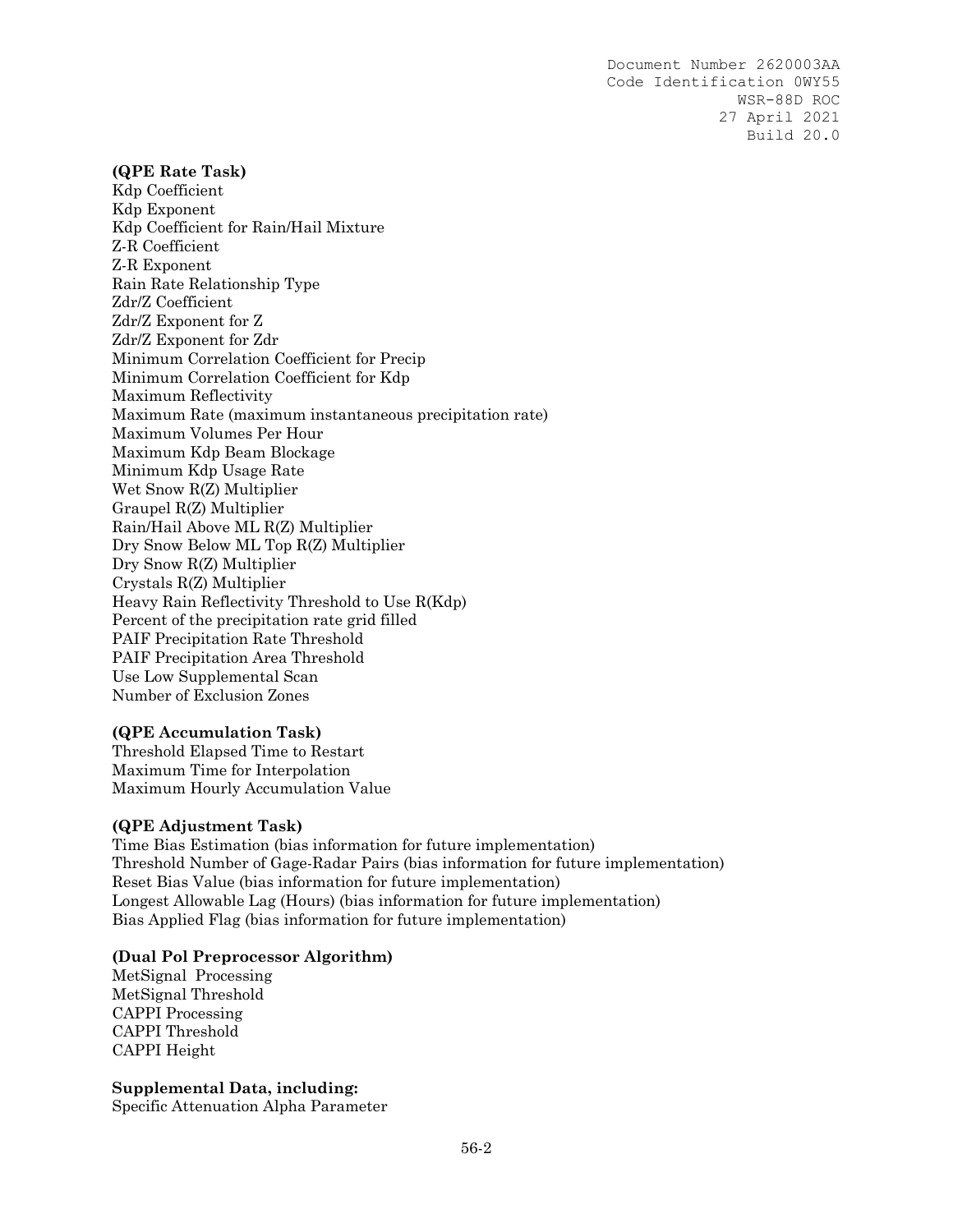Specific Attenuation Zdr/Z Sample Size Specific Attenuation Alpha Mode Scan Date Scan Time Flag Precip Detected Flag Storm Total Active Flag Precip Begin Last Date Precip Last Time Precip Percent of Hybrid Rate Filled Highest Elevation Angle Used Total Precipitation Area Spot Blanking Volume Status

#### **Bias-Related Fields, including: (for future implementation)**

Time Bias Value Last Updated Locally Date Bias Value Last Updated Locally Time of Last Update of Local Bias Table Date of Last Update of Local Bias Table Observation Time of Latest Bias Table Observation Date of Latest Bias Table Generation Time of Latest Bias Table Generation Date of Last Bias Table Mean-Field Bias Estimate Effective G-R Pair Sample Size Memory Span used in Bias Estimate AWIPS Site ID of Most Recent Bias Source

#### **56.3.3** Paired Alphanumeric Tabular Data

Precipitation status, bias data (whenever implemented), and dual-polarization adaptable parameters (including dual polarization QPE exclusion zones) listed below will be appended to this product in tabular (TAB) text as formatted in Appendix C, Format XIV TAB (Sheets 2 and 3 out of 3).

Adaptation Data, including: **(Melting Layer Detection Algorithm)**  Default Melting Layer Depth Melting Layer Source

#### **(QPE Rate Task)**

Kdp Coefficient Kdp Exponent Kdp Coefficient for Rain/Hail Mixture Z-R Coefficient Z-R Exponent Rain Rate Relationship Type Zdr/Z Coefficient Zdr/Z Exponent for Z Zdr/Z Exponent for Zdr Minimum Correlation Coefficient for Precip Minimum Correlation Coefficient for Kdp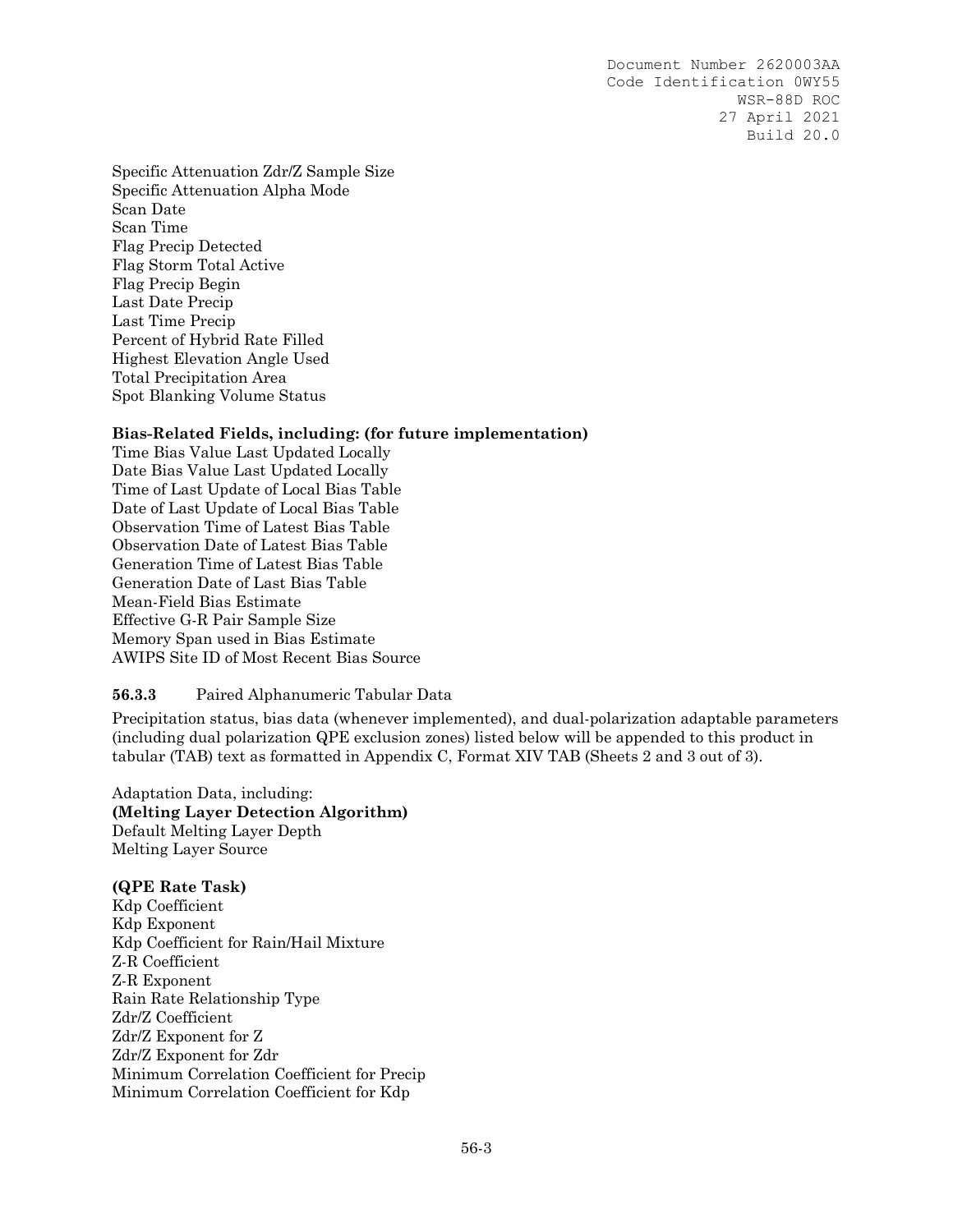Maximum Reflectivity Maximum Rate Maximum Volumes Per Hour Maximum Kdp Beam Blockage Minimum Kdp Usage Rate Wet Snow R(Z) Multiplier Graupel R(Z) Multiplier Rain/Hail R(Z) Multiplier Dry Snow Below ML Top R(Z) Multiplier Dry Snow R(Z) Multiplier Crystals R(Z) Multiplier Heavy Rain Reflectivity Threshold to Use R(Kdp) Percent Threshold for Precipitation Rate Grid Filled Precip. Accumulation Initiation Function (PAIF) Precipitation Rate Threshold PAIF Precipitation Area Threshold Use Low Supplemental Scan Number of Exclusion Zones

#### **(QPE Accumulation Task)**

Threshold Elapsed Time to Restart Maximum Time for Interpolation Maximum Hourly Accumulation Value

#### **(QPE Adjustment Task)**

Time Bias Estimation (bias information for future implementation) Threshold Number of Gage-Radar Pairs (bias information for future implementation) Reset Bias Value (bias information for future implementation) Longest Allowable Lag (Hours) (bias information for future implementation) Bias Applied Flag (bias information for future implementation)

#### **(Dual Pol Preprocessor Algorithm)**

RPG Estimated Initial System Differential Phase (ISDP) ISDP Applied To Data Flag Date of ISDP Estimate Time of ISDP Estimate MetSignal Processing MetSignal Threshold CAPPI Processing CAPPI Threshold CAPPI Height

#### **(Exclusion Zone Definitions)**

Zone number Beginning azimuth Ending azimuth Beginning range Ending range Elevation angle for the top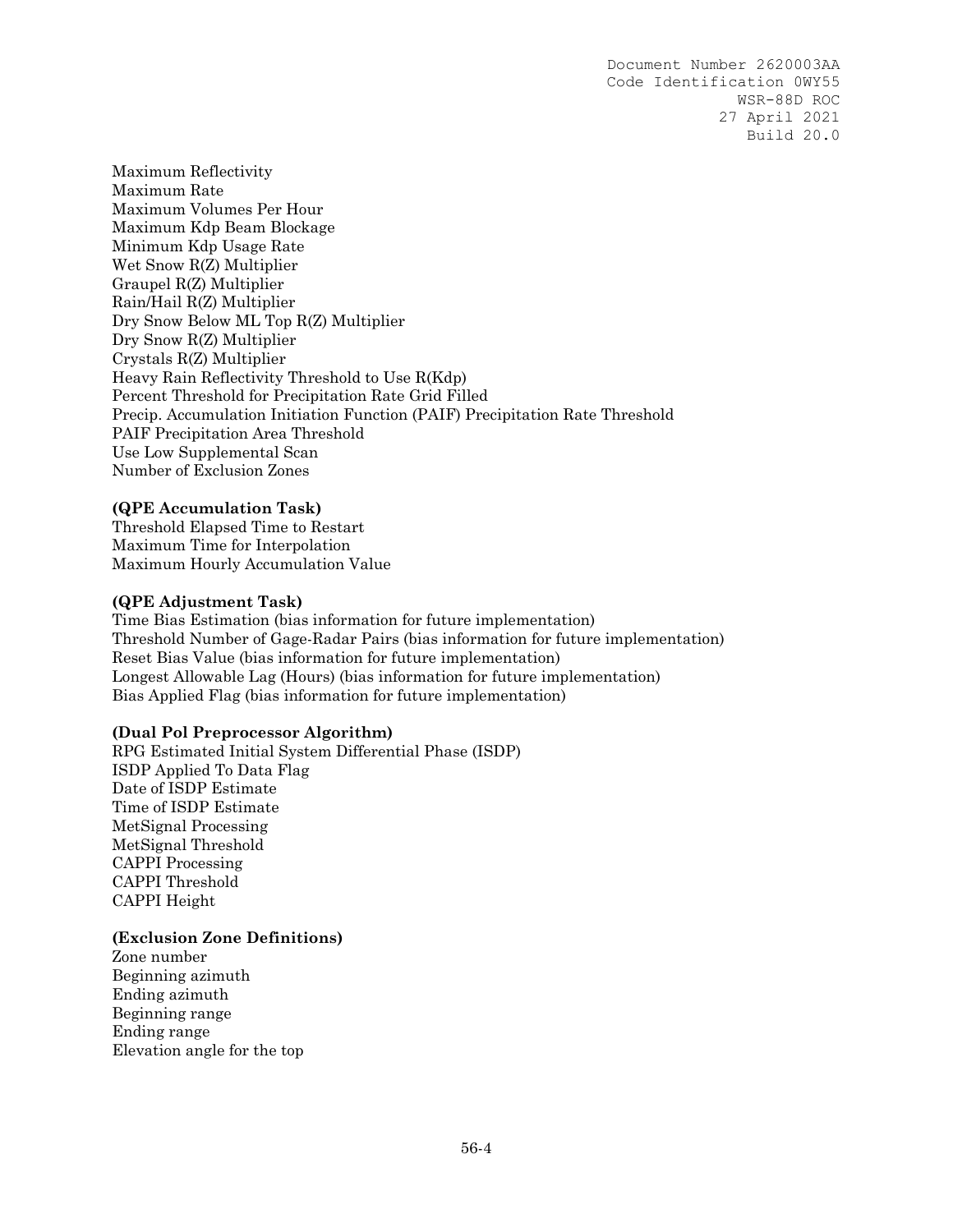## **56.4 Product Interaction**

- $\bullet$  Hail Index
- Mesocyclone
- Storm Tracking Information
- Tornado Vortex Signatures
- Melting Layer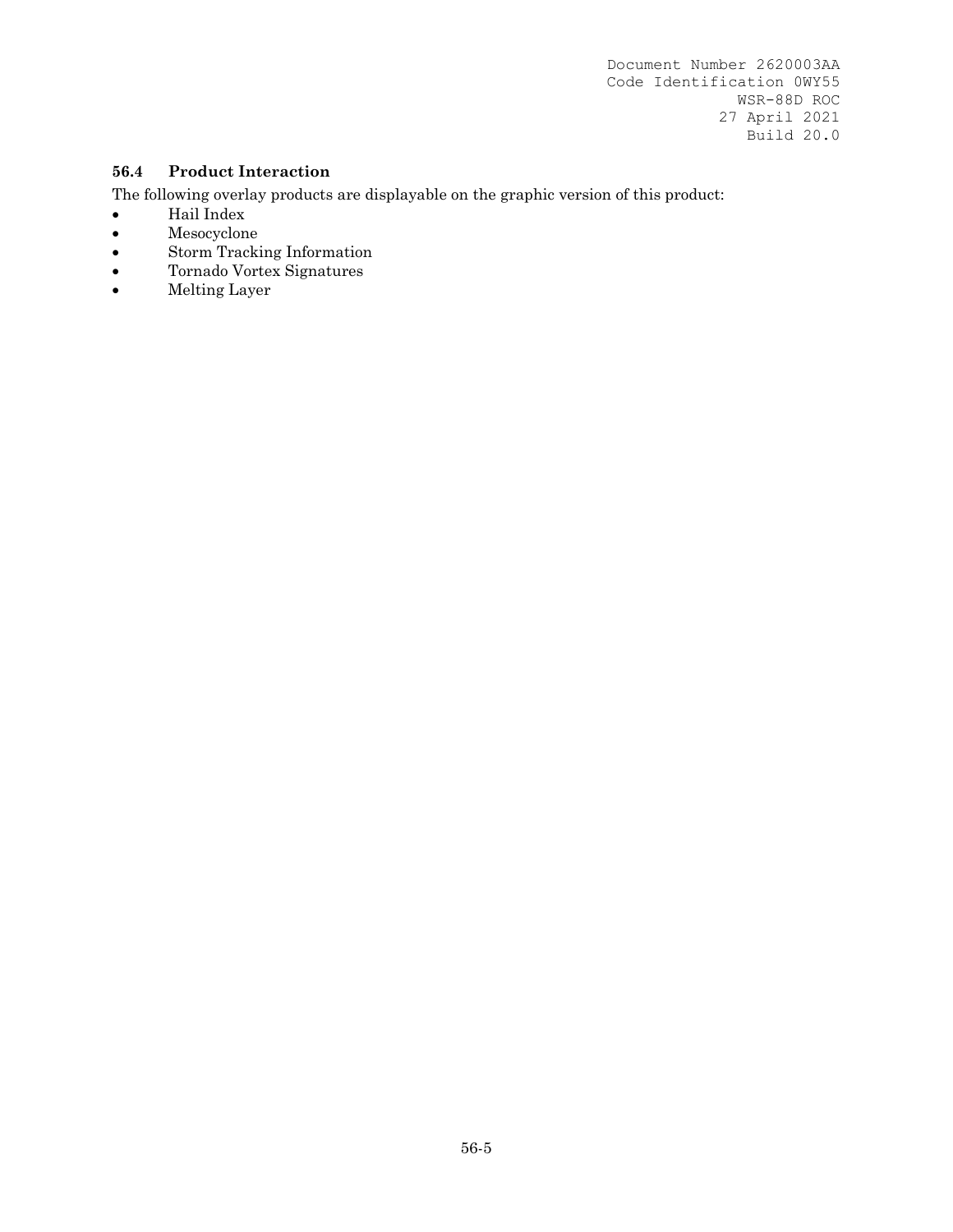## **57 DIGITAL USER-SELECTABLE ACCUMULATION (DUA)**

### **57.1 SS Product Description**

The Digital User-Selectable Accumulation (DUA) product shall be a polar grid of high-resolution precipitation accumulation over a user-selected accumulation period. The product will span the userselected period regardless of when the Precipitation Accumulation Initiation Function (PAIF) indicated that precipitation began. The product will be displayable as a graphical image. The accumulations are computed using the dual polarization Quantitative Precipitation Estimation (QPE) algorithm. The accumulation period shall be of variable duration as specified by the user and defined via two parameters: the Ending Time (Z) in *hh*:*mm* format, and the Time Span in *hh*:*mm* format (ranging from a minimum of 15 minutes to 24 hours prior to the Ending Time). The product can be generated by request or routinely for designated periods and times. By default, the DUA product shall be generated at 1200 Z for a time span of 24 hours and every volume scan for time spans of 1 and 3 hours.

## **57.2 Display Format**

### **57.2.1 Data Levels**

This product will contain 256 data levels on an automatically adjustable linear scale based on the maximum accumulation in the grid over the user specified time span. Data level 0 will correspond to either no accumulation or NO\_DATA, and data levels 1 through 255 will indicate accumulations scaled to 0.01 inches. Color levels can be determined by the display system.

## **57.2.2 Range, Data, & Temporal Resolution**

The resolution of the graphic products is 250 m range by 1 degree azimuth (0.13 nmi by 1 degree), and the maximum range is 230 km (124 nmi.). This product is updated as specified by the user.

### **57.3 Annotations**

Standard annotations (Appendix A, I(A)) Time Span Minutes Start Minutes Maximum accumulation (inches) End Date End Time Mean-field-bias (bias information for future implementation)

### **57.4 Product Interaction**

- Hail Index
- Mesocyclone
- Storm Tracking Information
- Tornado Vortex Signatures
- Melting Layer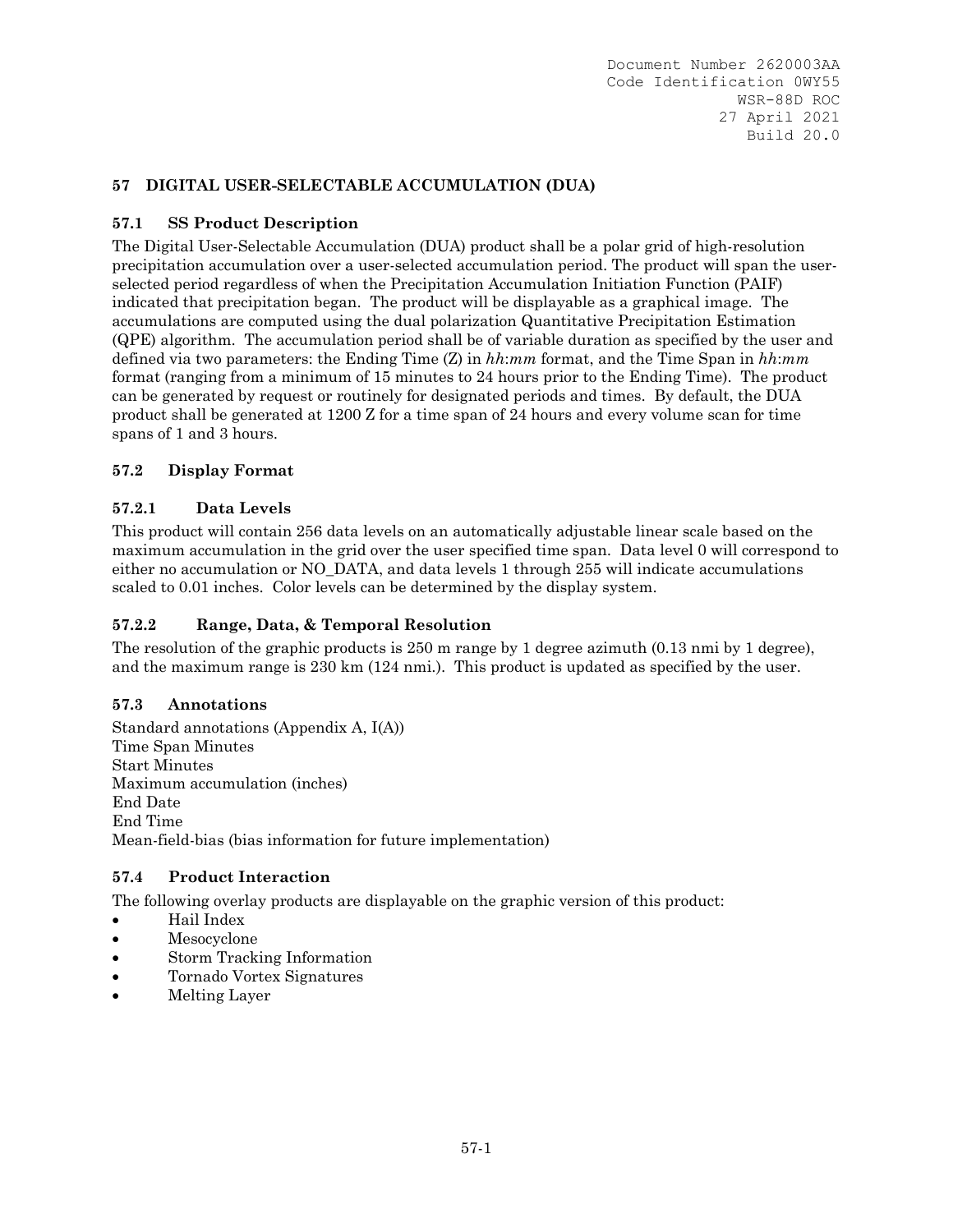### **58 DIGITAL ONE-HOUR DIFFERENCE (DOD)**

## **58.1 SS Product Description**

The Digital One-Hour Difference product shall be a polar grid of digital accumulation differences. The differences are computed by subtracting the latest one-hour-estimate computed by the legacy PPS from the one-hour estimates computed by the QPE. Neither estimate will have any bias applied. This product will be generated every volume scan whether or not precipitation has been detected.

## **58.2 Display Format**

## **58.2.1 Data Levels**

This product will contain 256 data levels on an automatically adjustable linear scale based on the difference with the maximum magnitude (positive or negative). The 0 data level always indicates NO DATA. The remaining data levels will be scaled at equal steps centered at 0 difference for the 128th data level. The minimum step will be 0.01 inches. The difference with the maximum magnitude (greatest positive or negative value) is used to determine the scale and offset values used to encode the data levels. Color levels can be determined by the display system.

## **58.2.2 Range, Data, & Temporal Resolution**

The resolution of the graphic products is 0.25 km range by 1 degree azimuth (0.13 nmi by 1 degree), and the maximum range is 230 km (124 nmi.). This product is updated every volume scan.

### **58.3 Annotations:**

Standard annotations (Appendix A, I(A)) Maximum difference (inches) Ending date of accumulation Ending time of accumulation Minimum difference (inches)

### **58.4 Product Interaction**

- Hail Index
- Mesocyclone
- Storm Tracking Information
- Tornado Vortex Signatures
- Melting Layer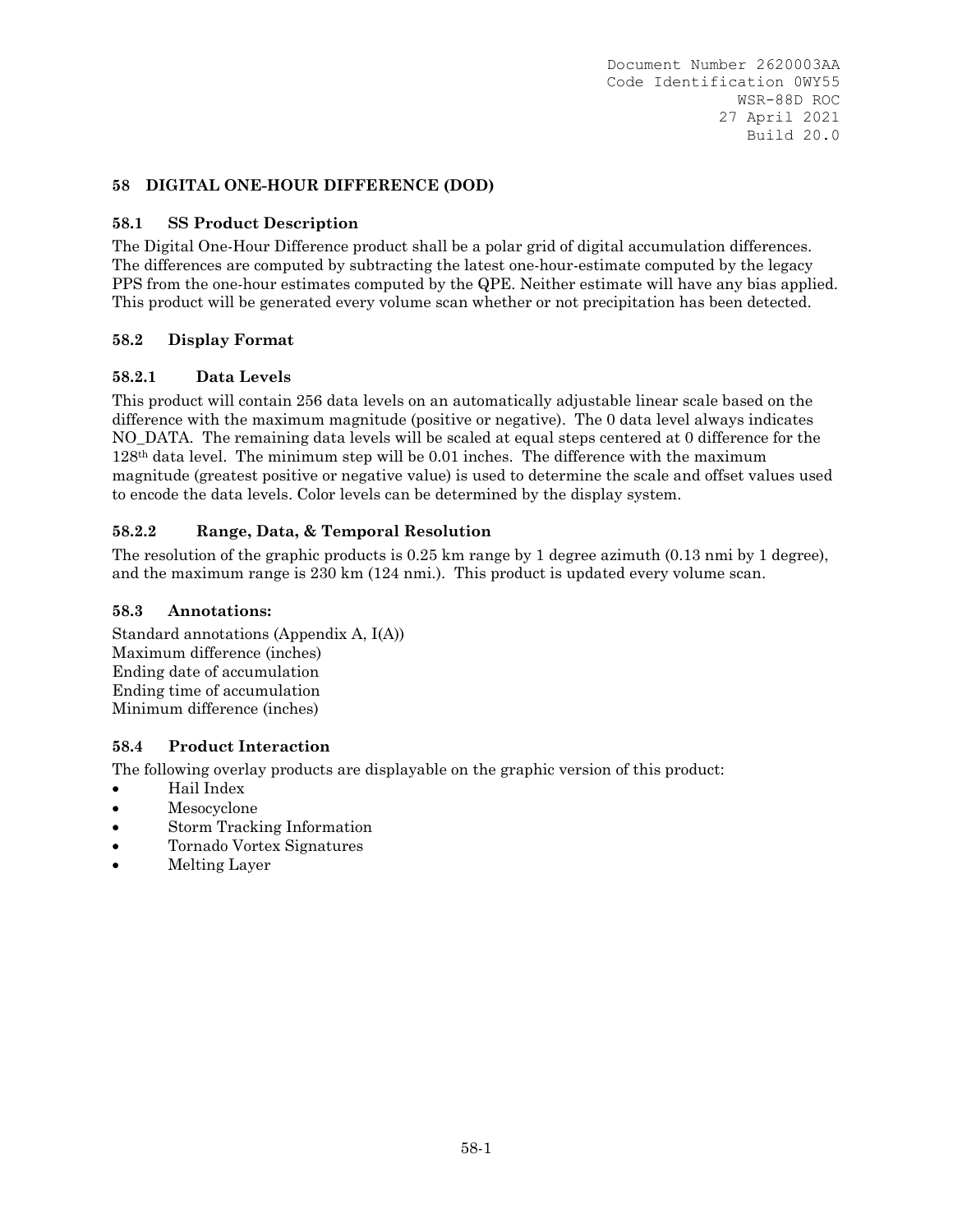## **59 DIGITAL STORM TOTAL DIFFERENCE (DSD)**

## **59.1 SS Product Description**

The Digital Storm Total Difference product shall be a polar grid of digital accumulation differences. The differences are computed by subtracting the storm total estimates computed by the legacy PPS from the storm total estimates computed by the QPE. Neither estimate will have any bias applied. The product shall be a volume-based product and shall be updated every volume scan. However, this product will only contain a graphical image whenever one of the systems (legacy PPS or dualpolarization QPE) has detected precipitation and is accumulating storm total information. That is, this product will only have a graphical image present when at least one of the systems is generating storm total products.

## **59.2 Display Format**

## **59.2.1 Data Levels**

This product will contain 256 data levels on an automatically adjustable linear scale based on the difference with the maximum magnitude (positive or negative). The 0 data level always indicates NO DATA. The remaining data levels will be scaled at equal steps centered at 0 difference for the 128th data level. The minimum step will be 0.01 inches. Color levels can be determined by the display system.

## **59.2.2 Range, Data, & Temporal Resolution**

The resolution of the graphic products is 0.25 km range by 1 degree azimuth (0.13 nmi by 1 degree), and the maximum range is 230 km (124 nmi.). This product is updated every volume scan.

### **59.3 Annotations:**

Standard annotations (Appendix A, I(A)) Start date of accumulation Start time of accumulation Maximum difference (inches) Ending date of accumulation Ending time of accumulation Minimum difference (inches)

### **59.4 Product Interaction**

- Hail Index
- Mesocyclone
- Storm Tracking Information
- Tornado Vortex Signatures
- Melting Layer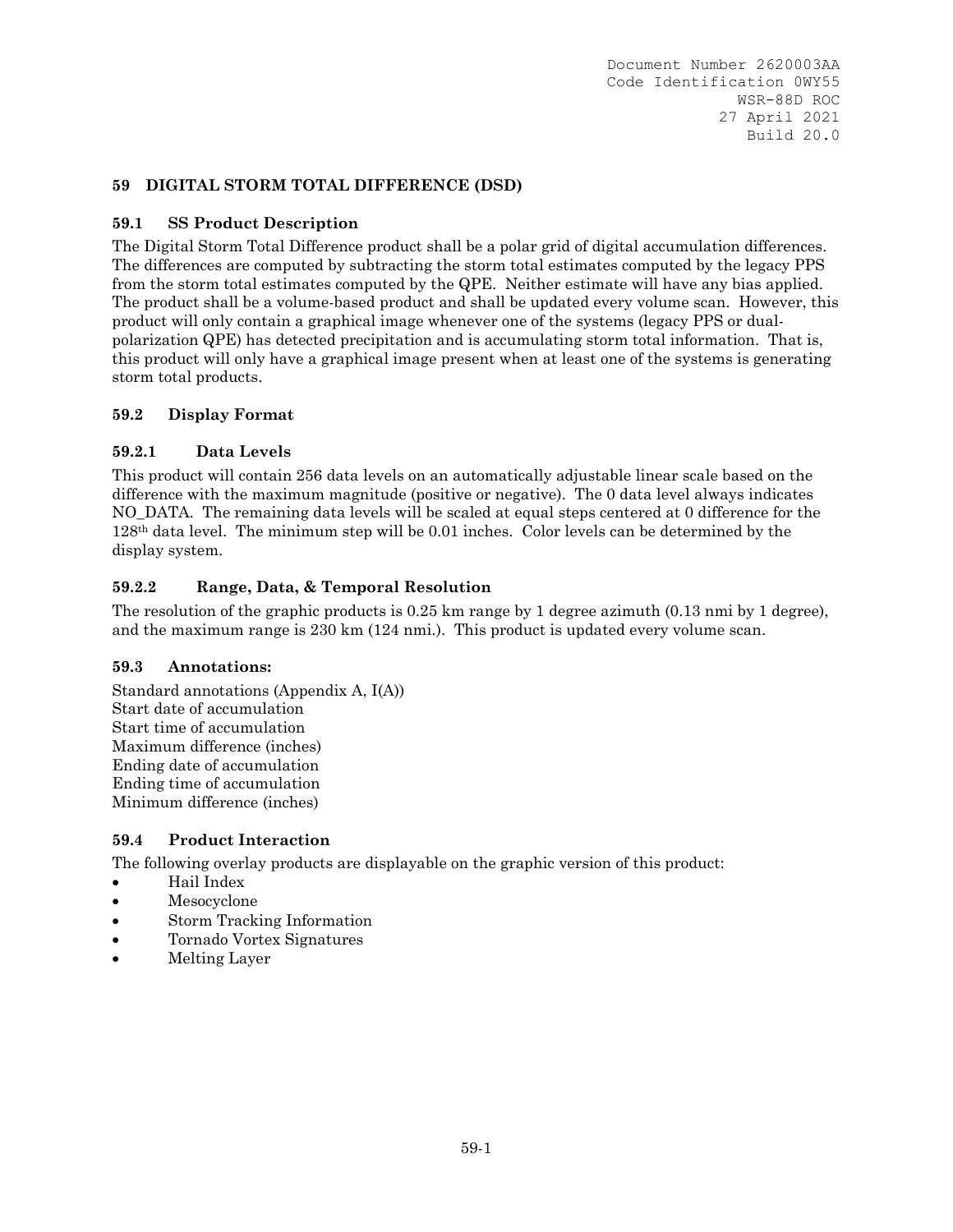## **60 DIGITAL INSTANTANEOUS PRECIPITATION RATE (DPR)**

## **60.1 SS Product Description**

The Digital Instantaneous Precipitation Rate (DPR) shall be a polar grid of digital high-resolution instantaneous precipitation rates. The product will be generated independent of whether the Precipitation Accumulation Initiation Function (PAIF) indicates precipitation is present. The product can be displayable as a graphical image. The rates are computed using the dual polarization Quantitative Precipitation Estimation (QPE) algorithm. The product shall be a volume-based product and shall be updated every volume scan.

## **60.2 Display Format**

## **60.2.1 Data Levels**

The product contains 65536 data levels on a linear scale from 0.000 inches/hour to 65.535 inches/hour, with a precision of 0.001 inches. Color levels can be determined by the display system. The Scale and Offset used in the equation  $(F = (N - OFFSET) / SCALE)$ , where N is the integer data value and F is the resulting floating point value) to relate the integer data values to accumulation values, which are ANSI/IEEE Standard 754-1985 floating point values. Halfwords 31 and 32 contain the Scale, which for product 176 is always 1000.0, and halfwords 33 and 34 contain the Offset, which for product 176 is always 0.0. Halfword 36 contains the maximum data level, an **un**signed short int which is always 65535; halfword 37 contains the number of number of leading flag values (always 0); and halfword 38 contains the number of number of trailing flag values (always 0). Note that for product 176, halfword 36 contains the maximum data level. The other scale and offset precipitation products store the number of possible values in this halfword, but for product 176, the number of possible values is 65,536 which will not fit into a halfword.

# **60.2.2 Range, Data, & Temporal Resolution**

The resolution of the graphic products is 250 m range by 1 degree azimuth (0.13 nmi by 1 degree), and the maximum range is 230 km (124 nmi.). This product is updated every volume scan.

### **60.2.3 DPR Format for External Systems**

DPR product shall be formatted as a Generic Radial Product Format using Packet 28 as described in Appendix E of the *RPG To Class 1 User ICD*. This product uses the Radial Component Data Structure (Figure E-3, Sheet 2) to describe Digital Instantaneous Precipitation Rate data. As specified in Figure 3-15c, Note 2, of the *RPG To Class 1 User ICD*, the DPR product is encoded using an API available from the Radar Operations Center.

### **60.3 Annotations:**

Standard annotations (Appendix A, I(A)) Date of hybrid rate scan Time of hybrid rate scan Precip detected flag Maximum instantaneous precipitation rate (inches/hour) Hybrid rate percent bins filled Highest elev. used Gage bias to be applied flag

### **60.4 Product Interaction**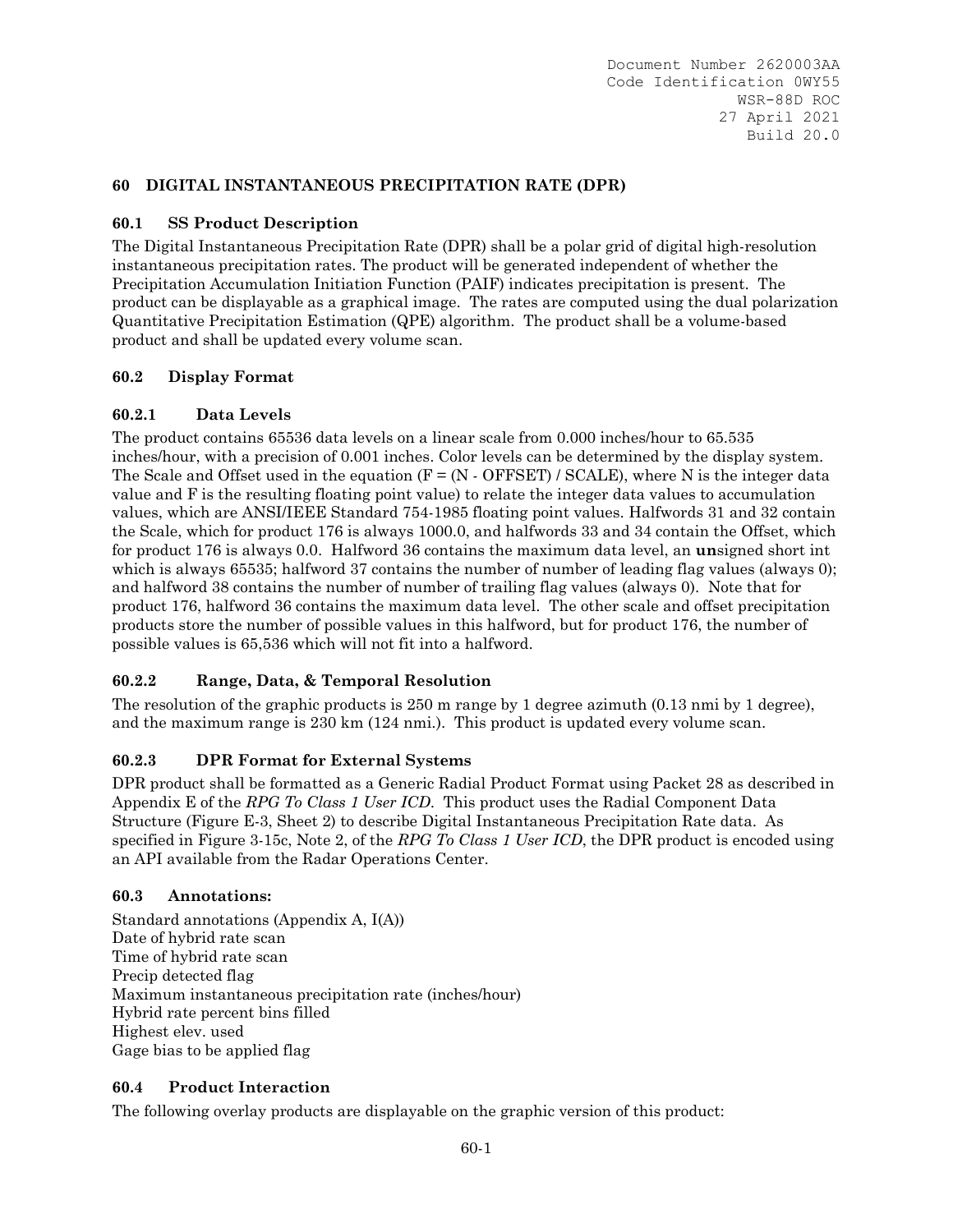- Hail Index
- 
- Mesocyclone<br>• Storm Tracki<br>• Tornado Vort Storm Tracking Information
- Tornado Vortex Signatures
- Melting Layer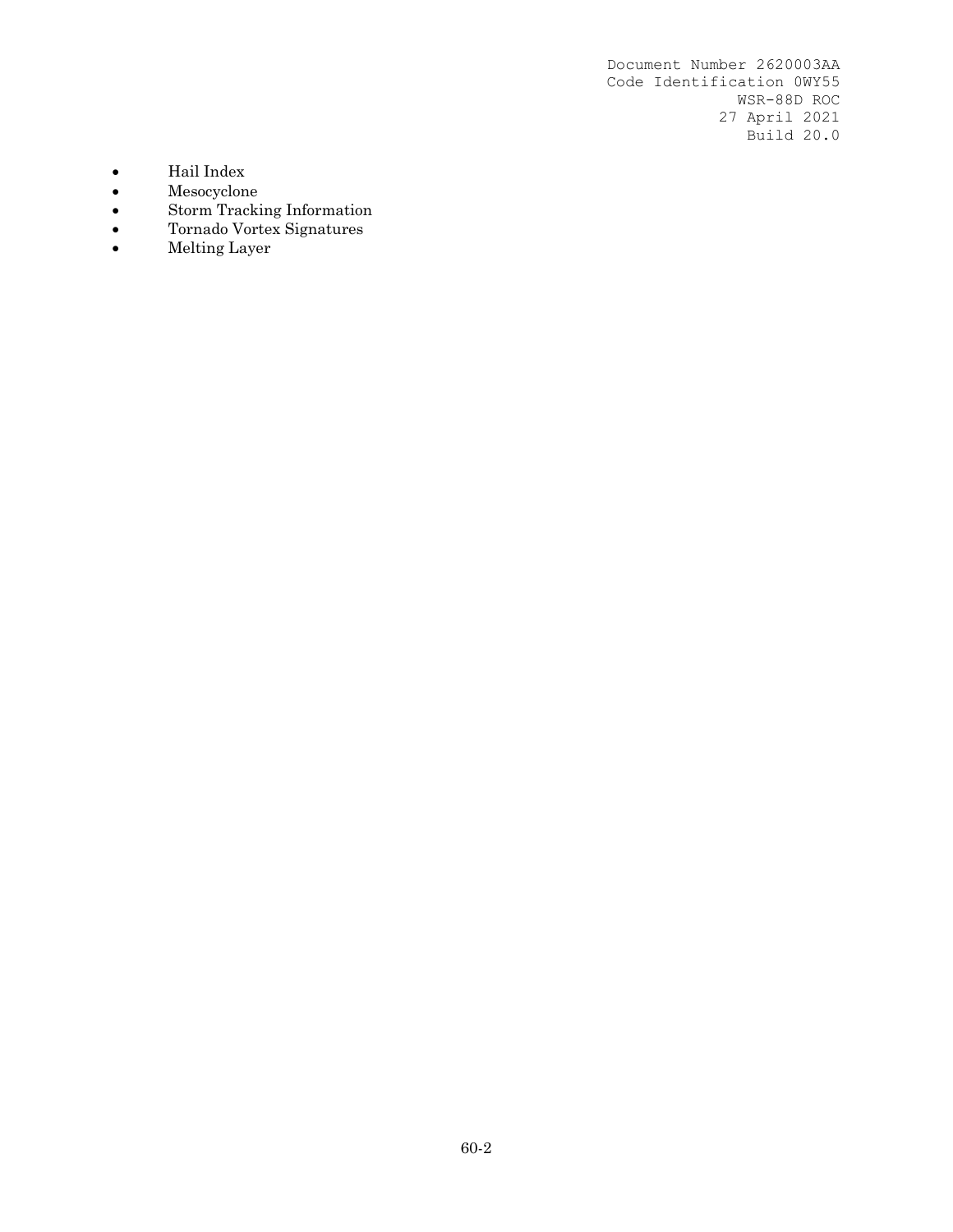**61 DELETED**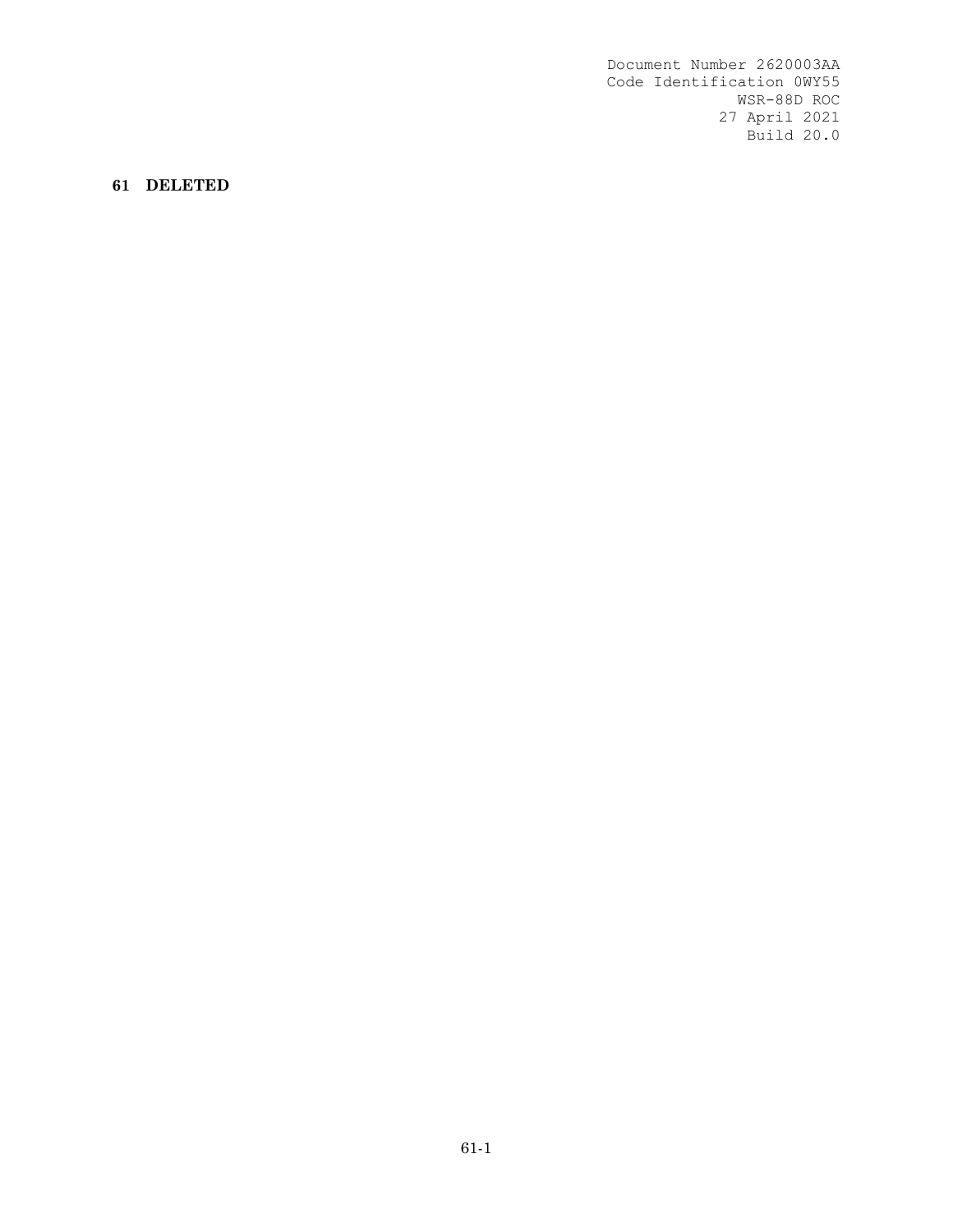#### **62 ICING HAZARD LEVELS (IHL)**

#### **62.1 SS Product Description**

"This product shall provide vertical extent of icing throughout each radar volume from the lowest scanned altitude to the highest scanned altitude. Additional 0.5 degree elevation cuts within a single volume, such as SAILS, are not used at this time. The top and bottom altitudes (vertical extent) of each icing location are provided. The IHL product shall be updated once per volume scan time. This product shall report icing hazard altitudes at a vertical resolution of 1000 feet referenced to mean seal level on a 1 degree by 1 kilometer (0.54 nautical miles) polar grid to a range of 300 kilometers (162 nautical miles). The icing altitude top and icing altitude bottom shall each have an associated severity and confidence. The product shall be formatted as a Generic Data Product as specified in the ICD for Class 1 Users (Document Number 2620001) using Packet 28 as described in Appendix E. Six components comprise the product data: top altitude, top severity, top confidence, bottom altitude, bottom severity, bottom confidence.

Each product shall include annotations for product name, radar ID, time and date of volume scan, maximum icing top altitude, AVSET termination angle, radar position, radar elevation above MSL, and the radar operational mode."

#### **62.2 Display Format**

#### **62.2.1 Data Levels**

The top and bottom altitude IHL product components will have 71 data levels. A value of zero represents no icing hazard detected. Presence of icing is reported in 1000 feet vertical resolution increments. Altitude values progress linearly starting with a value of 1 (representing an altitude range of above zero to 1 kft). Data level values 1 through 70 correspond to IHL altitude values ranging from just above 0.0 feet (MSL) to a maximum of 70 kft.

The following table lists the data levels used with their corresponding IHL altitude values.

Digital IHL Range IHL Top or Bottom Altitude Range **e**0 No icing hazard detection tion  $1 - 700 + \leq 1$  $\epsilon$  = 70 kft

Each top and bottom altitude will have an icing severity component. The severity will relate to the preponderance of intensity for those altitudes. A severity value of zero represents no icing hazard detected (i.e. - zero for altitude) and/or severity not computed (i.e. - for associated non-zero altitudes). Five additional values for severity are available.

The following table lists the data levels used with their corresponding IHL severity values. Digital IHL Range IHL Severity Range **e**0 No icing hazard detection or severity not computed puted1 - 5 Reserved f ture use.

NOTE: For the software build described by this ICD the severity is not computed and all values for severity will be set to zero.

Each top and bottom altitude will have an icing confidence component. The confidence will relate to the assessed quality of the graupel classification of those altitudes plus additional corroborating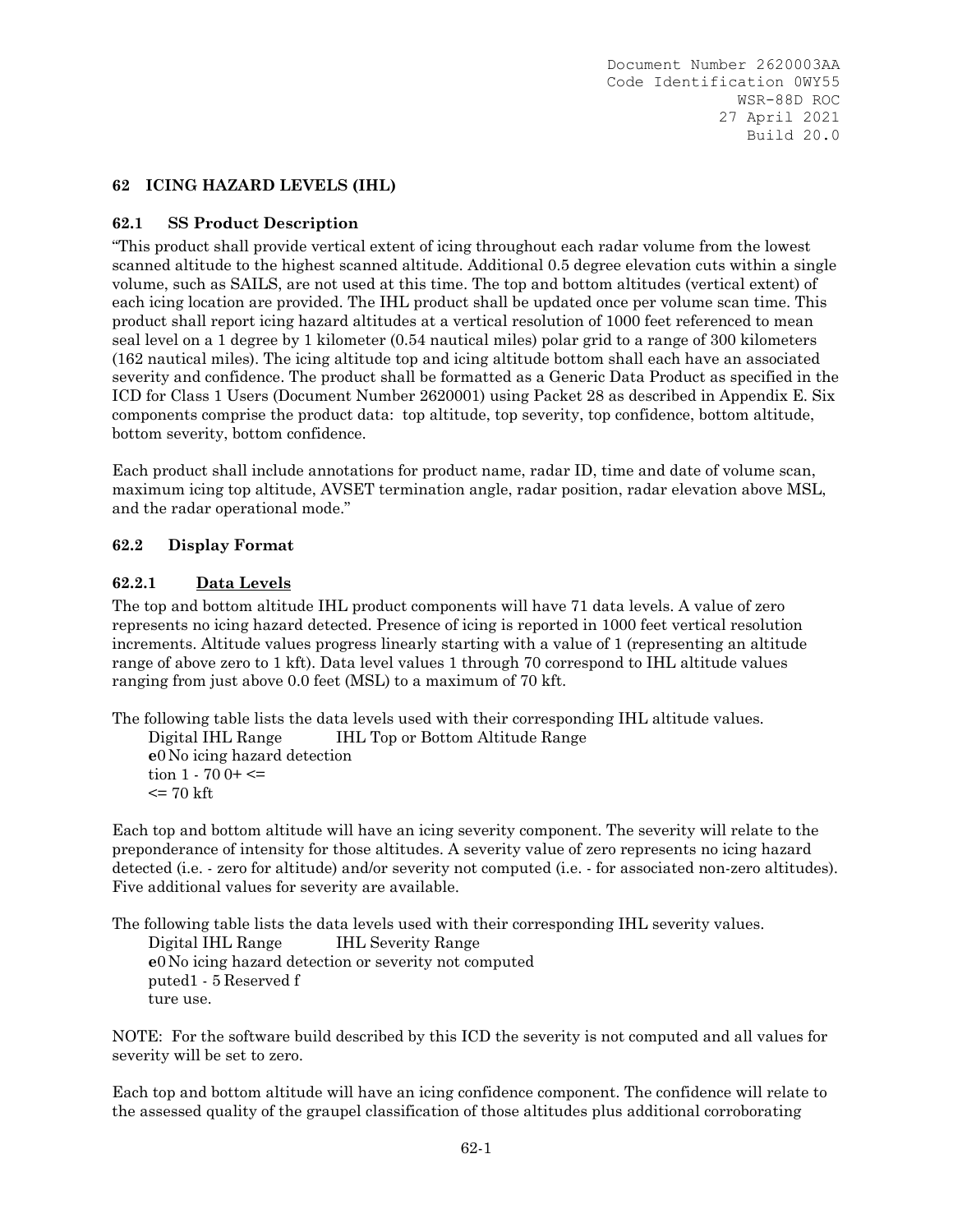evidence. A confidence value of zero represents no icing hazard detected (i.e. - zero for altitude) and/or confidence not computed (i.e. - for associated non-zero altitudes). In the future, the confidence will range from 1 to 10 representing minimum to maximum.

The following table lists the data levels used with their corresponding IHL confidence values. Digital IHL Range IHL Confidence Range **e**0 No icing hazard detection or confidence not computed puted1 - 10 Reserved f ture use.

NOTE: For the software build described by this ICD the confidence is not computed and all values for confidence will be set to zero.

# **62.2.2 Color Level Code Tables**

For this product the color table is not applicable.

## **62.2.3 IHL Format for External Systems**

IHL output is encoded using Generic Data Packet 28. This packet is described in Note 1 for Figure 3-15b of the *RPG To Class 1 User ICD (Document 2620001).* Packet 28 provides for a self-describing NEXRAD output product. The Radar Operations Center (ROC) supports API to encode (serialize) and decode (deserialize) Packet 28 formatted products. It is available upon request from the ROC. IHL uses the Radial Component Data Structure to describe altitude, severity, and confidence components. Appendix E describes the many data structures available in Packet 28. Figure E-3 (Radial Component Data Structure (Sheet 2)) is pertinent to IHL.

### **62.3 Annotations**

### **62.3.1 Alphanumeric**

The automated annotations for this product are: Standard Annotations (Appendix A, I(A)) AVSET termination angle

### **62.3.2 Special Symbols**

None defined.

### **62.4 Product Interaction**

None.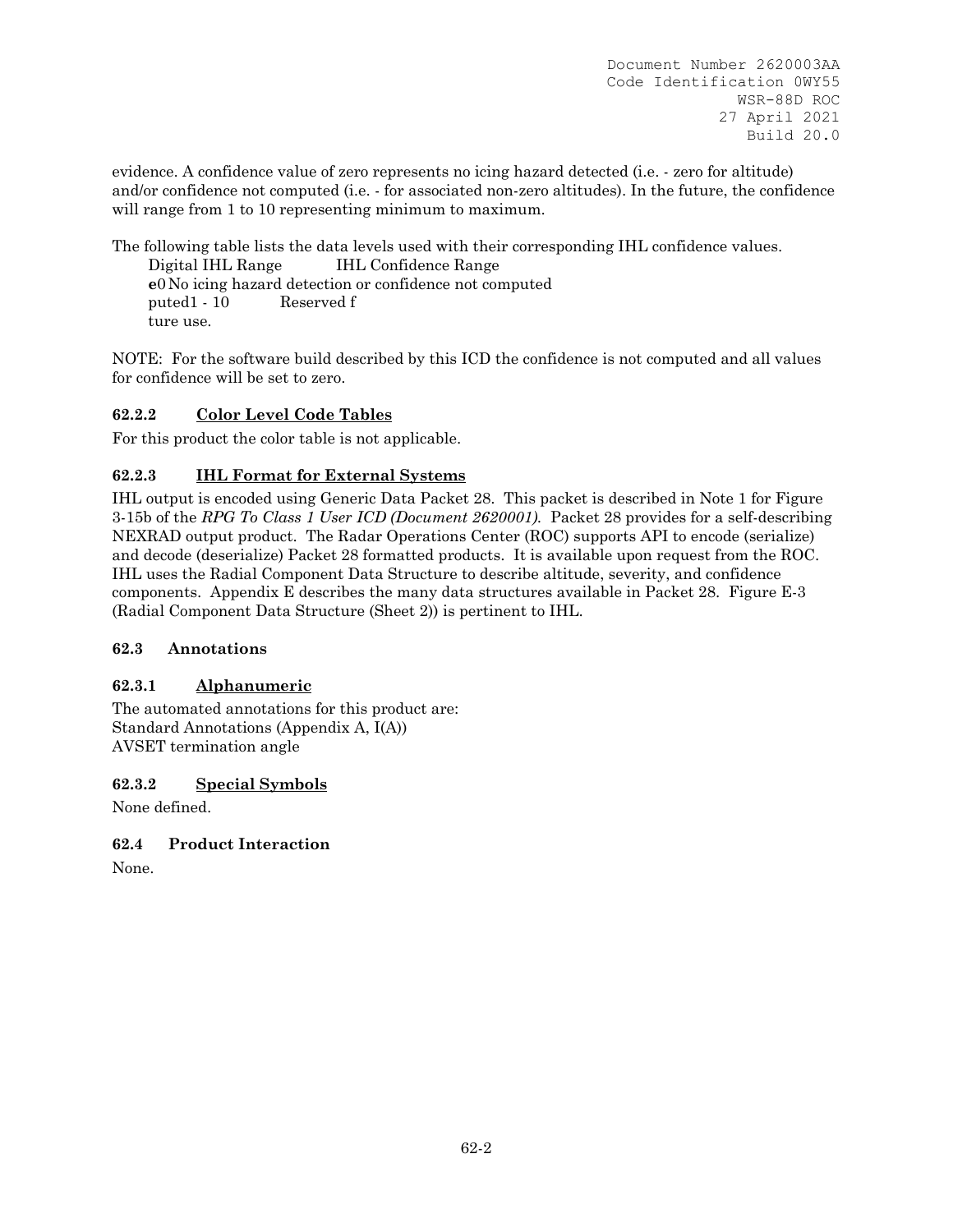### **63 HAIL HAZARD LAYERS (HHL)**

#### **63.1 SS Product Description**

"This product shall provide vertical extent of hail throughout each radar volume from the lowest scanned altitude to the highest scanned altitude. Additional 0.5 degree elevation cuts within a single volume, such as from SAILS, are not used at this time. The top and bottom altitudes (vertical extent) of each hail location are provided. The HHL product shall be updated once per volume scan time. This product shall report hail detection altitudes at a vertical resolution of 1000 feet referenced to mean seal level on a 1 degree by 1 kilometer (0.54 nautical miles) polar grid to a range of 300 kilometers (162 nautical miles). The hail altitude top and hail altitude bottom shall each have an associated hail severity (related to size) and confidence (related to occurrence, size, and distance from radar). The product shall be formatted as a Generic Data Product as specified in the ICD for Class 1 Users (Document Number 2620001) using Packet 28 as described in Appendix E. Six components comprise the product data: top altitude, top severity, top confidence, bottom altitude, bottom severity, bottom confidence. (See below for component descriptions.)

Each product shall include annotations for product name, radar ID, time and date of volume scan, maximum hail top altitude, AVSET termination angle, radar position, radar elevation above MSL, and the radar operational mode."

#### **63.2 Display Format**

#### **63.2.1 Data Levels**

The top and bottom altitude HHL product components will have 71 data levels. A value of zero represents no hail detected. Presence of hail is reported in 1000 feet vertical resolution increments. Altitude values progress linearly starting with a value of 1 (representing an altitude range of above zero to 1 kft). Data level values 1 through 70 correspond to HHL altitude values ranging from just above 0.0 feet (MSL) to a maximum of 70 kft.

The following table lists the data levels used with their corresponding HHL altitude values. Digital HHL Range HHL Top or Bottom Altitude Range **e**0 No hail hazard detection tion  $1 - 700 + \leq 1$  $\epsilon$  = 70 kft

Each top and bottom altitude will have an associated hail severity component. The top severity component relates to the largest hail size associated within the altitude top/bottom bounds for each az-ran bin of the product as described in the table below. A severity value of zero represents no hail detected (i.e. - zero for altitude) and/or severity not computed (i.e. - for associated non-zero altitudes). Three additional values for severity are available. The values used do not have numerical meaning but are useful for color separation in displays. The bottom severity component relates to the size of the hail found for the bottom altitude.

The following table lists the data levels used with their corresponding HHL severity values.

**Digital HHL Range HHL Severity Range e**0 No hail hazard detection or severity not computed puted4 - 5 Severity associated with giant hail (2+ inch diameter) diameter)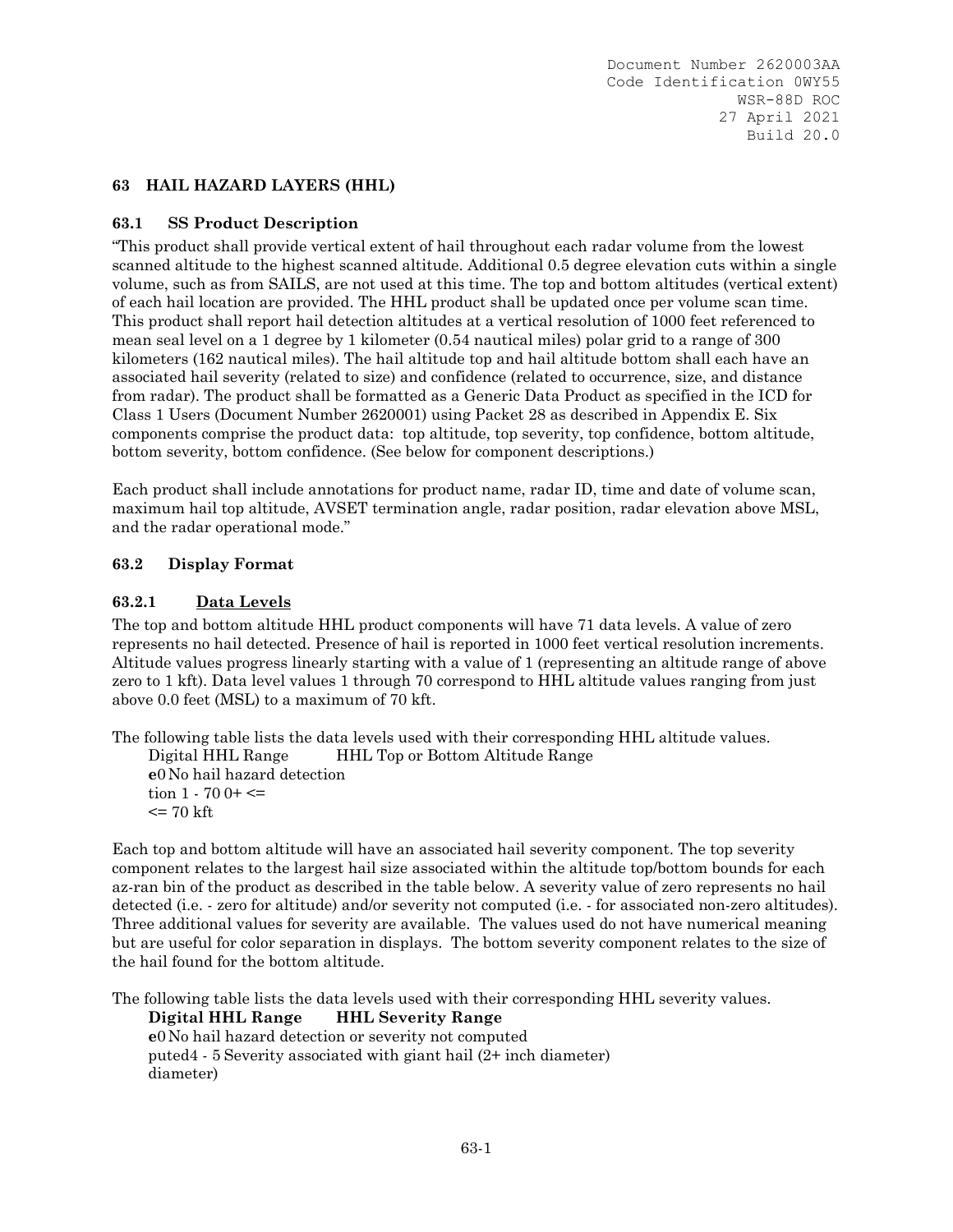NOTE: For the software builds before 18, the severity is not computed and all values for severity will be set to zero.

Each top altitude will have an associated hail confidence component. The confidence will relate to the assessed quality of the associated HSDA size subclassification for the top severity. The bottom confidence component is not used. A confidence value of zero represents no hail detected (i.e. - zero for altitude) and/or confidence not computed (i.e. - for associated non-zero altitudes). The confidence ranges from 3 to 5 (multiplied by 10) representing lesser to maximum. The values used do not have numerical meaning but are useful for color separation in displays.

The following table lists the data levels used with their corresponding HHL confidence values. **Digital HHL Range HHL Confidence Range** 

**e**0 No hail hazard detection or confidence not computed puted30 - 50 Lesser to most confidence of hail presence of any size any size

NOTE: For the software builds before 18, the confidence is not computed and all values for confidence will be set to zero.

# **63.2.2 Color Level Code Tables**

For this product the color table is not applicable.

# **63.2.3 HHL Format for External Systems**

HHL output is encoded using Generic Data Packet 28. This packet is described in Note 1 for Figure 3-15b of the *RPG To Class 1 User ICD (Document 2620001).* Packet 28 provides for a self-describing NEXRAD output product. The Radar Operations Center (ROC) supports API to encode (serialize) and decode (deserialize) Packet 28 formatted products. It is available upon request from the ROC. HHL uses the Radial Component Data Structure to describe altitude, severity, and confidence components. Appendix E describes the many data structures available in Packet 28. Figure E-3 (Radial Component Data Structure (Sheet 2)) is pertinent to HHL.

### **63.3 Annotations**

### **63.3.1 Alphanumeric**

The automated annotations for this product are: Standard Annotations (Appendix A, I(A)) AVSET termination angle

### **63.3.2 Special Symbols**

None Defined.

### **63.4 Product Interaction**

None.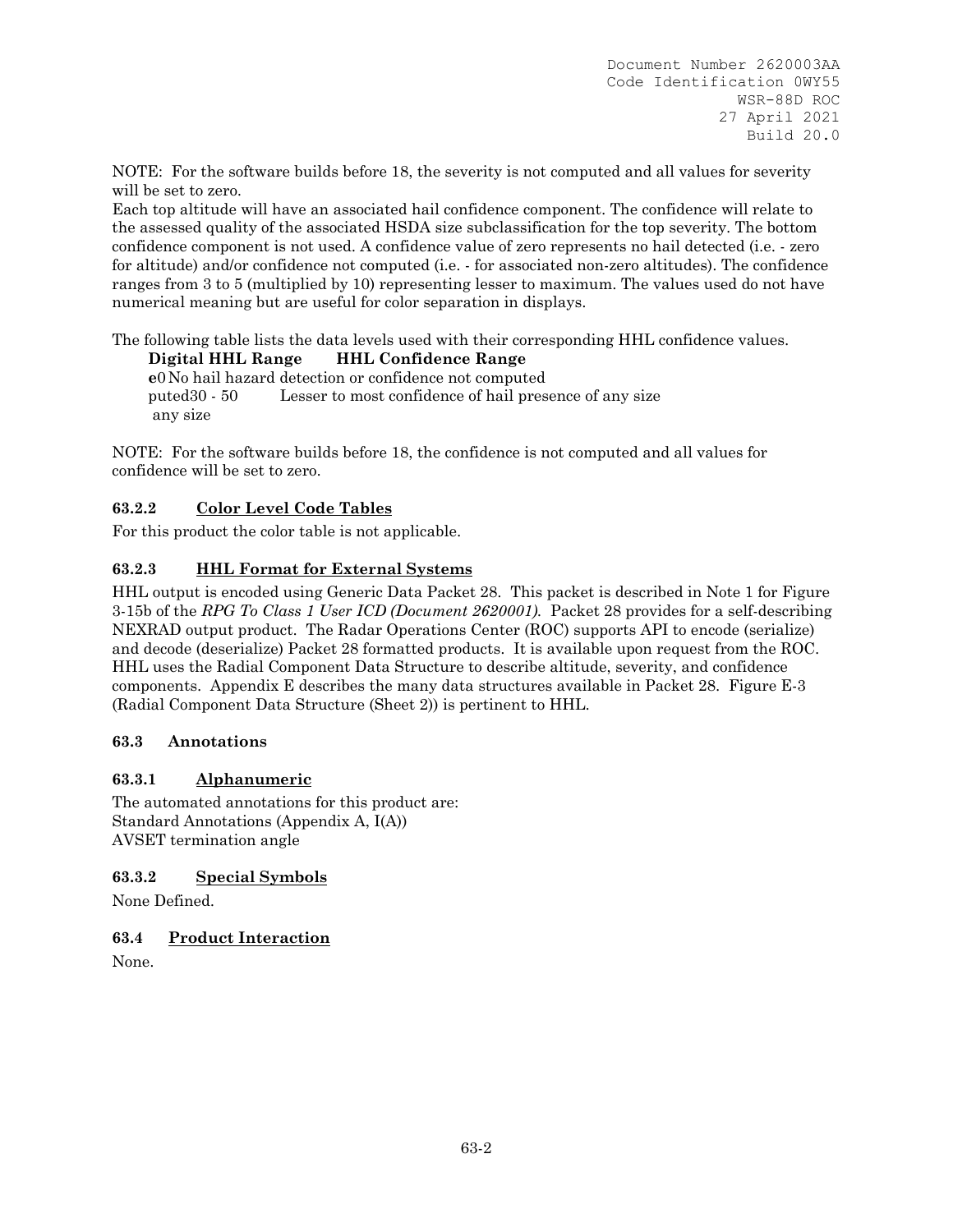# **64 AUTOMATED MICROBURST DETECTION ALGORITHM (MBA)**

### **64.1 SS Product Description**

"This product shall provide divergence boundary detections (such as microburst) and their radarcentric positions. The product extends to 50 kilometers (27 nautical miles) range from the radar. This product is provided to support processing performed by external systems and is not display oriented. Input to AMDA is the initial 0.5 degree elevation cut for all VCPs. Additional 0.5 degree elevation cuts within a single volume such as from SAILS are not used at this time. This product will be updated once every volume scan time. Each product will include a standard set of annotations and a count of the number of detections in the volume. The product shall be formatted as a Generic Data Product as specified in the ICD for Class 1 Users (Document Number 2620001) using Packet 28 as described in Appendix E."

Each product shall include annotations for product name, radar ID, time and date of volume scan, number of detections in the volume, radar position, radar elevation above MSL, and the radar operational mode."

### **64.2 Display Format**

### **64.2.1 Data Levels**

The product does not have data levels. Detections and their positions consist of a series of location points.

# **64.2.2 Color Level Code Tables**

For this product the color table is not applicable.

### **64.2.3 MBA Format for External Systems**

AMDA output is encoded using Generic Data Packet 28. This packet is described in Note 1 for Figure 3-15b of the *RPG To Class 1 User ICD (Document 2620001I).* Packet 28 provides for a selfdescribing NEXRAD output product. The Radar Operations Center (ROC) supports API to encode (serialize) and decode (deserialize) Packet 28 formatted products. It is available upon request from the ROC.

AMDA uses the Area Component Data Structure to describe detections. Appendix E describes the many data structures available in Packet 28. Figure E-6 (Area Component Data Structure (Sheet 2)) is pertinent to AMDA. A set of three structures is provided *IF* AMDA detects a divergence boundary. The set includes a detection. For each, a set of component parameters and X,Y radar-centric geographic location points is provided in units of kilometers. The specific component parameters are listed:

DETECTION COMPONENT PARAMET

 Parameter Name Units; Defa aluesDetection mber n.a.Micro Strength m/s um Wind Speed m/s Maximum Shear Detection Category n.a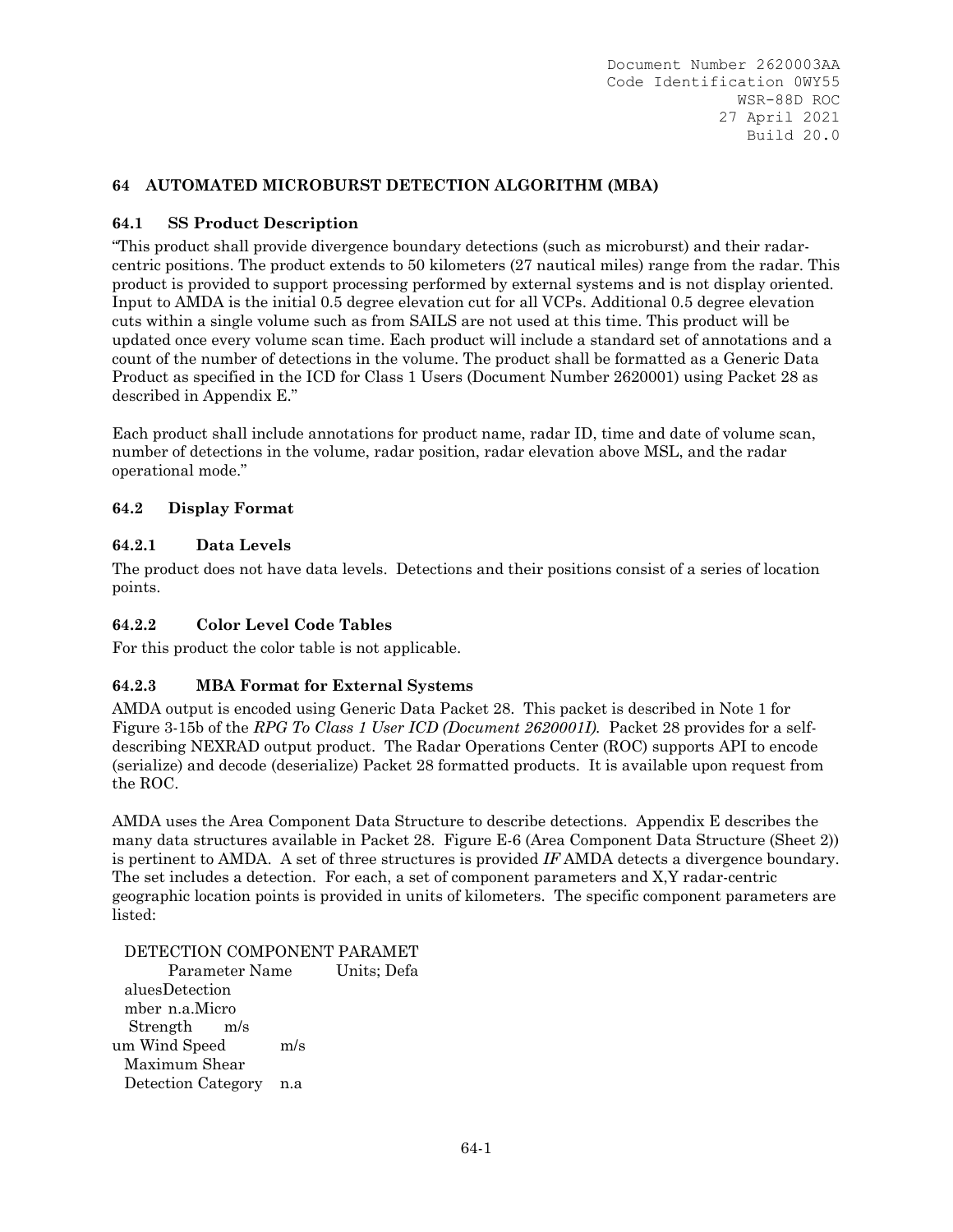## **64.3 Annotations**

NOTE: AMDA does not apply ID number consistency between volumes. Any ID numbering similarity between volumes is coincidental.

# **64.3.1 Alphanumeric**

The automated annotations for this product are: Standard Annotations (Appendix A, I(A)) Number of detections in volume

# **64.3.2 Special Symbols**

None defined.

### **64.4 Product Interaction**

None.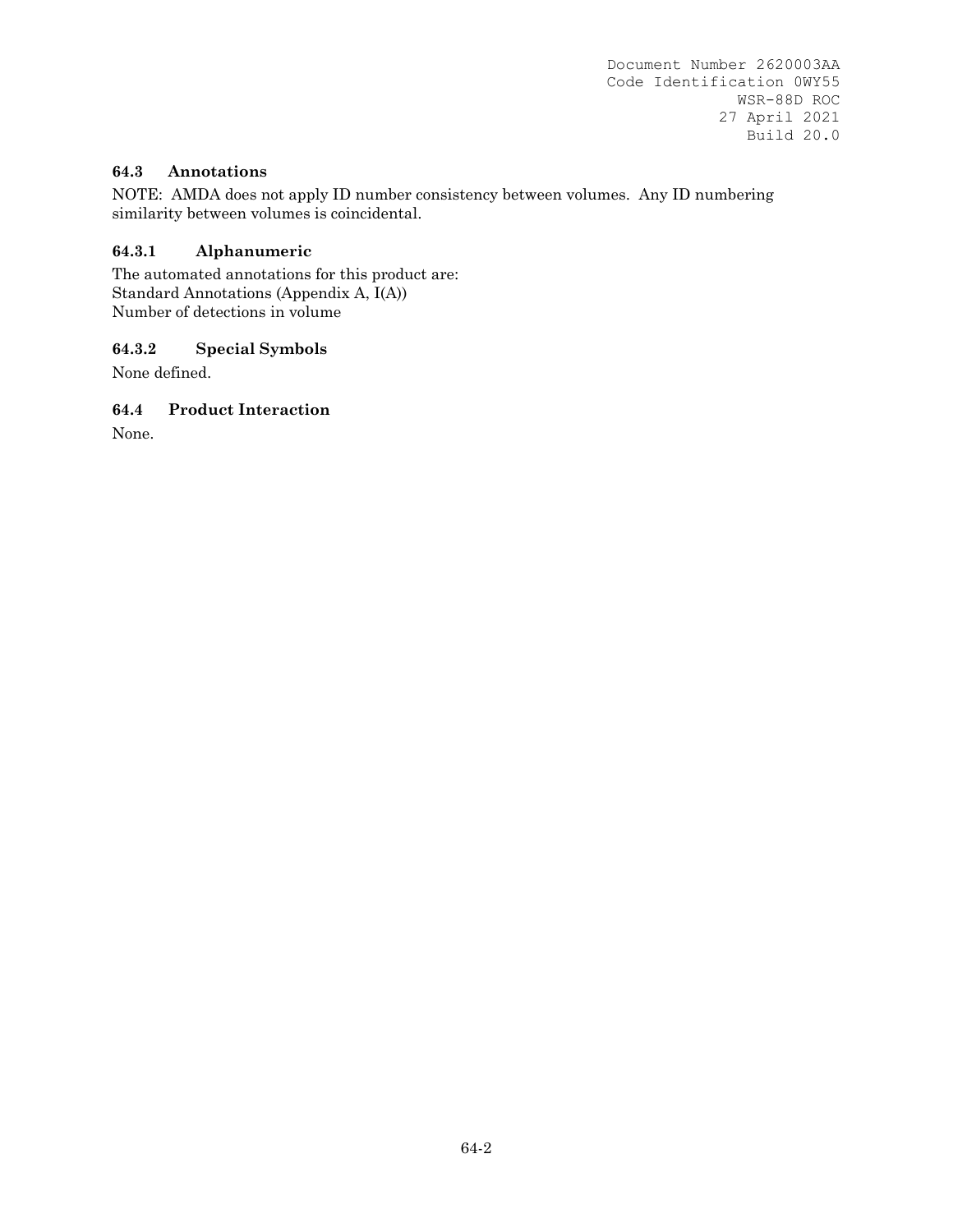### **65 DIFFERENTIAL PHASE (SDP)**

### **65.1 SS Product Description**

"This product shall provide the polarimetric differential phase data formatted as a data array. This product will be limited to the lowest 70,000 feet ARL of the atmosphere. The product shall be generated for any azimuth scan at a single elevation angle based on user requirements. Each scan shall be updated once per volume scan time2. For the data array, 256 data levels will be provided. This product shall include annotations for the product name, radar ID, time and date of scan, data level code, elevation angle, maximum and minimum data value (deg), radar position, radar elevation above MSL, and radar operational mode."

#### **65.2 Display Format**

### **65.2.1 Data Levels**

The range of polarimetric differential phase is 0 to 360 at a precision of 1.42 degrees. The data array product will be available for the range/resolution as indicated.

| Coverage Area                                                                               | Resolution       |                |
|---------------------------------------------------------------------------------------------|------------------|----------------|
| (nmi Radious)                                                                               | (mmi x deg)      | Product Center |
| $0$ to $162$                                                                                | $0.13 \times 11$ | Radar location |
| <sup>1</sup> The range/resolution will be $0.13 \times 0.5$ for Super Resolution base data. |                  |                |

#### **65.3 Annotations**

#### **65.3.1 Alphanumeric**

Standard Annotations (Appendix A, I(A)) Elevation Angle Data Level Code Maximum and Minimum Data Value Detected

#### **65.3.2 Special Symbols**

None defined.

#### **65.4 Product Interaction**

All overlay products are displayable on this product:

- Hail Index
- Mesocyclone
- Storm Tracking Information
- Tornado Vortex Signatures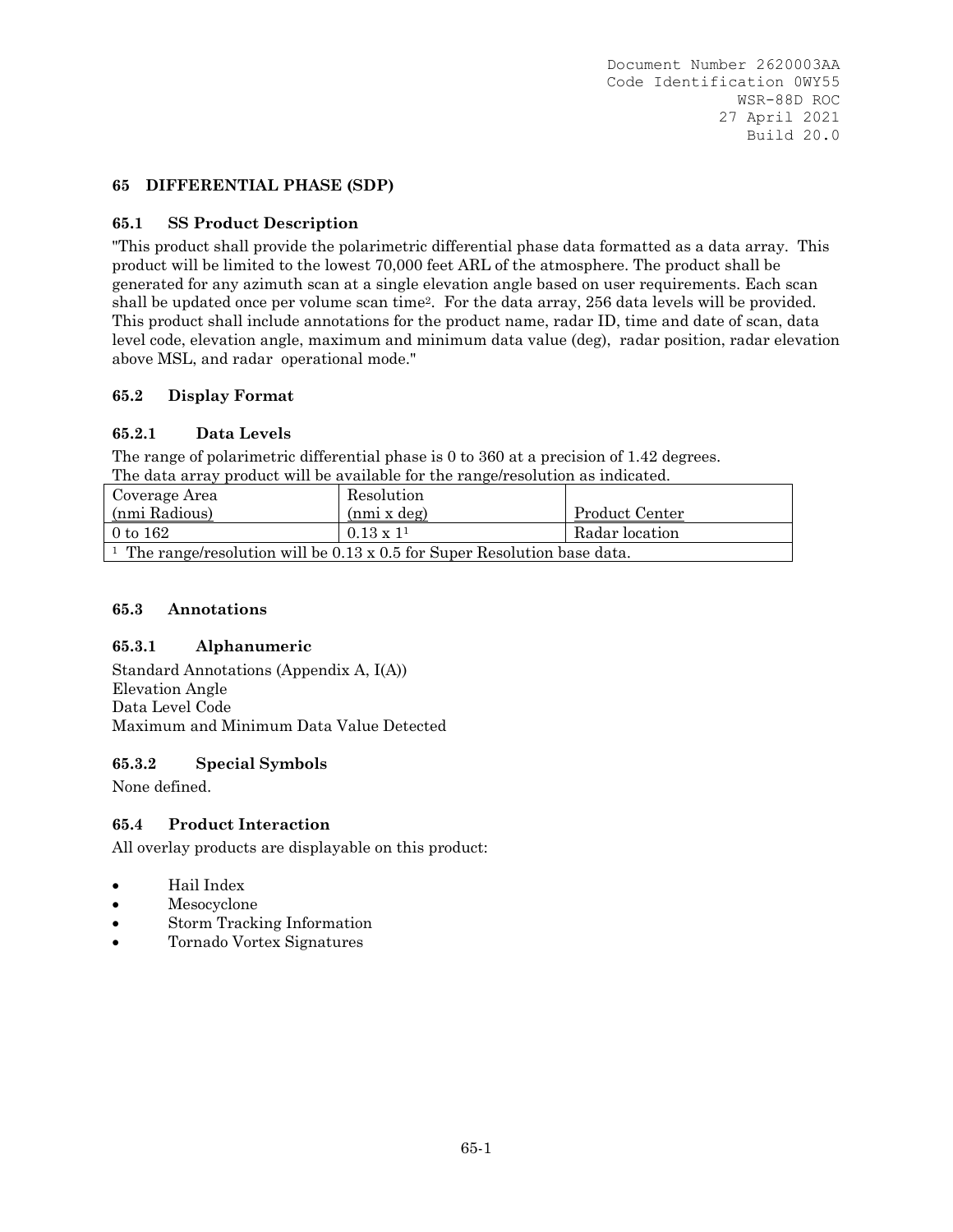### **66 SHIFT CHANGE CHECKLIST (SCC)**

#### **66.1 Product Description**

The SCC product contains status information related to the RDA, Archive Level II, RPG, Mode Selection Function, Narrowband Communications, and Meteorological algorithms. It also contains select RDA Performance/Maintenance Data items and Environmental Data. The product is generated at the start of every volume scan.

This product shall include annotations for the (1) product name, (2) radar ID, (3) date and time of volume scan, (4) elevation angle, (5) radar position, (6) radar elevation above MSL, and (7) radar operational mode.

### **66.2 SCC Format for External Systems**

The product is formatted according to the Generic Product Format (GPF) packet description and encoded using External Data Representation (XDR). See the RPG to Class 1 User ICD for information about GPF and XDR.

#### **66.3 Annotations**

### **66.3.1 Alphanumeric**

Standard Annotations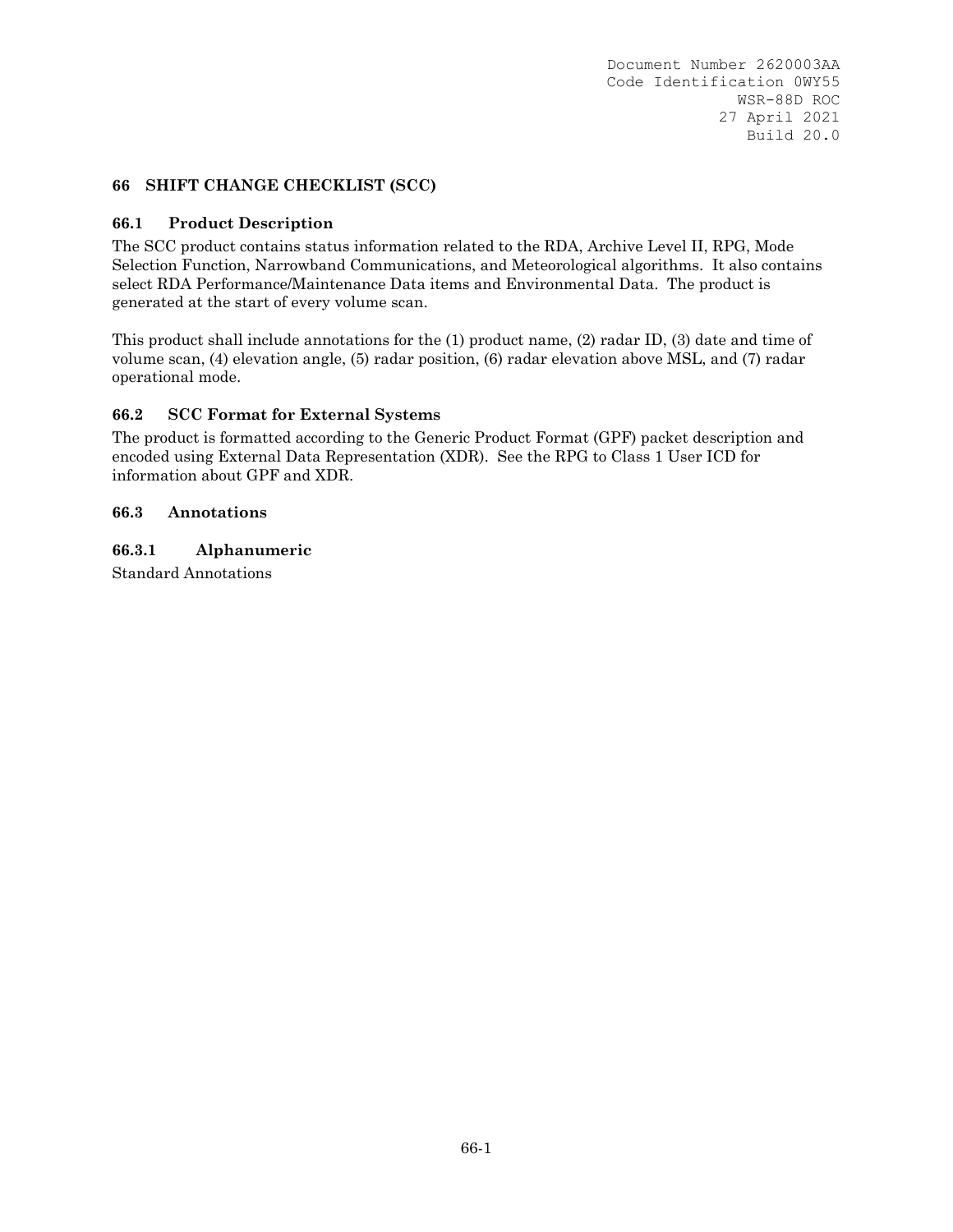# **67 SUPER RESOLUTION DIGITAL REFLECTIVITY DATA-QUALITY-EDITED (SRQ)**

## **67.1 SS Product Description**

This product shall provide the super resolution reflectivity data formatted as a data array that could be decoded and used for display in external systems.

The SRQ reflectivity data product is created at the completion of each elevation scan including SAILS scans.

The reflectivity data have been edited in a manner analogous to the Data Quality Assurance (DQA) algorithm. This includes analysis of the reflectivity data to detect and remove constant power signature artifacts, solar strobes, and spikes/speckle.

For anomalous propagation, CMD processing is relied upon unless the radar operates without CMD.

The SRQ product shall produce a representative reflectivity value at every sample bin location of a 1/4 kilometer (0.13 nautical miles) by either 1/2 or 1 degree (scan angle dependent) polar grid to a maximum range of 460 kilometers (248 nautical miles).

A maximum range of SRQ for an elevation scan is determined by the 70,000 feet AGL limit.

The product shall be updated per each completion of a full elevation scan.

The product shall provide for 256 data levels including three values reserved for flagging.

The product shall be formatted as a Graphic Product as specified in the ICD for Class 1 Users (Document Number 2620001) using Digital Radial Data Array Packets as described in Figure 3-11c.

Each digital product shall include annotations for (1) product name, (2) radar ID, (3) time and date of scan, (4) maximum data value (dBZ), (5) radar position, (6) radar elevation above MSL, and (7) the radar operational mode.

### **67.2 Display Format**

The SRQ product is not a displayable product.

### **67.2.1 Data Levels**

The product will have 256 data levels with codes "0" and "1" corresponding to "Below threshold data" and "flagged data" (such as range folded data), respectively.

Data level coded "2" represents data that should be removed due to data quality editing.

Data level codes "3" through "255" correspond to reflectivity (dBZ) when decoded with the standard NEXRAD conversion.

### **67.2.2 Color Level Code Tables**

For this digital product, the color table is not applicable.

### **67.2.3 Range/Data Resolution**

The resolution of this polar product is  $0.13 \text{ nm}$  ( $1/4 \text{ km}$ ) in range by  $1/2$  or 1 degree in azimuth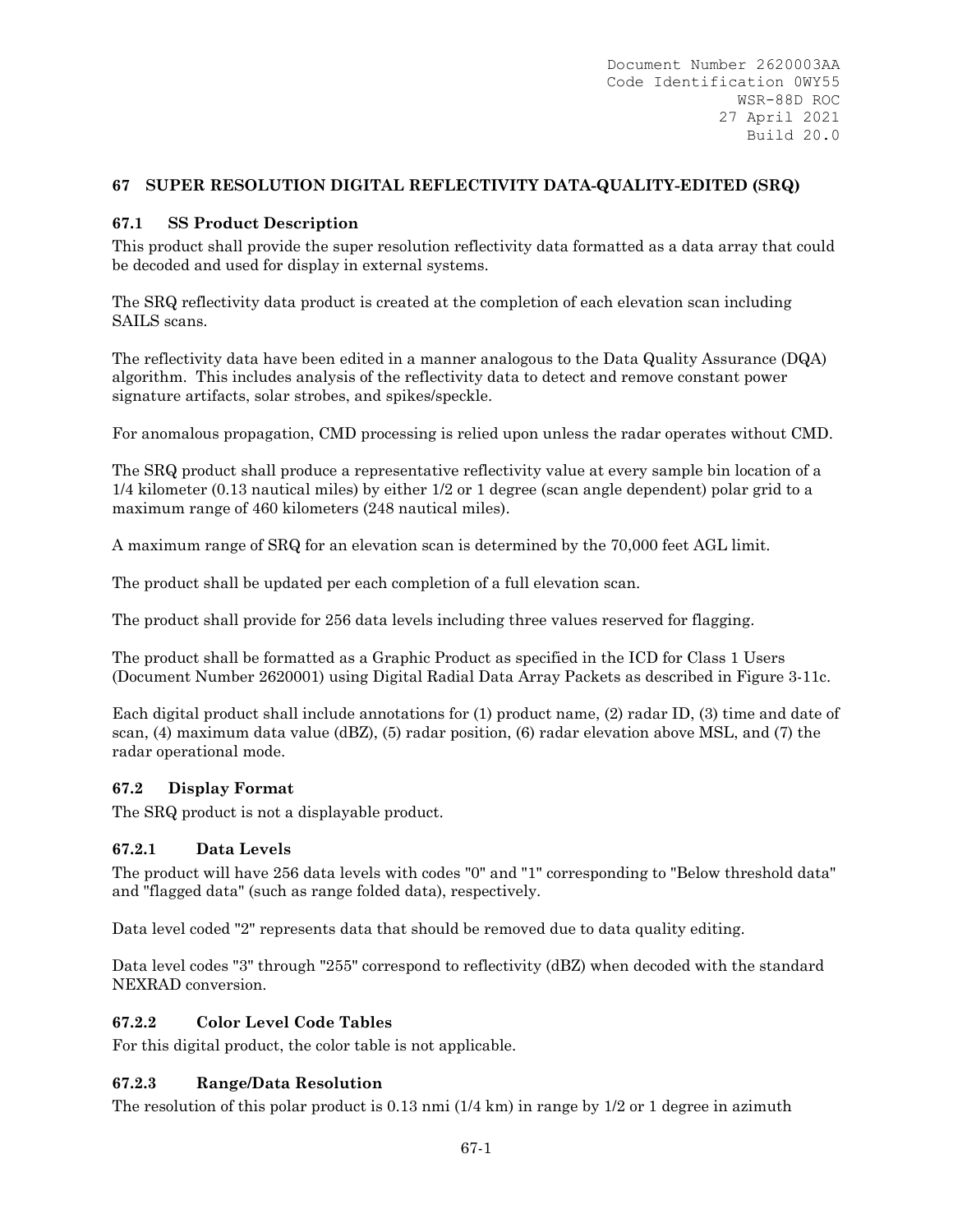out to a maximum radial range of 248 nmi (470 km).

The radar location is at the product center.

### **67.3 Annotations**

#### **67.3.1 Alphanumeric**

Standard Annotations (Appendix A, I(A) Elevation Angle Data Level Code Maximum Data Value Detected AVSET Status Number of artifact edited radials in the elevation AVSET termination angle

### **67.3.2 Special Symbols**

None defined.

**67.4 Product Interaction** 

None.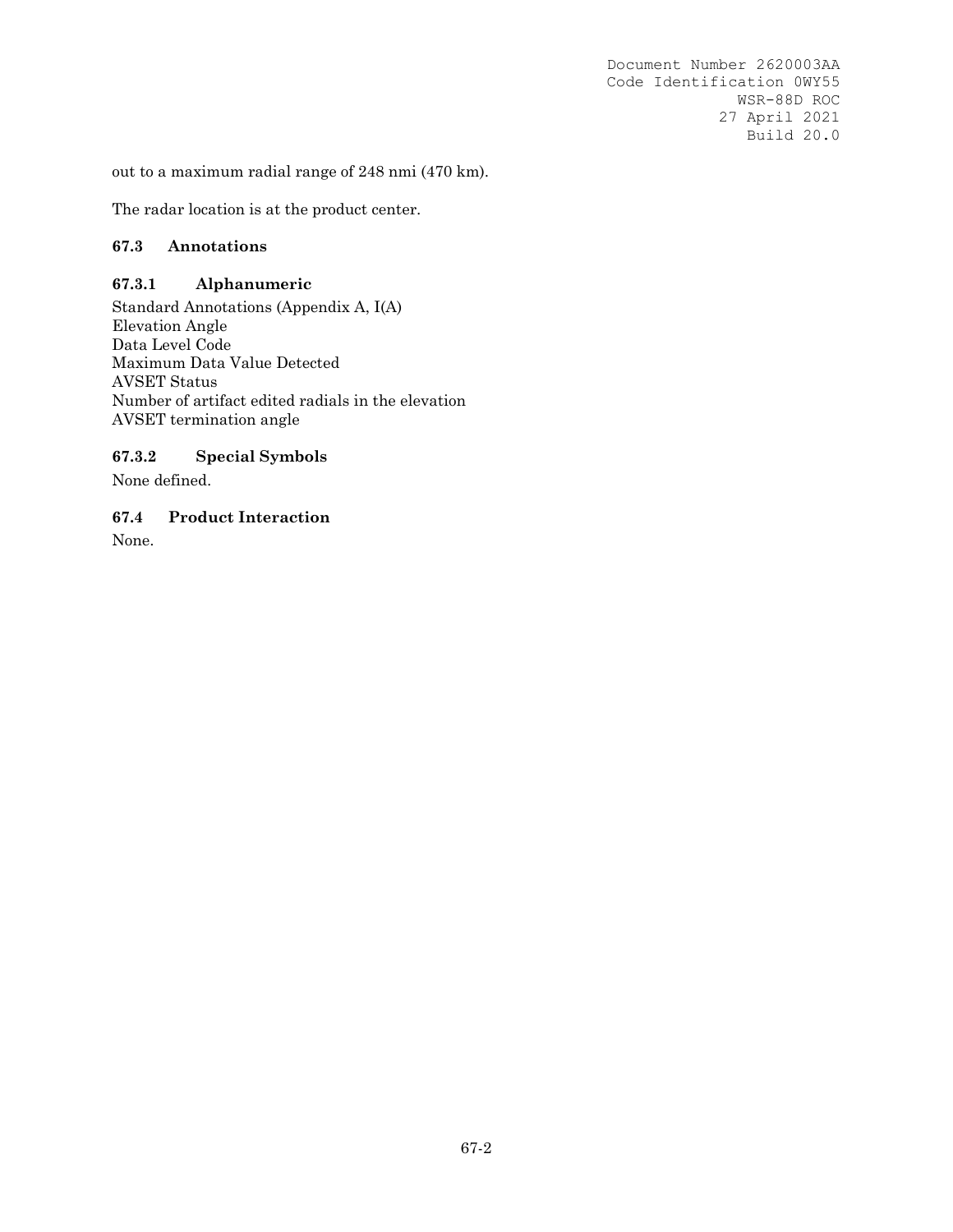## **68 APPENDIX A**

Annotations, Symbols, Abbreviations, and Display Features

### **I. Annotations**

### **(A)Standard Annotations**

Every color Graphic product and most alphanumeric products will have, as a minimum, the following automated annotations (except as otherwise noted in specific product descriptions):

- Product Specification
- Standard Units, Annotations, Symbols, Abbreviations, and Display Features
- Product name
- Date/time of elevation, volume or azimuth scan
- RDA ID
- RDA Position (A/N Location)
- RDA elevation above MSL (feet)
- Operational mode.

### **(B)Special Symbols and Characters**

The following special symbols and characters will be used in each product display as appropriate. Any further refinement for particular product will be made in the product specification.

#### (1) Storm ID

Each identified storm will be given a unique ID of two characters. The first character will be a capital letter, A through Z, and the second will be a number, 0 through 9. The sequence will be A0, B0, C0,...Z0, A1, B1, C1,...Z1, A2,...Z9. The sequence is recycled following Z9. When there has not been any storm cells identified in a user specified "number of past volume scans", then the sequence of IDs will be reset so that the next storm cell identified will have the ID A0. The ID will be white (code FF FF FF) and the background in black (code 00 00 00).

#### (2) Storm Cell Track

The storm cell track consists of past, current, and forecast storm cell centroid positions connected by one pixel wide linear segments. Past positions will be displayed as white filled (5-pixel diameter) circles.

Current positions will be displayed as a circle (7-pixel diameter) with an "X" inside the circle. Forecast positions will be displayed as a circle (7-pixel diameter) of white plus signs, 1 pixel wide, of similar size. Forecast interval is a user agency or NEXRAD system option. This product specification uses a 15-minute default value.

For stationary cells, no past or forecast storm cell positions will be displayed. Instead, stationary storm cells shall be denoted by a circle (12-pixel diameter) concentric with the current position symbol.

#### (3) RDA Position

The associated RDA symbol will be displayed as a white open 1 pixel circle which is 5 pixels in diameter and is centered on the RDA location.

#### (4) Mesocyclone

The mesocyclone will be displayed (centered on the location of the mesocyclone at the lowest elevation angle in which it is detected) as a yellow open circle, whose perimeter is 4 pixels thick. The size of the symbol will be proportional to the average of the mesocyclone radial and azimuthal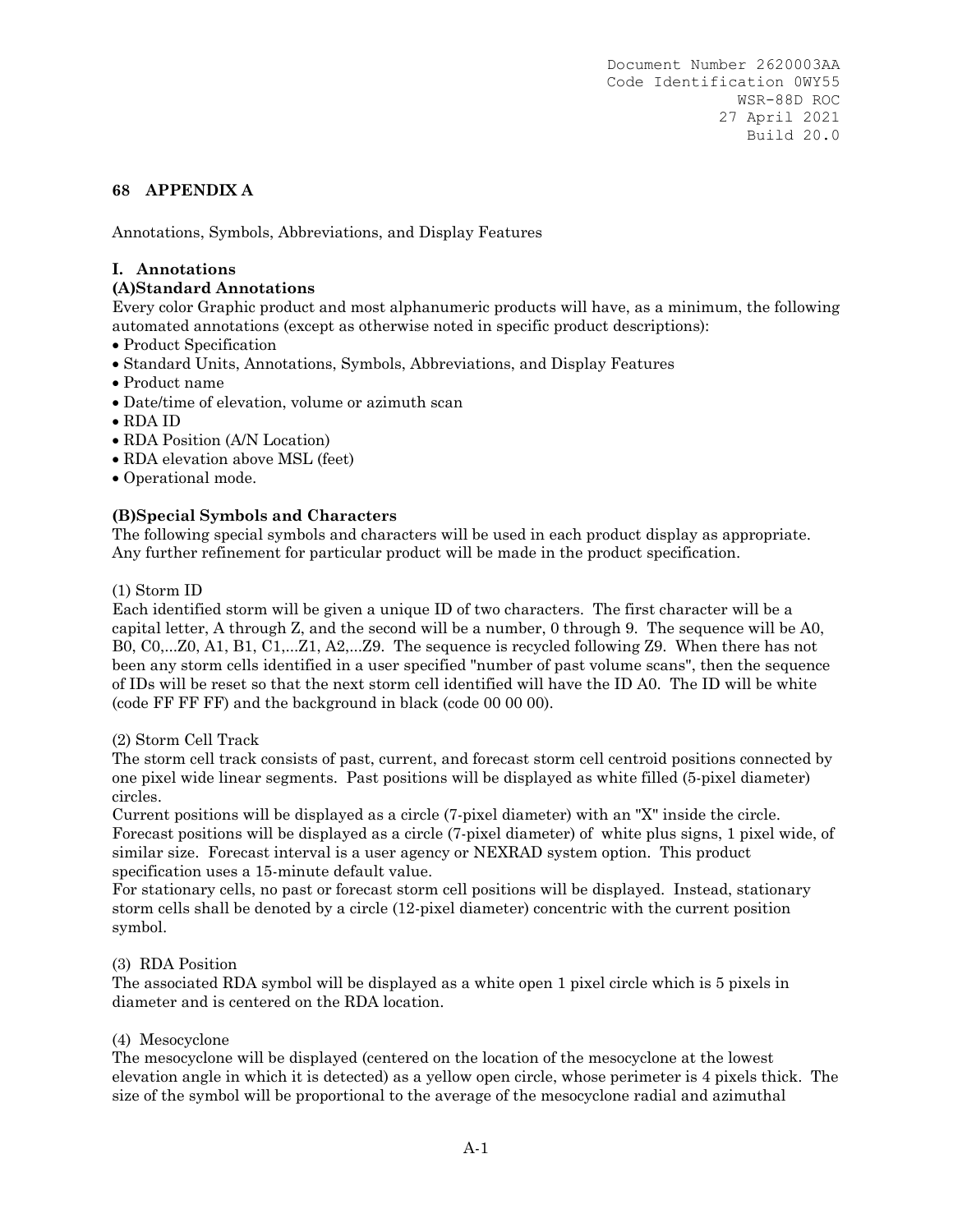diameters. The minimum size symbol will be a circle having a diameter of 14 pixels. See section 20.3.2 for MRU, MD and DMD special symbol product requirements.

### (5) Correlated 3D Shear

The 3D correlated shear will be displayed as a yellow open circle l pixel thick and is centered (similarly to the mesocyclone) on the 3D shear center at the lowest elevation angle at which it was detected. The size will be proportional to the average diameter. The minimum size symbol will be a circle having a diameter of 14 pixels. See section 20.3.2 for MRU, MD and DMD special symbol product requirements.

### (6) Hail (does not apply to HHL)

The hail symbol is a green isosceles triangle. The triangle can be small (a base of 8 pixels and height of 12 pixels) or large (a base of 16 pixels and a height of 20 pixels). The size of the triangle and whether the triangle is filled depends upon the Probability of Severe Hail and the Probability of Hail. The following are the rules of display and default settings.

| Triangle     | Probability of Severe Hail | Probability of Hail |
|--------------|----------------------------|---------------------|
| Large/Filled | $>50\%$                    | N/A                 |
| Large/Open   | >30%                       | N/A                 |
| Small/Filled | 0%                         | $> 50\%$            |
| Small/Open   | $0\%$                      | $>30\%$             |
|              |                            |                     |

However, the probabilities are adaptable parameters at the PUP alphanumeric terminal, and the user has the ability to disable the display of one or both of the small and/or large triangles. The Maximum Expected Hail Size will be displayed in the middle of the triangle.

### (7) TVS

The TVS symbol is an inverted red-filled isosceles triangle, and the symbol for an Elevated TVS (ETVS) is the same except it is unfilled. The triangle has a base of 7 pixels and a height of 12 pixels. See section 21.4 for TRU special symbol product requirements.

II.Standard and Product Specific Annotation Display

The annotations are automated, entered and displayed on the 128 by 512 pixel screen right area in white except where specified. All alphanumeric characters will fit into a 7 by 9 pixel area and the number of characters in a single horizontal line will not exceed 18 characters assuming standard spacing between them.

### In addition:

(1)The radar position which will be displayed at its actual location as described (I.B.3) on the graphic display. In addition, the RDA latitude and longitude will be displayed in the screen right area.

(2)The Data Level Code colors will be displayed as specified in the Color Level Code Tables.

(3)Storm ID, Storm Track, TVS, mesocyclone and hail overlays are all to be overlaid on a number of other products. They may be overlaid individually or in combination on a displayed product. To ensure readability when displayed in combination, a placement algorithm is required that will allow the symbols to be placed in close proximity with the storm to which the phenomena apply without interference between symbols and without interference with the image.

The following rules apply to the algorithm:

Storm ID - will be placed 5 pixels east and 5 pixels to the south of the storm centroid for all products and overlays.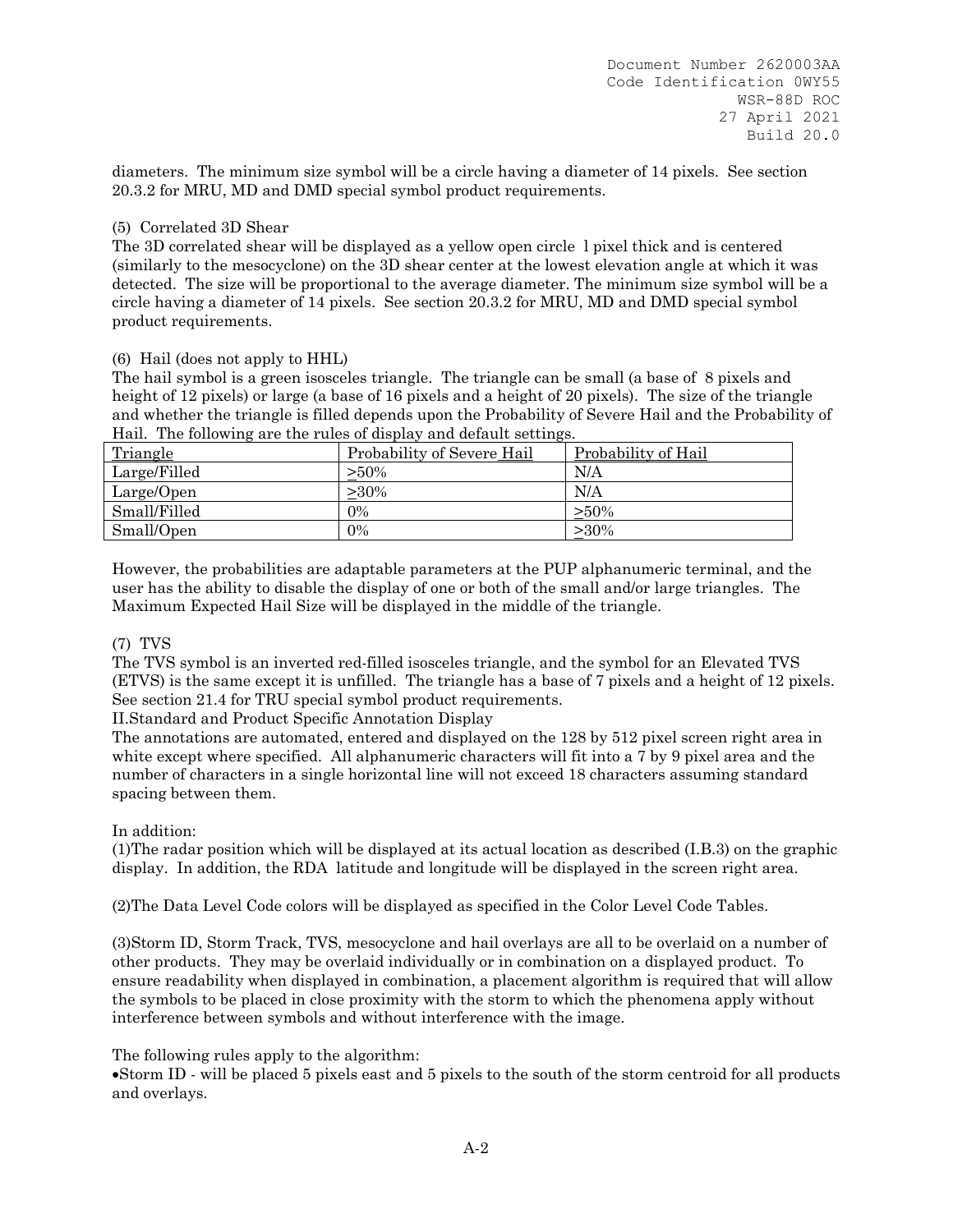Storm Track - will be displayed as indicated on the Storm Track Information product.

TVS - The apex of the symbol will be placed on any product at the position corresponding to the TVS (or ETVS) position at the lowest elevation angle where it is detected.

 Mesocyclone - will be overlaid on any product at a position corresponding to its position at the lowest elevation angle where it is detected.

Hail symbol - will be placed to the right of the storm ID.

Pixel color precedence, in the event that some symbols overlay each other, or the imagery is specified in PUP adaptation Data. The current precedence follows:

- TVS
- Mesocyclone
- Storm track information and storm ID
- Hail

Background Map (background or foreground) and imagery have the lowest precedence and which one is the absolute lowest depends on whether the background maps are in the foreground or background.

### (4) Display of Storm Attribute Data

Storm attribute data is obtained as direct output of the following algorithms: mesocyclone, hail, TVS detection, storm cell segments, storm cell centroids, storm cell tracking, and storm position forecast. These will be displayed on the upper portion (*52* by 512 pixel area) of the graphic display area. This storm attribute section has been designed into the graphic display Format III (Appendix B). In each of the configurations only a limited number of storm cells can be accommodated, and, therefore, to obtain attribute information on remaining storm cells, paging is necessary. The data content and format have been configured for five different attribute data sets which are listed below.

Configuration 1 is applied to the Storm Tracking Information (STI) and includes data on storm ID, storm cell centroid position (AZRAN), forecast speed and direction of the storm cell ("NEW" is indicated during first volume scan storm cell is detected); forecast error and mean forecast error; maximum reflectivity in dBZ and its height. The table outline for the STI attribute data shall be cyan. When STI is displayed as a stand alone product, the annotations will be displayed. When it is overlaid on other products which include an attribute table, the STI table replaces the overlaid product's table. By default, all storm cells (entries), up to a maximum of 100, can be displayed in this format. However, the MSCF has the capability to limit the number of storm cells included in this format from 6 to 100.

Configuration 2A, associated with the Mesocyclone product data set, includes storm ID, feature position (AZRAN), feature type, base and top of the feature and radial and azimuthal diameter. The table outline for the Mesocyclone attribute data shall be yellow. The mesocyclone product is a stand alone product as well as an overlay product and the manner in which Configuration 2 is handled is the same as that of Configuration 1.

Configuration 2B, associated with the Mesocyclone Rapid Update (MRU) product closely follows the Mesocyclone product. Differences are described in section 20.2.2. The table outline for the MRU attribute data shall be yellow. The MRU product is a stand alone product as well as an overlay product and the manner in which Configuration 2B is handled is the same as that of Configuration 1. Configuration 2C, associated with the Mesocyclone Detection (MD) product closely follows the Mesocyclone product. Differences are described in section 20.2.2. The table outline for the MD attribute data shall be yellow. Due to a limit of 6 pages, only the strongest 36 MDA features are included in the Attribute Data. The MD product is a stand alone product as well as an overlay product and the manner in which Configuration 2C is handled is the same as that of Configuration 1.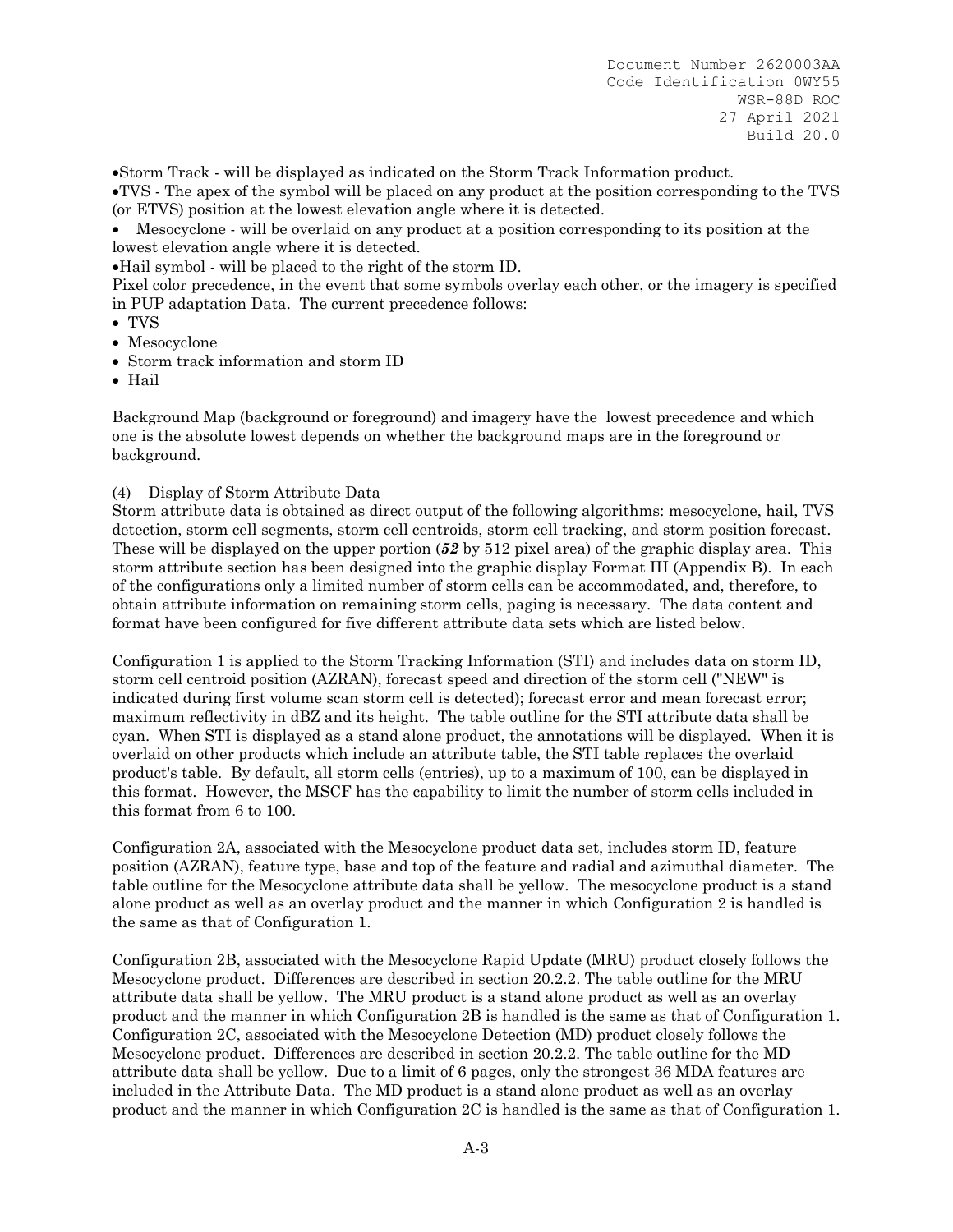Configuration 3 is applied to the TVS product, which is a stand alone product and overlay or annotation to other products. For each TVS and Elevated TVS (ETVS) the following attributes are listed: type (TVS or ETVS), storm cell ID, (base) position (AZ/RAN), average delta velocity, low-level (base) delta velocity, maximum delta velocity, base height, and depth. (NOTE: If the base is detected on the lowest elevation scan of the volume scan, then the base (height) is qualified with '<' respectively. And, if either the base or top are detected on the lowest or highest elevation scan of the volume scan, then the depth is also qualified with a '>'.) The table outline for the TVS attribute data shall be red. Configuration 3B, associated with the TVS Rapid Update (TRU) product closely follows the TVS product. Differences are described in section 21.2 and 21.2.1.1. The manner in which the configuration data and the image data are handled when overlaid on other products (including other overlay products) is the same as that of Configurations l and 2.

Configuration 4 is applied to the Hail Index product, which is a stand alone product or an overlay to other products. The attribute data set of Configuration 4 includes the storm cell ID, storm cell centroid position (AZRAN), the probability of severe hail, the probability of hail, the maximum expected hail size, the user selectable hail temperature altitudes (MSL) (of the 0º C and -20º C environmental temperatures), and the time and date of the last change to the hail temperature altitudes. The table outline for the Hail attribute data shall be green. The manner in which Configuration 4 is displayed is the same as that described for Configuration 1. By default, all storm cells (entries), up to a maximum of 100, can be displayed in this format. However, the MSCF has the capability to limit the number of storm cells included in this format from 6 to 100.

Configuration 5 is displayable only with the composite reflectivity products. The information displayed includes storm ID; storm cell centroid position (AZRAN) (to the nearest degree/nmi); TVS (TVS, ETVS, or NONE); mesocyclone (MESO, 3DCO, UNCO, or NONE); probability of severe hail (%), probability of hail (%), and maximum expected hail size (to the nearest quarter inch); cell-based VIL (to the nearest kg/m<sup>\*\*</sup>2); maximum reflectivity (to the nearest  $dBZ$ ) and its height (AGL) size (to the nearest tenths kft); storm tops (to the nearest tenths kft); and forecast speed and direction (to the nearest degree/nmi) of the storm cell ("NEW" is indicated during first volume scan storm cell is detected). If both a TVS and ETVS are associated with the same storm cell, then "TVS" will be displayed. The storm cells will be ranked in the following order: TVSs, ETVSs, MESOs, 3-D Correlated Shears, 2-D Uncorrelated Shears, POSH, POH, and Cell-based VIL. TVSs or ETVSs which are not associated with a storm cell will not be included in this table. The table outline for the combined attribute data shall be orange. (NOTE: The Storm Top (TOP) data is qualified with '>' if the storm top was detected on the highest elevation scan of the Volume Coverage Pattern.) By default, all storm cells (entries), up to a maximum of 100, can be displayed in this format. However, the MSCF has the capability to limit the number of storm cells included in this format from 4 to 100.

The maximum number of storm cells whose attributes are included is adaptable at the MSCF. Notes:

(1) All overlay products may be overlaid on each other or other geographic products.

(2) All complete attribute data sets for each of the overlay products are also available as a tabular output on the A/N screen.

(3) Any overlay may be defined in PUP adaptation data as a default overlay on any geographic product.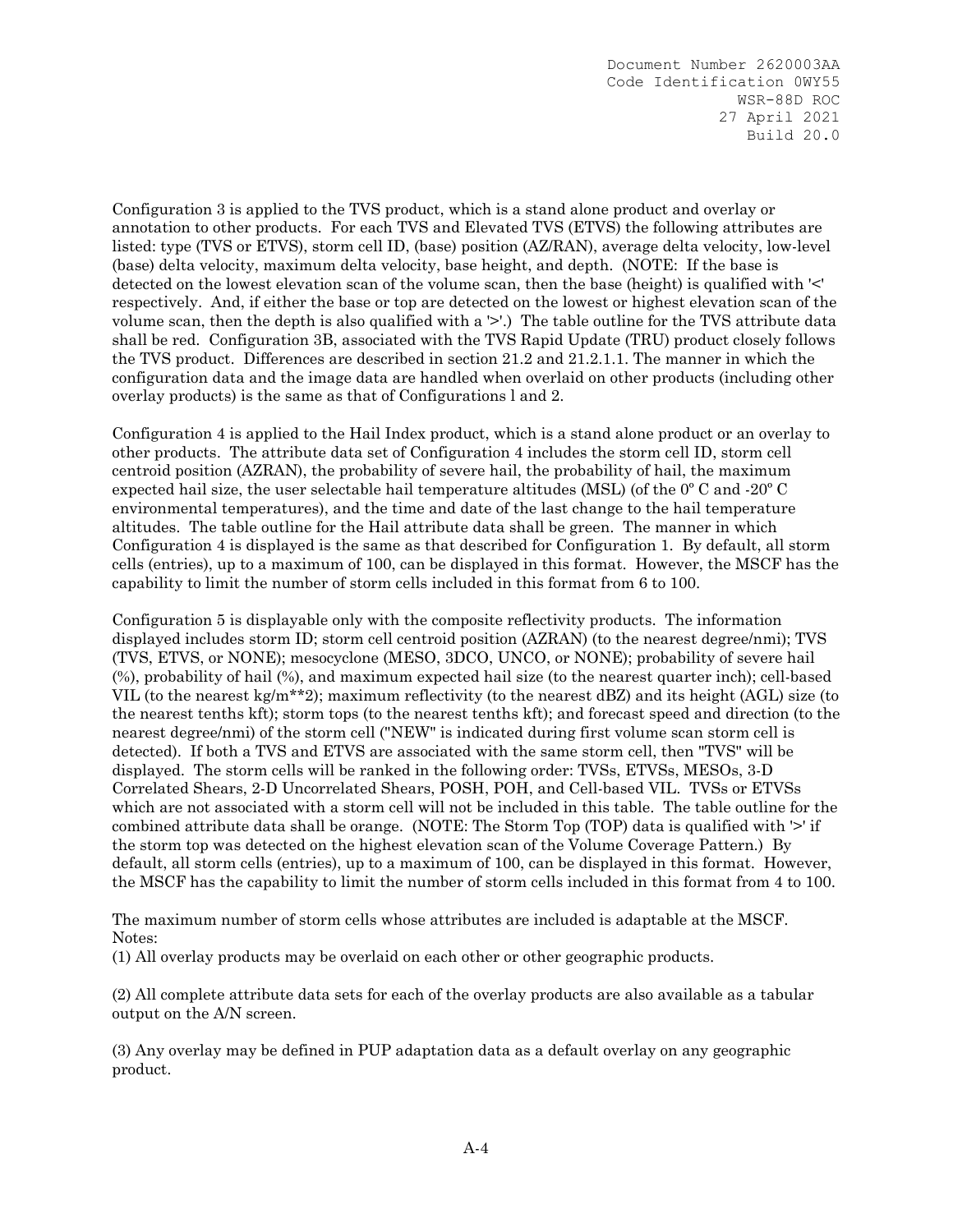(4) Magnification of an individual storm or limited area requires special handling of the attribute data display. Any of the Attribute Tables may be accessed. However, to obtain specific attribute data for the magnified storm (or area), paging of the data may be required until the specific storm attribute data appears.

(l) Units Table I, Parameter Standard Dimensions, specifies where applicable, the units and resolutions of the parameters that will be used in the product display design.

(2) Product Parameters Table II, Product Parameters, lists those parameters which define each of the SS products and their variations. (3) Standard Abbreviations

The standard abbreviations to be used on the graphic display are contained in Table III.

### IV.Product Display Formats

III. Summary Tables

The 640 by 512 pixel display screen has been partitioned into two major areas. The status and annotation area is defined as the 128 by 512 pixel area on the extreme right of the display screen. The remaining 512 by 512 pixel area is identified as the "graphic display area."

Two basic graphic area formats (Appendix B) have been identified; they are:

(1) Format I - Full screen display (512 by 512 pixels) with a 52 by 512 pixel area available in the upper portion of the screen for displaying storm attribute data and the remaining 460 by 512 pixel area reserved only for image display.

(2) Format II - Quarter screen display with the 512 by 512 pixel area partitioned into four quarter screens, 256 by 256 pixels each. Each quarter screen reserves the lower 56 by 256 pixel area for color level code and product name display; the remainder is used for imagery.

| <b>PARAMETER</b>           | <b>CHARACTERS</b>     | <b>UNITS</b>             |
|----------------------------|-----------------------|--------------------------|
| Altitude                   | <b>HHHHH</b>          | feet                     |
| Base/Tops                  | XX.X                  | $103$ feet               |
| Clutter Likelihood         | XX                    | percent                  |
| Date (Calendar)            | MM:DD:YY              | month, day, year         |
| Date Level Code            | XX.X                  | (integer)                |
|                            |                       |                          |
| Display Center Coordinate: |                       |                          |
|                            |                       |                          |
| Azimuth/Range (AZRAN)      | <b>DDD/XXX</b>        | degrees/nmi (integer)    |
| Latitude/Longitude         | <b>DDMMSS/DDDMMSS</b> | degrees, minutes/seconds |
|                            |                       |                          |
| Diameter                   | XX.X                  | nm1                      |
| Direction of storm motion  | DDD                   | degrees (integer)        |
| <b>Elevation Angle</b>     | DD.D                  | degrees and tenths       |
| Error, Variance            | XX.X                  | kts                      |
| Mean Radial Velocity       | XX                    | kts (integer)            |
|                            |                       |                          |

**TABLE I. PARAMETER STANDARD DIMENSIONS FOR DISPLAY**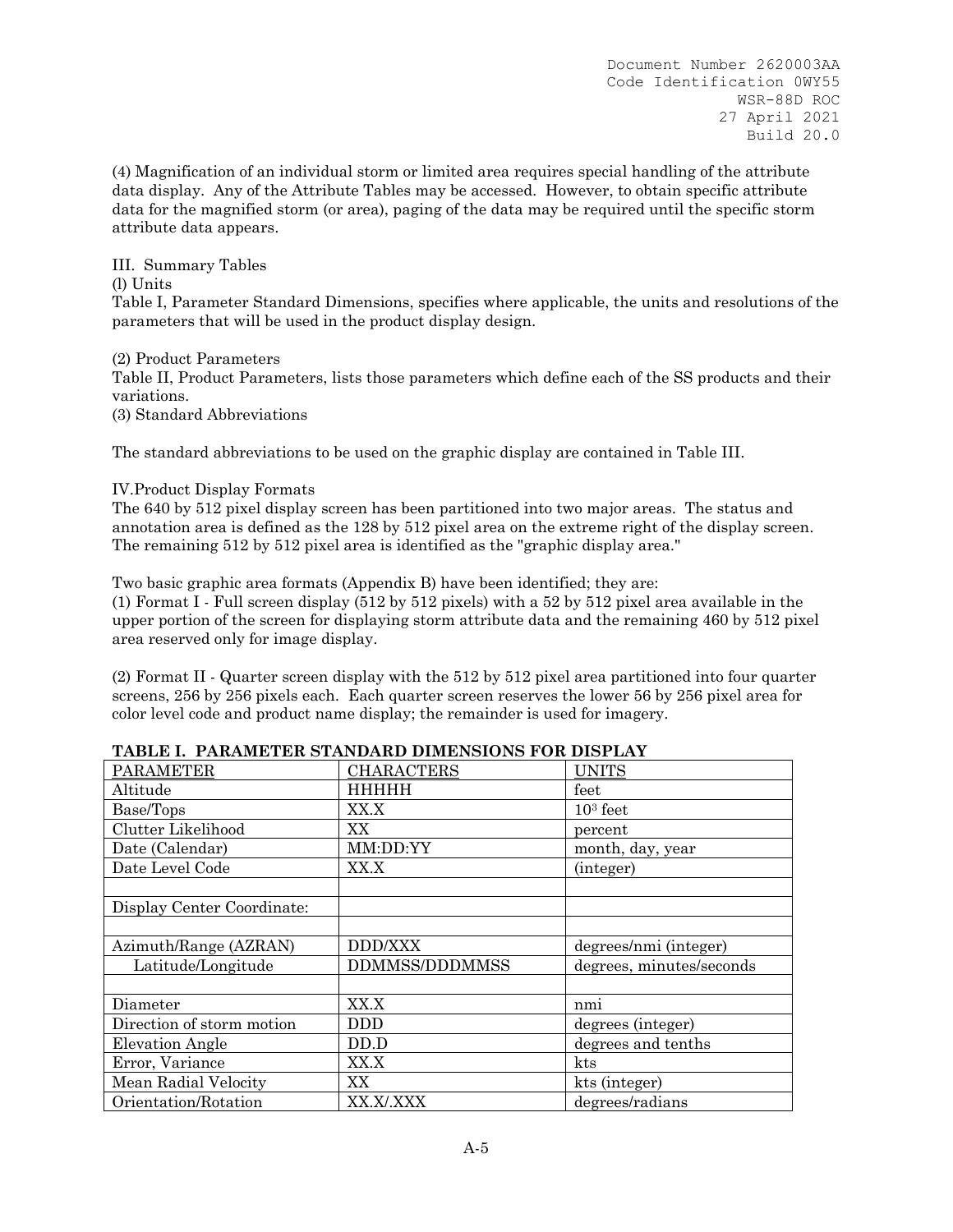| Radar elevation above MSL | <b>HHHH</b> | feet                    |
|---------------------------|-------------|-------------------------|
| Range                     | <b>XXX</b>  | nmi (integer)           |
| <b>RDA</b>                | <b>XXXX</b> | alphabetical identifier |
| Reflectivity              | XX.         | $dBZ$ (integer)         |
| Resolution                | X.XX        | nmi                     |
| Shear                     | XX.         | $10/s$ , $10/s$         |
| Speed of storm motion     | XX.X        | kts                     |
| Time (GMT)                | HH:MM:SS    | hour, min, sec          |
| Turbulence                | XX.X        | $\rm cm$ $^{2/3}$       |
|                           |             | S                       |
|                           |             |                         |
| Velocity Spectrum Width   | XX          | kts (integer)           |
| Wind direction            | <b>DDD</b>  | degrees (integer)       |
| Wind speed                | XX          | kts (integer)           |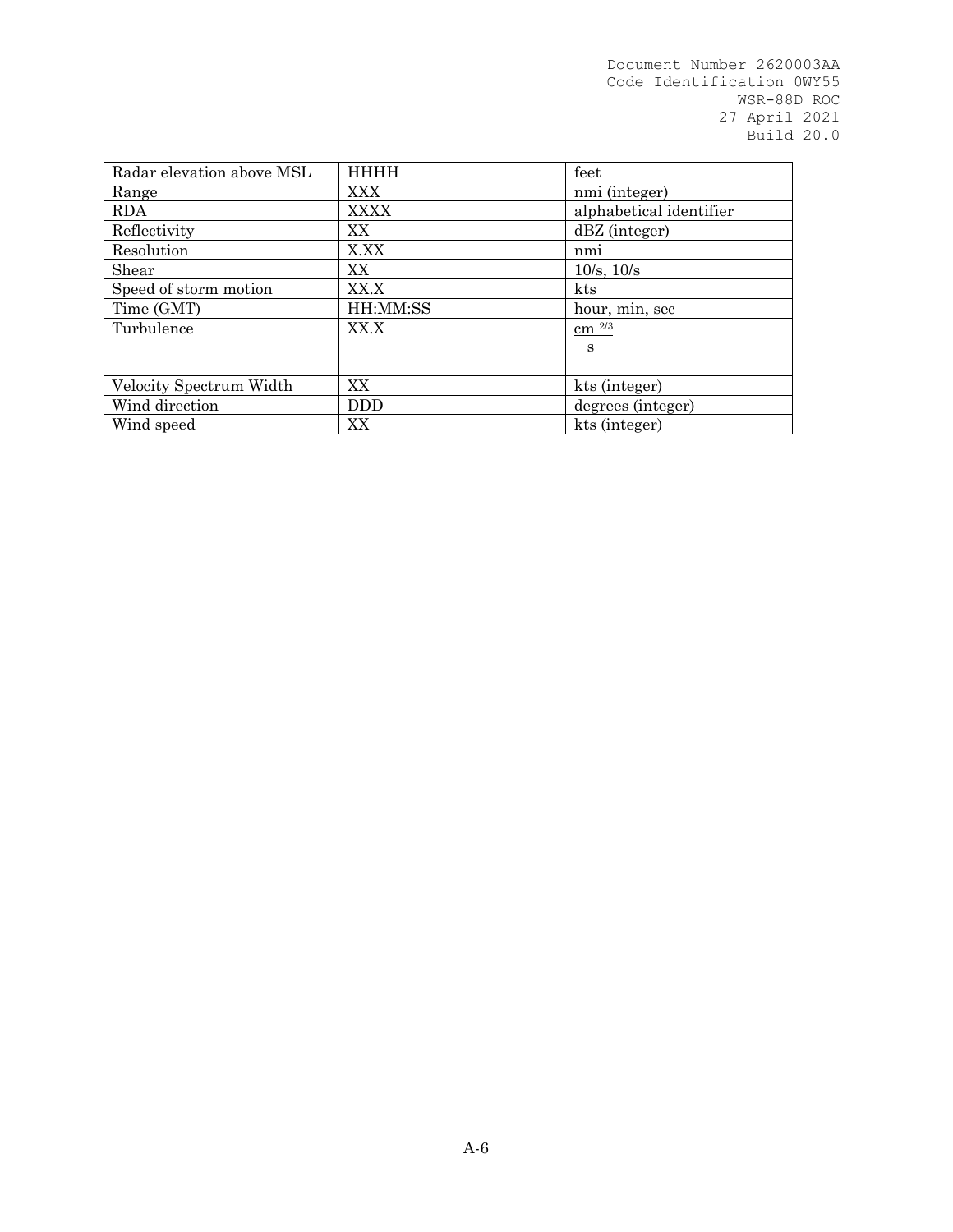#### **TABLE II. PRODUCT PARAMETERS**

|                                                    |                                                     | RPG          | <b>SCREEN</b><br><b>SELECT</b> | RANGE/<br>RESOL. | <b>DATA</b><br><b>LEVELS</b> | ELEV.<br><b>ANGLE</b> | <b>LAYER</b><br>OR<br><b>ALTITUD</b><br>E | ${\rm DISP}$<br>LAY<br>CEN<br><b>TER</b> | <b>CONTOUR</b><br><b>INTERVAL</b> | <b>ALPHA</b><br><b>TABUL</b><br>AR | ALP<br>${\rm HA}$<br>$\mbox{{\sc ANN}}$<br><b>OTA</b><br>TE | <b>OVER</b><br><b>LAY</b> | $\operatorname{STA}$<br>$ND-$<br>ALO<br>$\rm NE$<br><b>GRA</b><br>PHI<br>$\mathbf C$ | <b>ECHO</b><br>MOTI<br>ON |
|----------------------------------------------------|-----------------------------------------------------|--------------|--------------------------------|------------------|------------------------------|-----------------------|-------------------------------------------|------------------------------------------|-----------------------------------|------------------------------------|-------------------------------------------------------------|---------------------------|--------------------------------------------------------------------------------------|---------------------------|
| <b>NTR</b><br>$\mathbf{1}$                         | <b>BASE</b><br><b>REFLECTIVITY</b>                  | $\mathbf X$  | $\mathbf X$                    | $\mathbf X$      | $\mathbf X$                  | $\mathbf X$           |                                           |                                          |                                   |                                    |                                                             |                           |                                                                                      |                           |
| $\ensuremath{\text{NTR}}\xspace$<br>$\overline{2}$ | <b>MEAN RADIAL</b><br><b>VELOCITY</b>               | X            | $\overline{X}$                 | $\overline{X}$   | $\overline{X}$               | $\overline{X}$        |                                           |                                          |                                   |                                    |                                                             |                           |                                                                                      |                           |
| <b>NTR</b><br>$\sqrt{3}$                           | <b>SPECTRUM</b><br><b>WIDTH</b>                     | X            | $\overline{X}$                 | $\overline{X}$   |                              | $\overline{X}$        |                                           |                                          |                                   |                                    |                                                             |                           | $\overline{X}$                                                                       |                           |
| ${\rm NTR}$<br>$\overline{4}$                      | Deleted                                             | X            | $\overline{X}$                 |                  |                              | $\mathbf X$           |                                           |                                          |                                   |                                    |                                                             |                           | $\overline{X}$                                                                       |                           |
| <b>NTR</b><br>$\overline{5}$                       | Deleted                                             |              |                                |                  |                              |                       |                                           |                                          |                                   |                                    |                                                             |                           |                                                                                      |                           |
| <b>NTR</b><br>$\,6\,$                              | <b>COMPOSITE</b><br><b>REFLECTIVITY</b>             | X            | $\overline{X}$                 | $\mathbf X$      | $\overline{X}$               |                       |                                           |                                          |                                   |                                    |                                                             |                           | $\overline{X}$                                                                       |                           |
| ${\rm NTR}$<br>$\overline{7}$                      | Deleted                                             |              |                                |                  |                              |                       |                                           |                                          |                                   |                                    |                                                             |                           |                                                                                      |                           |
| $\overline{\text{NTR}}$<br>$\,8\,$                 | <b>ECHO TOPS</b>                                    | X            | $\mathbf X$                    |                  |                              |                       |                                           |                                          |                                   |                                    |                                                             |                           | $\overline{X}$                                                                       |                           |
| $\overline{\text{NTR}}$<br>9                       | Deleted                                             |              |                                |                  |                              |                       |                                           |                                          |                                   |                                    |                                                             |                           |                                                                                      |                           |
| $\overline{\text{NTR}}$<br>10                      | Deleted                                             | $\mathbf{X}$ | $\overline{X}$                 |                  |                              | $\mathbf X$           |                                           | $\overline{X}$                           |                                   |                                    |                                                             |                           | $\overline{X}$                                                                       |                           |
| ${\rm NTR}$<br>$11\,$                              | ${\bf Deleted}$                                     | $\mathbf X$  | $\overline{X}$                 |                  |                              |                       |                                           |                                          |                                   |                                    |                                                             | $\mathbf X$               | $\overline{\text{X}}$                                                                |                           |
| <b>NTR</b><br>12                                   | <b>VELOCITY</b><br><b>AZIMUTH</b><br><b>DISPLAY</b> | $\mathbf{X}$ | $\mathbf X$                    |                  |                              |                       | <b>ALTITUD</b><br>$\mathbf E$             |                                          |                                   |                                    |                                                             |                           | $\mathbf X$                                                                          |                           |
| <b>NTR</b><br>13                                   | Deleted                                             |              |                                |                  |                              |                       |                                           |                                          |                                   |                                    |                                                             |                           |                                                                                      |                           |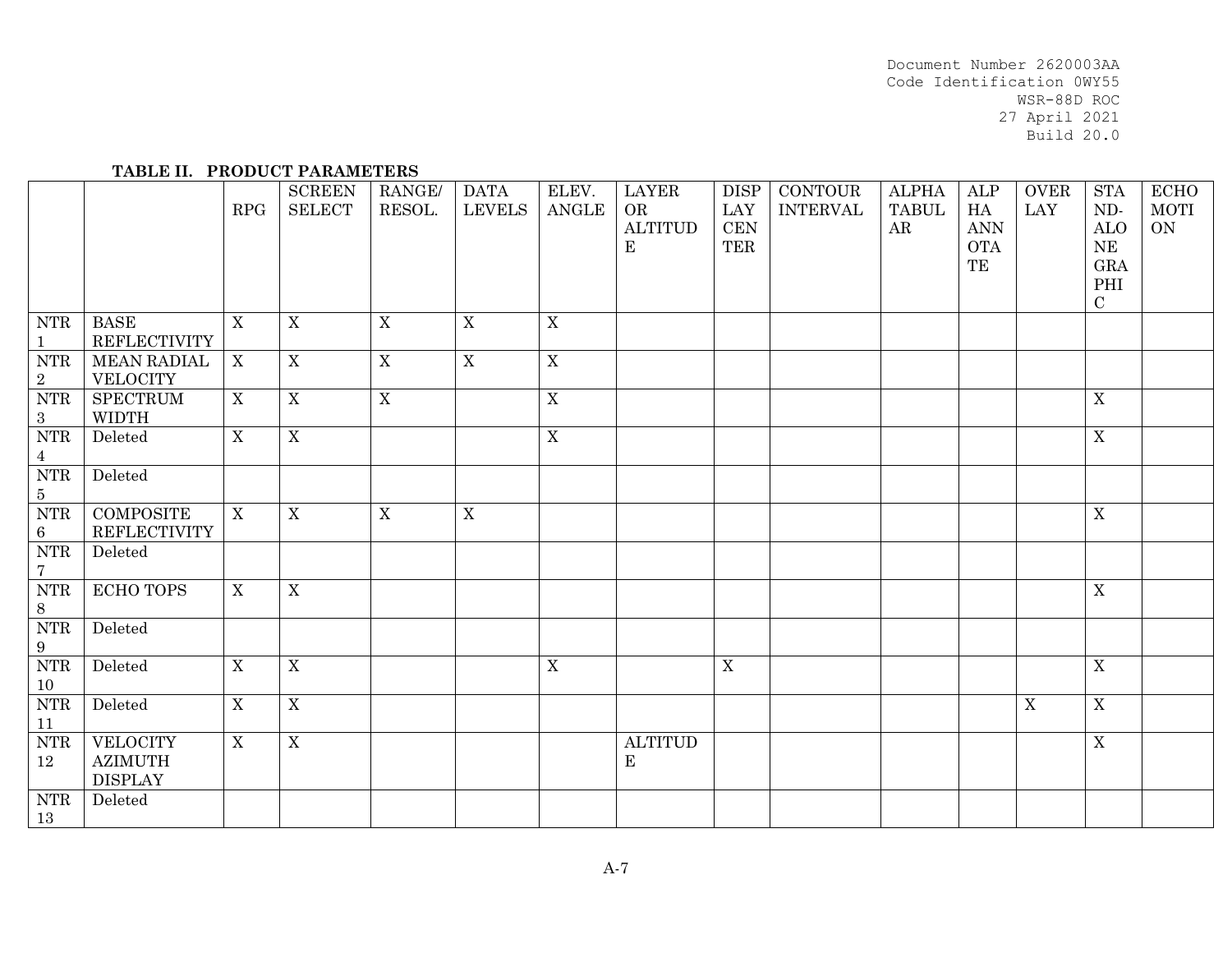| ${\rm NTR}$<br>14         | CROSS<br><b>SECTION</b>                                                                          | $\boldsymbol{\mathrm{X}}$ | X                         |             | <b>AZRAN</b><br>$\mathop{\rm END}$<br>PTS. |              |             |             |                  |             | $\mathbf X$    |             |
|---------------------------|--------------------------------------------------------------------------------------------------|---------------------------|---------------------------|-------------|--------------------------------------------|--------------|-------------|-------------|------------------|-------------|----------------|-------------|
| <b>NTR</b><br>15          | Deleted                                                                                          |                           |                           |             |                                            |              |             |             |                  |             |                |             |
| ${\rm NTR}$<br>16<br>a)   | <b>STORM</b><br><b>RELATIVE</b><br><b>MEAN RADIAL</b><br><b>VELOCITY</b><br><b>REGION</b>        | $\boldsymbol{\mathrm{X}}$ | $\mathbf X$               |             | $\mathbf X$                                |              | $\mathbf X$ |             |                  |             | X              | $\mathbf X$ |
| <b>NTR</b><br>16<br>b)    | <b>STORM</b><br><b>RELATIVE</b><br><b>MEAN</b><br><b>RADIAL</b><br><b>VELOCITY</b><br><b>MAP</b> | X                         | $\mathbf X$               |             | $\mathbf X$                                |              |             |             |                  |             | $\mathbf X$    | $\mathbf X$ |
| <b>NTR</b><br>17          | VERTICALLY<br><b>INTEGRATED</b><br>LIQUID                                                        | X                         | $\mathbf X$               |             |                                            |              |             |             |                  |             | $\overline{X}$ |             |
| <b>NTR</b><br>18          | <b>STORM</b><br><b>TRACKING</b><br><b>INFORMATION</b>                                            | $\mathbf X$               | $\boldsymbol{X}$          |             |                                            |              |             | $\mathbf X$ | $\boldsymbol{X}$ | $\mathbf X$ | $\overline{X}$ |             |
| ${\rm NTR}$<br>19         | <b>HAIL INDEX</b>                                                                                | $\mathbf X$               | $\mathbf X$               |             |                                            |              |             | $\mathbf X$ | X                | X           | $\overline{X}$ |             |
| ${\rm NTR}$<br>20         | MESOCYCLON<br>$\mathbf E$                                                                        | X                         | $\boldsymbol{\mathrm{X}}$ |             |                                            |              |             | $\mathbf X$ | $\mathbf X$      | $\mathbf X$ | $\overline{X}$ |             |
| ${\rm NTR}$<br>21         | <b>TORNADO</b><br><b>VORTEX</b><br><b>SIGNATURE</b>                                              | X                         | $\overline{X}$            |             |                                            |              |             | $\mathbf X$ | $\boldsymbol{X}$ | $\mathbf X$ | $\overline{X}$ |             |
| ${\rm NTR}$<br>${\bf 22}$ | <b>STORM</b><br><b>STRUCTURE</b>                                                                 | $\boldsymbol{\mathrm{X}}$ | $\mathbf X$               |             |                                            |              |             | $\mathbf X$ |                  |             |                |             |
| ${\rm NTR}$<br>23         | <b>LAYER</b><br><b>COMPOSITE</b><br><b>REFLECTIVITY</b>                                          | X                         | $\mathbf X$               | $\mathbf X$ |                                            | <b>LAYER</b> |             |             |                  |             | $\mathbf X$    |             |
| <b>NTR</b>                | Deleted                                                                                          |                           |                           |             |                                            |              |             |             |                  |             |                |             |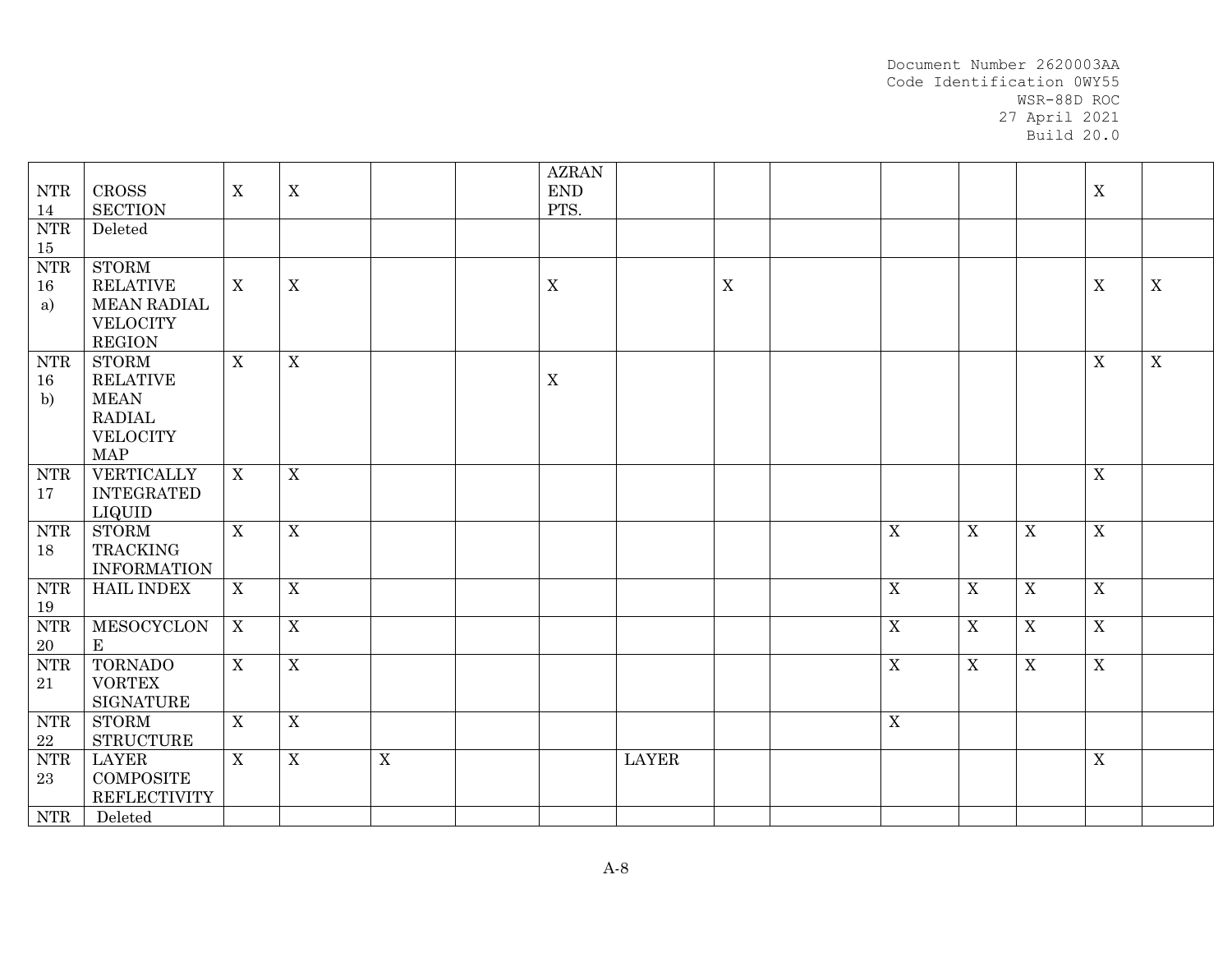| 24                               |                                      |                |             |             |             |   |  |             |  |                |  |
|----------------------------------|--------------------------------------|----------------|-------------|-------------|-------------|---|--|-------------|--|----------------|--|
| $\ensuremath{\text{NTR}}\xspace$ | Deleted                              |                |             |             |             |   |  |             |  |                |  |
| $25\,$                           |                                      |                |             |             |             |   |  |             |  |                |  |
| ${\rm NTR}$                      | RADAR CODED                          | $\mathbf X$    |             |             |             |   |  | $\mathbf X$ |  |                |  |
| ${\bf 26}$                       | <b>MESSAGE</b>                       |                |             |             |             |   |  |             |  |                |  |
| <b>NTR</b>                       | FREE TEXT                            | X              |             |             |             |   |  | $\mathbf X$ |  |                |  |
| $\sqrt{27}$                      | <b>MESSAGE</b>                       |                |             |             |             |   |  |             |  |                |  |
| <b>NTR</b>                       | <b>SURFACE</b><br><b>RAINFALL</b>    | $\overline{X}$ |             | $\mathbf X$ |             |   |  |             |  | $\mathbf X$    |  |
| 28                               | <b>ACCUMULATI</b>                    |                |             |             |             |   |  |             |  |                |  |
|                                  | <b>ON</b>                            |                |             |             |             |   |  |             |  |                |  |
| <b>NTR</b>                       | STORM TOTAL                          | $\mathbf X$    |             | $\mathbf X$ |             |   |  |             |  | $\overline{X}$ |  |
| 29                               | <b>RAINFALL</b>                      |                |             |             |             |   |  |             |  |                |  |
|                                  | <b>ACCUMULATI</b>                    |                |             |             |             |   |  |             |  |                |  |
|                                  | <b>ON</b>                            |                |             |             |             |   |  |             |  |                |  |
| <b>NTR</b>                       | <b>HOURLY</b>                        | X              |             |             |             |   |  | $\mathbf X$ |  |                |  |
| 30                               | <b>DIGITAL</b>                       |                |             |             |             |   |  |             |  |                |  |
|                                  | PRECIPITATIO                         |                |             |             |             |   |  |             |  |                |  |
| <b>NTR</b>                       | N ARRAY<br><b>SUPPLEMENT</b>         | X              |             |             |             |   |  | $\mathbf X$ |  |                |  |
| 31                               | AL                                   |                |             |             |             |   |  |             |  |                |  |
|                                  | PRECIPITATIO                         |                |             |             |             |   |  |             |  |                |  |
|                                  | N DATA                               |                |             |             |             |   |  |             |  |                |  |
| <b>NTR</b>                       | <b>USER</b>                          | $\mathbf{X}$   | $\mathbf X$ |             |             |   |  |             |  | $\mathbf X$    |  |
| 32                               | <b>SELECTABLE</b>                    |                |             |             |             |   |  |             |  |                |  |
|                                  | <b>RAINFALL</b>                      |                |             |             |             |   |  |             |  |                |  |
|                                  | $\operatorname{ACCUMULATI}$          |                |             |             |             |   |  |             |  |                |  |
|                                  | <b>ON</b>                            |                |             |             |             |   |  |             |  |                |  |
| <b>NTR</b>                       | <b>HYBRID SCAN</b>                   |                |             |             |             |   |  |             |  |                |  |
| $33\,$                           | <b>REFLECTIVITY</b>                  |                |             |             |             |   |  |             |  |                |  |
| a)                               | <b>DIGITAL</b><br><b>HYBRID SCAN</b> | X              |             |             |             |   |  |             |  |                |  |
|                                  | <b>REFLECTIVITY</b>                  |                |             |             |             |   |  |             |  |                |  |
| b)                               | <b>HYBRID SCAN</b>                   | X              | $\mathbf X$ | X           | $\mathbf X$ | X |  | $\mathbf X$ |  |                |  |
|                                  | <b>REFLECTIVITY</b>                  |                |             |             |             |   |  |             |  |                |  |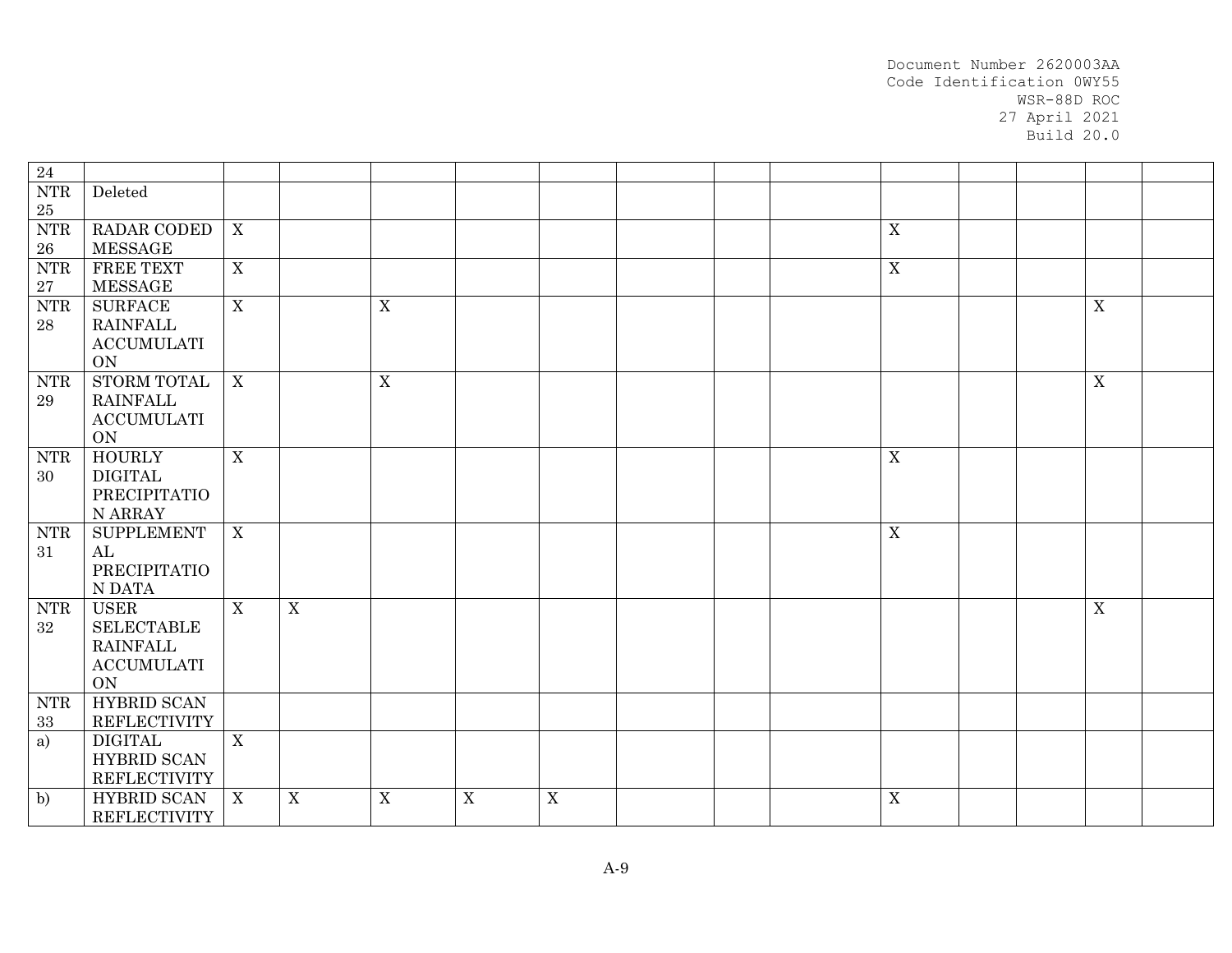| ${\rm NTR}$<br>34                      | <b>CLUTTER</b><br><b>FILTER</b><br>CONTROL                                                  | $\mathbf X$               | $\boldsymbol{X}$ |             |                |             |           |             |                  | $\overline{X}$ |  |
|----------------------------------------|---------------------------------------------------------------------------------------------|---------------------------|------------------|-------------|----------------|-------------|-----------|-------------|------------------|----------------|--|
| $\operatorname{NTR}$<br>$35\,$         | <b>ITWS</b> Digital<br><b>Base Velocity</b><br>Array                                        | $\overline{X}$            |                  |             |                | $\mathbf X$ |           |             |                  |                |  |
| ${\rm NTR}$<br>$36\,$                  | <b>CLUTTER</b><br><b>LIKELIHOOD</b><br><b>REFLECTIVITY</b>                                  | $\overline{X}$            | $\overline{X}$   |             |                | $\mathbf X$ |           |             | $\overline{X}$   |                |  |
| <b>NTR</b><br>37                       | <b>CLUTTER</b><br><b>LIKELIHOOD</b><br><b>DOPPLER</b>                                       | X                         | $\mathbf X$      |             |                | $\mathbf X$ |           |             | $\boldsymbol{X}$ |                |  |
| ${\rm NTR}$<br>$38\,$                  | Deleted                                                                                     |                           |                  |             |                |             |           |             |                  |                |  |
| ${\rm NTR}$<br>39                      | DIGITAL HIGH<br><b>RESOLUTION</b><br>VERTICALLY<br><b>INTEGRATED</b><br><b>LIQUID</b>       | $\boldsymbol{\mathrm{X}}$ | $\overline{X}$   |             |                |             |           |             |                  |                |  |
| $\ensuremath{\text{NTR}}\xspace$<br>40 | <b>USER</b><br><b>SELECTABLE</b><br><b>LAYER</b><br><b>COMPOSITE</b><br><b>REFLECTIVITY</b> | X                         | $\mathbf X$      |             |                |             | LAY<br>ER |             |                  | $\mathbf X$    |  |
| <b>NTR</b><br>41                       | DIGITAL HIGH<br><b>RESOLUTION</b><br><b>ENHANCED</b><br><b>ECHO TOPS</b><br>(HREET)         |                           |                  |             |                |             |           |             |                  |                |  |
| <b>NTR</b><br>42                       | <b>ONE HOUR</b><br><b>SNOW</b><br><b>ACCUMULATI</b><br>ON                                   | X                         | $\mathbf X$      | $\mathbf X$ | $\mathbf X$    |             |           | $\mathbf X$ | $\mathbf X$      | $\mathbf X$    |  |
| <b>NTR</b><br>43                       | STORM TOTAL<br><b>SNOW</b>                                                                  | $\mathbf X$               | $\mathbf X$      | $\mathbf X$ | $\overline{X}$ |             |           | $\mathbf X$ | $\overline{X}$   | $\overline{X}$ |  |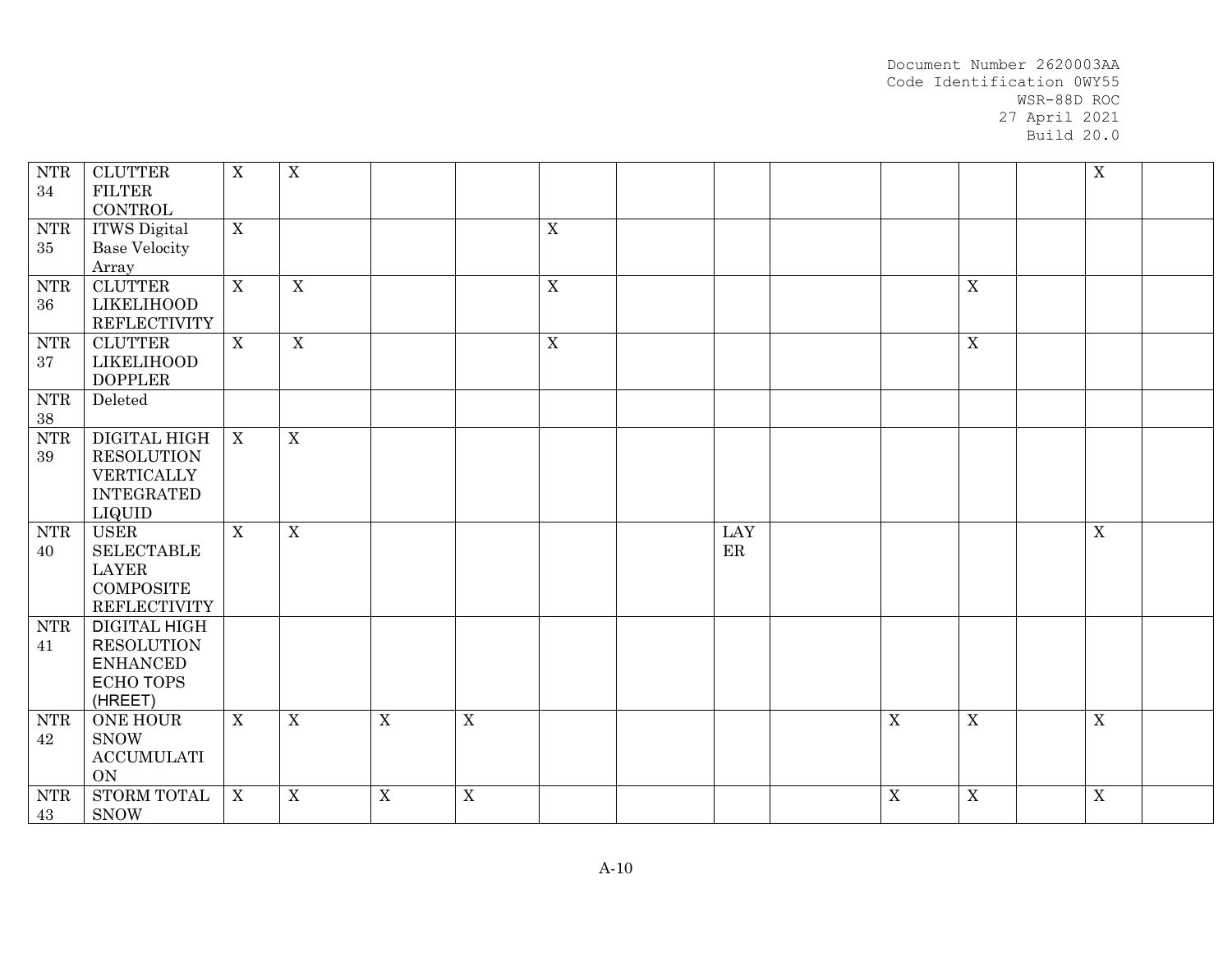|                                        | <b>ACCUMULATI</b><br><b>ON</b>                                                              |              |                           |                  |             |                |  |             |             |             |                  |             |  |
|----------------------------------------|---------------------------------------------------------------------------------------------|--------------|---------------------------|------------------|-------------|----------------|--|-------------|-------------|-------------|------------------|-------------|--|
| $\ensuremath{\text{NTR}}\xspace$<br>44 | <b>USER</b><br><b>SELECTABLE</b><br><b>SNOW</b><br>$\operatorname{ACCUMULATI}$<br><b>ON</b> | X            | X                         | $\mathbf X$      | $\mathbf X$ |                |  |             | $\mathbf X$ | $\mathbf X$ |                  | $\mathbf X$ |  |
| <b>NTR</b><br>45                       | <b>ARCHIVE III</b><br><b>STATUS</b><br><b>PRODUCT</b>                                       |              |                           |                  |             |                |  |             |             |             |                  |             |  |
| <b>NTR</b><br>46                       | <b>GUST FRONT</b><br><b>MIGFA</b>                                                           |              |                           |                  |             |                |  |             |             |             |                  |             |  |
| ${\rm NTR}$<br>47                      | Deleted                                                                                     |              |                           |                  |             |                |  |             |             |             |                  |             |  |
| ${\rm NTR}$<br>48                      | <b>DIFFERENTIA</b><br>L<br><b>REFLECTIVITY</b>                                              | X            | $\mathbf X$               | $\mathbf X$      | $\mathbf X$ | $\mathbf X$    |  |             |             |             |                  |             |  |
| ${\rm NTR}$<br>49                      | <b>CORRELATION</b><br><b>COEFFICIENT</b>                                                    | $\mathbf{X}$ | $\boldsymbol{\mathrm{X}}$ | $\mathbf X$      | $\mathbf X$ | $\mathbf X$    |  |             |             |             |                  |             |  |
| ${\rm NTR}$<br>50                      | <b>SPECIFIC</b><br><b>DIFFERENTIA</b><br>L PHASE                                            | X            | $\mathbf X$               | $\mathbf X$      | $\mathbf X$ | $\overline{X}$ |  |             |             |             |                  |             |  |
| <b>NTR</b><br>51                       | <b>HYDROMETEO</b><br>$\mathbf R$<br>CLASSIFICATI<br><b>ON</b>                               | $\mathbf{X}$ | $\mathbf X$               | $\boldsymbol{X}$ | $\mathbf X$ | $\mathbf X$    |  |             |             |             |                  |             |  |
| <b>NTR</b><br>$52\,$                   | <b>MELTING</b><br><b>LAYER</b>                                                              | X            | $\mathbf X$               | $\boldsymbol{X}$ | X           | $\mathbf X$    |  |             |             |             |                  |             |  |
| ${\rm NTR}$<br>53                      | <b>ONE-HOUR</b><br><b>ACCUMULATI</b><br>ON                                                  | $\mathbf{X}$ | $\overline{X}$            | $\overline{X}$   | $\mathbf X$ |                |  |             |             |             | $\mathbf X$      |             |  |
| ${\rm NTR}$<br>54                      | <b>DIGITAL</b><br><b>ACCUMULATI</b><br>ON ARRAY                                             | X            | $\mathbf X$               | $\mathbf X$      | $\mathbf X$ |                |  |             |             |             | X                |             |  |
| <b>NTR</b>                             | STORM TOTAL                                                                                 | $\mathbf{X}$ | X                         | X                | X           |                |  | $\mathbf X$ |             |             | $\boldsymbol{X}$ |             |  |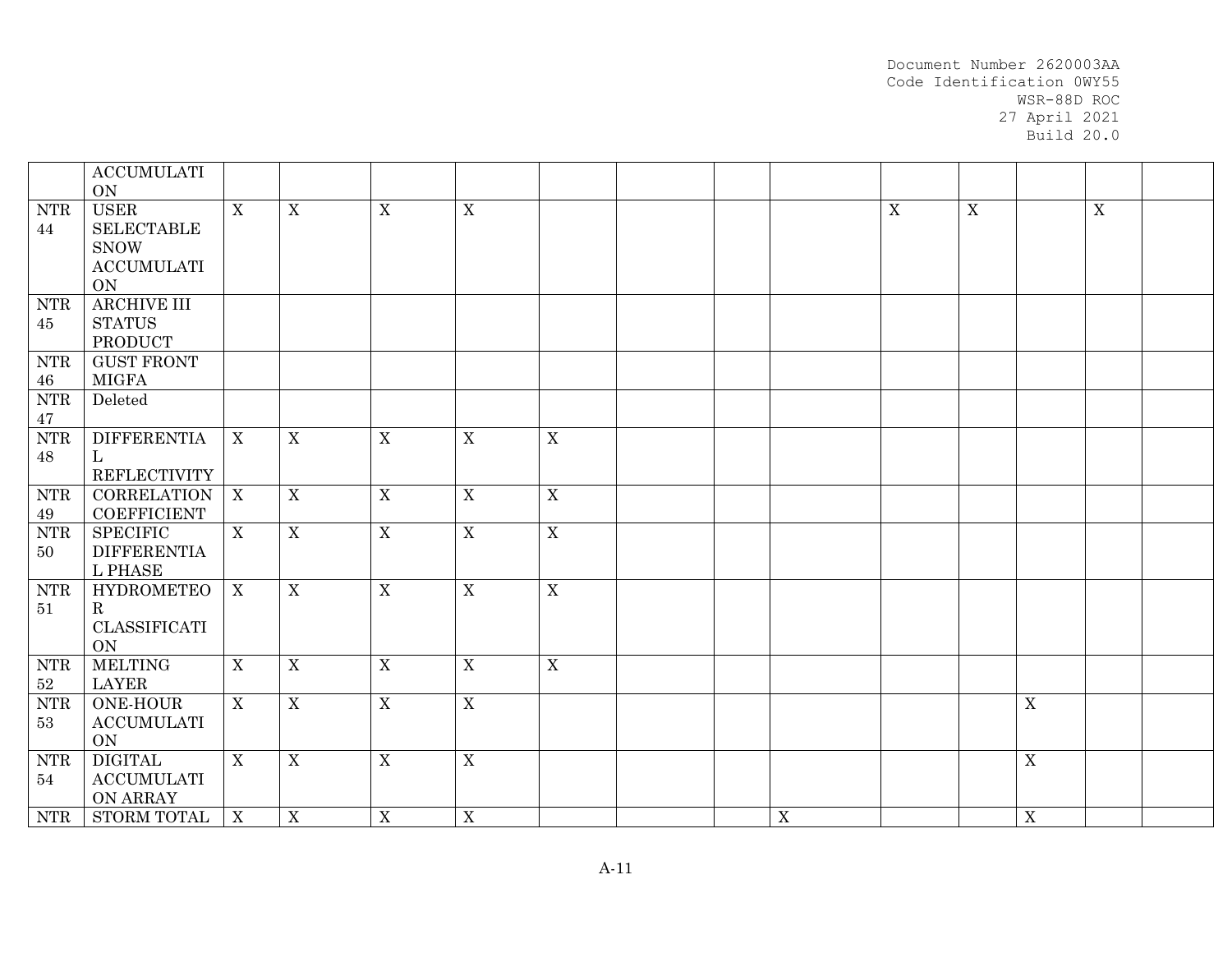| 55               | <b>ACCUMULATI</b><br>ON                                                       |                  |                  |             |             |  |  |  |             |  |
|------------------|-------------------------------------------------------------------------------|------------------|------------------|-------------|-------------|--|--|--|-------------|--|
| <b>NTR</b><br>56 | DIGITAL<br>STORM TOTAL<br><b>ACCUMULATI</b><br>ON                             | X                | X                | X           | $\mathbf X$ |  |  |  | $\mathbf X$ |  |
| <b>NTR</b><br>57 | <b>DIGITAL</b><br>USER-<br><b>SELECTABLE</b><br><b>ACCUMULATI</b><br>ON       | $\mathbf X$      | $\boldsymbol{X}$ | X           | $\mathbf X$ |  |  |  | $\mathbf X$ |  |
| <b>NTR</b><br>58 | DIGITAL ONE-<br><b>HOUR</b><br><b>DIFFERENCE</b><br><b>ACCUMULATI</b><br>ON   | $\boldsymbol{X}$ | X                | X           | $\mathbf X$ |  |  |  | $\mathbf X$ |  |
| <b>NTR</b><br>59 | <b>DIGITAL</b><br>STORM TOTAL<br><b>DIFFERENCE</b><br><b>ACCUMULATI</b><br>ON | $\mathbf{X}$     | $\boldsymbol{X}$ |             | $\mathbf X$ |  |  |  | $\mathbf X$ |  |
| <b>NTR</b><br>60 | <b>DIGITAL</b><br>INSTANTANEO<br><b>US</b><br>PRECIPITATIO<br>N RATE          | $\mathbf X$      | X                | $\mathbf X$ | X           |  |  |  | $\mathbf X$ |  |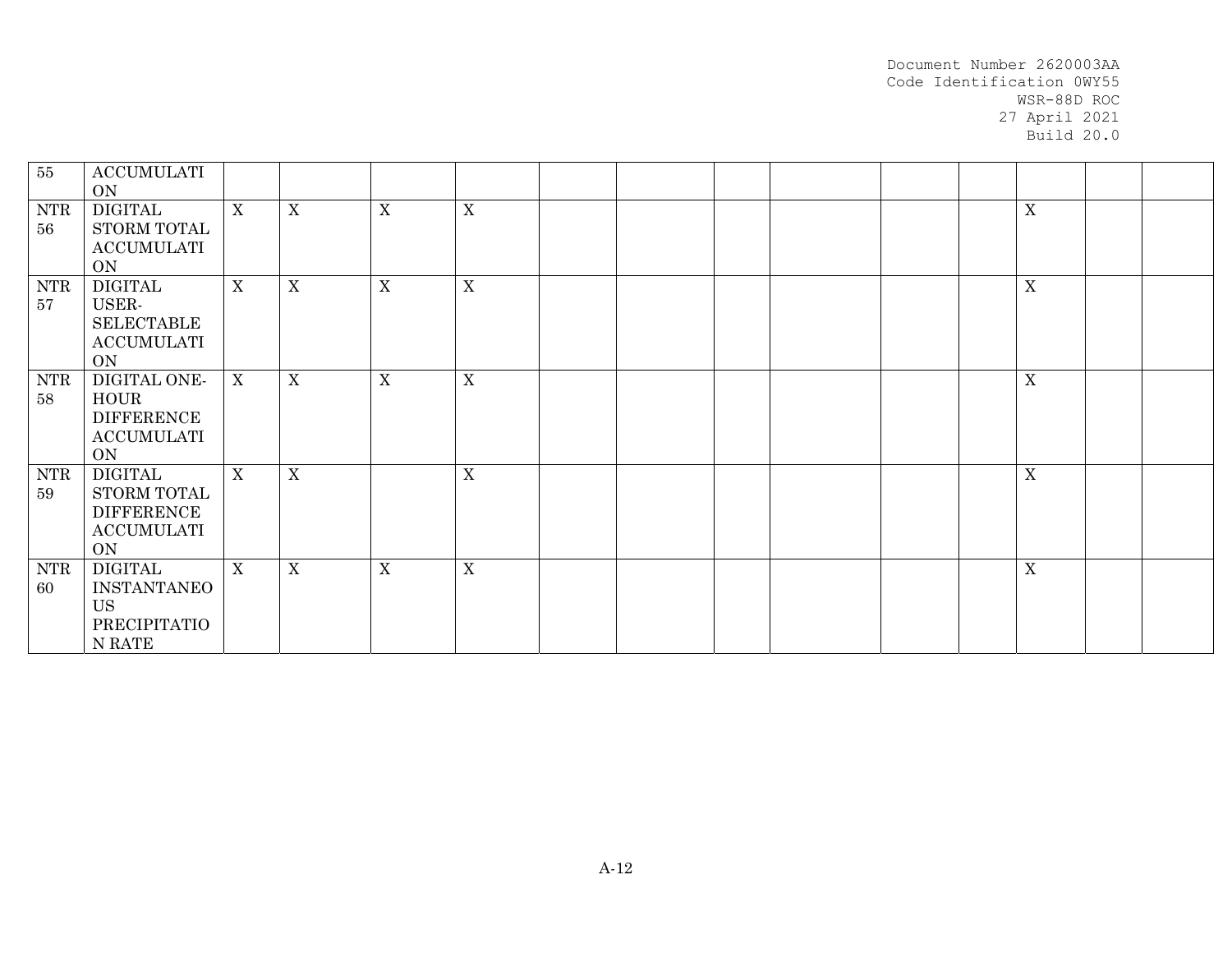NOTE: ALL PRODUCTS ARE GENERATED (AS FREQUENTLY AS ONE PER VOLUME SCAN) BASED ON

1) PUP ROUTINE PRODUCT SETS (RPS) LISTS

2) RPG PRODUCT GENERATION AND DISTRIBUTION LIST

3) ONE-TIME PRODUCT REQUEST

4) PAIRED PRODUCT/ALERT WHEN ALERT THRESHOLD/CATEGORIES ARE MET OR EXCEEDED

**EXCEPTIONS** 

1) RADAR CODED MESSAGE GENERATED ONCE OR TWICE AN HOUR (MSCF OPTION) 2) FREE TEST MESSAGE GENERATED AS REQUIRED

NOTES: A) RANGE SELECTION IS SYNONYMOUS WITH RESOLUTION SELECTION. ONLY NTR1 (BASE REFLECTIVITY) HAS A RESOLUTION CHANGE WITH NO CHANGE IN AREA COVERAGE (0 - 248 NMI PRODUCT).

B) BACKGROUND MAPS MAY BE DEFAULTED FOR EACH PRODUCT. BACKGROUND CHANGES ARE ACCOMPLISHED (BY THE USER) AFTER THE DEFAULT PRODUCT SELECTION IS DISPLAYED.

| <b>Background Maps</b>                             | <b>Display Annotations</b> |
|----------------------------------------------------|----------------------------|
| Airport                                            | AP                         |
| Airway High                                        | AH                         |
| Airway Low                                         | AL                         |
| City                                               | CI                         |
| County/State                                       | CO/ST                      |
| Highways                                           | <b>HY</b>                  |
| <b>LFM</b> Grid                                    | $\rm LF$                   |
| Military Operations Area                           | M <sub>O</sub>             |
| Navigation Aids                                    | NA                         |
| <b>Instrument Landing System</b>                   | <b>ILS</b>                 |
| Non-Directional Beam                               | <b>NDB</b>                 |
| VHF Omni-Directional Range                         | <b>VOR</b>                 |
| VHF Omni-Directional Range/Directional Measuring   | <b>VORDME</b>              |
| Equipment                                          |                            |
| VHF Omni-Directional Range/Tactical Air Navigation | <b>VORTAC</b>              |
|                                                    |                            |
|                                                    |                            |
| Prohibited Area                                    | PA                         |
| Radar Site                                         | <b>PS</b>                  |
| Restricted Area                                    | RA                         |
| River                                              | RV                         |
| <b>River Basin</b>                                 | RB                         |
| Warning Area                                       | <b>WA</b>                  |
|                                                    |                            |
| Operational Mode                                   | Display Annotations        |
| Clear Air Mode                                     | $\bf{B}$                   |
| Precipitation Mode                                 | $\overline{A}$             |
|                                                    |                            |
| Overlays                                           | Display Annotations        |
| Annotations                                        | AN                         |

### **TABLE III. STANDARD ABBREVIATIONS**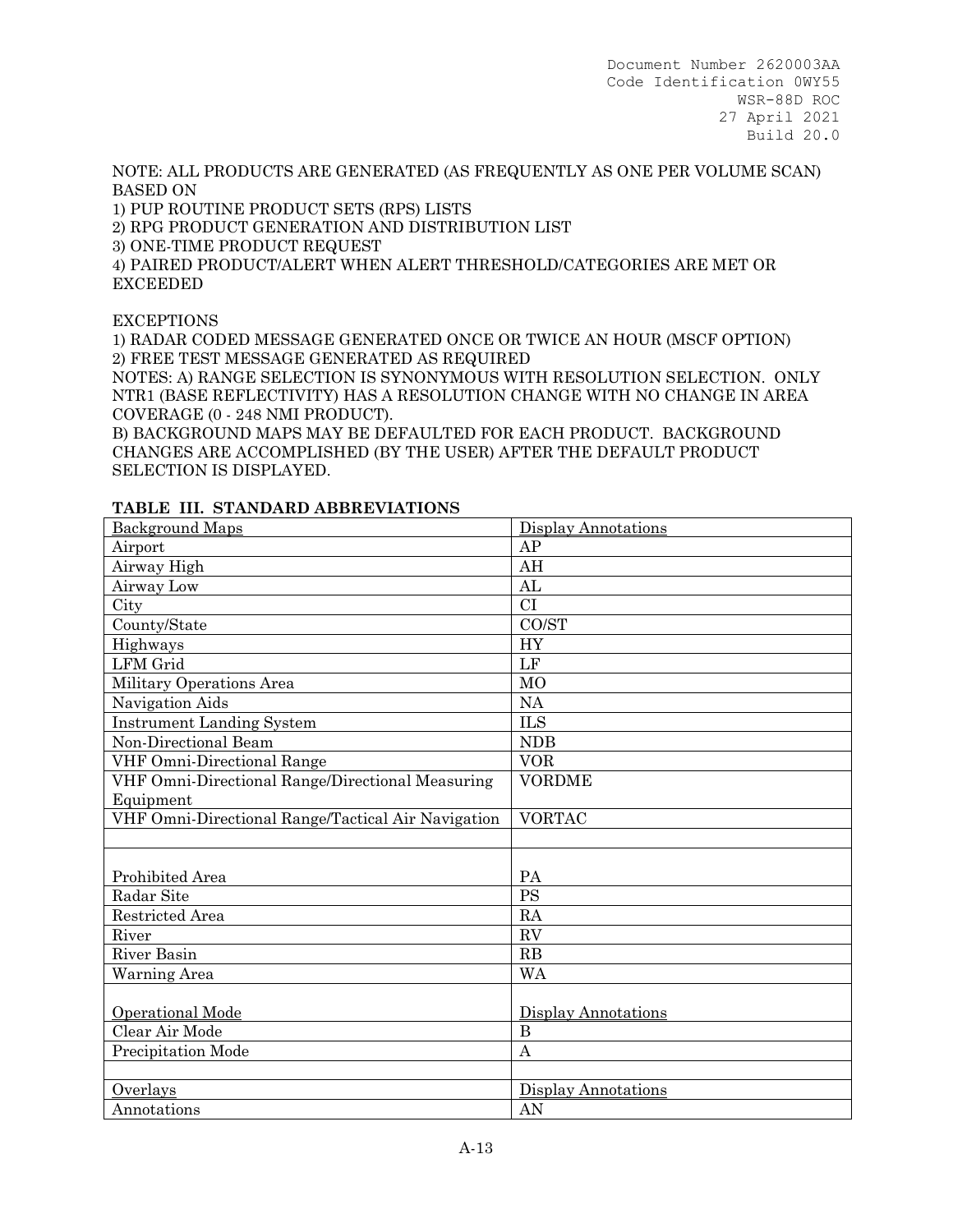| Hail Index<br>H1<br>$\mathbf{M}$<br>Mesocyclone<br><b>MRU</b><br>Mesocyclone Rapid Update<br><b>Storm Track</b><br><b>ST</b><br><b>TVS</b><br>TV<br><b>SS Products</b><br>Abbreviations<br><b>Composite Reflectivity</b><br>CR |
|--------------------------------------------------------------------------------------------------------------------------------------------------------------------------------------------------------------------------------|
|                                                                                                                                                                                                                                |
|                                                                                                                                                                                                                                |
|                                                                                                                                                                                                                                |
|                                                                                                                                                                                                                                |
|                                                                                                                                                                                                                                |
|                                                                                                                                                                                                                                |
|                                                                                                                                                                                                                                |
|                                                                                                                                                                                                                                |
| CC<br>Correlation Coefficient                                                                                                                                                                                                  |
| Cross Section<br>RCS, VCS                                                                                                                                                                                                      |
| ZDR<br>Differential Reflectivity                                                                                                                                                                                               |
| Digital Accumulation Array<br><b>DAA</b>                                                                                                                                                                                       |
| <b>DCC</b><br>Digital Correlation Coefficient                                                                                                                                                                                  |
| <b>DZD</b><br>Digital Differential Reflectivity                                                                                                                                                                                |
| <b>DHC</b><br>Digital Hydrometeor Classification                                                                                                                                                                               |
| Digital Instantaneous Precipitation Rate<br><b>DPR</b>                                                                                                                                                                         |
| Digital One-Hour Difference Accumulation<br><b>DOD</b>                                                                                                                                                                         |
| Digital Specific Differential Phase<br><b>DKD</b>                                                                                                                                                                              |
| Digital Storm Total Accumulation<br><b>DSA</b>                                                                                                                                                                                 |
| <b>DSD</b><br>Digital Storm Total Difference Accumulation                                                                                                                                                                      |
| <b>DUA</b><br>Digital User-Selectable Accumulation                                                                                                                                                                             |
| <b>ET</b><br>Echo Tops                                                                                                                                                                                                         |
| <b>Free Text Message</b><br><b>FTM</b>                                                                                                                                                                                         |
| Hail Index<br>HI                                                                                                                                                                                                               |
| <b>DPA</b><br>Hourly Digital Precipitation Array                                                                                                                                                                               |
| Hybrid Scan Hydrometeor Classification<br><b>HHC</b>                                                                                                                                                                           |
| <b>Hydrometeor Classification</b><br>HC                                                                                                                                                                                        |
| Layer Composite Reflectivity (Average, Maximum,<br>LRA, LRM, APR                                                                                                                                                               |
| Anomalous Propagation Removed)                                                                                                                                                                                                 |
| Layer Composite Turbulence (Average, Maximum)<br>LTA, LTM                                                                                                                                                                      |
| Mean Radial Velocity<br>V, DV, SDV                                                                                                                                                                                             |
| $\rm ML$<br>Melting Layer                                                                                                                                                                                                      |
| Mesocyclone<br>$\mathbf{M}$                                                                                                                                                                                                    |
| Mesocyclone Detection<br>MD                                                                                                                                                                                                    |
| Digital Mesocyclone Detection<br><b>DMD</b>                                                                                                                                                                                    |
| One-Hour Accumulation<br><b>OHA</b>                                                                                                                                                                                            |
| One-Hour Rainfall Accumulation<br>OHP                                                                                                                                                                                          |
| One-Hour Snow Water Equivalent<br><b>OSW</b>                                                                                                                                                                                   |
| One-Hour Snow Depth<br><b>OSD</b>                                                                                                                                                                                              |
| Precipitation Accumulation Initiation Function<br><b>PAIF</b>                                                                                                                                                                  |
| PPS<br>Precipitation Preprocessing Subsystem                                                                                                                                                                                   |
| ${\rm PTM}$<br><b>PUP Text Message</b>                                                                                                                                                                                         |
| <b>Quantitative Precipitation Estimation</b><br><b>QPE</b>                                                                                                                                                                     |
| RCM<br>Radar Coded Message                                                                                                                                                                                                     |
| R, DR, SDR<br>Reflectivity                                                                                                                                                                                                     |
| Specific Differential Phase<br><b>KDP</b>                                                                                                                                                                                      |
| SW, SDW<br>Spectrum Width                                                                                                                                                                                                      |
| Storm Relative Mean Radial Velocity Map<br><b>SRM</b>                                                                                                                                                                          |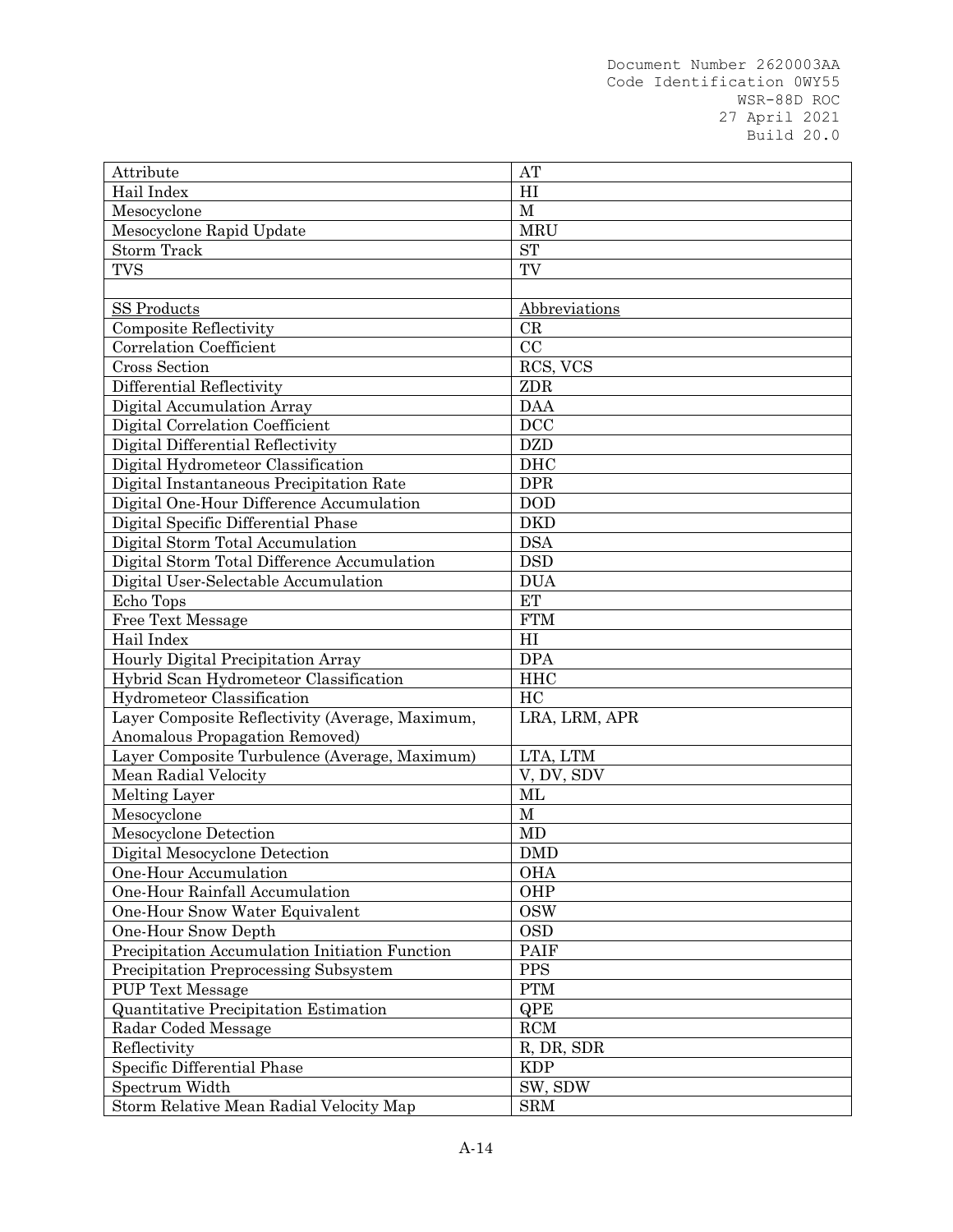| <b>SS</b><br><b>Storm Structure</b><br><b>STA</b><br><b>Storm Total Accumulation</b><br><b>STP</b><br>Storm Total Rainfall Accumulation<br><b>SSW</b><br>Storm Total Snow Water Equivalent<br><b>Storm Total Snow Depth</b><br><b>SSD</b><br>Storm Tracking Information<br><b>STI</b><br><b>SPD</b><br>Supplemental Precipitation Data<br>Three-Hour Rainfall Accumulation<br><b>THP</b><br><b>TVS</b><br>Tornado Vortex Signature<br>TRU<br>Tornado Vortex Signature Rapid Update<br>$UAM^*$<br>User Alert Message<br>User Selectable Layer Composite Reflectivity<br><b>ULR</b><br>User Selectable Snow Water Equivalent<br><b>USW</b><br>User Selectable Snow Depth<br><b>USD</b><br>Velocity Azimuth Display<br><b>VAD</b><br>Vertical Wind Profile<br><b>VWP</b><br><b>VIL</b><br>Vertically Integrated Liquid<br>Above Ground level<br><b>AGL</b><br>A/N<br>Alphanumeric<br>AZ<br>Azimuth<br><b>AZRAN</b><br>Azimuth/Range<br>C/P<br>Center Point<br><b>CRT</b><br>Cathode Ray Tube<br>Centered<br><b>CTRD</b><br>10 log (Rainfall Accumulation/mm)<br>dBA<br>dBZ<br>10 log (Equivalent Reflectivity)<br>degree<br>deg<br><b>DIAM</b><br>Diameter<br><b>DVIP</b><br>Digital Video Integrator and Processor<br>Elevation<br><b>ELEV</b><br><b>Elevated TVS</b><br><b>ETVS</b><br>ERR<br>Error<br><b>FEAT</b><br>Feature<br>Federal Meteorological Handbook<br><b>FMH</b><br>$\operatorname{ft}$<br>feet<br><b>FCST</b><br>Forecast<br>Greenwich Mean Time<br><b>GMT</b><br>height<br>Hgt<br><b>Identification Number</b><br>ID<br>Interface Control Document<br>ICD<br><b>INT</b><br>Interval<br>kilofeet<br>Kft<br>kts<br>knots<br><b>LFM</b><br>Limited Fine Mesh<br>MAX <sub>Z</sub><br>Maximum Reflectivity<br><b>MAX WIDTH</b><br>Maximum Spectrum Width | Storm Relative Mean Radial Velocity Region | <b>SRR</b>     |
|--------------------------------------------------------------------------------------------------------------------------------------------------------------------------------------------------------------------------------------------------------------------------------------------------------------------------------------------------------------------------------------------------------------------------------------------------------------------------------------------------------------------------------------------------------------------------------------------------------------------------------------------------------------------------------------------------------------------------------------------------------------------------------------------------------------------------------------------------------------------------------------------------------------------------------------------------------------------------------------------------------------------------------------------------------------------------------------------------------------------------------------------------------------------------------------------------------------------------------------------------------------------------------------------------------------------------------------------------------------------------------------------------------------------------------------------------------------------------------------------------------------------------------------------------------------------------------------------------------------------------------------------------------------------------------------------------------------------------------------------------------------------|--------------------------------------------|----------------|
|                                                                                                                                                                                                                                                                                                                                                                                                                                                                                                                                                                                                                                                                                                                                                                                                                                                                                                                                                                                                                                                                                                                                                                                                                                                                                                                                                                                                                                                                                                                                                                                                                                                                                                                                                                    |                                            |                |
|                                                                                                                                                                                                                                                                                                                                                                                                                                                                                                                                                                                                                                                                                                                                                                                                                                                                                                                                                                                                                                                                                                                                                                                                                                                                                                                                                                                                                                                                                                                                                                                                                                                                                                                                                                    |                                            |                |
|                                                                                                                                                                                                                                                                                                                                                                                                                                                                                                                                                                                                                                                                                                                                                                                                                                                                                                                                                                                                                                                                                                                                                                                                                                                                                                                                                                                                                                                                                                                                                                                                                                                                                                                                                                    |                                            |                |
|                                                                                                                                                                                                                                                                                                                                                                                                                                                                                                                                                                                                                                                                                                                                                                                                                                                                                                                                                                                                                                                                                                                                                                                                                                                                                                                                                                                                                                                                                                                                                                                                                                                                                                                                                                    |                                            |                |
|                                                                                                                                                                                                                                                                                                                                                                                                                                                                                                                                                                                                                                                                                                                                                                                                                                                                                                                                                                                                                                                                                                                                                                                                                                                                                                                                                                                                                                                                                                                                                                                                                                                                                                                                                                    |                                            |                |
|                                                                                                                                                                                                                                                                                                                                                                                                                                                                                                                                                                                                                                                                                                                                                                                                                                                                                                                                                                                                                                                                                                                                                                                                                                                                                                                                                                                                                                                                                                                                                                                                                                                                                                                                                                    |                                            |                |
|                                                                                                                                                                                                                                                                                                                                                                                                                                                                                                                                                                                                                                                                                                                                                                                                                                                                                                                                                                                                                                                                                                                                                                                                                                                                                                                                                                                                                                                                                                                                                                                                                                                                                                                                                                    |                                            |                |
|                                                                                                                                                                                                                                                                                                                                                                                                                                                                                                                                                                                                                                                                                                                                                                                                                                                                                                                                                                                                                                                                                                                                                                                                                                                                                                                                                                                                                                                                                                                                                                                                                                                                                                                                                                    |                                            |                |
|                                                                                                                                                                                                                                                                                                                                                                                                                                                                                                                                                                                                                                                                                                                                                                                                                                                                                                                                                                                                                                                                                                                                                                                                                                                                                                                                                                                                                                                                                                                                                                                                                                                                                                                                                                    |                                            |                |
|                                                                                                                                                                                                                                                                                                                                                                                                                                                                                                                                                                                                                                                                                                                                                                                                                                                                                                                                                                                                                                                                                                                                                                                                                                                                                                                                                                                                                                                                                                                                                                                                                                                                                                                                                                    |                                            |                |
|                                                                                                                                                                                                                                                                                                                                                                                                                                                                                                                                                                                                                                                                                                                                                                                                                                                                                                                                                                                                                                                                                                                                                                                                                                                                                                                                                                                                                                                                                                                                                                                                                                                                                                                                                                    |                                            |                |
|                                                                                                                                                                                                                                                                                                                                                                                                                                                                                                                                                                                                                                                                                                                                                                                                                                                                                                                                                                                                                                                                                                                                                                                                                                                                                                                                                                                                                                                                                                                                                                                                                                                                                                                                                                    |                                            |                |
|                                                                                                                                                                                                                                                                                                                                                                                                                                                                                                                                                                                                                                                                                                                                                                                                                                                                                                                                                                                                                                                                                                                                                                                                                                                                                                                                                                                                                                                                                                                                                                                                                                                                                                                                                                    |                                            |                |
|                                                                                                                                                                                                                                                                                                                                                                                                                                                                                                                                                                                                                                                                                                                                                                                                                                                                                                                                                                                                                                                                                                                                                                                                                                                                                                                                                                                                                                                                                                                                                                                                                                                                                                                                                                    |                                            |                |
|                                                                                                                                                                                                                                                                                                                                                                                                                                                                                                                                                                                                                                                                                                                                                                                                                                                                                                                                                                                                                                                                                                                                                                                                                                                                                                                                                                                                                                                                                                                                                                                                                                                                                                                                                                    |                                            |                |
|                                                                                                                                                                                                                                                                                                                                                                                                                                                                                                                                                                                                                                                                                                                                                                                                                                                                                                                                                                                                                                                                                                                                                                                                                                                                                                                                                                                                                                                                                                                                                                                                                                                                                                                                                                    |                                            |                |
|                                                                                                                                                                                                                                                                                                                                                                                                                                                                                                                                                                                                                                                                                                                                                                                                                                                                                                                                                                                                                                                                                                                                                                                                                                                                                                                                                                                                                                                                                                                                                                                                                                                                                                                                                                    |                                            |                |
|                                                                                                                                                                                                                                                                                                                                                                                                                                                                                                                                                                                                                                                                                                                                                                                                                                                                                                                                                                                                                                                                                                                                                                                                                                                                                                                                                                                                                                                                                                                                                                                                                                                                                                                                                                    |                                            |                |
|                                                                                                                                                                                                                                                                                                                                                                                                                                                                                                                                                                                                                                                                                                                                                                                                                                                                                                                                                                                                                                                                                                                                                                                                                                                                                                                                                                                                                                                                                                                                                                                                                                                                                                                                                                    |                                            |                |
|                                                                                                                                                                                                                                                                                                                                                                                                                                                                                                                                                                                                                                                                                                                                                                                                                                                                                                                                                                                                                                                                                                                                                                                                                                                                                                                                                                                                                                                                                                                                                                                                                                                                                                                                                                    |                                            |                |
|                                                                                                                                                                                                                                                                                                                                                                                                                                                                                                                                                                                                                                                                                                                                                                                                                                                                                                                                                                                                                                                                                                                                                                                                                                                                                                                                                                                                                                                                                                                                                                                                                                                                                                                                                                    |                                            |                |
|                                                                                                                                                                                                                                                                                                                                                                                                                                                                                                                                                                                                                                                                                                                                                                                                                                                                                                                                                                                                                                                                                                                                                                                                                                                                                                                                                                                                                                                                                                                                                                                                                                                                                                                                                                    |                                            |                |
|                                                                                                                                                                                                                                                                                                                                                                                                                                                                                                                                                                                                                                                                                                                                                                                                                                                                                                                                                                                                                                                                                                                                                                                                                                                                                                                                                                                                                                                                                                                                                                                                                                                                                                                                                                    |                                            |                |
|                                                                                                                                                                                                                                                                                                                                                                                                                                                                                                                                                                                                                                                                                                                                                                                                                                                                                                                                                                                                                                                                                                                                                                                                                                                                                                                                                                                                                                                                                                                                                                                                                                                                                                                                                                    |                                            |                |
|                                                                                                                                                                                                                                                                                                                                                                                                                                                                                                                                                                                                                                                                                                                                                                                                                                                                                                                                                                                                                                                                                                                                                                                                                                                                                                                                                                                                                                                                                                                                                                                                                                                                                                                                                                    |                                            |                |
|                                                                                                                                                                                                                                                                                                                                                                                                                                                                                                                                                                                                                                                                                                                                                                                                                                                                                                                                                                                                                                                                                                                                                                                                                                                                                                                                                                                                                                                                                                                                                                                                                                                                                                                                                                    |                                            |                |
|                                                                                                                                                                                                                                                                                                                                                                                                                                                                                                                                                                                                                                                                                                                                                                                                                                                                                                                                                                                                                                                                                                                                                                                                                                                                                                                                                                                                                                                                                                                                                                                                                                                                                                                                                                    |                                            |                |
|                                                                                                                                                                                                                                                                                                                                                                                                                                                                                                                                                                                                                                                                                                                                                                                                                                                                                                                                                                                                                                                                                                                                                                                                                                                                                                                                                                                                                                                                                                                                                                                                                                                                                                                                                                    |                                            |                |
|                                                                                                                                                                                                                                                                                                                                                                                                                                                                                                                                                                                                                                                                                                                                                                                                                                                                                                                                                                                                                                                                                                                                                                                                                                                                                                                                                                                                                                                                                                                                                                                                                                                                                                                                                                    |                                            |                |
|                                                                                                                                                                                                                                                                                                                                                                                                                                                                                                                                                                                                                                                                                                                                                                                                                                                                                                                                                                                                                                                                                                                                                                                                                                                                                                                                                                                                                                                                                                                                                                                                                                                                                                                                                                    |                                            |                |
|                                                                                                                                                                                                                                                                                                                                                                                                                                                                                                                                                                                                                                                                                                                                                                                                                                                                                                                                                                                                                                                                                                                                                                                                                                                                                                                                                                                                                                                                                                                                                                                                                                                                                                                                                                    |                                            |                |
|                                                                                                                                                                                                                                                                                                                                                                                                                                                                                                                                                                                                                                                                                                                                                                                                                                                                                                                                                                                                                                                                                                                                                                                                                                                                                                                                                                                                                                                                                                                                                                                                                                                                                                                                                                    |                                            |                |
|                                                                                                                                                                                                                                                                                                                                                                                                                                                                                                                                                                                                                                                                                                                                                                                                                                                                                                                                                                                                                                                                                                                                                                                                                                                                                                                                                                                                                                                                                                                                                                                                                                                                                                                                                                    |                                            |                |
|                                                                                                                                                                                                                                                                                                                                                                                                                                                                                                                                                                                                                                                                                                                                                                                                                                                                                                                                                                                                                                                                                                                                                                                                                                                                                                                                                                                                                                                                                                                                                                                                                                                                                                                                                                    |                                            |                |
|                                                                                                                                                                                                                                                                                                                                                                                                                                                                                                                                                                                                                                                                                                                                                                                                                                                                                                                                                                                                                                                                                                                                                                                                                                                                                                                                                                                                                                                                                                                                                                                                                                                                                                                                                                    |                                            |                |
|                                                                                                                                                                                                                                                                                                                                                                                                                                                                                                                                                                                                                                                                                                                                                                                                                                                                                                                                                                                                                                                                                                                                                                                                                                                                                                                                                                                                                                                                                                                                                                                                                                                                                                                                                                    |                                            |                |
|                                                                                                                                                                                                                                                                                                                                                                                                                                                                                                                                                                                                                                                                                                                                                                                                                                                                                                                                                                                                                                                                                                                                                                                                                                                                                                                                                                                                                                                                                                                                                                                                                                                                                                                                                                    |                                            |                |
|                                                                                                                                                                                                                                                                                                                                                                                                                                                                                                                                                                                                                                                                                                                                                                                                                                                                                                                                                                                                                                                                                                                                                                                                                                                                                                                                                                                                                                                                                                                                                                                                                                                                                                                                                                    |                                            |                |
|                                                                                                                                                                                                                                                                                                                                                                                                                                                                                                                                                                                                                                                                                                                                                                                                                                                                                                                                                                                                                                                                                                                                                                                                                                                                                                                                                                                                                                                                                                                                                                                                                                                                                                                                                                    |                                            |                |
|                                                                                                                                                                                                                                                                                                                                                                                                                                                                                                                                                                                                                                                                                                                                                                                                                                                                                                                                                                                                                                                                                                                                                                                                                                                                                                                                                                                                                                                                                                                                                                                                                                                                                                                                                                    |                                            |                |
|                                                                                                                                                                                                                                                                                                                                                                                                                                                                                                                                                                                                                                                                                                                                                                                                                                                                                                                                                                                                                                                                                                                                                                                                                                                                                                                                                                                                                                                                                                                                                                                                                                                                                                                                                                    |                                            |                |
|                                                                                                                                                                                                                                                                                                                                                                                                                                                                                                                                                                                                                                                                                                                                                                                                                                                                                                                                                                                                                                                                                                                                                                                                                                                                                                                                                                                                                                                                                                                                                                                                                                                                                                                                                                    |                                            |                |
|                                                                                                                                                                                                                                                                                                                                                                                                                                                                                                                                                                                                                                                                                                                                                                                                                                                                                                                                                                                                                                                                                                                                                                                                                                                                                                                                                                                                                                                                                                                                                                                                                                                                                                                                                                    |                                            |                |
|                                                                                                                                                                                                                                                                                                                                                                                                                                                                                                                                                                                                                                                                                                                                                                                                                                                                                                                                                                                                                                                                                                                                                                                                                                                                                                                                                                                                                                                                                                                                                                                                                                                                                                                                                                    |                                            |                |
|                                                                                                                                                                                                                                                                                                                                                                                                                                                                                                                                                                                                                                                                                                                                                                                                                                                                                                                                                                                                                                                                                                                                                                                                                                                                                                                                                                                                                                                                                                                                                                                                                                                                                                                                                                    |                                            |                |
|                                                                                                                                                                                                                                                                                                                                                                                                                                                                                                                                                                                                                                                                                                                                                                                                                                                                                                                                                                                                                                                                                                                                                                                                                                                                                                                                                                                                                                                                                                                                                                                                                                                                                                                                                                    |                                            |                |
|                                                                                                                                                                                                                                                                                                                                                                                                                                                                                                                                                                                                                                                                                                                                                                                                                                                                                                                                                                                                                                                                                                                                                                                                                                                                                                                                                                                                                                                                                                                                                                                                                                                                                                                                                                    |                                            |                |
|                                                                                                                                                                                                                                                                                                                                                                                                                                                                                                                                                                                                                                                                                                                                                                                                                                                                                                                                                                                                                                                                                                                                                                                                                                                                                                                                                                                                                                                                                                                                                                                                                                                                                                                                                                    | <b>Maximum Velocity</b>                    | <b>MAX VEL</b> |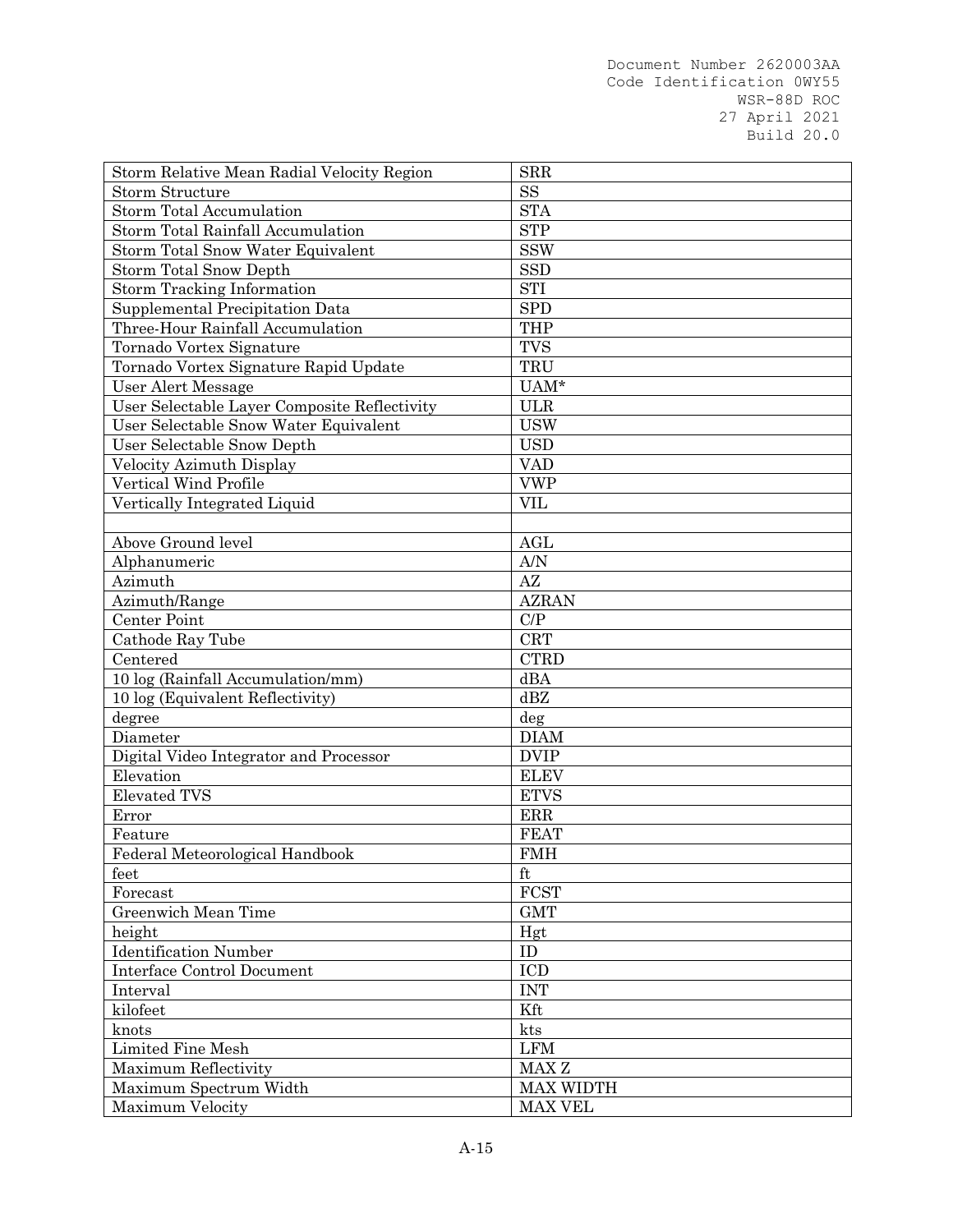| Master System Control Function       | <b>MSCF</b>   |
|--------------------------------------|---------------|
| Mean Sea Level                       | <b>MSL</b>    |
| National Weather Service             | <b>NWS</b>    |
| nautical miles                       | nmi           |
| <b>NEXRAD</b> Technical Requirements | <b>NTR</b>    |
| Next Generation Weather Radar        | <b>NEXRAD</b> |
| No Data                              | <b>ND</b>     |
| Not Applicable                       | N/A           |
| Orientation                          | ORI           |
| Overhang                             | <b>OVH</b>    |
| Overlay                              | <b>OVLA</b>   |
| Positive                             | <b>YES</b>    |
| Principle User External Systems      | <b>PUES</b>   |
| Principle User Processor             | <b>PUP</b>    |
| Probable                             | <b>PBL</b>    |
| Radar Data Acquisitions              | <b>RDA</b>    |
| Radar Product Generation             | <b>RPG</b>    |
| Radial                               | <b>RAD</b>    |
| <b>Range Folding</b>                 | RF            |
| Root Mean Square                     | <b>RMS</b>    |
| Rotation                             | <b>ROT</b>    |
| Routine Product Set                  | <b>RPS</b>    |
| second(s)                            | $\bf S$       |
| Signal-to-Noise Ratio                | <b>SNR</b>    |
| <b>System Specification</b>          | <b>SS</b>     |
| Storm                                | <b>STM</b>    |
| Surface                              | <b>SFC</b>    |
| To Be Determined                     | <b>TBD</b>    |
| Unknown                              | <b>UNK</b>    |
| Variance                             | <b>VAR</b>    |
| Video Integrated Processor           | <b>VIP</b>    |
| Volume                               | <b>VOL</b>    |

- - - - - - - - - - - - -

\* A complete listing of alert abbreviations used in the UAM appears in section 8.3.1 of PUP/RPGOP User's Manual.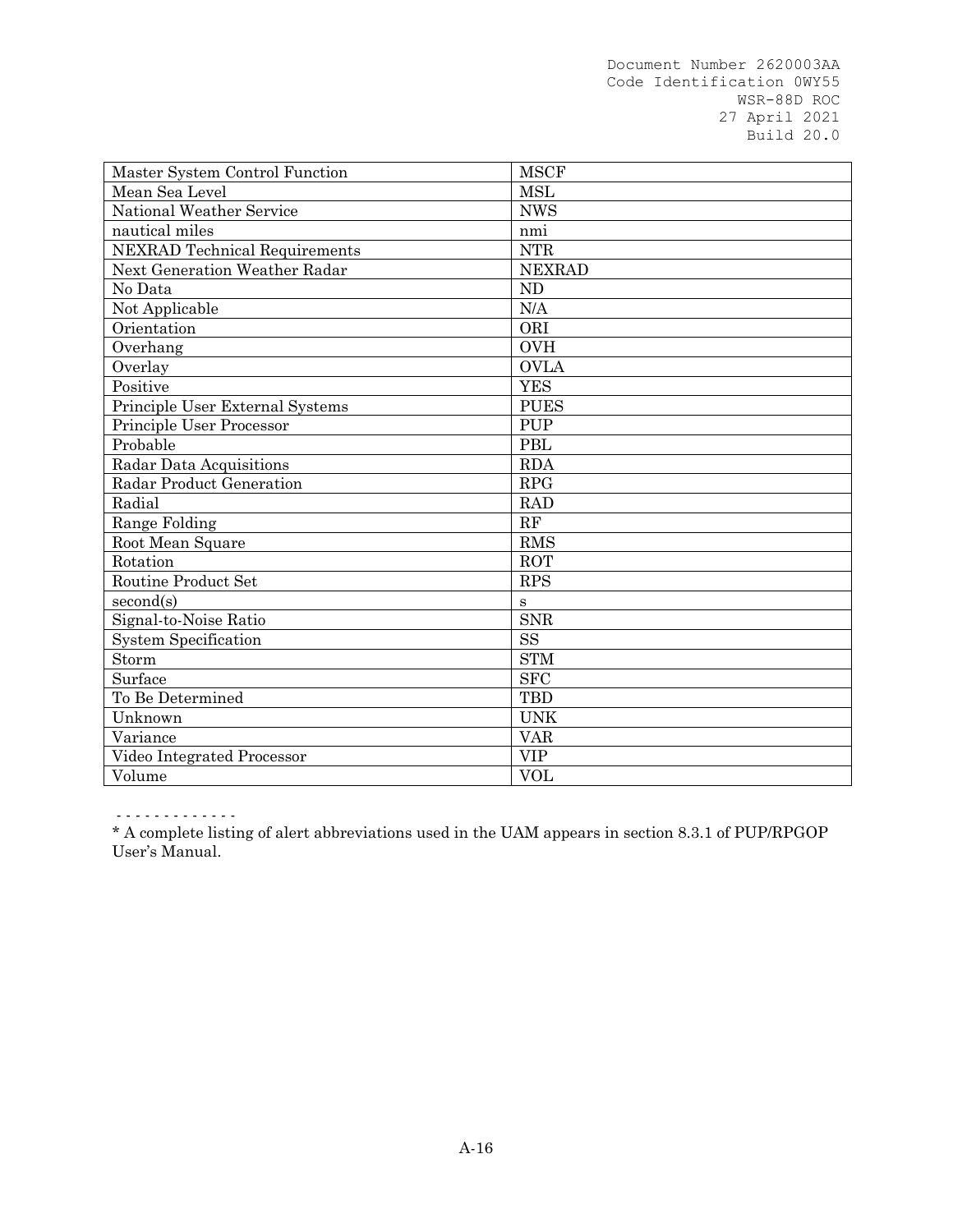### **69 APPENDIX B**

Graphic Display Formats

### **FORMAT (FULL SCREEN DISPLAY) Format I. Full Screen**

#### **Format Ia. Full Screen (Status and Annotation Area) STATUS AND ANNOTATION AREA (PARAMETER SELECT MODE)**

# **Format Ib. Status and Annotation Area (Parameter Select Mode)** Format II. Quarter Screen **Format IIa: Quarter Screen Layout**

**Format IIb. Quarter Screen Window/Non-Window Products** STORM ID | XX | NTR 18 STORM TRACKING INFORMATION AZ RAN XXX XXX | NOTE: STORMS ARE ORDERED ACCORDING TO: 1) CELL-BASED VIL AND 2) MAXIMUM REFLECTIVITY CONF 1 FCST MVT XXXXX.XX  $TRACK$   $ERR$   $XX.X$   $XX.X$ DBZM HGT XX.X XX.X

|               | <b>STORM</b><br><b>ID</b> | XX             | NTR <sub>20</sub><br><b>MESOCYCLONE</b>                                                   |
|---------------|---------------------------|----------------|-------------------------------------------------------------------------------------------|
|               | <b>FEATURE</b>            | <b>XXXXXXX</b> | <b>FEATURES</b><br>ARE 1. MESO<br>(MESOCYCLONE)                                           |
| <b>CONF2A</b> | AZ<br><b>RAN</b>          | XXX XXX        | 2. 3 DC SHR (3D)<br><b>CORRELATED</b><br>SHEAR)                                           |
|               | <b>BASE</b><br><b>TOP</b> | XX.X XX.X      | NOTE:<br>STORMS WITH<br><b>MESOCYCLONE ARE</b><br><b>GIVEN DISPLAY</b><br><b>PRIORITY</b> |
|               | AZ DIA<br>RAD             | XX.X XX.X      |                                                                                           |

| STATUS/ID      | XXX / XX | NTR 20B<br>MESOCYCLONE<br>RAPID UPDATE   |
|----------------|----------|------------------------------------------|
| <b>FEATURE</b> | XXXXXXX^ | FEATURES ARE<br>1. MESO<br>(MESOCYCLONE) |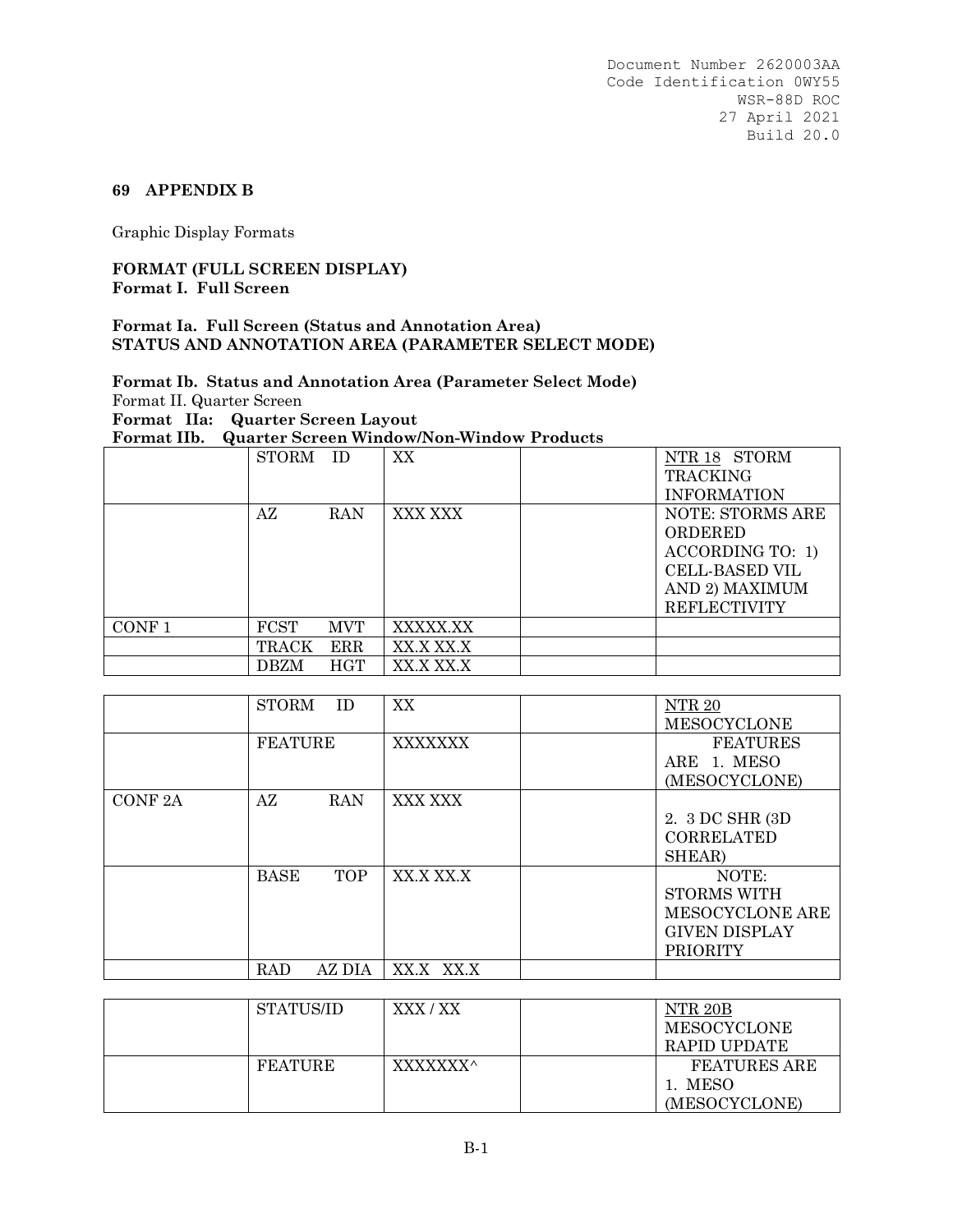| CONF 2B            | AZ RAN                     | XXX $^\wedge$ XXX        |                        |
|--------------------|----------------------------|--------------------------|------------------------|
|                    |                            |                          | 2. 3 DC SHR (3D        |
|                    |                            |                          | <b>CORRELATED</b>      |
|                    |                            |                          | SHEAR)                 |
|                    | <b>BASE TOP</b>            | XX.X^XX.X                | NOTE: STORMS           |
|                    |                            |                          | <b>WITH</b>            |
|                    |                            |                          | <b>MESOCYCLONES</b>    |
|                    |                            |                          |                        |
|                    |                            |                          | <b>HAVE PRIORITY</b>   |
|                    | <b>RAD AZDIA</b>           | XX.X^XX.X                |                        |
|                    | CIR STMID                  | <b>XXX</b><br>XX         | NTR <sub>20</sub>      |
|                    |                            |                          | <b>MESOCYCLONE</b>     |
|                    |                            |                          | <b>DETECTION</b>       |
|                    | SR<br><b>LLRV</b>          | <b>XXX</b><br>XXa        |                        |
| CONF <sub>2C</sub> | AZ<br><b>RAN</b>           | <b>XXX XXX</b>           |                        |
|                    | <b>HGT</b><br><b>MXRV</b>  | XX<br>XX                 |                        |
|                    | <b>BASE</b><br><b>DPTH</b> | $<$ XX<br>$>$ XX         | NOTE:                  |
|                    |                            |                          | <b>CIRCULATIONS</b>    |
|                    |                            |                          | <b>LISTED FROM</b>     |
|                    |                            |                          | <b>HIGHEST TO</b>      |
|                    |                            |                          | LOWEST STRENGTH        |
|                    |                            |                          | RANK.                  |
|                    | TYPE STM ID                | <b>XXXX</b><br>XX        | <b>TVS</b><br>NTR $21$ |
|                    | <b>AZ RAN</b>              | <b>XXX</b><br><b>XXX</b> | TYPES ARE              |
|                    |                            |                          | 1. TVS                 |
| <b>CONF3A</b>      | <b>AVGDV</b>               | <b>XXX</b>               |                        |
|                    |                            |                          | 2. ETVS (Elevated      |
|                    |                            |                          | TVS)                   |
|                    | <b>LLDV MDV</b>            | <b>XXX</b><br><b>XXX</b> | NOTE: TVSs are         |
|                    |                            |                          |                        |
|                    |                            |                          | listed before ETVSs,   |
|                    |                            |                          | and both types are     |
|                    |                            |                          | ordered by Low-level   |
|                    |                            |                          | Delta Velocity (from   |
|                    |                            |                          | highest to lowest).    |
|                    | <b>BASE DEPTH</b>          | XXX.X<br>XX              |                        |

|                    | <b>STID</b><br><b>TYPE</b> | XXXX ^ XX                 | <b>NTR 21</b><br><b>TVS</b> |
|--------------------|----------------------------|---------------------------|-----------------------------|
|                    | AZ<br>RAN                  | XXX ^XXX                  | TYPES ARE                   |
|                    |                            |                           | TVS                         |
| CONF <sub>3B</sub> | <b>LLDV</b><br><b>MDV</b>  | $\wedge$ XXX $\wedge$ XXX |                             |
|                    |                            |                           | 2. ETVS (Elevated           |
|                    |                            |                           | TVS)                        |
|                    | STA AVGDV                  | XXX ^XXX                  | NOTE: TVSs are              |
|                    |                            |                           | listed before ETVSs,        |
|                    |                            |                           | and both types are          |
|                    | BASE<br><b>DPTH</b>        | $<$ XX.X^>XX              | ordered by Low-level        |
|                    |                            |                           | Delta Velocity (from        |
|                    |                            |                           | highest to lowest).         |

| $\alpha$ m $\alpha$<br>$\sim$ $\sim$ $\sim$<br>. ORM<br>IJΙ | $- -$<br>∸        | $\overline{X}$<br>ΛΛ                               | $H$ A II<br>σmπ<br>$\overline{ }$<br>u<br>HAIL<br>1 <sub>N</sub><br>⊥ັ |
|-------------------------------------------------------------|-------------------|----------------------------------------------------|------------------------------------------------------------------------|
| n<br>$\mathbf{A}$<br>AΔ                                     | <b>DAT</b><br>KAN | <b>XZXZXZ</b><br>$\lambda$<br>$\Delta\Delta\Delta$ | <b>STORMS</b><br>ARE<br>LOMD<br>◡<br>. .<br>◡                          |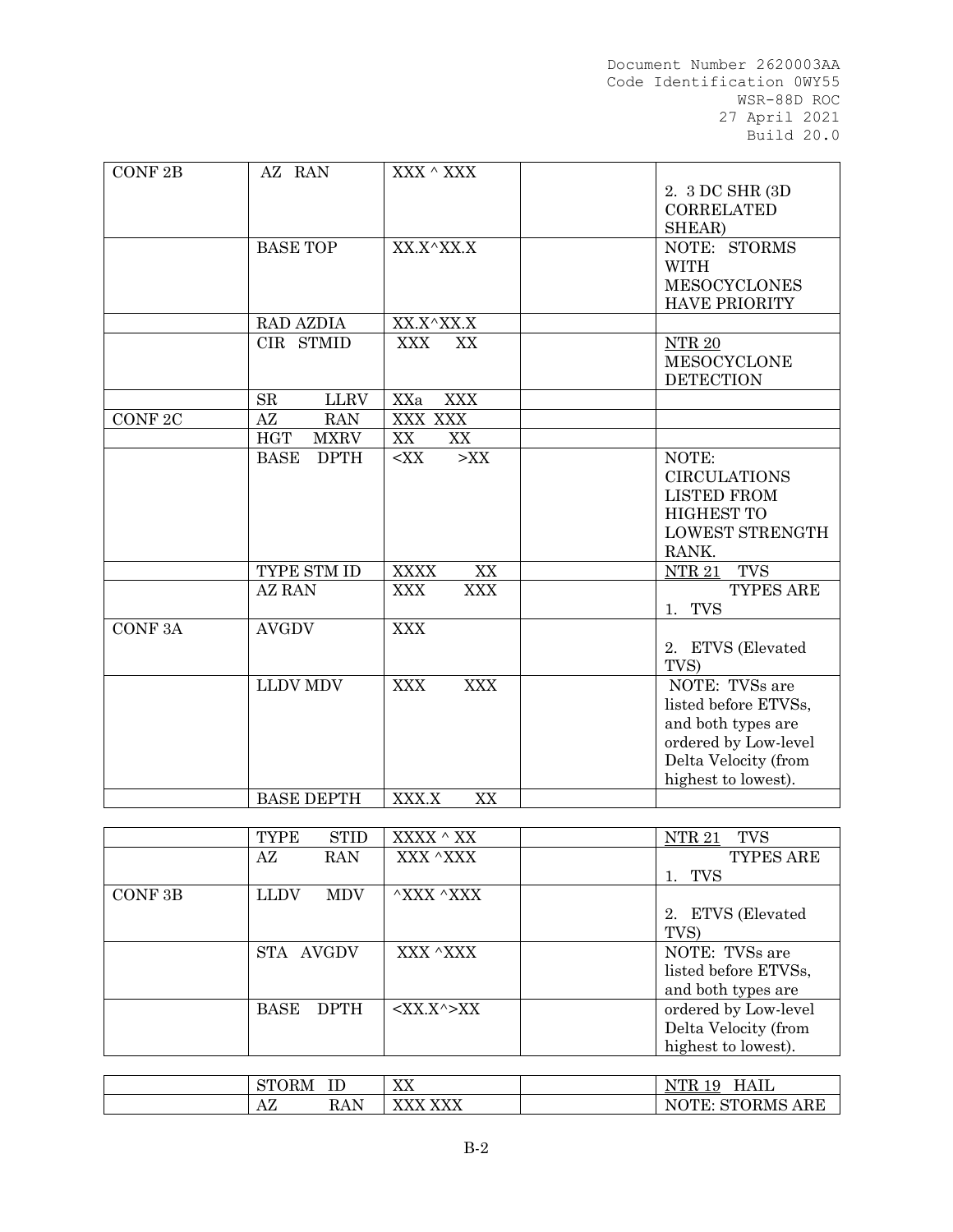| CONF <sub>4</sub> | POSH/POH<br><b>MAX HAIL</b> | <b>XXX/XXX</b><br>XX.XX |  | ORDERED<br><b>ACCORDING TO: 1)</b><br>PROBABILITY OF<br><b>SEVERE HAIL AND</b><br>2) PROBABILITY OF<br>HAIL |
|-------------------|-----------------------------|-------------------------|--|-------------------------------------------------------------------------------------------------------------|
|                   | <b>SIZE</b>                 |                         |  |                                                                                                             |
|                   |                             | 0/-20 C TEMP ALT        |  |                                                                                                             |
|                   |                             | XX.X/XX.X KFT(MSL) -    |  |                                                                                                             |
|                   |                             | LAST CHANGE HH/MM       |  |                                                                                                             |
|                   |                             | DD/MM/YY                |  |                                                                                                             |

|                   | <b>STM</b><br>ID. | AZ/R<br>AN  | <b>TVS</b> | <b>MDA</b> | <b>POS</b><br>H/PO<br>H/MX | <b>VIL</b> | <b>DBZ</b><br>М<br><b>HGT</b> | <b>TOP</b> | <b>FCST</b><br><b>MVM</b><br>Т |                 |
|-------------------|-------------------|-------------|------------|------------|----------------------------|------------|-------------------------------|------------|--------------------------------|-----------------|
|                   |                   |             |            |            | <b>SIZE</b>                |            |                               |            |                                |                 |
|                   | XX                | XXX/<br>XXX | <b>XXX</b> | <b>XXX</b> | XXX/<br>XXX/<br>XX.X<br>Χ  | XX         | XX<br>XX.X                    | XX.X<br>X  | XXX/<br>XXX                    | <b>COMBINED</b> |
| CONF <sub>5</sub> |                   |             |            |            |                            |            |                               |            |                                | ATTRIBUTE       |
|                   |                   |             |            |            |                            |            |                               |            |                                | <b>TABLE</b>    |
|                   |                   |             |            |            |                            |            |                               |            |                                |                 |

NOTE: STORM CELLS ORDERED: TVSs, ETVS, MESOs (by strength rank if meeting Minimum Display Filter strength rank), POSH, POH, AND CELL-BASED VIL. MDA column contains "NONE" if no MDA feature is associated with the storm cell, otherwise the 2-digit strength rank is displayed.

NOTE: THE STORM CELL TOP(TOP) DATA IS QUALIFIED WITH  $\geq$  IF THE CELL WAS DETECTED ON THE HIGHEST ELEVATION SCAN OF THE VOLUME COVERAGE PATTERN.

|        |             |            |  | <b>GAGE BIAS - APPLIED</b> | NTR 32 USP                |  |
|--------|-------------|------------|--|----------------------------|---------------------------|--|
|        |             |            |  |                            | XX OF YY HOURS IN PRODUCT |  |
| CONF 6 | <b>END</b>  | <b>XXZ</b> |  |                            |                           |  |
|        | <b>TIME</b> |            |  |                            |                           |  |
|        | S           |            |  |                            |                           |  |
|        | <b>BIAS</b> | Y.YY       |  |                            |                           |  |
|        | <b>HOUR</b> | YES/N      |  |                            |                           |  |
|        | S           | . .        |  |                            |                           |  |
|        | <b>INCL</b> |            |  |                            |                           |  |
|        | <b>UDED</b> |            |  |                            |                           |  |
|        |             |            |  |                            |                           |  |

GENERAL NOTES: 1 ALL HORIZONTAL AND VERTICAL LINES SEPARATING THE PARAMETERS ARE ONE PIXEL WIDE.

2 LETTER SIZES (ALL A/N) FIT INTO A 7 X 9 PIXEL AREA.

**Format III. Attribute Area** VWP GRID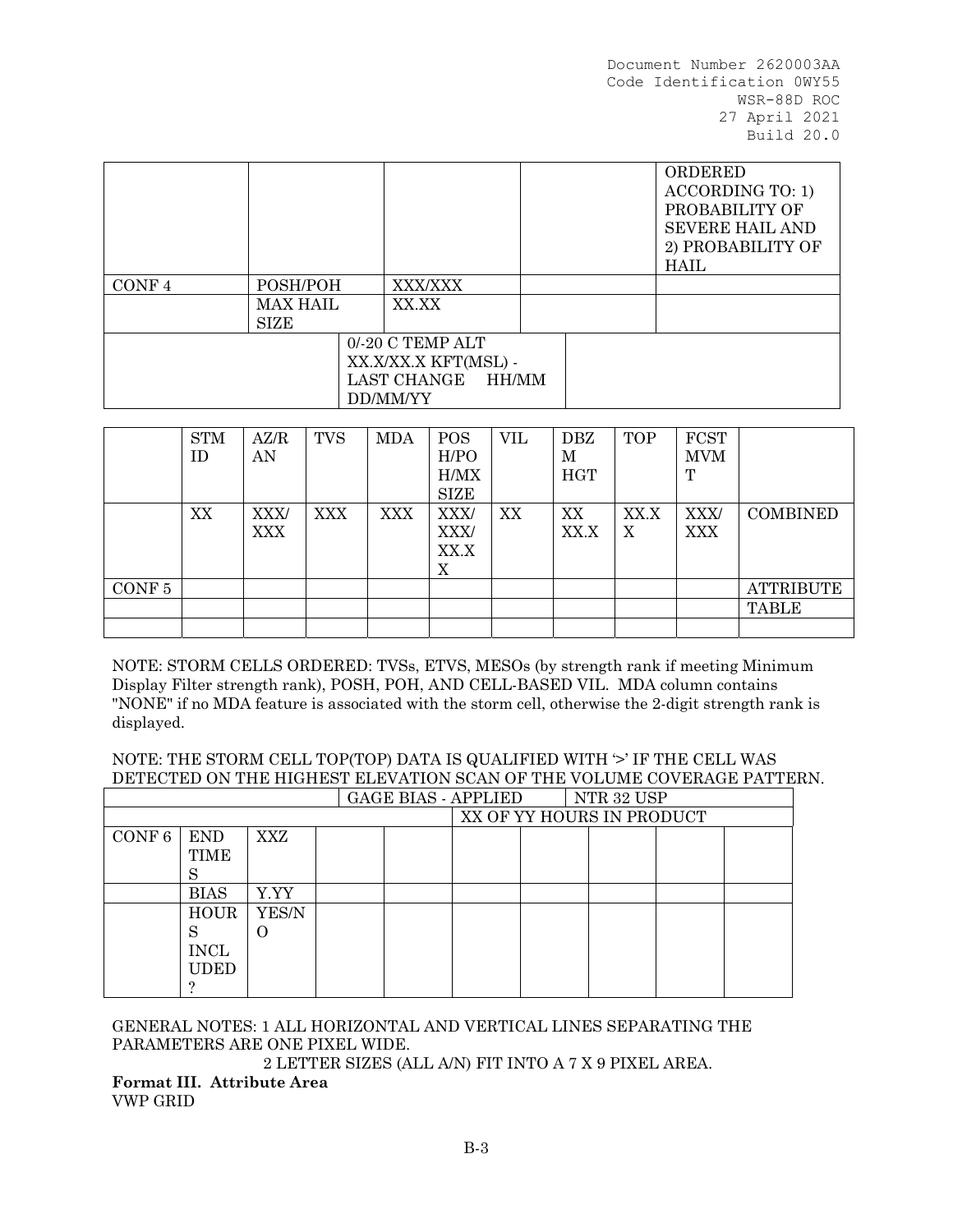## NOTE 1:THE NUMBER OF PIXELS BETWEEN HORIZONTAL HEIGHT LINES IS A FUNCTION OF THE NUMBER OF MSCF SELECTED HEIGHTS (THE MINIMUM NUMBER IS 14 PIXELS) **Format IVA VWP Grid Format IVb. VAD Grid Format V. Cross-Section Grid APPENDIX C**

Alphanumeric Tabular Formats

- Storm Tracking
- Hail Index
- Mesocyclone
- TVS
- Storm Structure
- Supplementary Precipitation Data
- Hourly Digital Precipitation Array
- Digital Hybrid Scan Reflectivity
- Precipitation Adaptation Data
- Wind Profile adaptable Parameter
- Clutter Likelihood Adaptation Data
- One-Hour and Storm Total Snow Accumulation
- User Selectable Snow Accumulation
- Storm Total Accumulation

### STORM POSITION/FORECAST

| RADAR ID:       | nnn |              | DATE/TIME | MM:DD:YY:/     |               |               | <b>NUMBER</b>   |    | nnn             |         |              |            |
|-----------------|-----|--------------|-----------|----------------|---------------|---------------|-----------------|----|-----------------|---------|--------------|------------|
|                 |     |              |           |                |               | HH:MM:SS      |                 |    | OF STORMS       |         |              |            |
|                 |     |              |           | <b>CURRENT</b> |               |               |                 |    | <b>FORECAST</b> |         | <b>ERROR</b> |            |
| <b>POSITION</b> |     |              |           |                |               |               | <b>POSITION</b> |    |                 |         |              |            |
|                 |     |              |           |                |               |               |                 |    |                 |         |              |            |
| <b>STORM</b>    |     | <b>AZRAN</b> |           | <b>MOVEM</b>   | <b>15 MIN</b> | <b>30 MIN</b> |                 |    | <b>45 MIN</b>   | 60 MIN  |              | FAST/M     |
| <b>ID</b>       |     | (DEG/N       |           | <b>ENT</b>     | (DEG/N        | (DEG/N)       |                 |    | (DEG/N          | (DEG/N) |              | <b>EAN</b> |
|                 | M)  |              |           | (KEG/KT        | M)            | M)            |                 | M) |                 | M)      |              | (NM)       |
|                 |     |              |           | S)             |               |               |                 |    |                 |         |              |            |
| XX              |     | XXX/XX       |           | XXX/XX         | XXX/XX        | XXX/XX        |                 |    | XXX/XX          | XXX/XX  |              | XX.X/XX.   |
|                 | X   |              |           | X              | X             |               |                 | X  |                 | X       |              | X          |

NOTE:STORMS ARE ORDERED ACCORDING TO: 1) MAXIMUM CELL-BASED VIL AND 2) MAXIMUM REFLECTIVITY.

NOTE:THE NUMBER OF STORM CELLS DISPLAYED FROM THE TOP OF THE ORDERED LIST IS ADAPTABLE AT THE MSCF.

# **Format I. Storm Tracking**

STORM CELL TRACKING/FORECAST ADAPTATION DATA

| <b>XXX</b> | (DEG) | <b>DEFAULT</b><br>(DIRECTIO    | X.X | (M/S) | THRESH<br>(MINIMUM<br><b>SPEED</b> ) |
|------------|-------|--------------------------------|-----|-------|--------------------------------------|
| XX.X       | (KTS) | N<br><b>DEFAULT</b><br>(SPEED) | XХ  | (KM)  | ALLOWABL<br>E ERROR                  |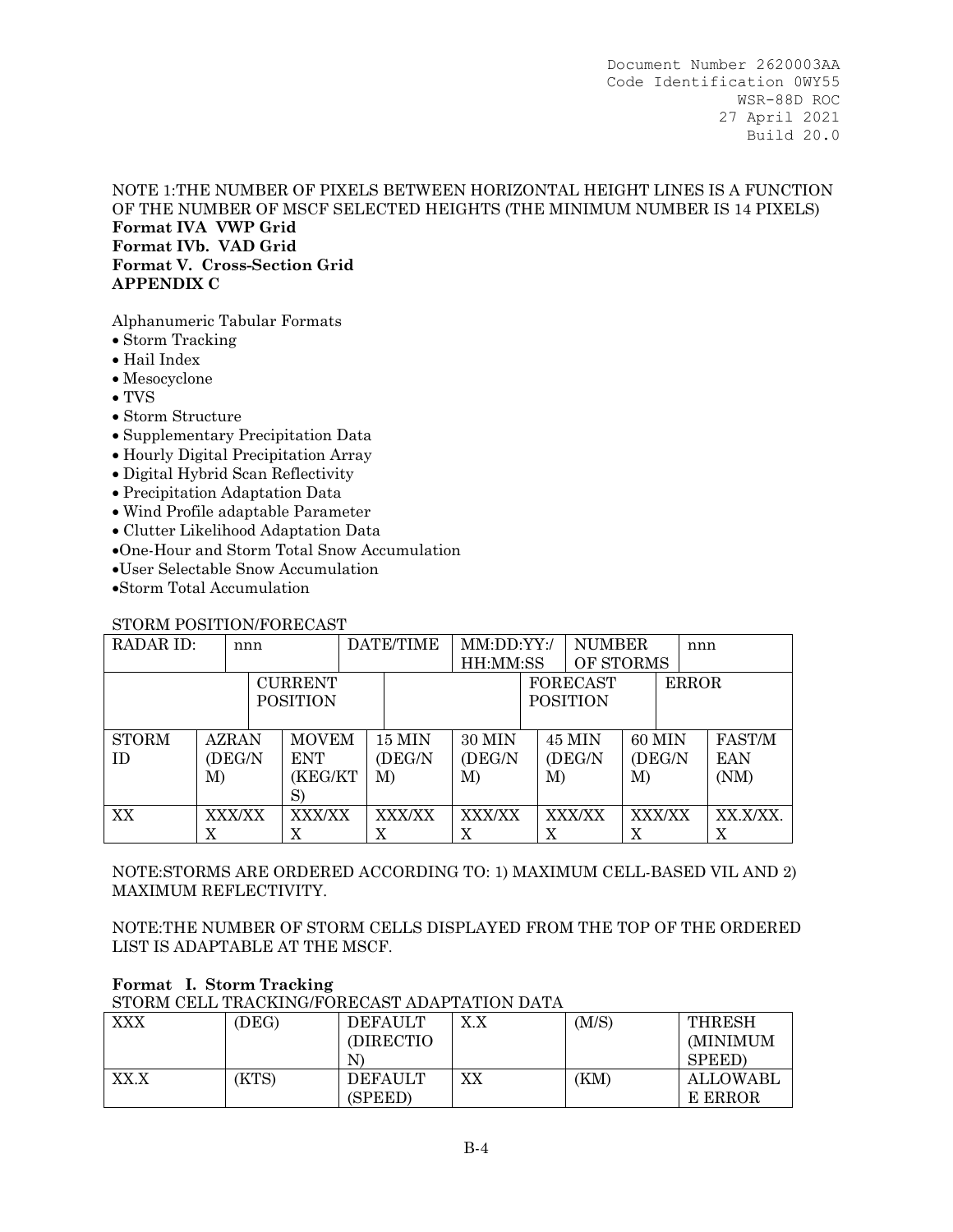| XX   | (MIN) | TIME             | XX | (MIN) | <b>FORECAST</b>  |
|------|-------|------------------|----|-------|------------------|
|      |       | (MAXIMUM)        |    |       | <b>INTERVAL</b>  |
| XX   |       | <b>NUMBER</b>    | X  |       | <b>NUMBER</b>    |
|      |       | OF PAST          |    |       | OF               |
|      |       | <b>VOLUMES</b>   |    |       | <b>INTERVALS</b> |
| XX.X | (M/S) | <b>CORRELATI</b> | XX | (MIN) | <b>ERROR</b>     |
|      |       | ON SPEED         |    |       | <b>INTERVAL</b>  |

#### SCIT REFLECTIVITY MEDIAN FILTER

| X.X | (KM) | <b>FILTER</b>    | X.X |  | <b>THRESH</b> |  |  |  |  |
|-----|------|------------------|-----|--|---------------|--|--|--|--|
|     |      | <b>KERNEL</b>    |     |  | (FILTER       |  |  |  |  |
|     |      | <b>SIZE</b>      |     |  | FRACTION)     |  |  |  |  |
| XXX |      | <b>REFLECTIV</b> |     |  |               |  |  |  |  |
|     |      | ITY              |     |  |               |  |  |  |  |
|     |      | <b>FILTERED</b>  |     |  |               |  |  |  |  |

# **Format I. Storm Tracking**

HAIL RADAR ID nnn DATE/TIME MM:DD:YY/HH:MM:SS NUMBER OF STORM CELLS nnn STORM ID PROBABILITY OF SEVERE HAIL (%) PROBABILITY OF HAIL (%) MAX EXPECTED HAIL SIZE (IN) XX XX XXX XXX XXX

NOTE: STORMS ARE ORDERED ACCORDING TO: 1) PROBABILITY OF SEVERE HAIL AND 2) PROBABILITY OF HAIL.

NOTE: THE NUMBER OF STORM CELLS DISPLAYED FROM THE TOP OF THE ORDERED LIST IS ADAPTABLE AT THE MSCF.

|            | HAIL DETECTION ADAPTATION DATA |                                        |       |                                                      |
|------------|--------------------------------|----------------------------------------|-------|------------------------------------------------------|
| XX.X       | (KFT)                          | HEIGHT (0<br>DEG CELSIUS)              | X.XXX | (KM) POH<br><b>HEIGHT</b><br><b>DIFFERENCE</b><br>#1 |
| XX.X       | (KFT)                          | HEIGHT (-20<br>DEG CELSIUS)            | X.XXX | (KM) POH<br><b>HEIGHT</b><br><b>DIFFERENCE</b><br>#2 |
| X.XE-XX    |                                | <b>HKE</b><br><b>COEFFICIENT</b><br>#1 | X.XXX | (KM) POH<br><b>HEIGHT</b><br><b>DIFFERENCE</b><br>#3 |
| <b>XXX</b> |                                | <b>HKE</b><br><b>COEFFICIENT</b><br>#2 | X.XXX | (KM) POH<br><b>HEIGHT</b><br><b>DIFFERENCE</b><br>#4 |
| XX.X       |                                | <b>HKE</b>                             | X.XXX | POH<br>(KM)                                          |

# **Format II. Hail Index**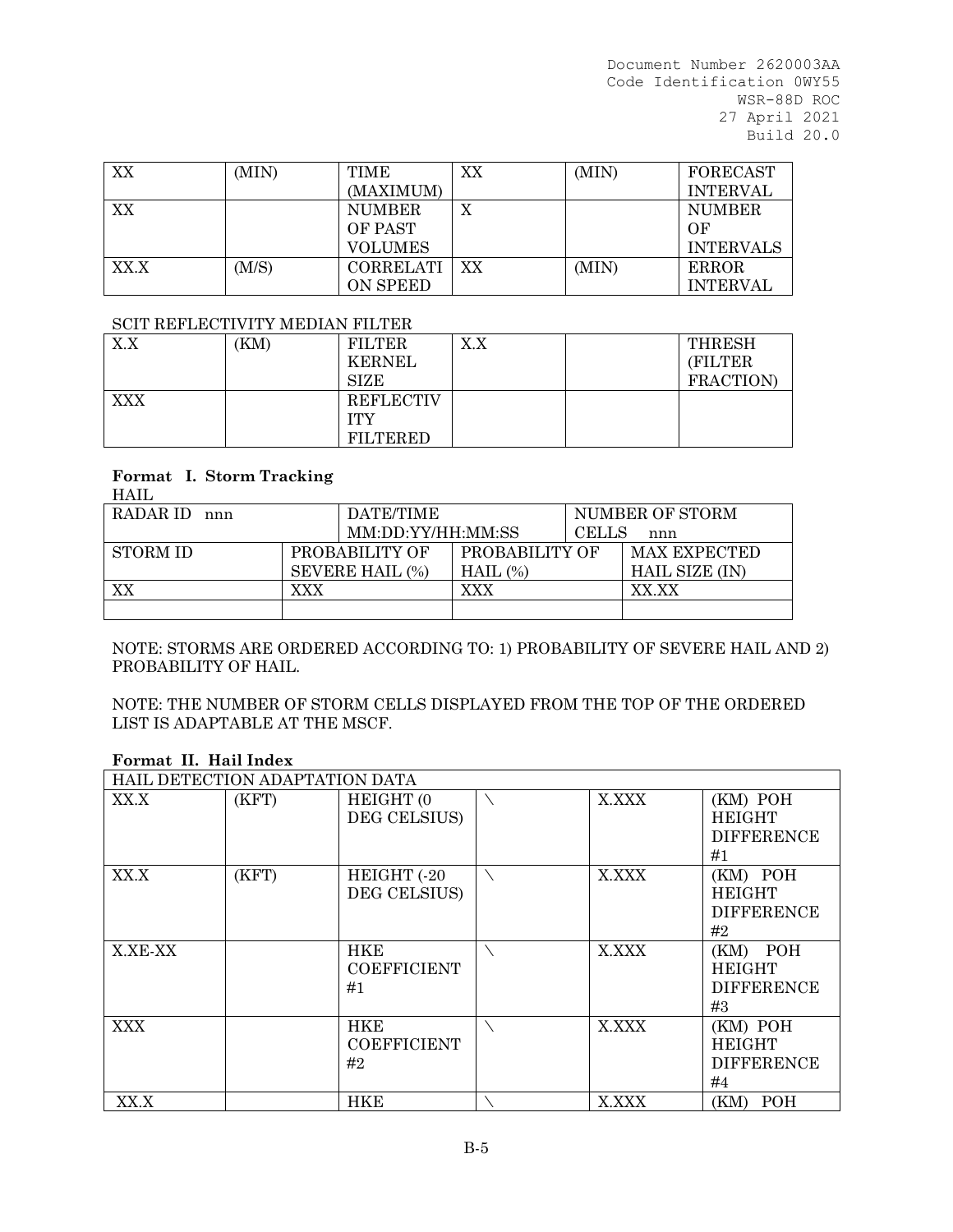|            |                  | <b>COEFFICIENT</b><br>#3                               |             |         | <b>HEIGHT</b><br><b>DIFFERENCE</b><br>#5                 |
|------------|------------------|--------------------------------------------------------|-------------|---------|----------------------------------------------------------|
| XX.X       |                  | <b>POSH</b><br><b>COEFFICIENT</b>                      | ╲           | X.XXX   | (KM) POH<br><b>HEIGHT</b><br><b>DIFFERENCE</b><br>#6     |
| XX         | (%)              | POSH OFFSET                                            | ╲           | X.XXX   | (KM) POH<br><b>HEIGHT</b><br><b>DIFFERENCE</b><br>#7     |
| XX.        |                  | <b>SHI HAIL SIZE</b><br><b>COEFFICIENT</b>             | \           | X.XXX   | (KM) POH<br><b>HEIGHT</b><br><b>DIFFERENCE</b><br>#8     |
| X          |                  | <b>SHI HAIL SIZE</b><br><b>EXPONENT</b>                | $\setminus$ | X.XXX   | (KM) POH<br><b>HEIGHT</b><br><b>DIFFERENCE</b><br>#9     |
| XX         | (dBZ)            | THR HKE REF<br>WGT LOWER<br><b>LIM</b>                 | $\setminus$ | X.XXX   | (KM) POH<br><b>HEIGHT</b><br><b>DIFFERENCE</b><br>#10    |
| XX         | (dBZ)            | THR HKE REF<br>WGT UPPER<br><b>LIM</b>                 | $\setminus$ | XX      | $(dBZ)$ THR<br><b>MIN</b><br><b>REFLECTIVIT</b><br>Y POH |
| XX         | (%)              | THRESH(RCM<br><b>PROBABLE</b><br>HAIL)                 | $\setminus$ | XX      | (1%)<br>THRESH(RCM<br><b>POSITIVE</b><br>HAIL)           |
| XX.X       | 10E <sub>2</sub> | $J/M^{**}2/S)WTS$<br>$\mathbf{M}$<br><b>COFFICIENT</b> | $\setminus$ | $-XX.X$ | $(10E5$ J/MS)<br>WTSM OFFSET                             |
| <b>XXX</b> | (KM)             | <b>MAX HAIL</b><br><b>PROCESSING</b><br><b>RANGE</b>   | ╲           |         |                                                          |

# **Format II Hail Index**

| <b>MESOCYCLONE</b> |             |             |             |            |                   |            |                  |      |             |  |
|--------------------|-------------|-------------|-------------|------------|-------------------|------------|------------------|------|-------------|--|
| RADAR ID NNN       |             |             |             | DATE/TIME  |                   |            | NUMBER OF STORMS |      |             |  |
|                    |             |             |             |            | MM:DD:YY/HH:MM:SS |            | <b>NN</b>        |      |             |  |
| <b>FEAT</b>        | <b>STOR</b> | <b>FEAT</b> | <b>BASE</b> | <b>TOP</b> | <b>AZRAN</b>      | <b>HGT</b> | <b>DIAM</b>      | (NM) | <b>SHEA</b> |  |
| <b>ID</b>          | <b>ID</b>   | <b>TYPE</b> | KFT         | <b>KFT</b> | DEG-NM            | <b>KFT</b> | <b>RAD</b>       | AZ   | $R(E-$      |  |
|                    |             |             |             |            |                   |            |                  |      | $3/S$ )     |  |
| XX                 | XX          | <b>MESO</b> | HH.H        | HH.H       | DDD/XXX           | HH.H       | <b>XXX</b>       | XXX  | <b>XXX</b>  |  |
| XX                 | XX          | <b>MESO</b> | HH.H        | HH.H       | DDD/XXX           | HH.H       | <b>XXX</b>       | XXX  | <b>XXX</b>  |  |
| XX                 | XX          | <b>MESO</b> | HH.H        | HH.H       | DDD/XXX           | HH.H       | XXX              | XXX  | XXX         |  |
| XX                 | XX          | 3DC SHR     | HH.H        | HH.H       | DDD/XXX           | HH.H       | <b>XXX</b>       | XXX  | <b>XXX</b>  |  |
| XX                 | XX          | 3DC SHR     | HH.H        | HH.H       | DDD/XXX           | HH.H       | XXX              | XXX  | <b>XXX</b>  |  |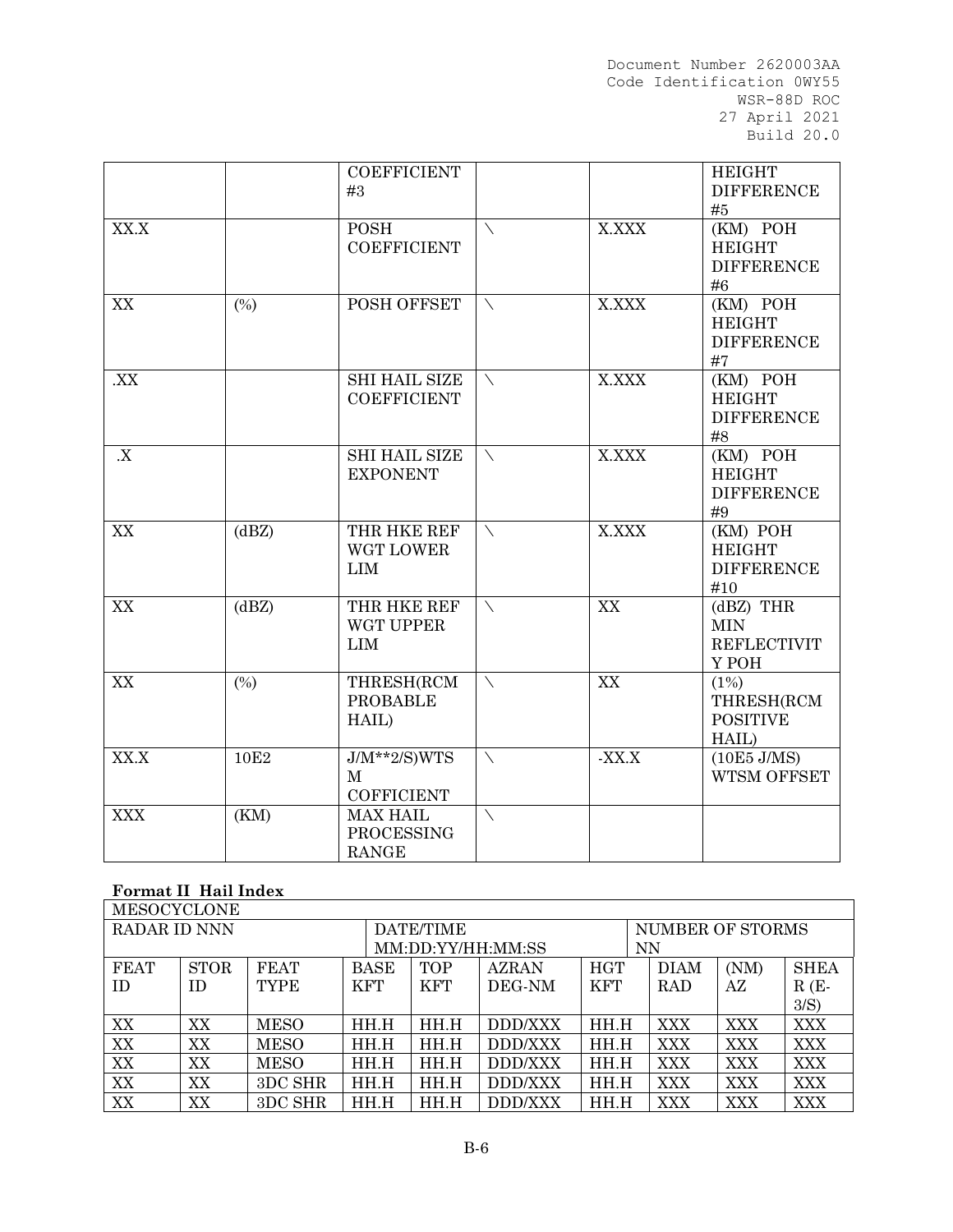| XX | XX | <b>UNC SHR</b> | HH.H | HH.H | DDD/XXX        | HH.H | XXX | XXX | XXX |
|----|----|----------------|------|------|----------------|------|-----|-----|-----|
| XX | XX | <b>UNC SHR</b> | HH.H | HH.H | DDD/XXX        | HH.H | XXX | XXX | XXX |
| XX | XX | UNC SHR        | HH.H | HH.H | DDD/XXX        | HH.H | XXX | XXX | XXX |
| XX | XX | <b>UNC SHR</b> | HH.H | HH.H | DDD/XXX        | HH.H | XXX | XXX | XXX |
| XX | XX | <b>UNC SHR</b> | HH.H | HH.H | <b>DDD/XXX</b> | HH.H | XXX | XXX | XXX |

# **Format III. Mesocyclone**

MESOCYCLONE ADAPTATION PARAMETERS

| <b>MIN</b>   | # PATTRN<br><b>VEC</b> | XX    |               |
|--------------|------------------------|-------|---------------|
| <b>MAX</b>   | <b>HGT MESO</b>        | X.X   | ΚM            |
| HGH          | <b>MOMENTUM THR</b>    | XXX.X | $KM^{**}2/HR$ |
| LOW          | <b>MOMENTUM THR</b>    | XXX.X | $KM^{**}2/HR$ |
| HGH          | <b>SHR THR</b>         | XX.X  | 1/HR          |
| LOW          | <b>SHR THR</b>         | X.X.X | 1/HR          |
| <b>MAX</b>   | DIAM RATIO THR         | X.X   |               |
| FAR          | MAX DIAM RATIO THR     | X.X   |               |
| <b>MIN</b>   | DIAM RATIO THR         | X.X   |               |
| FAR          | MIN DIAM RATIO THR     | X.X   |               |
| <b>RANGE</b> | <b>FAR MAX/MIN</b>     | XXX.X | ΚM            |
| MAX          | RADIAL DIFFERENCE      | X.X   | ΚM            |
| <b>MAX</b>   | AZIMUTHAL              | X.X   | <b>DEG</b>    |
|              | <b>DIFFERENCE</b>      |       |               |

#### **Format III Mesocyclone** MESOCYCLONE RAPID UPDATE

|              |             |             |                | <b>RADAR ID: NNN</b> |                 | DATE: MM/DD/YY TIME:<br>Elev: xx.x deg |            |             |            |             |
|--------------|-------------|-------------|----------------|----------------------|-----------------|----------------------------------------|------------|-------------|------------|-------------|
|              |             |             |                |                      |                 | HH:MM:SS                               |            |             |            |             |
| <b>FEATU</b> | <b>STOR</b> |             | <b>FEATURE</b> | <b>BASE</b>          | <b>TOP</b>      | <b>AZRAN</b>                           | <b>HGT</b> | <b>DIAM</b> | (NM)       | <b>SHEA</b> |
| RE           | M           |             | <b>TYPE</b>    | kft                  | kft             | deg-nm                                 | kft        | <b>RAD</b>  | AZ         | $R(E-$      |
|              | <b>ID</b>   |             |                |                      |                 |                                        |            |             |            | 3/S)        |
| <b>STATU</b> |             |             |                |                      |                 |                                        |            |             |            |             |
| S            |             |             |                |                      |                 |                                        |            |             |            |             |
| <b>EXT</b>   | XX          | <b>MESO</b> |                | HH.H                 | HH.H            | <b>DDD/XXX</b>                         | HH.H       | <b>XXX</b>  | <b>XXX</b> | <b>XXX</b>  |
| <b>PER</b>   | XX          | <b>MESO</b> |                | $HH.H^{\wedge}$      | HH.H            | DDD/XXX^                               | HH.H       | <b>XXX</b>  | <b>XXX</b> | <b>XXX</b>  |
| <b>INC</b>   | XX          | <b>MESO</b> | $\wedge$       | $HH.H^{\wedge}$      | HH.H            | DDD/XXX^                               | HH.H       | XXX         | <b>XXX</b> | <b>XXX</b>  |
| <b>INC</b>   | XX          |             | 3DC SHR        | $HH.H^{\wedge}$      | HH.H            | DDD/XXX^                               | HH.H^      | XXX^        | <b>XXX</b> | XXX^        |
| <b>INC</b>   | XX          |             | 3DC SHR^       | $HH.H^{\wedge}$      | HH.H            | DDD/XXX^                               | HH.H^      | XXX^        | <b>XXX</b> | XXX^        |
| <b>EXT</b>   | XX          |             | <b>UNC SHR</b> | HH.H                 | HH.H            | DDD/XXX^                               | HH.H       | <b>XXX</b>  | <b>XXX</b> | <b>XXX</b>  |
| <b>XXX</b>   | XX          |             | <b>UNC SHR</b> | HH.H                 | $HH.H^{\wedge}$ | DDD/XXX                                | HH.H       | <b>XXX</b>  | <b>XXX</b> | <b>XXX</b>  |
| <b>XXX</b>   | XX          |             | <b>UNC SHR</b> | HH.H                 | HH.H            | DDD/XXX                                | HH.H       | <b>XXX</b>  | <b>XXX</b> | <b>XXX</b>  |
| <b>XXX</b>   | XX          |             | <b>UNC SHR</b> | HH.H                 | HH.H            | DDD/XXX                                | HH.H       | <b>XXX</b>  | <b>XXX</b> | <b>XXX</b>  |
| <b>XXX</b>   | XX          |             | <b>UNC SHR</b> | HH.H                 | HH.H            | DDD/XXX                                | HH.H       | XXX         | XXX        | <b>XXX</b>  |

## **Format IIIb. Mesocyclone Rapid Update (Sheet 1 of 1)**

MESOCYCLONE DETECTION ALGORITHM RADAR ID: NNN DATE: MM/DD/YY TIME: HH:MM:SS Avg dir/spd: XXX/XXX  $CIRC$  | AZRAN | SR | STM | |-LOW | |--DEPTH-- | |- | TVS | MOTION | MSI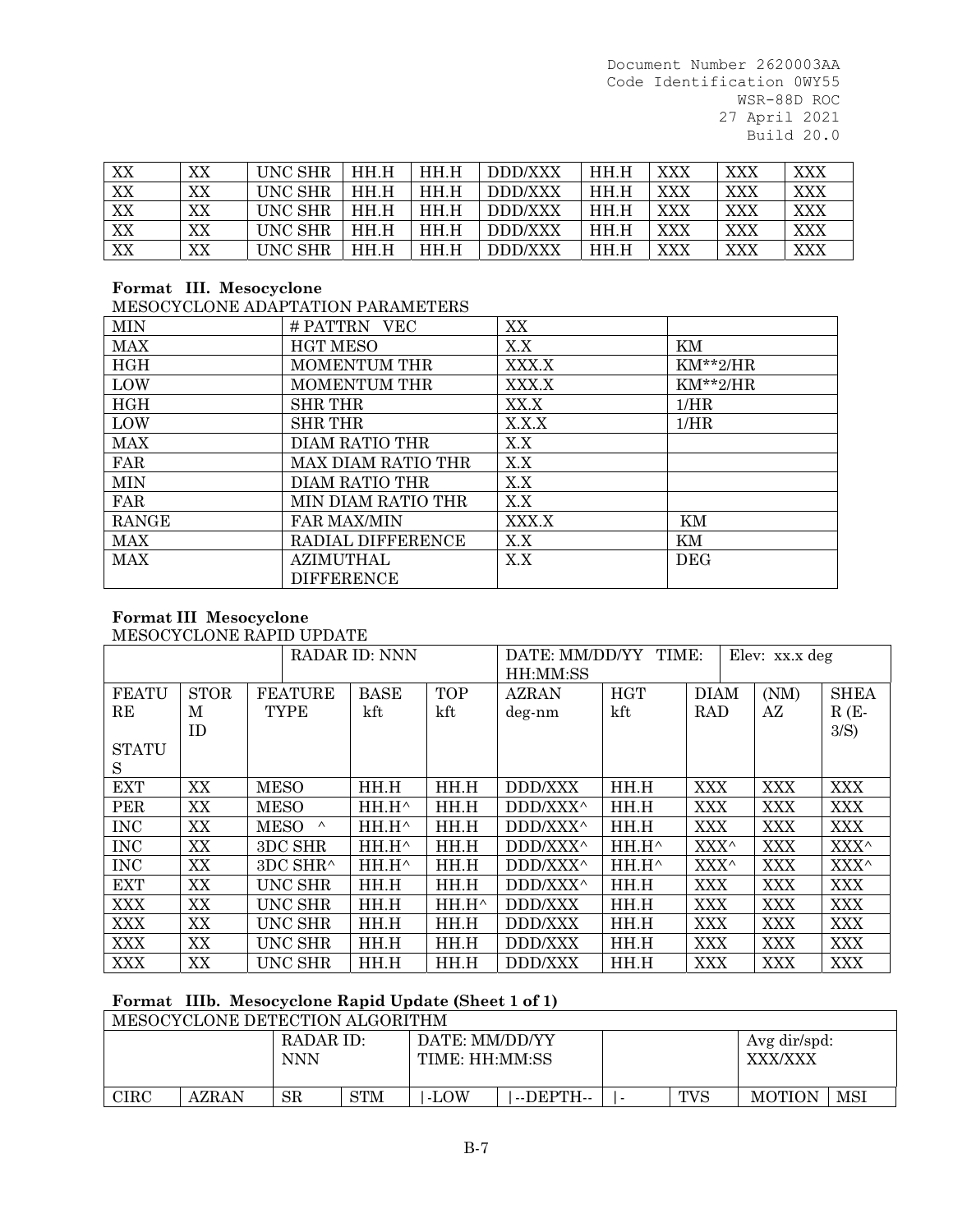| ID         | deg/nm  |     | ID | LEVEL-<br>RV<br>DV<br><b>BASE</b>                                                    | kft<br>STMREL% | MAX<br>RV-<br>kft<br>kts |                | deg/kts |             |
|------------|---------|-----|----|--------------------------------------------------------------------------------------|----------------|--------------------------|----------------|---------|-------------|
| <b>XXX</b> | XXX/XXX | XXa | XX | XX<br>XX                                                                             | XX<br>$>$ XX   | XX                       | T<br>$\Lambda$ | XXX/XXX | <b>XXXX</b> |
|            |         |     |    | <xx< td=""><td></td><td>XX</td><td></td><td></td><td><math>\Lambda</math></td></xx<> |                | XX                       |                |         | $\Lambda$   |

# **Format IIIc. Mesocyclone Detection (Sheet 1 of 1)**

| TORNADO VORTEX SIG |      |           |                |                   |             |           |          |                               |        |             |  |
|--------------------|------|-----------|----------------|-------------------|-------------|-----------|----------|-------------------------------|--------|-------------|--|
| RADAR ID NNN       |      |           | DATE/TIME      |                   |             |           |          | NUMBER OF TVS/ETVS<br>NNN/NNN |        |             |  |
|                    |      |           |                | MM:DD:YY/HH:MM:SS |             |           |          |                               |        |             |  |
| Feat               | Feat | Storm     | AZ/RAN         | <b>AVGD</b>       | <b>LLDV</b> |           | MXDV/He  | Depth                         | Base/T | <b>MXSH</b> |  |
| Type               | ID   | <b>ID</b> | deg,nm)        | V                 | (kt)        | t         |          | (kft)                         | op     | R/Hgt       |  |
|                    |      |           |                | (kt)              |             | (kt, kft) |          |                               | (kft)  | (m/s/k)     |  |
|                    |      |           |                |                   |             |           |          |                               |        | m, kft      |  |
| HHHH               | XX   | HH        | XXX/XXX        | <b>XXX</b>        | <b>XXX</b>  |           | XXX/XX.X | XXX.X                         | XXX.X/ | XXX/X       |  |
|                    |      |           |                |                   |             |           |          |                               | XXX.X  | X.X         |  |
| HHHH               | XX   | HH        | XXX/XXX        | <b>XXX</b>        | <b>XXX</b>  |           | XXX/XX.X | XXX.X                         | XXX.X/ | XXX/X       |  |
|                    |      |           |                |                   |             |           |          |                               | XXX.X  | X.X         |  |
| HHHH               | XX   | HH        | <b>XXX/XXX</b> | <b>XXX</b>        | <b>XXX</b>  |           | XXX/XX.X | XXX.X                         | XXX.X/ | XXX/X       |  |
|                    |      |           |                |                   |             |           |          |                               | XXX.X  | X.X         |  |
| HHHH               | XX   | HH        | XXX/XXX        | <b>XXX</b>        | <b>XXX</b>  |           | XXX/XX.X | XXX.X                         | XXX.X/ | XXX/X       |  |
|                    |      |           |                |                   |             |           |          |                               | XXX.X  | X.X         |  |
| <b>HHHH</b>        | XX   | <b>HH</b> | <b>XXX/XXX</b> | <b>XXX</b>        | <b>XXX</b>  |           | XXX/XX.X | XXX.X                         | XXX.X/ | XXX/X       |  |
|                    |      |           |                |                   |             |           |          |                               | XXX.X  | X.X         |  |
| <b>HHHH</b>        | XX   | <b>HH</b> | <b>XXX/XXX</b> | XXX               | <b>XXX</b>  |           | XXX/XX.X | XXX.X                         | XXX.X/ | XXX/X       |  |
|                    |      |           |                |                   |             |           |          |                               | XXX.X  | X.X         |  |

# TORNADO VORTEX SIGNATURE ADAPTATION PARAMETERS

| 0(dBZ)   | $\ldots$ MIN         | 2.5(KM) | .CIRCULATION           |
|----------|----------------------|---------|------------------------|
|          | <b>REFLECTIVITY</b>  |         | RADIUS <sub>#1</sub>   |
| 11(M/S)  | $\ldots$ VECTOR      | 4.0(KM) | CIRCULATION            |
|          | VELOCITY             |         | RADIUS#2               |
|          | <b>DIFFERENCE</b>    |         |                        |
| 100(KM)  | .MAX PATTERN         | 80(KM)  | .CIRCULATION           |
|          | <b>VECTOR RANGE</b>  |         | RADIUS RANGE           |
| 10.0(KM) | .MAX PATTERN         | 600     | $\ldots$ MAX # OF 2D   |
|          | <b>VECTOR HEIGHT</b> |         | <b>FEATURES</b>        |
| 2500     | $\ldots$ MAX # OF    | 3       | MIN#OF2D               |
|          | PATTERN VECTORS      |         | <b>FEAT/30 FEATURE</b> |
| 11(M/S)  | .DIFFERENTIAL        | 1.5(KM) | . MIN 3D FEATURE       |
|          | VELOCITY #1          |         | <b>DEPTH</b>           |
| 15(M/S)  | DIFFERENTIAL         | 25(M/S) | MIN 3D FEAT LOW-       |
|          | VELOCITY #2          |         | LVL DELTA VEL          |
| 20(M/S)  | .DIFFERENTIAL        | 36(M/S) | MIN TVS DELTA          |
|          | VELOCITY#3           |         | <b>VELOCITY</b>        |
| 25(M/S)  | .DIFFERENTIAL        | 35      | $\ldots$ . MAX # OF 3D |
|          | VELOCITY#4           |         | <b>FEATURES</b>        |
| 30(M/S)  | .DIFFERENTIAL        | 15      | .MAX # OF TVSS         |
|          | VELOCITY#5           |         |                        |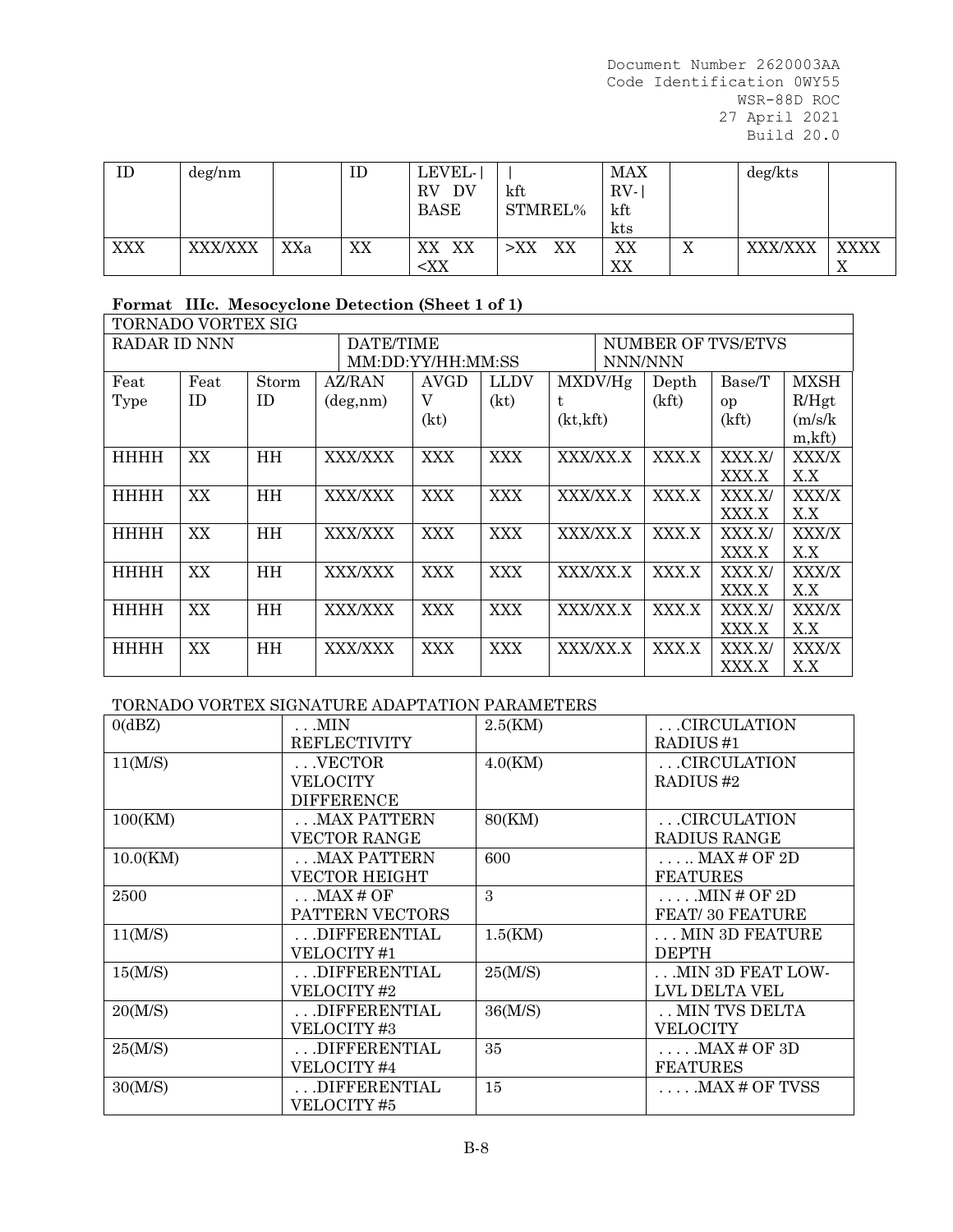| 35(M/S)       | DIFFERENTIAL    | 20          | $\ldots$ MAX # OF       |
|---------------|-----------------|-------------|-------------------------|
|               | VELOCITY #6     |             | <b>ELEVATED TVSS</b>    |
| 3             | .MIN # OF       | $0.6$ (KM)  | MIN TVS BASE            |
|               | VECTORS/ 2D     |             | <b>HEIGHT</b>           |
|               | <b>FEATURE</b>  |             |                         |
| 0.5(KM)       | .2D VECTOR      | $1.0$ (DEG) | . MIN TVS               |
|               | RADIAL DISTANCE |             | <b>ELEVATION</b>        |
| 1.5(DEG)      | .2D VECTOR      | 3.0(KM)     | .MIN AVG DELTA          |
|               | AZIMUTHAL DIST  |             | VELOCITY HGT            |
| $4.0$ (KM/KM) | .2D FEATURE     | 20.0(KM)    | $\ldots$ MAX STORM      |
|               | ASPECT RATIO    |             | <b>ASSOCIATION DIST</b> |

### **Format IV. TVS**

| <b>TVS Rapid Update</b>         |                  |                                      |  |          |                    |      |                      |     |            |           |          |       |                                  |           |
|---------------------------------|------------------|--------------------------------------|--|----------|--------------------|------|----------------------|-----|------------|-----------|----------|-------|----------------------------------|-----------|
| DATE: mm/dd/yy<br>RADAR ID: nnn |                  | TIME:                                |  |          | TVS/ETVS: >xx/ >xx |      |                      |     | ELEV: XX.X |           |          |       |                                  |           |
|                                 |                  |                                      |  |          | hh:mm:ss           |      |                      |     |            |           |          |       |                                  |           |
|                                 |                  |                                      |  |          |                    |      |                      |     |            |           |          |       |                                  | MXSHR/Hgt |
| <b>FEATU</b>                    |                  | <b>STORM</b><br><b>AVGDV</b><br>AZ/R |  | LLDV     |                    |      | <b>MXDV</b><br>Depth |     |            | Base/To   |          |       |                                  |           |
| RE                              |                  | AN                                   |  |          |                    |      |                      | Hgt |            |           |          | p     |                                  |           |
| <b>STAT</b>                     | ID               | $(\text{deg},$                       |  | (kt)     |                    | (kt) |                      |     | (kt, kft)  | (kft)     |          | (kft) | $(E-3/s, kft)$                   |           |
| <b>TYPE</b>                     |                  | nm)                                  |  |          |                    |      |                      |     |            |           |          |       |                                  |           |
| XXX                             | TVS <sup>^</sup> | XX                                   |  | XXX/XXX^ | <b>XXX</b>         |      | XXX^                 |     |            | XXX/XX.X^ | $>$ XX.X |       | $<$ XX.X/>XX.X^                  | XXX/XX.X^ |
| <b>XXX</b>                      | TVS <sup>^</sup> | XX                                   |  | XXX/XXX^ | <b>XXX</b>         |      | $XXX^{\wedge}$       |     |            | XXX/XX.X^ | $>$ XX.X |       | $\langle$ XX.X/ $>$ XX.X $\land$ | XXX/XX.X^ |
| <b>XXX</b>                      | TVS <sup>^</sup> | XX                                   |  | XXX/XXX^ | XXX                |      | XXX^                 |     |            | XXX/XX.X^ | $>$ XX.X |       | $<$ XX.X $>$ XX.X $\land$        | XXX/XX.X^ |
| <b>XXX</b>                      | TVS <sup>^</sup> | XX                                   |  | XXX/XXX^ | <b>XXX</b>         |      | XXX^                 |     |            | XXX/XX.X^ | $>$ XX.X |       | $\langle$ XX.X/ $>$ XX.X $\land$ | XXX/XX.X^ |
| <b>XXX</b>                      | ETVS^            | XX                                   |  | XXX/XXX^ | <b>XXX</b>         |      | XXX^                 |     |            | XXX/XX.X^ | $>$ XX.X |       | $\langle$ XX.X/ $>$ XX.X $\land$ | XXX/XX.X^ |
| <b>XXX</b>                      | ETVS^            | XX                                   |  | XXX/XXX^ | <b>XXX</b>         |      | XXX^                 |     |            | XXX/XX.X^ | $>$ XX.X |       | $\langle$ XX.X/ $>$ XX.X $\land$ | XXX/XX.X^ |
| <b>XXX</b>                      | ETVS^            | XX                                   |  | XXX/XXX^ | <b>XXX</b>         |      | XXX^                 |     |            | XXX/XX.X^ | $>$ XX.X |       | $<$ XX.X/>XX.X^                  | XXX/XX.X^ |
| XXX                             | ETVS^            | XX                                   |  | XXX/XXX^ | <b>XXX</b>         |      | XXX^                 |     |            | XXX/XX.X^ | $>$ XX.X |       | $<$ XX.X/>XX.X^                  | XXX/XX.X^ |

### **Format IVb. TVS Rapid Update**

| STORM STRUCTURE |                |             |                   |              |                  |                |               |
|-----------------|----------------|-------------|-------------------|--------------|------------------|----------------|---------------|
| RADAR ID NNN    |                | DATE/TIME   |                   |              | NUMBER OF STORMS |                |               |
|                 |                |             | MM:DD:YY/HH:MM:SS |              | <b>NNN</b>       |                |               |
| STORM           | AZ/RAN         | <b>BASE</b> | TOP KFT           | <b>CELL</b>  |                  | <b>MAX REF</b> | <b>HEIGHT</b> |
| TD.             | (DEG, NM)      | <b>KFT</b>  |                   | <b>BASED</b> |                  | dBZ            | <b>KFT</b>    |
|                 |                |             |                   | VIL          |                  |                |               |
|                 |                |             |                   | $KG/M**2$    |                  |                |               |
| XX              | <b>XXX/XXX</b> | XX.X        | XXX.X             | XXX          |                  | XХ             | ${\rm XX. X}$ |

NOTE: The Storm Cell Top (TOP) and Storm Cell Base are the height above ground level (AGL).

NOTE: The Storm Top (TOP) data is qualified with '>' if the cell was detected on the highest elevation scan of the Volume Coverage Pattern.

NOTE: The Storm Cell Base (BASE) data is qualified with '<' if the cell was detected on the lowest elevation scan of the Volume Coverage Pattern.

NOTE: Will display the 40 most intense Storm Cells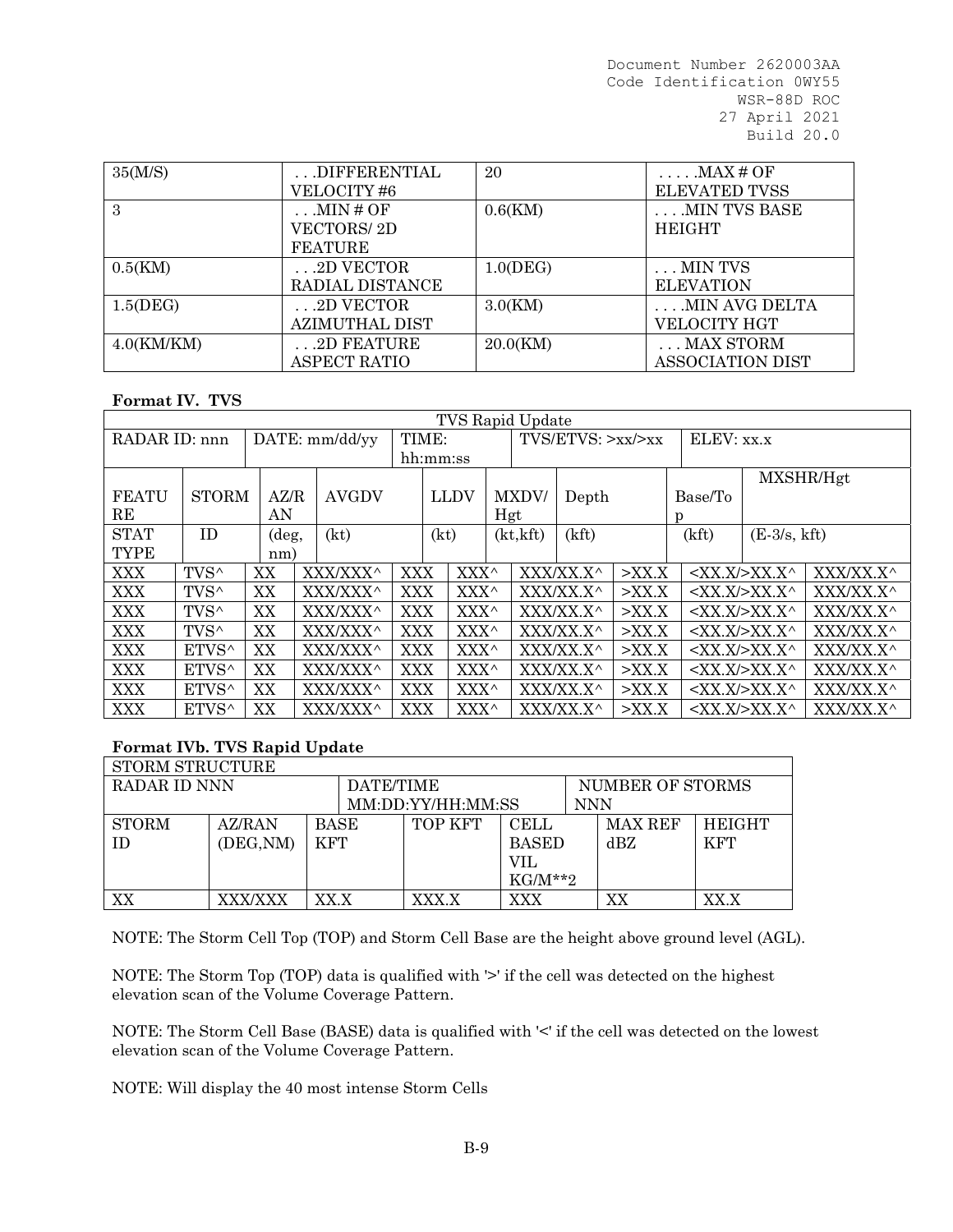NOTE: Storm Cells ordered according to Cell-based VIL and secondly Maximum Reflectivity

| <b>Format V. Storm Structure</b>                         |                    |  |  |  |  |  |  |
|----------------------------------------------------------|--------------------|--|--|--|--|--|--|
| SUPPLEMENTAL PRECIPITATION DATA - RDA ID XXXXX           | MM/DD/YY HH:MM     |  |  |  |  |  |  |
| VOLUME COVERAGE PATTERN = XXX<br>$MODE = X$              |                    |  |  |  |  |  |  |
| <b>GAGE BIAS APPLIED</b>                                 | $-$ {YES, NO}      |  |  |  |  |  |  |
| <b>BIAS ESTIMATE</b>                                     | - {XXXXX.XX}       |  |  |  |  |  |  |
| EFFECTIVE # G/R PAIRS                                    | - {XXXXX.XX}       |  |  |  |  |  |  |
| MEMORY SPAN (HOURS)                                      | - {XXXXX.XX}       |  |  |  |  |  |  |
| DATE/TIME LAST BIAS                                      | - {MM/DD/YY HH:MM} |  |  |  |  |  |  |
| <b>UPDATE</b>                                            |                    |  |  |  |  |  |  |
| TOTAL NO. OF BLOCKAGE BINS                               | - {XXXXXXXX}       |  |  |  |  |  |  |
| <b>REJECTED</b>                                          | - {XXXXXXXX}       |  |  |  |  |  |  |
| <b>CLUTTER BINS REJECTED</b>                             | - {XXXXXXXX}       |  |  |  |  |  |  |
| FINAL BINS SMOOTHED                                      |                    |  |  |  |  |  |  |
|                                                          |                    |  |  |  |  |  |  |
| HYBRID SCAN PERCENT BINS FILLED                          | $-\{XXXXX, XX\}$   |  |  |  |  |  |  |
| HIGHEST ELEV. USED                                       | $-\{XXXXX, XX\}$   |  |  |  |  |  |  |
| (DEG)                                                    | $-\{XXXXXX, X\}$   |  |  |  |  |  |  |
| TOTAL RAIN AREA (KM**2)                                  |                    |  |  |  |  |  |  |
| MISSING PERIODS: NONE or {MM/DD/YY HH:MM mm/dd/yy hh:mm} |                    |  |  |  |  |  |  |

### **FORMAT VI SPD (Sheet 1 of 2)**

GAGE-RADAR MEAN FIELD BIAS TABLE

LAST BIAS UPDATE TIME:MM/DD/YY HH:MMBIAS APPLIED? {YES/NO}

| <b>MEMORY SPAN</b> | EFFECTIVE NO. | AVG. GAGE    | AVG. RADAR   | <b>MEAN-FIELD</b> |
|--------------------|---------------|--------------|--------------|-------------------|
| (HOURS)            | G-R PAIRS     | VALUE (MM)   | VALUE (MM)   | <b>BIAS</b>       |
| XXXXXXXX.XXX       | XXXXXXXX.XXX  | XXXXXXXX.XXX | XXXXXXXX.XXX | XXXXXXXX.XXX      |
| XXXXXXXX.XXX       | XXXXXXXX.XXX  | XXXXXXXX.XXX | XXXXXXXX.XXX | XXXXXXXX.XXX      |
| XXXXXXXX.XXX       | XXXXXXXX.XXX  | XXXXXXXX.XXX | XXXXXXXX.XXX | XXXXXXXX.XXX      |
| XXXXXXXX XXX       | XXXXXXXX.XXX  | XXXXXXXX.XXX | XXXXXXXX.XXX | XXXXXXXX.XXX      |
| XXXXXXXX.XXX       | XXXXXXXX.XXX  | XXXXXXXX.XXX | XXXXXXXX.XXX | XXXXXXXX.XXX      |
| XXXXXXXX.XXX       | XXXXXXXX.XXX  | XXXXXXXX.XXX | XXXXXXXX.XXX | XXXXXXXX.XXX      |
| XXXXXXXX.XXX       | XXXXXXXX.XXX  | XXXXXXXX.XXX | XXXXXXXX.XXX | XXXXXXXX.XXX      |
| XXXXXXXX.XXX       | XXXXXXXX.XXX  | XXXXXXXX.XXX | XXXXXXXX XXX | XXXXXXXX.XXX      |
| XXXXXXXX.XXX       | XXXXXXXX.XXX  | XXXXXXXX.XXX | XXXXXXXX.XXX | XXXXXXXX.XXX      |
| XXXXXXXX.XXX       | XXXXXXXX.XXX  | XXXXXXXX.XXX | XXXXXXXX.XXX | XXXXXXXX.XXX      |

### **FORMAT VI. SPD (sheet 2 of 2)**

DATA FORMAT: (TIME(HH:MM), VALUE(INCHES), DURATION(MINUTES) GAGE ID: XXXX TYPE: {ACC;INC} LAT: XX.XX LON: XXX.XX AZ: XXX.X RNG: XXX.X #RPTS: XX

| Variable Description       | Format       | Range          | Units         | Default |
|----------------------------|--------------|----------------|---------------|---------|
| (PPS ADAPTATION            | ${ADAP(nn)}$ |                |               |         |
| DATA)                      |              |                |               |         |
| Beam Width                 | {XXXXX.XX}   | $0.8 - 1.0$    | DEG           | 0.9     |
| Blockage Threshold         | {XXXXX.XX}   | $0.0 - 100.0$  | $\%$          | 50.0    |
| Clutter Threshold          | {XXXXX.XX}   | $0 - 100$      | $\%$          | 50      |
| Weight Threshold           | {XXXXX.XX}   | $0.0 - 100.0$  | $\%$          | 50.0    |
| Full Hybrid Scan Threshold | {XXXXX.XX}   | $90.0 - 100.0$ | $\frac{0}{0}$ | 99.7    |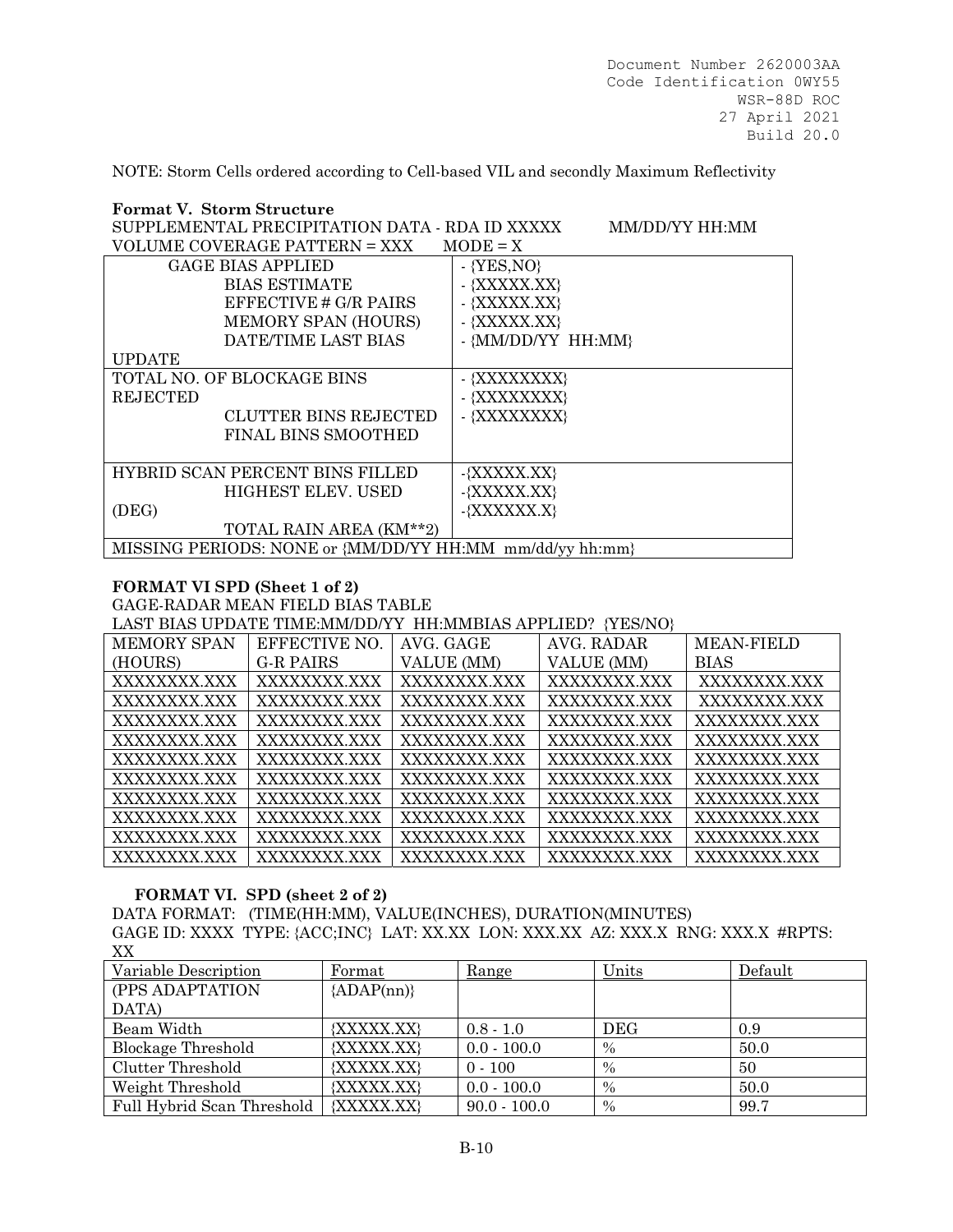| Low Refl. Threshold                              | $-40.0 - 20.0$<br>{XXXXX.XX} |                             |                               | dBZ                              | $-32.0$          |
|--------------------------------------------------|------------------------------|-----------------------------|-------------------------------|----------------------------------|------------------|
| Rain Detection Refl.                             | {XXXXX.XX}                   | $10.0 - 30.0$               |                               | dBZ                              | 20.0             |
| Threshold                                        |                              |                             |                               |                                  |                  |
| Rain Detection Area                              | {XXXXX.XX}                   | $0 - 82800$                 |                               | KM**2                            | 80               |
| Threshold                                        |                              |                             |                               |                                  |                  |
| Rain Detection Time                              | {XXXXX.XX}                   | $0 - 1440$                  |                               | <b>MIN</b>                       | 60               |
| Threshold                                        |                              |                             |                               |                                  |                  |
| Z-R Mult. Coef.                                  | {XXXXX.XX}                   | $30.0 - 3000.0$             |                               | $\sim$                           | 300.0            |
| Z-R Power Coef.                                  | {XXXXX.XX}                   | $1.0 - 2.5$                 |                               | $\sim$ $\sim$                    | 1.4              |
| Min Refl. to convert to Rate                     | {XXXXX.XX}                   | $-32.0 - 20.0$              |                               | dBZ                              | 0.0              |
| Max Refl. to convert to Rate                     | {XXXXX.XX}                   | $50.0 - 90.0$               |                               | dBZ                              | 70.0             |
| Number Exclusion Zones                           | {XXXXX.XX}                   | $0 - 20$                    |                               | $\bar{\omega}$                   | $\mathbf{0}$     |
| Range Cut-Off                                    | {XXXXX.XX}                   | $0 - 230$                   |                               | KM                               | 230              |
| Range Effect Coeff. #1                           | {XXXXX.XX}                   | $0.0 - 3.0$                 |                               | dBR                              | 0.0              |
| Range Coeff. Coeff. #2                           | {XXXXX.XX}                   | $1.0 - 10.0$                |                               | $\mathrm{d}\mathrm{B}\mathrm{R}$ | 1.0              |
| Range Coeff. Coeff. #3                           | {XXXXX.XX}                   | $0.0 - 1.0$                 |                               | dBR                              | 0.0              |
| Min Precip. Rate for                             | {XXXXX.XX}                   | $0.0 - 10.0$                |                               | MM/HR                            | 0.0              |
| inclusion                                        |                              |                             |                               |                                  |                  |
| Max Precip. Rate allowed                         | {XXXXX.XX}                   | $50.0 - 1600.0$             |                               | MM/HR                            | 103.8            |
| Thresh. Elapsed Time to                          | {XXXXX.XX}                   | $45 - 60$                   |                               | <b>MINS</b>                      | 60               |
| Restart                                          |                              |                             |                               |                                  |                  |
| Max. Time for Interpolation                      | {XXXXX.XX}                   | $15 - 60$                   |                               | <b>MINS</b>                      | 30               |
| Min. Time in Hourly Period                       | {XXXXX.XX}                   | $0 - 60$                    |                               | <b>MINS</b>                      | 54               |
| Threshold Hourly Outlier                         | {XXXXX.XX}                   | $50 - 800$                  |                               | MM                               | 400              |
| End Time Gage                                    | {XXXXX.XX}                   | $0 - 59$                    |                               | <b>MINS</b>                      | $\overline{0}$   |
| Accumulation                                     |                              |                             |                               |                                  |                  |
| Max Period Accum Value                           | {XXXXX.XX}                   | $50 - 400$                  |                               | $\mbox{MM}$                      | 400              |
| Max Hourly Accum Value                           | {XXXXX.XX}                   | $50 - 1600$                 |                               | MM                               | 800              |
| Time Bias Estimation                             | {XXXXX.XX}                   | $50 - 59$                   |                               | <b>MINS</b>                      | $50\,$           |
| Thresh. No. Gage-Radar                           | {XXXXX.XX}                   | $6 - 30$                    |                               |                                  | 10               |
| Pairs                                            |                              |                             |                               |                                  |                  |
| Reset Bias Value                                 | {XXXXX.XX}                   | $0.5 - 2.0$                 |                               |                                  | 1.0              |
| Longest Allowable Lag                            | {XXXXX.XX}                   | $100 - 1000$                |                               | <b>HOURS</b>                     | 168<br>${\bf F}$ |
| <b>Bias Applied Flag</b>                         | $\{T \text{ or } F\}$        | $\mathcal T$ - $\mathcal F$ |                               | $\blacksquare$                   |                  |
| (BIAS TABLE DATA)                                | ${BIAS(nn)}$                 |                             |                               |                                  |                  |
| (Same as Appendix C,<br>Format VI, SPD, sheet 2) |                              |                             |                               |                                  |                  |
| (PPS SUPPLEMENTAL                                | $\{SUPL(nn)\}$               |                             |                               |                                  |                  |
| DATA)                                            |                              |                             |                               |                                  |                  |
| Rate Scan 1                                      |                              |                             |                               | Date: {XXXXXXX} Time: {XXXXX}    |                  |
|                                                  |                              |                             |                               |                                  |                  |
|                                                  |                              |                             |                               |                                  |                  |
| Rate Scan nn                                     |                              |                             | Date: {XXXXXXX} Time: {XXXXX} |                                  |                  |
| (Note: nn can range from 2 to 16)                |                              |                             |                               |                                  |                  |
| Hourly Accumulation End                          | {XXXXXXXX}                   |                             |                               |                                  |                  |
| Date                                             |                              |                             |                               |                                  |                  |
| Hourly Accumulation End                          | {XXXXXXXX}                   |                             |                               |                                  |                  |
| Time                                             |                              |                             |                               |                                  |                  |
| Total No. of Blockage Bins                       | {XXXXXXXX}                   |                             |                               |                                  |                  |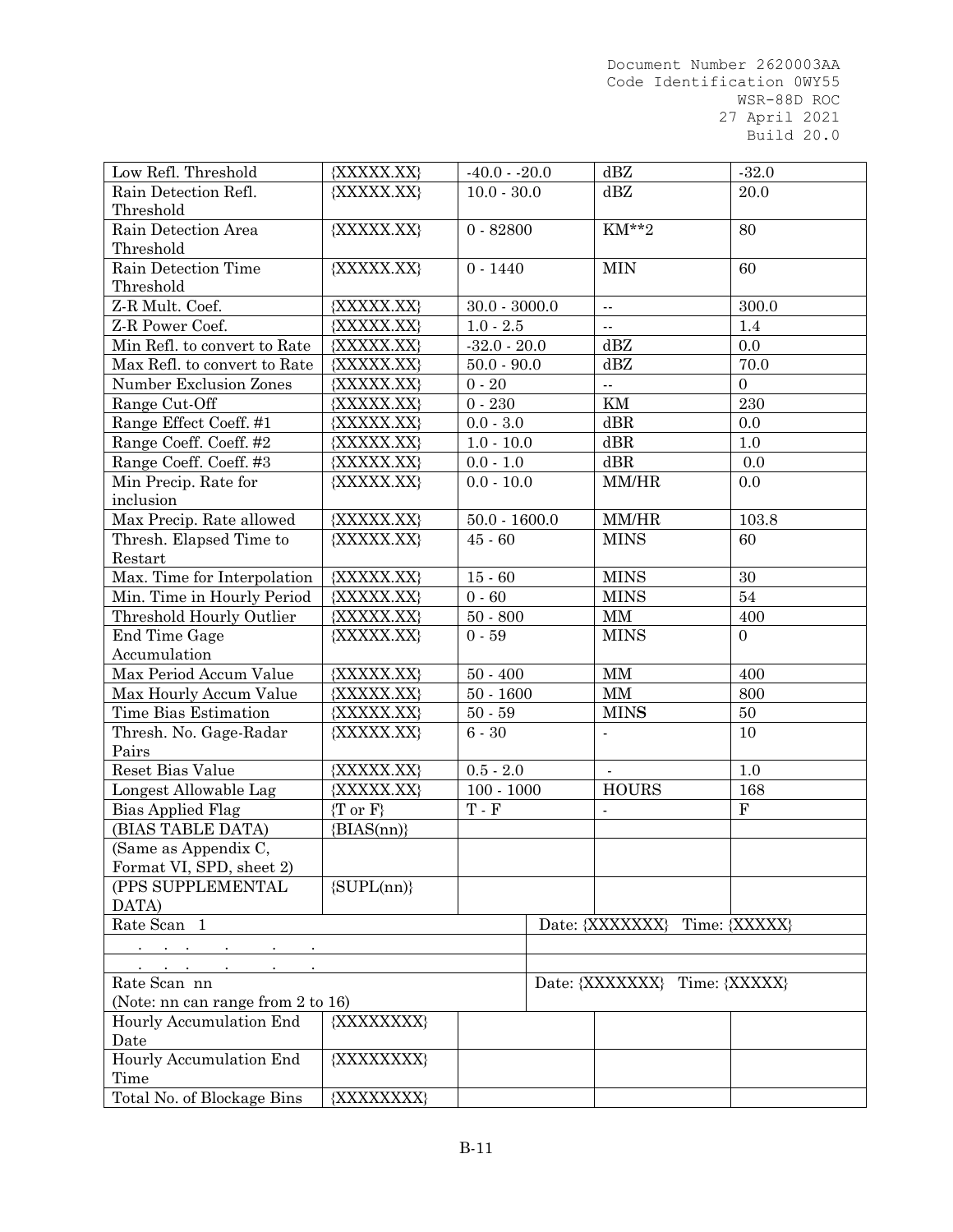| Rejected                       |            |  |  |
|--------------------------------|------------|--|--|
| Total No. of Clutter Bins      | {XXXXXXXX} |  |  |
| Rejected                       |            |  |  |
| <b>Total Bins Smoothed</b>     | {XXXXXXXX} |  |  |
| Percent of Hybrid Scan         | {XXXXX.XX} |  |  |
| Bins Filled                    |            |  |  |
| <b>Highest Elevation Angle</b> | {XXXXX.XX} |  |  |
| Used                           |            |  |  |
| Total Hybrid Scan Rain         | {XXXXXX.X} |  |  |
| Area                           |            |  |  |
| Number of Bad Scans in         | {XXXXXXXX} |  |  |
| Hour                           |            |  |  |
| Bias Estimate                  | {XXXXX.XX} |  |  |
| Effective No. Gage-Radar       | {XXXXX.XX} |  |  |
| Pairs                          |            |  |  |
| Memory Span (Hours)            | {XXXXX.XX} |  |  |
| Current Volume Coverage        | {XXXXXXXX} |  |  |
| Pattern                        |            |  |  |
| Current Operational            | {XXXXXXXX} |  |  |
| (Weather) Mode                 |            |  |  |
| No Missing Periods in          |            |  |  |
| Current Hour                   |            |  |  |

NOTE 1: The alphanumeric data package of the DPA product (#81) is contained in the last layer of the product, which can range from layer #2 to layer #18, depending on the number of layers of RLEformatted Rate Scans which precede it (i.e., 0-16). It is formatted using Text and Special Symbols Packet Code 1: Write Text (No Value). (See RPG/Associated PUP ICD for details.) It contains two "sub-layers" of information: Adaptation Data and Supplemental Data. Each sub-layer is preceded by an 8-character field containing a mnemonic for the data type followed by the number of elements of that type to follow (i.e., "ADAP(nn)", then "SUPL(nn)").

NOTE 2: The Adaptation Data sub-layer contains **values only** (i.e., no preceding descriptive information), but the values are always **listed** in the **exact order** seen above. Each value is given in a field of 8 ASCII characters, as seen in the "Format" column (which, alone, contains the entire contents of the Adaptation Data sub-layer of the product). The meaning of each field can be ascertained from the additional columns, above.

NOTE 3: The Supplemental Data sub-layer contains values along with preceding descriptive information. Up to 80 ASCII characters are used for the description and value of each field. The number in parentheses following the mnemonic "SUPL" (e.g., 27) refers to the number of elements of information to follow.

| Variable Description    | Format            | <u>Range</u> | <u>Units</u> | Default |
|-------------------------|-------------------|--------------|--------------|---------|
| (PRECIP STATUS          | $\{PSM$ (nn) $\}$ |              |              |         |
| <b>MESSAGE DATA)</b>    |                   |              |              |         |
| Current Precip Function | {XXXXXXXX}        | $0 - 99999$  | JULIAN DAYS  | --      |
| Ran                     |                   |              |              |         |
| Current Time Precip     | {XXXXXXXX}        | $0 - 86399$  | SEC          | $- -$   |
| <b>Function Ran</b>     |                   |              |              |         |

### **Format VII. DPA**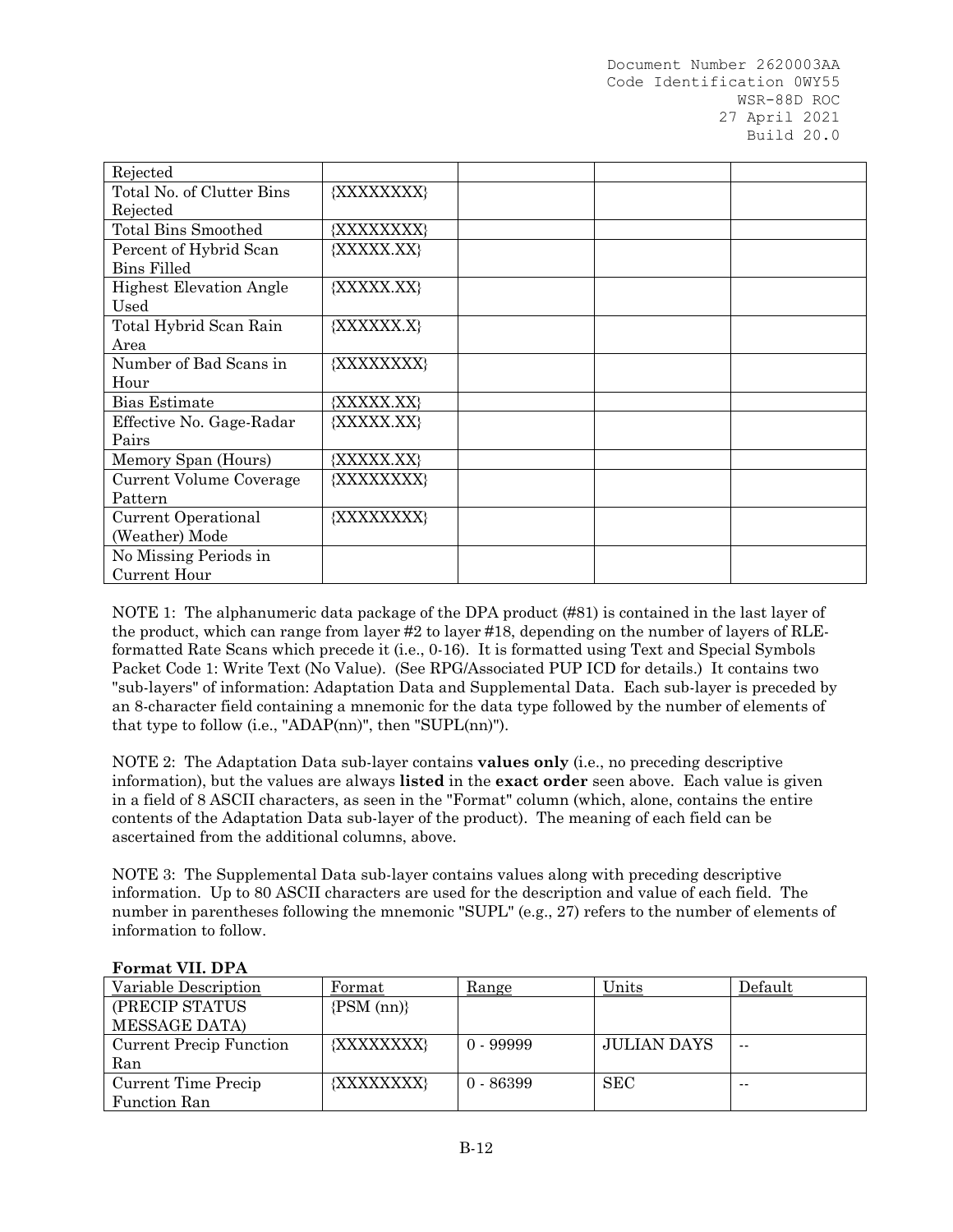| Last Date Precip Detected    | {XXXXXXXX}          | $0 - 99999$               | <b>JULIAN DAYS</b>               | $\sim$ $\sim$             |
|------------------------------|---------------------|---------------------------|----------------------------------|---------------------------|
| Last Time Precip Detected    | {XXXXXXXX}          | $0 - 86399$               | <b>SEC</b>                       | $\sim$ $\sim$             |
| Last Precip Category         | {XXXXXXXX}          | $0, 1$ or $2$             | н,                               | $\mathbb{Z}^{\mathbb{Z}}$ |
| Previous Precip Category     | {XXXXXXXX}          | $0, 1$ or $2$             | Ξ.                               | $\sim$ $\sim$             |
| (PPS ADAPTATION              | ${ADAP (nn)}$       |                           |                                  |                           |
| DATA)                        |                     |                           |                                  |                           |
| Beam Width                   | {XXXXX.XX}          | $0.8 - 1.0$               | <b>DEG</b>                       | 0.9                       |
| <b>Blockage Threshold</b>    | {XXXXX.XX}          | $0.0 - 100.0$             | $\%$                             | 50.0                      |
| <b>Clutter Threshold</b>     | {XXXXX.XX}          | $0 - 100$                 | $\%$                             | 50                        |
| Weight Threshold             | {XXXXX.XX}          | $0.0 - 100.0$             | $\%$                             | 50.0                      |
| Full Hybrid Scan Threshold   | {XXXXX.XX}          | $90.0 - 100.0$            | $\%$                             | 99.7                      |
| Low Refl. Threshold          | {XXXXX.XX}          | $-40.0 - 20.0$            | dBZ                              | $-32.0$                   |
| Rain Detection Refl.         | {XXXXX.XX}          | $10.0 - 30.0$             | dBZ                              | 20.0                      |
| Threshold                    |                     |                           |                                  |                           |
| Rain Detection Area          | {XXXXX.XX}          | $0 - 82800$               | KM**2                            | 80                        |
| Threshold                    |                     |                           |                                  |                           |
| Rain Detection Time          | {XXXXX.XX}          | $0 - 1440$                | <b>MINS</b>                      | 60                        |
| Threshold                    |                     |                           |                                  |                           |
| Z-R Mult. Coef.              | {XXXXX.XX}          | $30.0 - 3000.0$           | $\mathbb{Z}^2$                   | 300.0                     |
| Z-R Power Coef.              | {XXXXX.XX}          | $1.0 - 2.5$               | $\sim$ $\sim$                    | 1.4                       |
| Min Refl. to convert to Rate | {XXXXX.XX}          | $-32.0 - 20.0$            | dBZ                              | 0.0                       |
| Max Refl. to convert to Rate | {XXXXX.XX}          | $50.0 - 90.0$             | dBZ                              | 70.0                      |
| Number Exclusion Zones       | {XXXXX.XX}          | $0 - 20$                  | ш,                               | $\overline{0}$            |
| Range Cut-Off                | {XXXXX.XX}          | $0 - 230$                 | KM                               | 230                       |
| Range Effect Coeff. #1       | {XXXXX.XX}          | $0.0 - 3.0$               | dBR                              | 0.0                       |
| Range Coeff. Coeff. #2       | {XXXXX.XX}          | $1.0 - 10.0$              | dBR                              | 1.0                       |
| Range Coeff. Coeff. #3       | {XXXXX.XX}          | $0.0 - 1.0$               | $\mathrm{d}\mathrm{B}\mathrm{R}$ | $0.0\,$                   |
| Min Precip. Rate for         | {XXXXX.XX}          | $0.0 - 10.0$              | MM/HR                            | 0.0                       |
| inclusion                    |                     |                           |                                  |                           |
| Max Precip. Rate allowed     | {XXXXX.XX}          | $50.0 - 1600.0$           | MM/HR                            | 103.8                     |
| Thresh. Elapsed Time to      | {XXXXX.XX}          | $45 - 60$                 | <b>MINS</b>                      | 60                        |
| Restart                      |                     |                           |                                  |                           |
| Max. Time for Interpolation  | {XXXXX.XX}          | $15 - 60$                 | <b>MINS</b>                      | 30                        |
| Min. Time in Hourly Period   | {XXXXX.XX}          | $0 - 60$                  | <b>MINS</b>                      | 54                        |
| Threshold Hourly Outlier     | {XXXXX.XX}          | $50 - 800$                | MM                               | 400                       |
| End Time Gage                | {XXXXX.XX}          | $0 - 59$                  | <b>MINS</b>                      | $\overline{0}$            |
| Accumulation                 |                     |                           |                                  |                           |
| Max Period Accum Value       | {XXXXX.XX}          | $50 - 400$                | MM                               | 400                       |
| Max Hourly Accum Value       | {XXXXX.XX}          | $50 - 1600$               | MM                               | 800                       |
| Time Bias Estimation         | {XXXXX.XX}          | $50 - 59$                 | <b>MINS</b>                      | 50                        |
| Thresh. No. Gage-Radar       | {XXXXX.XX}          | $6 - 30$                  | ۰.                               | 10                        |
| Pairs                        |                     |                           |                                  |                           |
| Reset Bias Value             | {XXXXX.XX}          | $0.5 - 2.0$               | $\overline{a}$                   | $1.0\,$                   |
| Longest Allowable Lag        | {XXXXX.XX}          | 100-1000                  | <b>HOURS</b>                     | 168                       |
| Bias Applied Flag            | ${T \text{ or } F}$ | $\mathbf T$ - $\mathbf F$ | н,                               | $\mathbf F$               |
| SUPPLEMENTAL DATA            | $\{SUPL(nn)\}$      |                           |                                  |                           |
| (EPRE ALG))                  |                     |                           |                                  |                           |
| Average Scan Date            | {XXXXXXXX}          | $0 - 99999$               | <b>JULIAN DAYS</b>               | $\sim$ $\sim$             |
| Average Scan Time            | {XXXXXXXX}          | $0 - 86399 -$             | SEC                              | $\blacksquare$            |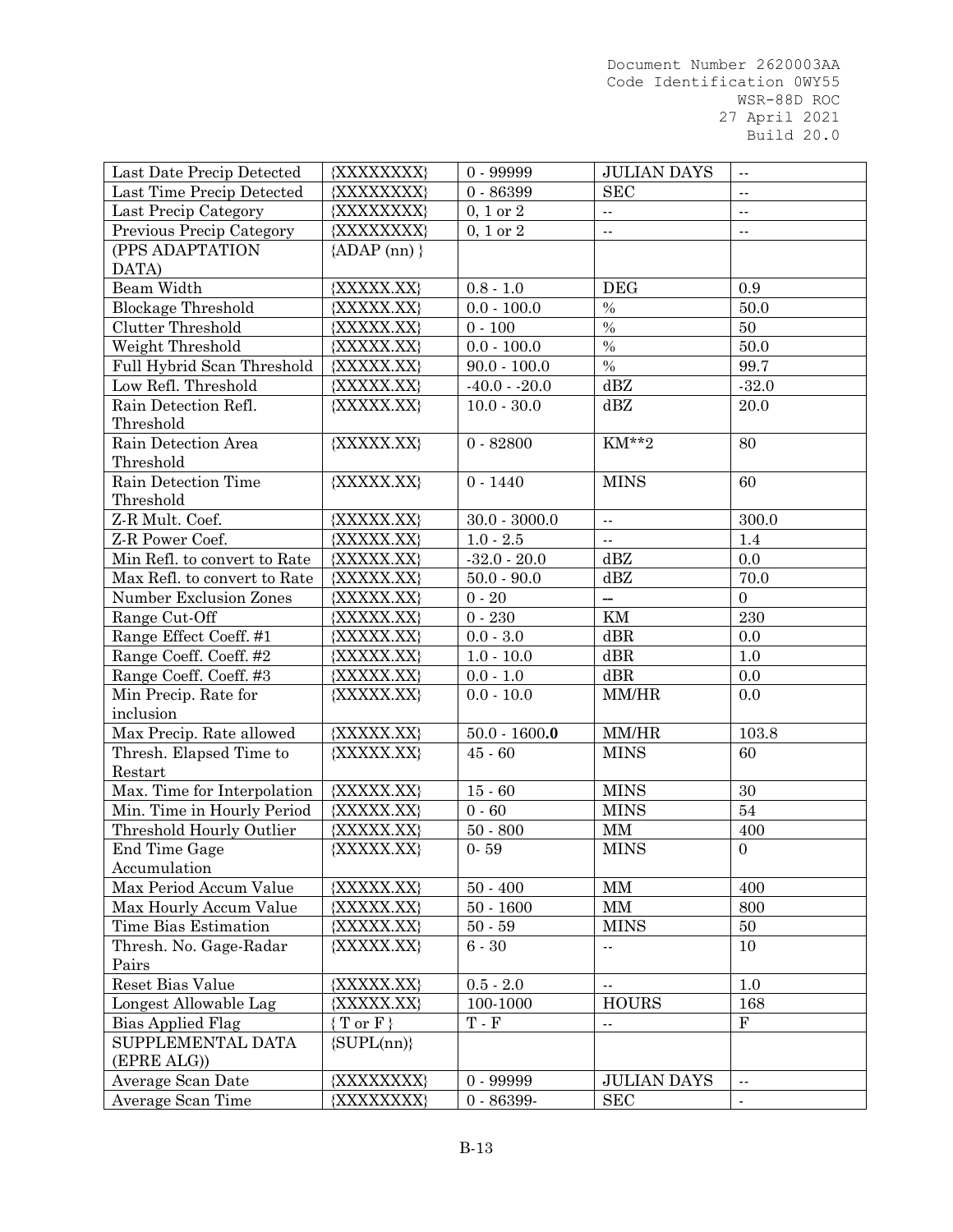| Flag Zero Hybrid               |              | {XXXXXXXX} | $0$ or $1\,$  |               | $\sim$                                                          |                      | $\overline{a}$            |  |
|--------------------------------|--------------|------------|---------------|---------------|-----------------------------------------------------------------|----------------------|---------------------------|--|
| Flag Rain Detected             | {XXXXXXXX}   |            | $0$ or $1$    |               | $\overline{a}$                                                  |                      | $- -$                     |  |
| Flag Reset Storm Total         | {XXXXXXXX}   |            | $0$ or $1$    |               | $\sim$ $\sim$                                                   |                      | $\sim$ $\sim$             |  |
| Flag Precip Begin              | {XXXXXXXX}   |            | $0$ or $1$    |               | $\sim$ $\sim$                                                   |                      | $\mathbb{Z}^{\mathbb{Z}}$ |  |
| Last Date Rain                 |              | {XXXXXXXX} | $0 - 99999$   |               | <b>JULIAN DAYS</b>                                              |                      | $\overline{a}$            |  |
| Last Time Rain                 |              | {XXXXXXXX} | $0 - 86399$   |               | <b>SEC</b>                                                      |                      | $\overline{a}$            |  |
| Total No. of Blockage Bins     |              | {XXXXXXXX} | $0 - 82800$   |               | $\overline{a}$                                                  |                      | $\overline{a}$            |  |
| Rejected                       |              |            |               |               |                                                                 |                      |                           |  |
| Total No. of Clutter Bins      |              | {XXXXXXXX} | $0 - 82800$   |               | $\overline{a}$                                                  |                      | $\overline{a}$            |  |
| Rejected                       |              |            |               |               |                                                                 |                      |                           |  |
| Total Bins Smoothed            |              | {XXXXXXXX} | $0 - 82800$   |               | $\sim$ $\sim$                                                   |                      | $\overline{a}$            |  |
| Percent of Hybrid Scan         |              | {XXXXX.XX} | $9.0 - 100.0$ |               | $\frac{0}{0}$                                                   |                      | $\overline{a}$            |  |
| <b>Bins Filled</b>             |              |            |               |               |                                                                 |                      |                           |  |
| <b>Highest Elevation Angle</b> |              | {XXXXX.XX} | $0.5 - 19.5$  |               | <b>DEG</b>                                                      |                      | $\overline{a}$            |  |
| Used                           |              |            |               |               |                                                                 |                      |                           |  |
| Total Hybrid Scan Rain         |              | {XXXXX.XX} | $0.0 - 99999$ |               | KM**2                                                           |                      | $\ddotsc$                 |  |
| Area                           |              |            |               |               |                                                                 |                      |                           |  |
| Spot Blanking Volume           |              | {XXXXXXXX} | $0$ or $1$    |               | $\overline{a}$                                                  |                      | $\sim$                    |  |
| <b>Status</b>                  |              |            |               |               |                                                                 |                      |                           |  |
| (BIAS-RELATED FIELDS)          | ${BIAS(nn)}$ |            |               |               |                                                                 |                      |                           |  |
| Time Bias Value Last           |              | {XXXXXXXX} | 0-86399       |               | <b>SEC</b>                                                      |                      | $\overline{a}$            |  |
| <b>Updated Locally</b>         |              |            |               |               |                                                                 |                      |                           |  |
| Date Bias Value Last           |              | {XXXXXXXX} | 0-99999       |               | <b>JULIAN DAYS</b>                                              |                      |                           |  |
| <b>Updated Locally</b>         |              |            |               |               |                                                                 |                      |                           |  |
| Time of Last Update of         | {XXXXXXXX}   |            | 0-99999       |               | <b>SEC</b>                                                      |                      |                           |  |
| Local Bias Table               |              |            |               |               |                                                                 |                      |                           |  |
| Date of Last Update of         |              | {XXXXXXXX} | 0-86399       |               | <b>JULIAN DAYS</b>                                              |                      | $\overline{a}$            |  |
| Local Bias Table               |              |            |               |               |                                                                 |                      |                           |  |
| Observation Time of Latest     |              | {XXXXXXXX} | 0-86399       |               | <b>SEC</b>                                                      |                      |                           |  |
| <b>Bias Table</b>              |              |            |               |               |                                                                 |                      |                           |  |
| Observation Date of Latest     |              | {XXXXXXXX} | 0-99999       |               | <b>JULIAN DAYS</b>                                              |                      | $\sim$ $\sim$             |  |
| Bias Table                     |              |            |               |               |                                                                 |                      |                           |  |
| Generation Time of Latest      |              | {XXXXXXXX} | 0-86399       |               | <b>SEC</b>                                                      |                      |                           |  |
| <b>Bias Table</b>              |              |            |               |               |                                                                 |                      |                           |  |
| Generation Date of Last        | {XXXXXXXX}   |            | 0-99999       |               | <b>JULIAN DAYS</b>                                              |                      | $\sim$ $\sim$             |  |
| <b>Bias Table</b>              |              |            |               |               |                                                                 |                      |                           |  |
| Mean-Field Bias Estimate       |              | {XXX.XXXX} |               | .0001-99.9999 |                                                                 |                      |                           |  |
| Effective G-R Pair Sample Size |              | {XXXXX.XX} |               |               |                                                                 | $\sim$ $\sim$ $\sim$ |                           |  |
| Memory Span used in Bias       |              | {XXXXXXX}  |               |               | $0.00 - 999.99$<br>$0.001 - 10.**7$<br>$\overline{\phantom{a}}$ |                      |                           |  |
| Estimate                       |              |            |               |               |                                                                 |                      |                           |  |
|                                |              |            |               |               |                                                                 |                      |                           |  |

NOTE 1: The alphanumeric data package of the DHR product (#32) and the DSP product (#138) is contained in the last (i.e., 2nd) layer of the product. It is formatted using Text and Special Symbols Packet Code 1: Write Text (No Value). (See RPG/Associated PUP ICD for details.) It contains four "sub-layers" of information: Precipitation Status Message parameters, Adaptation Data, Supplemental Data (Precipitation Preprocessing Algorithm only), and Bias-related parameters. Each sub-layer is preceded by an 8-character field containing a mnemonic for the data type followed by the number of elements of that type to follow (i.e., "PSM (nn)", followed by "ADAP(nn)", "SUPL(nn)" and "BIAS(nn)").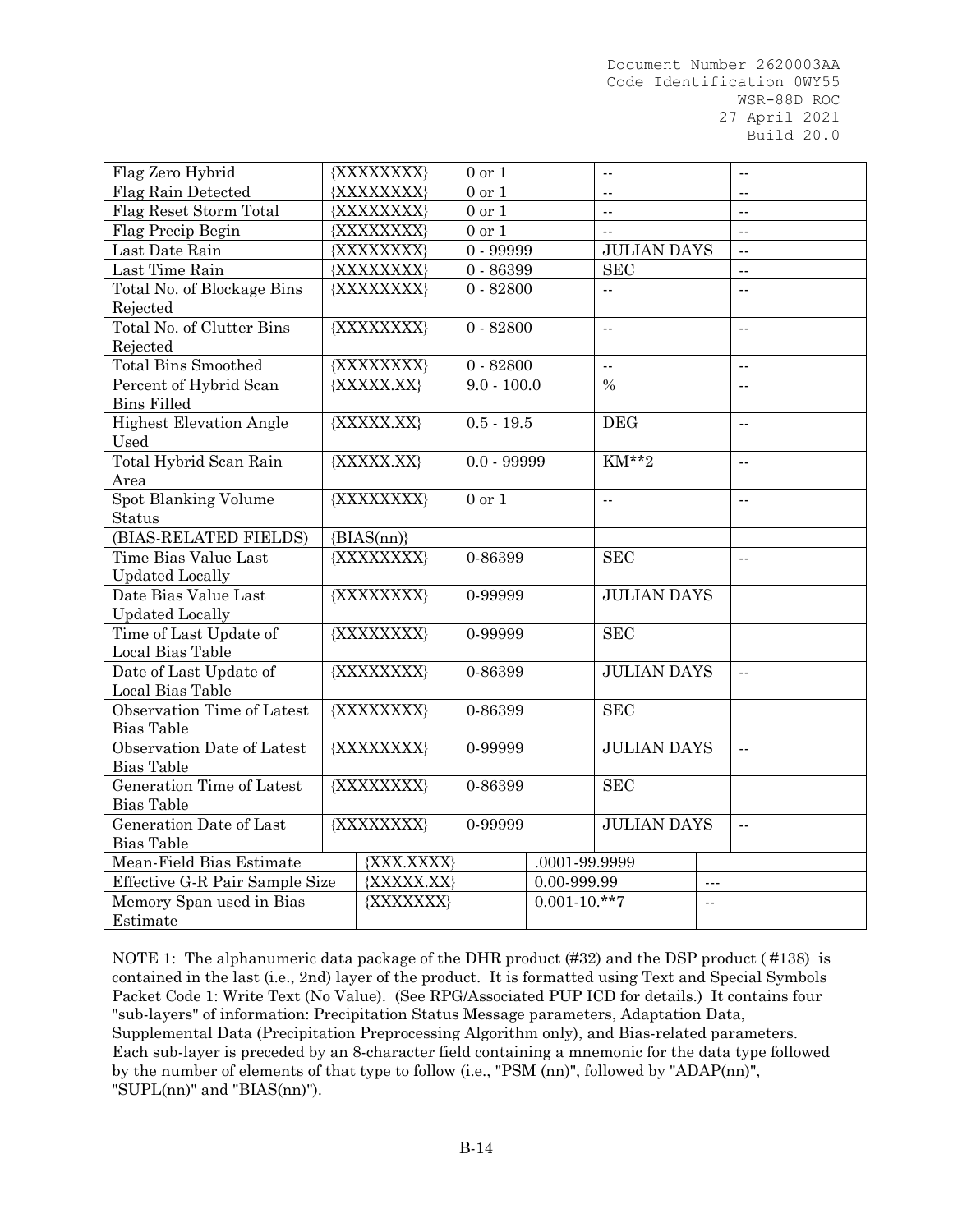NOTE 2: The alphanumeric data sub-layer contains **values only** (i.e., no preceding descriptive information), but the values are always **listed** in the **exact order** seen above. Each value is given in a field of 8 ASCII characters, as seen in the "Format" column (which, alone, contains the entire contents of the alphanumeric data sub-layer of the product). The meaning of each field can be ascertained from the additional columns, above.

| Format VIII. DHR and DSP                                         |               |
|------------------------------------------------------------------|---------------|
|                                                                  | $0.90$ DEG    |
| MAXIMUM ALLOWABLE PERCENT OF BEAM BLOCKAGE                       | 50.00 %       |
| MAXIMUM ALLOWABLE PERCENT LIKELIHOOD OF CLUTTER.                 | 50.00 %       |
| PERCENT OF BEAM REQUIRED TO COMPUTE AVERAGE POWER                | 50.00 %       |
| PERCENT OF HYBRID SCAN NEEDED TO BE CONSIDERED FULL              | 99.70 %       |
| LOW REFLECTIVITY THRESHOLD (dBZ) FOR BASE DATA                   | $-32.00$ dBZ  |
| REFLECTIVITY (dBZ) REPRESENTING SIGNIFICANT RAIN                 | 20.00 dBZ     |
| AREA WITH REFLECTIVITY EXCEEDING SIGNIFICANT RAIN<br>THRESHOLD   | 80.00 KM**2   |
| THRESHOLD TIME WITHOUT RAIN FOR RESETTING STP                    | 60.00 MINUTES |
| REFLECT-TO-PRECIP RATE CONVERSION MULTIPLICATIVE<br>COEFFICIENT. | 300.00        |
| REFLECT-TO-PRECIP RATE CONVERSION POWER COEFFICIENT              | 1.40          |
| MIN dBZ FOR CONVERTING TO PRECIP RATE (VIA TABLE LOOKUP)         | $0.00$ dBZ    |
| MAX dBZ FOR CONVERTING TO PRECIP RATE (VIA TABLE LOOKUP)         | 70.00 dBZ     |
| .                                                                | 0.00          |
|                                                                  |               |

### **Format IX Precipitation Adaptation Data (sheet 1 of 4)**

| RANGE BEYOND WHICH TO APPLY RANGE-EFFECT CORRECTION                                | 230.00 KM    |
|------------------------------------------------------------------------------------|--------------|
|                                                                                    |              |
|                                                                                    | $0.00$ dBR   |
|                                                                                    |              |
| $2^{ND}$ COEFFICIENT OF RANGE-EFFECT FUNCTION $\ldots \ldots \ldots \ldots \ldots$ | $1.00$ dBR   |
| 3RD COEFFICIENT OF RANGE-EFFECT FUNCTION                                           | $0.00$ dBR   |
| $\cdots$                                                                           |              |
|                                                                                    | $0.00$ MM/Hr |
|                                                                                    |              |
|                                                                                    | 103.80 MM/Hr |
|                                                                                    |              |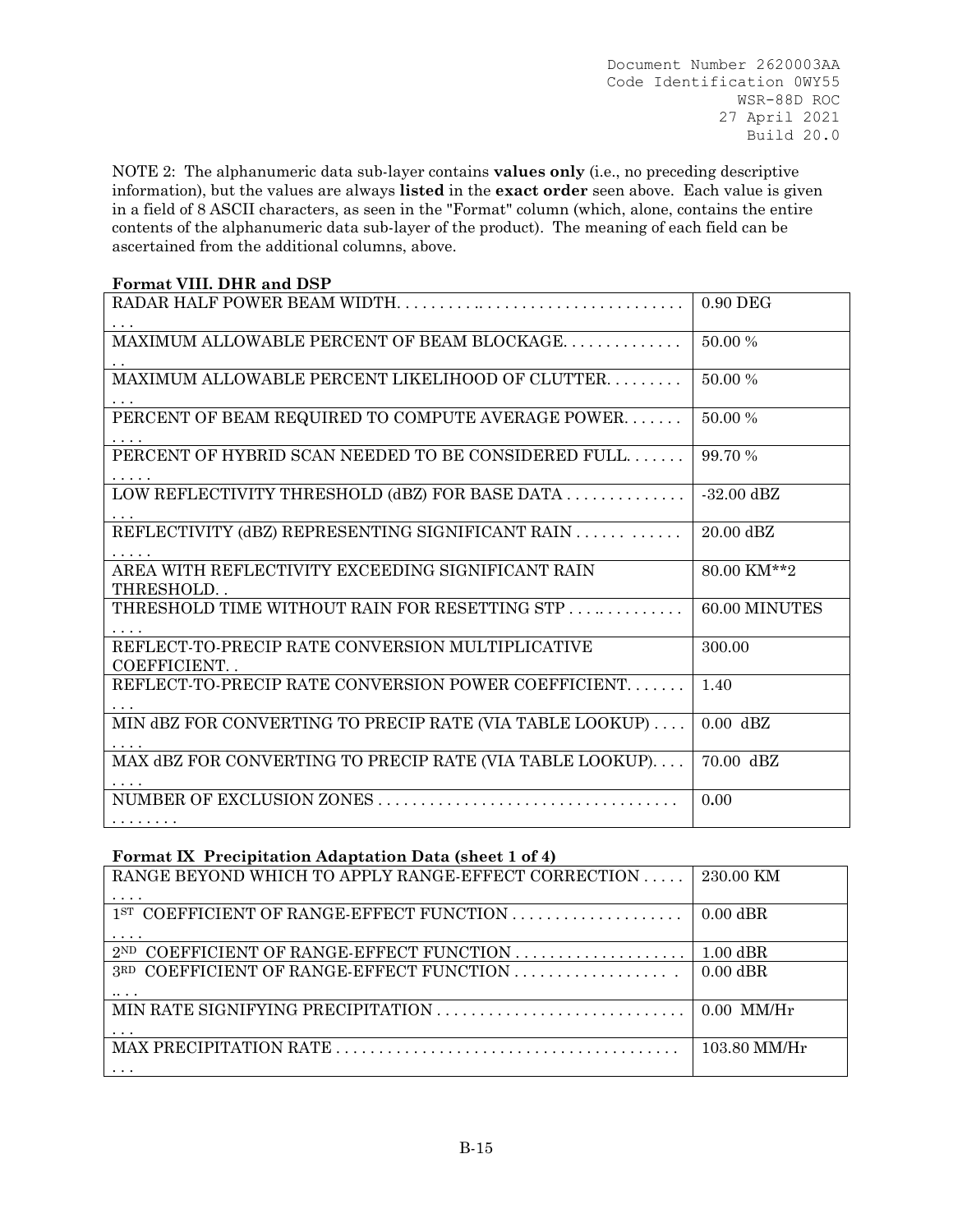#### **Format IX Precipitation Adaptation Data (sheet 2 of 4)**

| REINITIALIZATION TIME LAPSE THRESHOLD (FOR ACCUM PROCESS). | 60.00 MINUTES |
|------------------------------------------------------------|---------------|
| MAX TIME DIFFERENCE BETWEEN SCANS FOR INTERPOLATION<br>.   | 30.00 MINUTES |
| MIN TIME NEEDED TO ACCUMULATE HOURLY TOTALS<br>.           | 54.00 MINUTES |
| THRESHOLD FOR HOURLY OUTLIER ACCUMULATION.                 | $400.00$ MM   |
| HOURLY GAGE ACCUMULATION SCAN ENDING TIME<br>.             | 0.00 MINUTES  |
| MAX ACCUMULATION PER SCAN-TO-SCAN PERIOD                   | $400.00$ MM   |
| .                                                          | 800.00 MM     |

### **Format IX Precipitation Adaptation Data (sheet 3 of 4)**

| MINUTES AFTER CLOCK HOUR WHEN BIAS IS UPDATED<br>50.00<br><b>MINUTES</b><br>THRESHOLD # OF GAGE/RADAR PAIRS NEEDED TO SELECT BIAS<br>10.00 |
|--------------------------------------------------------------------------------------------------------------------------------------------|
|                                                                                                                                            |
|                                                                                                                                            |
|                                                                                                                                            |
|                                                                                                                                            |
| RESET VALUE OF GAGE/RADAR BIAS ESTIMATE<br>1.00                                                                                            |
|                                                                                                                                            |
| LONGEST AVAILABLE LAG FOR USE OF BIAS FROM BIAS TABLE<br>168.00 HOURS                                                                      |
|                                                                                                                                            |
| AWIPS SITE ID OF MOST RECENT BIAS SOURCE<br>XXX                                                                                            |
|                                                                                                                                            |

| Format IX Precipitation Adaptation Data (sheet 4 of 4)<br>VAD Algorithm Output MM/DD/YY HH:MM |       |       |       |            |            |            |           |             |             |
|-----------------------------------------------------------------------------------------------|-------|-------|-------|------------|------------|------------|-----------|-------------|-------------|
|                                                                                               |       |       |       |            |            |            |           |             |             |
| <b>ALT</b>                                                                                    | U     | V     | W     | <b>DIR</b> | <b>SPD</b> | <b>RMS</b> | DIV       | <b>SRNG</b> | <b>ELEV</b> |
| $100 \text{ft}$                                                                               | m/s   | m/s   | cm/s  | $\deg$     | kts        | kts        | $E - 3/s$ | nm          | $\deg$      |
| <b>XXX</b>                                                                                    | XXX.X | XXX.X | XXX.X | <b>XXX</b> | XXX        | XX.X       | XXX XXXX  | XXX.XX      | XX.X        |
| XXX                                                                                           | XXX.X | XXX.X | XXX.X | XXX        | XXX        | XX.X       | XXX.XXXX  | XXX.XX      | XX.X        |
| XXX                                                                                           | XXX.X | XXX.X | XXX.X | XXX        | <b>XXX</b> | XX.X       | XXX XXXX  | XXX.XX      | XX.X        |
| XXX                                                                                           | XXX.X | XXX.X | XXX.X | <b>XXX</b> | XXX        | XX.X       | XXX.XXXX  | XXX.XX      | XX.X        |
| XXX                                                                                           | XXX.X | XXX.X | XXX.X | <b>XXX</b> | XXX        | XX.X       | XXX.XXXX  | XXX.XX      | XX.X        |
| XXX                                                                                           | XXX X | XXX X | XXX X | XXX        | <b>XXX</b> | XX.X       | XXX XXXX  | XXX.XX      | XX.X        |
| XXX                                                                                           | XXX.X | XXX.X | XXX.X | <b>XXX</b> | XXX        | XX.X       | XXX.XXXX  | XXX.XX      | XX.X        |
| <b>XXX</b>                                                                                    | XXX.X | XXX.X | XXX.X | <b>XXX</b> | <b>XXX</b> | XX.X       | XXX.XXXX  | XXX.XX      | XX.X        |
| <b>XXX</b>                                                                                    | XXX X | XXX X | XXX X | XXX        | <b>XXX</b> | XX.X       | XXX XXXX  | XXX.XX      | XX.X        |
| XXX                                                                                           | XXX.X | XXX.X | XXX.X | XXX        | XXX        | XX.X       | XXX.XXXX  | XXX.XX      | XX.X        |
| <b>XXX</b>                                                                                    | XXX.X | XXX.X | XXX.X | XXX        | <b>XXX</b> | XX.X       | XXX.XXXX  | XXX.XX      | XX.X        |
| <b>XXX</b>                                                                                    | XXX.X | XXX.X | XXX X | XXX        | XXX        | XX.X       | XXX.XXXX  | XXX.XX      | XX.X        |

Note: The column labels are described as follows:

ALT- Altitude above mean sea level in hundreds of feet;

U, V - Eastward, northward components of the wind in m/s;

XXX XXX.X XXX.X XXX.X XXX XXX XX.X XXX.XXXX XXX.XX XX.X XXX XXX.X XXX.X XXX.X XXX XXX XX.X XXX.XXXX XXX.XX XX.X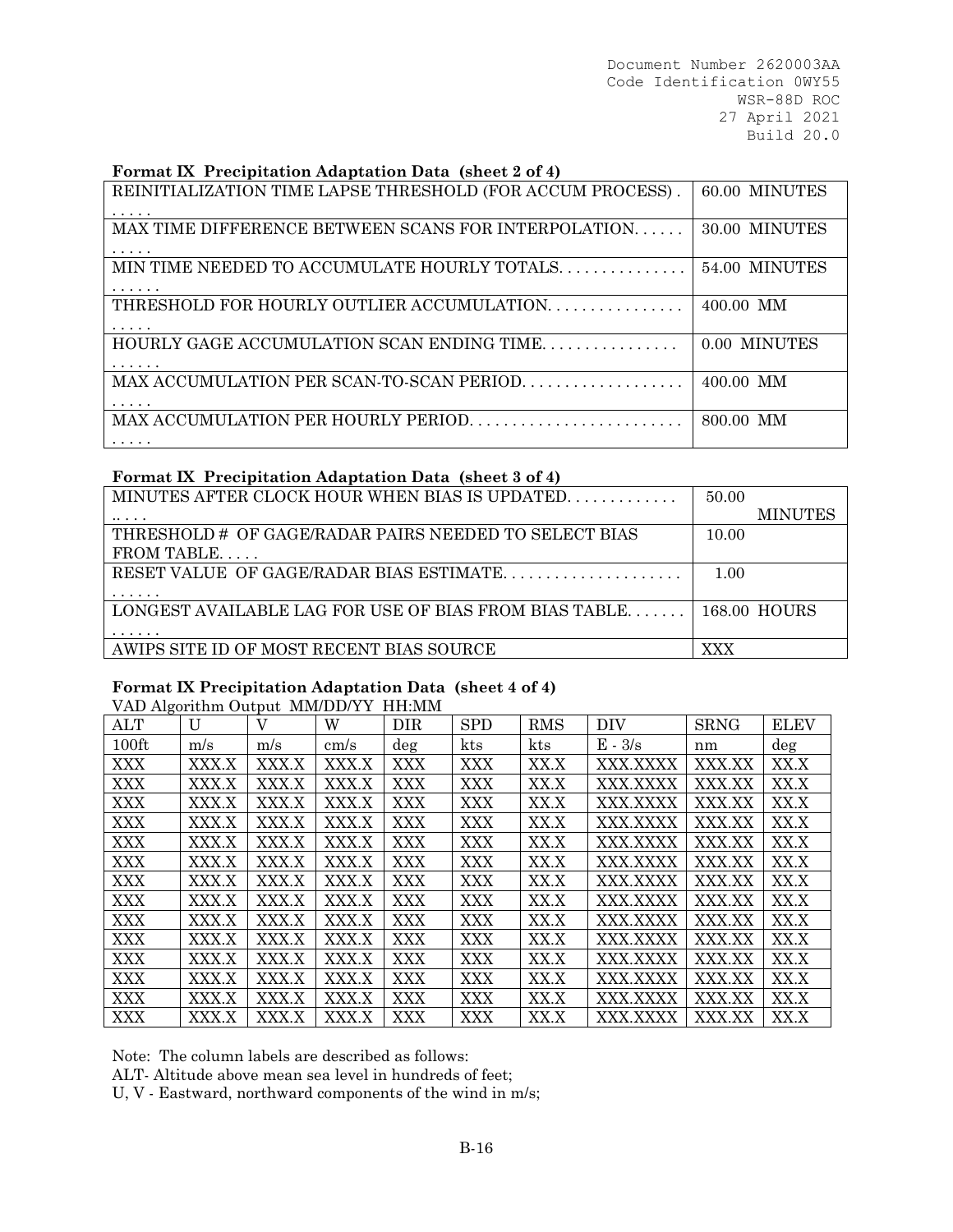W- Upward component of the wind in cm/s;

DIR - Standard wind direction in degrees;

SPD - Standard wind speed in knots;

RMS - Scatter between velocity points and the VAD fitted curve in knots;

DIV- Divergence of the wind in 10 per second;

SRNG - Slant range of the VAD analysis in nautical miles;

ELEV - Elevation angle of the VAD analysis in degrees;

#### **Format X for VAD Wind Data to VWP Tabular Alphanumeric Block (TAB) (Sheet 1 of 3)** VAD Algorithm Output MM/DD/YY HH:MM

| ADAPTABLE PARAMETERS - WIND PROFILE |                |               |  |  |
|-------------------------------------|----------------|---------------|--|--|
| ANALYSIS SLANT<br>VAD.              | 16.2           | <b>NMI</b>    |  |  |
| RANGE                               |                |               |  |  |
| BEGINNING AZIMUTH                   | 0.0            | <b>DEGREE</b> |  |  |
| ANGLE                               |                |               |  |  |
| ENDING AZIMUTH ANGLE                | 0.0            | <b>DEGREE</b> |  |  |
| <b>NUMBER OF PASSES</b>             | $\overline{2}$ |               |  |  |
| <b>RMS THRESHOLD</b>                | 9.7            | <b>KNOTS</b>  |  |  |
| SYMMETRY THRESHOLD                  | $13.6\,$       | <b>KNOTS</b>  |  |  |
| DATA POINTS THRESHOLD               | 25             |               |  |  |

## **Format X Wind Profile Adaptable Parameters (Sheet 2 of 3)**

ALTITUDES SELECTED

| 2000                 | 3000  | 4000  | 5000  | 6000  | 7000  |
|----------------------|-------|-------|-------|-------|-------|
| 8000                 | 9000  | 10000 | 11000 | 12000 | 13000 |
| 14000                | 15000 | 16000 | 17000 | 18000 | 19000 |
| 20000                | 21000 | 22000 | 24000 | 25000 | 26000 |
| 28000                | 30000 | 35000 | 40000 | 45000 | 50000 |
| <b>OPTIMUM SLANT</b> |       |       | 16.2  |       |       |
| <b>RANGE</b>         |       |       |       |       |       |

### **Format X Wind Profile Adaptable Parameters (Sheet 3 of 3)**

Radar Echo Classifier Adaptation Data

| Variable Description                      | Format | Range         | Units    | Default |
|-------------------------------------------|--------|---------------|----------|---------|
| <b>AP/Clutter Target Scaling Function</b> |        |               |          |         |
| Thresholds:                               |        |               |          |         |
| Texture of Reflectivity generating a 0%   | XX.X   | $0.0 - 80.0$  | $dBZ**2$ | 0.0     |
| likelihood                                |        |               |          |         |
| Texture of Reflectivity generating a 100% | XX.X   | $0.0 - 80.0$  | $dBZ**2$ | 45.0    |
| likelihood                                |        |               |          |         |
| Abs. value of Sign of Refl. Change        | X.X    | $0.0 - 1.0$   |          | 1.0     |
| generating a 0% likelihood                |        |               |          |         |
| Abs. value of Sign of Refl. Change        | X.X    | $0.0 - 1.0$   |          | 0.0     |
| generating a 100% likelihood              |        |               |          |         |
| Abs. value of (Refl. Spin Change $-50$ )  | XXX.X  | $0.0 - 100.0$ |          | 50.0    |
| generating a 0% likelihood                |        |               |          |         |
| Abs. value of (Refl. Spin Change $-50$ )  | XXX.X  | $0.0 - 100.0$ |          | 0.0     |
| generating a 100% likelihood              |        |               |          |         |
| Abs. value of Mean Velocity generating a  | XX.X   | $0.0 - 10.0$  | m/s      | 2.3     |
| 0% likelihood                             |        |               |          |         |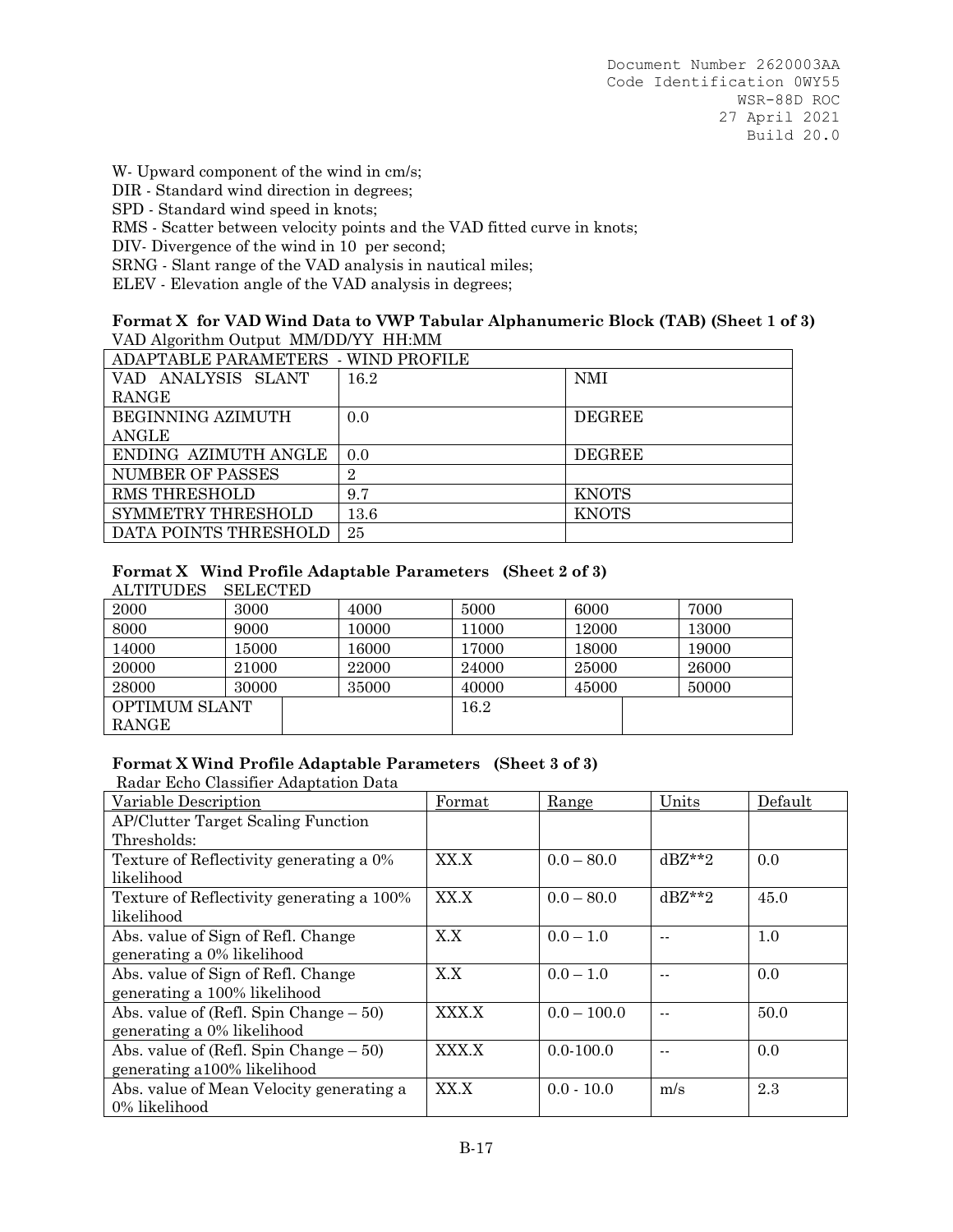| Abs. value of Mean Velocity generating a  | XX.X                  | $0.0 - 10.0$ | m/s            | 0.0            |
|-------------------------------------------|-----------------------|--------------|----------------|----------------|
| 100% likelihood                           |                       |              |                |                |
| Standard Deviation of Velocity generating | X.X                   | $0.0 - 5.0$  | m/s            | 0.7            |
| a 0% likelihood                           |                       |              |                |                |
| Standard Deviation of Velocity generating | X.X                   | $0.0 - 5.0$  | m/s            | 0.0            |
| a 100% likelihood                         |                       |              |                |                |
| Mean Spectrum Width generating a 0%       | X.X                   | $0.0 - 5.0$  | m/s            | $3.2\,$        |
| likelihood                                |                       |              |                |                |
| Mean Spectrum Width generating a 100%     | X.X                   | $0.0 - 5.0$  | m/s            | 0.0            |
| likelihood                                |                       |              |                |                |
| AP/Clutter Target Spin Characteristic     |                       |              |                |                |
| Thresholds:                               |                       |              |                |                |
| Spin Change Threshold                     | XX.X                  | $0.0 - 20.0$ | $\overline{a}$ | 2.0            |
| Spin Reflectivity Threshold               | XX.X                  | $0.0 - 20.0$ | dBZ            | 5.0            |
| AP/Clutter Target Category Weighting:     |                       |              |                |                |
| Texture of Reflectivity weight            | X.XX                  | $0.0 - 1.0$  | $\sim$ $-$     | 1.0            |
| Sign of Reflectivity Change weight        | X.XX                  | $0.0 - 1.0$  | $-1$           | 1.0            |
| Reflectivity Spin Change weight           | X.XX                  | $0.0 - 1.0$  | $\sim$ $\sim$  | 1.0            |
| Mean Velocity weight                      | X.XX                  | $0.0 - 1.0$  | $-1$           | 1.0            |
| Standard Deviation of Velocity weight     | X.XX                  | $0.0 - 1.0$  | $\overline{a}$ | 1.0            |
| Mean Spectrum Width weight                | X.XX                  | $0.0 - 1.0$  | $\overline{a}$ | 1.0            |
| <b>Extents for Radial Processing:</b>     |                       |              |                |                |
| Azimuthal Extent                          | X                     | $1-4$        | Radials        | $\mathbf{1}$   |
| Reflectivity Range Extent                 | $\mathbf X$           | $1-4$        | <b>Bins</b>    | $\overline{2}$ |
| Doppler Range Extent                      | $\overline{\text{X}}$ | $1-8$        | <b>Bins</b>    | $\overline{4}$ |

### **Format XI Radar Echo Classifier Adaptable Parameters (Sheet 1 of 1)**

| [product name] $1$                                        | ([product mnemonic])         |
|-----------------------------------------------------------|------------------------------|
| RPG Name: XXXX Date: MM/DD/YYYY Time: HH:MMZ <sup>2</sup> |                              |
| Starting Date:                                            | MM/DD/YYYY                   |
| Starting Time:                                            | HH:MMZ <sup>2</sup>          |
| Ending Date:                                              | MM/DD/YYYY                   |
| Ending Time:                                              | HH:MMZ <sup>2</sup>          |
| Maximum Snow Depth:                                       | $X$ . XX inches <sup>3</sup> |
| Azimuth of Maximum Value:                                 | XXX degrees                  |
| Range to Maximum Value                                    | XXX nautical miles           |
| Range/height Correction Applied:                          | Static                       |
| Missing Time:                                             | XXX minutes                  |

NOTE 1: Product names and product mnemonics are "ONE HOUR SNOW WATER EQUIVALENT (OSW)", "ONE HOUR SNOW DEPTH (OSD)", "STORM TOTAL SNOW WATER EQUIVALENT (SSW)", and "STORM TOTAL SNOW DEPTH (SSD)", "USER SELECTABLE SNOW WATER EQUIVALENT (USW)", and "USER SELECTABLE SNOW DEPTH (USD)".

NOTE 2: Times are in UTC and are followed by a "Z".

NOTE 3: One Hour Snow Water Equivalent (OSW) and Storm Total Snow Water Equivalent (SSW) products will have the "Maximum Snow Water Equivalent" listed instead of the "Maximum Snow Depth".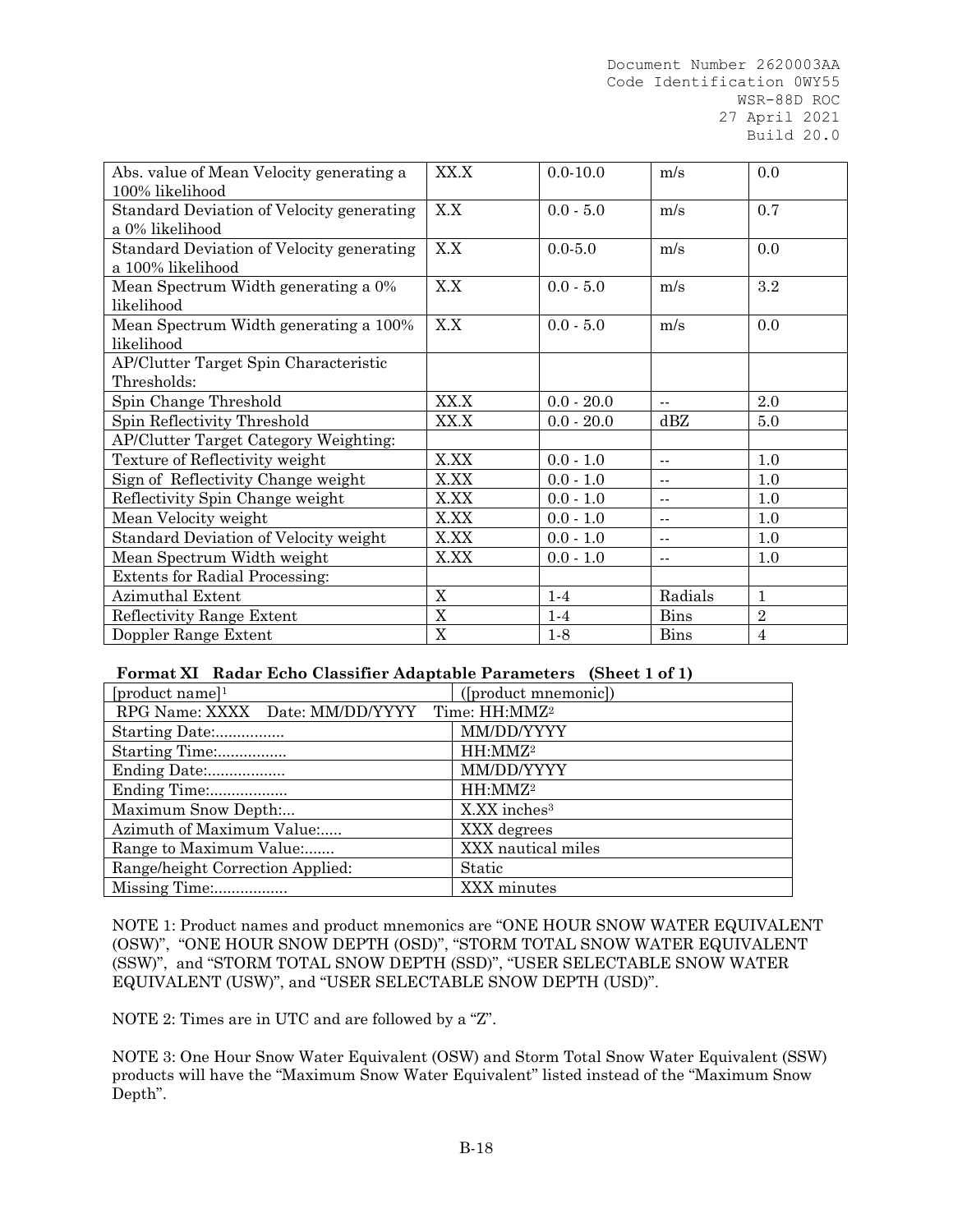| Snow Accumulation Algorithm Configuration Parameters |            |
|------------------------------------------------------|------------|
| RPG Name: XXXX Date: MM/DD/YYYY Time: HH:MMZ         |            |
| Z-S Multiplicative                                   | XXX.X      |
|                                                      |            |
| Z-S Power                                            | X.X        |
|                                                      |            |
| Snow - Water                                         | XX.X in/in |
|                                                      |            |
| Minimum Reflectivity/Isolated Bin                    | X.X dBZ    |
| Threshold                                            |            |
| Maximum Reflectivity/Outlier Bin                     | XX.X dBZ   |
|                                                      |            |
| Base Elevation for Default Range Height              | X.X deg    |
| Correction                                           |            |
| Minimum Height Correction                            | X.X km     |
| Threshold                                            |            |
| Range Height Correction Coefficient                  | X.XXXX     |
| $\#1$                                                |            |
| Range Height Correction Coefficient                  | X.XXXX     |
| $#2$                                                 |            |
| Range Height Correction Coefficient                  | X.XXXX     |
| #3                                                   |            |
| Time Span                                            | XX min     |
|                                                      |            |
| Minimum Time                                         | XX min     |
| $\label{thm:main} {\rm Threshold}$                   |            |
| Use RCA Correction Flag (RCA Currently               | <b>XXX</b> |
| Not Available)                                       |            |

#### **FORMAT XII One-hour and Storm Total Snow Accumulation (sheet 1 of 2)**

**FORMAT XII One-hour and Storm Total Snow Accumulation (sheet 2 of 2)**\_ [product name]1 ([product mnemonic])

| [product name] $1$                                        | ([product mnemonic])     |  |
|-----------------------------------------------------------|--------------------------|--|
| RPG Name: XXXX Date: MM/DD/YYYY Time: HH:MMZ <sup>2</sup> |                          |  |
| Starting Date:                                            | MM/DD/YYYY               |  |
| Starting Hour:                                            | HH:MMZ <sup>2</sup>      |  |
| Ending Date:                                              | MM/DD/YYYY               |  |
| Ending Hour:                                              | HH:MMZ <sup>2</sup>      |  |
| Maximum Snow Depth:                                       | X.XX inches <sup>3</sup> |  |
| Azimuth of Maximum Value:                                 | XXX degrees              |  |
| Range to Maximum Value:                                   | XXX nautical miles       |  |
| Range/height Correction Applied:                          | Static                   |  |
| End Hour Requested:                                       | HHZ <sup>2</sup>         |  |
| No. of Hours Requested:                                   | XX                       |  |
| Available Hours:                                          | XX <sup>4</sup>          |  |
|                                                           |                          |  |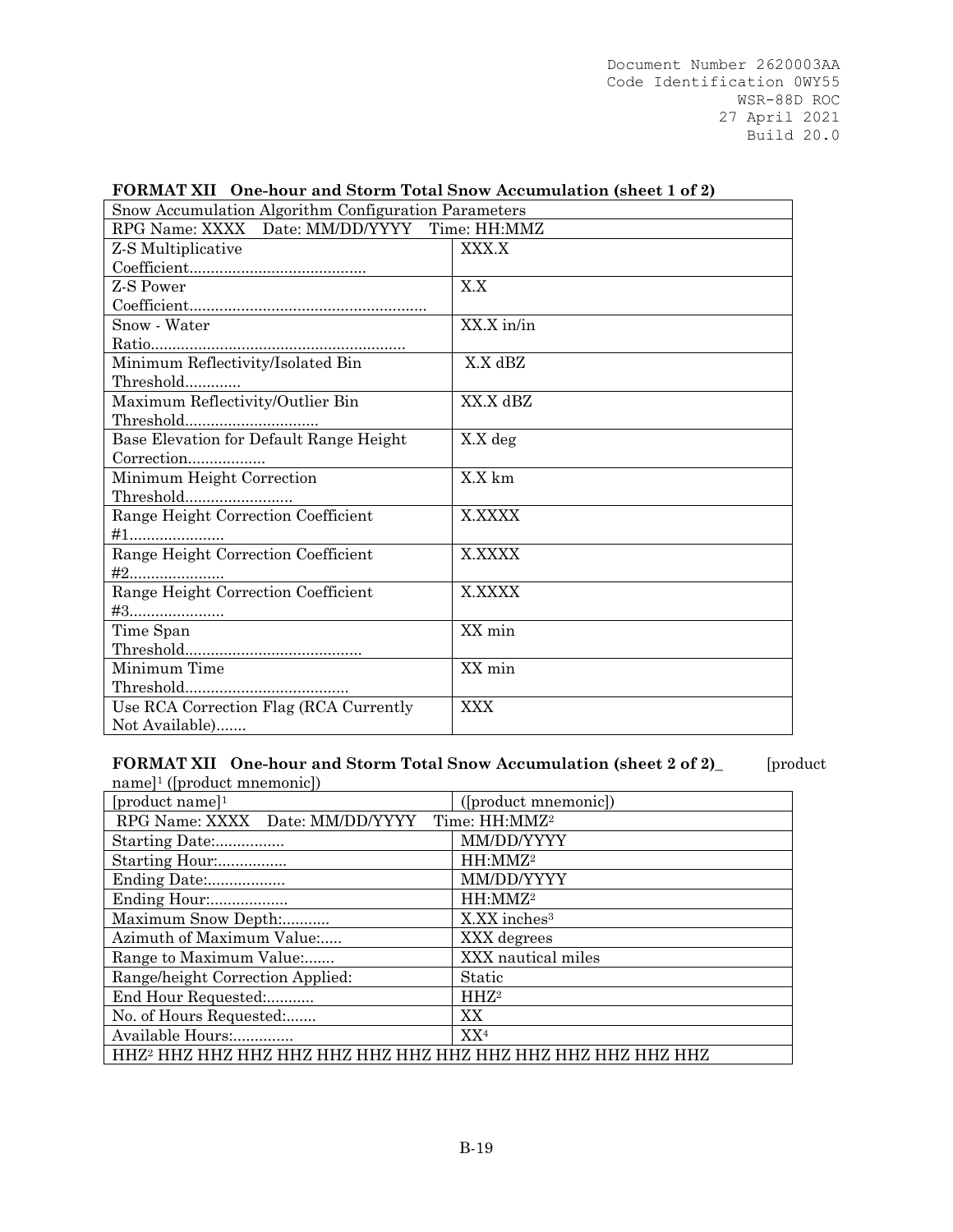NOTE 1: Product names and product mnemonics are "USER SELECTABLE SNOW WATER EQUIVALENT (USW)", and "USER SELECTABLE SNOW DEPTH (USD)".

NOTE 2: Times are in UTC and are followed by a "Z".

NOTE 3: The User Selectable Snow Water Equivalent (USW) product will have the "Maximum Snow Water Equivalent" listed instead of the "Maximum Snow Depth".

NOTE 4: For the list of available hours, all available hours (in UTC) are listed, even if the hours aren't included in the product due to the number of hours requested. Up to 30 hours can be listed. **FORMAT XIII User Selectable Snow Accumulation (sheet 1 of 2)**

| Snow Accumulation Algorithm Configuration Parameters |               |  |  |
|------------------------------------------------------|---------------|--|--|
| RPG Name: XXXX Date: MM/DD/YYYY Time: HH:MMZ         |               |  |  |
| Z-S Multiplicative                                   | XXX.X         |  |  |
|                                                      |               |  |  |
|                                                      | X.X           |  |  |
|                                                      | $XX.X$ in/in  |  |  |
| Minimum Reflectivity/Isolated Bin                    | X.X dBZ       |  |  |
| Threshold                                            |               |  |  |
| Maximum Reflectivity/Outlier Bin                     | XX.X dBZ      |  |  |
| Threshold                                            |               |  |  |
| Base Elevation for Default Range Height              | X.X deg       |  |  |
| Correction                                           |               |  |  |
| Minimum Height Correction                            | X.X km        |  |  |
| Threshold                                            |               |  |  |
| Range Height Correction Coefficient                  | <b>X.XXXX</b> |  |  |
| $\#1$                                                |               |  |  |
| Range Height Correction Coefficient                  | <b>X.XXXX</b> |  |  |
|                                                      |               |  |  |
| Range Height Correction Coefficient                  | X.XXXX        |  |  |
|                                                      |               |  |  |
| Time Span                                            | XX min        |  |  |
|                                                      |               |  |  |
| Minimum Time                                         | XX min        |  |  |
| $\label{prop:thm:nonlin} {\rm Threshold}. \dots$     |               |  |  |
| Use RCA Correction Flag (RCA Currently               | <b>XXX</b>    |  |  |
| Not Available)                                       |               |  |  |

#### **FORMAT XIII User Selectable Snow Accumulation (sheet 2 of 2)**

| Variable Description    | Format         | Range           | Units | Default <sup>2</sup> |
|-------------------------|----------------|-----------------|-------|----------------------|
| (ADAPTATION DATA)       | ${ADAP(nn)}^1$ |                 |       |                      |
| Default Melting Layer   | ${X.X}$        | $0.0 - 3.0$     | Km    | 0.5                  |
| Depth                   |                |                 |       |                      |
| Melting Layer Source    | {XXXXXXXX}     | alphanumeric    | N/A   | M Enhanc             |
| Kdp Coefficient         | $ XX\rangle$   | $10 - 1000$     | N/A   | 44                   |
| Kdp Exponent            | ${X, XXX}$     | $0.010 - 1.000$ | N/A   | 0.822                |
| Kdp Multiplier Coef for | ${XX}$         | $10 - 1000$     | N/A   | 27                   |
| Rain/Hail               |                |                 |       |                      |
| Z R Coefficient         | {XXXX}         | $30 - 3000$     | N/A   | 300                  |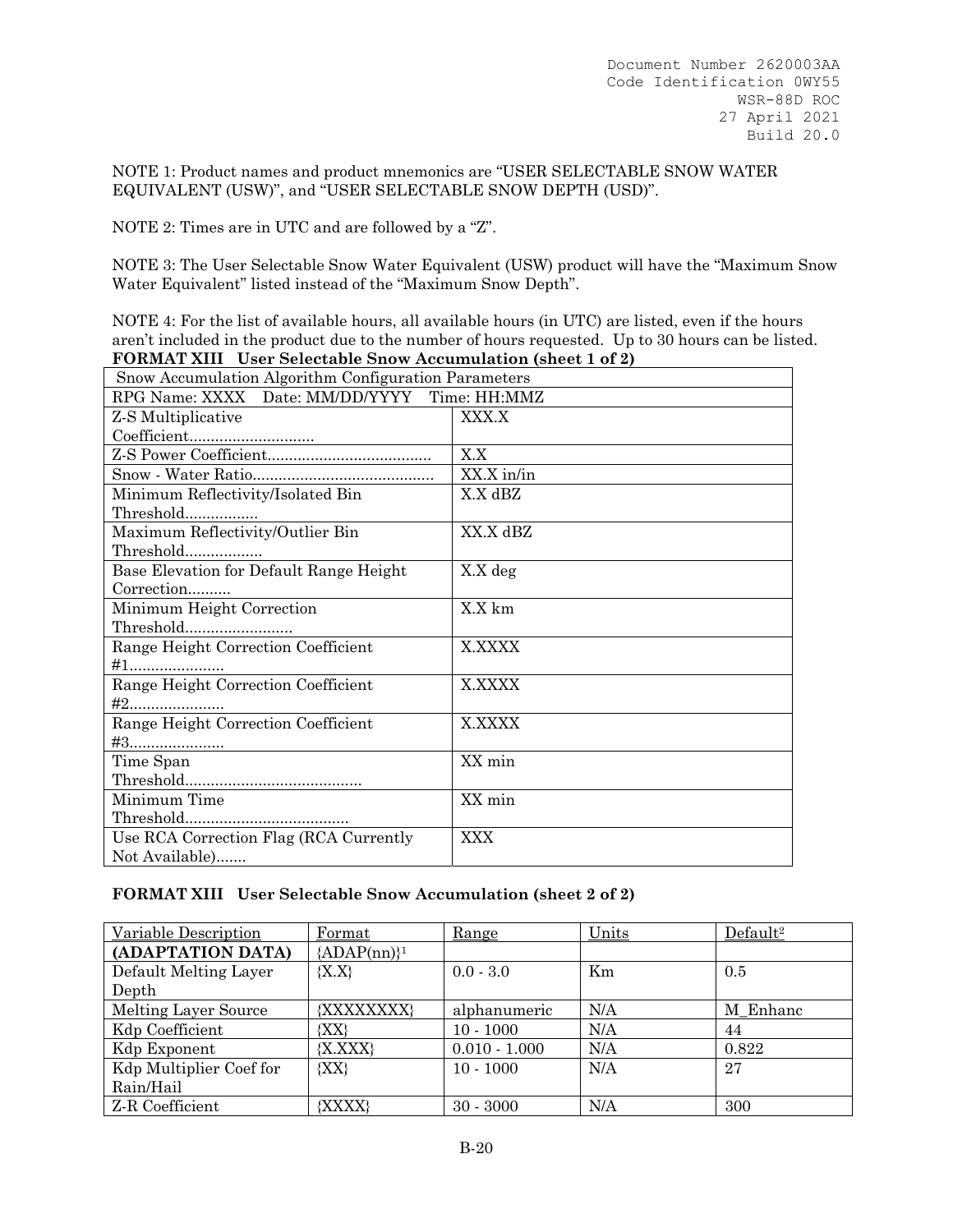| Z-R Exponent              | ${XX.X}$    | $-10.0 - 10.0$    | N/A           | 1.4              |
|---------------------------|-------------|-------------------|---------------|------------------|
| Zdr/Z Coefficient         | ${X.XXXX}$  | $0.001 - 10.0$    | N/A           | 0.0142           |
| Zdr/Z Exponent for Z      | ${X, XXX}$  | $-5.0 - 5.0$      | $\rm N/A$     | 0.770            |
| Zdr/Z Exponent for Zdr    | ${X,XX}$    | $-5.0 - 5.0$      | $\rm N/A$     | $-1.67$          |
| Minimum Correlation       | ${X, XXXX}$ | $-1.0 - 1.0$      | N/A           | 0.8000           |
| Coef. For Precip          |             |                   |               |                  |
| Minimum Correlation       | ${X, XXXX}$ | $-1.0 - 1.0$      | N/A           | 0.9000           |
| Coef. For Kdp             |             |                   |               |                  |
| Maximum Reflectivity      | ${XX.X}$    | $45.0 - 60.0$     | dBZ           | 53.0             |
| Maximum Rate              | ${XXX, XX}$ | $0 - 999.9$       | mm/hr         | 200.00           |
| Maximum Volumes Per       | ${XX}$      | $15 - 30$         | $\rm N/A$     | 30               |
| Hour                      |             |                   |               |                  |
| Maximum Kdp Beam          | ${XX}$      | $0 - 100$         | $\%$          | 70               |
| Blockage                  |             |                   |               |                  |
| Minimum Kdp Usage         | ${XX.X}$    | $0.0 - 50.0$      | mm/hr         | 10.0             |
| Rate                      |             |                   |               |                  |
| Wet Snow R(Z) Multiplier  | ${X.X}$     | $0.0 - 5.0$       | $\rm N/A$     | 0.6              |
| Graupel R(Z) Multiplier   | ${X.X}$     | $0.0 - 5.0$       | N/A           | 0.8              |
| Rain/Hail R(Z) Multiplier | ${X.X}$     | $0.0 - 5.0$       | $\rm N/A$     | $0.8\,$          |
| Dry Snow Below ML Top     | ${X.X}$     | $0.8 - 1.2$       | $\rm N/A$     | 1.0              |
| $R(Z)$ Multiplier         |             |                   |               |                  |
| Dry Snow R(Z) Multiplier  | ${X.X}$     | $0.0 - 5.0$       | N/A           | 2.8              |
| Crystals R(Z) Multiplier  | ${X.X}$     | $0.0 - 5.0$       | N/A           | $2.8\,$          |
| Heavy Rain Reflectivity   | ${XX.X}$    | $40.0 - 50.0$     | dBZ           | 45.0             |
| Threshold to Use R(Kdp)   |             |                   |               |                  |
| % Rate Grid Filled        | ${XXX.X}$   | $90.0 - 100.0$    | $\frac{0}{0}$ | 99.9             |
| Threshold                 |             |                   |               |                  |
| PAIF Precipitation Rate   | ${XX.X}$    | $0.5 - 50.0$      | mm/hr         | 0.5              |
| Threshold                 |             |                   |               |                  |
| PAIF Precipitation Area   | {XXXXX}     | $0 - 82800$       | $km^2$        | 80               |
| Threshold                 |             |                   |               |                  |
| Precipitation Detection   | {XXXX}      | $0 - 1440$        | mins          | 60               |
| Time Threshold            |             |                   |               |                  |
| Minimum Early             | ${X}$       |                   | dregrees      | $\overline{5}$   |
| Termination Angle for     |             |                   |               |                  |
| AVSET                     |             |                   |               |                  |
| Number of Exclusion       | ${XX}$      | $0 - 20$          | N/A           | $\boldsymbol{0}$ |
| Zones                     |             |                   |               |                  |
| Threshold Elapsed Time    | ${XX}$      | $45 - 60$         | $\min$        | 60               |
| to Restart                |             |                   |               |                  |
| Maximum Time for          | ${XX}$      | $15 - 60$         | mins          | 30               |
| Interpolation             |             |                   |               |                  |
| Maximum Hourly            | {XXXX}      | $50 - 1600$       | mm            | 800              |
| <b>Accumulation Value</b> |             |                   |               |                  |
| Time Bias Estimation      | ${XX}$      | $50 - 59$         | mins          | 50               |
| Thresh. No. Gage-Radar    | ${XX}$      | $6 - 30$          | N/A           | 10               |
| Pairs                     |             |                   |               |                  |
| Reset Bias Value          | ${X.X}$     | $0.5 - 2.06 - 30$ | N/A           | 1.0              |
| Longest Allowable Lag     | ${XXX}$     | 100-1000          | hours         | 168              |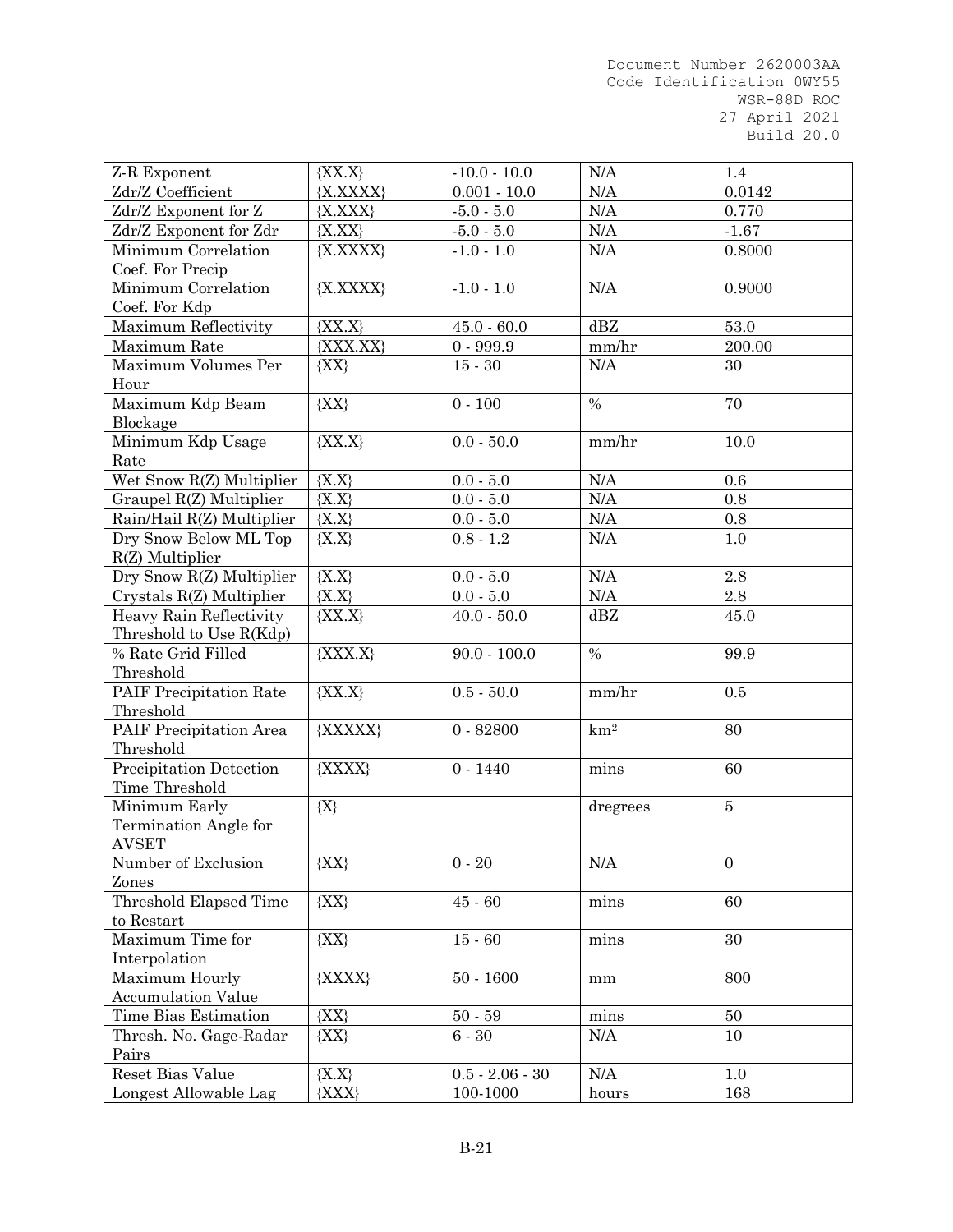| Bias Applied Flag               | {YES or NO}         | YES - NO                    | N/A                      | NO                         |
|---------------------------------|---------------------|-----------------------------|--------------------------|----------------------------|
| MetSignal Processing            | {OFF or ON}         | OFF-ON                      | N/A                      | <b>ON</b>                  |
| MetSignal Threshold             | ${XX.X}$            | $70.0 - 80.0$               | $\%$                     | 80.0                       |
| <b>CAPPI</b> Processing         | {OFF or ON}         | OFF-ON                      | N/A                      | ON                         |
| <b>CAPPI</b> Threshold          | ${XXX.X}$           | $-32.5 - 100.0$             | dBZ                      | 11.0                       |
| <b>CAPPI</b> Height             | ${XX.X}$            | $0.0 - 10.0$                | km                       | $3.0\,$                    |
| <b>SUPPLEMENTAL</b>             | $\{SUPL(nn)\}^1$    |                             |                          |                            |
| DATA (RATE ALG)                 |                     |                             |                          |                            |
| Specific Attenuation            | ${X, XXX}$          | $0.015 - 0.04$              | $\overline{a}$           | 0.015                      |
| Alpha Parameter                 |                     |                             |                          |                            |
| Specific Attenuation            | {XXXXX}             | $0 - 429,120$               | ۰.                       | $\overline{0}$             |
| Zdr/Z Sample Size               |                     |                             |                          |                            |
| Specific Attenuation            | {DEFAULT,           | DEFAULT -                   | $\ddotsc$                | <b>DEFAULT</b>             |
| Alpha Mode                      | DYNAMIC,            | <b>STRAT</b>                |                          |                            |
|                                 | STRAT }             |                             |                          |                            |
| Scan Date                       | {XXXXX}             | $0 - 32767$                 | Julian Date              | $\sim$ $-$                 |
| Scan Time                       | {XXXXX}             | $0 - 86399$                 | sec                      | $\blacksquare$             |
| <b>Flag Precip Detected</b>     | ${T \text{ or } F}$ | $\mathbf T$ - $\mathbf F$   | Ξ.                       | $\sim$ $\sim$              |
| Flag Storm Total Active         | $T$ or $F$ }        | $\mathcal T$ - $\mathcal F$ | ۰.                       | $\sim$ $-$                 |
| Flag Precip Begin               | $T$ or $F$ }        | $\mathcal T$ - $\mathcal F$ | $\overline{\phantom{a}}$ | $\mathbb{Z}^{\mathbb{Z}}$  |
| Last Date Precip                | {XXXXX}             | $0 - 32767$                 | Julian Date              | $\overline{\phantom{a}}$ . |
| Last Time Precip                | {XXXXX}             | $0 - 86399$                 | sec                      | $\sim$ $\sim$              |
| Percent of Hybrid Rate          | ${XXX, XX}$         | $90.00 - 100.00$            | $\%$                     | $\overline{\phantom{a}}$   |
| Filled                          |                     |                             |                          |                            |
| <b>Highest Elevation Angle</b>  | ${XX.X}$            | $0.5 - 19.5$                | deg                      | $\sim$ $\sim$              |
| Used                            |                     |                             |                          |                            |
| <b>Total Precipitation Area</b> | {XXXXXX.X}          | $0.0\hbox{-} 169190.0$      | $km^2$                   | $\overline{\phantom{a}}$   |
| Spot Blanking Volume            | $0$ or $1$          | $0 - 1$                     | Ц,                       | $\overline{a}$             |
| <b>Status</b>                   |                     |                             |                          |                            |
| (BIAS-RELATED                   | ${BIAS(nn)}^1$      |                             |                          |                            |
| <b>FIELDS)</b>                  |                     |                             |                          |                            |
| Time Bias Value Last            | {XXXXX}             | $0 - 86399$                 | sec                      | $\sim$                     |
| <b>Updated Locally</b>          |                     |                             |                          |                            |
| Date Bias Value Last            | {XXXXX}             | $0 - 32767$                 | Julian Date              | $\sim$                     |
| <b>Updated Locally</b>          |                     |                             |                          |                            |
| Time of Last Update of          | {XXXXX}             | $0 - 86399$                 | sec                      | $\sim$ $-$                 |
| Local Bias Table                |                     |                             |                          |                            |
| Date of Last Update of          | {XXXXX}             | $0 - 32767$                 | Julian Date              | $\overline{a}$             |
| Local Bias Table                |                     |                             |                          |                            |
| Observation Time of             | {XXXXX}             | $0 - 86399$                 | sec                      | $\sim$ $\sim$              |
| Latest Bias Table               |                     |                             |                          |                            |
| Observation Date of             | {XXXXX}             | $0 - 32767$                 | Julian Date              | $\bar{\omega}$             |
| Latest Bias Table               |                     |                             |                          |                            |
| Generation Time of              | {XXXXX}             | $0 - 86399$                 | sec                      | $\sim$ $\sim$              |
| Latest Bias Table               |                     |                             |                          |                            |
| Generation Date of Last         | {XXXXX}             | $0 - 32767$                 | Julian Date              | $\overline{a}$             |
| <b>Bias Table</b>               |                     |                             |                          |                            |
| Mean-Field Bias                 | {XX.XXXX}           | .0001-99.9999               | $\overline{\phantom{a}}$ | $\sim$ $-$                 |
| Estimate                        |                     |                             |                          |                            |
|                                 |                     |                             |                          |                            |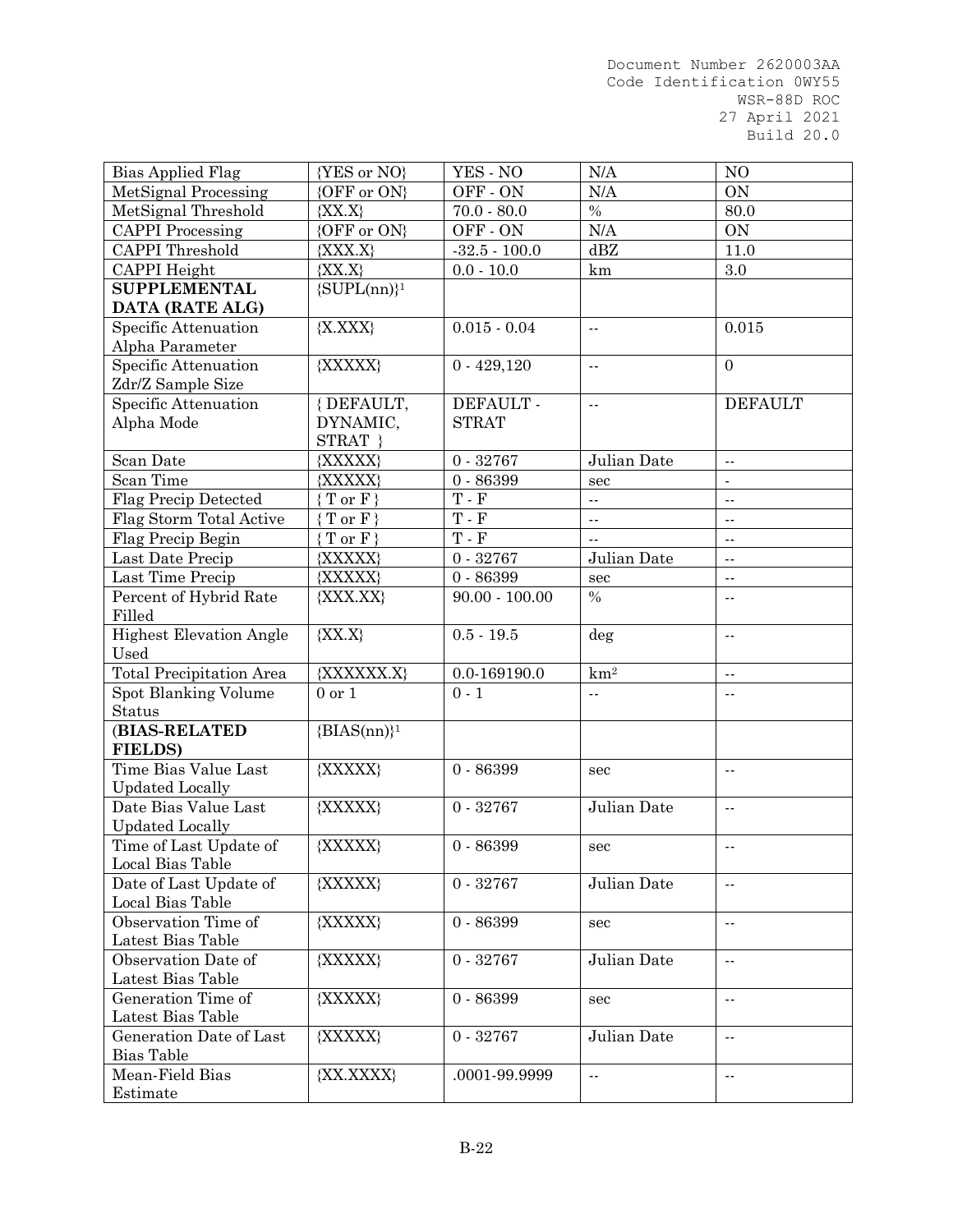| Effective G-R Pair    | ${XXX, XX}$ | 0.00-999.99      | $- -$ | $- -$ |
|-----------------------|-------------|------------------|-------|-------|
| Sample Size           |             |                  |       |       |
| Memory Span used in   | {XXXXXXXX}  | $0.001 - 10.**7$ | $- -$ | $- -$ |
| Bias Estimate         |             |                  |       |       |
| AWIPS Site ID of Most | ${XXX}$     | alphanumeric     | N/A   | $- -$ |
| Recent Bias Source    |             |                  |       |       |

NOTE 1: The alphanumeric data package of the DSA product ( #172) is contained in the last (i.e., 2nd) layer of the product. It is formatted using Text and Special Symbols Packet Code 1: Write Text (No Value). (See RPG/Associated PUP ICD for details.) It contains three "sub-layers" of information: Adaptation Data, Supplemental Data (QPE Rate Algorithm only), and Bias-related parameters (for future implementation). Each sub-layer is preceded by an 8-character field containing a mnemonic for the data type followed by the number of elements of that type to follow (i.e., "ADAP(nn)", followed by "SUPL(nn)" and "BIAS(nn)").

NOTE 2: The alphanumeric data sub-layer contains **values only** (i.e., no preceding descriptive information), but the values are always **listed** in the **exact order** seen above. Each value is given in a field of 8 ASCII characters, as seen in the "Format" column (which, alone, contains the entire contents of the alphanumeric data sub-layer of the product). The meaning of each field can be ascertained from the additional columns, above.

NOTE 3: All parameters in the BIAS(nn) sub-layer are set to a value of "N/A" until bias adjustment is implemented for Dual-Pol Precipitation Products.

| $\frac{1}{2}$ of $\frac{1}{2}$ (see Fig. ), $\frac{1}{2}$ (see Fig. ), $\frac{1}{2}$ (see Fig. ), $\frac{1}{2}$ (see Fig. ), $\frac{1}{2}$ |                                       |
|--------------------------------------------------------------------------------------------------------------------------------------------|---------------------------------------|
| STORM TOTAL ACCUMULATION                                                                                                                   |                                       |
| RADAR ID: XXXX DATE: MM/DD/YY                                                                                                              | TIME: HH:MM                           |
| VOLUME COVERAGE PATTERN: XXX                                                                                                               | MODE: XXXXXXXXX {Precip or Clear-Air} |
| <b>GAGE BIAS APPLIED</b>                                                                                                                   | $-$ {YES, NO}                         |
| <b>BIAS ESTIMATE</b>                                                                                                                       | $-$ { N/A }                           |
| EFFECTIVE # G/R PAIRS                                                                                                                      | $-$ { N/A }                           |
| MEMORY SPAN (HOURS)                                                                                                                        | $-$ { N/A }                           |
| DATE/TIME LAST BIAS UPDATE                                                                                                                 | $-$ { N/A }                           |
| <b>HYBRID RATE PERCENT BINS FILLED</b>                                                                                                     | $-$ {XXX.XX}                          |
| <b>HIGHEST ELEV. USED</b>                                                                                                                  | $-$ {XX.X}                            |
| (DEG)                                                                                                                                      |                                       |
| <b>TOTAL PRECIP AREA</b>                                                                                                                   | - {XXXXXX.X}                          |
| $(KM^{**}2)$                                                                                                                               |                                       |
| AWIPS Site ID of Most Recent Bias Source                                                                                                   | - {XXX}                               |
| $R(A)$ Status                                                                                                                              | $-$ {OFF, ON}                         |
| $R(A)$ Mode                                                                                                                                | $-$ { DEFAULT (0.015), DYNAMIC,       |
|                                                                                                                                            | STRATIFORM (0.035)}                   |
| $R(A)$ Alpha                                                                                                                               | $-$ { X.XXX}                          |
| Number of Data Bins to Compute Alpha                                                                                                       | - { XXXXXX}                           |

**Format XIV. Digital Storm Total Accumulation (DSA) Layer 2 (Sheet 1 of 3)**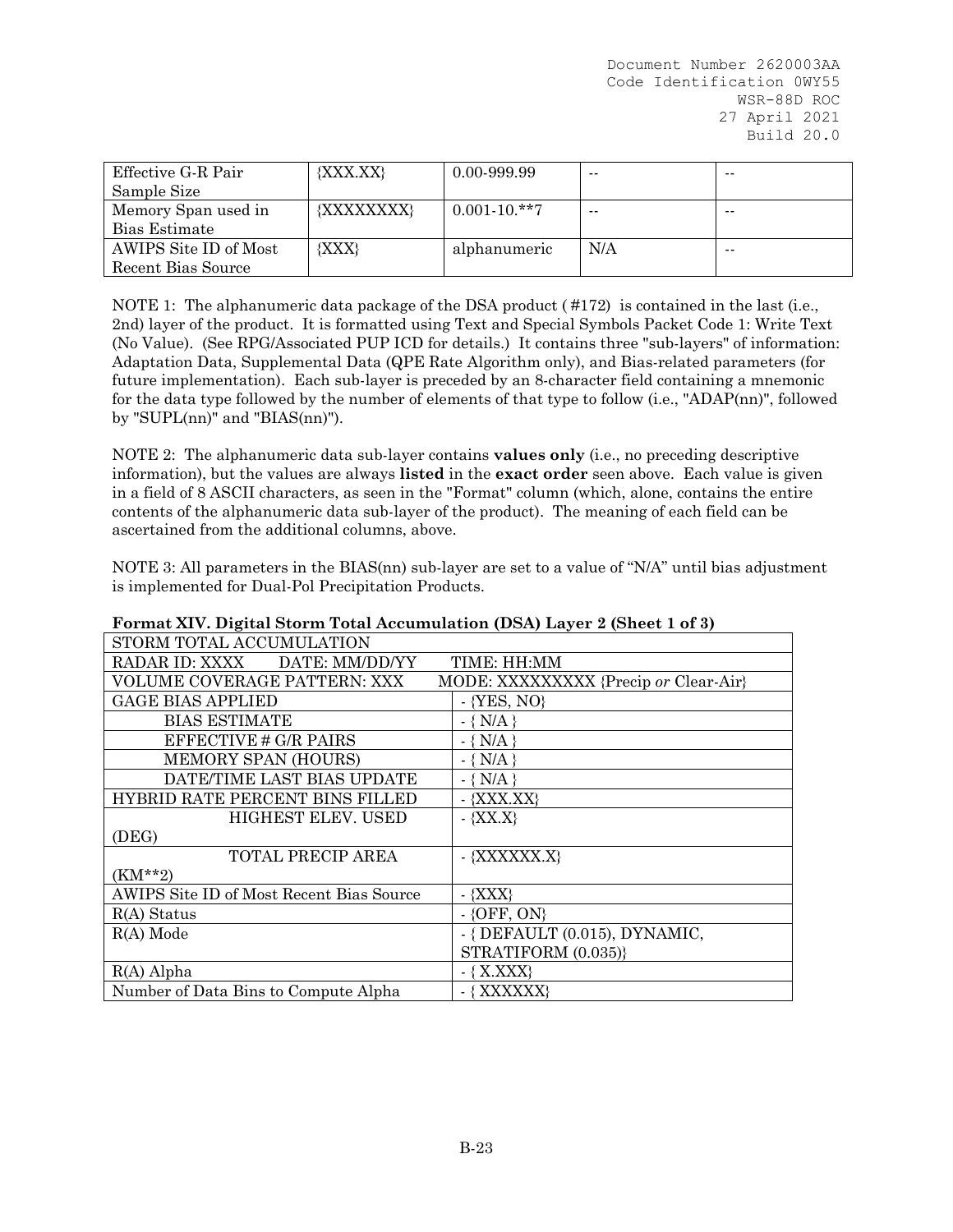| <b>Melting Layer</b><br>Beam<br>Blockage<br>Depth<br><b>Melting Layer</b><br>Min Kdp<br>XX.X<br><b>XXXXXXX</b><br>MM/HR<br>Source<br>XXXXXXX<br>Usage Rate<br>Kdp coefficient<br>X.X<br>XX<br>wet snow $R(Z)$<br>multiplier<br>X.XXX<br>X.X<br>graupel $R(Z)$<br>Kdp exponent<br>Multiplier<br>Kdp Coeff for<br>rain/hail R(Z)<br>XX<br>X.X<br>Rain/Hail<br>Multiplier<br>Z R Coefficient<br>X.X<br><b>XXX</b><br>dry snow<br>below ml top<br>R(Z)<br>multiplier<br>X.X<br>Dry Snow<br>X.X<br>Z-R exponent<br>R(Z)<br>Multiplier<br>Zdr/Z<br><b>X.XXXX</b><br>Crystals R(Z)<br>X.X<br>Coefficient<br>multiplier<br>XX.X<br>X.XXX<br>heavy rain<br>dbZ<br>Zdr/Z<br>reflectivity<br>Exponent for Z<br>threshold to<br>use $R(Kdp)$<br>$\sqrt[9]{\text{Rate}}$ Grid<br>XX.X<br>$\frac{0}{0}$<br>XX.XX<br>Zdr/Z exponent<br>for Zdr<br>Filled<br>Threshold<br>Min Correl<br>X.X<br><b>X.XXXX</b><br>PAIF Precip<br>mm/hr<br>rate Thresh<br>Coeff For<br>Precip<br>$km**2$<br>Min Correl<br><b>X.XXXX</b><br>PAIF Precip<br><b>XXXXX</b><br>Area Thresh<br>Coeff for Kdp<br>Max<br>XX.X<br>dBZ<br>Precip<br>XX<br>min<br>Detection<br>Reflectivity<br>Time Thresh<br>Max Rate<br>XXX.XX<br>$\rm MM/HR$<br>Min. Early<br>XX<br>deg<br>Termination<br>Number of<br>Max Volume<br>XX<br>XX<br>deg | Default  | X.X | km | Max Kdp   | XX | $\%$ |
|-------------------------------------------------------------------------------------------------------------------------------------------------------------------------------------------------------------------------------------------------------------------------------------------------------------------------------------------------------------------------------------------------------------------------------------------------------------------------------------------------------------------------------------------------------------------------------------------------------------------------------------------------------------------------------------------------------------------------------------------------------------------------------------------------------------------------------------------------------------------------------------------------------------------------------------------------------------------------------------------------------------------------------------------------------------------------------------------------------------------------------------------------------------------------------------------------------------------------------------------------------------------------------------------|----------|-----|----|-----------|----|------|
|                                                                                                                                                                                                                                                                                                                                                                                                                                                                                                                                                                                                                                                                                                                                                                                                                                                                                                                                                                                                                                                                                                                                                                                                                                                                                           |          |     |    |           |    |      |
|                                                                                                                                                                                                                                                                                                                                                                                                                                                                                                                                                                                                                                                                                                                                                                                                                                                                                                                                                                                                                                                                                                                                                                                                                                                                                           |          |     |    |           |    |      |
|                                                                                                                                                                                                                                                                                                                                                                                                                                                                                                                                                                                                                                                                                                                                                                                                                                                                                                                                                                                                                                                                                                                                                                                                                                                                                           |          |     |    |           |    |      |
|                                                                                                                                                                                                                                                                                                                                                                                                                                                                                                                                                                                                                                                                                                                                                                                                                                                                                                                                                                                                                                                                                                                                                                                                                                                                                           |          |     |    |           |    |      |
|                                                                                                                                                                                                                                                                                                                                                                                                                                                                                                                                                                                                                                                                                                                                                                                                                                                                                                                                                                                                                                                                                                                                                                                                                                                                                           |          |     |    |           |    |      |
|                                                                                                                                                                                                                                                                                                                                                                                                                                                                                                                                                                                                                                                                                                                                                                                                                                                                                                                                                                                                                                                                                                                                                                                                                                                                                           |          |     |    |           |    |      |
|                                                                                                                                                                                                                                                                                                                                                                                                                                                                                                                                                                                                                                                                                                                                                                                                                                                                                                                                                                                                                                                                                                                                                                                                                                                                                           |          |     |    |           |    |      |
|                                                                                                                                                                                                                                                                                                                                                                                                                                                                                                                                                                                                                                                                                                                                                                                                                                                                                                                                                                                                                                                                                                                                                                                                                                                                                           |          |     |    |           |    |      |
|                                                                                                                                                                                                                                                                                                                                                                                                                                                                                                                                                                                                                                                                                                                                                                                                                                                                                                                                                                                                                                                                                                                                                                                                                                                                                           |          |     |    |           |    |      |
|                                                                                                                                                                                                                                                                                                                                                                                                                                                                                                                                                                                                                                                                                                                                                                                                                                                                                                                                                                                                                                                                                                                                                                                                                                                                                           |          |     |    |           |    |      |
|                                                                                                                                                                                                                                                                                                                                                                                                                                                                                                                                                                                                                                                                                                                                                                                                                                                                                                                                                                                                                                                                                                                                                                                                                                                                                           |          |     |    |           |    |      |
|                                                                                                                                                                                                                                                                                                                                                                                                                                                                                                                                                                                                                                                                                                                                                                                                                                                                                                                                                                                                                                                                                                                                                                                                                                                                                           |          |     |    |           |    |      |
|                                                                                                                                                                                                                                                                                                                                                                                                                                                                                                                                                                                                                                                                                                                                                                                                                                                                                                                                                                                                                                                                                                                                                                                                                                                                                           |          |     |    |           |    |      |
|                                                                                                                                                                                                                                                                                                                                                                                                                                                                                                                                                                                                                                                                                                                                                                                                                                                                                                                                                                                                                                                                                                                                                                                                                                                                                           |          |     |    |           |    |      |
|                                                                                                                                                                                                                                                                                                                                                                                                                                                                                                                                                                                                                                                                                                                                                                                                                                                                                                                                                                                                                                                                                                                                                                                                                                                                                           |          |     |    |           |    |      |
|                                                                                                                                                                                                                                                                                                                                                                                                                                                                                                                                                                                                                                                                                                                                                                                                                                                                                                                                                                                                                                                                                                                                                                                                                                                                                           |          |     |    |           |    |      |
|                                                                                                                                                                                                                                                                                                                                                                                                                                                                                                                                                                                                                                                                                                                                                                                                                                                                                                                                                                                                                                                                                                                                                                                                                                                                                           |          |     |    |           |    |      |
|                                                                                                                                                                                                                                                                                                                                                                                                                                                                                                                                                                                                                                                                                                                                                                                                                                                                                                                                                                                                                                                                                                                                                                                                                                                                                           |          |     |    |           |    |      |
|                                                                                                                                                                                                                                                                                                                                                                                                                                                                                                                                                                                                                                                                                                                                                                                                                                                                                                                                                                                                                                                                                                                                                                                                                                                                                           |          |     |    |           |    |      |
|                                                                                                                                                                                                                                                                                                                                                                                                                                                                                                                                                                                                                                                                                                                                                                                                                                                                                                                                                                                                                                                                                                                                                                                                                                                                                           |          |     |    |           |    |      |
|                                                                                                                                                                                                                                                                                                                                                                                                                                                                                                                                                                                                                                                                                                                                                                                                                                                                                                                                                                                                                                                                                                                                                                                                                                                                                           |          |     |    |           |    |      |
|                                                                                                                                                                                                                                                                                                                                                                                                                                                                                                                                                                                                                                                                                                                                                                                                                                                                                                                                                                                                                                                                                                                                                                                                                                                                                           |          |     |    |           |    |      |
|                                                                                                                                                                                                                                                                                                                                                                                                                                                                                                                                                                                                                                                                                                                                                                                                                                                                                                                                                                                                                                                                                                                                                                                                                                                                                           |          |     |    |           |    |      |
|                                                                                                                                                                                                                                                                                                                                                                                                                                                                                                                                                                                                                                                                                                                                                                                                                                                                                                                                                                                                                                                                                                                                                                                                                                                                                           |          |     |    |           |    |      |
|                                                                                                                                                                                                                                                                                                                                                                                                                                                                                                                                                                                                                                                                                                                                                                                                                                                                                                                                                                                                                                                                                                                                                                                                                                                                                           |          |     |    |           |    |      |
|                                                                                                                                                                                                                                                                                                                                                                                                                                                                                                                                                                                                                                                                                                                                                                                                                                                                                                                                                                                                                                                                                                                                                                                                                                                                                           |          |     |    |           |    |      |
|                                                                                                                                                                                                                                                                                                                                                                                                                                                                                                                                                                                                                                                                                                                                                                                                                                                                                                                                                                                                                                                                                                                                                                                                                                                                                           |          |     |    |           |    |      |
|                                                                                                                                                                                                                                                                                                                                                                                                                                                                                                                                                                                                                                                                                                                                                                                                                                                                                                                                                                                                                                                                                                                                                                                                                                                                                           |          |     |    |           |    |      |
|                                                                                                                                                                                                                                                                                                                                                                                                                                                                                                                                                                                                                                                                                                                                                                                                                                                                                                                                                                                                                                                                                                                                                                                                                                                                                           |          |     |    |           |    |      |
|                                                                                                                                                                                                                                                                                                                                                                                                                                                                                                                                                                                                                                                                                                                                                                                                                                                                                                                                                                                                                                                                                                                                                                                                                                                                                           |          |     |    |           |    |      |
|                                                                                                                                                                                                                                                                                                                                                                                                                                                                                                                                                                                                                                                                                                                                                                                                                                                                                                                                                                                                                                                                                                                                                                                                                                                                                           |          |     |    |           |    |      |
|                                                                                                                                                                                                                                                                                                                                                                                                                                                                                                                                                                                                                                                                                                                                                                                                                                                                                                                                                                                                                                                                                                                                                                                                                                                                                           |          |     |    |           |    |      |
|                                                                                                                                                                                                                                                                                                                                                                                                                                                                                                                                                                                                                                                                                                                                                                                                                                                                                                                                                                                                                                                                                                                                                                                                                                                                                           |          |     |    |           |    |      |
|                                                                                                                                                                                                                                                                                                                                                                                                                                                                                                                                                                                                                                                                                                                                                                                                                                                                                                                                                                                                                                                                                                                                                                                                                                                                                           |          |     |    |           |    |      |
|                                                                                                                                                                                                                                                                                                                                                                                                                                                                                                                                                                                                                                                                                                                                                                                                                                                                                                                                                                                                                                                                                                                                                                                                                                                                                           |          |     |    |           |    |      |
|                                                                                                                                                                                                                                                                                                                                                                                                                                                                                                                                                                                                                                                                                                                                                                                                                                                                                                                                                                                                                                                                                                                                                                                                                                                                                           |          |     |    |           |    |      |
|                                                                                                                                                                                                                                                                                                                                                                                                                                                                                                                                                                                                                                                                                                                                                                                                                                                                                                                                                                                                                                                                                                                                                                                                                                                                                           |          |     |    |           |    |      |
|                                                                                                                                                                                                                                                                                                                                                                                                                                                                                                                                                                                                                                                                                                                                                                                                                                                                                                                                                                                                                                                                                                                                                                                                                                                                                           | Per Hour |     |    | Exclusion |    |      |
| Zones                                                                                                                                                                                                                                                                                                                                                                                                                                                                                                                                                                                                                                                                                                                                                                                                                                                                                                                                                                                                                                                                                                                                                                                                                                                                                     |          |     |    |           |    |      |

# **Format XIV. Digital Storm Total Accumulation (DSA) TAB (Sheet 2 of 3)**

| Threshold Elapsed Time to | XХ        | <b>MINUTES</b> |
|---------------------------|-----------|----------------|
| Restart                   |           |                |
| Maximum Time for          | XХ        | <b>MINUTES</b> |
| Interpolation             |           |                |
| Maximum Hourly            | $\rm XXX$ | MM             |
| <b>Accumulation Value</b> |           |                |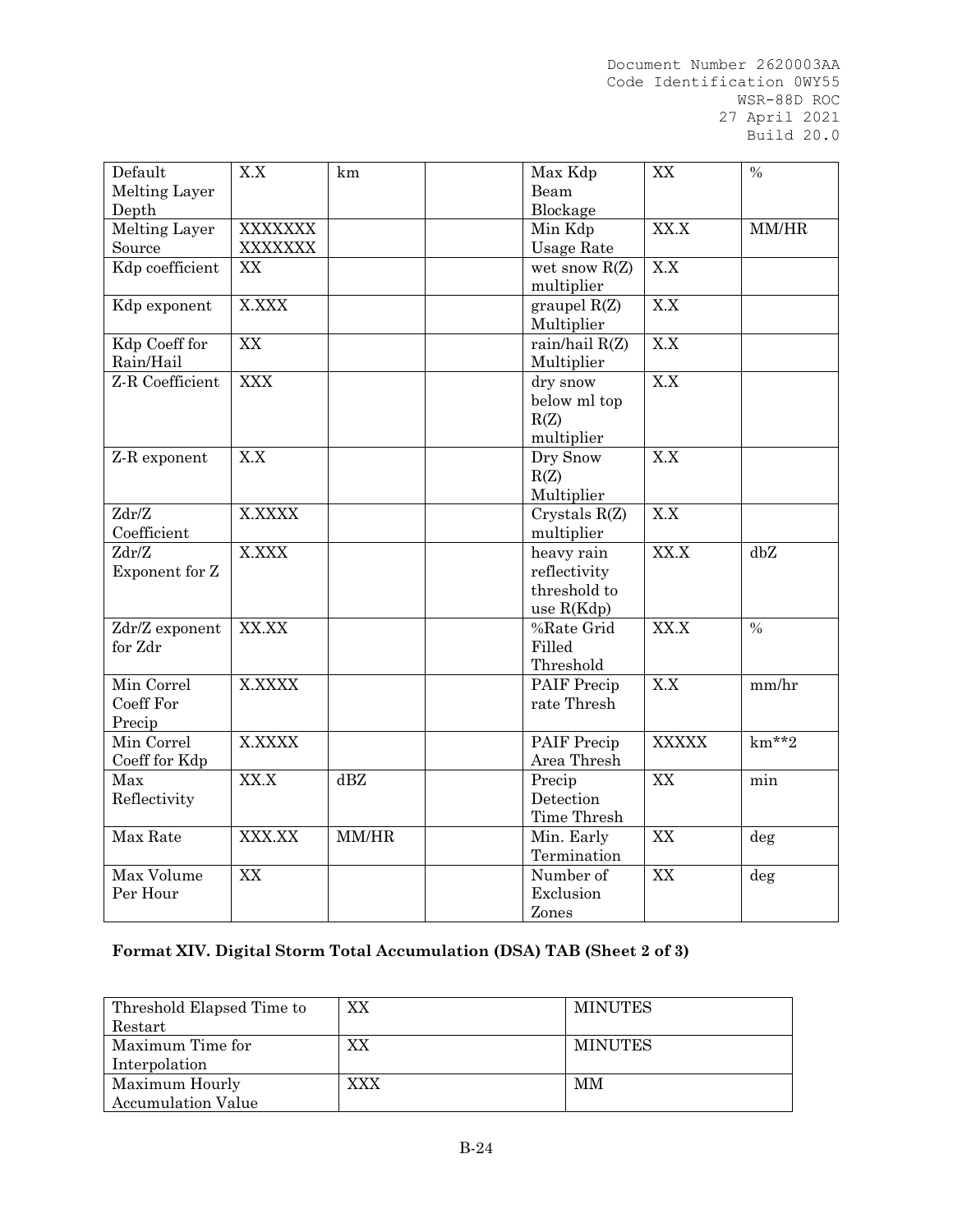| Time Bias Estimation      | XX         | <b>MINUTES</b> |
|---------------------------|------------|----------------|
| Threshold Number of Gage- | XX         |                |
| Radar Pairs               |            |                |
| Reset Bias Value          | X.X        |                |
| Longest Allowable Lag     | <b>XXX</b> | <b>HOURS</b>   |
| Bias Flag Applied         | <b>XXX</b> |                |
| RPG Estimated ISDP        | <b>XXX</b> | <b>DEG</b>     |
| ISDP Applied to Data?     | <b>XXX</b> |                |
| Date of ISDP Estimate     | XX/XX/XX   |                |
| Time of ISDP Estimate     | XX:XX      |                |
| MetSignal Processing      |            |                |
| MetSignal Threshold       |            |                |
| <b>CAPPI</b> Processing   |            |                |
| <b>CAPPI</b> Threshold    |            |                |
| CAPPI Height              |            |                |

# DUAL POL EXCLUSION ZONES

| ZONE                   | <b>BEG AZM</b> | <b>END AZM</b>                             | <b>BEG RNG</b>                        | END RNG                               | ANG<br><b>ELEV</b>                          |
|------------------------|----------------|--------------------------------------------|---------------------------------------|---------------------------------------|---------------------------------------------|
|                        |                |                                            | 'NM                                   | (NM)                                  |                                             |
| $\tau$<br>$\mathbf{A}$ | vvv v          | vvv<br>$\Lambda\Lambda\Lambda$ . $\Lambda$ | <b>VVV</b><br>$\Lambda\Lambda\Lambda$ | <b>VVV</b><br>$\Lambda\Lambda\Lambda$ | <b>VV V</b><br>$\Lambda\Lambda$ . $\Lambda$ |

# **Format XIV. Digital Storm Total Accumulation (DSA) TAB (Sheet 3 of 3)**

| STORM TOTAL ACCUMULATION                 |                                       |
|------------------------------------------|---------------------------------------|
| RADAR ID: XXXX DATE: MM/DD/YY            | TIME: HH:MM                           |
| VOLUME COVERAGE PATTERN: XXX             | MODE: XXXXXXXXX {Precip or Clear-Air} |
| <b>GAGE BIAS APPLIED</b>                 | $-$ {YES, NO}                         |
| <b>BIAS ESTIMATE</b>                     | $-\{ N/A \}$                          |
| EFFECTIVE # G/R PAIRS                    | $-\{ N/A \}$                          |
| MEMORY SPAN (HOURS)                      | $-$ { N/A }                           |
| DATE/TIME LAST BIAS UPDATE               | $-$ { N/A }                           |
| HYBRID RATE PERCENT BINS FILLED          | $-$ {XXX.XX}                          |
| HIGHEST ELEV. USED (DEG)                 | $-$ {XX.X}                            |
| TOTAL PRECIP AREA (KM**2)                | - {XXXXXX.X}                          |
| AWIPS Site ID of Most Recent Bias Source | $-$ {XXX}                             |
| $R(A)$ Status                            | $-$ {OFF, ON}                         |
| $R(A)$ Mode                              | $-$ { DEFAULT (0.015), DYNAMIC,       |
|                                          | STRATIFORM (0.035)}                   |
| $R(A)$ Alpha                             | $-$ { X.XXX}                          |
| Number of Data Bins to Compute Alpha     | $-$ { XXXXXX}                         |

| Default | X.X     | km | Max Kdp Beam  | XX   | $\%$  |
|---------|---------|----|---------------|------|-------|
| Melting |         |    | Blockage      |      |       |
| Layer   |         |    |               |      |       |
| Depth   |         |    |               |      |       |
| Melting | XXXXXXX |    | Min Kdp Usage | XX.X | MM/HR |
| Layer   | XXXXXXX |    | Rate          |      |       |
| Source  |         |    |               |      |       |